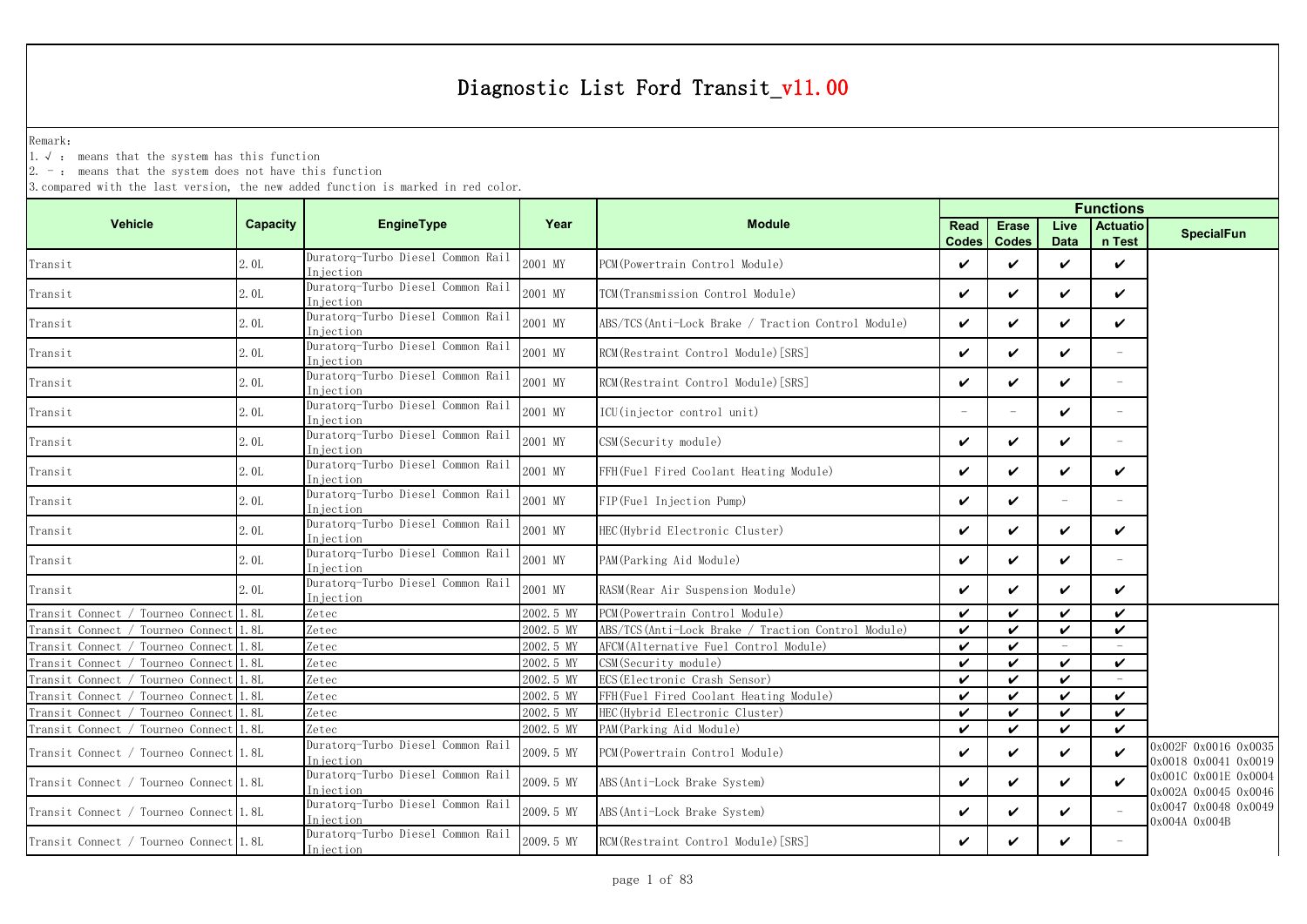Remark:

1.√ : means that the system has this function

 $2. -$ : means that the system does not have this function

|                                        |                 |                                                 |           |                                        | <b>Functions</b>   |                            |                          |                          |                   |
|----------------------------------------|-----------------|-------------------------------------------------|-----------|----------------------------------------|--------------------|----------------------------|--------------------------|--------------------------|-------------------|
| <b>Vehicle</b>                         | <b>Capacity</b> | <b>EngineType</b>                               | Year      | <b>Module</b>                          | Read               | <b>Erase</b>               | Live                     | <b>Actuatio</b>          | <b>SpecialFun</b> |
|                                        |                 |                                                 |           |                                        | <b>Codes</b>       | <b>Codes</b>               | <b>Data</b>              | n Test                   |                   |
| Transit Connect / Tourneo Connect 1.8L |                 | Duratorg-Turbo Diesel Common Rail<br>Injection  | 2009.5 MY | IC(Instrument Cluster)                 | V                  | ✓                          | ✓                        | ✓                        |                   |
| Transit Connect / Tourneo Connect 1.8L |                 | Duratorg-Turbo Diesel Common Rail<br>Injection  | 2009.5 MY | ACM (Audio Control Module)             | ✓                  | ✓                          | ✓                        | $\overline{\phantom{a}}$ |                   |
| Transit Connect / Tourneo Connect 1.8L |                 | Duratorq-Turbo Diesel Common Rail<br>In iection | 2009.5 MY | FFH(Fuel Fired Coolant Heating Module) | ✓                  | ✓                          | ✓                        | $\overline{\phantom{m}}$ |                   |
| Transit Connect / Tourneo Connect 1.8L |                 | Duratorg-Turbo Diesel Common Rail<br>Injection  | 2009.5 MY | GEM (Generic Electronic Module)        | ✓                  | ✓                          | ✓                        | ✓                        |                   |
| Transit Connect / Tourneo Connect 1.8L |                 | Duratorq-Turbo Diesel Common Rail<br>Injection  | 2009.5 MY | PAM (Parking Aid Module)               | ✓                  | ✓                          | ✓                        | ✓                        |                   |
| Transit Connect / Tourneo Connect 1.8L |                 | Duratorg-Turbo Diesel Common Rail<br>Injection  | 2009.5 MY | SRM (Speech Recognition Module)        | ✓                  | $\checkmark$               | ✓                        | $\overline{\phantom{a}}$ |                   |
| Transit                                | 2.0L            | 2.0 DOHC SFI (8V)                               | 1999.5 MY | PCM (Powertrain Control Module)        | $\boldsymbol{\nu}$ | $\boldsymbol{\nu}$         | $\overline{\phantom{a}}$ | $\overline{\phantom{a}}$ |                   |
| Transit                                | 2.0L            | 2.0 DOHC SFI (8V)                               | 1999.5 MY | ABS (Anti-Lock Brake System)           | ✓                  | ✓                          | ✓                        |                          |                   |
| Transit                                | 2.0L            | 2.0 DOHC SFI (8V)                               | 1999.5 MY | AFCM(Alternative Fuel Control Module)  | ✓                  | ✓                          | ✓                        |                          |                   |
| Transit                                | 2.0L            | 2.0 DOHC SFI (8V)                               | 1999.5 MY | CSM (Security module)                  | $\checkmark$       | $\boldsymbol{\mathcal{U}}$ | ✓                        |                          |                   |
| Transit                                | 2.0L            | 2.0 DOHC SFI (8V)                               | 1999.5 MY | PCM (Powertrain Control Module)        | ✓                  | $\checkmark$               | ✓                        | ✓                        |                   |
| Transit                                | 2.0L            | 2.0 DOHC SFI (8V)                               | 1999.5 MY | PCM (Powertrain Control Module)        | $\checkmark$       | $\checkmark$               |                          |                          |                   |
| Transit                                | 2.0L            | 2.0 DOHC SFI (8V)                               | 1999.5 MY | ABS (Anti-Lock Brake System)           | $\boldsymbol{\nu}$ | $\boldsymbol{\nu}$         | $\boldsymbol{\nu}$       |                          |                   |
| Transit                                | 2.0L            | 2.0 DOHC SFI (8V)                               | 1999.5 MY | AFCM (Alternative Fuel Control Module) | $\checkmark$       | $\checkmark$               | ✓                        |                          |                   |
| Transit                                | 2.0L            | 2.0 DOHC SFI (8V)                               | 1999.5 MY | CSM (Security module)                  | $\boldsymbol{\nu}$ | $\checkmark$               | $\checkmark$             |                          |                   |
| Transit                                | 2.0L            | 2.0 DOHC SFI (8V)                               | 1995 MY   | PCM (Powertrain Control Module)        | $\checkmark$       | $\checkmark$               | V                        | $\checkmark$             |                   |
| Transit                                | 2.0L            | 2.0 DOHC SFI (8V)                               | 1995 MY   | PCM (Powertrain Control Module)        | $\checkmark$       | $\checkmark$               | $\overline{\phantom{a}}$ | $\overline{\phantom{a}}$ |                   |
| Transit                                | 2.0L            | 2.0 DOHC SFI (8V)                               | 1995 MY   | ABS (Anti-Lock Brake System)           | ✓                  | $\checkmark$               | V                        | $\overline{\phantom{a}}$ |                   |
| $\label{eq:transit} \texttt{Transit}$  | 2.0L            | 2.0 DOHC SFI (8V)                               | 1995 MY   | PATS (Passive Anti-Theft System)       | ✓                  | ✓                          | $\equiv$                 | $\equiv$                 |                   |
| Transit                                | 2.0L            | 2.0 DOHC SFI (8V)                               | 1995 MY   | CSM (Security module)                  | ✓                  | $\boldsymbol{\nu}$         | ✓                        | $\overline{\phantom{m}}$ |                   |
| Transit                                | 2.0L            | 2.0 DOHC SFI (8V)                               | 1995 MY   | PCM (Powertrain Control Module)        | ✓                  | ✓                          | $\overline{\phantom{m}}$ |                          |                   |
| Transit                                | 2.0L            | 2.0 DOHC SFI (8V)                               | 1995 MY   | ABS (Anti-Lock Brake System)           | $\boldsymbol{\nu}$ | $\boldsymbol{\nu}$         | ✓                        |                          |                   |
| Transit                                | 2.0L            | 2.0 DOHC SFI (8V)                               | 1995 MY   | PATS (Passive Anti-Theft System)       | ✓                  | $\boldsymbol{\nu}$         |                          |                          |                   |
| Transit                                | 2.0L            | 2.0 DOHC SFI (8V)                               | 1995 MY   | CSM(Security module)                   | ✓                  | $\checkmark$               | ✓                        |                          |                   |
| Transit                                | 2.0L            | 2.0 DOHC SFI (8V)                               | 1996 MY   | PCM (Powertrain Control Module)        | ✓                  | $\boldsymbol{\nu}$         |                          | $\sim$                   |                   |
| $\label{eq:transit} \texttt{Transit}$  | 2.0L            | 2.0 DOHC SFI (8V)                               | 1996 MY   | ABS (Anti-Lock Brake System)           | $\boldsymbol{\nu}$ | $\boldsymbol{\nu}$         | $\checkmark$             | $\equiv$                 |                   |
| Transit                                | 2.0L            | 2.0 DOHC SFI (8V)                               | 1996 MY   | CSM (Security module)                  | $\boldsymbol{\nu}$ | $\boldsymbol{\nu}$         | $\boldsymbol{\nu}$       |                          |                   |
| $\label{eq:transit} \texttt{Transit}$  | 2.0L            | 2.0 DOHC SFI (8V)                               | 1998.5 MY | PCM (Powertrain Control Module)        | $\checkmark$       | $\checkmark$               | $\checkmark$             | ✓                        |                   |
| Transit                                | 2.01            | 2.0 DOHC SFI (8V)                               | 1998.5 MY | PCM (Powertrain Control Module)        | $\checkmark$       | $\checkmark$               | $\equiv$                 | $\equiv$                 |                   |
| Transit                                | 2.0L            | 2.0 DOHC SFI (8V)                               | 1998.5 MY | ABS (Anti-Lock Brake System)           | $\checkmark$       | $\checkmark$               | ✓                        | $\overline{\phantom{a}}$ |                   |
| Transit                                | 2.0L            | 2.0 DOHC SFI (8V)                               | 1998.5 MY | CSM (Security module)                  | ✓                  | ✓                          | ✓                        |                          |                   |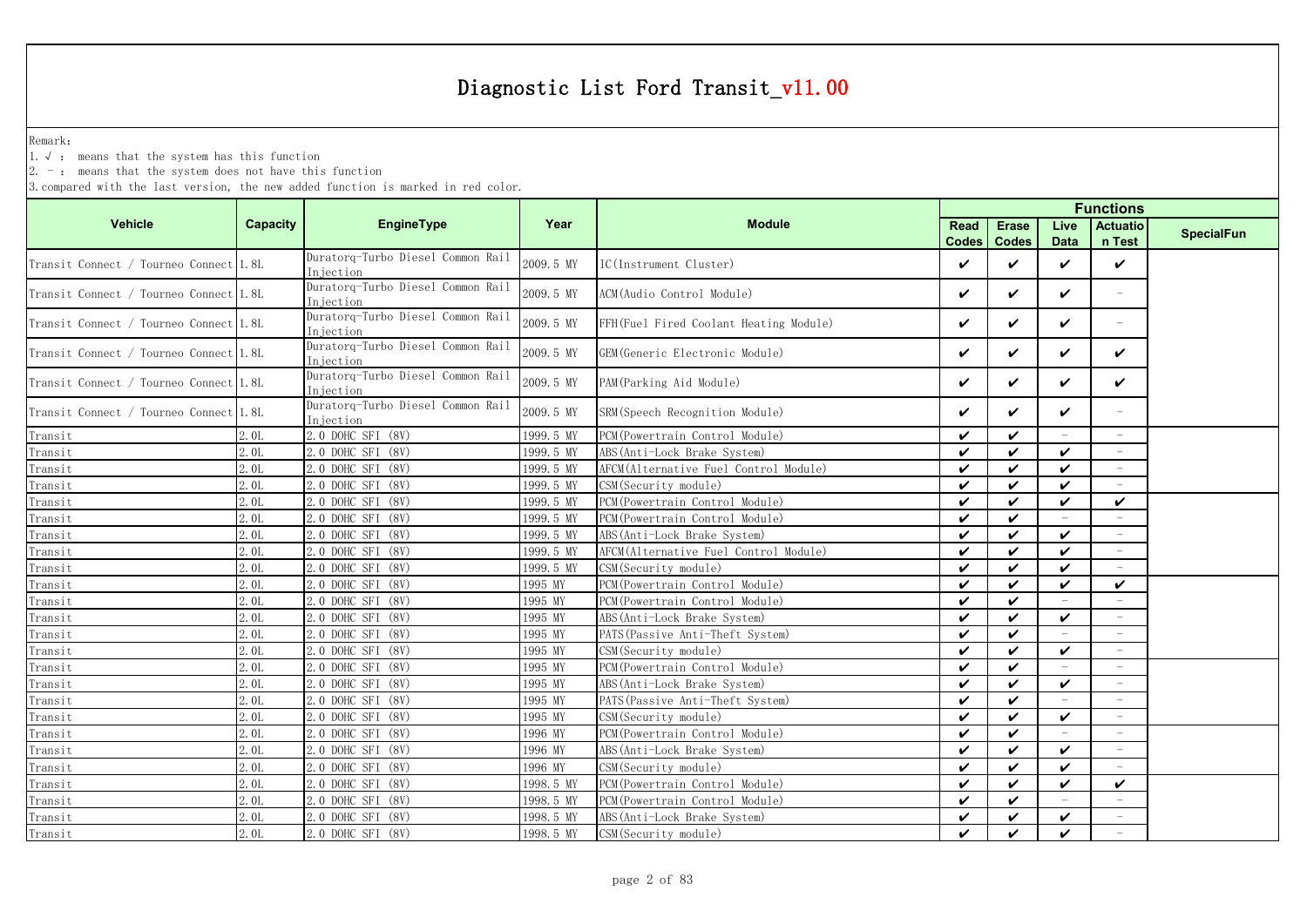Remark:

1.√ : means that the system has this function

2. - : means that the system does not have this function

|         |                 |                                          |           |                                                    |                          | <b>Functions</b>           |              |                          |                   |
|---------|-----------------|------------------------------------------|-----------|----------------------------------------------------|--------------------------|----------------------------|--------------|--------------------------|-------------------|
| Vehicle | <b>Capacity</b> | EngineType                               | Year      | <b>Module</b>                                      | Read                     | <b>Erase</b>               | Live         | <b>Actuatio</b>          | <b>SpecialFun</b> |
|         |                 |                                          |           |                                                    | <b>Codes</b>             | <b>Codes</b>               | <b>Data</b>  | n Test                   |                   |
| Transit | 2.0L            | 2.0 DOHC SFI (8V)                        | 1998.5 MY | PCM (Powertrain Control Module)                    | ✓                        | ✓                          | ✓            | $\checkmark$             |                   |
| Transit | 2.0L            | 2.0 DOHC SFI (8V)                        | 1998.5 MY | ABS (Anti-Lock Brake System)                       | $\checkmark$             | $\checkmark$               | ✓            | $\overline{\phantom{a}}$ |                   |
| Transit | 2.0L            | 2.0 DOHC SFI (8V)                        | 1998.5 MY | CSM (Security module)                              | $\checkmark$             | ✓                          | ✓            | $\overline{\phantom{a}}$ |                   |
| Transit | 2.0L            | 2.0 DOHC SFI (8V)                        | 1997 MY   | PCM (Powertrain Control Module)                    | $\checkmark$             | ✓                          | ✓            | $\checkmark$             |                   |
| Transit | 2.0L            | 2.0 DOHC SFI (8V)                        | 1997 MY   | PCM (Powertrain Control Module)                    | ✓                        | $\boldsymbol{\nu}$         |              | $\overline{\phantom{a}}$ |                   |
| Transit | 2.0L            | 2.0 DOHC SFI (8V)                        | 1997 MY   | ABS (Anti-Lock Brake System)                       | $\checkmark$             | $\checkmark$               | ✓            | $\overline{\phantom{a}}$ |                   |
| Transit | 2.0L            | 2.0 DOHC SFI (8V)                        | 1997 MY   | PATS (Passive Anti-Theft System)                   | $\checkmark$             | $\boldsymbol{\nu}$         |              |                          |                   |
| Transit | 2.0L            | 2.0 DOHC SFI (8V)                        | 1997 MY   | CSM(Security module)                               | $\checkmark$             | ✓                          | ✓            |                          |                   |
| Transit | 2.0L            | 2.0 DOHC SFI (8V)                        | 1998 MY   | PCM (Powertrain Control Module)                    | $\checkmark$             | $\boldsymbol{\nu}$         | ✓            | $\checkmark$             |                   |
| Transit | 2.0L            | 2.0 DOHC SFI (8V)                        | 1998 MY   | PCM (Powertrain Control Module)                    | $\checkmark$             | $\boldsymbol{\nu}$         |              |                          |                   |
| Transit | 2.0L            | 2.0 DOHC SFI (8V)                        | 1998 MY   | ABS (Anti-Lock Brake System)                       | $\boldsymbol{\nu}$       | $\boldsymbol{\nu}$         | ✓            | $\overline{\phantom{a}}$ |                   |
| Transit | 2.0L            | 2.0 DOHC SFI (8V)                        | 1998 MY   | CSM (Security module)                              | $\boldsymbol{\nu}$       | $\boldsymbol{\nu}$         | $\checkmark$ |                          |                   |
| Transit | 2.4L            | DURATORQ DI                              | 2000 MY   | PCM (Powertrain Control Module)                    | $\checkmark$             | $\boldsymbol{\nu}$         | $\checkmark$ | $\checkmark$             |                   |
| Transit | 2.4L            | DURATORQ DI                              | 2000 MY   | TCM (Transmission Control Module)                  | ✓                        | ✓                          | ✓            | $\boldsymbol{\nu}$       |                   |
| Transit | 2.4L            | DURATORQ DI                              | 2000 MY   | ABS/TCS(Anti-Lock Brake / Traction Control Module) | $\checkmark$             | ✓                          | ✓            | ✓                        |                   |
| Transit | 2.4L            | DURATORQ DI                              | 2000 MY   | RCM (Restraint Control Module) [SRS]               | $\checkmark$             | ✓                          | ✓            | $\overline{\phantom{a}}$ |                   |
| Transit | 2.4L            | DURATORQ DI                              | 2000 MY   | RCM (Restraint Control Module) [SRS]               | $\boldsymbol{\nu}$       | ✓                          | ✓            |                          |                   |
| Transit | 2.4L            | DURATORQ DI                              | 2000 MY   | PATS (Passive Anti-Theft System)                   | $\boldsymbol{\nu}$       | $\boldsymbol{\mathcal{U}}$ |              |                          |                   |
| Transit | 2.4L            | DURATORQ_DI                              | 2000 MY   | CSM(Security module)                               | $\checkmark$             | ✓                          | ✓            |                          |                   |
| Transit | 2.4L            | DURATORQ_DI                              | 2000 MY   | EPB(Electric Parking Brake)                        | $\checkmark$             | ✓                          |              |                          |                   |
| Transit | 2.4L            | DURATORQ DI                              | 2000 MY   | FFH(Fuel Fired Coolant Heating Module)             | $\checkmark$             | ✓                          | ✓            | ✓                        |                   |
| Transit | 2.4L            | DURATORQ DI                              | 2000 MY   | FIP (Fuel Injection Pump)                          | $\boldsymbol{\nu}$       | $\boldsymbol{\nu}$         | ✓            |                          |                   |
| Transit | 2.4L            | DURATORQ DI                              | 2000 MY   | HEC (Hybrid Electronic Cluster)                    | $\checkmark$             | $\boldsymbol{\nu}$         | $\checkmark$ | ✓                        |                   |
| Transit | 2.4L            | DURATORQ DI                              | 2000 MY   | PAM (Parking Aid Module)                           | $\checkmark$             | $\boldsymbol{\nu}$         | $\checkmark$ | $\checkmark$             |                   |
| Transit | 2.4L            | DURATORQ DI                              | 2000 MY   | RASM (Rear Air Suspension Module)                  | $\checkmark$             | ✓                          | V            | ✓                        |                   |
| Transit | 2.5L            | 2.5 turbo diesel engines with EPIC Other |           | PCM (Powertrain Control Module)                    | $\overline{\phantom{a}}$ | $=$                        | ✓            | $\overline{\phantom{a}}$ |                   |
| Transit | 2.5L            | 2.5 turbo diesel engines with EPIC Other |           | ABS (Anti-Lock Brake System)                       | $\checkmark$             | ✓                          | ✓            | $\overline{\phantom{a}}$ |                   |
| Transit | 2.5L            | 2.5 turbo diesel engines with EPIC Other |           | CSM(Security module)                               | ✓                        | ✓                          | ✓            | $\overline{\phantom{m}}$ |                   |
| Transit | 2.5L            | 2.5 turbo diesel engines with EPIC Other |           | PCM (Powertrain Control Module)                    | $\overline{\phantom{m}}$ |                            | ✓            | $\overline{\phantom{a}}$ |                   |
| Transit | 2.5L            | 2.5 turbo diesel engines with EPIC Other |           | ABS (Anti-Lock Brake System)                       | $\checkmark$             | $\boldsymbol{\nu}$         | ✓            | $\equiv$                 |                   |
| Transit | 2.5L            | 2.5 turbo diesel engines with EPIC Other |           | CSM(Security module)                               | $\checkmark$             | ✓                          | ✓            |                          |                   |
| Transit | 2.5L            | 2.5 turbo diesel engines with EPIC Other |           | PCM (Powertrain Control Module)                    | $\checkmark$             | ✓                          |              |                          |                   |
| Transit | 2.5L            | 2.5 turbo diesel engines with EPIC Other |           | PCM (Powertrain Control Module)                    |                          |                            | ✓            | $\overline{\phantom{a}}$ |                   |
| Transit | 2.5L            | 2.5 turbo diesel engines with EPIC Other |           | ABS (Anti-Lock Brake System)                       | $\checkmark$             | $\boldsymbol{\nu}$         | ✓            |                          |                   |
| Transit | 2.5L            | 2.5 turbo diesel engines with EPIC Other |           | CSM(Security module)                               | ✓                        | ✓                          | ✓            |                          |                   |
| Transit | 2.0L            | DURATORQ DI                              | 2001 MY   | PCM (Powertrain Control Module)                    | $\checkmark$             | ✓                          | V            | ✓                        |                   |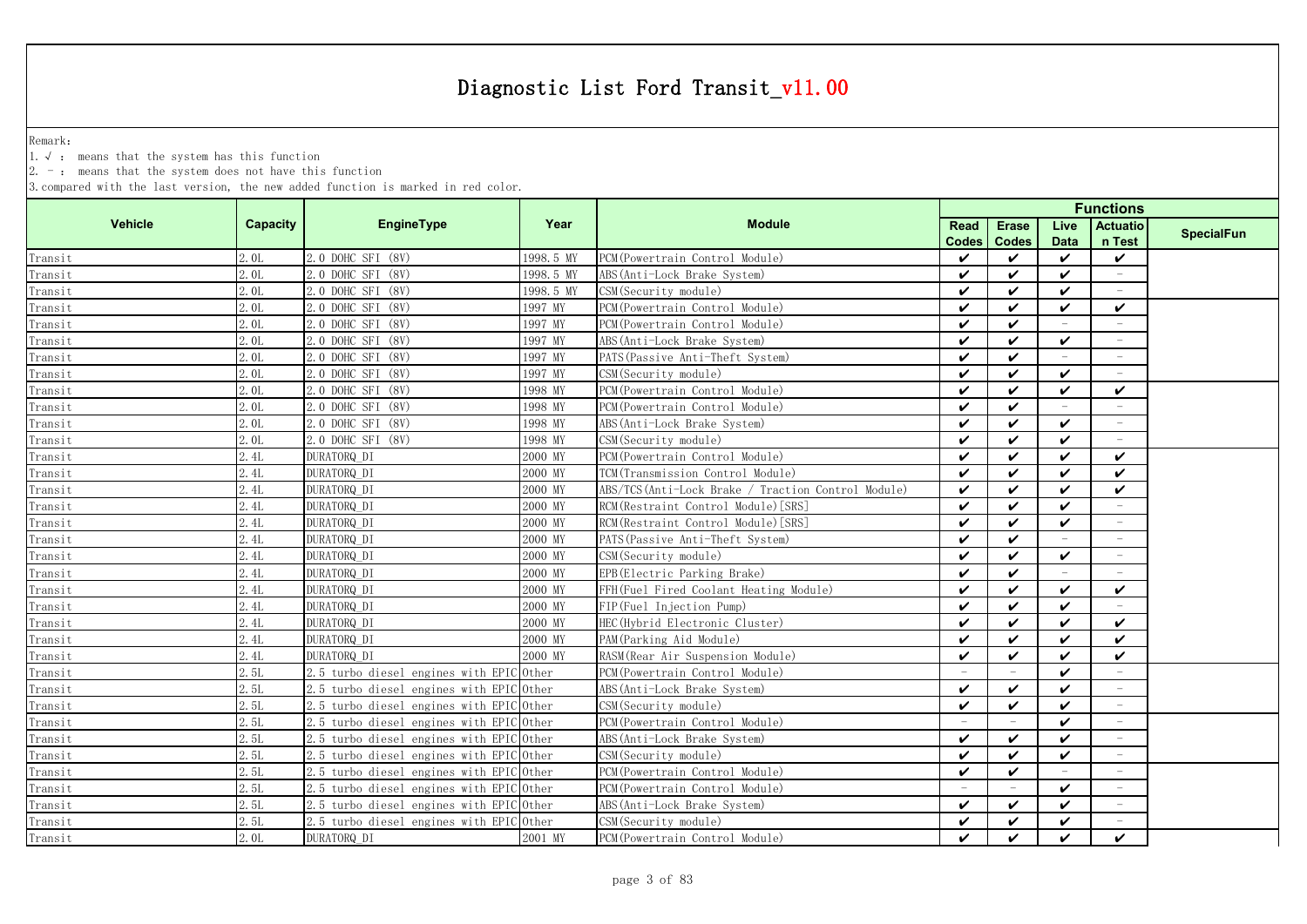Remark:

1.√ : means that the system has this function

2. - : means that the system does not have this function

|                                       |                 |                   |         |                                                     | <b>Functions</b>   |                    |                          |                          |                   |
|---------------------------------------|-----------------|-------------------|---------|-----------------------------------------------------|--------------------|--------------------|--------------------------|--------------------------|-------------------|
| <b>Vehicle</b>                        | <b>Capacity</b> | <b>EngineType</b> | Year    | <b>Module</b>                                       | Read               | <b>Erase</b>       | Live                     | <b>Actuatio</b>          | <b>SpecialFun</b> |
|                                       |                 |                   |         |                                                     | <b>Codes</b>       | <b>Codes</b>       | <b>Data</b>              | n Test                   |                   |
| Transit                               | 2.0L            | DURATORQ_DI       | 2001 MY | TCM (Transmission Control Module)                   | ✓                  | ✓                  | $\checkmark$             | $\checkmark$             |                   |
| Transit                               | 2.0L            | DURATORQ_DI       | 2001 MY | ABS/TCS (Anti-Lock Brake / Traction Control Module) | $\checkmark$       | ✓                  | $\checkmark$             | V                        |                   |
| Transit                               | 2.0L            | DURATORQ DI       | 2001 MY | RCM (Restraint Control Module) [SRS]                | $\boldsymbol{\nu}$ | ✓                  | $\checkmark$             | $\sim$                   |                   |
| Transit                               | 2.0L            | DURATORQ_DI       | 2001 MY | RCM (Restraint Control Module) [SRS]                | $\boldsymbol{\nu}$ | ✓                  | $\checkmark$             | $\overline{\phantom{a}}$ |                   |
| Transit                               | 2.0L            | DURATORQ_DI       | 2001 MY | PATS (Passive Anti-Theft System)                    | $\boldsymbol{\nu}$ | ✓                  |                          |                          |                   |
| $\label{eq:transit} \texttt{Transit}$ | 2.0L            | DURATORQ DI       | 2001 MY | CSM(Security module)                                | ✓                  | ✓                  | $\checkmark$             | $\overline{\phantom{a}}$ |                   |
| Transit                               | 2.0L            | DURATORQ DI       | 2001 MY | EPB(Electric Parking Brake)                         | $\checkmark$       | ✓                  |                          |                          |                   |
| Transit                               | 2.0L            | DURATORQ_DI       | 2001 MY | FFH(Fuel Fired Coolant Heating Module)              | $\boldsymbol{\nu}$ | ✓                  | $\checkmark$             | ✓                        |                   |
| Transit                               | 2.0L            | DURATORQ_DI       | 2001 MY | FIP (Fuel Injection Pump)                           | $\checkmark$       | $\boldsymbol{\nu}$ | $\checkmark$             |                          |                   |
| Transit                               | 2.0L            | DURATORQ_DI       | 2001 MY | HEC (Hybrid Electronic Cluster)                     | $\boldsymbol{\nu}$ | $\boldsymbol{\nu}$ | ✓                        | ✓                        |                   |
| Transit                               | 2.0L            | DURATORQ_DI       | 2001 MY | PAM (Parking Aid Module)                            | $\boldsymbol{\nu}$ | $\boldsymbol{\nu}$ | $\checkmark$             | ✓                        |                   |
| Transit                               | 2.0L            | DURATORQ_DI       | 2001 MY | RASM (Rear Air Suspension Module)                   | $\boldsymbol{\nu}$ | $\boldsymbol{\nu}$ | $\boldsymbol{\nu}$       | ✓                        |                   |
| $Transit$                             | 2.3L            | DOHC SFI (16V)    | 2001 MY | PCM (Powertrain Control Module)                     | $\checkmark$       | $\boldsymbol{\nu}$ | $\checkmark$             | $\checkmark$             |                   |
| Transit                               | 2.3L            | DOHC SFI (16V)    | 2001 MY | ABS/TCS(Anti-Lock Brake / Traction Control Module)  | ✓                  | ✓                  | $\checkmark$             | ✓                        |                   |
| Transit                               | 2.3L            | DOHC SFI (16V)    | 2001 MY | RCM (Restraint Control Module) [SRS]                | $\boldsymbol{\nu}$ | ✓                  | $\checkmark$             | $\equiv$                 |                   |
| Transit                               | 2.3L            | DOHC SFI (16V)    | 2001 MY | RCM (Restraint Control Module) [SRS]                | $\boldsymbol{\nu}$ | ✓                  | $\checkmark$             | $\overline{\phantom{a}}$ |                   |
| Transit                               | 2.3L            | DOHC SFI (16V)    | 2001 MY | PATS (Passive Anti-Theft System)                    | $\boldsymbol{\nu}$ | $\boldsymbol{\nu}$ |                          | $\overline{\phantom{a}}$ |                   |
| Transit                               | 2.3L            | DOHC SFI (16V)    | 2001 MY | CSM (Security module)                               | $\checkmark$       | $\boldsymbol{\nu}$ | $\checkmark$             |                          |                   |
| Transit                               | 2.3L            | DOHC SFI (16V)    | 2001 MY | HEC (Hybrid Electronic Cluster)                     | $\checkmark$       | ✓                  | $\checkmark$             | ✓                        |                   |
| Transit                               | 2.3L            | DOHC SFI (16V)    | 2001 MY | PAM (Parking Aid Module)                            | $\boldsymbol{\nu}$ | ✓                  | ✓                        |                          |                   |
| Transit                               | 2.3L            | DOHC SFI (16V)    | 2001 MY | RASM (Rear Air Suspension Module)                   | $\boldsymbol{\nu}$ | ✓                  | $\checkmark$             | ✓                        |                   |
| Transit                               | 2.3L            | DOHC SFI (16V)    | 2001 MY | PCM (Powertrain Control Module)                     | $\boldsymbol{\nu}$ | $\boldsymbol{\nu}$ | $\checkmark$             | $\checkmark$             |                   |
| Transit                               | 2.3L            | DOHC SFI (16V)    | 2001 MY | ABS/TCS (Anti-Lock Brake / Traction Control Module) | $\checkmark$       | $\boldsymbol{\nu}$ | $\checkmark$             | ✓                        |                   |
| Transit                               | 2.3L            | DOHC SFI (16V)    | 2001 MY | RCM (Restraint Control Module) [SRS]                | $\boldsymbol{\nu}$ | $\boldsymbol{\nu}$ | $\checkmark$             | $\sim$                   |                   |
| Transit                               | 2.3L            | DOHC SFI (16V)    | 2001 MY | RCM (Restraint Control Module) [SRS]                | $\checkmark$       | ✓                  | $\checkmark$             | $\overline{\phantom{a}}$ |                   |
| Transit                               | 2.3L            | DOHC SFI (16V)    | 2001 MY | PATS (Passive Anti-Theft System)                    | $\checkmark$       | ✓                  | $\overline{\phantom{a}}$ | $\sim$                   |                   |
| Transit                               | 2.3L            | DOHC SFI (16V)    | 2001 MY | CSM (Security module)                               | $\checkmark$       | ✓                  | ✓                        | $\overline{\phantom{a}}$ |                   |
| Transit                               | 2.3L            | DOHC SFI (16V)    | 2001 MY | HEC (Hybrid Electronic Cluster)                     | $\boldsymbol{\nu}$ | $\boldsymbol{\nu}$ | $\checkmark$             | ✓                        |                   |
| Transit                               | 2.3L            | DOHC SFI (16V)    | 2001 MY | PAM (Parking Aid Module)                            | $\boldsymbol{\nu}$ | ✓                  | ✓                        |                          |                   |
| Transit                               | 2.3L            | DOHC SFI (16V)    | 2001 MY | RASM (Rear Air Suspension Module)                   | $\checkmark$       | $\boldsymbol{\nu}$ | $\checkmark$             | $\checkmark$             |                   |
| Transit                               | 2.4L            | DURATORQ_DI       | 2000 MY | PCM (Powertrain Control Module)                     | $\checkmark$       | ✓                  | ✓                        |                          |                   |
| Transit                               | 2.4L            | DURATORQ_DI       | 2000 MY | ABS/TCS(Anti-Lock Brake / Traction Control Module)  | $\checkmark$       | ✓                  | $\checkmark$             | ✓                        |                   |
| Transit                               | 2.4L            | DURATORQ_DI       | 2000 MY | RCM (Restraint Control Module) [SRS]                | $\checkmark$       | ✓                  | $\checkmark$             | $\equiv$                 |                   |
| Transit                               | 2.4L            | DURATORQ DI       | 2000 MY | RCM (Restraint Control Module) [SRS]                | $\boldsymbol{\nu}$ | $\boldsymbol{\nu}$ | $\checkmark$             |                          |                   |
| Transit                               | 2.4L            | DURATORQ_DI       | 2000 MY | PATS (Passive Anti-Theft System)                    | ✓                  | ✓                  |                          |                          |                   |
| Transit                               | 2.4L            | DURATORQ DI       | 2000 MY | CSM (Security module)                               | $\checkmark$       | ✓                  | $\mathbf{v}$             |                          |                   |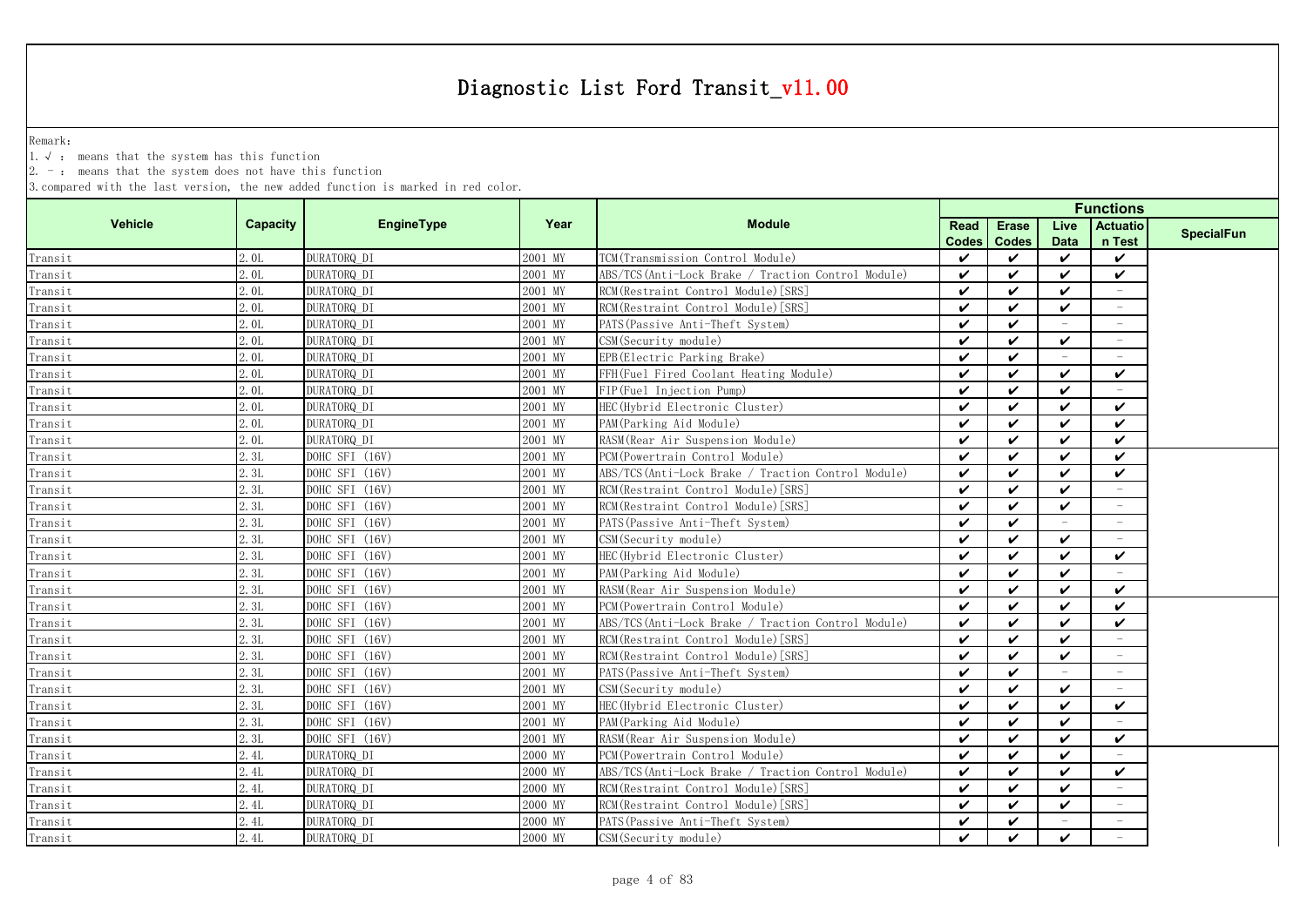Remark:

1.√ : means that the system has this function

 $2. -:$  means that the system does not have this function

|                                        |          |                                                |           |                                                     | <b>Functions</b>           |              |                          |                          |                   |
|----------------------------------------|----------|------------------------------------------------|-----------|-----------------------------------------------------|----------------------------|--------------|--------------------------|--------------------------|-------------------|
| <b>Vehicle</b>                         | Capacity | <b>EngineType</b>                              | Year      | <b>Module</b>                                       | Read                       | <b>Erase</b> | Live                     | <b>Actuatio</b>          | <b>SpecialFun</b> |
|                                        |          |                                                |           |                                                     | Codes                      | <b>Codes</b> | <b>Data</b>              | n Test                   |                   |
| Transit                                | 2.4L     | DURATORQ DI                                    | 2000 MY   | FFH(Fuel Fired Coolant Heating Module)              | V                          | ✓            | $\checkmark$             | ✓                        |                   |
| Transit                                | 2.4L     | DURATORQ DI                                    | 2000 MY   | HEC (Hybrid Electronic Cluster)                     | ✓                          | $\checkmark$ | ✓                        | ✓                        |                   |
| Transit                                | 2.4L     | DURATORQ DI                                    | 2000 MY   | PAM (Parking Aid Module)                            | ✓                          | ✓            | ✓                        | ✓                        |                   |
| Transit Connect / Tourneo Connect 1.8L |          | Duratorg-Turbo Diesel Common Rail<br>Injection | 2002.5 MY | PCM (Powertrain Control Module)                     | ✓                          | ✓            | ✓                        | ✓                        | 0x0004            |
| Transit Connect / Tourneo Connect 1.8L |          | Duratorq-Turbo Diesel Common Rail<br>Injection | 2002.5 MY | ABS/TCS(Anti-Lock Brake / Traction Control Module)  | ✓                          | ✓            | ✓                        | ✓                        |                   |
| Transit Connect / Tourneo Connect 1.8L |          | Duratorg-Turbo Diesel Common Rail<br>Injection | 2002.5 MY | ICU(injector control unit)                          |                            |              | ✓                        | $\overline{\phantom{a}}$ |                   |
| Transit Connect / Tourneo Connect 1.8L |          | Duratorq-Turbo Diesel Common Rail<br>Injection | 2002.5 MY | CSM (Security module)                               | ✓                          | ✓            | ✓                        | ✓                        |                   |
| Transit Connect / Tourneo Connect 1.8L |          | Duratorg-Turbo Diesel Common Rail<br>Injection | 2002.5 MY | ECS (Electronic Crash Sensor)                       | ✓                          | ✓            | ✓                        | $\overline{\phantom{a}}$ |                   |
| Transit Connect / Tourneo Connect 1.8L |          | Duratorg-Turbo Diesel Common Rail<br>Injection | 2002.5 MY | FFH(Fuel Fired Coolant Heating Module)              | ✓                          | ✓            | ✓                        | ✓                        |                   |
| Transit Connect / Tourneo Connect 1.8L |          | Duratorq-Turbo Diesel Common Rail<br>Injection | 2002.5 MY | HEC (Hybrid Electronic Cluster)                     | ✓                          | ✓            | ✓                        | ✓                        |                   |
| Transit Connect / Tourneo Connect 1.8L |          | Duratorq-Turbo Diesel Common Rail<br>Injection | 2002.5 MY | PAM (Parking Aid Module)                            | ✓                          | ✓            | ✓                        | ✓                        |                   |
| Transit Connect / Tourneo Connect 1.8L |          | Endura DI                                      | 2002.5 MY | PCM (Powertrain Control Module)                     | ✓                          | ✓            | ✓                        | ✓                        |                   |
| Transit Connect / Tourneo Connect      | 1.8L     | Endura DI                                      | 2002.5 MY | ABS/TCS (Anti-Lock Brake / Traction Control Module) | ✓                          | ✓            | ✓                        | ✓                        |                   |
| Transit Connect / Tourneo Connect 1.8L |          | Endura DI                                      | 2002.5 MY | CSM(Security module)                                | ✓                          | ✓            | ✓                        | ✓                        |                   |
| Transit Connect / Tourneo Connect      | 1.8L     | Endura DI                                      | 2002.5 MY | ECS (Electronic Crash Sensor)                       | ✓                          | ✓            | ✓                        |                          |                   |
| Transit Connect / Tourneo Connect      | 1.8L     | Endura DI                                      | 2002.5 MY | FFH(Fuel Fired Coolant Heating Module)              | ✓                          | ✓            | ✓                        | ✓                        |                   |
| Transit Connect / Tourneo Connect 1.8L |          | Endura DI                                      | 2002.5 MY | FIP(Fuel Injection Pump)                            | $\boldsymbol{\mathcal{U}}$ | $\checkmark$ | $\boldsymbol{\nu}$       | $\equiv$                 |                   |
| Transit Connect / Tourneo Connect 1.8L |          | Endura DI                                      | 2002.5 MY | HEC (Hybrid Electronic Cluster)                     | ✓                          | ✓            | $\boldsymbol{\nu}$       | ✓                        |                   |
| Tourneo Connect<br>Transit Connect     | 1.8L     | Endura DI                                      | 2002.5 MY | PAM (Parking Aid Module)                            | ✓                          | ✓            | ✓                        | ✓                        |                   |
| Transit Connect / Tourneo Connect      | 1.8L     | Zetec                                          | 2002.5 MY | PCM (Powertrain Control Module)                     | ✓                          | ✓            | ✓                        | ✓                        |                   |
| Transit Connect / Tourneo Connect      | 1.8L     | Zetec                                          | 2002.5 MY | ABS/TCS(Anti-Lock Brake / Traction Control Module)  | ✓                          | ✓            | ✓                        | ✓                        |                   |
| Transit Connect / Tourneo Connect      | 1.8L     | Zetec                                          | 2002.5 MY | AFCM(Alternative Fuel Control Module)               | ✓                          | ✓            |                          |                          |                   |
| / Tourneo Connect<br>Transit Connect   | 1.8L     | Zetec                                          | 2002.5 MY | CSM (Security module)                               | $\boldsymbol{\nu}$         | ✓            | $\boldsymbol{\nu}$       | $\checkmark$             |                   |
| Transit Connect / Tourneo Connect      | 1.8L     | Zetec                                          | 2002.5 MY | ECS(Electronic Crash Sensor)                        | ✓                          | ✓            | ✓                        |                          |                   |
| Transit Connect / Tourneo Connect      | 1.8L     | Zetec                                          | 2002.5 MY | FFH(Fuel Fired Coolant Heating Module)              | ✓                          | ✓            | ✓                        | ✓                        |                   |
| Transit Connect / Tourneo Connect      | 1.8L     | Zetec                                          | 2002.5 MY | HEC (Hybrid Electronic Cluster)                     | ✓                          | ✓            | ✓                        | ✓                        |                   |
| Transit Connect / Tourneo Connect 1.8L |          | Zetec                                          | 2002.5 MY | PAM (Parking Aid Module)                            | ✓                          | ✓            | ✓                        | ✓                        |                   |
| Transit Connect / Tourneo Connect      | 1.8L     | Zetec                                          | 2002.5 MY | PCM (Powertrain Control Module)                     | ✓                          | ✓            | ✓                        | ✓                        |                   |
| Tourneo Connec<br>Transit Connect      | 1.8L     | Zetec                                          | 2002.5 MY | ABS/TCS(Anti-Lock Brake / Traction Control Module)  | ✓                          | ✓            | ✓                        | ✓                        |                   |
| Transit Connect / Tourneo Connect 1.8L |          | Zetec                                          | 2002.5 MY | AFCM(Alternative Fuel Control Module)               | $\boldsymbol{\nu}$         |              | $\overline{\phantom{a}}$ |                          |                   |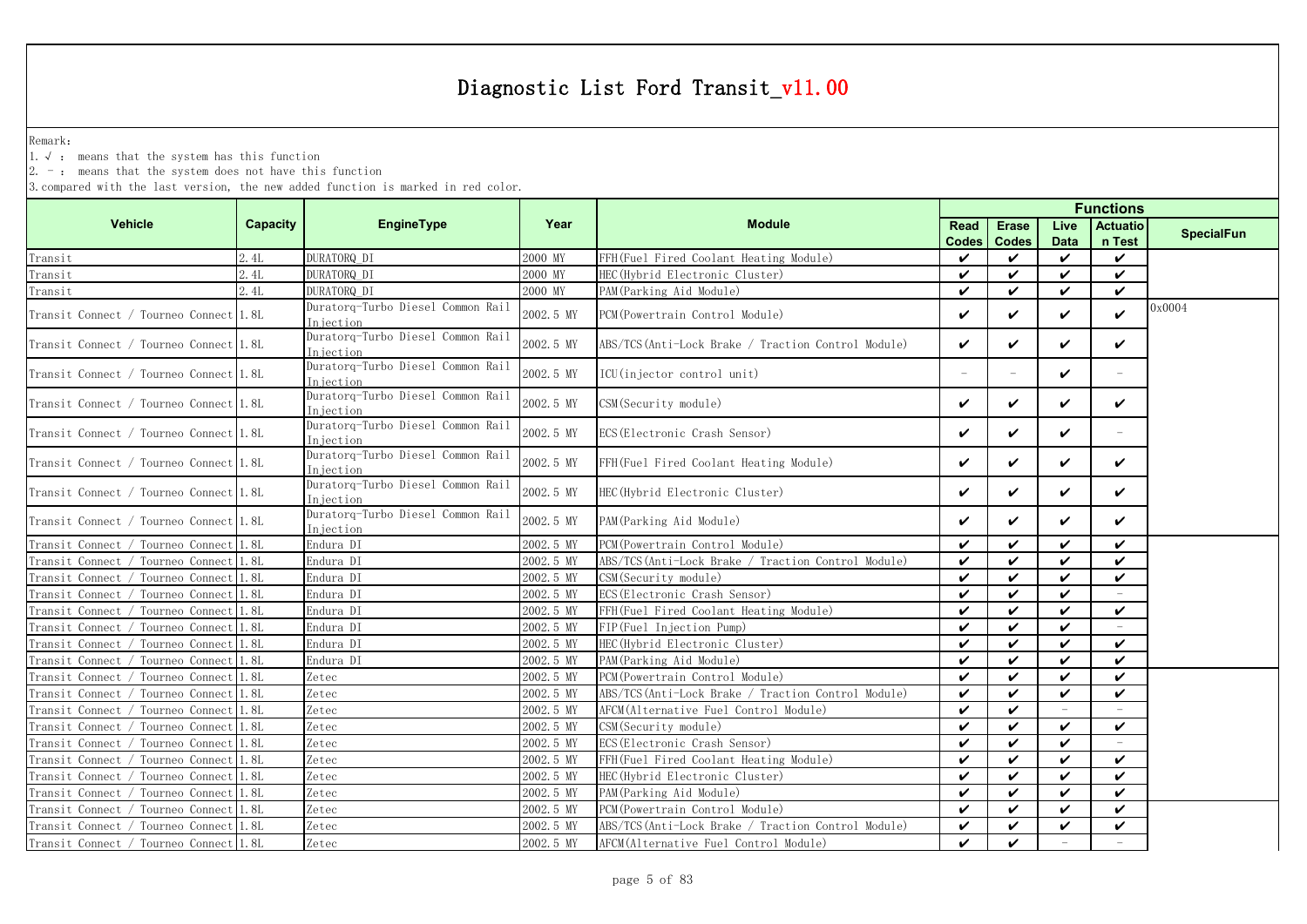Remark:

1.√ : means that the system has this function

 $2. -$ : means that the system does not have this function

|                                    |                 |                                                |           | <b>Functions</b>                                    |                          |                    |                            |                          |                                              |  |
|------------------------------------|-----------------|------------------------------------------------|-----------|-----------------------------------------------------|--------------------------|--------------------|----------------------------|--------------------------|----------------------------------------------|--|
| <b>Vehicle</b>                     | <b>Capacity</b> | EngineType                                     | Year      | <b>Module</b>                                       | <b>Read</b>              | <b>Erase</b>       | Live                       | <b>Actuatio</b>          |                                              |  |
|                                    |                 |                                                |           |                                                     | <b>Codes</b>             | <b>Codes</b>       | <b>Data</b>                | n Test                   | <b>SpecialFun</b>                            |  |
| Transit Connect / Tourneo Connect  | 1.8L            | Zetec                                          | 2002.5 MY | CSM(Security module)                                | V                        | ✓                  | $\checkmark$               | ✓                        |                                              |  |
| Transit Connect / Tourneo Connect  | 1.8L            | Zetec                                          | 2002.5 MY | ECS (Electronic Crash Sensor)                       | ✓                        | $\boldsymbol{\nu}$ | $\boldsymbol{\mathcal{U}}$ | $\overline{\phantom{m}}$ |                                              |  |
| Transit Connect / Tourneo Connect  | 1.8L            | Zetec                                          | 2002.5 MY | FFH(Fuel Fired Coolant Heating Module)              | ✓                        | ✓                  | ✓                          | ✓                        |                                              |  |
| Tourneo Connect<br>Transit Connect | 1.8L            | Zetec                                          | 2002.5 MY | HEC(Hybrid Electronic Cluster)                      | $\boldsymbol{\nu}$       | $\boldsymbol{\nu}$ | ✓                          | ✓                        |                                              |  |
| Tourneo Connect<br>Transit Connect | 1.8L            | Zetec                                          | 2002.5 MY | PAM (Parking Aid Module)                            | $\checkmark$             | $\boldsymbol{\nu}$ | $\boldsymbol{\nu}$         | $\checkmark$             |                                              |  |
| Transit                            | 2.4L            | Duratorq-Turbo Diesel Common Rail<br>Iniection | 2000 MY   | PCM(Powertrain Control Module)                      | $\checkmark$             | ✓                  | $\checkmark$               | ✓                        |                                              |  |
| Transit                            | 2.4L            | Duratorq-Turbo Diesel Common Rail<br>Injection | 2000 MY   | ABS/TCS (Anti-Lock Brake / Traction Control Module) | $\checkmark$             | ✓                  | $\checkmark$               | ✓                        |                                              |  |
| Transit                            | 2.4L            | Duratorg-Turbo Diesel Common Rail<br>Injection | 2000 MY   | RCM(Restraint Control Module)[SRS]                  | $\checkmark$             | ✓                  | $\checkmark$               | $\equiv$                 |                                              |  |
| Transit                            | 2.4L            | Duratorq-Turbo Diesel Common Rail<br>Injection | 2000 MY   | RCM(Restraint Control Module)[SRS]                  | $\checkmark$             | ✓                  | $\checkmark$               | $\overline{\phantom{m}}$ |                                              |  |
| Transit                            | 2.4L            | Duratorq-Turbo Diesel Common Rail<br>Injection | 2000 MY   | ICU(injector control unit)                          | $\overline{\phantom{0}}$ | $\equiv$           | $\checkmark$               | $\overline{\phantom{m}}$ |                                              |  |
| Transit                            | 2.4L            | Duratorq-Turbo Diesel Common Rail<br>Injection | 2000 MY   | CSM(Security module)                                | $\checkmark$             | ✓                  | $\checkmark$               | $\overline{\phantom{m}}$ |                                              |  |
| Transit                            | 2.4L            | Duratorq-Turbo Diesel Common Rail<br>Injection | 2000 MY   | FFH(Fuel Fired Coolant Heating Module)              | $\checkmark$             | ✓                  | $\checkmark$               | ✓                        |                                              |  |
| Transit                            | 2.4L            | Duratorq-Turbo Diesel Common Rail<br>Injection | 2000 MY   | HEC(Hybrid Electronic Cluster)                      | $\checkmark$             | ✓                  | $\checkmark$               | ✓                        |                                              |  |
| Transit                            | 2.4L            | Duratorq-Turbo Diesel Common Rail<br>Injection | 2000 MY   | PAM (Parking Aid Module)                            | $\checkmark$             | ✓                  | $\checkmark$               | ✓                        |                                              |  |
| Transit                            | 2.3L            | DURATEC-HE / I4                                | 2006.5    | PCM (Powertrain Control Module)                     | $\checkmark$             | $\boldsymbol{\nu}$ | $\checkmark$               | ✓                        |                                              |  |
| Transit                            | 2.3L            | DURATEC-HE / I4                                | 2006.5    | ABS (Anti-Lock Brake System)                        | $\boldsymbol{\nu}$       | $\boldsymbol{\nu}$ | $\boldsymbol{\nu}$         | $\overline{\phantom{m}}$ |                                              |  |
| Transit                            | 2.3L            | DURATEC-HE / I4                                | 2006.5    | RCM(Restraint Control Module) [SRS]                 | ✓                        | $\boldsymbol{\nu}$ | ✓                          |                          |                                              |  |
| Transit                            | 2.3L            | DURATEC-HE / I4                                | 2006.5    | BCMii(Body Control Module)                          | $\checkmark$             | $\boldsymbol{\nu}$ | $\boldsymbol{\nu}$         | $\checkmark$             |                                              |  |
| Transit                            | 2.3L            | DURATEC-HE / I4                                | 2006.5    | ACM(Audio Control Module)                           | ✓                        | ✓                  | ✓                          |                          |                                              |  |
| Transit                            | 2.3L            | DURATEC-HE / I4                                | 2006.5    | CSM (Security module)                               | ✓                        | ✓                  | $\checkmark$               |                          |                                              |  |
| Transit                            | 2.3L            | DURATEC-HE / I4                                | 2006.5    | FFH(Fuel Fired Coolant Heating Module)              | $\boldsymbol{\nu}$       | $\boldsymbol{\nu}$ | $\boldsymbol{\nu}$         | $\checkmark$             |                                              |  |
| Transit                            | 2.3L            | DURATEC-HE / I4                                | 2006.5    | IPC(Instrument Panel Control Module)                | $\checkmark$             | $\boldsymbol{\nu}$ | $\boldsymbol{\nu}$         | ✓                        |                                              |  |
| Transit                            | 2.3L            | DURATEC-HE / I4                                | 2006.5    | PAM (Parking Aid Module)                            | $\checkmark$             | $\boldsymbol{\nu}$ | $\checkmark$               | $\sim$                   |                                              |  |
| Transit                            | 2.3L            | DURATEC-HE / I4                                | 2006.5    | SRM (Speech Recognition Module)                     | $\checkmark$             | $\boldsymbol{\nu}$ | $\checkmark$               |                          |                                              |  |
| Transit                            | 2.2L            | Duratorq-Turbo Diesel Common Rail<br>Injection | 2006.5    | PCM(Powertrain Control Module)                      | ✓                        | ✓                  | $\checkmark$               | ✓                        | 0x002A 0x0058 0x00B4<br>0x0065 0x00B5 0x00B6 |  |
| Transit                            | 2.2L            | Duratorq-Turbo Diesel Common Rail<br>Injection | 2006.5    | ABS (Anti-Lock Brake System)                        | $\checkmark$             | ✓                  | $\checkmark$               |                          | 0x00B7 0x0046 0x0066<br>0x004B 0x0068 0x00B8 |  |
| Transit                            | 2.2L            | Duratorq-Turbo Diesel Common Rail<br>Injection | 2006.5    | RCM(Restraint Control Module)[SRS]                  | ✓                        | ✓                  | ✓                          |                          | 0x00B9                                       |  |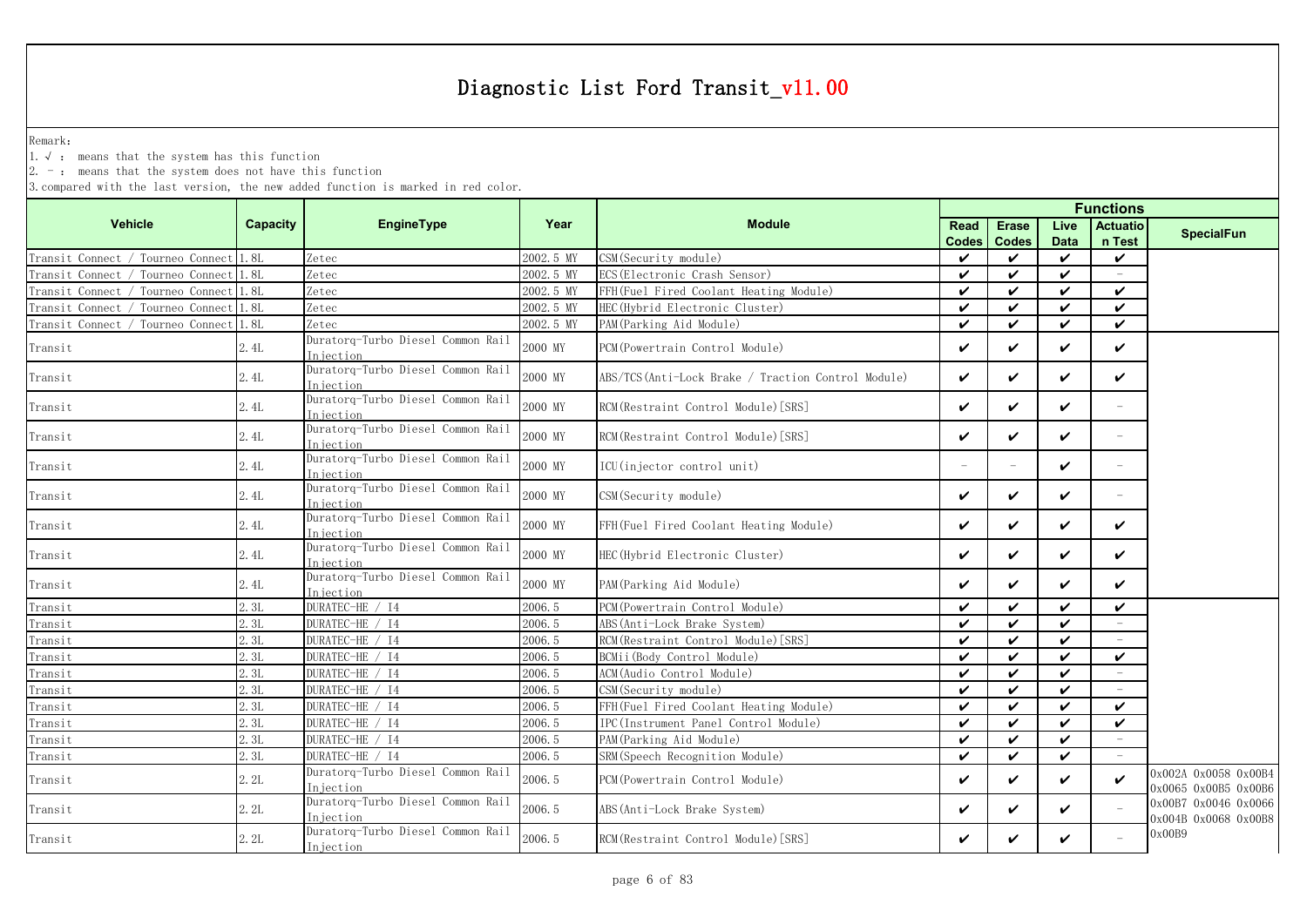Remark:

1.√ : means that the system has this function

 $2. -$ : means that the system does not have this function

|                                        |          |                                                 |         | <b>Functions</b>                       |                      |                              |                          |                           |                                              |  |
|----------------------------------------|----------|-------------------------------------------------|---------|----------------------------------------|----------------------|------------------------------|--------------------------|---------------------------|----------------------------------------------|--|
| <b>Vehicle</b>                         | Capacity | <b>EngineType</b>                               | Year    | <b>Module</b>                          | Read<br><b>Codes</b> | <b>Erase</b><br><b>Codes</b> | Live<br><b>Data</b>      | <b>Actuatio</b><br>n Test | <b>SpecialFun</b>                            |  |
| Transit                                | 2.2L     | Duratorq-Turbo Diesel Common Rail<br>Injection  | 2006.5  | BCMii (Body Control Module)            | ✓                    | ✓                            | ✓                        | $\checkmark$              |                                              |  |
| Transit                                | 2.2L     | Duratorq-Turbo Diesel Common Rail<br>In jection | 2006.5  | ACM (Audio Control Module)             | V                    | ✓                            | $\equiv$                 |                           |                                              |  |
| Transit                                | 2.2L     | Duratorg-Turbo Diesel Common Rail<br>Iniection  | 2006.5  | CSM(Security module)                   | V                    | ✓                            | ✓                        | $\overline{\phantom{m}}$  |                                              |  |
| Transit                                | 2.2L     | Duratorq-Turbo Diesel Common Rail<br>Injection  | 2006.5  | FFH(Fuel Fired Coolant Heating Module) | ✓                    | ✓                            | ✓                        | $\checkmark$              |                                              |  |
| Transit                                | 2.2L     | Duratorq-Turbo Diesel Common Rail<br>Injection  | 2006.5  | IPC(Instrument Panel Control Module)   | ✓                    | ✓                            | ✓                        | ✓                         |                                              |  |
| Transit                                | 2.2L     | Duratorq-Turbo Diesel Common Rail<br>Iniection  | 2006.5  | PAM(Parking Aid Module)                | ✓                    | ✓                            | ✓                        | $\overline{\phantom{m}}$  |                                              |  |
| Transit                                | 2.2L     | Duratorq-Turbo Diesel Common Rail<br>Injection  | 2006.5  | SRM (Speech Recognition Module)        | ✓                    | ✓                            | ✓                        |                           |                                              |  |
| Transit                                | 2.4L     | Duratorq-Turbo Diesel Common Rail<br>Injection  | 2006.5  | PCM (Powertrain Control Module)        | ✓                    | ✓                            | ✓                        | $\checkmark$              | 0x0016 0x0078 0x002A<br>0x0058 0x00B7 0x0046 |  |
| Transit                                | 2.4L     | Duratorq-Turbo Diesel Common Rail<br>Injection  | 2006.5  | ABS (Anti-Lock Brake System)           | V                    | ✓                            | ✓                        |                           | 0x0066 0x004B 0x0068<br>0x00B8 0x00B9 0x0065 |  |
| Transit                                | 2.4L     | Duratorq-Turbo Diesel Common Rail<br>Injection  | 2006.5  | RCM (Restraint Control Module) [SRS]   | ✓                    | ✓                            | ✓                        | $\overline{a}$            | 0x00B5 0x00B6                                |  |
| Transit                                | 2.4L     | Duratorq-Turbo Diesel Common Rail<br>Injection  | 2006.5  | BCMii(Body Control Module)             | ✓                    | ✓                            | ✓                        | ✓                         |                                              |  |
| Transit                                | 2.4L     | Duratorq-Turbo Diesel Common Rail<br>Injection  | 2006.5  | ACM (Audio Control Module)             | ✓                    | ✓                            | ✓                        |                           |                                              |  |
| Transit                                | 2.4L     | Duratorq-Turbo Diesel Common Rail<br>Injection  | 2006.5  | CSM (Security module)                  | V                    | ✓                            | ✓                        |                           |                                              |  |
| Transit                                | 2.4L     | Duratorg-Turbo Diesel Common Rail<br>In iection | 2006.5  | FFH(Fuel Fired Coolant Heating Module) | ✓                    | ✓                            | ✓                        | ✓                         |                                              |  |
| Transit                                | 2.4L     | Duratorq-Turbo Diesel Common Rail<br>Injection  | 2006.5  | IPC(Instrument Panel Control Module)   | V                    | ✓                            | ✓                        | $\checkmark$              |                                              |  |
| Transit                                | 2.4L     | Duratorq-Turbo Diesel Common Rail<br>In iection | 2006.5  | PAM (Parking Aid Module)               | ✓                    | ✓                            | ✓                        |                           |                                              |  |
| Transit                                | 2.4L     | Duratorq-Turbo Diesel Common Rail<br>Injection  | 2006.5  | SRM(Speech Recognition Module)         | ✓                    | ✓                            | ✓                        | $\equiv$                  |                                              |  |
| Transit                                | 2.4L     | Duratorq-Turbo Diesel Common Rail<br>Injection  | 2006.5  | TBM (Tracking and Blocking Module)     | ✓                    | ✓                            | $\overline{\phantom{a}}$ |                           |                                              |  |
| Transit Connect / Tourneo Connect 1.8L |          | Duratorq-Turbo Diesel Common Rail<br>Injection  | 2007 MY | PCM (Powertrain Control Module)        | ✓                    | ✓                            | ✓                        | V                         | 0x0004 0x0007 0x0045<br>0x0046 0x0047 0x0048 |  |
| Transit Connect / Tourneo Connect 1.8L |          | Duratorq-Turbo Diesel Common Rail<br>Injection  | 2007 MY | ABS (Anti-Lock Brake System)           | ✓                    | ✓                            | ✓                        | V                         | 0x0049 0x004A 0x004B                         |  |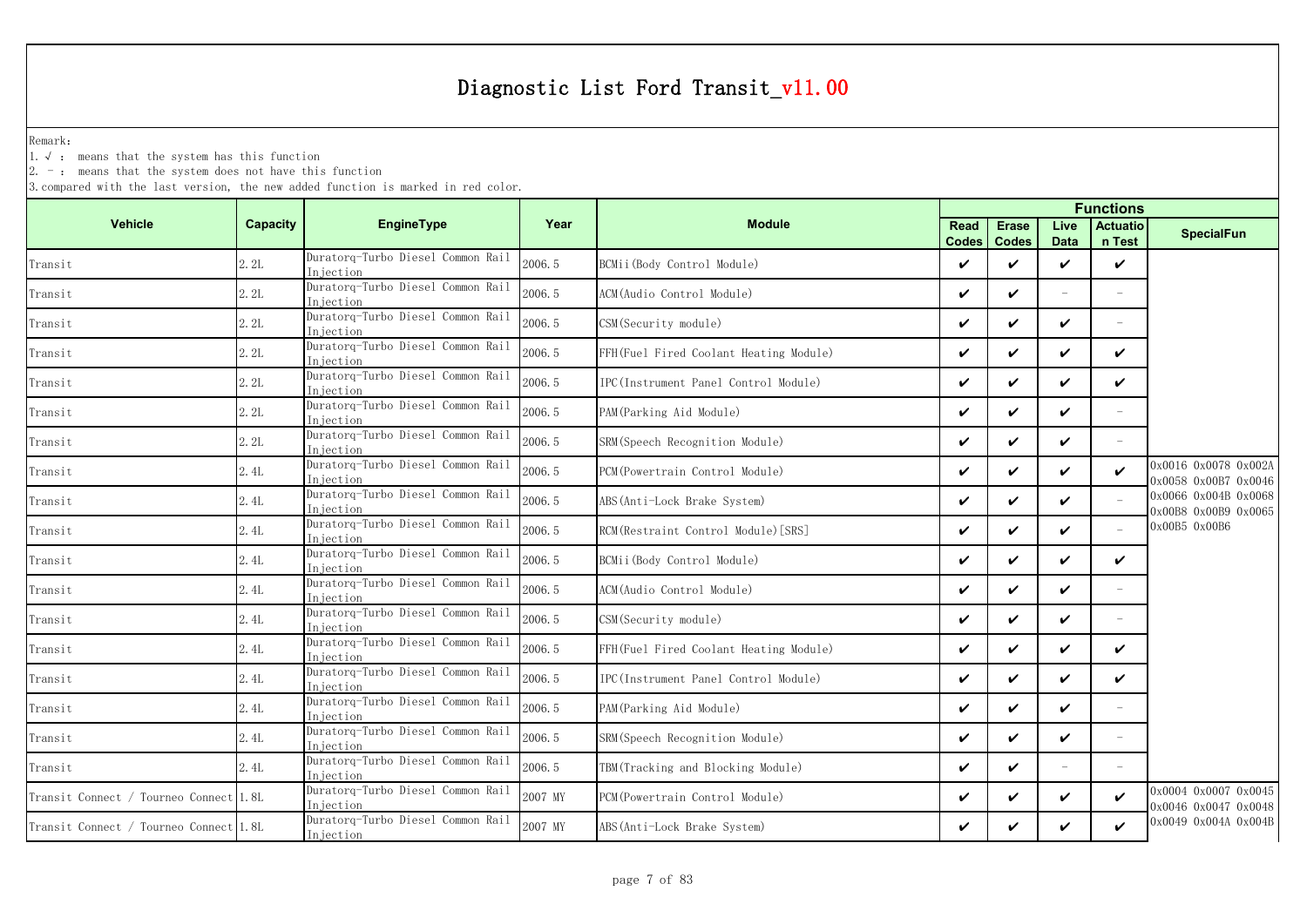Remark:

1.√ : means that the system has this function

2. - : means that the system does not have this function

|                                        |                 |                                                 |         |                                                    |                             |                              | <b>Functions</b>    |                           |                                              |
|----------------------------------------|-----------------|-------------------------------------------------|---------|----------------------------------------------------|-----------------------------|------------------------------|---------------------|---------------------------|----------------------------------------------|
| <b>Vehicle</b>                         | <b>Capacity</b> | <b>EngineType</b>                               | Year    | <b>Module</b>                                      | <b>Read</b><br><b>Codes</b> | <b>Erase</b><br><b>Codes</b> | Live<br><b>Data</b> | <b>Actuatio</b><br>n Test | <b>SpecialFun</b>                            |
| Transit Connect / Tourneo Connect      | 1.8L            | Duratorq-Turbo Diesel Common Rail<br>Injection  | 2007 MY | ABS/TCS(Anti-Lock Brake / Traction Control Module) | ✓                           | $\checkmark$                 | $\checkmark$        | $\checkmark$              |                                              |
| Transit Connect / Tourneo Connect 1.8L |                 | Duratorq-Turbo Diesel Common Rail<br>Iniection  | 2007 MY | IC(Instrument Cluster)                             | ✓                           | $\checkmark$                 | $\checkmark$        | $\checkmark$              |                                              |
| Transit Connect / Tourneo Connect 1.8L |                 | Duratorq-Turbo Diesel Common Rail<br>In iection | 2007 MY | ACM(Audio Control Module)                          | ✓                           | ✓                            | $\boldsymbol{\nu}$  |                           |                                              |
| Transit Connect / Tourneo Connect 1.8L |                 | Duratorq-Turbo Diesel Common Rail<br>Injection  | 2007 MY | ECS (Electronic Crash Sensor)                      | ✓                           | $\checkmark$                 | $\checkmark$        | ÷.                        |                                              |
| Transit Connect / Tourneo Connect 1.8L |                 | Duratorg-Turbo Diesel Common Rail<br>In iection | 2007 MY | FFH(Fuel Fired Coolant Heating Module)             | ✓                           | $\checkmark$                 | $\checkmark$        | ✓                         |                                              |
| Transit Connect / Tourneo Connect 1.8L |                 | Duratorq-Turbo Diesel Common Rail<br>Injection  | 2007 MY | PAM (Parking Aid Module)                           | ✓                           | ✓                            | $\checkmark$        | $\checkmark$              |                                              |
| Transit Connect / Tourneo Connect 1.8L |                 | Duratorq-Turbo Diesel Common Rail<br>Injection  | 2007 MY | SRM(Speech Recognition Module)                     | ✓                           | $\checkmark$                 | $\equiv$            | L.                        |                                              |
| Transit Connect / Tourneo Connect 1.8L |                 | Duratorg-Turbo Diesel Common Rail<br>In iection | 2007 MY | CSM(Security module)                               | $\checkmark$                | $\checkmark$                 | $\checkmark$        | $\checkmark$              |                                              |
| Transit                                | 3.2L            | Duratorq-Turbo Diesel Common Rail<br>Injection  | 2006.5  | PCM (Powertrain Control Module)                    | ✓                           | ✓                            | $\checkmark$        |                           | 0x002A 0x0058 0x0046<br>0x0066 0x004B 0x0068 |
| Transit                                | 3.2L            | Duratorq-Turbo Diesel Common Rail<br>Injection  | 2006.5  | ABS (Anti-Lock Brake System)                       | ✓                           | $\checkmark$                 | $\boldsymbol{\nu}$  |                           | 0x00B8 0x00B9                                |
| Transit                                | 3.2L            | Duratorg-Turbo Diesel Common Rail<br>Injection  | 2006.5  | RCM (Restraint Control Module) [SRS]               | ✓                           | ✓                            | ✓                   |                           |                                              |
| Transit                                | 3.2L            | Duratorq-Turbo Diesel Common Rail<br>Injection  | 2006.5  | BCMii(Body Control Module)                         | ✓                           | $\checkmark$                 | $\checkmark$        | $\checkmark$              |                                              |
| Transit                                | 3.2L            | Duratorq-Turbo Diesel Common Rail<br>Injection  | 2006.5  | ACM (Audio Control Module)                         | ✓                           | $\checkmark$                 | $\boldsymbol{\nu}$  | L,                        |                                              |
| Transit                                | 3.2L            | Duratorq-Turbo Diesel Common Rail<br>Injection  | 2006.5  | CSM (Security module)                              | ✓                           | ✓                            | $\checkmark$        |                           |                                              |
| Transit                                | 3.2L            | Duratorg-Turbo Diesel Common Rail<br>Injection  | 2006.5  | FFH(Fuel Fired Coolant Heating Module)             | ✓                           | $\checkmark$                 | $\checkmark$        | $\checkmark$              |                                              |
| Transit                                | 3.2L            | Duratorq-Turbo Diesel Common Rail<br>Injection  | 2006.5  | IPC(Instrument Panel Control Module)               | ✓                           | $\checkmark$                 | $\boldsymbol{\nu}$  | $\checkmark$              |                                              |
| Transit                                | 3.2L            | Duratorq-Turbo Diesel Common Rail<br>Injection  | 2006.5  | PAM (Parking Aid Module)                           | ✓                           | ✓                            | $\checkmark$        |                           |                                              |
| Transit                                | 3.2L            | Duratorq-Turbo Diesel Common Rail<br>Injection  | 2006.5  | SRM(Speech Recognition Module)                     | ✓                           | $\checkmark$                 | ✓                   |                           |                                              |
| Transit Connect                        | 2.0L            | DURATEC-HE / I4                                 | 2010 MY | PCM(Powertrain Control Module)                     | ✓                           | ✓                            | ✓                   | ✓                         | 0x002F 0x0016 0x0017                         |
| Transit Connect                        | 2.0L            | DURATEC-HE / I4                                 | 2010 MY | ABS (Anti-Lock Brake System)                       | ✓                           | $\checkmark$                 | $\checkmark$        | ✓                         | 0x0018 0x0019 0x00A2                         |
| Transit Connect                        | 2.0L            | DURATEC-HE / I4                                 | 2010 MY | RCM(Restraint Control Module) [SRS]                | ✓                           | $\checkmark$                 | $\checkmark$        |                           | 0x001B 0x001D 0x001E                         |
| Transit Connect                        | 2.0L            | DURATEC-HE / I4                                 | 2010 MY | IC(Instrument Cluster)                             | ✓                           | ✓                            | $\boldsymbol{\nu}$  | ✓                         | 0x001F 0x0004 0x0006                         |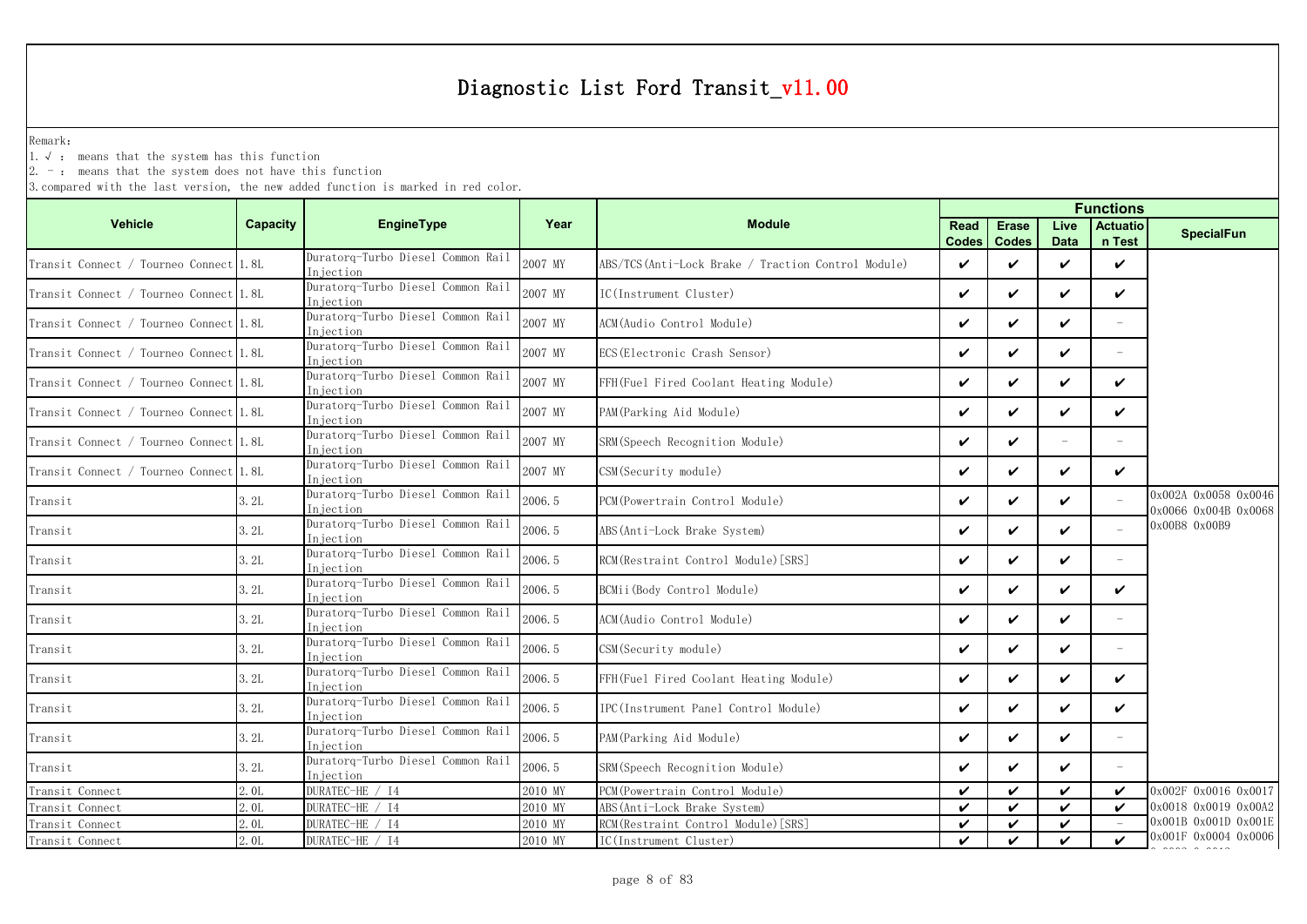Remark:

1.√ : means that the system has this function

 $2. -$ : means that the system does not have this function

|                 |                  |                                                  |         | <b>Functions</b>                                     |                             |                              |                          |                           |                                              |
|-----------------|------------------|--------------------------------------------------|---------|------------------------------------------------------|-----------------------------|------------------------------|--------------------------|---------------------------|----------------------------------------------|
| <b>Vehicle</b>  | Capacity         | EngineType                                       | Year    | <b>Module</b>                                        | <b>Read</b><br><b>Codes</b> | <b>Erase</b><br><b>Codes</b> | Live<br><b>Data</b>      | <b>Actuatio</b><br>n Test | <b>SpecialFun</b>                            |
| Transit Connect | 2.0L             | DURATEC-HE / I4                                  | 2010 MY | ACM (Audio Control Module)                           | $\checkmark$                | $\checkmark$                 | $\checkmark$             |                           | 0x0002 0x0013                                |
| Transit Connect | 2.0L             | DURATEC-HE / I4                                  | 2010 MY | GEM / SJB(Generic Electronic Module / Smart Junction | $\checkmark$                | $\checkmark$                 | $\checkmark$             | $\checkmark$              |                                              |
| Transit Connect | 2.0L             | DURATEC-HE / I4                                  | 2010 MY | OCSM (Occupant Classification System Module)         | $\checkmark$                | $\checkmark$                 | $\checkmark$             |                           |                                              |
| Transit Connect | 2.0 <sub>L</sub> | DURATEC-HE / I4                                  | 2010 MY | PAM(Parking Aid Module)                              | ✓                           | ✓                            | $\checkmark$             | $\checkmark$              |                                              |
| Transit Connect | 2.0L             | DURATEC-HE / I4                                  | 2010 MY | SRM (Speech Recognition Module)                      | $\checkmark$                | $\checkmark$                 | $\boldsymbol{\nu}$       |                           |                                              |
| Transit Connect | 2.0L             | DURATEC-HE / I4                                  | 2010 MY | VSM (Vehicle Security Module)                        | ✓                           | ✓                            | $\checkmark$             | $\checkmark$              |                                              |
| Transit Connect | 28kWh            | Battery Electric Vehicle                         | 2011 MY | ABS (Anti-Lock Brake / Traction Control Module)      | ✓                           | $\checkmark$                 | $\checkmark$             | $\checkmark$              | 0x007C 0x0016 0x0017                         |
| Transit Connect | 28kWh            | Battery Electric Vehicle                         | 2011 MY | RCM (Restraint Control Module) [SRS]                 | ✓                           | $\checkmark$                 | $\checkmark$             |                           | 0x0018 0x0019 0x00A2                         |
| Transit Connect | 28kWh            | Battery Electric Vehicle                         | 2011 MY | IC(Instrument Cluster)                               | ✓                           | $\checkmark$                 | $\checkmark$             | $\checkmark$              | 0x001B 0x001D 0x001E                         |
| Transit Connect | 28kWh            | Battery Electric Vehicle                         | 2011 MY | ACCM#2 (Air Conditioning Control Module)             | $\checkmark$                | $\checkmark$                 | $\checkmark$             |                           | 0x001F 0x0006 0x0002                         |
| Transit Connect | 28kWh            | Battery Electric Vehicle                         | 2011 MY | ACM(Audio Control Module)                            | ✓                           | $\checkmark$                 | $\boldsymbol{\nu}$       |                           |                                              |
| Transit Connect | 28kWh            | Battery Electric Vehicle                         | 2011 MY | GEM / SJB(Generic Electronic Module / Smart Junction | ✓                           | $\checkmark$                 | $\checkmark$             | ✓                         |                                              |
| Transit Connect | 28kWh            | Battery Electric Vehicle                         | 2011 MY | OCSM (Occupant Classification System Module)         | ✓                           | $\checkmark$                 | $\checkmark$             |                           |                                              |
| Transit Connect | 28kWh            | Battery Electric Vehicle                         | 2011 MY | PAM (Parking Aid Module)                             | ✓                           | $\checkmark$                 | $\boldsymbol{\nu}$       |                           |                                              |
| Transit Connect | 28kWh            | Battery Electric Vehicle                         | 2011 MY | PSCM (Power Steering Control Module)                 | ✓                           | $\checkmark$                 | $\checkmark$             |                           |                                              |
| Transit Connect | 28kWh            | Battery Electric Vehicle                         | 2011 MY | SRM(Speech Recognition Module)                       | $\checkmark$                | ✓                            | $\checkmark$             | $\equiv$                  |                                              |
| Transit Connect | 28kWh            | Battery Electric Vehicle                         | 2011 MY | VSM (Vehicle Security Module)                        | ✓                           | ✓                            | $\checkmark$             | $\checkmark$              |                                              |
| Transit         | 2.2L             | Duratorq-Turbo Diesel Common Rail<br>Inj Stage V | 2006.5  | PCM (Powertrain Control Module)                      | ✓                           | ✓                            | $\checkmark$             | $\checkmark$              | 0x002A 0x0058 0x0065<br>0x0050 0x0048 0x0046 |
| Transit         | 2.2L             | Duratorq-Turbo Diesel Common Rail<br>Inj Stage V | 2006.5  | ABS(Anti-Lock Brake / Traction Control Module)       | ✓                           | ✓                            | $\checkmark$             |                           | 0x0066 0x0047 0x004B<br>0x0063 0x0068 0x00EE |
| Transit         | 2.2L             | Duratorq-Turbo Diesel Common Rail<br>Inj Stage V | 2006.5  | ABS (Anti-Lock Brake / Traction Control Module)      | $\checkmark$                | ✓                            | $\checkmark$             |                           | 0x006A 0x00F0 0x006C<br>0x00F4 0x00FC        |
| Transit         | 2.2L             | Duratorq-Turbo Diesel Common Rail<br>Inj Stage V | 2006.5  | ABS (Anti-Lock Brake / Traction Control Module)      | ✓                           | ✓                            | $\checkmark$             | $\overline{\phantom{a}}$  |                                              |
| Transit         | 2.2L             | Duratorq-Turbo Diesel Common Rail<br>Ini Stage V | 2006.5  | RCM (Restraint Control Module) [SRS]                 | ✓                           | ✓                            | $\checkmark$             | $\checkmark$              |                                              |
| Transit         | 2.2L             | Duratorq-Turbo Diesel Common Rail<br>Inj Stage V | 2006.5  | BCMii (Body Control Module)                          | ✓                           | ✓                            | $\checkmark$             | V                         |                                              |
| Transit         | 2.2L             | Duratorq-Turbo Diesel Common Rail<br>Ini Stage V | 2006.5  | IPC(Instrument Panel Control Module)                 | ✓                           | ✓                            | $\checkmark$             | $\checkmark$              |                                              |
| Transit         | 2.2L             | Duratorq-Turbo Diesel Common Rail<br>Inj Stage V | 2006.5  | ACM(Audio Control Module)                            | ✓                           | ✓                            | $\checkmark$             | $\equiv$                  |                                              |
| Transit         | 2.2L             | Duratorq-Turbo Diesel Common Rail<br>Inj Stage V | 2006.5  | ACM(Audio Control Module)                            | ✓                           | V                            | V                        | $\overline{\phantom{m}}$  |                                              |
| Transit         | 2.2L             | Duratorq-Turbo Diesel Common Rail<br>Inj Stage V | 2006.5  | CSM (Security module)                                | ✓                           | ✓                            | $\overline{\phantom{0}}$ | $\overline{\phantom{0}}$  |                                              |
| Transit         | 2.2L             | Duratorq-Turbo Diesel Common Rail<br>Inj Stage V | 2006.5  | FFH(Fuel Fired Coolant Heating Module)               | ✓                           | ✓                            | $\boldsymbol{\nu}$       | ✓                         |                                              |
|                 |                  |                                                  |         |                                                      |                             |                              |                          |                           |                                              |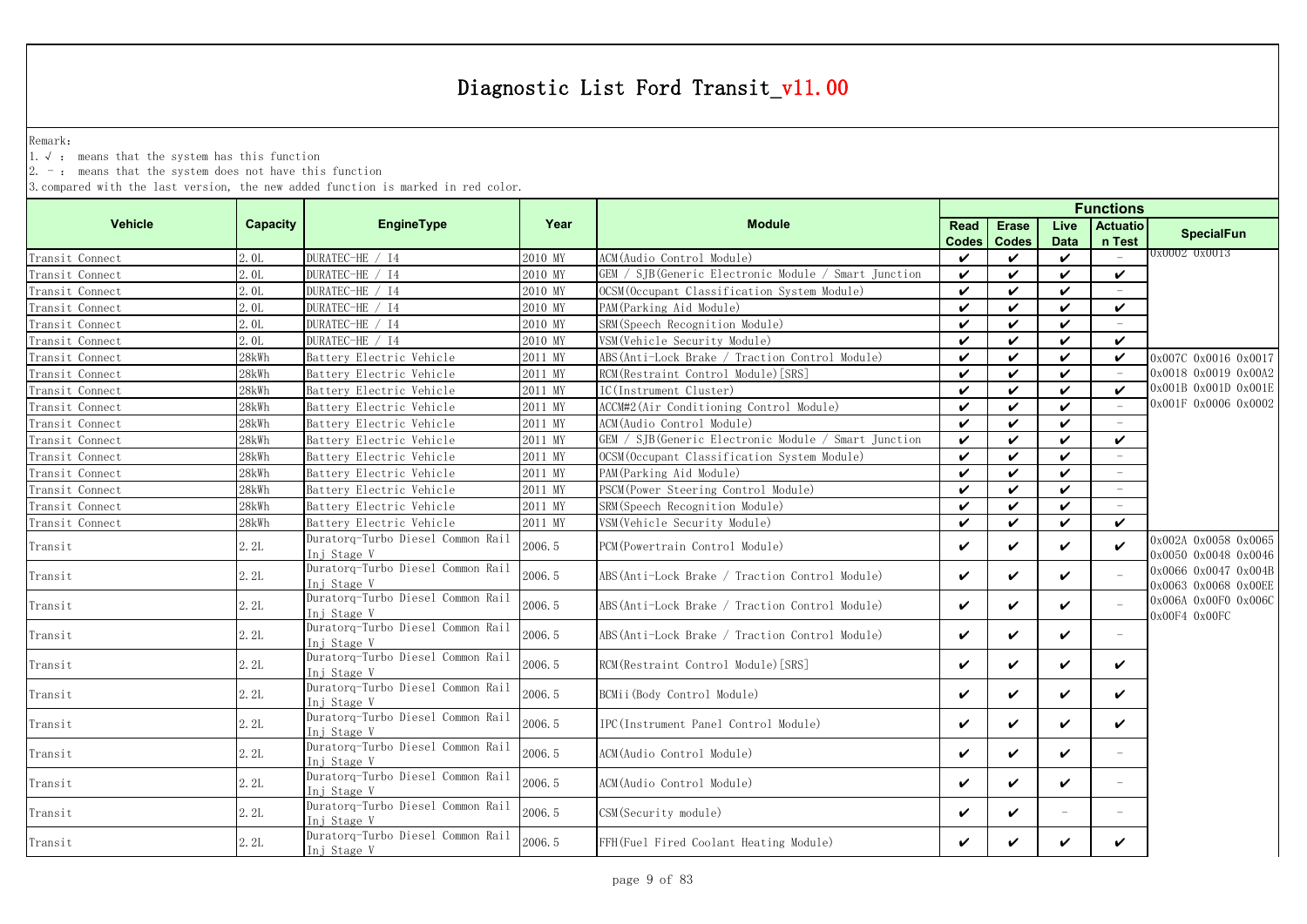Remark:

1.√ : means that the system has this function

2. - : means that the system does not have this function

|                |          |                                                  |        |                                                 | <b>Functions</b>            |                              |                     |                           |                                              |  |
|----------------|----------|--------------------------------------------------|--------|-------------------------------------------------|-----------------------------|------------------------------|---------------------|---------------------------|----------------------------------------------|--|
| <b>Vehicle</b> | Capacity | <b>EngineType</b>                                | Year   | <b>Module</b>                                   | <b>Read</b><br><b>Codes</b> | <b>Erase</b><br><b>Codes</b> | Live<br><b>Data</b> | <b>Actuatio</b><br>n Test | <b>SpecialFun</b>                            |  |
| Transit        | 2.2L     | Duratorq-Turbo Diesel Common Rail<br>Inj Stage V | 2006.5 | PAM (Parking Aid Module)                        | ✓                           | ✓                            | ✓                   |                           |                                              |  |
| Transit        | 2.2L     | Duratorq-Turbo Diesel Common Rail<br>Ini Stage V | 2006.5 | SRM (Speech Recognition Module)                 | ✓                           | ✓                            | ✓                   |                           |                                              |  |
| Transit        | 2.2L     | Duratorq-Turbo Diesel Common Rail<br>Injection   | 2006.5 | PCM (Powertrain Control Module)                 | ✓                           | ✓                            | ✓                   | ✓                         |                                              |  |
| Transit        | 2.2L     | Duratorq-Turbo Diesel Common Rail<br>Injection   | 2006.5 | ABS (Anti-Lock Brake / Traction Control Module) | ✓                           | ✓                            | ✓                   |                           |                                              |  |
| Transit        | 2.2L     | Duratorq-Turbo Diesel Common Rail<br>In iection  | 2006.5 | ABS (Anti-Lock Brake / Traction Control Module) | ✓                           | ✓                            | ✓                   | $\overline{\phantom{a}}$  |                                              |  |
| Transit        | 2.2L     | Duratorq-Turbo Diesel Common Rail<br>Injection   | 2006.5 | ABS (Anti-Lock Brake / Traction Control Module) | ✓                           | $\checkmark$                 | ✓                   | $\sim$                    |                                              |  |
| Transit        | 2.2L     | Duratorq-Turbo Diesel Common Rail<br>Injection   | 2006.5 | RCM (Restraint Control Module) [SRS]            | ✓                           | ✓                            | ✓                   | ✓                         |                                              |  |
| Transit        | 2.2L     | Duratorq-Turbo Diesel Common Rail<br>Injection   | 2006.5 | BCMii(Body Control Module)                      | ✓                           | ✓                            | ✓                   | ✓                         |                                              |  |
| Transit        | 2.2L     | Duratorq-Turbo Diesel Common Rail<br>Injection   | 2006.5 | IPC (Instrument Panel Control Module)           | ✓                           | ✓                            | ✓                   | ✓                         |                                              |  |
| Transit        | 2.2L     | Duratorq-Turbo Diesel Common Rail<br>Injection   | 2006.5 | ACM (Audio Control Module)                      | ✓                           | ✓                            | ✓                   |                           |                                              |  |
| Transit        | 2.2L     | Duratorq-Turbo Diesel Common Rail<br>Injection   | 2006.5 | ACM(Audio Control Module)                       | ✓                           | ✓                            | ✓                   |                           |                                              |  |
| Transit        | 2.2L     | Duratorq-Turbo Diesel Common Rail<br>Injection   | 2006.5 | CSM (Security module)                           | ✓                           | ✓                            | $\sim$              |                           |                                              |  |
| Transit        | 2.2L     | Duratorq-Turbo Diesel Common Rail<br>Injection   | 2006.5 | FFH(Fuel Fired Coolant Heating Module)          | ✓                           | ✓                            | ✓                   | ✓                         |                                              |  |
| Transit        | 2.2L     | Duratorq-Turbo Diesel Common Rail<br>Injection   | 2006.5 | PAM (Parking Aid Module)                        | ✓                           | ✓                            | ✓                   | $\overline{\phantom{m}}$  |                                              |  |
| Transit        | 2.2L     | Duratorq-Turbo Diesel Common Rail<br>Injection   | 2006.5 | SRM (Speech Recognition Module)                 | ✓                           | $\checkmark$                 | ✓                   |                           |                                              |  |
| Transit        | 3.2L     | Duratorq-Turbo Diesel Common Rail<br>In iection  | 2006.5 | PCM (Powertrain Control Module)                 | ✓                           | ✓                            | ✓                   |                           | 0x002A 0x0058 0x0046<br>0x0066 0x004B 0x0068 |  |
| Transit        | 3.2L     | Duratorq-Turbo Diesel Common Rail<br>Injection   | 2006.5 | ABS (Anti-Lock Brake / Traction Control Module) | ✓                           | $\checkmark$                 | ✓                   |                           | 0x00B8 0x00B9                                |  |
| Transit        | 3.2L     | Duratorq-Turbo Diesel Common Rail<br>Injection   | 2006.5 | ABS (Anti-Lock Brake / Traction Control Module) | ✓                           | ✓                            | ✓                   | $\overline{\phantom{m}}$  |                                              |  |
| Transit        | 3.2L     | Duratorq-Turbo Diesel Common Rail<br>Iniection   | 2006.5 | ABS (Anti-Lock Brake / Traction Control Module) | ✓                           | ✓                            | ✓                   | $\overline{\phantom{m}}$  |                                              |  |
| Transit        | 3.2L     | Duratorq-Turbo Diesel Common Rail<br>Injection   | 2006.5 | RCM (Restraint Control Module) [SRS]            | ✓                           |                              | ✓                   | ✓                         |                                              |  |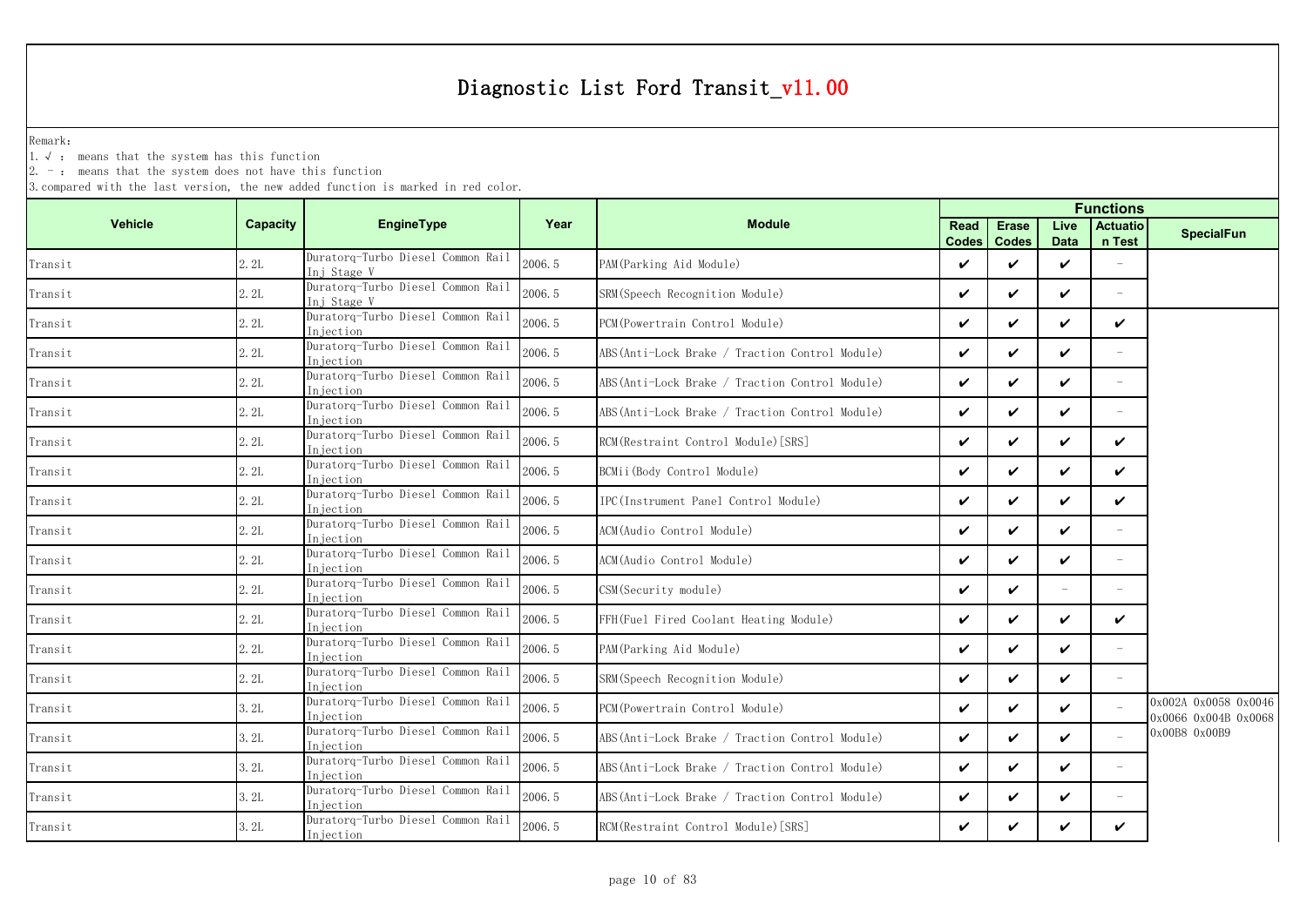Remark:

1.√ : means that the system has this function

 $2. -$ : means that the system does not have this function

|                        |          |                                                |           | <b>Functions</b>                                |                      |                              |                     |                           |                                              |
|------------------------|----------|------------------------------------------------|-----------|-------------------------------------------------|----------------------|------------------------------|---------------------|---------------------------|----------------------------------------------|
| <b>Vehicle</b>         | Capacity | <b>EngineType</b>                              | Year      | <b>Module</b>                                   | Read<br><b>Codes</b> | <b>Erase</b><br><b>Codes</b> | Live<br><b>Data</b> | <b>Actuatio</b><br>n Test | <b>SpecialFun</b>                            |
| Transit                | 3.2L     | Duratorg-Turbo Diesel Common Rail<br>Iniection | 2006.5    | BCMii(Body Control Module)                      | V                    | ✓                            | $\checkmark$        | $\checkmark$              |                                              |
| Transit                | 3.2L     | Duratorg-Turbo Diesel Common Rail<br>Iniection | 2006.5    | IPC(Instrument Panel Control Module)            | V                    | ✓                            | $\checkmark$        | $\checkmark$              |                                              |
| Transit                | 3.2L     | Duratorg-Turbo Diesel Common Rail<br>Iniection | 2006.5    | ACM(Audio Control Module)                       | ✓                    | ✓                            | $\checkmark$        | $\overline{\phantom{0}}$  |                                              |
| Transit                | 3.2L     | Duratorq-Turbo Diesel Common Rail<br>Injection | 2006.5    | ACM(Audio Control Module)                       | $\boldsymbol{\nu}$   | ✓                            | $\boldsymbol{\nu}$  | $\equiv$                  |                                              |
| Transit                | 3.2L     | Duratorq-Turbo Diesel Common Rail<br>Injection | 2006.5    | CSM (Security module)                           | $\checkmark$         | ✓                            |                     |                           |                                              |
| Transit                | 3.2L     | Duratorq-Turbo Diesel Common Rail<br>Injection | 2006.5    | FFH(Fuel Fired Coolant Heating Module)          | $\checkmark$         | ✓                            | $\checkmark$        | $\checkmark$              |                                              |
| Transit                | 3.2L     | Duratorq-Turbo Diesel Common Rail<br>Injection | 2006.5    | PAM (Parking Aid Module)                        | $\checkmark$         | ✓                            | $\checkmark$        | $\overline{\phantom{m}}$  |                                              |
| Transit                | 3.2L     | Duratorq-Turbo Diesel Common Rail<br>Injection | 2006.5    | SRM (Speech Recognition Module)                 | V                    | ✓                            | $\checkmark$        | $\equiv$                  |                                              |
| Transit                | 2.2L     | Duratorq-Turbo Diesel Common Rail<br>Injection | 2012.75MY | PCM (Powertrain Control Module)                 | ✓                    | ✓                            | $\boldsymbol{\nu}$  | $\checkmark$              | 0x00F6 0x00E7 0x00E8<br>0x0019 0x0091 0x002A |
| Transit                | 2.2L     | Duratorg-Turbo Diesel Common Rail<br>Injection | 2012.75MY | ABS (Anti-Lock Brake / Traction Control Module) | $\checkmark$         | ✓                            | $\checkmark$        | $\sim$                    | 0x005D 0x00ED 0x005E<br>0x00FF 0x0065 0x0050 |
| Transit                | 2.2L     | Duratorq-Turbo Diesel Common Rail<br>Injection | 2012.75MY | RCM (Restraint Control Module) [SRS]            | $\checkmark$         | ✓                            | $\boldsymbol{\nu}$  |                           | 0x0048 0x0046 0x0066<br>0x0047 0x004B 0x0063 |
| Transit                | 2.2L     | Duratorq-Turbo Diesel Common Rail<br>Injection | 2012.75MY | BCMii (Body Control Module)                     | $\checkmark$         | ✓                            | $\checkmark$        | $\boldsymbol{\nu}$        | 0x0068 0x00EE 0x006A<br>0x00F0 0x006C 0x00F4 |
| Transit                | 2.2L     | Duratorq-Turbo Diesel Common Rail<br>Iniection | 2012.75MY | IPC (Instrument Panel Control Module)           | V                    | ✓                            | $\boldsymbol{\nu}$  | ✓                         |                                              |
| Transit                | 2.2L     | Duratorq-Turbo Diesel Common Rail<br>Iniection | 2012.75MY | ACM(Audio Control Module)                       | ✓                    | ✓                            | ✓                   | $\overline{\phantom{m}}$  |                                              |
| Transit                | 2.2L     | Duratorq-Turbo Diesel Common Rail<br>Injection | 2012.75MY | AHCM (Auxiliary Heater Control Module)          | ✓                    | ✓                            | $\checkmark$        | $\overline{\phantom{m}}$  |                                              |
| Transit                | 2.2L     | Duratorq-Turbo Diesel Common Rail<br>Injection | 2012.75MY | APIM (Accessory Protocol Interface Module)      | $\checkmark$         | ✓                            | $\checkmark$        |                           |                                              |
| Transit                | 2.2L     | Duratorq-Turbo Diesel Common Rail<br>Injection | 2012.75MY | CCMii (Cruise Control Module)                   | V                    | ✓                            | $\checkmark$        | $\checkmark$              |                                              |
| Transit                | 2.2L     | Duratorq-Turbo Diesel Common Rail<br>Injection | 2012.75MY | FCDIM(Front Control/Display Interface Module)   | V                    | ✓                            | $\checkmark$        | $\equiv$                  |                                              |
| Transit                | 2.2L     | Duratorq-Turbo Diesel Common Rail<br>Injection | 2012.75MY | GPSM (Global Positioning System Module)         | V                    | ✓                            | $\checkmark$        | $\overline{\phantom{m}}$  |                                              |
| $\mbox{{\sc Tr}ansit}$ | 2.2L     | Duratorq-Turbo Diesel Common Rail<br>Injection | 2012.75MY | HCM (Headlamp Control Module)                   | ✓                    | ✓                            | ✓                   | $\equiv$                  |                                              |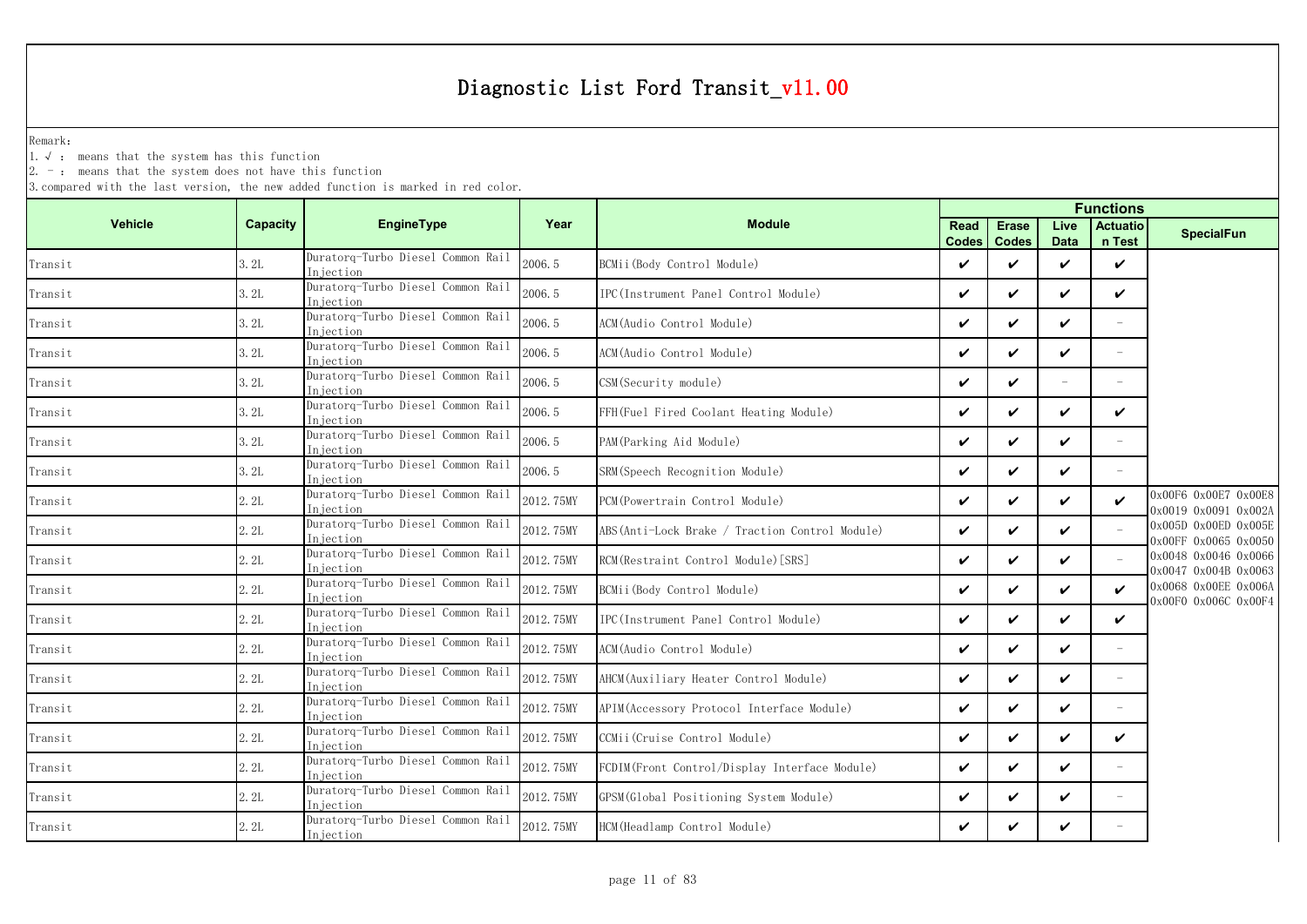Remark:

1.√ : means that the system has this function

2. - : means that the system does not have this function

|                 |          |                                                |           | <b>Functions</b>                                     |                      |                              |                     |                           |                                              |
|-----------------|----------|------------------------------------------------|-----------|------------------------------------------------------|----------------------|------------------------------|---------------------|---------------------------|----------------------------------------------|
| <b>Vehicle</b>  | Capacity | <b>EngineType</b>                              | Year      | <b>Module</b>                                        | Read<br><b>Codes</b> | <b>Erase</b><br><b>Codes</b> | Live<br><b>Data</b> | <b>Actuatio</b><br>n Test | <b>SpecialFun</b>                            |
| Transit         | 2.2L     | Duratorq-Turbo Diesel Common Rail<br>Injection | 2012.75MY | IPM-A (Image Processing Module A)                    | $\checkmark$         | ✓                            | ✓                   |                           |                                              |
| Transit         | 2.2L     | Duratorq-Turbo Diesel Common Rail<br>Injection | 2012.75MY | IPM-B(Image Processing Module B)                     | $\checkmark$         | ✓                            | $\checkmark$        | $\overline{\phantom{a}}$  |                                              |
| Transit         | 2.2L     | Duratorq-Turbo Diesel Common Rail<br>Injection | 2012.75MY | PAM (Parking Aid Module)                             | $\checkmark$         | ✓                            | ✓                   | $\overline{\phantom{m}}$  |                                              |
| Transit         | 2.2L     | Duratorq-Turbo Diesel Common Rail<br>Injection | 2012.75MY | PRB (Power Running Board)                            | $\checkmark$         | ✓                            | $\checkmark$        | $\checkmark$              |                                              |
| Transit         | 2.2L     | Duratorq-Turbo Diesel Common Rail<br>Injection | 2012.75MY | SASM(Steering Angle Sensor Module)                   | $\checkmark$         | ✓                            | ✓                   |                           |                                              |
| Transit         | 2.2L     | Duratorq-Turbo Diesel Common Rail<br>Injection | 2012.75MY | TBC(Trailer Brake Control Module)                    | V                    | ✓                            | ✓                   | $\equiv$                  |                                              |
| Transit         | 2.2L     | Duratorq-Turbo Diesel Common Rail<br>Injection | 2012.75MY | TRM(Trailer Module)                                  | $\checkmark$         | ✓                            | ✓                   |                           |                                              |
| Transit Connect |          |                                                | 2013 MY   | ABS (Anti-Lock Brake / Traction Control Module)      | $\checkmark$         | ✓                            | $\checkmark$        | $\overline{\phantom{0}}$  |                                              |
| Transit Connect |          |                                                | 2013 MY   | RCM (Restraint Control Module) [SRS]                 | ✓                    | ✓                            | $\checkmark$        | $\overline{\phantom{a}}$  |                                              |
| Transit Connect |          |                                                | 2013 MY   | IC(Instrument Cluster)                               | $\checkmark$         | $\boldsymbol{\nu}$           | ✓                   | $\sim$                    |                                              |
| Transit Connect |          |                                                | 2013 MY   | ACM (Audio Control Module)                           | $\checkmark$         | ✓                            | ✓                   |                           |                                              |
| Transit Connect |          |                                                | 2013 MY   | APIM (Accessory Protocol Interface Module)           | $\checkmark$         | ✓                            | ✓                   |                           |                                              |
| Transit Connect |          |                                                | 2013 MY   | GEM / SJB(Generic Electronic Module / Smart Junction | $\checkmark$         | ✓                            | ✓                   |                           |                                              |
| Transit Connect |          |                                                | 2013 MY   | OCSM (Occupant Classification System Module)         | $\checkmark$         | ✓                            | ✓                   |                           |                                              |
| Transit Connect |          |                                                | 2013 MY   | PAM (Parking Aid Module)                             | $\checkmark$         | ✓                            | ✓                   |                           |                                              |
| Transit Connect |          |                                                | 2013 MY   | VSM(Vehicle Security Module)                         | $\checkmark$         | ✓                            | ✓                   |                           |                                              |
| Transit Connect | 28kWh    | Battery Electric Vehicle                       | 2013 MY   | ABS(Anti-Lock Brake / Traction Control Module)       | $\checkmark$         | ✓                            | $\checkmark$        | $\boldsymbol{\nu}$        | 0x007C 0x0016 0x0017                         |
| Transit Connect | 28kWh    | Battery Electric Vehicle                       | 2013 MY   | RCM (Restraint Control Module) [SRS]                 | $\checkmark$         | ✓                            | $\checkmark$        |                           | 0x0018 0x0019 0x00A2                         |
| Transit Connect | 28kWh    | Battery Electric Vehicle                       | 2013 MY   | IC(Instrument Cluster)                               | $\checkmark$         | ✓                            | $\checkmark$        | $\checkmark$              | 0x001B 0x001D 0x001E                         |
| Transit Connect | 28kWh    | Battery Electric Vehicle                       | 2013 MY   | ACCM#2 (Air Conditioning Control Module)             | $\checkmark$         | ✓                            | ✓                   |                           | 0x001F 0x0006 0x0002                         |
| Transit Connect | 28kWh    | Battery Electric Vehicle                       | 2013 MY   | ACM (Audio Control Module)                           | $\checkmark$         | ✓                            | ✓                   |                           |                                              |
| Transit Connect | 28kWh    | Battery Electric Vehicle                       | 2013 MY   | APIM (Accessory Protocol Interface Module)           | $\checkmark$         | ✓                            | ✓                   |                           |                                              |
| Transit Connect | 28kWh    | Battery Electric Vehicle                       | 2013 MY   | GEM / SJB(Generic Electronic Module / Smart Junction | $\checkmark$         | ✓                            | $\checkmark$        | $\checkmark$              |                                              |
| Transit Connect | 28kWh    | Battery Electric Vehicle                       | 2013 MY   | OCSM (Occupant Classification System Module)         | $\checkmark$         | ✓                            | ✓                   |                           |                                              |
| Transit Connect | 28kWh    | Battery Electric Vehicle                       | 2013 MY   | PAM (Parking Aid Module)                             | $\checkmark$         | V                            | ✓                   |                           |                                              |
| Transit Connect | 28kWh    | Battery Electric Vehicle                       | 2013 MY   | PSCM (Power Steering Control Module)                 | $\checkmark$         | ✓                            | $\checkmark$        |                           |                                              |
| Transit Connect | 28kWh    | Battery Electric Vehicle                       | 2013 MY   | VSM (Vehicle Security Module)                        | $\checkmark$         | ✓                            | $\checkmark$        | $\checkmark$              |                                              |
| Transit         | 3. 2L    | Duratorq-Turbo Diesel Common Rail<br>Injection | 2014 MY   | PCM (Powertrain Control Module)                      | V                    | ✓                            | ✓                   | $\checkmark$              | 0x0016 0x006D 0x0107<br>0x0089 0x00F6 0x006F |
| Transit         | 3.2L     | Duratorq-Turbo Diesel Common Rail<br>Injection | 2014 MY   | TCM(Transmission Control Module)                     | ✓                    | ✓                            | ✓                   | $\checkmark$              | 0x00E7 0x00E8 0x0041<br>0x0019 0x00E1 0x0108 |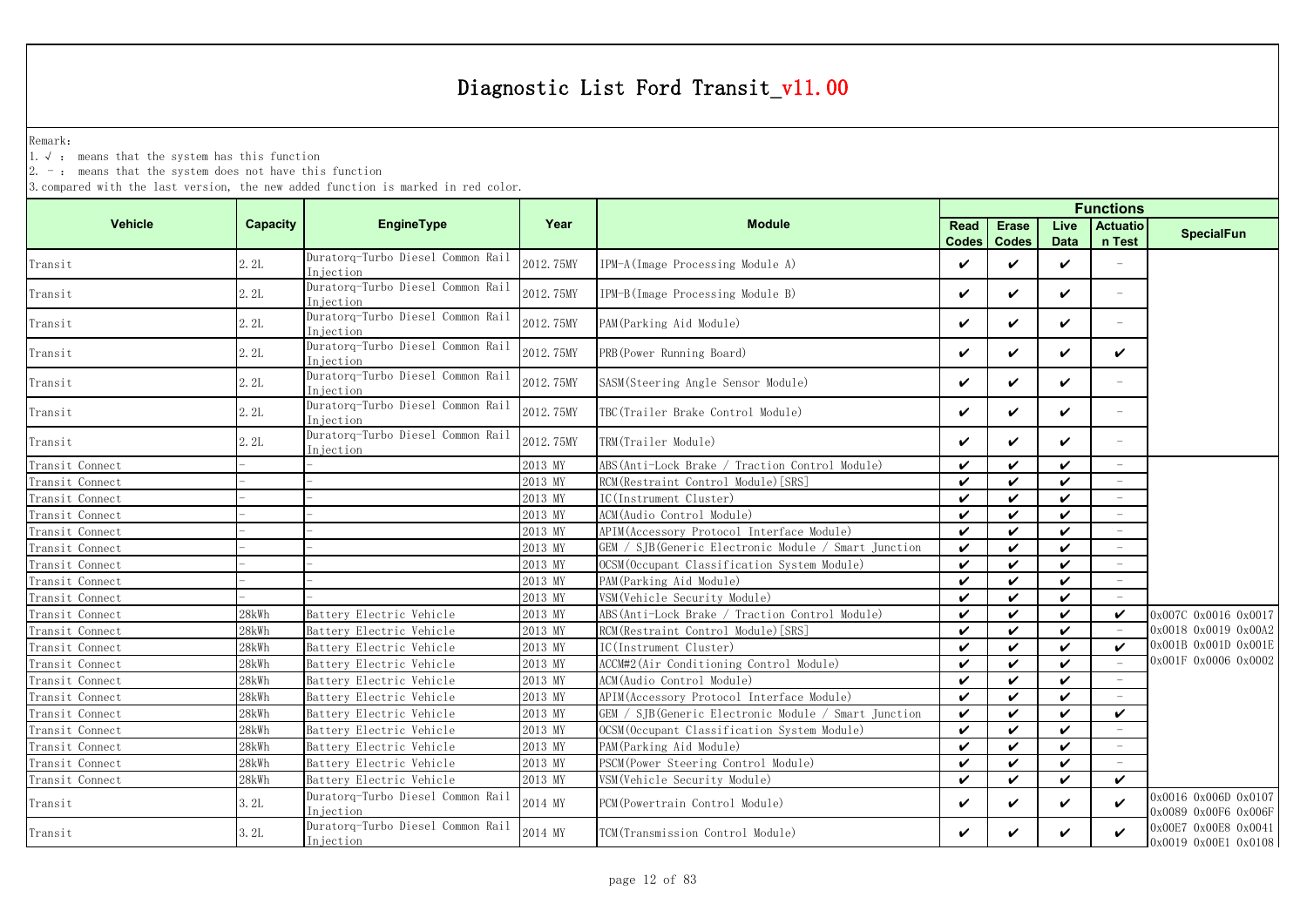Remark:

1.√ : means that the system has this function

2. - : means that the system does not have this function

|                |                 |                                                |         |                                                | <b>Functions</b>            |                              |                          |                           |                                              |  |
|----------------|-----------------|------------------------------------------------|---------|------------------------------------------------|-----------------------------|------------------------------|--------------------------|---------------------------|----------------------------------------------|--|
| <b>Vehicle</b> | <b>Capacity</b> | EngineType                                     | Year    | <b>Module</b>                                  | <b>Read</b><br><b>Codes</b> | <b>Erase</b><br><b>Codes</b> | Live<br><b>Data</b>      | <b>Actuatio</b><br>n Test | <b>SpecialFun</b>                            |  |
| Transit        | 3.2L            | Duratorq-Turbo Diesel Common Rail<br>Injection | 2014 MY | ABS(Anti-Lock Brake / Traction Control Module) | V                           | ✓                            | $\boldsymbol{\nu}$       | $\checkmark$              | 0x0002 0x0091 0x0109<br>0x0002 0x010A 0x00C2 |  |
| Transit        | 3.2L            | Duratorq-Turbo Diesel Common Rail<br>Injection | 2014 MY | RCM (Restraint Control Module) [SRS]           | $\checkmark$                | $\checkmark$                 | $\boldsymbol{\nu}$       |                           | 0x010B 0x010C 0x00E3<br>0x00C5 0x010D 0x00E2 |  |
| Transit        | 3.2L            | Duratorq-Turbo Diesel Common Rail<br>Injection | 2014 MY | BCM#1 (Body Control Module)                    | $\checkmark$                | ✓                            | ✓                        | V                         | 0x0077 0x000D                                |  |
| Transit        | 3.2L            | Duratorq-Turbo Diesel Common Rail<br>Injection | 2014 MY | IPC(Instrument Panel Control Module)           | $\checkmark$                | ✓                            | ✓                        | ✓                         |                                              |  |
| Transit        | 3.2L            | Duratorq-Turbo Diesel Common Rail<br>Injection | 2014 MY | ACM(Audio Control Module)                      | $\checkmark$                | ✓                            | ✓                        | ✓                         |                                              |  |
| Transit        | 3.2L            | Duratorq-Turbo Diesel Common Rail<br>Injection | 2014 MY | APIM(Accessory Protocol Interface Module)      | $\checkmark$                | $\checkmark$                 | V                        |                           |                                              |  |
| Transit        | 3.2L            | Duratorq-Turbo Diesel Common Rail<br>Injection | 2014 MY | FCDIM(Front Control/Display Interface Module)  | V                           | ✓                            | $\checkmark$             | V                         |                                              |  |
| Transit        | 3.2L            | Duratorq-Turbo Diesel Common Rail<br>Injection | 2014 MY | FCIM(Front Controls Interface Module)          | $\checkmark$                | $\boldsymbol{\nu}$           | ✓                        |                           |                                              |  |
| Transit        | 3.2L            | Duratorq-Turbo Diesel Common Rail<br>Injection | 2014 MY | GPCM(Glow Plug Control Module)                 | V                           | ✓                            |                          |                           |                                              |  |
| Transit        | 3.2L            | Duratorq-Turbo Diesel Common Rail<br>Injection | 2014 MY | GPSM(Global Positioning System Module)         | $\checkmark$                | ✓                            | ✓                        | $\overline{\phantom{m}}$  |                                              |  |
| Transit        | 3.2L            | Duratorq-Turbo Diesel Common Rail<br>Injection | 2014 MY | IPM-A (Image Processing Module A)              | $\checkmark$                | ✓                            | $\checkmark$             |                           |                                              |  |
| Transit        | 3.2L            | Duratorq-Turbo Diesel Common Rail<br>Injection | 2014 MY | IPM-B(Image Processing Module B)               | $\checkmark$                | $\checkmark$                 | ✓                        | $\overline{\phantom{a}}$  |                                              |  |
| Transit        | 3.2L            | Duratorq-Turbo Diesel Common Rail<br>Iniection | 2014 MY | NOx11M(Nitrogen Oxides Module - Feedgas)       | $\checkmark$                | ✓                            |                          |                           |                                              |  |
| Transit        | 3.2L            | Duratorq-Turbo Diesel Common Rail<br>Injection | 2014 MY | NOx12M(Nitrogen Oxides Module - Tailpipe)      | $\checkmark$                | $\checkmark$                 | $\overline{\phantom{a}}$ | $\overline{\phantom{a}}$  |                                              |  |
| Transit        | 3.2L            | Duratorq-Turbo Diesel Common Rail<br>Injection | 2014 MY | PAM (Parking Aid Module)                       | $\checkmark$                | $\checkmark$                 | ✓                        | $\overline{\phantom{a}}$  |                                              |  |
| Transit        | 3.2L            | Duratorq-Turbo Diesel Common Rail<br>Injection | 2014 MY | RBM (Running Board Control Module)             | $\checkmark$                | ✓                            | ✓                        |                           |                                              |  |
| Transit        | 3.2L            | Duratorq-Turbo Diesel Common Rail<br>Injection | 2014 MY | RDCM#1 (Reductant Control Module)              | $\checkmark$                | $\checkmark$                 | ✓                        | ✓                         |                                              |  |
| Transit        | 3.2L            | Duratorq-Turbo Diesel Common Rail<br>Injection | 2014 MY | SASM(Steering Angle Sensor Module)             | $\checkmark$                | ✓                            | $\checkmark$             | $\overline{\phantom{a}}$  |                                              |  |
| Transit        | 3.2L            | Duratorq-Turbo Diesel Common Rail<br>Injection | 2014 MY | TBC(Trailer Brake Control Module)              | $\checkmark$                | ✓                            | ✓                        |                           |                                              |  |
| Transit        | 3.2L            | Duratorq-Turbo Diesel Common Rail<br>Injection | 2014 MY | TRM(Trailer Module)                            | V                           |                              | ✓                        | V                         |                                              |  |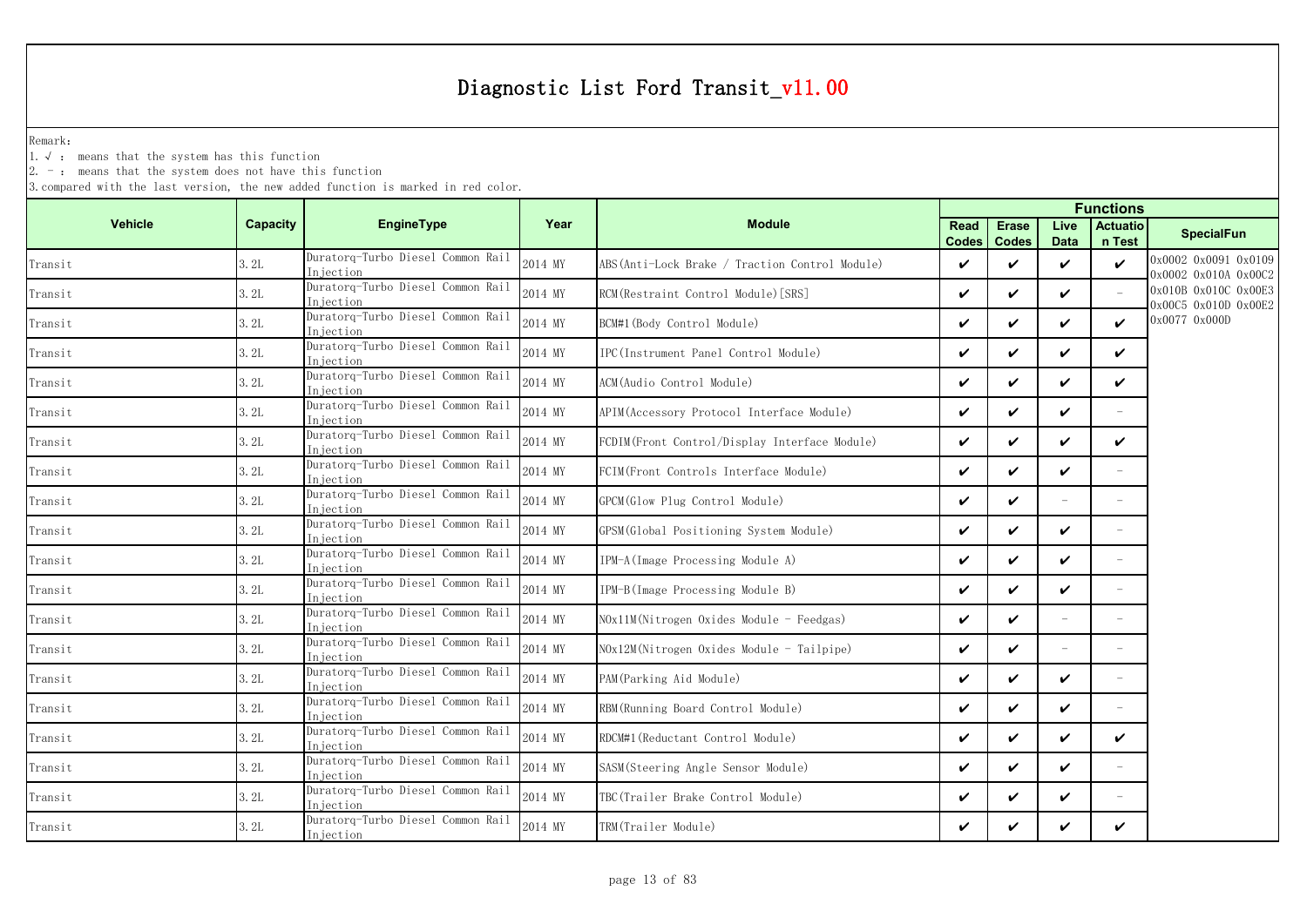Remark:

1.√ : means that the system has this function

 $2. -$ : means that the system does not have this function

|                                       |          |                                                 |         |                                                 | <b>Functions</b>     |                              |                     |                           |                                              |  |
|---------------------------------------|----------|-------------------------------------------------|---------|-------------------------------------------------|----------------------|------------------------------|---------------------|---------------------------|----------------------------------------------|--|
| <b>Vehicle</b>                        | Capacity | EngineType                                      | Year    | <b>Module</b>                                   | Read<br><b>Codes</b> | <b>Erase</b><br><b>Codes</b> | Live<br><b>Data</b> | <b>Actuatio</b><br>n Test | <b>SpecialFun</b>                            |  |
| Transit                               | 2.2L     | Duratorq-Turbo Diesel Common Rail<br>Injection  | 2014 MY | PCM (Powertrain Control Module)                 | ✓                    | ✓                            | $\boldsymbol{\nu}$  | $\checkmark$              | 0x00F6 0x00E7 0x00E8<br>0x0019 0x0091 0x002A |  |
| Transit                               | 2.2L     | Duratorq-Turbo Diesel Common Rail<br>In jection | 2014 MY | ABS (Anti-Lock Brake / Traction Control Module) | $\checkmark$         | ✓                            | $\checkmark$        |                           | 0x005D 0x00ED 0x005E<br>0x00FF 0x0065 0x0050 |  |
| Transit                               | 2.2L     | Duratorq-Turbo Diesel Common Rail<br>Injection  | 2014 MY | RCM (Restraint Control Module) [SRS]            | V                    | ✓                            | $\checkmark$        | $\equiv$                  | 0x0048 0x0046 0x0066<br>0x0047 0x004B 0x0063 |  |
| Transit                               | 2.2L     | Duratorg-Turbo Diesel Common Rail<br>Injection  | 2014 MY | BCMii (Body Control Module)                     | $\checkmark$         | ✓                            | $\boldsymbol{\nu}$  | $\equiv$                  | 0x0068 0x00EE 0x006A<br>0x00F0 0x006C 0x010E |  |
| Transit                               | 2.2L     | Duratorq-Turbo Diesel Common Rail<br>Injection  | 2014 MY | IPC(Instrument Panel Control Module)            | $\checkmark$         | ✓                            | $\checkmark$        | $\boldsymbol{\nu}$        | 0x010F 0x0110 0x0111                         |  |
| Transit                               | 2.2L     | Duratorq-Turbo Diesel Common Rail<br>Iniection  | 2014 MY | ACM (Audio Control Module)                      | $\checkmark$         | ✓                            | $\checkmark$        | $\equiv$                  |                                              |  |
| Transit                               | 2.2L     | Duratorq-Turbo Diesel Common Rail<br>Injection  | 2014 MY | AHCM(Auxiliary Heater Control Module)           | ✓                    | ✓                            | $\checkmark$        | $\overline{\phantom{m}}$  |                                              |  |
| Transit                               | 2.2L     | Duratorq-Turbo Diesel Common Rail<br>Injection  | 2014 MY | APIM (Accessory Protocol Interface Module)      | $\checkmark$         | ✓                            | $\checkmark$        | $\overline{\phantom{0}}$  |                                              |  |
| Transit                               | 2.2L     | Duratorq-Turbo Diesel Common Rail<br>Injection  | 2014 MY | AWD#1(All Wheel Drive Module)                   | ✓                    | ✓                            | $\checkmark$        |                           |                                              |  |
| Transit                               | 2.2L     | Duratorq-Turbo Diesel Common Rail<br>Iniection  | 2014 MY | CCMii (Cruise Control Module)                   | ✓                    | ✓                            | $\checkmark$        | $\overline{\phantom{m}}$  |                                              |  |
| Transit                               | 2.2L     | Duratorq-Turbo Diesel Common Rail<br>Injection  | 2014 MY | FCDIM(Front Control/Display Interface Module)   | $\checkmark$         | ✓                            | $\checkmark$        | $\overline{\phantom{m}}$  |                                              |  |
| Transit                               | 2.2L     | Duratorq-Turbo Diesel Common Rail<br>Injection  | 2014 MY | FCIM (Front Controls Interface Module)          | V                    | ✓                            | $\checkmark$        | $\overline{\phantom{m}}$  |                                              |  |
| Transit                               | 2.2L     | Duratorq-Turbo Diesel Common Rail<br>Injection  | 2014 MY | GPSM (Global Positioning System Module)         | V                    | ✓                            | $\boldsymbol{\nu}$  | $\overline{\phantom{m}}$  |                                              |  |
| Transit                               | 2.2L     | Duratorg-Turbo Diesel Common Rail<br>Injection  | 2014 MY | HCM(Headlamp Control Module)                    | $\checkmark$         | ✓                            | $\checkmark$        | $\overline{\phantom{0}}$  |                                              |  |
| Transit                               | 2.2L     | Duratorq-Turbo Diesel Common Rail<br>Injection  | 2014 MY | IPM-A(Image Processing Module A)                | $\checkmark$         | ✓                            | $\checkmark$        | $\equiv$                  |                                              |  |
| $\label{eq:transit} \texttt{Transit}$ | 2.2L     | Duratorq-Turbo Diesel Common Rail<br>Injection  | 2014 MY | IPM-B(Image Processing Module B)                | $\checkmark$         | ✓                            | $\checkmark$        | $\overline{\phantom{m}}$  |                                              |  |
| Transit                               | 2.2L     | Duratorq-Turbo Diesel Common Rail<br>Injection  | 2014 MY | PAM (Parking Aid Module)                        | $\checkmark$         | ✓                            | $\checkmark$        | $\equiv$                  |                                              |  |
| Transit                               | 2.2L     | Duratorq-Turbo Diesel Common Rail<br>Injection  | 2014 MY | PRB (Power Running Board)                       | $\checkmark$         | ✓                            | $\checkmark$        | $\checkmark$              |                                              |  |
| Transit                               | 2.2L     | Duratorq-Turbo Diesel Common Rail<br>Injection  | 2014 MY | SASM (Steering Angle Sensor Module)             | ✓                    | ✓                            | $\boldsymbol{\nu}$  |                           |                                              |  |
| Transit                               | 2.2L     | Duratorq-Turbo Diesel Common Rail<br>Injection  | 2014 MY | TRM(Trailer Module)                             | ✓                    | ✓                            | V                   |                           |                                              |  |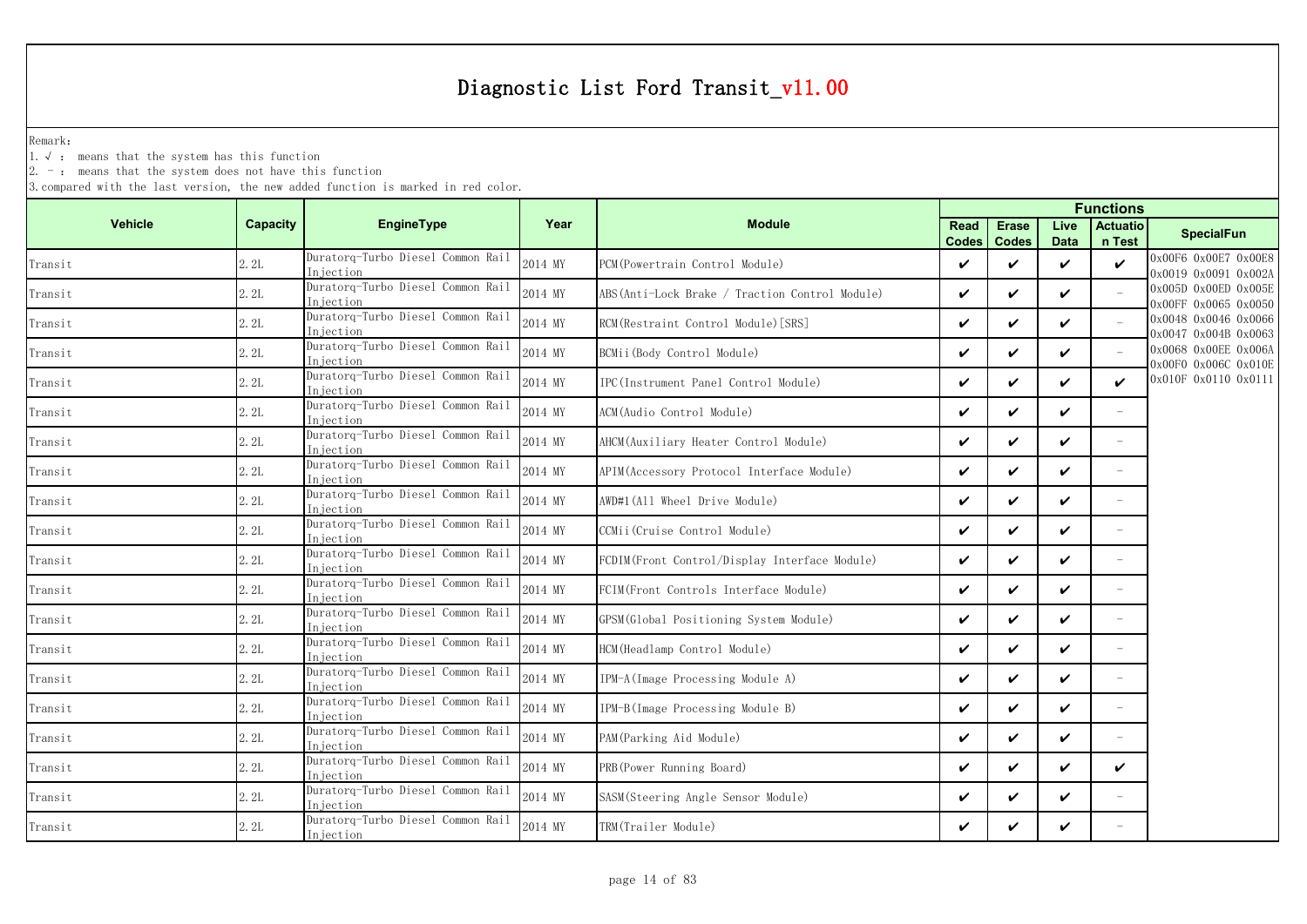Remark:

1.√ : means that the system has this function

 $2. -$ : means that the system does not have this function

|                 |          |                                                  |         | <b>Functions</b>                                |                      |                              |                     |                           |                                              |
|-----------------|----------|--------------------------------------------------|---------|-------------------------------------------------|----------------------|------------------------------|---------------------|---------------------------|----------------------------------------------|
| <b>Vehicle</b>  | Capacity | <b>EngineType</b>                                | Year    | <b>Module</b>                                   | <b>Read</b><br>Codes | <b>Erase</b><br><b>Codes</b> | Live<br><b>Data</b> | <b>Actuatio</b><br>n Test | <b>SpecialFun</b>                            |
| Transit Connect | 1.0L     | EcoBoost - Gas Turbocharged Direct<br>Injection  | 2014 MY | PCM(Powertrain Control Module)                  | V                    | ✓                            | ✓                   | $\checkmark$              | 0x007C 0x0089 0x00F6<br>0x00E8 0x0019 0x0108 |
| Transit Connect | 1.0L     | EcoBoost - Gas Turbocharged Direct<br>Injection  | 2014 MY | ABS (Anti-Lock Brake / Traction Control Module) | $\checkmark$         | $\checkmark$                 | ✓                   |                           | 0x0002 0x001F 0x0005<br>0x0091 0x002A 0x0002 |
| Transit Connect | 1.0L     | EcoBoost - Gas Turbocharged Direct<br>Injection  | 2014 MY | RCM(Restraint Control Module)[SRS]              | $\checkmark$         | ✓                            | ✓                   |                           | 0x0012 0x0015 0x005D<br>0x00ED 0x00F7 0x008E |
| Transit Connect | 1.0L     | EcoBoost - Gas Turbocharged Direct<br>Injection  | 2014 MY | BCMii(Body Control Module)                      | $\checkmark$         | ✓                            | ✓                   | V                         | 0x0050 0x0063 0x0064                         |
| Transit Connect | 1.0L     | EcoBoost - Gas Turbocharged Direct<br>Injection  | 2014 MY | IPC(Instrument Panel Control Module)            | $\checkmark$         | ✓                            | ✓                   | $\checkmark$              |                                              |
| Transit Connect | l. OL    | EcoBoost - Gas Turbocharged Direct<br>Injection  | 2014 MY | ACM(Audio Control Module)                       | $\checkmark$         | ✓                            | ✓                   | $\overline{\phantom{a}}$  |                                              |
| Transit Connect | 1.0L     | EcoBoost - Gas Turbocharged Direct<br>Injection  | 2014 MY | AHCM (Auxiliary Heater Control Module)          | $\checkmark$         | ✓                            | V                   |                           |                                              |
| Transit Connect | 1. OL    | EcoBoost - Gas Turbocharged Direct<br>Injection  | 2014 MY | APIM (Accessory Protocol Interface Module)      | $\checkmark$         | ✓                            | V                   |                           |                                              |
| Transit Connect | 1.0L     | EcoBoost - Gas Turbocharged Direct<br>Injection  | 2014 MY | DDM(Driver Front Door Module)                   | $\checkmark$         | $\boldsymbol{\nu}$           | ✓                   |                           |                                              |
| Transit Connect | 1. OL    | EcoBoost - Gas Turbocharged Direct<br>Iniection  | 2014 MY | FCDIM(Front Control/Display Interface Module)   | $\checkmark$         | ✓                            | ✓                   | V                         |                                              |
| Transit Connect | 1.0L     | EcoBoost - Gas Turbocharged Direct<br>Injection  | 2014 MY | FCIM(Front Controls Interface Module)           | $\checkmark$         | $\checkmark$                 | ✓                   |                           |                                              |
| Transit Connect | 1.0L     | EcoBoost - Gas Turbocharged Direct<br>Iniection  | 2014 MY | FDSM(Front Distance Sensing Module)             | V                    | ✓                            | ✓                   | $\overline{\phantom{a}}$  |                                              |
| Transit Connect | 1.0L     | EcoBoost - Gas Turbocharged Direct<br>Injection  | 2014 MY | GPSM (Global Positioning System Module)         | $\checkmark$         | $\checkmark$                 | ✓                   | $\equiv$                  |                                              |
| Transit Connect | 1.0L     | EcoBoost - Gas Turbocharged Direct<br>In iection | 2014 MY | HCM(Headlamp Control Module)                    | $\checkmark$         | ✓                            | ✓                   | $\overline{\phantom{a}}$  |                                              |
| Transit Connect | 1.0L     | EcoBoost - Gas Turbocharged Direct<br>Injection  | 2014 MY | HVAC (Heating Ventilation Air Conditioning)     | $\checkmark$         | $\boldsymbol{\nu}$           | ✓                   | $\equiv$                  |                                              |
| Transit Connect | 1.0L     | EcoBoost - Gas Turbocharged Direct<br>Injection  | 2014 MY | IPM-B(Image Processing Module B)                | ✓                    | ✓                            | ✓                   |                           |                                              |
| Transit Connect | 1.0L     | EcoBoost - Gas Turbocharged Direct<br>Injection  | 2014 MY | PAM (Parking Aid Module)                        | $\checkmark$         | $\checkmark$                 | ✓                   | $\equiv$                  |                                              |
| Transit Connect | 1.0L     | EcoBoost - Gas Turbocharged Direct<br>Injection  | 2014 MY | PDM(Passenger Front Door Module)                | $\checkmark$         | ✓                            | ✓                   | $\overline{\phantom{a}}$  |                                              |
| Transit Connect | 1.0L     | EcoBoost - Gas Turbocharged Direct<br>Injection  | 2014 MY | PSCM(Power Steering Control Module)             | $\checkmark$         | ✓                            | V                   |                           |                                              |
| Transit Connect | 1.0L     | EcoBoost - Gas Turbocharged Direct<br>Injection  | 2014 MY | SASM(Steering Angle Sensor Module)              | V                    | ✓                            | ✓                   |                           |                                              |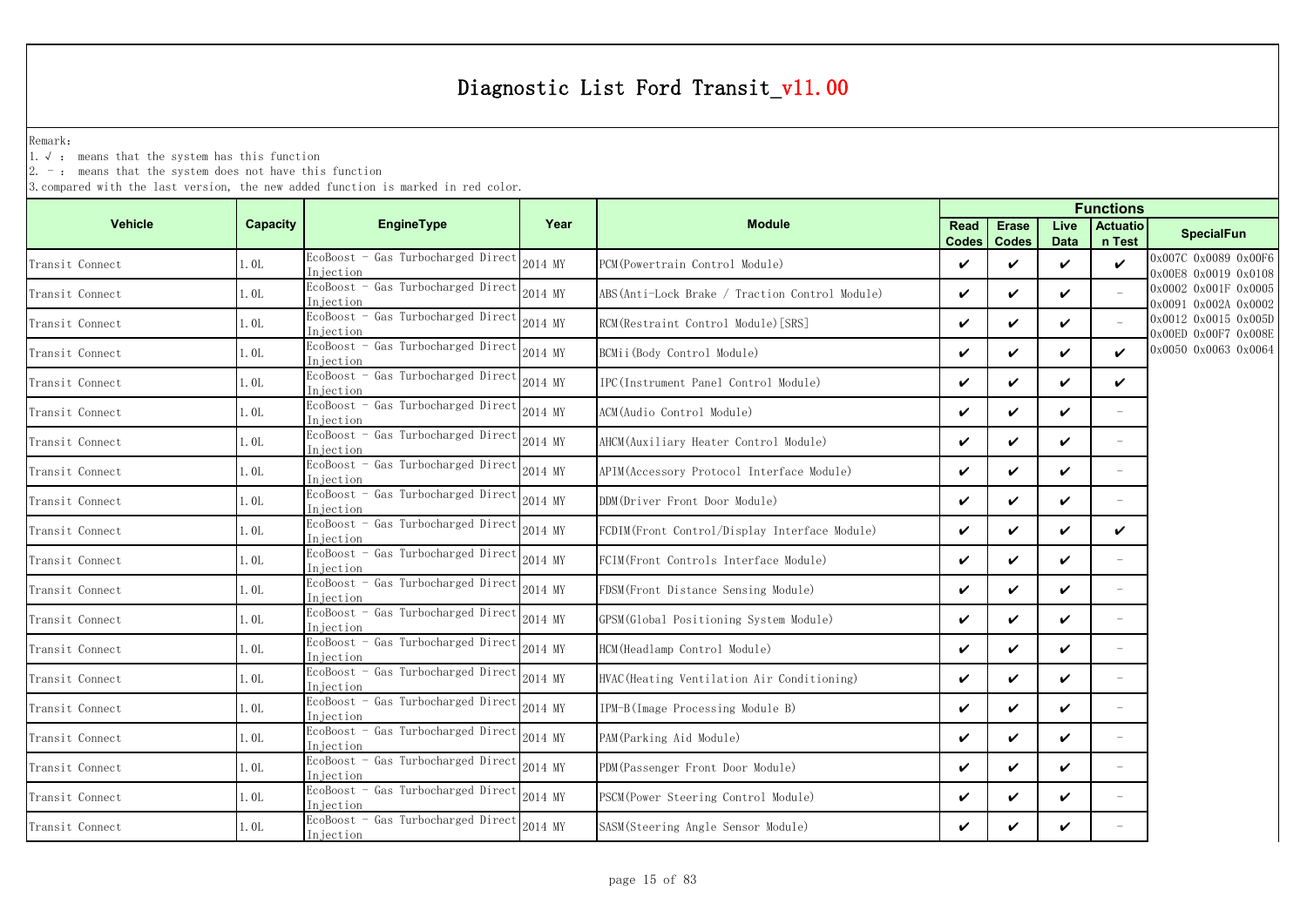Remark:

1.√ : means that the system has this function

 $2. -$ : means that the system does not have this function

| <b>Vehicle</b><br>EngineType<br>Year<br>Capacity<br><b>Module</b><br>Live<br><b>Actuatio</b><br><b>Erase</b><br>Read<br><b>SpecialFun</b><br>n Test<br><b>Codes</b><br><b>Codes</b><br><b>Data</b><br>EcoBoost - Gas Turbocharged Direct<br>2014 MY<br>TRM(Trailer Module)<br>1.0L<br>✓<br>$\checkmark$<br>✓<br>Transit Connect<br>V<br>Injection<br>2.2L<br>PCM (Powertrain Control Module)<br>TDCi StgVI<br>2014 MY<br>V<br>$\checkmark$<br>0x00F6 0x00E7 0x00E8<br>✓<br>0x0019 0x0091 0x002A<br>2.2L<br>TDCi_StgVI<br>ABS (Anti-Lock Brake / Traction Control Module)<br>$\boldsymbol{\nu}$<br>Transit<br>2014 MY<br>V<br>✓<br>0x005D 0x00ED 0x005E<br>Transit<br>2.2L<br>TDCi_StgVI<br>RCM (Restraint Control Module) [SRS]<br>2014 MY<br>$\mathbf{v}$<br>V<br>✓<br>0x00FF 0x00E2 0x0065<br>Transit<br>$\checkmark$<br>2.2L<br>TDCi StgVI<br>BCMii (Body Control Module)<br>$\checkmark$<br>2014 MY<br>$\checkmark$<br>0x0050 0x0048 0x0046<br>Transit<br>2.2L<br>TDCi_StgVI<br>IPC(Instrument Panel Control Module)<br>2014 MY<br>$\checkmark$<br>$\checkmark$<br>$\checkmark$<br>$\boldsymbol{\nu}$<br>0x0066 0x0047 0x004B<br>2.2L<br>TDCi_StgVI<br>ACM(Audio Control Module)<br>2014 MY<br>$\checkmark$<br>$\checkmark$<br>$\checkmark$<br>0x0067 0x0068 0x00EE<br>Transit<br>TDCi StgVI<br>AHCM (Auxiliary Heater Control Module)<br>2.2L<br>2014 MY<br>V<br>✓<br>V<br>0x006A 0x006B 0x006C<br>2.2L<br>TDCi StgVI<br>APIM (Accessory Protocol Interface Module)<br>Transit<br>2014 MY<br>V<br>✓<br>$\checkmark$<br>0x0112 0x0113 0x0114<br>TDCi_StgVI<br>2.2L<br>AWD#1(All Wheel Drive Module)<br>$\checkmark$<br>$\checkmark$<br>Transit<br>2014 MY<br>V<br>2.2L<br>TDCi_StgVI<br>2014 MY<br>CCMii(Cruise Control Module)<br>V<br>✓<br>$\checkmark$<br>Transit<br>2.2L<br>FCDIM (Front Control/Display Interface Module)<br>$\checkmark$<br>TDCi_StgVI<br>Transit<br>2014 MY<br>V<br>✓<br>2.2L<br>TDCi_StgVI<br>FCIM(Front Controls Interface Module)<br>Transit<br>2014 MY<br>✓<br>$\boldsymbol{\nu}$<br>✓<br>2.2L<br>TDCi_StgVI<br>GPSM (Global Positioning System Module)<br>Transit<br>2014 MY<br>✓<br>$\checkmark$<br>V<br>2.2L<br>TDCi StgVI<br>2014 MY<br>HCM (Headlamp Control Module)<br>$\checkmark$<br>Transit<br>$\checkmark$<br>✓<br>Transit<br>2.2L<br>TDCi_StgVI<br>IPM-A (Image Processing Module A)<br>$\checkmark$<br>$\checkmark$<br>2014 MY<br>$\checkmark$<br>Transit<br>2.2L<br>TDCi StgVI<br>IPM-B(Image Processing Module B)<br>2014 MY<br>$\checkmark$<br>✓<br>$\boldsymbol{\nu}$<br>$\overline{\phantom{a}}$<br>Transit<br>2.2L<br>TDCi StgVI<br>PAM (Parking Aid Module)<br>2014 MY<br>V<br>✓<br>V<br>2.2L<br>TDCi StgVI<br>PRB (Power Running Board)<br>Transit<br>2014 MY<br>V<br>✓<br>$\checkmark$<br>✓<br>RDCM#1 (Reductant Control Module)<br>2.2L<br>TDCi_StgVI<br>$\checkmark$<br>$\checkmark$<br>Transit<br>2014 MY<br>V<br>V<br>2.2L<br>TDCi_StgVI<br>2014 MY<br>SASM(Steering Angle Sensor Module)<br>V<br>✓<br>$\checkmark$<br>Transit<br>2.2L<br>TDCi_StgVI<br>Transit<br>TRM(Trailer Module)<br>$\checkmark$<br>$\checkmark$<br>2014 MY<br>✓<br>2.01<br>DURATEC-HE / I4<br>PCM (Powertrain Control Module)<br>Transit Connect<br>$\checkmark$<br>$\mathbf{v}$<br>0x007C 0x0016 0x0017<br>2011 MY<br>✓<br>✓<br>0x0018 0x0019 0x00A2<br>DURATEC-HE / I4<br>2.0L<br>2011 MY<br>ABS (Anti-Lock Brake / Traction Control Module)<br>$\checkmark$<br>$\checkmark$<br>Transit Connect<br>V<br>✓<br>0x001B 0x001D 0x001E<br>DURATEC-HE / I4<br>2.0L<br>RCM (Restraint Control Module) [SRS]<br>$\boldsymbol{\nu}$<br>Transit Connect<br>2011 MY<br>$\checkmark$<br>$\checkmark$<br>0x001F 0x0004 0x000F<br>IC(Instrument Cluster)<br>Transit Connect<br>2.0L<br>DURATEC-HE / I4<br>$\checkmark$<br>$\boldsymbol{\nu}$<br>$\boldsymbol{\nu}$<br>2011 MY<br>$\checkmark$<br>0x0002 0x0013<br>Transit Connect<br>ACM (Audio Control Module)<br>2.0L<br>DURATEC-HE / I4<br>2011 MY<br>$\checkmark$<br>$\checkmark$<br>$\boldsymbol{\nu}$<br>GEM / SJB(Generic Electronic Module / Smart Junction<br>2.0L<br>DURATEC-HE / I4<br>2011 MY<br>V<br>✓<br>$\checkmark$<br>✓<br>2.0L<br>DURATEC-HE / I4<br>OCSM (Occupant Classification System Module)<br>2011 MY<br>V<br>✓<br>$\checkmark$<br>2.0L<br>DURATEC-HE / I4<br>PAM (Parking Aid Module)<br>Transit Connect<br>2011 MY<br>V<br>✓<br>$\checkmark$<br>2.0L<br>DURATEC-HE / I4<br>2011 MY<br>SRM(Speech Recognition Module)<br>V<br>✓<br>$\checkmark$<br>Transit Connect<br>2.0L<br>DURATEC-HE / I4<br>$\checkmark$<br>VSM (Vehicle Security Module)<br>$\checkmark$<br>$\boldsymbol{\nu}$<br>Transit Connect<br>2011 MY<br>✓<br>DURATEC-HE / I4<br>2.0L<br>2012 MY<br>PCM (Powertrain Control Module)<br>$\checkmark$<br>$\checkmark$<br>0x007C 0x0016 0x0017<br>Transit Connect<br>V<br>✓<br>0x0018 0x0019 0x00A2<br>2.0L<br>DURATEC-HE / I4<br>2012 MY<br>ABS (Anti-Lock Brake / Traction Control Module)<br>$\checkmark$<br>$\checkmark$<br>Transit Connect<br>V<br>✓<br>0x001B 0x001D 0x001E<br>DURATEC-HE / I4<br>2.0L<br>RCM (Restraint Control Module) [SRS]<br>$\boldsymbol{\nu}$<br>$\boldsymbol{\nu}$<br>2012 MY<br>$\boldsymbol{\nu}$ |                 |  |  | <b>Functions</b> |  |  |  |  |  |  |
|------------------------------------------------------------------------------------------------------------------------------------------------------------------------------------------------------------------------------------------------------------------------------------------------------------------------------------------------------------------------------------------------------------------------------------------------------------------------------------------------------------------------------------------------------------------------------------------------------------------------------------------------------------------------------------------------------------------------------------------------------------------------------------------------------------------------------------------------------------------------------------------------------------------------------------------------------------------------------------------------------------------------------------------------------------------------------------------------------------------------------------------------------------------------------------------------------------------------------------------------------------------------------------------------------------------------------------------------------------------------------------------------------------------------------------------------------------------------------------------------------------------------------------------------------------------------------------------------------------------------------------------------------------------------------------------------------------------------------------------------------------------------------------------------------------------------------------------------------------------------------------------------------------------------------------------------------------------------------------------------------------------------------------------------------------------------------------------------------------------------------------------------------------------------------------------------------------------------------------------------------------------------------------------------------------------------------------------------------------------------------------------------------------------------------------------------------------------------------------------------------------------------------------------------------------------------------------------------------------------------------------------------------------------------------------------------------------------------------------------------------------------------------------------------------------------------------------------------------------------------------------------------------------------------------------------------------------------------------------------------------------------------------------------------------------------------------------------------------------------------------------------------------------------------------------------------------------------------------------------------------------------------------------------------------------------------------------------------------------------------------------------------------------------------------------------------------------------------------------------------------------------------------------------------------------------------------------------------------------------------------------------------------------------------------------------------------------------------------------------------------------------------------------------------------------------------------------------------------------------------------------------------------------------------------------------------------------------------------------------------------------------------------------------------------------------------------------------------------------------------------------------------------------------------------------------------------------------------------------------------------------------------------------------------------------------------------------------------------------------------------------------------------------------------------------------------------------------------------------------------------------------------------------------------------------------------------------------------------------------------------------------------------------------------------------------------------------------------------------------------------------------------------------------------------------------------------------------------------------------------------------------------------------------------------------------------------------------------------------------------------------------------------------------------------------------------------------------------------------------------------------------|-----------------|--|--|------------------|--|--|--|--|--|--|
|                                                                                                                                                                                                                                                                                                                                                                                                                                                                                                                                                                                                                                                                                                                                                                                                                                                                                                                                                                                                                                                                                                                                                                                                                                                                                                                                                                                                                                                                                                                                                                                                                                                                                                                                                                                                                                                                                                                                                                                                                                                                                                                                                                                                                                                                                                                                                                                                                                                                                                                                                                                                                                                                                                                                                                                                                                                                                                                                                                                                                                                                                                                                                                                                                                                                                                                                                                                                                                                                                                                                                                                                                                                                                                                                                                                                                                                                                                                                                                                                                                                                                                                                                                                                                                                                                                                                                                                                                                                                                                                                                                                                                                                                                                                                                                                                                                                                                                                                                                                                                                                                                                                                          |                 |  |  |                  |  |  |  |  |  |  |
|                                                                                                                                                                                                                                                                                                                                                                                                                                                                                                                                                                                                                                                                                                                                                                                                                                                                                                                                                                                                                                                                                                                                                                                                                                                                                                                                                                                                                                                                                                                                                                                                                                                                                                                                                                                                                                                                                                                                                                                                                                                                                                                                                                                                                                                                                                                                                                                                                                                                                                                                                                                                                                                                                                                                                                                                                                                                                                                                                                                                                                                                                                                                                                                                                                                                                                                                                                                                                                                                                                                                                                                                                                                                                                                                                                                                                                                                                                                                                                                                                                                                                                                                                                                                                                                                                                                                                                                                                                                                                                                                                                                                                                                                                                                                                                                                                                                                                                                                                                                                                                                                                                                                          |                 |  |  |                  |  |  |  |  |  |  |
|                                                                                                                                                                                                                                                                                                                                                                                                                                                                                                                                                                                                                                                                                                                                                                                                                                                                                                                                                                                                                                                                                                                                                                                                                                                                                                                                                                                                                                                                                                                                                                                                                                                                                                                                                                                                                                                                                                                                                                                                                                                                                                                                                                                                                                                                                                                                                                                                                                                                                                                                                                                                                                                                                                                                                                                                                                                                                                                                                                                                                                                                                                                                                                                                                                                                                                                                                                                                                                                                                                                                                                                                                                                                                                                                                                                                                                                                                                                                                                                                                                                                                                                                                                                                                                                                                                                                                                                                                                                                                                                                                                                                                                                                                                                                                                                                                                                                                                                                                                                                                                                                                                                                          | Transit         |  |  |                  |  |  |  |  |  |  |
|                                                                                                                                                                                                                                                                                                                                                                                                                                                                                                                                                                                                                                                                                                                                                                                                                                                                                                                                                                                                                                                                                                                                                                                                                                                                                                                                                                                                                                                                                                                                                                                                                                                                                                                                                                                                                                                                                                                                                                                                                                                                                                                                                                                                                                                                                                                                                                                                                                                                                                                                                                                                                                                                                                                                                                                                                                                                                                                                                                                                                                                                                                                                                                                                                                                                                                                                                                                                                                                                                                                                                                                                                                                                                                                                                                                                                                                                                                                                                                                                                                                                                                                                                                                                                                                                                                                                                                                                                                                                                                                                                                                                                                                                                                                                                                                                                                                                                                                                                                                                                                                                                                                                          |                 |  |  |                  |  |  |  |  |  |  |
|                                                                                                                                                                                                                                                                                                                                                                                                                                                                                                                                                                                                                                                                                                                                                                                                                                                                                                                                                                                                                                                                                                                                                                                                                                                                                                                                                                                                                                                                                                                                                                                                                                                                                                                                                                                                                                                                                                                                                                                                                                                                                                                                                                                                                                                                                                                                                                                                                                                                                                                                                                                                                                                                                                                                                                                                                                                                                                                                                                                                                                                                                                                                                                                                                                                                                                                                                                                                                                                                                                                                                                                                                                                                                                                                                                                                                                                                                                                                                                                                                                                                                                                                                                                                                                                                                                                                                                                                                                                                                                                                                                                                                                                                                                                                                                                                                                                                                                                                                                                                                                                                                                                                          |                 |  |  |                  |  |  |  |  |  |  |
|                                                                                                                                                                                                                                                                                                                                                                                                                                                                                                                                                                                                                                                                                                                                                                                                                                                                                                                                                                                                                                                                                                                                                                                                                                                                                                                                                                                                                                                                                                                                                                                                                                                                                                                                                                                                                                                                                                                                                                                                                                                                                                                                                                                                                                                                                                                                                                                                                                                                                                                                                                                                                                                                                                                                                                                                                                                                                                                                                                                                                                                                                                                                                                                                                                                                                                                                                                                                                                                                                                                                                                                                                                                                                                                                                                                                                                                                                                                                                                                                                                                                                                                                                                                                                                                                                                                                                                                                                                                                                                                                                                                                                                                                                                                                                                                                                                                                                                                                                                                                                                                                                                                                          |                 |  |  |                  |  |  |  |  |  |  |
|                                                                                                                                                                                                                                                                                                                                                                                                                                                                                                                                                                                                                                                                                                                                                                                                                                                                                                                                                                                                                                                                                                                                                                                                                                                                                                                                                                                                                                                                                                                                                                                                                                                                                                                                                                                                                                                                                                                                                                                                                                                                                                                                                                                                                                                                                                                                                                                                                                                                                                                                                                                                                                                                                                                                                                                                                                                                                                                                                                                                                                                                                                                                                                                                                                                                                                                                                                                                                                                                                                                                                                                                                                                                                                                                                                                                                                                                                                                                                                                                                                                                                                                                                                                                                                                                                                                                                                                                                                                                                                                                                                                                                                                                                                                                                                                                                                                                                                                                                                                                                                                                                                                                          |                 |  |  |                  |  |  |  |  |  |  |
|                                                                                                                                                                                                                                                                                                                                                                                                                                                                                                                                                                                                                                                                                                                                                                                                                                                                                                                                                                                                                                                                                                                                                                                                                                                                                                                                                                                                                                                                                                                                                                                                                                                                                                                                                                                                                                                                                                                                                                                                                                                                                                                                                                                                                                                                                                                                                                                                                                                                                                                                                                                                                                                                                                                                                                                                                                                                                                                                                                                                                                                                                                                                                                                                                                                                                                                                                                                                                                                                                                                                                                                                                                                                                                                                                                                                                                                                                                                                                                                                                                                                                                                                                                                                                                                                                                                                                                                                                                                                                                                                                                                                                                                                                                                                                                                                                                                                                                                                                                                                                                                                                                                                          | Transit         |  |  |                  |  |  |  |  |  |  |
|                                                                                                                                                                                                                                                                                                                                                                                                                                                                                                                                                                                                                                                                                                                                                                                                                                                                                                                                                                                                                                                                                                                                                                                                                                                                                                                                                                                                                                                                                                                                                                                                                                                                                                                                                                                                                                                                                                                                                                                                                                                                                                                                                                                                                                                                                                                                                                                                                                                                                                                                                                                                                                                                                                                                                                                                                                                                                                                                                                                                                                                                                                                                                                                                                                                                                                                                                                                                                                                                                                                                                                                                                                                                                                                                                                                                                                                                                                                                                                                                                                                                                                                                                                                                                                                                                                                                                                                                                                                                                                                                                                                                                                                                                                                                                                                                                                                                                                                                                                                                                                                                                                                                          |                 |  |  |                  |  |  |  |  |  |  |
|                                                                                                                                                                                                                                                                                                                                                                                                                                                                                                                                                                                                                                                                                                                                                                                                                                                                                                                                                                                                                                                                                                                                                                                                                                                                                                                                                                                                                                                                                                                                                                                                                                                                                                                                                                                                                                                                                                                                                                                                                                                                                                                                                                                                                                                                                                                                                                                                                                                                                                                                                                                                                                                                                                                                                                                                                                                                                                                                                                                                                                                                                                                                                                                                                                                                                                                                                                                                                                                                                                                                                                                                                                                                                                                                                                                                                                                                                                                                                                                                                                                                                                                                                                                                                                                                                                                                                                                                                                                                                                                                                                                                                                                                                                                                                                                                                                                                                                                                                                                                                                                                                                                                          |                 |  |  |                  |  |  |  |  |  |  |
|                                                                                                                                                                                                                                                                                                                                                                                                                                                                                                                                                                                                                                                                                                                                                                                                                                                                                                                                                                                                                                                                                                                                                                                                                                                                                                                                                                                                                                                                                                                                                                                                                                                                                                                                                                                                                                                                                                                                                                                                                                                                                                                                                                                                                                                                                                                                                                                                                                                                                                                                                                                                                                                                                                                                                                                                                                                                                                                                                                                                                                                                                                                                                                                                                                                                                                                                                                                                                                                                                                                                                                                                                                                                                                                                                                                                                                                                                                                                                                                                                                                                                                                                                                                                                                                                                                                                                                                                                                                                                                                                                                                                                                                                                                                                                                                                                                                                                                                                                                                                                                                                                                                                          |                 |  |  |                  |  |  |  |  |  |  |
|                                                                                                                                                                                                                                                                                                                                                                                                                                                                                                                                                                                                                                                                                                                                                                                                                                                                                                                                                                                                                                                                                                                                                                                                                                                                                                                                                                                                                                                                                                                                                                                                                                                                                                                                                                                                                                                                                                                                                                                                                                                                                                                                                                                                                                                                                                                                                                                                                                                                                                                                                                                                                                                                                                                                                                                                                                                                                                                                                                                                                                                                                                                                                                                                                                                                                                                                                                                                                                                                                                                                                                                                                                                                                                                                                                                                                                                                                                                                                                                                                                                                                                                                                                                                                                                                                                                                                                                                                                                                                                                                                                                                                                                                                                                                                                                                                                                                                                                                                                                                                                                                                                                                          |                 |  |  |                  |  |  |  |  |  |  |
|                                                                                                                                                                                                                                                                                                                                                                                                                                                                                                                                                                                                                                                                                                                                                                                                                                                                                                                                                                                                                                                                                                                                                                                                                                                                                                                                                                                                                                                                                                                                                                                                                                                                                                                                                                                                                                                                                                                                                                                                                                                                                                                                                                                                                                                                                                                                                                                                                                                                                                                                                                                                                                                                                                                                                                                                                                                                                                                                                                                                                                                                                                                                                                                                                                                                                                                                                                                                                                                                                                                                                                                                                                                                                                                                                                                                                                                                                                                                                                                                                                                                                                                                                                                                                                                                                                                                                                                                                                                                                                                                                                                                                                                                                                                                                                                                                                                                                                                                                                                                                                                                                                                                          |                 |  |  |                  |  |  |  |  |  |  |
|                                                                                                                                                                                                                                                                                                                                                                                                                                                                                                                                                                                                                                                                                                                                                                                                                                                                                                                                                                                                                                                                                                                                                                                                                                                                                                                                                                                                                                                                                                                                                                                                                                                                                                                                                                                                                                                                                                                                                                                                                                                                                                                                                                                                                                                                                                                                                                                                                                                                                                                                                                                                                                                                                                                                                                                                                                                                                                                                                                                                                                                                                                                                                                                                                                                                                                                                                                                                                                                                                                                                                                                                                                                                                                                                                                                                                                                                                                                                                                                                                                                                                                                                                                                                                                                                                                                                                                                                                                                                                                                                                                                                                                                                                                                                                                                                                                                                                                                                                                                                                                                                                                                                          |                 |  |  |                  |  |  |  |  |  |  |
|                                                                                                                                                                                                                                                                                                                                                                                                                                                                                                                                                                                                                                                                                                                                                                                                                                                                                                                                                                                                                                                                                                                                                                                                                                                                                                                                                                                                                                                                                                                                                                                                                                                                                                                                                                                                                                                                                                                                                                                                                                                                                                                                                                                                                                                                                                                                                                                                                                                                                                                                                                                                                                                                                                                                                                                                                                                                                                                                                                                                                                                                                                                                                                                                                                                                                                                                                                                                                                                                                                                                                                                                                                                                                                                                                                                                                                                                                                                                                                                                                                                                                                                                                                                                                                                                                                                                                                                                                                                                                                                                                                                                                                                                                                                                                                                                                                                                                                                                                                                                                                                                                                                                          |                 |  |  |                  |  |  |  |  |  |  |
|                                                                                                                                                                                                                                                                                                                                                                                                                                                                                                                                                                                                                                                                                                                                                                                                                                                                                                                                                                                                                                                                                                                                                                                                                                                                                                                                                                                                                                                                                                                                                                                                                                                                                                                                                                                                                                                                                                                                                                                                                                                                                                                                                                                                                                                                                                                                                                                                                                                                                                                                                                                                                                                                                                                                                                                                                                                                                                                                                                                                                                                                                                                                                                                                                                                                                                                                                                                                                                                                                                                                                                                                                                                                                                                                                                                                                                                                                                                                                                                                                                                                                                                                                                                                                                                                                                                                                                                                                                                                                                                                                                                                                                                                                                                                                                                                                                                                                                                                                                                                                                                                                                                                          |                 |  |  |                  |  |  |  |  |  |  |
|                                                                                                                                                                                                                                                                                                                                                                                                                                                                                                                                                                                                                                                                                                                                                                                                                                                                                                                                                                                                                                                                                                                                                                                                                                                                                                                                                                                                                                                                                                                                                                                                                                                                                                                                                                                                                                                                                                                                                                                                                                                                                                                                                                                                                                                                                                                                                                                                                                                                                                                                                                                                                                                                                                                                                                                                                                                                                                                                                                                                                                                                                                                                                                                                                                                                                                                                                                                                                                                                                                                                                                                                                                                                                                                                                                                                                                                                                                                                                                                                                                                                                                                                                                                                                                                                                                                                                                                                                                                                                                                                                                                                                                                                                                                                                                                                                                                                                                                                                                                                                                                                                                                                          |                 |  |  |                  |  |  |  |  |  |  |
|                                                                                                                                                                                                                                                                                                                                                                                                                                                                                                                                                                                                                                                                                                                                                                                                                                                                                                                                                                                                                                                                                                                                                                                                                                                                                                                                                                                                                                                                                                                                                                                                                                                                                                                                                                                                                                                                                                                                                                                                                                                                                                                                                                                                                                                                                                                                                                                                                                                                                                                                                                                                                                                                                                                                                                                                                                                                                                                                                                                                                                                                                                                                                                                                                                                                                                                                                                                                                                                                                                                                                                                                                                                                                                                                                                                                                                                                                                                                                                                                                                                                                                                                                                                                                                                                                                                                                                                                                                                                                                                                                                                                                                                                                                                                                                                                                                                                                                                                                                                                                                                                                                                                          |                 |  |  |                  |  |  |  |  |  |  |
|                                                                                                                                                                                                                                                                                                                                                                                                                                                                                                                                                                                                                                                                                                                                                                                                                                                                                                                                                                                                                                                                                                                                                                                                                                                                                                                                                                                                                                                                                                                                                                                                                                                                                                                                                                                                                                                                                                                                                                                                                                                                                                                                                                                                                                                                                                                                                                                                                                                                                                                                                                                                                                                                                                                                                                                                                                                                                                                                                                                                                                                                                                                                                                                                                                                                                                                                                                                                                                                                                                                                                                                                                                                                                                                                                                                                                                                                                                                                                                                                                                                                                                                                                                                                                                                                                                                                                                                                                                                                                                                                                                                                                                                                                                                                                                                                                                                                                                                                                                                                                                                                                                                                          |                 |  |  |                  |  |  |  |  |  |  |
|                                                                                                                                                                                                                                                                                                                                                                                                                                                                                                                                                                                                                                                                                                                                                                                                                                                                                                                                                                                                                                                                                                                                                                                                                                                                                                                                                                                                                                                                                                                                                                                                                                                                                                                                                                                                                                                                                                                                                                                                                                                                                                                                                                                                                                                                                                                                                                                                                                                                                                                                                                                                                                                                                                                                                                                                                                                                                                                                                                                                                                                                                                                                                                                                                                                                                                                                                                                                                                                                                                                                                                                                                                                                                                                                                                                                                                                                                                                                                                                                                                                                                                                                                                                                                                                                                                                                                                                                                                                                                                                                                                                                                                                                                                                                                                                                                                                                                                                                                                                                                                                                                                                                          |                 |  |  |                  |  |  |  |  |  |  |
|                                                                                                                                                                                                                                                                                                                                                                                                                                                                                                                                                                                                                                                                                                                                                                                                                                                                                                                                                                                                                                                                                                                                                                                                                                                                                                                                                                                                                                                                                                                                                                                                                                                                                                                                                                                                                                                                                                                                                                                                                                                                                                                                                                                                                                                                                                                                                                                                                                                                                                                                                                                                                                                                                                                                                                                                                                                                                                                                                                                                                                                                                                                                                                                                                                                                                                                                                                                                                                                                                                                                                                                                                                                                                                                                                                                                                                                                                                                                                                                                                                                                                                                                                                                                                                                                                                                                                                                                                                                                                                                                                                                                                                                                                                                                                                                                                                                                                                                                                                                                                                                                                                                                          |                 |  |  |                  |  |  |  |  |  |  |
|                                                                                                                                                                                                                                                                                                                                                                                                                                                                                                                                                                                                                                                                                                                                                                                                                                                                                                                                                                                                                                                                                                                                                                                                                                                                                                                                                                                                                                                                                                                                                                                                                                                                                                                                                                                                                                                                                                                                                                                                                                                                                                                                                                                                                                                                                                                                                                                                                                                                                                                                                                                                                                                                                                                                                                                                                                                                                                                                                                                                                                                                                                                                                                                                                                                                                                                                                                                                                                                                                                                                                                                                                                                                                                                                                                                                                                                                                                                                                                                                                                                                                                                                                                                                                                                                                                                                                                                                                                                                                                                                                                                                                                                                                                                                                                                                                                                                                                                                                                                                                                                                                                                                          |                 |  |  |                  |  |  |  |  |  |  |
|                                                                                                                                                                                                                                                                                                                                                                                                                                                                                                                                                                                                                                                                                                                                                                                                                                                                                                                                                                                                                                                                                                                                                                                                                                                                                                                                                                                                                                                                                                                                                                                                                                                                                                                                                                                                                                                                                                                                                                                                                                                                                                                                                                                                                                                                                                                                                                                                                                                                                                                                                                                                                                                                                                                                                                                                                                                                                                                                                                                                                                                                                                                                                                                                                                                                                                                                                                                                                                                                                                                                                                                                                                                                                                                                                                                                                                                                                                                                                                                                                                                                                                                                                                                                                                                                                                                                                                                                                                                                                                                                                                                                                                                                                                                                                                                                                                                                                                                                                                                                                                                                                                                                          |                 |  |  |                  |  |  |  |  |  |  |
|                                                                                                                                                                                                                                                                                                                                                                                                                                                                                                                                                                                                                                                                                                                                                                                                                                                                                                                                                                                                                                                                                                                                                                                                                                                                                                                                                                                                                                                                                                                                                                                                                                                                                                                                                                                                                                                                                                                                                                                                                                                                                                                                                                                                                                                                                                                                                                                                                                                                                                                                                                                                                                                                                                                                                                                                                                                                                                                                                                                                                                                                                                                                                                                                                                                                                                                                                                                                                                                                                                                                                                                                                                                                                                                                                                                                                                                                                                                                                                                                                                                                                                                                                                                                                                                                                                                                                                                                                                                                                                                                                                                                                                                                                                                                                                                                                                                                                                                                                                                                                                                                                                                                          |                 |  |  |                  |  |  |  |  |  |  |
|                                                                                                                                                                                                                                                                                                                                                                                                                                                                                                                                                                                                                                                                                                                                                                                                                                                                                                                                                                                                                                                                                                                                                                                                                                                                                                                                                                                                                                                                                                                                                                                                                                                                                                                                                                                                                                                                                                                                                                                                                                                                                                                                                                                                                                                                                                                                                                                                                                                                                                                                                                                                                                                                                                                                                                                                                                                                                                                                                                                                                                                                                                                                                                                                                                                                                                                                                                                                                                                                                                                                                                                                                                                                                                                                                                                                                                                                                                                                                                                                                                                                                                                                                                                                                                                                                                                                                                                                                                                                                                                                                                                                                                                                                                                                                                                                                                                                                                                                                                                                                                                                                                                                          |                 |  |  |                  |  |  |  |  |  |  |
|                                                                                                                                                                                                                                                                                                                                                                                                                                                                                                                                                                                                                                                                                                                                                                                                                                                                                                                                                                                                                                                                                                                                                                                                                                                                                                                                                                                                                                                                                                                                                                                                                                                                                                                                                                                                                                                                                                                                                                                                                                                                                                                                                                                                                                                                                                                                                                                                                                                                                                                                                                                                                                                                                                                                                                                                                                                                                                                                                                                                                                                                                                                                                                                                                                                                                                                                                                                                                                                                                                                                                                                                                                                                                                                                                                                                                                                                                                                                                                                                                                                                                                                                                                                                                                                                                                                                                                                                                                                                                                                                                                                                                                                                                                                                                                                                                                                                                                                                                                                                                                                                                                                                          |                 |  |  |                  |  |  |  |  |  |  |
|                                                                                                                                                                                                                                                                                                                                                                                                                                                                                                                                                                                                                                                                                                                                                                                                                                                                                                                                                                                                                                                                                                                                                                                                                                                                                                                                                                                                                                                                                                                                                                                                                                                                                                                                                                                                                                                                                                                                                                                                                                                                                                                                                                                                                                                                                                                                                                                                                                                                                                                                                                                                                                                                                                                                                                                                                                                                                                                                                                                                                                                                                                                                                                                                                                                                                                                                                                                                                                                                                                                                                                                                                                                                                                                                                                                                                                                                                                                                                                                                                                                                                                                                                                                                                                                                                                                                                                                                                                                                                                                                                                                                                                                                                                                                                                                                                                                                                                                                                                                                                                                                                                                                          |                 |  |  |                  |  |  |  |  |  |  |
|                                                                                                                                                                                                                                                                                                                                                                                                                                                                                                                                                                                                                                                                                                                                                                                                                                                                                                                                                                                                                                                                                                                                                                                                                                                                                                                                                                                                                                                                                                                                                                                                                                                                                                                                                                                                                                                                                                                                                                                                                                                                                                                                                                                                                                                                                                                                                                                                                                                                                                                                                                                                                                                                                                                                                                                                                                                                                                                                                                                                                                                                                                                                                                                                                                                                                                                                                                                                                                                                                                                                                                                                                                                                                                                                                                                                                                                                                                                                                                                                                                                                                                                                                                                                                                                                                                                                                                                                                                                                                                                                                                                                                                                                                                                                                                                                                                                                                                                                                                                                                                                                                                                                          |                 |  |  |                  |  |  |  |  |  |  |
|                                                                                                                                                                                                                                                                                                                                                                                                                                                                                                                                                                                                                                                                                                                                                                                                                                                                                                                                                                                                                                                                                                                                                                                                                                                                                                                                                                                                                                                                                                                                                                                                                                                                                                                                                                                                                                                                                                                                                                                                                                                                                                                                                                                                                                                                                                                                                                                                                                                                                                                                                                                                                                                                                                                                                                                                                                                                                                                                                                                                                                                                                                                                                                                                                                                                                                                                                                                                                                                                                                                                                                                                                                                                                                                                                                                                                                                                                                                                                                                                                                                                                                                                                                                                                                                                                                                                                                                                                                                                                                                                                                                                                                                                                                                                                                                                                                                                                                                                                                                                                                                                                                                                          | Transit Connect |  |  |                  |  |  |  |  |  |  |
|                                                                                                                                                                                                                                                                                                                                                                                                                                                                                                                                                                                                                                                                                                                                                                                                                                                                                                                                                                                                                                                                                                                                                                                                                                                                                                                                                                                                                                                                                                                                                                                                                                                                                                                                                                                                                                                                                                                                                                                                                                                                                                                                                                                                                                                                                                                                                                                                                                                                                                                                                                                                                                                                                                                                                                                                                                                                                                                                                                                                                                                                                                                                                                                                                                                                                                                                                                                                                                                                                                                                                                                                                                                                                                                                                                                                                                                                                                                                                                                                                                                                                                                                                                                                                                                                                                                                                                                                                                                                                                                                                                                                                                                                                                                                                                                                                                                                                                                                                                                                                                                                                                                                          | Transit Connect |  |  |                  |  |  |  |  |  |  |
|                                                                                                                                                                                                                                                                                                                                                                                                                                                                                                                                                                                                                                                                                                                                                                                                                                                                                                                                                                                                                                                                                                                                                                                                                                                                                                                                                                                                                                                                                                                                                                                                                                                                                                                                                                                                                                                                                                                                                                                                                                                                                                                                                                                                                                                                                                                                                                                                                                                                                                                                                                                                                                                                                                                                                                                                                                                                                                                                                                                                                                                                                                                                                                                                                                                                                                                                                                                                                                                                                                                                                                                                                                                                                                                                                                                                                                                                                                                                                                                                                                                                                                                                                                                                                                                                                                                                                                                                                                                                                                                                                                                                                                                                                                                                                                                                                                                                                                                                                                                                                                                                                                                                          |                 |  |  |                  |  |  |  |  |  |  |
|                                                                                                                                                                                                                                                                                                                                                                                                                                                                                                                                                                                                                                                                                                                                                                                                                                                                                                                                                                                                                                                                                                                                                                                                                                                                                                                                                                                                                                                                                                                                                                                                                                                                                                                                                                                                                                                                                                                                                                                                                                                                                                                                                                                                                                                                                                                                                                                                                                                                                                                                                                                                                                                                                                                                                                                                                                                                                                                                                                                                                                                                                                                                                                                                                                                                                                                                                                                                                                                                                                                                                                                                                                                                                                                                                                                                                                                                                                                                                                                                                                                                                                                                                                                                                                                                                                                                                                                                                                                                                                                                                                                                                                                                                                                                                                                                                                                                                                                                                                                                                                                                                                                                          |                 |  |  |                  |  |  |  |  |  |  |
|                                                                                                                                                                                                                                                                                                                                                                                                                                                                                                                                                                                                                                                                                                                                                                                                                                                                                                                                                                                                                                                                                                                                                                                                                                                                                                                                                                                                                                                                                                                                                                                                                                                                                                                                                                                                                                                                                                                                                                                                                                                                                                                                                                                                                                                                                                                                                                                                                                                                                                                                                                                                                                                                                                                                                                                                                                                                                                                                                                                                                                                                                                                                                                                                                                                                                                                                                                                                                                                                                                                                                                                                                                                                                                                                                                                                                                                                                                                                                                                                                                                                                                                                                                                                                                                                                                                                                                                                                                                                                                                                                                                                                                                                                                                                                                                                                                                                                                                                                                                                                                                                                                                                          |                 |  |  |                  |  |  |  |  |  |  |
|                                                                                                                                                                                                                                                                                                                                                                                                                                                                                                                                                                                                                                                                                                                                                                                                                                                                                                                                                                                                                                                                                                                                                                                                                                                                                                                                                                                                                                                                                                                                                                                                                                                                                                                                                                                                                                                                                                                                                                                                                                                                                                                                                                                                                                                                                                                                                                                                                                                                                                                                                                                                                                                                                                                                                                                                                                                                                                                                                                                                                                                                                                                                                                                                                                                                                                                                                                                                                                                                                                                                                                                                                                                                                                                                                                                                                                                                                                                                                                                                                                                                                                                                                                                                                                                                                                                                                                                                                                                                                                                                                                                                                                                                                                                                                                                                                                                                                                                                                                                                                                                                                                                                          |                 |  |  |                  |  |  |  |  |  |  |
|                                                                                                                                                                                                                                                                                                                                                                                                                                                                                                                                                                                                                                                                                                                                                                                                                                                                                                                                                                                                                                                                                                                                                                                                                                                                                                                                                                                                                                                                                                                                                                                                                                                                                                                                                                                                                                                                                                                                                                                                                                                                                                                                                                                                                                                                                                                                                                                                                                                                                                                                                                                                                                                                                                                                                                                                                                                                                                                                                                                                                                                                                                                                                                                                                                                                                                                                                                                                                                                                                                                                                                                                                                                                                                                                                                                                                                                                                                                                                                                                                                                                                                                                                                                                                                                                                                                                                                                                                                                                                                                                                                                                                                                                                                                                                                                                                                                                                                                                                                                                                                                                                                                                          |                 |  |  |                  |  |  |  |  |  |  |
|                                                                                                                                                                                                                                                                                                                                                                                                                                                                                                                                                                                                                                                                                                                                                                                                                                                                                                                                                                                                                                                                                                                                                                                                                                                                                                                                                                                                                                                                                                                                                                                                                                                                                                                                                                                                                                                                                                                                                                                                                                                                                                                                                                                                                                                                                                                                                                                                                                                                                                                                                                                                                                                                                                                                                                                                                                                                                                                                                                                                                                                                                                                                                                                                                                                                                                                                                                                                                                                                                                                                                                                                                                                                                                                                                                                                                                                                                                                                                                                                                                                                                                                                                                                                                                                                                                                                                                                                                                                                                                                                                                                                                                                                                                                                                                                                                                                                                                                                                                                                                                                                                                                                          | Transit Connect |  |  |                  |  |  |  |  |  |  |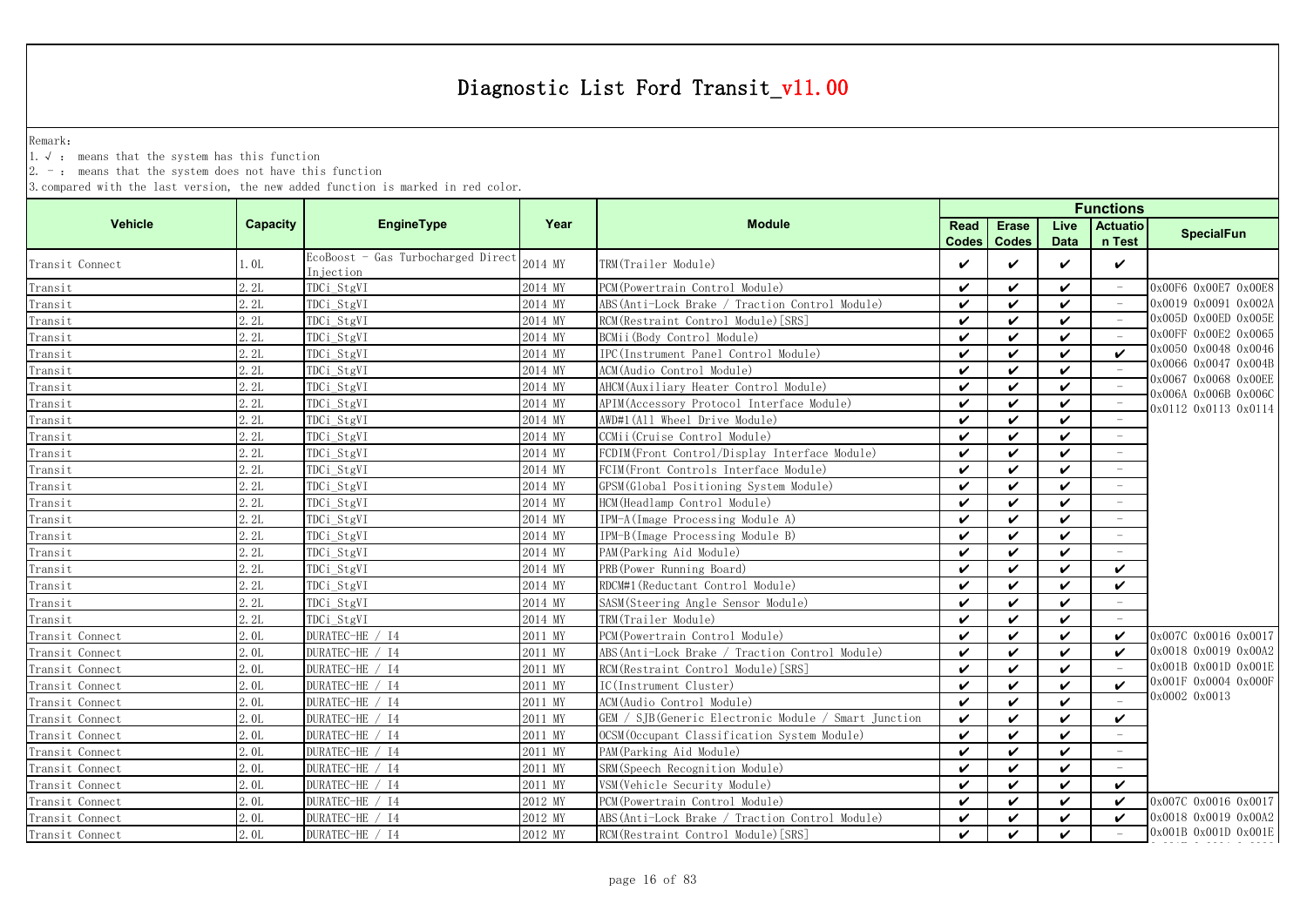Remark:

1.√ : means that the system has this function

 $2. -$ : means that the system does not have this function

|                 |                 |                 |         |                                                      | <b>Functions</b>   |                              |                     |                                 |                                              |  |  |
|-----------------|-----------------|-----------------|---------|------------------------------------------------------|--------------------|------------------------------|---------------------|---------------------------------|----------------------------------------------|--|--|
| <b>Vehicle</b>  | <b>Capacity</b> | EngineType      | Year    | <b>Module</b>                                        | Read<br>Codes      | <b>Erase</b><br><b>Codes</b> | Live<br><b>Data</b> | Actuatio<br>n Test              | <b>SpecialFun</b>                            |  |  |
| Transit Connect | 2.0L            | DURATEC-HE / I4 | 2012 MY | IC(Instrument Cluster)                               | $\boldsymbol{\nu}$ | ✓                            | $\checkmark$        | $\checkmark$                    | 0x001F 0x0004 0x0006                         |  |  |
| Transit Connect | 2.0L            | DURATEC-HE / I4 | 2012 MY | ACM (Audio Control Module)                           | $\checkmark$       | V                            | $\checkmark$        |                                 | 0x0002 0x0013                                |  |  |
| Transit Connect | 2.0L            | DURATEC-HE / I4 | 2012 MY | APIM(Accessory Protocol Interface Module)            | $\checkmark$       | ✓                            | $\checkmark$        | $\hspace{0.1mm}-\hspace{0.1mm}$ |                                              |  |  |
| Transit Connect | 2.0L            | DURATEC-HE / I4 | 2012 MY | GEM / SJB(Generic Electronic Module / Smart Junction | $\checkmark$       | $\checkmark$                 | $\boldsymbol{\nu}$  | ✓                               |                                              |  |  |
| Transit Connect | 2.0L            | DURATEC-HE / I4 | 2012 MY | OCSM (Occupant Classification System Module)         | $\checkmark$       | $\checkmark$                 | $\checkmark$        |                                 |                                              |  |  |
| Transit Connect | 2.0L            | DURATEC-HE / I4 | 2012 MY | PAM (Parking Aid Module)                             | $\checkmark$       | $\checkmark$                 | $\checkmark$        |                                 |                                              |  |  |
| Transit Connect | 2. OL           | DURATEC-HE / I4 | 2012 MY | SRM (Speech Recognition Module)                      | $\checkmark$       | ✓                            | ✓                   |                                 |                                              |  |  |
| Transit Connect | 2.0L            | DURATEC-HE / I4 | 2012 MY | VSM (Vehicle Security Module)                        | $\boldsymbol{\nu}$ | ✓                            | $\boldsymbol{\nu}$  | $\boldsymbol{\nu}$              |                                              |  |  |
| Transit Connect | 2.0L            | DURATEC-HE / I4 | 2013 MY | PCM (Powertrain Control Module)                      | ✓                  | $\checkmark$                 | $\checkmark$        | ✓                               | 0x007C 0x0016 0x0017                         |  |  |
| Transit Connect | 2.0L            | DURATEC-HE / I4 | 2013 MY | ABS(Anti-Lock Brake / Traction Control Module)       | $\checkmark$       | $\checkmark$                 | $\checkmark$        | ✓                               | 0x0018 0x0019 0x00A2                         |  |  |
| Transit Connect | 2.0L            | DURATEC-HE / I4 | 2013 MY | RCM (Restraint Control Module) [SRS]                 | ✓                  | ✓                            | $\checkmark$        |                                 | 0x001B 0x001D 0x001E                         |  |  |
| Transit Connect | 2.0L            | DURATEC-HE / I4 | 2013 MY | IC(Instrument Cluster)                               | $\checkmark$       | $\boldsymbol{\nu}$           | $\boldsymbol{\nu}$  | $\boldsymbol{\nu}$              | 0x001F 0x0004 0x0006                         |  |  |
| Transit Connect | 2.0L            | DURATEC-HE / I4 | 2013 MY | ACM(Audio Control Module)                            | $\checkmark$       | $\checkmark$                 | $\checkmark$        |                                 | 0x0002 0x0013                                |  |  |
| Transit Connect | 2. OL           | DURATEC-HE / I4 | 2013 MY | APIM (Accessory Protocol Interface Module)           | $\checkmark$       | ✓                            | $\checkmark$        |                                 |                                              |  |  |
| Transit Connect | 2. OL           | DURATEC-HE / I4 | 2013 MY | GEM / SJB(Generic Electronic Module / Smart Junction | $\checkmark$       | ✓                            | $\checkmark$        | V                               |                                              |  |  |
| Transit Connect | 2.0L            | DURATEC-HE / I4 | 2013 MY | OCSM (Occupant Classification System Module)         | $\checkmark$       | ✓                            | $\boldsymbol{\nu}$  | $\sim$                          |                                              |  |  |
| Transit Connect | 2.0L            | DURATEC-HE / I4 | 2013 MY | PAM (Parking Aid Module)                             | ✓                  | $\checkmark$                 | $\checkmark$        | $\overline{\phantom{a}}$        |                                              |  |  |
| Transit Connect | 2.0L            | DURATEC-HE / I4 | 2013 MY | VSM (Vehicle Security Module)                        | ✓                  | ✓                            | V                   | ✓                               |                                              |  |  |
| Transit Connect | 2.5L            | <b>IVCT</b>     | 2014 MY | PCM (Powertrain Control Module)                      | ✓                  | ✓                            | $\boldsymbol{\nu}$  | $\boldsymbol{\checkmark}$       | 0x007C 0x0016 0x006D                         |  |  |
| Transit Connect | 2.5L            | <b>IVCT</b>     | 2014 MY | ABS (Anti-Lock Brake / Traction Control Module)      | ✓                  | ✓                            | $\boldsymbol{\nu}$  | ✓                               | 0x0089 0x00F6 0x006F                         |  |  |
| Transit Connect | 2.5L            | <b>IVCT</b>     | 2014 MY | RCM (Restraint Control Module) [SRS]                 | ✓                  | ✓                            | $\checkmark$        |                                 | 0x00E8 0x0041 0x0019                         |  |  |
| Transit Connect | 2.5L            | <b>IVCT</b>     | 2014 MY | BCM#1 (Body Control Module)                          | ✓                  | ✓                            | $\checkmark$        | $\checkmark$                    | 0x0108 0x012A 0x012B                         |  |  |
| Transit Connect | 2.5L            | <b>IVCT</b>     | 2014 MY | IPC(Instrument Panel Control Module)                 | ✓                  | $\checkmark$                 | $\boldsymbol{\nu}$  | $\boldsymbol{\mathcal{U}}$      | 0x0002 0x001D 0x001E                         |  |  |
| Transit Connect | 2.5L            | <b>IVCT</b>     | 2014 MY | ACM(Audio Control Module)                            | $\boldsymbol{\nu}$ | $\checkmark$                 | $\checkmark$        | $\checkmark$                    | 0x0026 0x000F 0x0004                         |  |  |
| Transit Connect | 2.5L            | <b>IVCT</b>     | 2014 MY | APIM (Accessory Protocol Interface Module)           | $\checkmark$       | $\checkmark$                 | $\checkmark$        |                                 | 0x0005 0x000F 0x0075<br>0x0091 0x0002 0x010A |  |  |
| Transit Connect | 2.5L            | <b>IVCT</b>     | 2014 MY | DDM(Driver Front Door Module)                        | $\checkmark$       | V                            | $\checkmark$        |                                 | 0x0104 0x00F7 0x0076                         |  |  |
| Transit Connect | 2.5L            | <b>IVCT</b>     | 2014 MY | FCDIM(Front Control/Display Interface Module)        | ✓                  | ✓                            | $\checkmark$        | $\checkmark$                    | 0x0077 0x000D 0x0013                         |  |  |
| Transit Connect | 2.5L            | <b>IVCT</b>     | 2014 MY | FCIM(Front Controls Interface Module)                | $\checkmark$       | ✓                            | $\boldsymbol{\nu}$  |                                 |                                              |  |  |
| Transit Connect | 2.5L            | <b>IVCT</b>     | 2014 MY | GPSM (Global Positioning System Module)              | $\checkmark$       | ✓                            | $\checkmark$        | $\overline{\phantom{a}}$        |                                              |  |  |
| Transit Connect | 2.5L            | <b>IVCT</b>     | 2014 MY | HCM (Headlamp Control Module)                        | ✓                  | $\checkmark$                 | $\checkmark$        | $\overline{\phantom{a}}$        |                                              |  |  |
| Transit Connect | 2.5L            | <b>IVCT</b>     | 2014 MY | HVAC (Heating Ventilation Air Conditioning)          | ✓                  | ✓                            | $\checkmark$        |                                 |                                              |  |  |
| Transit Connect | 2.5L            | <b>IVCT</b>     | 2014 MY | IPM-B(Image Processing Module B)                     | ✓                  | ✓                            | $\checkmark$        |                                 |                                              |  |  |
| Transit Connect | 2.5L            | <b>IVCT</b>     | 2014 MY | OCSM (Occupant Classification System Module)         | ✓                  | ✓                            | $\checkmark$        |                                 |                                              |  |  |
| Transit Connect | 2.5L            | <b>IVCT</b>     | 2014 MY | PAM (Parking Aid Module)                             | ✓                  | ✓                            | ✓                   |                                 |                                              |  |  |
| Transit Connect | 2.5L            | <b>IVCT</b>     | 2014 MY | PDM (Passenger Front Door Module)                    | ✓                  | ✓                            | $\checkmark$        |                                 |                                              |  |  |
| Transit Connect | 2.5L            | <b>IVCT</b>     | 2014 MY | PSCM (Power Steering Control Module)                 | $\checkmark$       | $\boldsymbol{\nu}$           | $\boldsymbol{\nu}$  |                                 |                                              |  |  |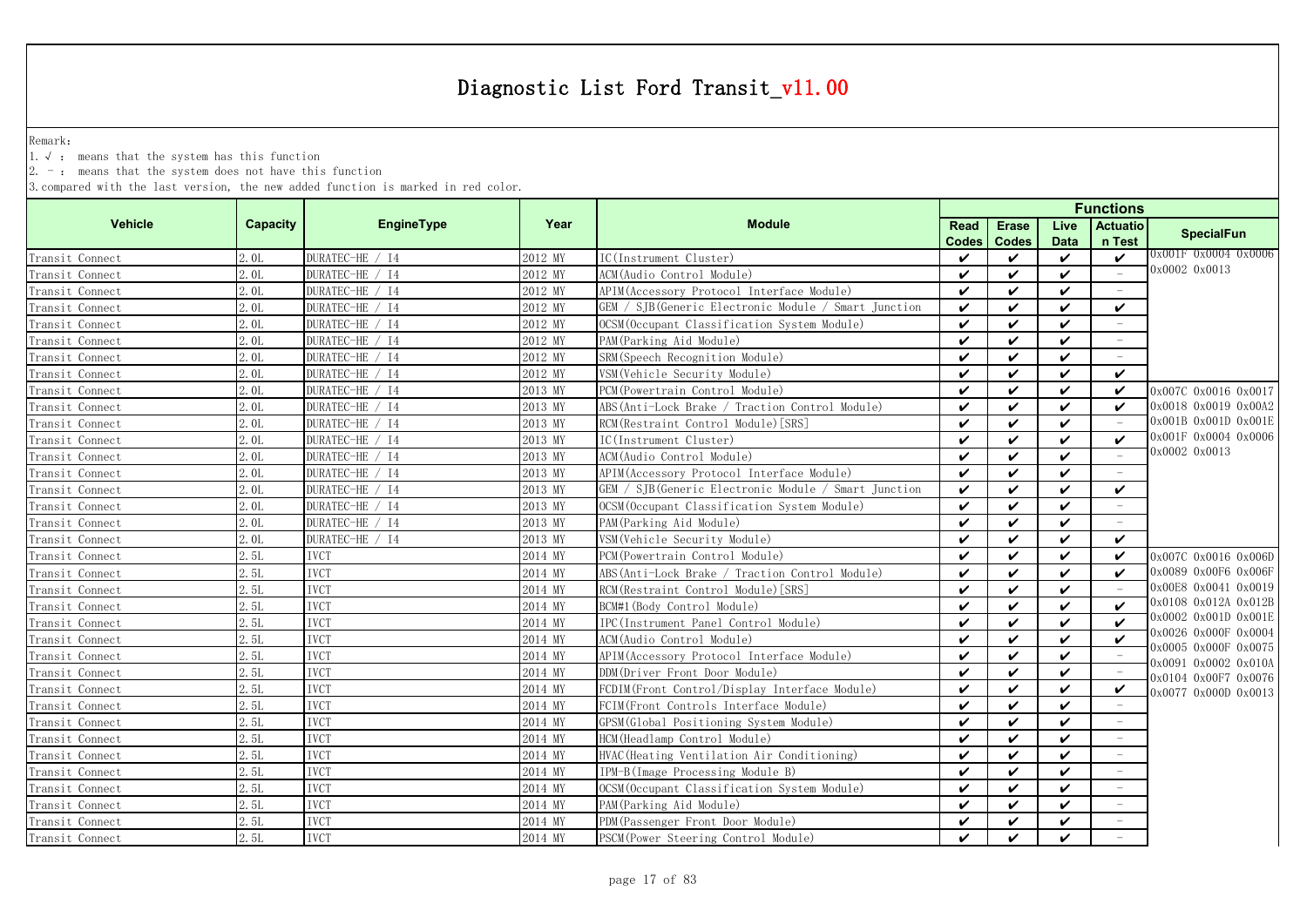Remark:

1.√ : means that the system has this function

 $2. -$ : means that the system does not have this function

|                 |          |                                                  | <b>Functions</b> |                                                |                      |                              |                     |                           |                                              |
|-----------------|----------|--------------------------------------------------|------------------|------------------------------------------------|----------------------|------------------------------|---------------------|---------------------------|----------------------------------------------|
| <b>Vehicle</b>  | Capacity | <b>EngineType</b>                                | Year             | <b>Module</b>                                  | Read<br><b>Codes</b> | <b>Erase</b><br><b>Codes</b> | Live<br><b>Data</b> | <b>Actuatio</b><br>n Test | <b>SpecialFun</b>                            |
| Transit Connect | 2.5L     | <b>IVCT</b>                                      | 2014 MY          | SASM (Steering Angle Sensor Module)            | $\checkmark$         | ✓                            | $\checkmark$        |                           |                                              |
| Transit Connect | 2.5L     | <b>IVCT</b>                                      | 2014 MY          | TRM(Trailer Module)                            | $\checkmark$         | ✓                            | ✓                   |                           |                                              |
| Transit Connect | 1.6L     | EcoBoost - Gas Turbocharged Direct<br>Injection  | 2014 MY          | PCM (Powertrain Control Module)                | $\checkmark$         | ✓                            | ✓                   | $\checkmark$              | 0x007C 0x0016 0x006D<br>0x0089 0x00F6 0x006F |
| Transit Connect | 1.6L     | EcoBoost - Gas Turbocharged Direct<br>Injection  | 2014 MY          | ABS(Anti-Lock Brake / Traction Control Module) | $\checkmark$         | ✓                            | ✓                   | ✓                         | 0x00E8 0x0041 0x0019<br>0x0108 0x012A 0x012B |
| Transit Connect | 1.6L     | EcoBoost - Gas Turbocharged Direct<br>Injection  | 2014 MY          | RCM(Restraint Control Module)[SRS]             | $\checkmark$         | ✓                            | ✓                   |                           | 0x0002 0x001D 0x001E<br>)x0026 0x000F 0x0004 |
| Transit Connect | 1.6L     | EcoBoost - Gas Turbocharged Direct<br>Injection  | 2014 MY          | BCM#1 (Body Control Module)                    | V                    | ✓                            | V                   | $\boldsymbol{\nu}$        | 0x0005 0x000F 0x0075<br>0x0091 0x0002 0x010A |
| Transit Connect | 1.6L     | EcoBoost - Gas Turbocharged Direct<br>Injection  | 2014 MY          | IPC (Instrument Panel Control Module)          | $\checkmark$         | ✓                            | ✓                   | $\checkmark$              | 0x0104 0x00F7 0x0076<br>0x0077 0x000D 0x0013 |
| Transit Connect | 1.6L     | EcoBoost - Gas Turbocharged Direct<br>Injection  | 2014 MY          | ACM(Audio Control Module)                      | V                    | ✓                            | ✓                   | $\checkmark$              |                                              |
| Transit Connect | 1.6L     | EcoBoost - Gas Turbocharged Direct<br>Injection  | 2014 MY          | APIM (Accessory Protocol Interface Module)     | $\checkmark$         | $\boldsymbol{\nu}$           | ✓                   |                           |                                              |
| Transit Connect | 1.6L     | EcoBoost - Gas Turbocharged Direct<br>Injection  | 2014 MY          | DDM(Driver Front Door Module)                  | V                    | ✓                            | ✓                   |                           |                                              |
| Transit Connect | 1.6L     | EcoBoost - Gas Turbocharged Direct<br>Injection  | 2014 MY          | FCDIM (Front Control/Display Interface Module) | $\checkmark$         | ✓                            | ✓                   | V                         |                                              |
| Transit Connect | 1.6L     | EcoBoost - Gas Turbocharged Direct<br>Injection  | 2014 MY          | FCIM(Front Controls Interface Module)          | $\checkmark$         | $\checkmark$                 | V                   |                           |                                              |
| Transit Connect | 1. 6L    | EcoBoost - Gas Turbocharged Direct<br>Injection  | 2014 MY          | GPSM (Global Positioning System Module)        | $\checkmark$         | ✓                            | ✓                   |                           |                                              |
| Transit Connect | 1.6L     | EcoBoost - Gas Turbocharged Direct<br>In iection | 2014 MY          | HCM(Headlamp Control Module)                   | $\checkmark$         | ✓                            | ✓                   |                           |                                              |
| Transit Connect | 1.6L     | EcoBoost - Gas Turbocharged Direct<br>Injection  | 2014 MY          | HVAC (Heating Ventilation Air Conditioning)    | $\checkmark$         | $\checkmark$                 | ✓                   | $\overline{\phantom{a}}$  |                                              |
| Transit Connect | 1.6L     | EcoBoost - Gas Turbocharged Direct<br>Injection  | 2014 MY          | IPM-B(Image Processing Module B)               | $\checkmark$         | ✓                            | V                   | $\overline{\phantom{a}}$  |                                              |
| Transit Connect | 1.6L     | EcoBoost - Gas Turbocharged Direct<br>Injection  | 2014 MY          | OCSM (Occupant Classification System Module)   | V                    | ✓                            | ✓                   | $\overline{\phantom{a}}$  |                                              |
| Transit Connect | 1.6L     | EcoBoost - Gas Turbocharged Direct<br>Injection  | 2014 MY          | PAM (Parking Aid Module)                       | $\checkmark$         | $\boldsymbol{\nu}$           | ✓                   | $\overline{\phantom{a}}$  |                                              |
| Transit Connect | 1.6L     | EcoBoost - Gas Turbocharged Direct<br>In jection | 2014 MY          | PDM(Passenger Front Door Module)               | $\checkmark$         | $\checkmark$                 | V                   | $\overline{\phantom{a}}$  |                                              |
| Transit Connect | 1.6L     | EcoBoost - Gas Turbocharged Direct<br>Injection  | 2014 MY          | PSCM (Power Steering Control Module)           | $\checkmark$         | ✓                            | ✓                   | $\overline{\phantom{a}}$  |                                              |
| Transit Connect | 1.6L     | EcoBoost - Gas Turbocharged Direct<br>Injection  | 2014 MY          | SASM(Steering Angle Sensor Module)             | V                    | ✓                            | ✓                   |                           |                                              |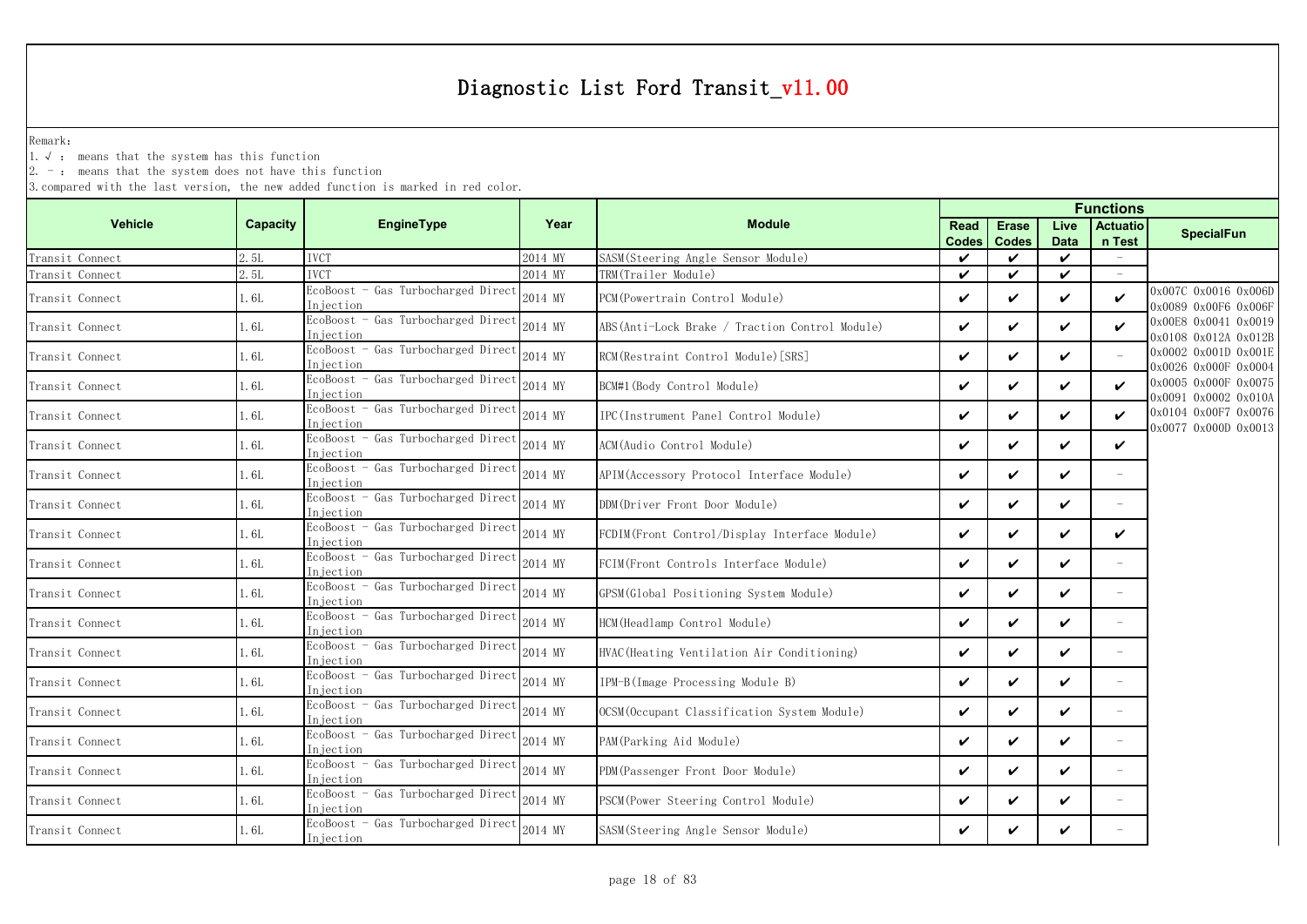Remark:

1.√ : means that the system has this function

 $2. -$ : means that the system does not have this function

|                 |          |                                                     |         | <b>Functions</b>                               |               |                              |                     |                           |                                              |
|-----------------|----------|-----------------------------------------------------|---------|------------------------------------------------|---------------|------------------------------|---------------------|---------------------------|----------------------------------------------|
| <b>Vehicle</b>  | Capacity | EngineType                                          | Year    | <b>Module</b>                                  | Read<br>Codes | <b>Erase</b><br><b>Codes</b> | Live<br><b>Data</b> | <b>Actuatio</b><br>n Test | <b>SpecialFun</b>                            |
| Transit Connect | 1.6L     | EcoBoost - Gas Turbocharged Direct<br>Injection     | 2014 MY | TRM(Trailer Module)                            | $\checkmark$  | $\checkmark$                 | $\checkmark$        |                           |                                              |
| Transit Connect | 1.6L     | Duratorq-Turbo Diesel Common Rail<br>Injection StgV | 2014 MY | PCM (Powertrain Control Module)                | $\checkmark$  | $\checkmark$                 | ✓                   | $\boldsymbol{\nu}$        | 0x007C 0x0089 0x00F6<br>0x00E8 0x0019 0x0108 |
| Transit Connect | 1.6L     | Duratorq-Turbo Diesel Common Rail<br>Injection StgV | 2014 MY | ABS(Anti-Lock Brake / Traction Control Module) | $\checkmark$  | $\checkmark$                 | ✓                   |                           | 0x008E 0x0002 0x001F<br>0x0005 0x0091 0x002A |
| Transit Connect | 1.6L     | Duratorq-Turbo Diesel Common Rail<br>Injection StgV | 2014 MY | RCM(Restraint Control Module) [SRS]            | $\checkmark$  | $\checkmark$                 | V                   |                           | 0x0002 0x0012 0x0015<br>0x005D 0x00ED 0x00F7 |
| Transit Connect | 1.6L     | Duratorg-Turbo Diesel Common Rail<br>Injection StgV | 2014 MY | BCMii(Body Control Module)                     | $\checkmark$  | ✓                            | ✓                   | ✓                         | 0x008E 0x0065 0x0050<br>0x0048 0x0046 0x0066 |
| Transit Connect | 1. 6L    | Duratorq-Turbo Diesel Common Rail<br>Injection StgV | 2014 MY | IPC (Instrument Panel Control Module)          | $\checkmark$  | $\checkmark$                 | ✓                   | $\checkmark$              | 0x0047 0x004B 0x0063                         |
| Transit Connect | 1.6L     | Duratorq-Turbo Diesel Common Rail<br>Injection StgV | 2014 MY | ACM(Audio Control Module)                      | $\checkmark$  | $\checkmark$                 | V                   |                           | 0x0068 0x00EE 0x0069<br>0x006A 0x00F0 0x006C |
| Transit Connect | 1. 6L    | Duratorq-Turbo Diesel Common Rail<br>Injection StgV | 2014 MY | AHCM(Auxiliary Heater Control Module)          | $\checkmark$  | $\checkmark$                 | V                   | $\equiv$                  | 0x010E 0x010F 0x0110<br>0x0111               |
| Transit Connect | 1.6L     | Duratorq-Turbo Diesel Common Rail<br>Injection StgV | 2014 MY | APIM(Accessory Protocol Interface Module)      | $\checkmark$  | $\checkmark$                 | ✓                   |                           |                                              |
| Transit Connect | 1.6L     | Duratorq-Turbo Diesel Common Rail<br>Injection StgV | 2014 MY | DDM(Driver Front Door Module)                  | $\checkmark$  | $\checkmark$                 | V                   | $\overline{\phantom{a}}$  |                                              |
| Transit Connect | 1.6L     | Duratorq-Turbo Diesel Common Rail<br>Injection StgV | 2014 MY | FCDIM(Front Control/Display Interface Module)  | $\checkmark$  | $\checkmark$                 | $\checkmark$        | V                         |                                              |
| Transit Connect | 1. 6L    | Duratorg-Turbo Diesel Common Rail<br>Injection StgV | 2014 MY | FCIM(Front Controls Interface Module)          | ✓             | $\checkmark$                 | ✓                   | $\overline{\phantom{a}}$  |                                              |
| Transit Connect | 1.6L     | Duratorq-Turbo Diesel Common Rail<br>Injection StgV | 2014 MY | FDSM (Front Distance Sensing Module)           | $\checkmark$  | $\checkmark$                 | ✓                   | $\equiv$                  |                                              |
| Transit Connect | 1.6L     | Duratorq-Turbo Diesel Common Rail<br>Injection StgV | 2014 MY | GPSM(Global Positioning System Module)         | $\checkmark$  | $\checkmark$                 | ✓                   | $\sim$                    |                                              |
| Transit Connect | 1.6L     | Duratorq-Turbo Diesel Common Rail<br>Injection StgV | 2014 MY | HCM (Headlamp Control Module)                  | $\checkmark$  | $\checkmark$                 | ✓                   | $\overline{\phantom{a}}$  |                                              |
| Transit Connect | 1.6L     | Duratorg-Turbo Diesel Common Rail<br>Injection StgV | 2014 MY | HVAC(Heating Ventilation Air Conditioning)     | V             | ✓                            | ✓                   |                           |                                              |
| Transit Connect | 1.6L     | Duratorg-Turbo Diesel Common Rail<br>Injection StgV | 2014 MY | IPM-B(Image Processing Module B)               | $\checkmark$  | $\checkmark$                 | V                   | $\overline{\phantom{a}}$  |                                              |
| Transit Connect | 1.6L     | Duratorq-Turbo Diesel Common Rail<br>Injection StgV | 2014 MY | PAM(Parking Aid Module)                        | $\checkmark$  | $\checkmark$                 | ✓                   |                           |                                              |
| Transit Connect | 1. 6L    | Duratorq-Turbo Diesel Common Rail<br>Injection StgV | 2014 MY | PDM (Passenger Front Door Module)              | $\checkmark$  | ✓                            | V                   |                           |                                              |
| Transit Connect | 1.6L     | Duratorq-Turbo Diesel Common Rail<br>Injection StgV | 2014 MY | PSCM (Power Steering Control Module)           | $\checkmark$  | ✓                            | ✓                   |                           |                                              |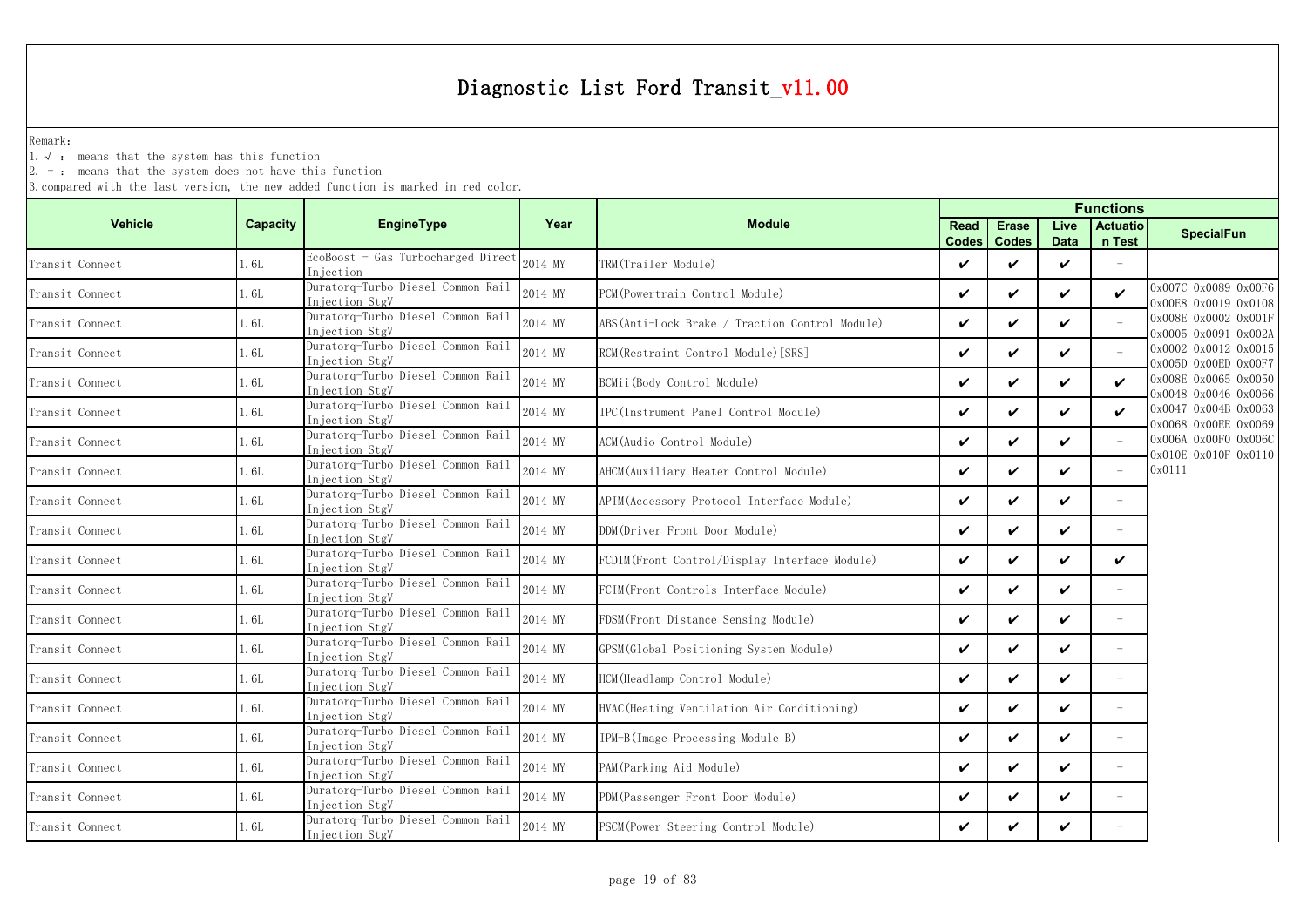Remark:

1.√ : means that the system has this function

2. - : means that the system does not have this function

|                 |                 |                                                     |         |                                                 | <b>Functions</b>     |                              |                     |                                 |                                              |  |
|-----------------|-----------------|-----------------------------------------------------|---------|-------------------------------------------------|----------------------|------------------------------|---------------------|---------------------------------|----------------------------------------------|--|
| <b>Vehicle</b>  | <b>Capacity</b> | <b>EngineType</b>                                   | Year    | <b>Module</b>                                   | Read<br><b>Codes</b> | <b>Erase</b><br><b>Codes</b> | Live<br><b>Data</b> | <b>Actuatio</b><br>n Test       | <b>SpecialFun</b>                            |  |
| Transit Connect | 1.6L            | Duratorq-Turbo Diesel Common Rail<br>Injection StgV | 2014 MY | SASM (Steering Angle Sensor Module)             | ✓                    | V                            | $\checkmark$        |                                 |                                              |  |
| Transit Connect | 1.6L            | Duratorq-Turbo Diesel Common Rail<br>Injection StgV | 2014 MY | TRM(Trailer Module)                             | ✓                    | ✓                            | ✓                   | $\checkmark$                    |                                              |  |
| Transit Connect | 1.6L            | TDCi_ECO_III                                        | 2014 MY | PCM (Powertrain Control Module)                 | ✓                    | $\boldsymbol{\nu}$           | $\checkmark$        | ✓                               | 0x007C 0x0089 0x00F6                         |  |
| Transit Connect | 1.6L            | TDCi ECO III                                        | 2014 MY | ABS (Anti-Lock Brake / Traction Control Module) | $\checkmark$         | $\checkmark$                 | $\checkmark$        |                                 | 0x00E8 0x0019 0x0108                         |  |
| Transit Connect | 1.6L            | TDCi_ECO_III                                        | 2014 MY | RCM (Restraint Control Module) [SRS]            | ✓                    | $\checkmark$                 | $\checkmark$        |                                 | 0x0002 0x001F 0x0005                         |  |
| Transit Connect | 1.6L            | TDCi ECO III                                        | 2014 MY | BCMii (Body Control Module)                     | ✓                    | $\checkmark$                 | $\checkmark$        | $\boldsymbol{\mathcal{U}}$      | 0x0091 0x002A 0x0002                         |  |
| Transit Connect | 1.6L            | TDCi_ECO_III                                        | 2014 MY | IPC(Instrument Panel Control Module)            | ✓                    | $\checkmark$                 | $\checkmark$        | $\boldsymbol{\nu}$              | 0x0012 0x0015 0x005D                         |  |
| Transit Connect | 1.6L            | TDCi ECO III                                        | 2014 MY | ACM(Audio Control Module)                       | ✓                    | ✓                            | V                   |                                 | 0x00ED 0x00F7 0x008E                         |  |
| Transit Connect | 1.6L            | TDCi ECO III                                        | 2014 MY | AHCM (Auxiliary Heater Control Module)          | ✓                    | $\checkmark$                 | V                   | $\hspace{0.1mm}-\hspace{0.1mm}$ | 0x0065 0x0050 0x0048<br>0x0046 0x0066 0x0047 |  |
| Transit Connect | 1.6L            | TDCi ECO III                                        | 2014 MY | APIM (Accessory Protocol Interface Module)      | ✓                    | ✓                            | ✓                   | $\hspace{0.1mm}$                | 0x004B 0x0063 0x0068                         |  |
| Transit Connect | 1.6L            | TDCi ECO III                                        | 2014 MY | DDM(Driver Front Door Module)                   | ✓                    | $\checkmark$                 | $\checkmark$        |                                 | 0x00EE 0x0069 0x006A                         |  |
| Transit Connect | 1.6L            | TDCi ECO III                                        | 2014 MY | FCDIM (Front Control/Display Interface Module)  | ✓                    | $\checkmark$                 | $\checkmark$        | V                               | 0x00F0 0x006C 0x010E                         |  |
| Transit Connect | 1.6L            | TDCi ECO III                                        | 2014 MY | FCIM (Front Controls Interface Module)          | ✓                    | $\checkmark$                 | $\checkmark$        |                                 | 0x010F 0x0110 0x0111                         |  |
| Transit Connect | 1.6L            | TDCi ECO III                                        | 2014 MY | FDSM (Front Distance Sensing Module)            | ✓                    | $\checkmark$                 | ✓                   |                                 |                                              |  |
| Transit Connect | 1.6L            | TDCi ECO III                                        | 2014 MY | GPSM(Global Positioning System Module)          | ✓                    | $\checkmark$                 | $\checkmark$        |                                 |                                              |  |
| Transit Connect | 1.6L            | TDCi ECO III                                        | 2014 MY | HCM (Headlamp Control Module)                   | ✓                    | $\checkmark$                 | $\checkmark$        |                                 |                                              |  |
| Transit Connect | 1.6L            | TDCi_ECO_III                                        | 2014 MY | HVAC (Heating Ventilation Air Conditioning)     | ✓                    | ✓                            | $\checkmark$        |                                 |                                              |  |
| Transit Connect | 1.6L            | TDCi_ECO_III                                        | 2014 MY | IPM-B(Image Processing Module B)                | ✓                    | ✓                            | $\checkmark$        |                                 |                                              |  |
| Transit Connect | 1.6L            | TDCi ECO III                                        | 2014 MY | PAM (Parking Aid Module)                        | ✓                    | $\checkmark$                 | $\checkmark$        |                                 |                                              |  |
| Transit Connect | 1.6L            | TDCi ECO III                                        | 2014 MY | PDM (Passenger Front Door Module)               | $\checkmark$         | $\checkmark$                 | $\mathbf{v}$        |                                 |                                              |  |
| Transit Connect | 1.6L            | TDCi ECO III                                        | 2014 MY | PSCM (Power Steering Control Module)            | ✓                    | $\checkmark$                 | $\checkmark$        |                                 |                                              |  |
| Transit Connect | 1.6L            | TDCi ECO III                                        | 2014 MY | SASM (Steering Angle Sensor Module)             | ✓                    | $\boldsymbol{\nu}$           | $\checkmark$        |                                 |                                              |  |
| Transit Connect | 1.6L            | TDCi ECO III                                        | 2014 MY | TRM(Trailer Module)                             | ✓                    | $\checkmark$                 | $\checkmark$        | $\checkmark$                    |                                              |  |
| Transit Connect | 1.6L            | EcoBoost - Gas Turbocharged Direct<br>Injection     | 2014 MY | PCM (Powertrain Control Module)                 | ✓                    | ✓                            | $\checkmark$        | $\checkmark$                    | 0x007C 0x0089 0x00F6<br>0x00E8 0x0019 0x0108 |  |
| Transit Connect | 1.6L            | EcoBoost - Gas Turbocharged Direct<br>Injection     | 2014 MY | ABS(Anti-Lock Brake / Traction Control Module)  | ✓                    | $\checkmark$                 | $\checkmark$        |                                 | 0x0002 0x001F 0x0005<br>0x0091 0x002A 0x0002 |  |
| Transit Connect | 1.6L            | EcoBoost - Gas Turbocharged Direct<br>Injection     | 2014 MY | RCM(Restraint Control Module)[SRS]              | ✓                    | ✓                            | $\checkmark$        |                                 | 0x0012 0x0015 0x005D<br>0x00ED 0x00F7 0x008E |  |
| Transit Connect | 1.6L            | EcoBoost - Gas Turbocharged Direct<br>Injection     | 2014 MY | BCMii (Body Control Module)                     | ✓                    | $\checkmark$                 | $\checkmark$        | ✓                               | 0x0063 0x00F2 0x0076                         |  |
| Transit Connect | 1.6L            | EcoBoost - Gas Turbocharged Direct<br>Injection     | 2014 MY | IPC(Instrument Panel Control Module)            | ✓                    | ✓                            | V                   | V                               |                                              |  |
| Transit Connect | 1.6L            | EcoBoost - Gas Turbocharged Direct<br>Injection     | 2014 MY | ACM(Audio Control Module)                       | ✓                    | V                            | $\checkmark$        |                                 |                                              |  |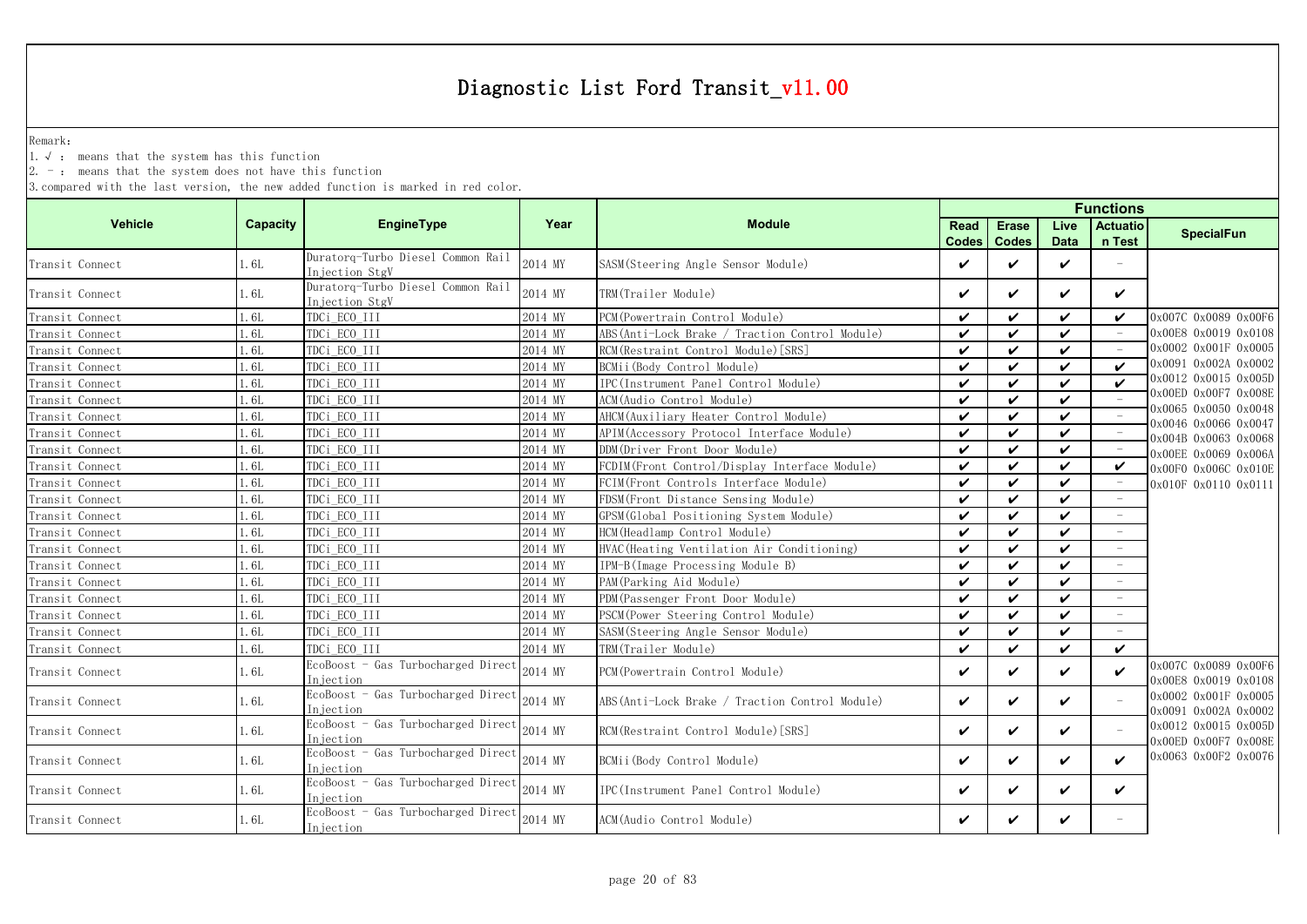Remark:

1.√ : means that the system has this function

 $2. -$ : means that the system does not have this function

|                 |          |                                                     |         | <b>Functions</b>                                |                      |                              |                     |                           |                                              |
|-----------------|----------|-----------------------------------------------------|---------|-------------------------------------------------|----------------------|------------------------------|---------------------|---------------------------|----------------------------------------------|
| <b>Vehicle</b>  | Capacity | <b>EngineType</b>                                   | Year    | <b>Module</b>                                   | Read<br><b>Codes</b> | <b>Erase</b><br><b>Codes</b> | Live<br><b>Data</b> | <b>Actuatio</b><br>n Test | <b>SpecialFun</b>                            |
| Transit Connect | 1.6L     | EcoBoost - Gas Turbocharged Direct<br>Injection     | 2014 MY | AHCM (Auxiliary Heater Control Module)          | V                    | ✓                            | ✓                   |                           |                                              |
| Transit Connect | 1.6L     | EcoBoost - Gas Turbocharged Direct<br>Injection     | 2014 MY | APIM (Accessory Protocol Interface Module)      | ✓                    | ✓                            | ✓                   | $\overline{\phantom{a}}$  |                                              |
| Transit Connect | 1.6L     | EcoBoost - Gas Turbocharged Direct<br>Injection     | 2014 MY | DDM(Driver Front Door Module)                   | ✓                    | ✓                            | ✓                   | $\overline{\phantom{a}}$  |                                              |
| Transit Connect | 1.6L     | EcoBoost - Gas Turbocharged Direct<br>Injection     | 2014 MY | FCDIM(Front Control/Display Interface Module)   | $\checkmark$         | $\checkmark$                 | ✓                   | ✓                         |                                              |
| Transit Connect | 1.6L     | EcoBoost - Gas Turbocharged Direct<br>In jection    | 2014 MY | FCIM(Front Controls Interface Module)           | ✓                    | ✓                            | ✓                   |                           |                                              |
| Transit Connect | 1.6L     | EcoBoost - Gas Turbocharged Direct<br>Injection     | 2014 MY | FDSM (Front Distance Sensing Module)            | $\checkmark$         | $\checkmark$                 | ✓                   | $\overline{\phantom{a}}$  |                                              |
| Transit Connect | 1.6L     | EcoBoost - Gas Turbocharged Direct<br>Injection     | 2014 MY | GPSM(Global Positioning System Module)          | ✓                    | ✓                            | ✓                   | $\overline{\phantom{a}}$  |                                              |
| Transit Connect | 1.6L     | EcoBoost - Gas Turbocharged Direct<br>Injection     | 2014 MY | HCM (Headlamp Control Module)                   | $\checkmark$         | $\boldsymbol{\nu}$           | ✓                   | $\overline{\phantom{a}}$  |                                              |
| Transit Connect | 1.6L     | EcoBoost - Gas Turbocharged Direct<br>Injection     | 2014 MY | HVAC (Heating Ventilation Air Conditioning)     | ✓                    | ✓                            | ✓                   |                           |                                              |
| Transit Connect | 1.6L     | EcoBoost - Gas Turbocharged Direct<br>Injection     | 2014 MY | IPM-B(Image Processing Module B)                | $\checkmark$         | ✓                            | ✓                   | $\overline{\phantom{a}}$  |                                              |
| Transit Connect | 1.6L     | EcoBoost - Gas Turbocharged Direct<br>Injection     | 2014 MY | PAM (Parking Aid Module)                        | ✓                    | ✓                            | ✓                   |                           |                                              |
| Transit Connect | 1.6L     | EcoBoost - Gas Turbocharged Direct<br>Injection     | 2014 MY | PDM(Passenger Front Door Module)                | ✓                    | ✓                            | ✓                   | $\overline{\phantom{a}}$  |                                              |
| Transit Connect | 1.6L     | EcoBoost - Gas Turbocharged Direct<br>Injection     | 2014 MY | PSCM (Power Steering Control Module)            | ✓                    | ✓                            | ✓                   | $\overline{\phantom{a}}$  |                                              |
| Transit Connect | 1.6L     | EcoBoost - Gas Turbocharged Direct<br>Injection     | 2014 MY | SASM (Steering Angle Sensor Module)             | ✓                    | ✓                            | V                   | $\overline{\phantom{a}}$  |                                              |
| Transit Connect | 1.6L     | EcoBoost - Gas Turbocharged Direct<br>Injection     | 2014 MY | TRM(Trailer Module)                             | ✓                    | ✓                            | ✓                   | ✓                         |                                              |
| Transit         | 3.5L     | - Gas Turbocharged Direct<br>EcoBoost<br>In jection | 2014 MY | PCM (Powertrain Control Module)                 | ✓                    | ✓                            | ✓                   | ✓                         | 0x0016 0x006D 0x0089<br>0x00F6 0x006F 0x00E7 |
| Transit         | 3.5L     | EcoBoost - Gas Turbocharged Direct<br>Injection     | 2014 MY | ABS (Anti-Lock Brake / Traction Control Module) | ✓                    | $\checkmark$                 | ✓                   | ✓                         | 0x00E8 0x0041 0x0019<br>0x0108 0x0002 0x0004 |
| Transit         | 3.5L     | EcoBoost - Gas Turbocharged Direct<br>Injection     | 2014 MY | RCM (Restraint Control Module) [SRS]            | ✓                    | ✓                            | ✓                   |                           | 0x0091 0x0109 0x0002<br>0x010A 0x0076 0x0077 |
| Transit         | 3.5L     | EcoBoost - Gas Turbocharged Direct<br>Iniection     | 2014 MY | BCM#1 (Body Control Module)                     | ✓                    | ✓                            | ✓                   | ✓                         | 0x000D 0x0013                                |
| Transit         | 3.5L     | EcoBoost - Gas Turbocharged Direct<br>Injection     | 2014 MY | IPC(Instrument Panel Control Module)            | ✓                    | ✓                            | ✓                   | ✓                         |                                              |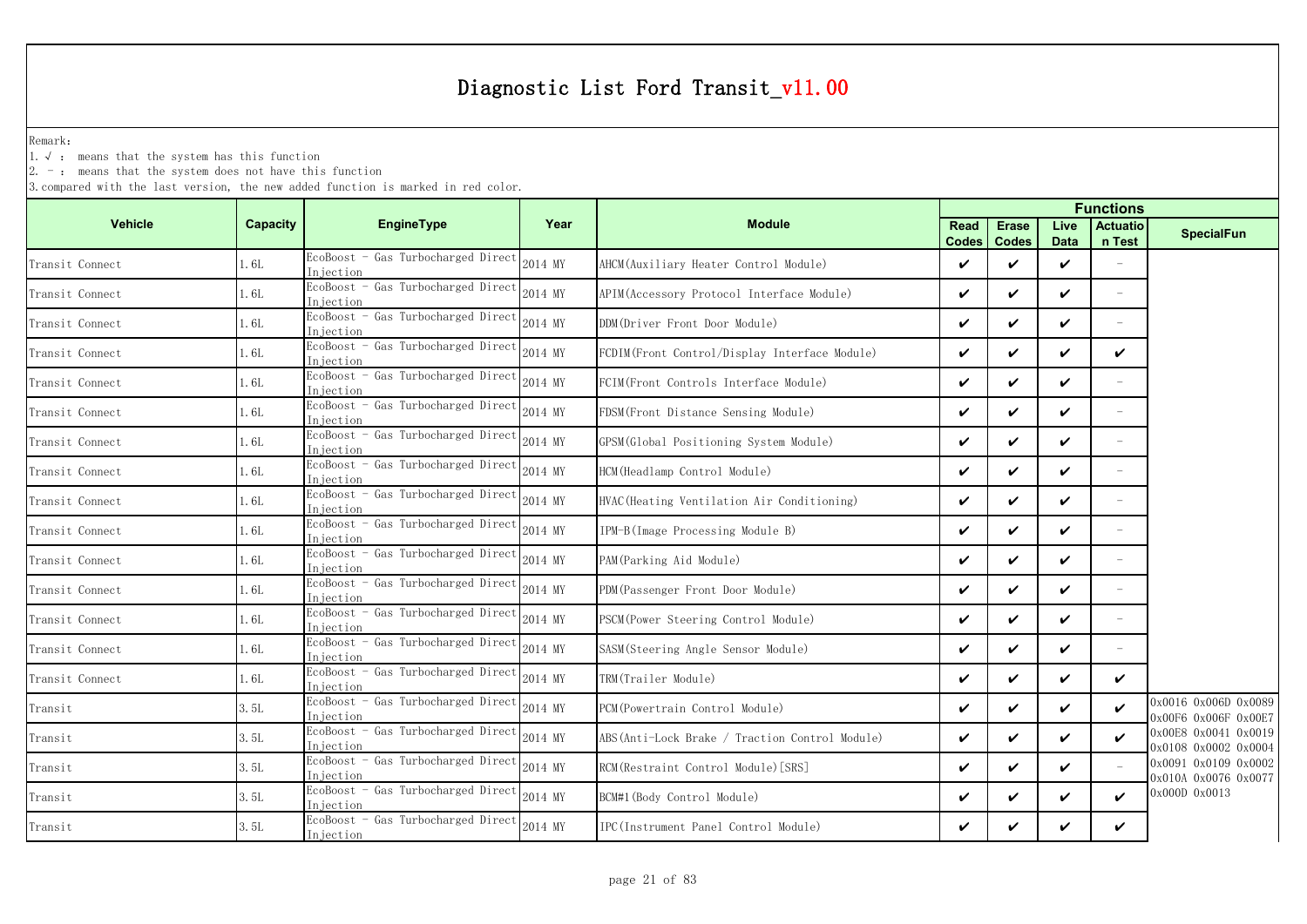Remark:

1.√ : means that the system has this function

 $2. -$ : means that the system does not have this function

|                        |          |                                                  |         |                                                 | <b>Functions</b>            |                              |                     |                            |                      |  |
|------------------------|----------|--------------------------------------------------|---------|-------------------------------------------------|-----------------------------|------------------------------|---------------------|----------------------------|----------------------|--|
| <b>Vehicle</b>         | Capacity | EngineType                                       | Year    | <b>Module</b>                                   | <b>Read</b><br><b>Codes</b> | <b>Erase</b><br><b>Codes</b> | Live<br><b>Data</b> | <b>Actuatio</b><br>n Test  | <b>SpecialFun</b>    |  |
| Transit                | 3.5L     | EcoBoost - Gas Turbocharged Direct<br>Injection  | 2014 MY | ACM (Audio Control Module)                      | V                           | ✓                            | $\checkmark$        | $\checkmark$               |                      |  |
| Transit                | 3.5L     | EcoBoost - Gas Turbocharged Direct<br>Injection  | 2014 MY | APIM (Accessory Protocol Interface Module)      | $\checkmark$                | ✓                            | $\checkmark$        | $\overline{\phantom{0}}$   |                      |  |
| Transit                | 3.5L     | EcoBoost - Gas Turbocharged Direct<br>Injection  | 2014 MY | FCDIM (Front Control/Display Interface Module)  | ✓                           | ✓                            | V                   | V                          |                      |  |
| Transit                | 3.5L     | EcoBoost - Gas Turbocharged Direct<br>Injection  | 2014 MY | FCIM(Front Controls Interface Module)           | $\checkmark$                | ✓                            | $\checkmark$        | $\equiv$                   |                      |  |
| Transit                | 3.5L     | EcoBoost - Gas Turbocharged Direct<br>In iection | 2014 MY | GPSM(Global Positioning System Module)          | V                           | ✓                            | $\checkmark$        | $\overline{\phantom{m}}$   |                      |  |
| Transit                | 3.5L     | EcoBoost - Gas Turbocharged Direct<br>Injection  | 2014 MY | IPM-A(Image Processing Module A)                | V                           | ✓                            | $\checkmark$        | $\overline{\phantom{0}}$   |                      |  |
| Transit                | 3.5L     | EcoBoost - Gas Turbocharged Direct<br>Injection  | 2014 MY | IPM-B(Image Processing Module B)                | ✓                           | ✓                            | $\boldsymbol{\nu}$  | $\overline{\phantom{0}}$   |                      |  |
| Transit                | 3.5L     | EcoBoost - Gas Turbocharged Direct<br>Injection  | 2014 MY | PAM (Parking Aid Module)                        | V                           | ✓                            | $\checkmark$        | $\overline{\phantom{a}}$   |                      |  |
| Transit                | 3.5L     | EcoBoost - Gas Turbocharged Direct<br>Injection  | 2014 MY | RBM(Running Board Control Module)               | $\checkmark$                | ✓                            | $\checkmark$        | $\overline{\phantom{a}}$   |                      |  |
| Transit                | 3.5L     | EcoBoost - Gas Turbocharged Direct<br>Injection  | 2014 MY | SASM(Steering Angle Sensor Module)              | V                           | ✓                            | $\checkmark$        | $\overline{\phantom{m}}$   |                      |  |
| Transit                | 3.5L     | EcoBoost - Gas Turbocharged Direct<br>Injection  | 2014 MY | TBC(Trailer Brake Control Module)               | V                           | ✓                            | $\checkmark$        | $\overline{\phantom{m}}$   |                      |  |
| $\mbox{{\sc Tr}ansit}$ | 3.5L     | EcoBoost - Gas Turbocharged Direct<br>Injection  | 2014 MY | TRM(Trailer Module)                             | ✓                           | ✓                            | $\checkmark$        | $\checkmark$               |                      |  |
| Transit                | 3.7L     | TiVCT                                            | 2014 MY | PCM (Powertrain Control Module)                 | $\checkmark$                | ✓                            | $\checkmark$        | $\checkmark$               | 0x0016 0x006D 0x0089 |  |
| Transit                | 3.7L     | TiVCT                                            | 2014 MY | ABS (Anti-Lock Brake / Traction Control Module) | V                           | ✓                            | $\checkmark$        | V                          | 0x00F6 0x006F 0x00E7 |  |
| Transit                | 3.7L     | TiVCT                                            | 2014 MY | RCM (Restraint Control Module) [SRS]            | V                           | ✓                            | ✓                   |                            | 0x00E8 0x0041 0x0019 |  |
| Transit                | 3.7L     | TiVCT                                            | 2014 MY | BCM#1 (Body Control Module)                     | $\boldsymbol{\nu}$          | ✓                            | $\boldsymbol{\nu}$  | $\boldsymbol{\mathcal{U}}$ | 0x0108 0x0002 0x0004 |  |
| Transit                | 3.7L     | TiVCT                                            | 2014 MY | IPC(Instrument Panel Control Module)            | $\boldsymbol{\nu}$          | $\checkmark$                 | $\boldsymbol{\nu}$  | $\boldsymbol{\nu}$         | 0x0091 0x0109 0x0002 |  |
| Transit                | 3.7L     | TiVCT                                            | 2014 MY | ACM(Audio Control Module)                       | $\boldsymbol{\nu}$          | ✓                            | $\boldsymbol{\nu}$  | $\boldsymbol{\nu}$         | 0x010A 0x0076 0x0077 |  |
| Transit                | 3.7L     | TiVCT                                            | 2014 MY | APIM (Accessory Protocol Interface Module)      | $\boldsymbol{\nu}$          | ✓                            | $\boldsymbol{\nu}$  |                            | 0x000D 0x0013        |  |
| Transit                | 3.7L     | TiVCT                                            | 2014 MY | FCDIM(Front_Control/Display_Interface_Module)   | $\checkmark$                | ✓                            | $\checkmark$        | $\checkmark$               |                      |  |
| Transit                | 3.7L     | TiVCT                                            | 2014 MY | FCIM(Front Controls Interface Module)           | $\boldsymbol{\nu}$          | ✓                            | ✓                   |                            |                      |  |
| Transit                | 3.7L     | TiVCT                                            | 2014 MY | GPSM(Global Positioning System Module)          | $\checkmark$                | ✓                            | $\checkmark$        |                            |                      |  |
| Transit                | 3.7L     | TiVCT                                            | 2014 MY | IPM-A(Image Processing Module A)                | $\checkmark$                | ✓                            | V                   | $\overline{\phantom{m}}$   |                      |  |
| Transit                | 3.7L     | TiVCT                                            | 2014 MY | IPM-B(Image Processing Module B)                | V                           | ✓                            | $\checkmark$        | $\overline{\phantom{m}}$   |                      |  |
| Transit                | 3.7L     | TiVCT                                            | 2014 MY | PAM(Parking Aid Module)                         | $\checkmark$                | ✓                            | $\checkmark$        |                            |                      |  |
| Transit                | 3.7L     | TiVCT                                            | 2014 MY | RBM (Running Board Control Module)              | V                           | ✓                            | $\checkmark$        |                            |                      |  |
| $Transit$              | 3.7L     | TiVCT                                            | 2014 MY | SASM (Steering Angle Sensor Module)             | $\checkmark$                | $\checkmark$                 | ✓                   |                            |                      |  |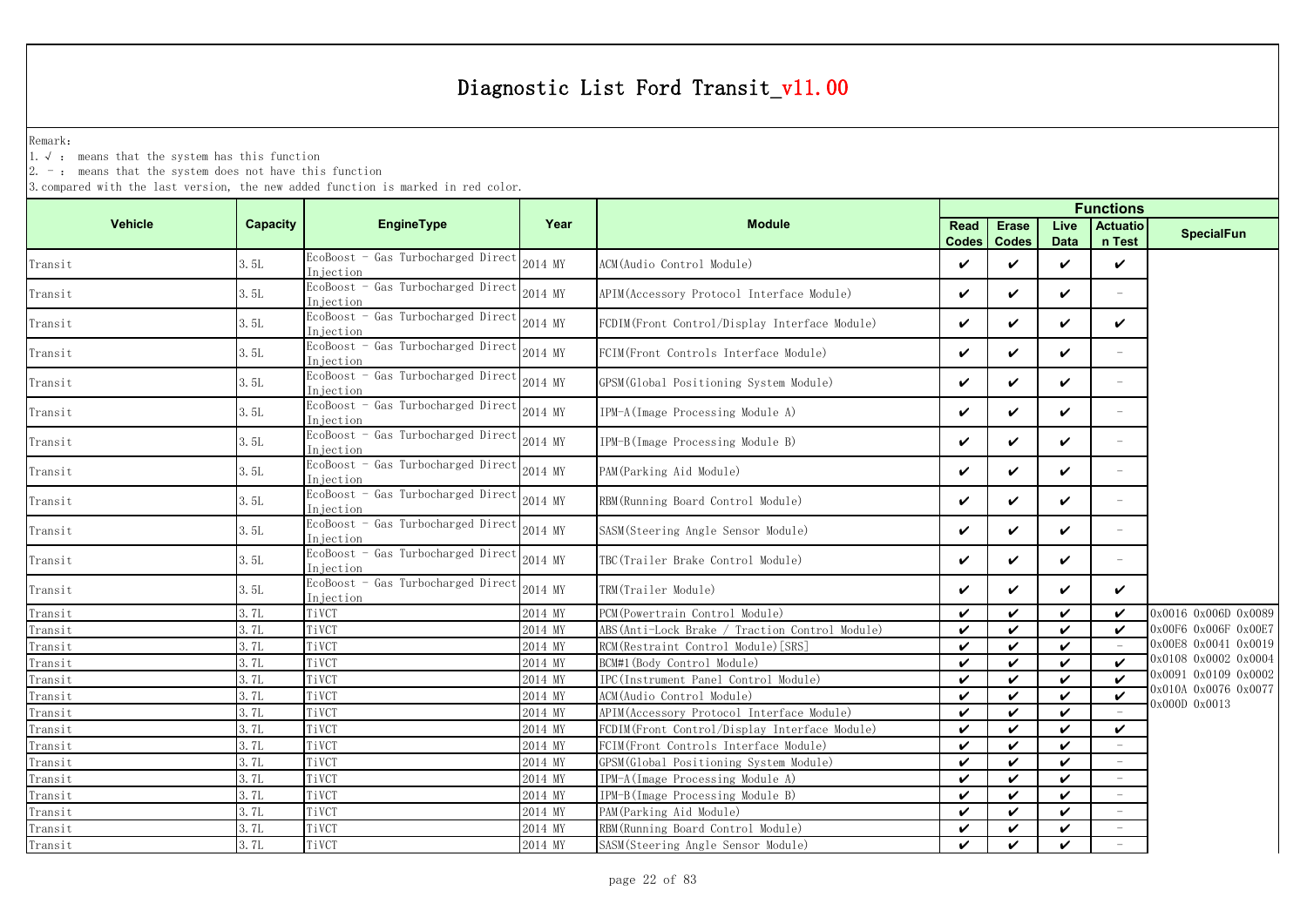Remark:

1.√ : means that the system has this function

 $2. -$ : means that the system does not have this function

|                 |                 |                                                  |         |                                                 | <b>Functions</b>     |                              |                     |                           |                                              |  |  |
|-----------------|-----------------|--------------------------------------------------|---------|-------------------------------------------------|----------------------|------------------------------|---------------------|---------------------------|----------------------------------------------|--|--|
| <b>Vehicle</b>  | <b>Capacity</b> | <b>EngineType</b>                                | Year    | <b>Module</b>                                   | Read<br><b>Codes</b> | <b>Erase</b><br><b>Codes</b> | Live<br><b>Data</b> | <b>Actuatio</b><br>n Test | <b>SpecialFun</b>                            |  |  |
| Transit         | 3.7L            | TiVCT                                            | 2014 MY | TBC (Trailer Brake Control Module)              | V                    | ✓                            | $\checkmark$        |                           |                                              |  |  |
| Transit         | 3.7L            | TiVCT                                            | 2014 MY | TRM(Trailer Module)                             | $\checkmark$         | ✓                            | ✓                   | ✓                         |                                              |  |  |
| Transit Connect | 2.5L            | <b>IVCT</b>                                      | 2015 MY | PCM (Powertrain Control Module)                 | $\checkmark$         | ✓                            | ✓                   | V                         | 0x007C 0x0016 0x006D                         |  |  |
| Transit Connect | 2.5L            | <b>IVCT</b>                                      | 2015 MY | ABS (Anti-Lock Brake / Traction Control Module) | $\checkmark$         | ✓                            | ✓                   | V                         | 0x0089 0x00F6 0x006F                         |  |  |
| Transit Connect | 2.5L            | <b>IVCT</b>                                      | 2015 MY | RCM(Restraint Control Module)[SRS]              | ✓                    | ✓                            | $\checkmark$        |                           | 0x00E8 0x0041 0x0019                         |  |  |
| Transit Connect | 2.5L            | <b>IVCT</b>                                      | 2015 MY | BCM#1(Body Control Module)                      | $\checkmark$         | ✓                            | ✓                   | ✓                         | 0x0108 0x012A 0x012B                         |  |  |
| Transit Connect | 2.5L            | <b>IVCT</b>                                      | 2015 MY | IPC(Instrument Panel Control Module)            | $\boldsymbol{\nu}$   | ✓                            | ✓                   | $\boldsymbol{\nu}$        | 0x0002 0x001D 0x001E                         |  |  |
| Transit Connect | 2.5L            | <b>IVCT</b>                                      | 2015 MY | ACM(Audio Control Module)                       | $\boldsymbol{\nu}$   | ✓                            | $\boldsymbol{\nu}$  | $\boldsymbol{\nu}$        | 0x0026 0x000F 0x0004                         |  |  |
| Transit Connect | 2.5L            | <b>IVCT</b>                                      | 2015 MY | APIM (Accessory Protocol Interface Module)      | ✓                    | $\checkmark$                 | $\boldsymbol{\nu}$  |                           | 0x000F 0x0075 0x0091<br>0x0002 0x010A 0x0104 |  |  |
| Transit Connect | 2.5L            | <b>IVCT</b>                                      | 2015 MY | DDM(Driver Front Door Module)                   | $\checkmark$         | ✓                            | $\boldsymbol{\nu}$  |                           | 0x00F7 0x00B4 0x0076                         |  |  |
| Transit Connect | 2.5L            | <b>IVCT</b>                                      | 2015 MY | FCDIM(Front Control/Display Interface Module)   | $\checkmark$         | ✓                            | $\checkmark$        | V                         | 0x0077 0x000D 0x0013                         |  |  |
| Transit Connect | 2.5L            | <b>IVCT</b>                                      | 2015 MY | FCIM (Front Controls Interface Module)          | $\checkmark$         | ✓                            | ✓                   |                           |                                              |  |  |
| Transit Connect | 2.5L            | <b>IVCT</b>                                      | 2015 MY | GPSM (Global Positioning System Module)         | V                    | ✓                            | ✓                   |                           |                                              |  |  |
| Transit Connect | 2.5L            | <b>IVCT</b>                                      | 2015 MY | HCM (Headlamp Control Module)                   | $\checkmark$         | ✓                            | ✓                   |                           |                                              |  |  |
| Transit Connect | 2.5L            | <b>IVCT</b>                                      | 2015 MY | HVAC (Heating Ventilation Air Conditioning)     | $\checkmark$         | ✓                            | $\checkmark$        |                           |                                              |  |  |
| Transit Connect | 2.5L            | <b>IVCT</b>                                      | 2015 MY | IPM-B(Image Processing Module B)                | $\checkmark$         | ✓                            | $\checkmark$        |                           |                                              |  |  |
| Transit Connect | 2.5L            | <b>IVCT</b>                                      | 2015 MY | OCSM (Occupant Classification System Module)    | $\checkmark$         | ✓                            | $\boldsymbol{\nu}$  |                           |                                              |  |  |
| Transit Connect | 2.5L            | <b>IVCT</b>                                      | 2015 MY | PAM(Parking Aid Module)                         | V                    | ✓                            | ✓                   |                           |                                              |  |  |
| Transit Connect | 2.5L            | <b>IVCT</b>                                      | 2015 MY | PDM (Passenger Front Door Module)               | ✓                    | V                            | ✓                   |                           |                                              |  |  |
| Transit Connect | 2.5L            | <b>IVCT</b>                                      | 2015 MY | PSCM (Power Steering Control Module)            | ✓                    | ✓                            | $\checkmark$        |                           |                                              |  |  |
| Transit Connect | 2.5L            | <b>IVCT</b>                                      | 2015 MY | SASM (Steering Angle Sensor Module)             | ✓                    | ✓                            | $\boldsymbol{\nu}$  |                           |                                              |  |  |
| Transit Connect | 2.5L            | <b>TVCT</b>                                      | 2015 MY | TRM(Trailer Module)                             | $\boldsymbol{\nu}$   | ✓                            | $\boldsymbol{\nu}$  |                           |                                              |  |  |
| Transit         | 3.5L            | EcoBoost - Gas Turbocharged Direct<br>Injection  | 2015 MY | PCM (Powertrain Control Module)                 | V                    | ✓                            | ✓                   | V                         | 0x0016 0x006D 0x0089<br>0x00F6 0x006F 0x00E7 |  |  |
| Transit         | 3.5L            | EcoBoost - Gas Turbocharged Direct<br>In jection | 2015 MY | ABS (Anti-Lock Brake / Traction Control Module) | $\checkmark$         | ✓                            | ✓                   | $\checkmark$              | 0x00E8 0x0041 0x0019<br>0x0108 0x0002 0x0004 |  |  |
| Transit         | 3.5L            | EcoBoost - Gas Turbocharged Direct<br>Injection  | 2015 MY | RCM (Restraint Control Module) [SRS]            | ✓                    | ✓                            | $\checkmark$        |                           | 0x0091 0x0109 0x0002<br>0x010A 0x0076 0x0077 |  |  |
| Transit         | 3.5L            | EcoBoost - Gas Turbocharged Direct<br>In iection | 2015 MY | BCM#1(Body Control Module)                      | ✓                    | ✓                            | ✓                   | ✓                         | 0x000D 0x0013                                |  |  |
| Transit         | 3. 5L           | EcoBoost - Gas Turbocharged Direct<br>Injection  | 2015 MY | IPC(Instrument Panel Control Module)            | V                    | ✓                            | ✓                   | V                         |                                              |  |  |
| Transit         | 3.5L            | EcoBoost - Gas Turbocharged Direct<br>Injection  | 2015 MY | ACM(Audio Control Module)                       | $\checkmark$         | ✓                            | $\checkmark$        | V                         |                                              |  |  |
| Transit         | 3.5L            | EcoBoost - Gas Turbocharged Direct<br>Injection  | 2015 MY | APIM (Accessory Protocol Interface Module)      | V                    | ✓                            | $\checkmark$        | $\overline{\phantom{a}}$  |                                              |  |  |
| Transit         | 3.5L            | EcoBoost - Gas Turbocharged Direct<br>Injection  | 2015 MY | FCDIM(Front Control/Display Interface Module)   | ✓                    | ✓                            | ✓                   | ✓                         |                                              |  |  |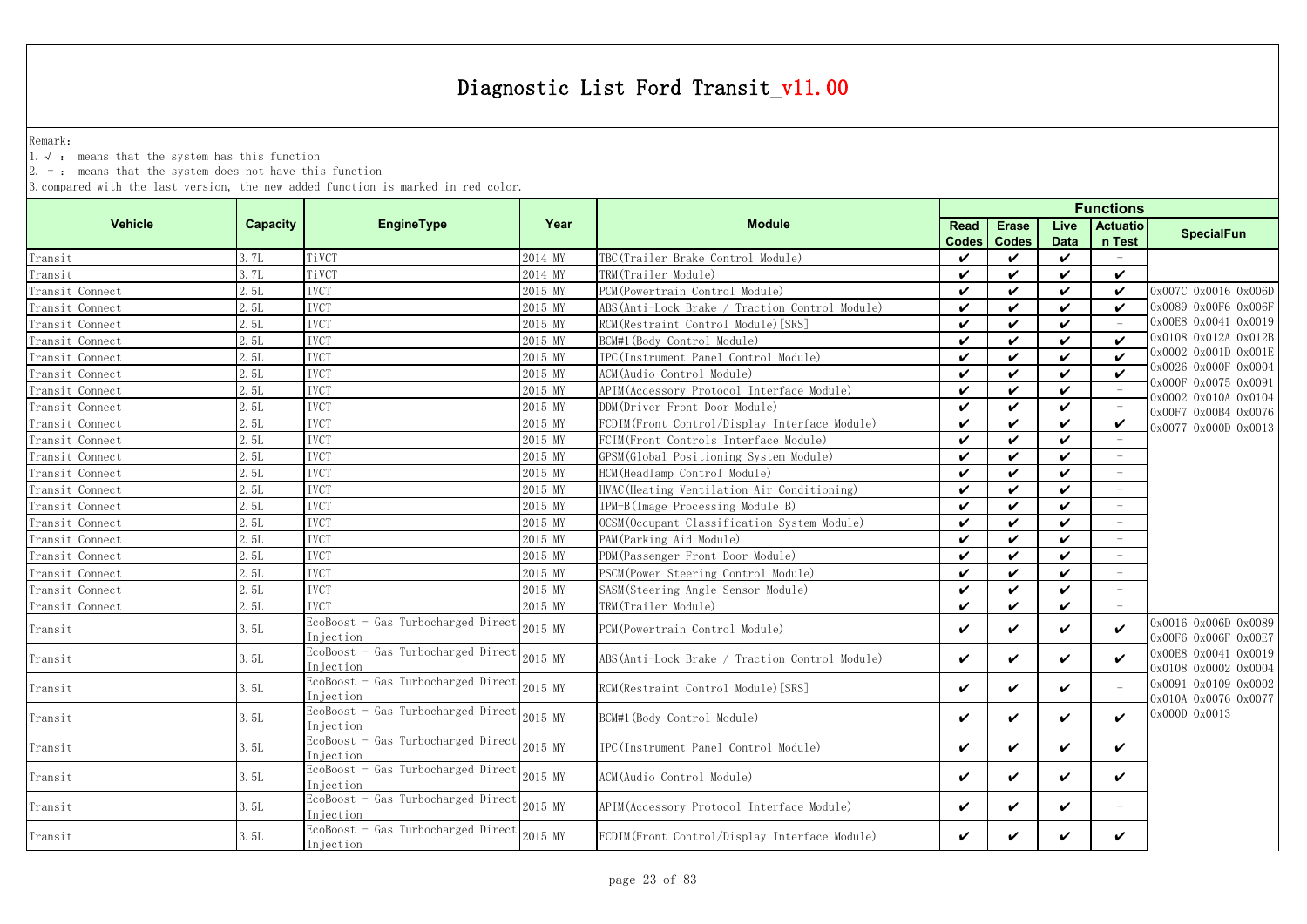Remark:

1.√ : means that the system has this function

 $2. -$ : means that the system does not have this function

|                                             |                 |                                                 |         |                                                 | <b>Functions</b>     |                              |                     |                            |                                              |  |  |
|---------------------------------------------|-----------------|-------------------------------------------------|---------|-------------------------------------------------|----------------------|------------------------------|---------------------|----------------------------|----------------------------------------------|--|--|
| <b>Vehicle</b>                              | <b>Capacity</b> | <b>EngineType</b>                               | Year    | <b>Module</b>                                   | Read<br><b>Codes</b> | <b>Erase</b><br><b>Codes</b> | Live<br><b>Data</b> | <b>Actuatio</b><br>n Test  | <b>SpecialFun</b>                            |  |  |
| Transit                                     | 3.5L            | EcoBoost - Gas Turbocharged Direct<br>Injection | 2015 MY | FCIM(Front Controls Interface Module)           | $\checkmark$         | ✓                            | ✓                   |                            |                                              |  |  |
| Transit                                     | 3.5L            | EcoBoost - Gas Turbocharged Direct<br>Injection | 2015 MY | GPSM(Global Positioning System Module)          | $\checkmark$         | ✓                            | ✓                   | ÷,                         |                                              |  |  |
| Transit                                     | 3.5L            | EcoBoost - Gas Turbocharged Direct<br>Injection | 2015 MY | IPM-A (Image Processing Module A)               | $\checkmark$         | ✓                            | ✓                   | ÷,                         |                                              |  |  |
| $\label{eq:transit} \operatorname{Transit}$ | 3.5L            | EcoBoost - Gas Turbocharged Direct<br>Injection | 2015 MY | IPM-B(Image Processing Module B)                | ✓                    | ✓                            | ✓                   | $\overline{\phantom{0}}$   |                                              |  |  |
| Transit                                     | 3.5L            | EcoBoost - Gas Turbocharged Direct<br>Injection | 2015 MY | PAM (Parking Aid Module)                        | $\checkmark$         | ✓                            | ✓                   | $\overline{\phantom{0}}$   |                                              |  |  |
| Transit                                     | 3.5L            | EcoBoost - Gas Turbocharged Direct<br>Injection | 2015 MY | RBM (Running Board Control Module)              | $\checkmark$         | V                            | ✓                   |                            |                                              |  |  |
| Transit                                     | 3.5L            | EcoBoost - Gas Turbocharged Direct<br>Injection | 2015 MY | SASM(Steering Angle Sensor Module)              | ✓                    | ✓                            | ✓                   | ÷,                         |                                              |  |  |
| Transit                                     | 3.5L            | EcoBoost - Gas Turbocharged Direct<br>Injection | 2015 MY | TBC(Trailer Brake Control Module)               | ✓                    | ✓                            | ✓                   | $\overline{\phantom{0}}$   |                                              |  |  |
| Transit                                     | 3.5L            | EcoBoost - Gas Turbocharged Direct<br>Injection | 2015 MY | TRM(Trailer Module)                             | ✓                    | ✓                            | ✓                   | $\boldsymbol{\mathcal{U}}$ |                                              |  |  |
| Transit                                     | 3.7L            | TiVCT                                           | 2015 MY | PCM (Powertrain Control Module)                 | $\checkmark$         | ✓                            | ✓                   | $\boldsymbol{\nu}$         | 0x0016 0x006D 0x0089                         |  |  |
| Transit                                     | 3.7L            | TiVCT                                           | 2015 MY | ABS (Anti-Lock Brake / Traction Control Module) | $\checkmark$         | ✓                            | ✓                   | $\checkmark$               | 0x00F6 0x006F 0x00E7                         |  |  |
| Transit                                     | 3.7L            | TiVCT                                           | 2015 MY | RCM (Restraint Control Module) [SRS]            | $\checkmark$         | ✓                            | ✓                   |                            | 0x00E8 0x0041 0x0019                         |  |  |
| Transit                                     | 3.7L            | TiVCT                                           | 2015 MY | BCM#1 (Body Control Module)                     | $\checkmark$         | ✓                            | ✓                   | $\boldsymbol{\nu}$         | 0x0108 0x0002 0x0004                         |  |  |
| Transit                                     | 3.7L            | TiVCT                                           | 2015 MY | IPC(Instrument Panel Control Module)            | $\checkmark$         | ✓                            | ✓                   | $\boldsymbol{\nu}$         | 0x0091 0x0109 0x0002                         |  |  |
| Transit                                     | 3. 7L           | TiVCT                                           | 2015 MY | ACM (Audio Control Module)                      | $\checkmark$         | ✓                            | ✓                   | $\checkmark$               | 0x010A 0x0076 0x0077                         |  |  |
| Transit                                     | 3.7L            | TiVCT                                           | 2015 MY | APIM (Accessory Protocol Interface Module)      | $\boldsymbol{\nu}$   | ✓                            | ✓                   |                            | 0x000D 0x0013                                |  |  |
| Transit                                     | 3.7L            | TiVCT                                           | 2015 MY | FCDIM(Front Control/Display Interface Module)   | $\checkmark$         | ✓                            | ✓                   | $\boldsymbol{\mathcal{U}}$ |                                              |  |  |
| Transit                                     | 3.7L            | TiVCT                                           | 2015 MY | FCIM(Front Controls Interface Module)           | $\checkmark$         | ✓                            | $\checkmark$        | $\overline{\phantom{a}}$   |                                              |  |  |
| Transit                                     | 3. 7L           | TiVCT                                           | 2015 MY | GPSM (Global Positioning System Module)         | $\checkmark$         | ✓                            | ✓                   |                            |                                              |  |  |
| Transit                                     | 3.7L            | TiVCT                                           | 2015 MY | IPM-A (Image Processing Module A)               | $\checkmark$         | ✓                            | ✓                   |                            |                                              |  |  |
| Transit                                     | 3.7L            | TiVCT                                           | 2015 MY | IPM-B(Image Processing Module B)                | $\checkmark$         | ✓                            | ✓                   |                            |                                              |  |  |
| Transit                                     | 3.7L            | TiVCT                                           | 2015 MY | PAM (Parking Aid Module)                        | $\checkmark$         | ✓                            | ✓                   | $\overline{\phantom{m}}$   |                                              |  |  |
| Transit                                     | 3.7L            | TiVCT                                           | 2015 MY | RBM (Running Board Control Module)              | $\checkmark$         | ✓                            | ✓                   |                            |                                              |  |  |
| Transit                                     | 3. 7L           | TiVCT                                           | 2015 MY | SASM (Steering Angle Sensor Module)             | $\boldsymbol{\nu}$   | ✓                            | ✓                   |                            |                                              |  |  |
| Transit                                     | 3.7L            | TiVCT                                           | 2015 MY | TBC(Trailer Brake Control Module)               | $\checkmark$         | ✓                            | ✓                   |                            |                                              |  |  |
| Transit                                     | 3.7L            | TiVCT                                           | 2015 MY | TRM(Trailer Module)                             | $\checkmark$         | V                            | $\checkmark$        | $\checkmark$               |                                              |  |  |
| Transit                                     | 3.2L            | Duratorq-Turbo Diesel Common Rail<br>Injection  | 2015 MY | PCM (Powertrain Control Module)                 | ✓                    | ✓                            | ✓                   | $\checkmark$               | 0x0016 0x006D 0x0107<br>0x0089 0x00F6 0x006F |  |  |
| Transit                                     | 3.2L            | Duratorq-Turbo Diesel Common Rail<br>Injection  | 2015 MY | TCM (Transmission Control Module)               | ✓                    | ✓                            | ✓                   | $\checkmark$               | 0x00E7 0x00E8 0x0041<br>0x0019 0x00E1 0x0108 |  |  |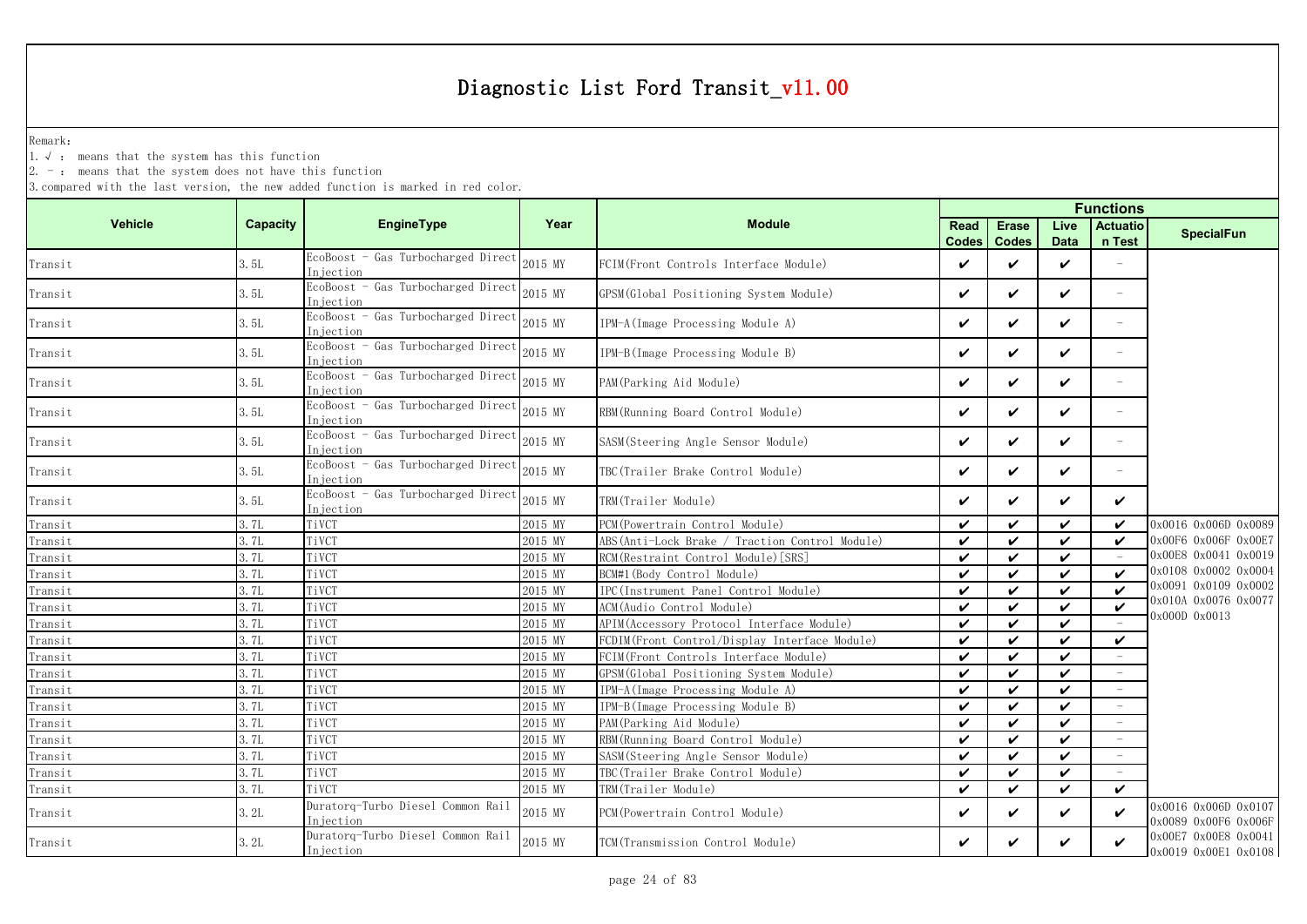Remark:

1.√ : means that the system has this function

 $2. -$ : means that the system does not have this function

|                |                 |                                                |         | <b>Functions</b>                               |                             |                              |                          |                           |                                              |  |
|----------------|-----------------|------------------------------------------------|---------|------------------------------------------------|-----------------------------|------------------------------|--------------------------|---------------------------|----------------------------------------------|--|
| <b>Vehicle</b> | <b>Capacity</b> | EngineType                                     | Year    | <b>Module</b>                                  | <b>Read</b><br><b>Codes</b> | <b>Erase</b><br><b>Codes</b> | Live<br><b>Data</b>      | <b>Actuatio</b><br>n Test | <b>SpecialFun</b>                            |  |
| Transit        | 3.2L            | Duratorq-Turbo Diesel Common Rail<br>Injection | 2015 MY | ABS(Anti-Lock Brake / Traction Control Module) | V                           | ✓                            | $\boldsymbol{\nu}$       | $\checkmark$              | 0x0002 0x0091 0x0109<br>0x0002 0x010A 0x00C2 |  |
| Transit        | 3.2L            | Duratorq-Turbo Diesel Common Rail<br>Injection | 2015 MY | RCM (Restraint Control Module) [SRS]           | $\checkmark$                | $\checkmark$                 | $\boldsymbol{\nu}$       |                           | 0x010B 0x010C 0x00E2<br>0x00E3 0x00C5 0x010D |  |
| Transit        | 3.2L            | Duratorq-Turbo Diesel Common Rail<br>Injection | 2015 MY | BCM#1 (Body Control Module)                    | $\checkmark$                | $\checkmark$                 | ✓                        | V                         | 0x0077 0x000D                                |  |
| Transit        | 3.2L            | Duratorq-Turbo Diesel Common Rail<br>Injection | 2015 MY | IPC(Instrument Panel Control Module)           | $\checkmark$                | ✓                            | ✓                        | ✓                         |                                              |  |
| Transit        | 3.2L            | Duratorq-Turbo Diesel Common Rail<br>Injection | 2015 MY | ACM(Audio Control Module)                      | $\checkmark$                | ✓                            | ✓                        | ✓                         |                                              |  |
| Transit        | 3.2L            | Duratorq-Turbo Diesel Common Rail<br>Injection | 2015 MY | APIM(Accessory Protocol Interface Module)      | $\checkmark$                | $\checkmark$                 | V                        |                           |                                              |  |
| Transit        | 3.2L            | Duratorq-Turbo Diesel Common Rail<br>Injection | 2015 MY | FCDIM(Front Control/Display Interface Module)  | V                           | ✓                            | $\checkmark$             | V                         |                                              |  |
| Transit        | 3.2L            | Duratorq-Turbo Diesel Common Rail<br>Injection | 2015 MY | FCIM(Front Controls Interface Module)          | $\checkmark$                | $\boldsymbol{\nu}$           | ✓                        |                           |                                              |  |
| Transit        | 3.2L            | Duratorq-Turbo Diesel Common Rail<br>Injection | 2015 MY | GPCM(Glow Plug Control Module)                 | V                           | ✓                            |                          |                           |                                              |  |
| Transit        | 3.2L            | Duratorq-Turbo Diesel Common Rail<br>Injection | 2015 MY | GPSM(Global Positioning System Module)         | $\checkmark$                | ✓                            | ✓                        | $\overline{\phantom{m}}$  |                                              |  |
| Transit        | 3.2L            | Duratorq-Turbo Diesel Common Rail<br>Injection | 2015 MY | IPM-A (Image Processing Module A)              | $\checkmark$                | ✓                            | $\checkmark$             |                           |                                              |  |
| Transit        | 3.2L            | Duratorq-Turbo Diesel Common Rail<br>Injection | 2015 MY | IPM-B(Image Processing Module B)               | $\checkmark$                | $\checkmark$                 | ✓                        | $\overline{\phantom{a}}$  |                                              |  |
| Transit        | 3.2L            | Duratorq-Turbo Diesel Common Rail<br>Iniection | 2015 MY | NOx11M(Nitrogen Oxides Module - Feedgas)       | $\checkmark$                | ✓                            |                          |                           |                                              |  |
| Transit        | 3.2L            | Duratorq-Turbo Diesel Common Rail<br>Injection | 2015 MY | NOx12M(Nitrogen Oxides Module - Tailpipe)      | $\checkmark$                | $\checkmark$                 | $\overline{\phantom{a}}$ | $\overline{\phantom{a}}$  |                                              |  |
| Transit        | 3.2L            | Duratorq-Turbo Diesel Common Rail<br>Injection | 2015 MY | PAM (Parking Aid Module)                       | $\checkmark$                | $\checkmark$                 | ✓                        | $\overline{\phantom{a}}$  |                                              |  |
| Transit        | 3.2L            | Duratorq-Turbo Diesel Common Rail<br>Injection | 2015 MY | RBM (Running Board Control Module)             | $\checkmark$                | ✓                            | ✓                        |                           |                                              |  |
| Transit        | 3.2L            | Duratorq-Turbo Diesel Common Rail<br>Injection | 2015 MY | RDCM#1 (Reductant Control Module)              | $\checkmark$                | $\checkmark$                 | ✓                        | ✓                         |                                              |  |
| Transit        | 3.2L            | Duratorq-Turbo Diesel Common Rail<br>Injection | 2015 MY | SASM(Steering Angle Sensor Module)             | $\checkmark$                | ✓                            | $\checkmark$             | $\overline{\phantom{a}}$  |                                              |  |
| Transit        | 3.2L            | Duratorq-Turbo Diesel Common Rail<br>Injection | 2015 MY | TBC(Trailer Brake Control Module)              | $\checkmark$                | ✓                            | ✓                        |                           |                                              |  |
| Transit        | 3.2L            | Duratorq-Turbo Diesel Common Rail<br>Injection | 2015 MY | TRM(Trailer Module)                            | V                           |                              | ✓                        | ✓                         |                                              |  |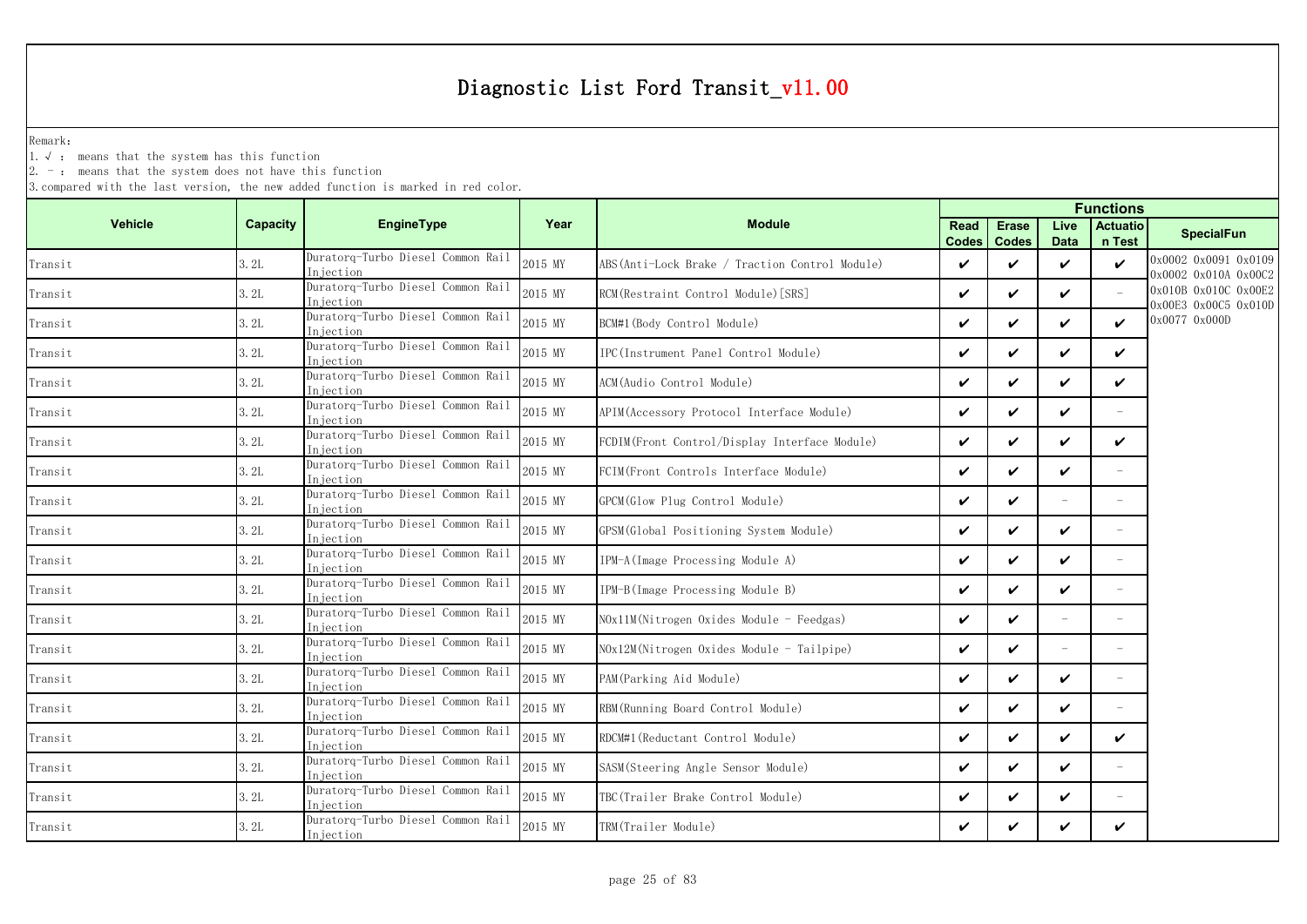Remark:

1.√ : means that the system has this function

2. - : means that the system does not have this function

|                 |          |                                                     |           |                                                 | <b>Functions</b>            |                              |                     |                           |                                              |  |
|-----------------|----------|-----------------------------------------------------|-----------|-------------------------------------------------|-----------------------------|------------------------------|---------------------|---------------------------|----------------------------------------------|--|
| <b>Vehicle</b>  | Capacity | <b>EngineType</b>                                   | Year      | <b>Module</b>                                   | <b>Read</b><br><b>Codes</b> | <b>Erase</b><br><b>Codes</b> | Live<br><b>Data</b> | <b>Actuatio</b><br>n Test | <b>SpecialFun</b>                            |  |
| Transit Courier | 1.5L     | Duratorq-Turbo Diesel Common Rail<br>Injection StgV | 2014.5 MY | PCM (Powertrain Control Module)                 | $\checkmark$                | $\checkmark$                 | ✓                   |                           | 0x0016 0x00F6 0x0019<br>0x002A 0x0001 0x0044 |  |
| Transit Courier | 1.5L     | Duratorq-Turbo Diesel Common Rail<br>Injection StgV | 2014.5 MY | ABS (Anti-Lock Brake / Traction Control Module) | $\checkmark$                | $\checkmark$                 | ✓                   | $\sim$                    | 0x005D 0x00ED 0x00B4<br>0x00F7 0x0065 0x0050 |  |
| Transit Courier | 1.5L     | Duratorq-Turbo Diesel Common Rail<br>Injection StgV | 2014.5 MY | RCM(Restraint Control Module) [SRS]             | V                           | $\checkmark$                 | ✓                   |                           | 0x0048 0x0046 0x0066<br>0x0047 0x0068 0x006C |  |
| Transit Courier | 1.5L     | Duratorq-Turbo Diesel Common Rail<br>Injection StgV | 2014.5 MY | BCMii (Body Control Module)                     | $\checkmark$                | $\checkmark$                 | ✓                   | $\checkmark$              |                                              |  |
| Transit Courier | 1.5L     | Duratorg-Turbo Diesel Common Rail<br>Injection StgV | 2014.5 MY | IPC(Instrument Panel Control Module)            | $\checkmark$                | ✓                            | ✓                   | $\checkmark$              |                                              |  |
| Transit Courier | 1.5L     | Duratorq-Turbo Diesel Common Rail<br>Injection StgV | 2014.5 MY | ACM (Audio Control Module)                      | $\checkmark$                | $\checkmark$                 | V                   |                           |                                              |  |
| Transit Courier | 1.5L     | Duratorq-Turbo Diesel Common Rail<br>Injection StgV | 2014.5 MY | APIM (Accessory Protocol Interface Module)      | $\checkmark$                | $\checkmark$                 | ✓                   |                           |                                              |  |
| Transit Courier | 1.5L     | Duratorq-Turbo Diesel Common Rail<br>Injection StgV | 2014.5 MY | FCDIM(Front Control/Display Interface Module)   | $\checkmark$                | $\checkmark$                 | V                   | ✓                         |                                              |  |
| Transit Courier | 1.5L     | Duratorq-Turbo Diesel Common Rail<br>Injection StgV | 2014.5 MY | GPSM (Global Positioning System Module)         | $\checkmark$                | $\checkmark$                 | ✓                   |                           |                                              |  |
| Transit Courier | 1.5L     | Duratorq-Turbo Diesel Common Rail<br>Injection StgV | 2014.5 MY | HVAC (Heating Ventilation Air Conditioning)     | $\checkmark$                | $\checkmark$                 | V                   | $\overline{\phantom{a}}$  |                                              |  |
| Transit Courier | 1.5L     | Duratorq-Turbo Diesel Common Rail<br>Injection StgV | 2014.5 MY | PSCM (Power Steering Control Module)            | $\checkmark$                | $\checkmark$                 | ✓                   | $\sim$                    |                                              |  |
| Transit Courier | 1.6L     | TDCi ECO II                                         | 2014.5 MY | PCM(Powertrain Control Module)                  | $\checkmark$                | $\checkmark$                 | ✓                   | $\overline{\phantom{a}}$  | 0x0016 0x00F6 0x0019                         |  |
| Transit Courier | 1.6L     | TDCi ECO II                                         | 2014.5 MY | ABS (Anti-Lock Brake / Traction Control Module) | $\checkmark$                | ✓                            | ✓                   |                           | 0x002A 0x0001 0x0044                         |  |
| Transit Courier | 1.6L     | TDCi ECO II                                         | 2014.5 MY | RCM (Restraint Control Module) [SRS]            | $\checkmark$                | $\checkmark$                 | $\boldsymbol{\nu}$  |                           | 0x005D 0x00ED 0x00B4                         |  |
| Transit Courier | 1.6L     | TDCi ECO II                                         | 2014.5 MY | BCMii(Body Control Module)                      | $\checkmark$                | ✓                            | ✓                   | $\boldsymbol{\nu}$        | 0x00F7 0x0065 0x0050                         |  |
| Transit Courier | 1.6L     | TDCi ECO II                                         | 2014.5 MY | IPC(Instrument Panel Control Module)            | $\checkmark$                | $\checkmark$                 | $\boldsymbol{\nu}$  | ✓                         | 0x0048 0x0046 0x0066                         |  |
| Transit Courier | 1.6L     | TDCi_ECO_II                                         | 2014.5 MY | ACM(Audio Control Module)                       | $\boldsymbol{\mathcal{U}}$  | ✓                            | ✓                   |                           | 0x0047 0x0068 0x0060                         |  |
| Transit Courier | 1.6L     | TDCi ECO II                                         | 2014.5 MY | APIM (Accessory Protocol Interface Module)      | $\checkmark$                | $\checkmark$                 | $\checkmark$        |                           |                                              |  |
| Transit Courier | 1.6L     | TDCi ECO II                                         | 2014.5 MY | FCDIM(Front Control/Display Interface Module)   | $\checkmark$                | $\checkmark$                 | $\boldsymbol{\nu}$  | $\checkmark$              |                                              |  |
| Transit Courier | 1.6L     | TDCi ECO II                                         | 2014.5 MY | GPSM (Global Positioning System Module)         | $\checkmark$                | $\checkmark$                 | ✓                   |                           |                                              |  |
| Transit Courier | 1.6L     | TDCi ECO II                                         | 2014.5 MY | HVAC (Heating Ventilation Air Conditioning)     | $\checkmark$                | $\checkmark$                 | $\boldsymbol{\nu}$  |                           |                                              |  |
| Transit Courier | 1.6L     | TDCi ECO II                                         | 2014.5 MY | PSCM (Power Steering Control Module)            | $\checkmark$                | $\checkmark$                 | $\checkmark$        |                           |                                              |  |
| Transit Courier | 1.0L     | EcoBoost - Gas Turbocharged Direct<br>Injection     | 2014.5 MY | PCM(Powertrain Control Module)                  | $\checkmark$                | $\checkmark$                 | V                   | $\equiv$                  | 0x0016 0x00F6 0x0019<br>0x002A 0x0001 0x0044 |  |
| Transit Courier | 1.0L     | EcoBoost - Gas Turbocharged Direct<br>Injection     | 2014.5 MY | ABS (Anti-Lock Brake / Traction Control Module) | $\checkmark$                | $\checkmark$                 | V                   |                           | 0x00B4 0x005D 0x00ED<br>0x00F7 0x0050 0x0063 |  |
| Transit Courier | 1.0L     | EcoBoost - Gas Turbocharged Direct<br>Injection     | 2014.5 MY | RCM (Restraint Control Module) [SRS]            | V                           | ✓                            | ✓                   |                           | 0x0064                                       |  |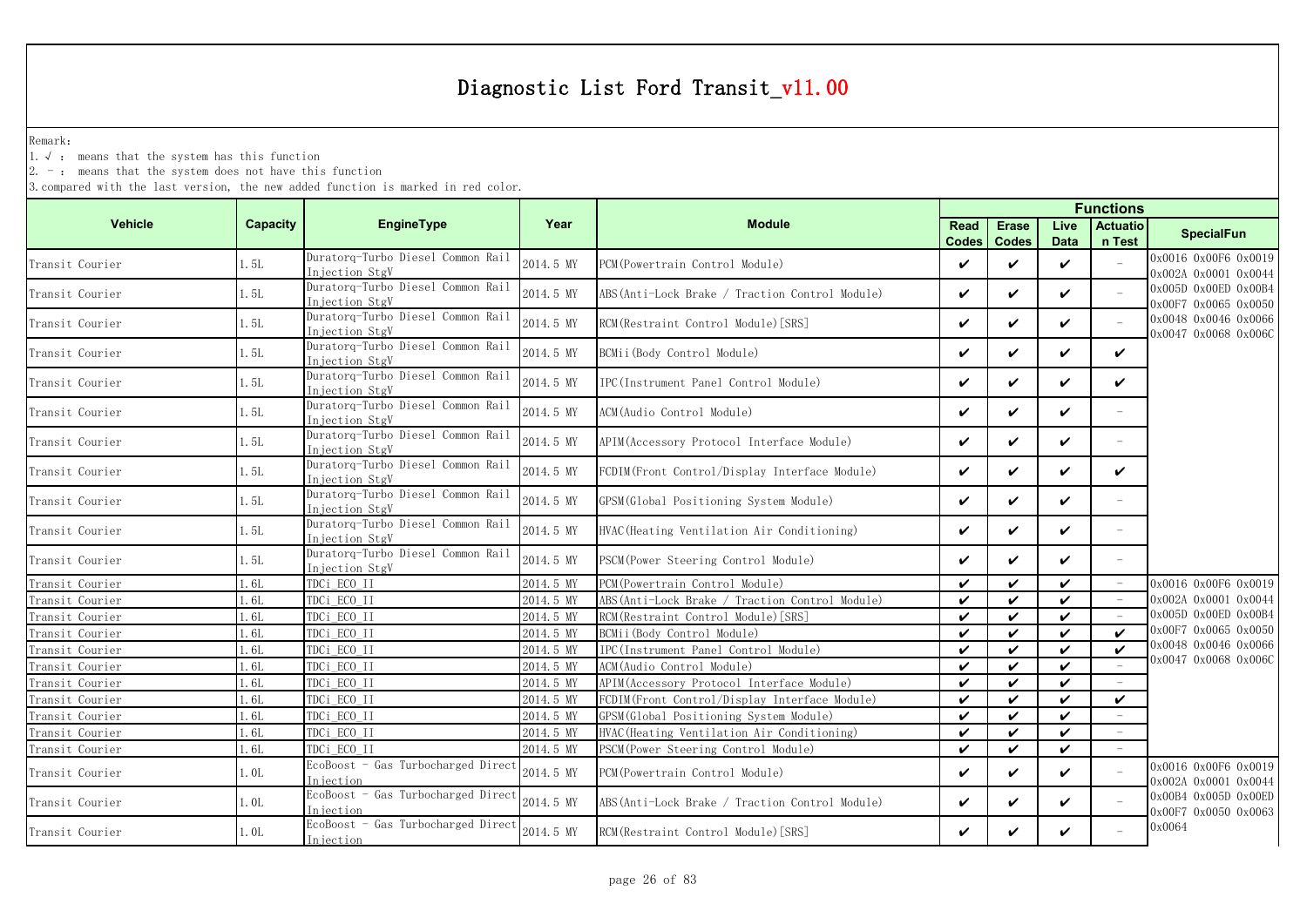Remark:

1.√ : means that the system has this function

2. - : means that the system does not have this function

|                 |          |                                                  |           |                                                 |                      |                              | <b>Functions</b>    |                           |                      |
|-----------------|----------|--------------------------------------------------|-----------|-------------------------------------------------|----------------------|------------------------------|---------------------|---------------------------|----------------------|
| <b>Vehicle</b>  | Capacity | EngineType                                       | Year      | <b>Module</b>                                   | Read<br><b>Codes</b> | <b>Erase</b><br><b>Codes</b> | Live<br><b>Data</b> | <b>Actuatio</b><br>n Test | <b>SpecialFun</b>    |
| Transit Courier | 1.0L     | EcoBoost - Gas Turbocharged Direct<br>Iniection  | 2014.5 MY | BCMii (Body Control Module)                     | ✓                    | $\checkmark$                 | $\checkmark$        | $\checkmark$              |                      |
| Transit Courier | 1.0L     | EcoBoost - Gas Turbocharged Direct<br>Iniection  | 2014.5 MY | IPC (Instrument Panel Control Module)           | ✓                    | $\checkmark$                 | $\checkmark$        | ✓                         |                      |
| Transit Courier | 1.0L     | EcoBoost - Gas Turbocharged Direct<br>Injection  | 2014.5 MY | ACM(Audio Control Module)                       | ✓                    | ✓                            | V                   | $\equiv$                  |                      |
| Transit Courier | 1.0L     | EcoBoost - Gas Turbocharged Direct<br>In iection | 2014.5 MY | APIM(Accessory Protocol Interface Module)       | ✓                    | $\checkmark$                 | $\checkmark$        | $\overline{\phantom{0}}$  |                      |
| Transit Courier | 1.0L     | EcoBoost - Gas Turbocharged Direct<br>Iniection  | 2014.5 MY | FCDIM (Front Control/Display Interface Module)  | ✓                    | $\checkmark$                 | $\checkmark$        | ✓                         |                      |
| Transit Courier | 1.0L     | EcoBoost - Gas Turbocharged Direct<br>Injection  | 2014.5 MY | GPSM (Global Positioning System Module)         | ✓                    | $\checkmark$                 | V                   |                           |                      |
| Transit Courier | 1.0L     | EcoBoost - Gas Turbocharged Direct<br>Iniection  | 2014.5 MY | HVAC (Heating Ventilation Air Conditioning)     | ✓                    | ✓                            | V                   | $\overline{\phantom{m}}$  |                      |
| Transit Courier | 1.0L     | EcoBoost - Gas Turbocharged Direct<br>Injection  | 2014.5 MY | PSCM (Power Steering Control Module)            | V                    | $\checkmark$                 | $\checkmark$        |                           |                      |
| Transit Connect | 2.5L     | <b>IVCT</b>                                      | 2014 MY   | PCM (Powertrain Control Module)                 | ✓                    | $\checkmark$                 | $\boldsymbol{\nu}$  | $\checkmark$              | 0x007C 0x0089 0x00F6 |
| Transit Connect | 2.5L     | <b>IVCT</b>                                      | 2014 MY   | ABS (Anti-Lock Brake / Traction Control Module) | ✓                    | $\checkmark$                 | $\mathbf{v}$        | $\overline{\phantom{a}}$  | 0x00E8 0x0041 0x0019 |
| Transit Connect | 2.5L     | <b>IVCT</b>                                      | 2014 MY   | RCM (Restraint Control Module) [SRS]            | ✓                    | $\checkmark$                 | $\boldsymbol{\nu}$  | $\sim$                    | 0x0108 0x0002 0x001F |
| Transit Connect | 2.5L     | <b>IVCT</b>                                      | 2014 MY   | BCMii(Body Control Module)                      | ✓                    | $\checkmark$                 | ✓                   | ✓                         | 0x0005 0x0091 0x002A |
| Transit Connect | 2.5L     | <b>IVCT</b>                                      | 2014 MY   | IPC(Instrument Panel Control Module)            | ✓                    | $\checkmark$                 | $\checkmark$        | ✓                         | 0x0002 0x0012 0x0015 |
| Transit Connect | 2.5L     | <b>IVCT</b>                                      | 2014 MY   | ACM (Audio Control Module)                      | ✓                    | $\checkmark$                 | ✓                   |                           | 0x005D 0x00ED 0x00F7 |
| Transit Connect | 2.5L     | <b>IVCT</b>                                      | 2014 MY   | AHCM(Auxiliary Heater Control Module)           | ✓                    | ✓                            | $\boldsymbol{\nu}$  |                           | 0x008E 0x0013        |
| Transit Connect | 2.5L     | <b>IVCT</b>                                      | 2014 MY   | APIM(Accessory Protocol Interface Module)       | ✓                    | $\checkmark$                 | ✓                   |                           |                      |
| Transit Connect | 2.5L     | <b>IVCT</b>                                      | 2014 MY   | DDM(Driver Front Door Module)                   | ✓                    | ✓                            | $\boldsymbol{\nu}$  |                           |                      |
| Transit Connect | 2.5L     | <b>IVCT</b>                                      | 2014 MY   | FCDIM(Front Control/Display Interface Module)   | ✓                    | $\checkmark$                 | $\checkmark$        | ✓                         |                      |
| Transit Connect | 2.5L     | <b>IVCT</b>                                      | 2014 MY   | FCIM(Front Controls Interface Module)           | ✓                    | $\checkmark$                 | $\boldsymbol{\nu}$  |                           |                      |
| Transit Connect | 2.5L     | <b>IVCT</b>                                      | 2014 MY   | FDSM (Front Distance Sensing Module)            | ✓                    | $\checkmark$                 | $\boldsymbol{\nu}$  |                           |                      |
| Transit Connect | 2.5L     | <b>IVCT</b>                                      | 2014 MY   | GPSM(Global Positioning System Module)          | ✓                    | $\checkmark$                 | $\checkmark$        |                           |                      |
| Transit Connect | 2.51     | <b>IVCT</b>                                      | 2014 MY   | HCM (Headlamp Control Module)                   | ✓                    | $\boldsymbol{\nu}$           | $\checkmark$        |                           |                      |
| Transit Connect | 2.5L     | <b>IVCT</b>                                      | 2014 MY   | HVAC (Heating Ventilation Air Conditioning)     | ✓                    | $\checkmark$                 | $\checkmark$        |                           |                      |
| Transit Connect | 2.5L     | <b>IVCT</b>                                      | 2014 MY   | IPM-B(Image Processing Module B)                | $\checkmark$         | $\checkmark$                 | $\checkmark$        |                           |                      |
| Transit Connect | 2.5L     | <b>IVCT</b>                                      | 2014 MY   | PAM (Parking Aid Module)                        | ✓                    | $\checkmark$                 | $\checkmark$        | $\overline{\phantom{a}}$  |                      |
| Transit Connect | 2.5L     | <b>IVCT</b>                                      | 2014 MY   | PDM (Passenger Front Door Module)               | ✓                    | $\checkmark$                 | $\boldsymbol{\nu}$  |                           |                      |
| Transit Connect | 2.5L     | <b>IVCT</b>                                      | 2014 MY   | PSCM (Power Steering Control Module)            | ✓                    | $\checkmark$                 | $\boldsymbol{\nu}$  |                           |                      |
| Transit Connect | 2.5L     | <b>IVCT</b>                                      | 2014 MY   | SASM (Steering Angle Sensor Module)             | ✓                    | $\checkmark$                 | $\boldsymbol{\nu}$  | ÷,                        |                      |
| Transit Connect | 2.5L     | <b>IVCT</b>                                      | 2014 MY   | TRM(Trailer Module)                             | ✓                    | ✓                            | ✓                   | $\boldsymbol{\nu}$        |                      |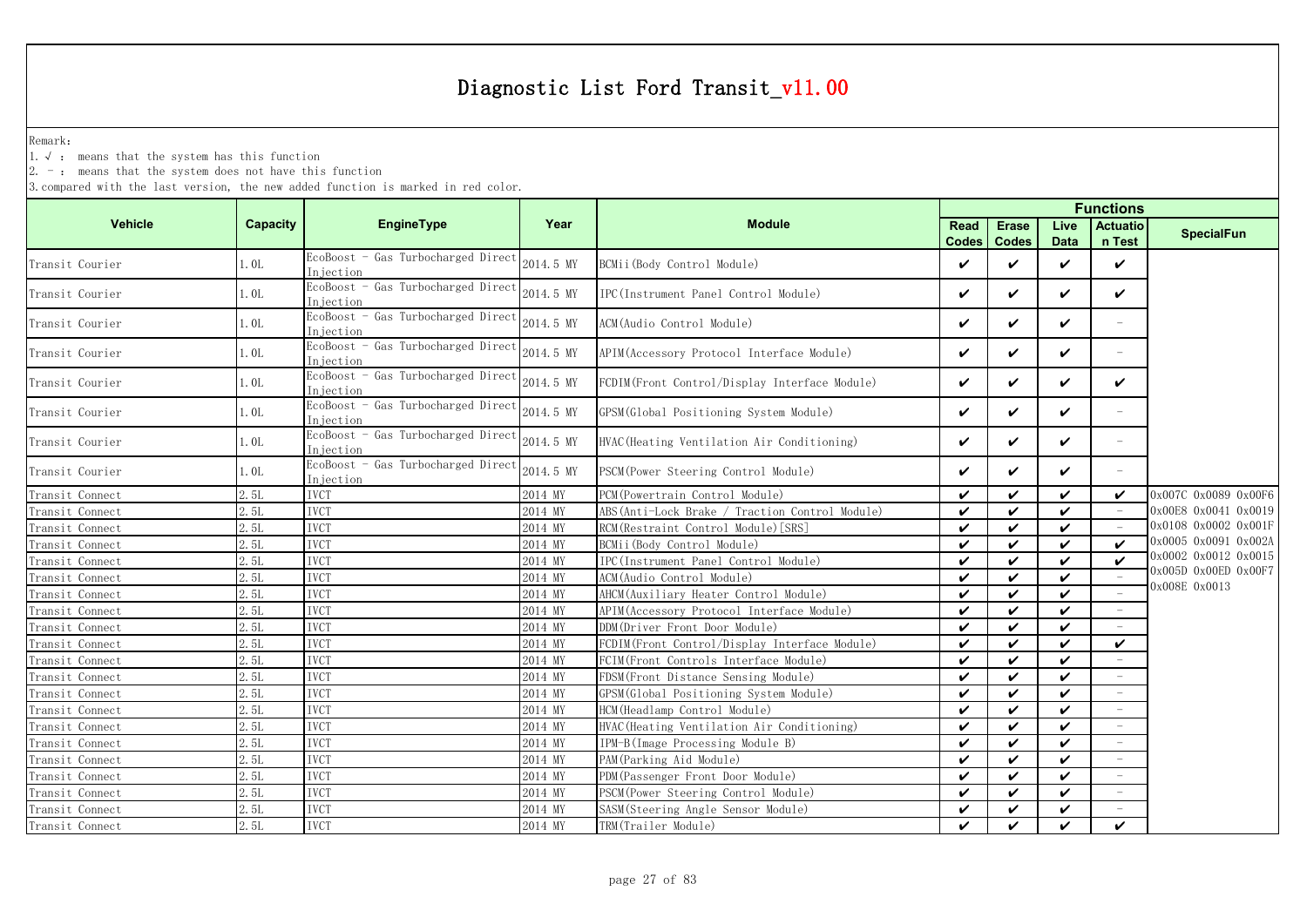Remark:

1.√ : means that the system has this function

 $2. -$ : means that the system does not have this function

|                 |          |                                                  |         | <b>Functions</b>                                |                      |                              |                     |                           |                                              |
|-----------------|----------|--------------------------------------------------|---------|-------------------------------------------------|----------------------|------------------------------|---------------------|---------------------------|----------------------------------------------|
| <b>Vehicle</b>  | Capacity | <b>EngineType</b>                                | Year    | <b>Module</b>                                   | <b>Read</b><br>Codes | <b>Erase</b><br><b>Codes</b> | Live<br><b>Data</b> | <b>Actuatio</b><br>n Test | <b>SpecialFun</b>                            |
| Transit Connect | 1.6L     | EcoBoost - Gas Turbocharged Direct<br>Iniection  | 2015 MY | PCM (Powertrain Control Module)                 | V                    | ✓                            | ✓                   | $\checkmark$              | 0x007C 0x0016 0x006D<br>0x0089 0x00F6 0x006F |
| Transit Connect | 1.6L     | EcoBoost - Gas Turbocharged Direct<br>niection   | 2015 MY | ABS (Anti-Lock Brake / Traction Control Module) | $\checkmark$         | $\checkmark$                 | ✓                   | $\checkmark$              | 0x00E8 0x0041 0x0019<br>0x0108 0x012A 0x012B |
| Transit Connect | 1.6L     | EcoBoost - Gas Turbocharged Direct<br>Injection  | 2015 MY | RCM(Restraint Control Module) [SRS]             | $\checkmark$         | ✓                            | ✓                   |                           | 0x0002 0x001D 0x001E<br>0x0026 0x000F 0x0004 |
| Transit Connect | l. 6L    | EcoBoost - Gas Turbocharged Direct<br>In iection | 2015 MY | BCM#1(Body Control Module)                      | $\checkmark$         | ✓                            | ✓                   | $\checkmark$              | 0x000F 0x0075 0x0091<br>0x0002 0x010A 0x0104 |
| Transit Connect | 1.6L     | EcoBoost - Gas Turbocharged Direct<br>Injection  | 2015 MY | IPC(Instrument Panel Control Module)            | $\checkmark$         | ✓                            | V                   | ✓                         | 0x00F7 0x00B4 0x0076<br>0x0077 0x000D 0x0013 |
| Transit Connect | . 6L     | EcoBoost - Gas Turbocharged Direct<br>Injection  | 2015 MY | ACM(Audio Control Module)                       | $\checkmark$         | ✓                            | ✓                   | ✓                         |                                              |
| Transit Connect | l. 6L    | EcoBoost - Gas Turbocharged Direct<br>Injection  | 2015 MY | APIM (Accessory Protocol Interface Module)      | $\checkmark$         | ✓                            | ✓                   |                           |                                              |
| Transit Connect | . 6L     | EcoBoost - Gas Turbocharged Direct<br>Injection  | 2015 MY | DDM(Driver Front Door Module)                   | ✓                    | ✓                            | ✓                   |                           |                                              |
| Transit Connect | 1.6L     | EcoBoost - Gas Turbocharged Direct<br>Injection  | 2015 MY | FCDIM(Front Control/Display Interface Module)   | $\checkmark$         | ✓                            | ✓                   | ✓                         |                                              |
| Transit Connect | l. 6L    | EcoBoost - Gas Turbocharged Direct<br>Iniection  | 2015 MY | FCIM(Front Controls Interface Module)           | $\checkmark$         | ✓                            | ✓                   | $\overline{\phantom{a}}$  |                                              |
| Transit Connect | 1.6L     | EcoBoost - Gas Turbocharged Direct<br>Injection  | 2015 MY | GPSM(Global Positioning System Module)          | $\checkmark$         | $\boldsymbol{\nu}$           | V                   |                           |                                              |
| Transit Connect | l. 6L    | EcoBoost - Gas Turbocharged Direct<br>Injection  | 2015 MY | HCM (Headlamp Control Module)                   | V                    | ✓                            | ✓                   | $\equiv$                  |                                              |
| Transit Connect | 1.6L     | EcoBoost - Gas Turbocharged Direct<br>In iection | 2015 MY | HVAC (Heating Ventilation Air Conditioning)     | $\checkmark$         | ✓                            | ✓                   | $\equiv$                  |                                              |
| Transit Connect | 1.6L     | EcoBoost - Gas Turbocharged Direct<br>Injection  | 2015 MY | IPM-B(Image Processing Module B)                | $\checkmark$         | ✓                            | ✓                   | $\equiv$                  |                                              |
| Transit Connect | 1.6L     | EcoBoost - Gas Turbocharged Direct<br>Injection  | 2015 MY | OCSM(Occupant Classification System Module)     | $\checkmark$         | ✓                            | ✓                   | $\equiv$                  |                                              |
| Transit Connect | 1.6L     | EcoBoost - Gas Turbocharged Direct<br>In jection | 2015 MY | PAM (Parking Aid Module)                        | ✓                    | ✓                            | ✓                   |                           |                                              |
| Transit Connect | 1. 6L    | EcoBoost - Gas Turbocharged Direct<br>Injection  | 2015 MY | PDM(Passenger Front Door Module)                | $\checkmark$         | ✓                            | ✓                   | $\overline{\phantom{a}}$  |                                              |
| Transit Connect | l. 6L    | EcoBoost - Gas Turbocharged Direct<br>Injection  | 2015 MY | PSCM(Power Steering Control Module)             | $\checkmark$         | ✓                            | V                   | $\overline{\phantom{a}}$  |                                              |
| Transit Connect | . 6L     | EcoBoost - Gas Turbocharged Direc<br>Injection   | 2015 MY | SASM (Steering Angle Sensor Module)             | $\checkmark$         | ✓                            | ✓                   |                           |                                              |
| Transit Connect | 1. 6L    | EcoBoost - Gas Turbocharged Direct<br>Injection  | 2015 MY | TRM(Trailer Module)                             | $\checkmark$         | ✓                            | ✓                   |                           |                                              |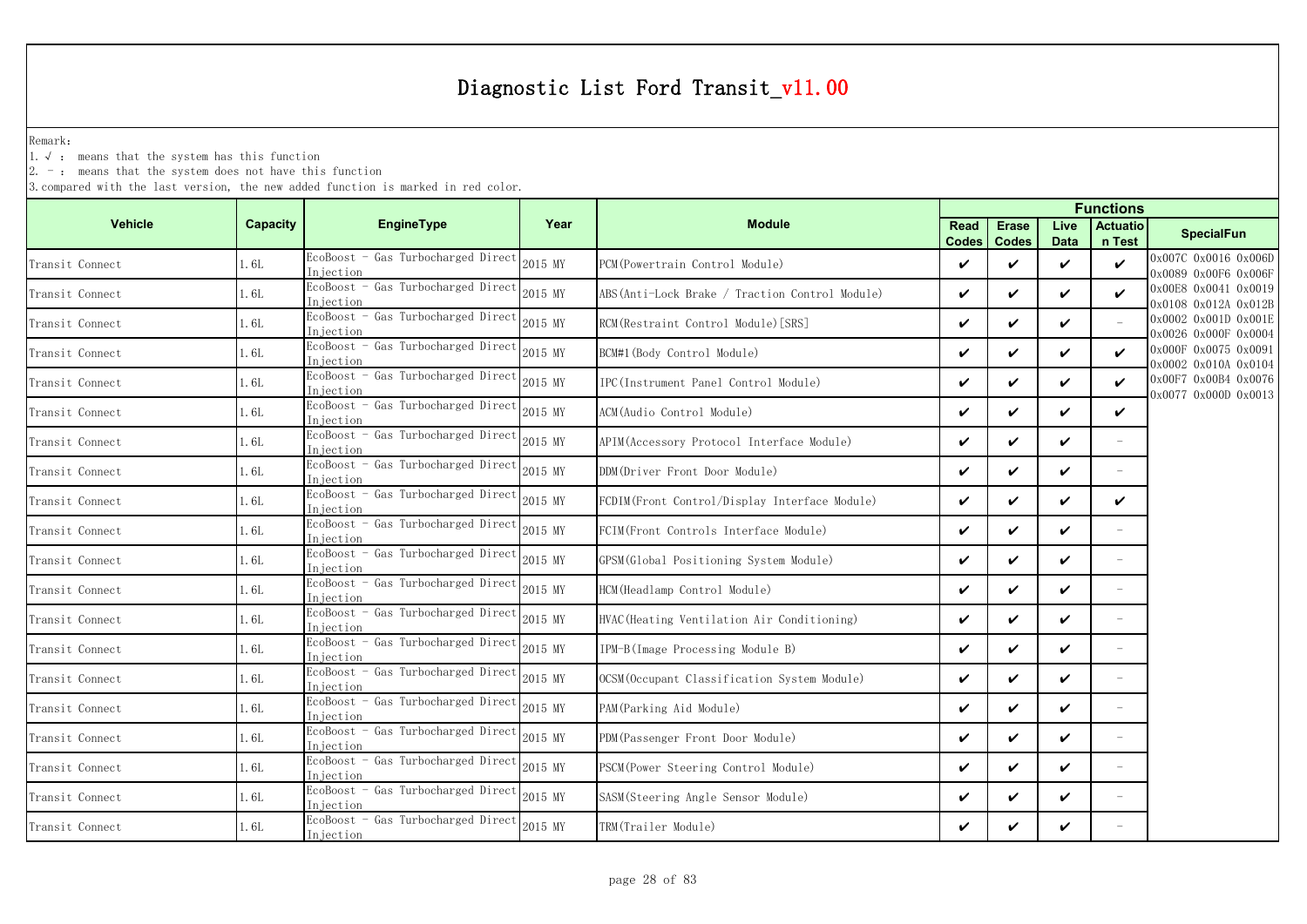Remark:

1.√ : means that the system has this function

2. - : means that the system does not have this function

|                 |          |                                                |           |                                                   |                      |                              | <b>Functions</b>    |                           |                                              |
|-----------------|----------|------------------------------------------------|-----------|---------------------------------------------------|----------------------|------------------------------|---------------------|---------------------------|----------------------------------------------|
| <b>Vehicle</b>  | Capacity | EngineType                                     | Year      | <b>Module</b>                                     | Read<br><b>Codes</b> | <b>Erase</b><br><b>Codes</b> | Live<br><b>Data</b> | <b>Actuatio</b><br>n Test | <b>SpecialFun</b>                            |
| Transit         | 2.2L     | Duratorq-Turbo Diesel Common Rail<br>Injection | 2012.75MY | PCM (Powertrain Control Module)                   | ✓                    | $\checkmark$                 | $\checkmark$        | $\boldsymbol{\nu}$        | 0x00F6 0x00E7 0x00E8<br>0x0019 0x0091 0x002A |
| Transit         | 2.2L     | Duratorq-Turbo Diesel Common Rail<br>Iniection | 2012.75MY | ABS(Anti-Lock Brake / Traction Control Module)    | ✓                    | $\checkmark$                 | $\checkmark$        |                           | 0x005D 0x00ED 0x005E<br>0x00FF 0x0065 0x0050 |
| Transit         | 2.2L     | Duratorq-Turbo Diesel Common Rail<br>Iniection | 2012.75MY | RCM (Restraint Control Module) [SRS]              | ✓                    | V                            | V                   | $\equiv$                  | 0x0048 0x0046 0x0066<br>0x0047 0x004B 0x0063 |
| Transit         | 2.2L     | Duratorq-Turbo Diesel Common Rail<br>Injection | 2012.75MY | BCMii (Body Control Module)                       | V                    | $\checkmark$                 | $\boldsymbol{\nu}$  | ✓                         | 0x0068 0x00EE 0x006A<br>0x00F0 0x006C 0x00F4 |
| Transit         | 2.2L     | Duratorq-Turbo Diesel Common Rail<br>Injection | 2012.75MY | IPC(Instrument Panel Control Module)              | ✓                    | $\checkmark$                 | $\checkmark$        | ✓                         |                                              |
| Transit         | 2.2L     | Duratorq-Turbo Diesel Common Rail<br>Injection | 2012.75MY | ACM (Audio Control Module)                        | ✓                    | $\checkmark$                 | $\checkmark$        |                           |                                              |
| Transit         | 2.2L     | Duratorq-Turbo Diesel Common Rail<br>Injection | 2012.75MY | AHCM (Auxiliary Heater Control Module)            | V                    | $\checkmark$                 | V                   |                           |                                              |
| Transit         | 2.2L     | Duratorq-Turbo Diesel Common Rail<br>Injection | 2012.75MY | APIM (Accessory Protocol Interface Module)        | ✓                    | $\checkmark$                 | $\checkmark$        | L.                        |                                              |
| Transit         | 2.2L     | Duratorg-Turbo Diesel Common Rail<br>Injection | 2012.75MY | CCMii(Cruise Control Module)                      | ✓                    | $\checkmark$                 | $\checkmark$        | $\checkmark$              |                                              |
| Transit         | 2.2L     | Duratorq-Turbo Diesel Common Rail<br>Injection | 2012.75MY | FCDIM(Front Control/Display Interface Module)     | ✓                    | ✓                            | $\checkmark$        | $\overline{\phantom{0}}$  |                                              |
| Transit         | 2.2L     | Duratorq-Turbo Diesel Common Rail<br>Injection | 2012.75MY | GPSM(Global Positioning System Module)            | ✓                    | $\checkmark$                 | $\boldsymbol{\nu}$  | L.                        |                                              |
| Transit         | 2.2L     | Duratorq-Turbo Diesel Common Rail<br>Injection | 2012.75MY | HCM (Headlamp Control Module)                     | ✓                    | ✓                            | $\checkmark$        |                           |                                              |
| Transit         | 2.2L     | Duratorq-Turbo Diesel Common Rail<br>Injection | 2012.75MY | IPM-A (Image Processing Module A)                 | V                    | $\checkmark$                 | V                   | $\equiv$                  |                                              |
| Transit         | 2.2L     | Duratorq-Turbo Diesel Common Rail<br>Injection | 2012.75MY | IPM-B(Image Processing Module B)                  | ✓                    | $\checkmark$                 | V                   | $\equiv$                  |                                              |
| Transit         | 2.2L     | Duratorq-Turbo Diesel Common Rail<br>Injection | 2012.75MY | PAM (Parking Aid Module)                          | ✓                    | $\checkmark$                 | $\checkmark$        | L.                        |                                              |
| Transit         | 2.2L     | Duratorq-Turbo Diesel Common Rail<br>Injection | 2012.75MY | PRB (Power Running Board)                         | V                    | $\checkmark$                 | $\boldsymbol{\nu}$  | $\checkmark$              |                                              |
| Transit         | 2.2L     | Duratorq-Turbo Diesel Common Rail<br>Injection | 2012.75MY | SASM(Steering Angle Sensor Module)                | ✓                    | ✓                            | $\checkmark$        | $\overline{\phantom{0}}$  |                                              |
| Transit         | 2.2L     | Duratorq-Turbo Diesel Common Rail<br>Injection | 2012.75MY | TBC(Trailer Brake Control Module)                 | ✓                    | $\checkmark$                 | $\boldsymbol{\nu}$  | $\overline{\phantom{a}}$  |                                              |
| Transit         | 2.2L     | Duratorg-Turbo Diesel Common Rail<br>Injection | 2012.75MY | TRM(Trailer Module)                               | ✓                    | ✓                            | ✓                   |                           |                                              |
| Transit Connect |          |                                                | 2015 MY   | ABS(Anti-Lock Brake /<br>Traction Control Module) | ✓                    | ✓                            | ✓                   | ✓                         |                                              |
| Transit Connect |          |                                                | 2015 MY   | RCM (Restraint Control Module) [SRS]              | $\boldsymbol{\nu}$   | $\checkmark$                 | $\boldsymbol{\nu}$  |                           |                                              |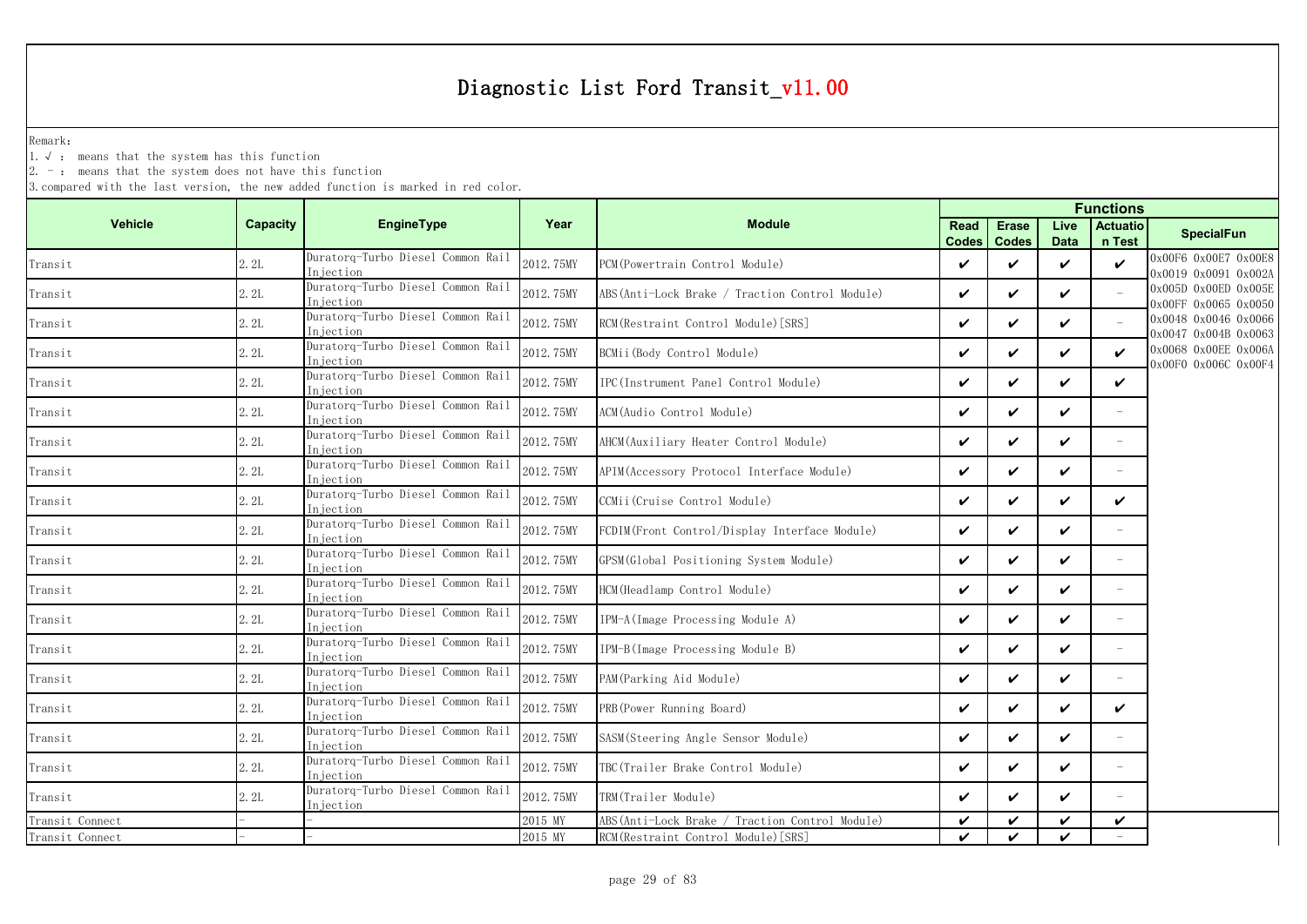Remark:

1.√ : means that the system has this function

 $2. -$ : means that the system does not have this function

|                 |                 |             |         | Year<br><b>Module</b>                           |              | <b>Functions</b> |                          |                           |                                              |  |  |  |
|-----------------|-----------------|-------------|---------|-------------------------------------------------|--------------|------------------|--------------------------|---------------------------|----------------------------------------------|--|--|--|
| <b>Vehicle</b>  | <b>Capacity</b> | EngineType  |         |                                                 | Read         | <b>Erase</b>     | Live                     | <b>Actuatio</b>           | <b>SpecialFun</b>                            |  |  |  |
|                 |                 |             |         |                                                 | <b>Codes</b> | <b>Codes</b>     | <b>Data</b>              | n Test                    |                                              |  |  |  |
| Transit Connect |                 |             | 2015 MY | BCM#1 (Body Control Module)                     | ✓            | ✓                | $\checkmark$             | $\checkmark$              |                                              |  |  |  |
| Transit Connect |                 |             | 2015 MY | IPC(Instrument Panel Control Module)            | ✓            | ✓                | $\checkmark$             | $\checkmark$              |                                              |  |  |  |
| Transit Connect |                 |             | 2015 MY | ACM (Audio Control Module)                      | ✓            | ✓                | $\checkmark$             | $\checkmark$              |                                              |  |  |  |
| Transit Connect |                 |             | 2015 MY | APIM (Accessory Protocol Interface Module)      | ✓            | ✓                | $\boldsymbol{\nu}$       |                           |                                              |  |  |  |
| Transit Connect |                 |             | 2015 MY | DDM(Driver Front Door Module)                   | ✓            | $\checkmark$     | $\checkmark$             |                           |                                              |  |  |  |
| Transit Connect |                 |             | 2015 MY | FCDIM(Front Control/Display Interface Module)   | ✓            | ✓                | $\checkmark$             | $\checkmark$              |                                              |  |  |  |
| Transit Connect |                 |             | 2015 MY | FCIM(Front Controls Interface Module)           | ✓            | ✓                | $\checkmark$             |                           |                                              |  |  |  |
| Transit Connect |                 |             | 2015 MY | GPSM(Global Positioning System Module)          | ✓            | ✓                | $\checkmark$             |                           |                                              |  |  |  |
| Transit Connect |                 |             | 2015 MY | HCM (Headlamp Control Module)                   | ✓            | $\checkmark$     | $\checkmark$             |                           |                                              |  |  |  |
| Transit Connect |                 |             | 2015 MY | HVAC (Heating Ventilation Air Conditioning)     | ✓            | $\checkmark$     | $\checkmark$             |                           |                                              |  |  |  |
| Transit Connect |                 |             | 2015 MY | IPM-B(Image Processing Module B)                | ✓            | $\checkmark$     | $\checkmark$             |                           |                                              |  |  |  |
| Transit Connect |                 |             | 2015 MY | OCSM (Occupant Classification System Module)    | ✓            | $\checkmark$     | $\checkmark$             |                           |                                              |  |  |  |
| Transit Connect |                 |             | 2015 MY | PAM (Parking Aid Module)                        | ✓            | $\checkmark$     | $\boldsymbol{\nu}$       | $\equiv$                  |                                              |  |  |  |
| Transit Connect |                 |             | 2015 MY | PDM (Passenger Front Door Module)               | ✓            | ✓                | $\checkmark$             | $\equiv$                  |                                              |  |  |  |
| Transit Connect |                 |             | 2015 MY | PSCM (Power Steering Control Module)            | ✓            | ✓                | $\checkmark$             | $\equiv$                  |                                              |  |  |  |
| Transit Connect |                 |             | 2015 MY | SASM(Steering Angle Sensor Module)              | ✓            | ✓                | $\checkmark$             | $\overline{\phantom{a}}$  |                                              |  |  |  |
| Transit Connect |                 |             | 2015 MY | TRM(Trailer Module)                             | ✓            | ✓                | $\checkmark$             |                           |                                              |  |  |  |
| Transit Connect | 2.5L            | <b>IVCT</b> | 2016 MY | PCM (Powertrain Control Module)                 | ✓            | ✓                | $\boldsymbol{\nu}$       | $\boldsymbol{\checkmark}$ | 0x007C 0x0016 0x006D                         |  |  |  |
| Transit Connect | 2.5L            | <b>IVCT</b> | 2016 MY | ABS (Anti-Lock Brake / Traction Control Module) | ✓            | ✓                | $\boldsymbol{\nu}$       | ✓                         | 0x0089 0x00F6 0x006F                         |  |  |  |
| Transit Connect | 2.5L            | <b>IVCT</b> | 2016 MY | RCM(Restraint Control Module)[SRS]              | ✓            | ✓                | $\boldsymbol{\nu}$       |                           | 0x00E7 0x00E8 0x0041                         |  |  |  |
| Transit Connect | 2.5L            | <b>IVCT</b> | 2016 MY | BCM#1 (Body Control Module)                     | ✓            | $\checkmark$     | $\checkmark$             | $\checkmark$              | 0x0019 0x008C 0x008D                         |  |  |  |
| Transit Connect | 2.5L            | <b>IVCT</b> | 2016 MY | IPC(Instrument Panel Control Module)            | ✓            | ✓                | $\boldsymbol{\nu}$       | $\boldsymbol{\nu}$        | 0x0108 0x012A 0x0002                         |  |  |  |
| Transit Connect | 2.5L            | <b>IVCT</b> | 2016 MY | ACM(Audio Control Module)                       | ✓            | $\checkmark$     | $\boldsymbol{\nu}$       | $\boldsymbol{\nu}$        | 0x001D 0x001E 0x0071                         |  |  |  |
| Transit Connect | 2.5L            | <b>IVCT</b> | 2016 MY | APIM (Accessory Protocol Interface Module)      | ✓            | $\checkmark$     | $\checkmark$             |                           | 0x001F 0x000F 0x000F                         |  |  |  |
| Transit Connect | 2.5L            | <b>IVCT</b> | 2016 MY | DDM(Driver Front Door Module)                   | ✓            | $\checkmark$     | $\checkmark$             |                           | 0x0075 0x0091 0x0109                         |  |  |  |
| Transit Connect | 2.5L            | <b>IVCT</b> | 2016 MY | FCDIM(Front Control/Display Interface Module)   | ✓            | $\checkmark$     | $\checkmark$             | $\checkmark$              | 0x0002 0x010A 0x0104<br>0x00B4 0x00F7 0x0004 |  |  |  |
| Transit Connect | 2.5L            | <b>IVCT</b> | 2016 MY | FCIM (Front Controls Interface Module)          | ✓            | ✓                | $\checkmark$             |                           | 0x0076 0x0077 0x000D                         |  |  |  |
| Transit Connect | 2.5L            | <b>IVCT</b> | 2016 MY | GPSM (Global Positioning System Module)         | ✓            | ✓                | $\checkmark$             | $\hspace{0.1mm}$          | 0x0013                                       |  |  |  |
| Transit Connect | 2.5L            | <b>IVCT</b> | 2016 MY | HCM (Headlamp Control Module)                   | ✓            | $\checkmark$     | $\checkmark$             |                           |                                              |  |  |  |
| Transit Connect | 2.5L            | <b>IVCT</b> | 2016 MY | HVAC (Heating Ventilation Air Conditioning)     | ✓            | ✓                | ✓                        |                           |                                              |  |  |  |
| Transit Connect | 2.5L            | <b>IVCT</b> | 2016 MY | IPM-A(Image Processing Module A)                | ✓            | ✓                | $\overline{\phantom{a}}$ | $\overline{\phantom{a}}$  |                                              |  |  |  |
| Transit Connect | 2.5L            | <b>IVCT</b> | 2016 MY | IPM-B(Image Processing Module B)                | ✓            | ✓                |                          |                           |                                              |  |  |  |
| Transit Connect | 2.5L            | <b>IVCT</b> | 2016 MY | OCSM (Occupant Classification System Module)    | ✓            | ✓                | $\checkmark$             |                           |                                              |  |  |  |
| Transit Connect | 2.5L            | <b>IVCT</b> | 2016 MY | PAM (Parking Aid Module)                        | ✓            | ✓                | $\checkmark$             |                           |                                              |  |  |  |
| Transit Connect | 2.5L            | <b>IVCT</b> | 2016 MY | PDM (Passenger Front Door Module)               | ✓            | ✓                | $\checkmark$             |                           |                                              |  |  |  |
| Transit Connect | 2.5L            | <b>IVCT</b> | 2016 MY | PSCM (Power Steering Control Module)            | ✓            | $\checkmark$     | ✓                        |                           |                                              |  |  |  |
|                 |                 |             |         |                                                 |              |                  |                          |                           |                                              |  |  |  |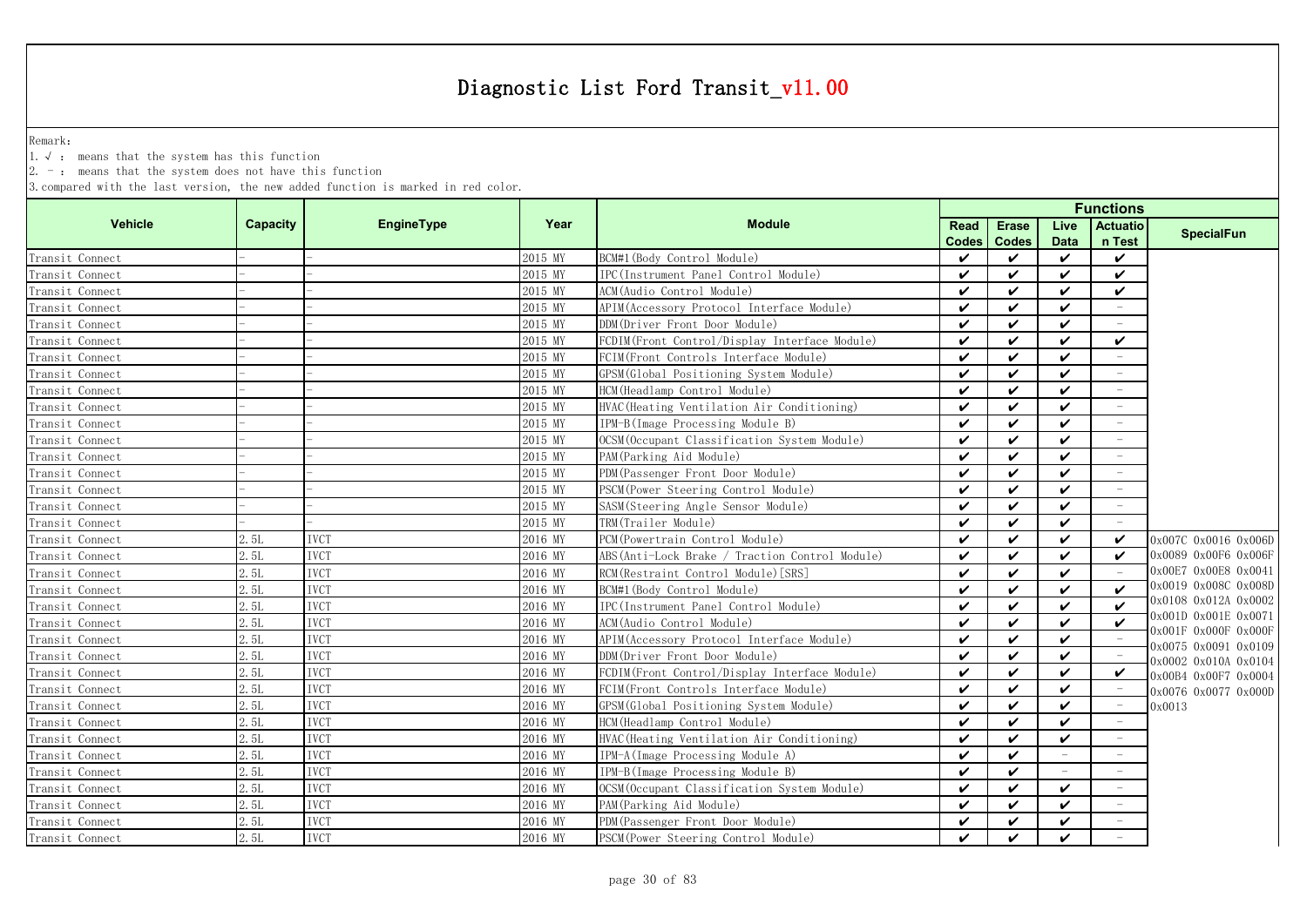Remark:

1.√ : means that the system has this function

2. - : means that the system does not have this function

|                 |                 |                                                      |           | <b>Module</b>                                         | <b>Functions</b>   |                            |                    |                                 |                                              |
|-----------------|-----------------|------------------------------------------------------|-----------|-------------------------------------------------------|--------------------|----------------------------|--------------------|---------------------------------|----------------------------------------------|
| <b>Vehicle</b>  | <b>Capacity</b> | EngineType                                           | Year      |                                                       | <b>Read</b>        | <b>Erase</b>               | Live               | <b>Actuatio</b>                 | <b>SpecialFun</b>                            |
|                 |                 |                                                      |           |                                                       | <b>Codes</b>       | <b>Codes</b>               | <b>Data</b>        | n Test                          |                                              |
| Transit Connect | 2.5L            | <b>IVCT</b>                                          | 2016 MY   | SASM (Steering Angle Sensor Module)                   | ✓                  | ✓                          | $\checkmark$       | $\equiv$                        |                                              |
| Transit Connect | 2.5L            | <b>IVCT</b>                                          | 2016 MY   | SOD-L(Side Obstacle Detection Control Module - Left)  | ✓                  | $\checkmark$               | ✓                  | $\overline{\phantom{a}}$        |                                              |
| Transit Connect | 2.5L            | <b>TVCT</b>                                          | 2016 MY   | SOD-R(Side Obstacle Detection Control Module - Right) | $\checkmark$       | $\boldsymbol{\nu}$         | ✓                  | $\overline{\phantom{a}}$        |                                              |
| Transit Connect | 2.5L            | <b>IVCT</b>                                          | 2016 MY   | TRM(Trailer Module)                                   | ✓                  | ✓                          | ✓                  |                                 |                                              |
| Transit Connect | 2.5L            | <b>IVCT</b>                                          | 2014 MY   | PCM (Powertrain Control Module)                       | $\checkmark$       | $\boldsymbol{\mathcal{U}}$ | ✓                  | ✓                               | 0x007C 0x0016 0x006D                         |
| Transit Connect | 2.5L            | <b>IVCT</b>                                          | 2014 MY   | ABS(Anti-Lock Brake / Traction Control Module)        | ✓                  | $\boldsymbol{\nu}$         | ✓                  | $\checkmark$                    | 0x0089 0x00F6 0x006F                         |
| Transit Connect | 2.5L            | <b>IVCT</b>                                          | 2014 MY   | RCM (Restraint Control Module) [SRS]                  | ✓                  | $\boldsymbol{\nu}$         | $\checkmark$       |                                 | 0x00E8 0x0019 0x0108                         |
| Transit Connect | 2.5L            | IVCT                                                 | 2014 MY   | BCM#1 (Body Control Module)                           | ✓                  | $\boldsymbol{\nu}$         | $\boldsymbol{\nu}$ | $\boldsymbol{\nu}$              | 0x012A 0x012B 0x0002                         |
| Transit Connect | 2.5L            | <b>IVCT</b>                                          | 2014 MY   | IPC(Instrument Panel Control Module)                  | $\boldsymbol{\nu}$ | $\checkmark$               | $\checkmark$       | $\boldsymbol{\nu}$              | 0x001D 0x001E 0x0026                         |
| Transit Connect | 2.5L            | <b>IVCT</b>                                          | 2014 MY   | ACM (Audio Control Module)                            | $\checkmark$       | $\checkmark$               | $\checkmark$       |                                 | 0x000F 0x0004 0x0005                         |
| Transit Connect | 2.5L            | <b>IVCT</b>                                          | 2014 MY   | APIM (Accessory Protocol Interface Module)            | ✓                  | $\checkmark$               | V                  | $\hspace{0.1mm}-\hspace{0.1mm}$ | 0x000F 0x0075 0x0091<br>0x0002 0x010A 0x0104 |
| Transit Connect | 2.5L            | <b>IVCT</b>                                          | 2014 MY   | DDM(Driver Front Door Module)                         | ✓                  | ✓                          | V                  | $\hspace{0.1mm}-\hspace{0.1mm}$ | 0x00F7 0x0076 0x0077                         |
| Transit Connect | 2.5L            | <b>IVCT</b>                                          | 2014 MY   | FCDIM (Front Control/Display Interface Module)        | ✓                  | $\boldsymbol{\nu}$         | ✓                  | $\checkmark$                    | 0x000D 0x0013                                |
| Transit Connect | 2.5L            | <b>IVCT</b>                                          | 2014 MY   | FCIM (Front Controls Interface Module)                | ✓                  | $\boldsymbol{\nu}$         | ✓                  |                                 |                                              |
| Transit Connect | 2.5L            | <b>IVCT</b>                                          | 2014 MY   | GPSM (Global Positioning System Module)               | ✓                  | $\checkmark$               | $\boldsymbol{\nu}$ |                                 |                                              |
| Transit Connect | 2.5L            | IVCT                                                 | 2014 MY   | HCM (Headlamp Control Module)                         | ✓                  | $\checkmark$               | ✓                  |                                 |                                              |
| Transit Connect | 2.5L            | <b>IVCT</b>                                          | 2014 MY   | HVAC (Heating Ventilation Air Conditioning)           | ✓                  | $\boldsymbol{\nu}$         | $\checkmark$       |                                 |                                              |
| Transit Connect | 2.5L            | <b>IVCT</b>                                          | 2014 MY   | IPM-B(Image Processing Module B)                      | ✓                  | $\boldsymbol{\nu}$         | $\checkmark$       |                                 |                                              |
| Transit Connect | 2.5L            | <b>IVCT</b>                                          | 2014 MY   | OCSM (Occupant Classification System Module)          | ✓                  | $\checkmark$               | $\checkmark$       |                                 |                                              |
| Transit Connect | 2.51            | <b>IVCT</b>                                          | 2014 MY   | PAM (Parking Aid Module)                              | ✓                  | $\checkmark$               | ✓                  | $\overline{\phantom{a}}$        |                                              |
| Transit Connect | 2.5L            | <b>IVCT</b>                                          | 2014 MY   | PDM (Passenger Front Door Module)                     | ✓                  | $\boldsymbol{\nu}$         | ✓                  | $\overline{\phantom{a}}$        |                                              |
| Transit Connect | 2.5L            | <b>IVCT</b>                                          | 2014 MY   | PSCM (Power Steering Control Module)                  | ✓                  | $\boldsymbol{\nu}$         | $\boldsymbol{\nu}$ |                                 |                                              |
| Transit Connect | 2.5L            | <b>IVCT</b>                                          | 2014 MY   | SASM (Steering Angle Sensor Module)                   | ✓                  | $\boldsymbol{\mathcal{U}}$ | ✓                  |                                 |                                              |
| Transit Connect | 2.5L            | <b>IVCT</b>                                          | 2014 MY   | TRM(Trailer Module)                                   | ✓                  | $\checkmark$               | ✓                  |                                 |                                              |
| Transit Courier | 1. 5L           | Duratorq-Turbo Diesel Common Rail<br>Injection StgVI | 2014.5 MY | PCM (Powertrain Control Module)                       | ✓                  | $\checkmark$               | ✓                  |                                 | 0x0016 0x00F6 0x0019<br>0x002A 0x002A 0x0001 |
| Transit Courier | 1. 5L           | Duratorq-Turbo Diesel Common Rail<br>Injection StgVI | 2014.5 MY | ABS (Anti-Lock Brake / Traction Control Module)       | ✓                  | ✓                          | ✓                  |                                 | 0x0044 0x00B4 0x005D<br>$0x00ED$ $0x00F7$    |
| Transit Courier | 1. 5L           | Duratorq-Turbo Diesel Common Rail<br>Injection StgVI | 2014.5 MY | RCM (Restraint Control Module) [SRS]                  | ✓                  | $\checkmark$               | ✓                  | $\equiv$                        |                                              |
| Transit Courier | 1.5L            | Duratorg-Turbo Diesel Common Rail<br>Injection StgVI | 2014.5 MY | BCMii (Body Control Module)                           | ✓                  | ✓                          | ✓                  | $\equiv$                        |                                              |
| Transit Courier | 1. 5L           | Duratorq-Turbo Diesel Common Rail<br>Injection StgVI | 2014.5 MY | IPC (Instrument Panel Control Module)                 | ✓                  | ✓                          | ✓                  | ✓                               |                                              |
| Transit Courier | 1. 5L           | Duratorq-Turbo Diesel Common Rail<br>Injection StgVI | 2014.5 MY | ACM (Audio Control Module)                            | ✓                  | ✓                          | ✓                  | $\overline{\phantom{a}}$        |                                              |
| Transit Courier | 1. 5L           | Duratorq-Turbo Diesel Common Rail<br>Injection StgVI | 2014.5 MY | APIM (Accessory Protocol Interface Module)            | ✓                  | ✓                          | ✓                  |                                 |                                              |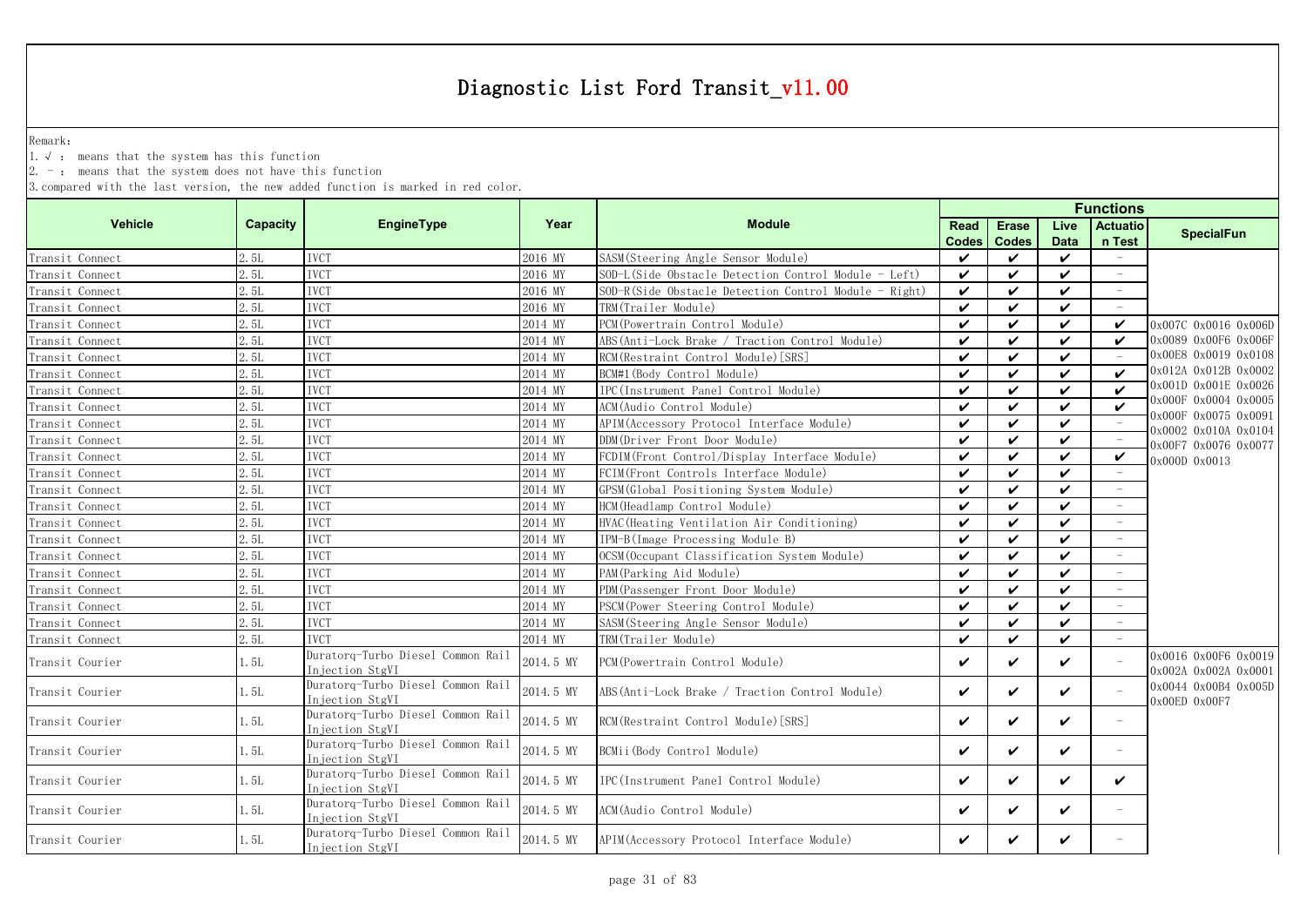Remark:

1.√ : means that the system has this function

2. - : means that the system does not have this function

|                 |                  |                                                      |           |                                                 | <b>Functions</b>     |                              |                     |                          |                                |  |  |
|-----------------|------------------|------------------------------------------------------|-----------|-------------------------------------------------|----------------------|------------------------------|---------------------|--------------------------|--------------------------------|--|--|
| <b>Vehicle</b>  | <b>Capacity</b>  | EngineType                                           | Year      | <b>Module</b>                                   | Read<br><b>Codes</b> | <b>Erase</b><br><b>Codes</b> | Live<br><b>Data</b> | Actuatio<br>n Test       | <b>SpecialFun</b>              |  |  |
| Transit Courier | 1.5L             | Duratorq-Turbo Diesel Common Rail<br>Injection StgVI | 2014.5 MY | FCDIM(Front Control/Display Interface Module)   | $\checkmark$         | ✓                            | $\checkmark$        | $\checkmark$             |                                |  |  |
| Transit Courier | 1.5L             | Duratorq-Turbo Diesel Common Rail<br>Injection StgVI | 2014.5 MY | GPSM (Global Positioning System Module)         | $\boldsymbol{\nu}$   | ✓                            | $\checkmark$        | $\equiv$                 |                                |  |  |
| Transit Courier | 1.5L             | Duratorq-Turbo Diesel Common Rail<br>Injection StgVI | 2014.5 MY | HVAC (Heating Ventilation Air Conditioning)     | V                    | ✓                            | $\checkmark$        | $\overline{\phantom{0}}$ |                                |  |  |
| Transit Courier | 1.5L             | Duratorq-Turbo Diesel Common Rail<br>Injection StgVI | 2014.5 MY | PSCM (Power Steering Control Module)            | $\checkmark$         | ✓                            | $\checkmark$        | $\equiv$                 |                                |  |  |
| Transit Courier | 1.0L             | Gas Turbocharged Direct Injection                    | 2014.5 MY | PCM (Powertrain Control Module)                 | $\checkmark$         | ✓                            | $\checkmark$        |                          | 0x0016 0x00F6 0x0019           |  |  |
| Transit Courier | 1.0L             | Gas Turbocharged Direct Injection                    | 2014.5 MY | ABS (Anti-Lock Brake / Traction Control Module) | $\checkmark$         | ✓                            | $\boldsymbol{\nu}$  |                          | 0x002A 0x002A 0x0001           |  |  |
| Transit Courier | 1.0L             | Gas Turbocharged Direct Injection                    | 2014.5 MY | RCM (Restraint Control Module) [SRS]            | $\boldsymbol{\nu}$   | ✓                            | $\boldsymbol{\nu}$  |                          | 0x0044 0x005D 0x00ED           |  |  |
| Transit Courier | 1.0L             | Gas Turbocharged Direct Injection                    | 2014.5 MY | BCMii (Body Control Module)                     | ✓                    | $\checkmark$                 | $\checkmark$        |                          | 0x00B4 0x00F7                  |  |  |
| Transit Courier | 1.0L             | Gas Turbocharged Direct Injection                    | 2014.5 MY | IPC(Instrument Panel Control Module)            | $\checkmark$         | $\checkmark$                 | $\checkmark$        | $\checkmark$             |                                |  |  |
| Transit Courier | 1.0 <sub>L</sub> | Gas Turbocharged Direct Injection                    | 2014.5 MY | ACM (Audio Control Module)                      | $\boldsymbol{\nu}$   | $\checkmark$                 | $\boldsymbol{\nu}$  |                          |                                |  |  |
| Transit Courier | 1.0L             | Gas Turbocharged Direct Injection                    | 2014.5 MY | APIM (Accessory Protocol Interface Module)      | $\boldsymbol{\nu}$   | $\checkmark$                 | $\checkmark$        |                          |                                |  |  |
| Transit Courier | 1. OL            | Gas Turbocharged Direct Injection                    | 2014.5 MY | FCDIM(Front Control/Display Interface Module)   | $\checkmark$         | V                            | $\checkmark$        | $\checkmark$             |                                |  |  |
| Transit Courier | l.OL             | Gas Turbocharged Direct Injection                    | 2014.5 MY | GPSM (Global Positioning System Module)         | $\boldsymbol{\nu}$   | ✓                            | $\checkmark$        |                          |                                |  |  |
| Transit Courier | 1.0L             | Gas Turbocharged Direct Injection                    | 2014.5 MY | HVAC (Heating Ventilation Air Conditioning)     | $\checkmark$         | V                            | $\checkmark$        | $\overline{\phantom{a}}$ |                                |  |  |
| Transit Courier | 1.0L             | Gas Turbocharged Direct Injection                    | 2014.5 MY | PSCM (Power Steering Control Module)            | $\checkmark$         | $\checkmark$                 | $\checkmark$        |                          |                                |  |  |
| Transit         | 3.7L             | TiVCT                                                | 2016 MY   | PCM (Powertrain Control Module)                 | ✓                    | ✓                            | $\checkmark$        | $\checkmark$             | 0x0016 0x0087 0x006D           |  |  |
| Transit         | 3.7L             | TiVCT                                                | 2016 MY   | ABS(Anti-Lock Brake / Traction Control Module)  | ✓                    | ✓                            | $\boldsymbol{\nu}$  | ✓                        | 0x0089 0x00F6 0x006F           |  |  |
| Transit         | 3.7L             | TiVCT                                                | 2016 MY   | RCM (Restraint Control Module) [SRS]            | ✓                    | $\checkmark$                 | $\checkmark$        |                          | 0x00E7 0x00E8 0x0041           |  |  |
| Transit         | 3.7L             | TiVCT                                                | 2016 MY   | BCM#1 (Body Control Module)                     | $\boldsymbol{\nu}$   | $\checkmark$                 | $\checkmark$        | $\checkmark$             | 0x0019 0x0108 0x0002           |  |  |
| Transit         | 3.7L             | TiVCT                                                | 2016 MY   | IPC(Instrument Panel Control Module)            | $\boldsymbol{\nu}$   | $\checkmark$                 | $\boldsymbol{\nu}$  | $\boldsymbol{\nu}$       | 0x001D 0x0004 0x0091           |  |  |
| Transit         | 3.7L             | TiVCT                                                | 2016 MY   | ACM (Audio Control Module)                      | $\checkmark$         | $\checkmark$                 | $\checkmark$        | $\boldsymbol{\nu}$       | 0x0109 0x0002 0x010A           |  |  |
| Transit         | 3.7L             | TiVCT                                                | 2016 MY   | AHCM (Auxiliary Heater Control Module)          | $\boldsymbol{\nu}$   | $\checkmark$                 | $\checkmark$        | $\sim$                   | 0x0076 0x0077 0x000D<br>0x0013 |  |  |
| Transit         | 3.7L             | TiVCT                                                | 2016 MY   | APIM (Accessory Protocol Interface Module)      | $\checkmark$         | ✓                            | $\checkmark$        |                          |                                |  |  |
| Transit         | 3.7L             | TiVCT                                                | 2016 MY   | C-CM(Cruise-Control Module)                     | $\checkmark$         | V                            | $\checkmark$        |                          |                                |  |  |
| Transit         | 3.7L             | TiVCT                                                | 2016 MY   | FCDIM(Front Control/Display Interface Module)   | $\checkmark$         | V                            | $\checkmark$        | $\checkmark$             |                                |  |  |
| Transit         | 3.7L             | TiVCT                                                | 2016 MY   | FCIM (Front Controls Interface Module)          | $\checkmark$         | $\checkmark$                 | $\checkmark$        |                          |                                |  |  |
| Transit         | 3.7L             | TiVCT                                                | 2016 MY   | GPSM(Global Positioning System Module)          | ✓                    | ✓                            | $\checkmark$        |                          |                                |  |  |
| Transit         | 3.7L             | TiVCT                                                | 2016 MY   | IPM-A(Image Processing Module A)                | $\checkmark$         | ✓                            | $\boldsymbol{\nu}$  | $\overline{\phantom{m}}$ |                                |  |  |
| Transit         | 3.7L             | TiVCT                                                | 2016 MY   | IPM-B(Image Processing Module B)                | $\checkmark$         | ✓                            | $\checkmark$        |                          |                                |  |  |
| Transit         | 3.7L             | TiVCT                                                | 2016 MY   | PAM (Parking Aid Module)                        | ✓                    | $\checkmark$                 | $\checkmark$        |                          |                                |  |  |
| Transit         | 3.7L             | TiVCT                                                | 2016 MY   | SASM(Steering Angle Sensor Module)              | $\checkmark$         | $\checkmark$                 | $\checkmark$        |                          |                                |  |  |
| Transit         | 3.7L             | TiVCT                                                | 2016 MY   | TBC(Trailer Brake Control Module)               | $\checkmark$         | ✓                            | $\boldsymbol{\nu}$  |                          |                                |  |  |
| Transit         | 3.7L             | TiVCT                                                | 2016 MY   | TBM#1 (Trailer Brake Control Module)            | $\checkmark$         | ✓                            | $\equiv$            |                          |                                |  |  |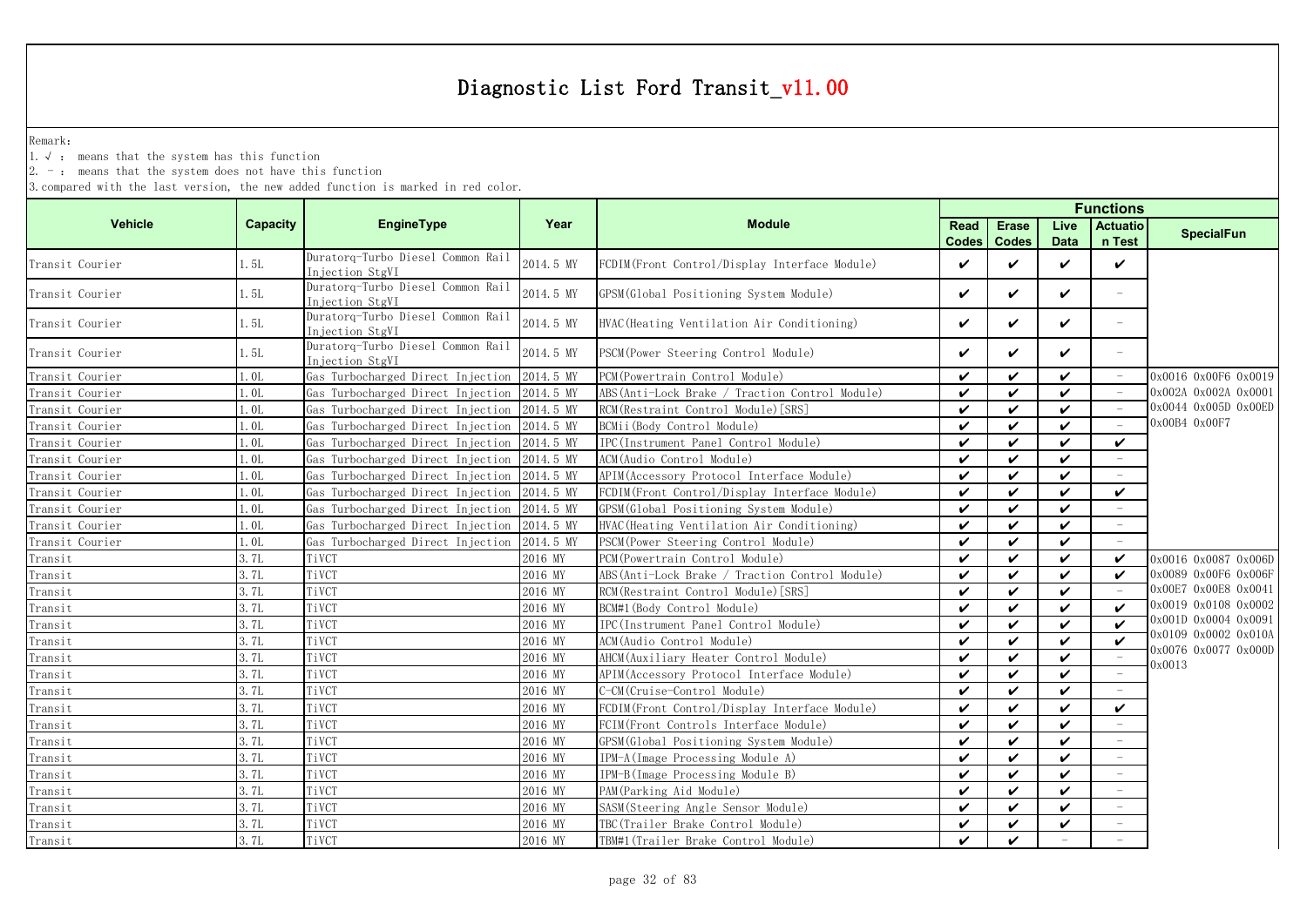Remark:

1.√ : means that the system has this function

2. - : means that the system does not have this function

|                |          |                                                  |         |                                                 | <b>Functions</b>     |                              |                          |                            |                                              |  |
|----------------|----------|--------------------------------------------------|---------|-------------------------------------------------|----------------------|------------------------------|--------------------------|----------------------------|----------------------------------------------|--|
| <b>Vehicle</b> | Capacity | <b>EngineType</b>                                | Year    | <b>Module</b>                                   | Read<br><b>Codes</b> | <b>Erase</b><br><b>Codes</b> | Live<br><b>Data</b>      | <b>Actuatio</b><br>n Test  | <b>SpecialFun</b>                            |  |
| Transit        | 3.7L     | TiVCT                                            | 2016 MY | TRM(Trailer Module)                             | ✓                    | ✓                            | $\checkmark$             | $\checkmark$               |                                              |  |
| Transit        | 3.5L     | EcoBoost - Gas Turbocharged Direct<br>Injection  | 2016 MY | PCM(Powertrain Control Module)                  | ✓                    | ✓                            | $\boldsymbol{\nu}$       | $\boldsymbol{\mathcal{U}}$ | 0x0016 0x0087 0x006D<br>0x0089 0x00F6 0x006F |  |
| Transit        | 3.5L     | EcoBoost - Gas Turbocharged Direct<br>Injection  | 2016 MY | ABS (Anti-Lock Brake / Traction Control Module) | V                    | ✓                            | $\checkmark$             | ✓                          | 0x00E7 0x00E8 0x0041<br>0x0019 0x0108 0x0002 |  |
| Transit        | 3.5L     | EcoBoost - Gas Turbocharged Direct<br>Injection  | 2016 MY | RCM(Restraint Control Module)[SRS]              | ✓                    | ✓                            | $\boldsymbol{\nu}$       |                            | 0x001D 0x0004 0x0091<br>0x0109 0x0002 0x010A |  |
| Transit        | 3.5L     | EcoBoost - Gas Turbocharged Direct<br>Injection  | 2016 MY | BCM#1(Body Control Module)                      | V                    | ✓                            | $\checkmark$             | $\checkmark$               | 0x0076 0x0077 0x000D<br>0x0013               |  |
| Transit        | 3.5L     | EcoBoost - Gas Turbocharged Direct<br>Injection  | 2016 MY | IPC(Instrument Panel Control Module)            | $\checkmark$         | ✓                            | $\checkmark$             | $\checkmark$               |                                              |  |
| Transit        | 3.5L     | EcoBoost - Gas Turbocharged Direct<br>Injection  | 2016 MY | ACM(Audio Control Module)                       | V                    | ✓                            | $\checkmark$             | $\checkmark$               |                                              |  |
| Transit        | 3.5L     | EcoBoost - Gas Turbocharged Direct<br>Injection  | 2016 MY | AHCM(Auxiliary Heater Control Module)           | ✓                    | ✓                            | $\checkmark$             | $\overline{\phantom{0}}$   |                                              |  |
| Transit        | 3.5L     | EcoBoost - Gas Turbocharged Direct<br>In iection | 2016 MY | APIM (Accessory Protocol Interface Module)      | V                    | ✓                            | $\checkmark$             | $\overline{\phantom{0}}$   |                                              |  |
| Transit        | 3.5L     | EcoBoost - Gas Turbocharged Direct<br>Injection  | 2016 MY | -CM (Cruise-Control Module)                     | V                    | ✓                            | $\checkmark$             | $\equiv$                   |                                              |  |
| Transit        | 3.5L     | EcoBoost - Gas Turbocharged Direct<br>In iection | 2016 MY | FCDIM(Front Control/Display Interface Module)   | V                    | ✓                            | $\checkmark$             | V                          |                                              |  |
| Transit        | 3.5L     | EcoBoost - Gas Turbocharged Direct<br>Injection  | 2016 MY | FCIM(Front Controls Interface Module)           | V                    | ✓                            | $\checkmark$             | $\equiv$                   |                                              |  |
| Transit        | 3.5L     | EcoBoost - Gas Turbocharged Direct<br>Injection  | 2016 MY | GPSM(Global Positioning System Module)          | V                    | ✓                            | $\checkmark$             | $\overline{\phantom{0}}$   |                                              |  |
| Transit        | 3.5L     | EcoBoost - Gas Turbocharged Direct<br>Injection  | 2016 MY | IPM-A (Image Processing Module A)               | V                    | ✓                            | V                        | $\overline{\phantom{m}}$   |                                              |  |
| Transit        | 3.5L     | EcoBoost - Gas Turbocharged Direct<br>Injection  | 2016 MY | IPM-B(Image Processing Module B)                | V                    | ✓                            | V                        | $\overline{\phantom{0}}$   |                                              |  |
| Transit        | 3.5L     | EcoBoost - Gas Turbocharged Direct<br>Injection  | 2016 MY | PAM (Parking Aid Module)                        | V                    | ✓                            | $\checkmark$             | $\equiv$                   |                                              |  |
| Transit        | 3.5L     | EcoBoost - Gas Turbocharged Direct<br>Iniection  | 2016 MY | SASM(Steering Angle Sensor Module)              | ✓                    | ✓                            | $\checkmark$             | $\overline{\phantom{0}}$   |                                              |  |
| Transit        | 3.5L     | EcoBoost - Gas Turbocharged Direct<br>Injection  | 2016 MY | TBC (Trailer Brake Control Module)              | V                    | ✓                            | $\checkmark$             | $\overline{\phantom{0}}$   |                                              |  |
| Transit        | 3.5L     | EcoBoost - Gas Turbocharged Direct<br>Injection  | 2016 MY | TBM#1(Trailer Brake Control Module)             | V                    | ✓                            | $\overline{\phantom{a}}$ | $\equiv$                   |                                              |  |
| Transit        | 3.5L     | EcoBoost - Gas Turbocharged Direct<br>Injection  | 2016 MY | TRM(Trailer Module)                             | V                    | ✓                            | V                        | $\checkmark$               |                                              |  |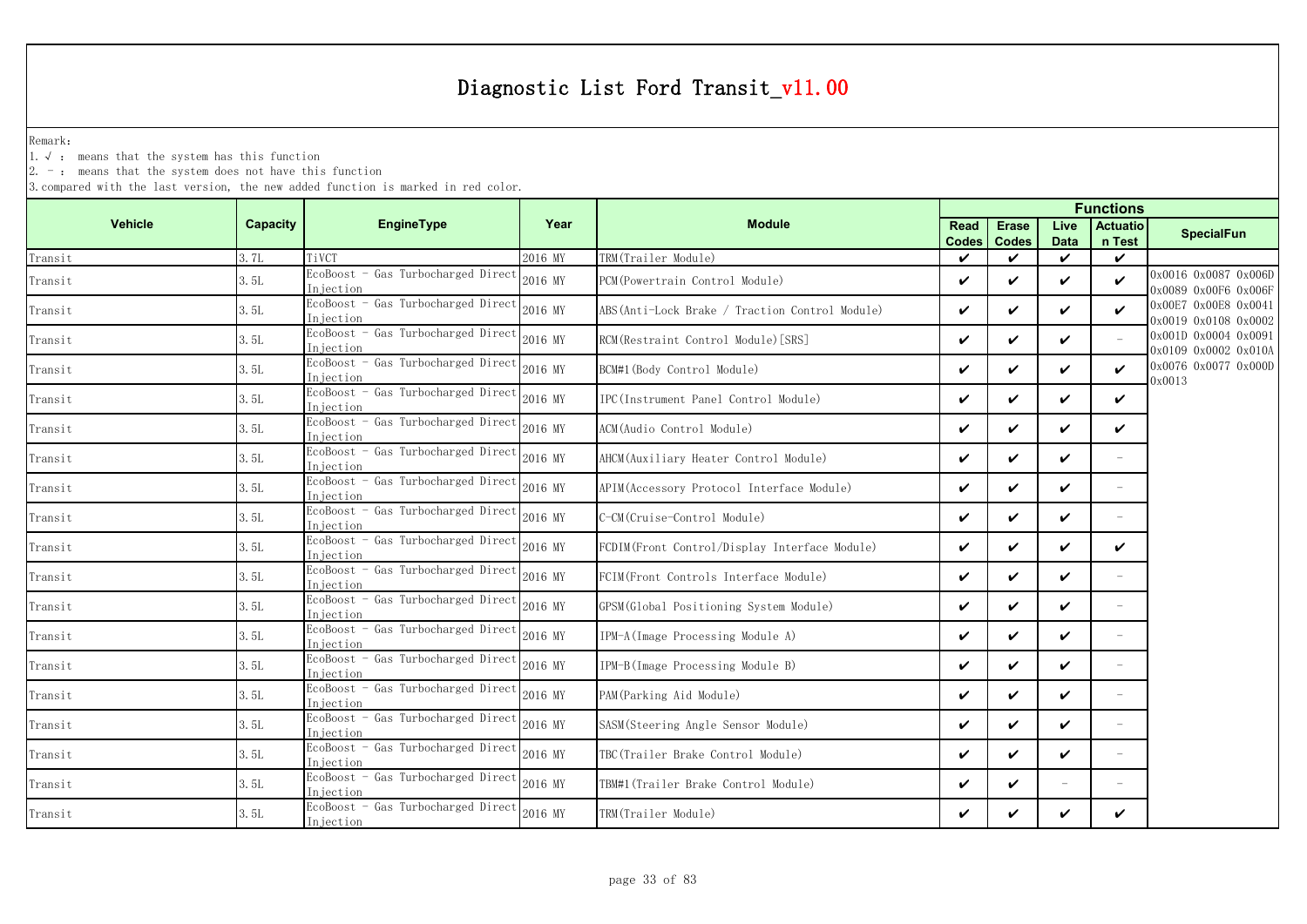Remark:

1.√ : means that the system has this function

 $2. -$ : means that the system does not have this function

|                 |          |                                                                         |         | <b>Functions</b>                               |                      |                              |                     |                           |                                              |
|-----------------|----------|-------------------------------------------------------------------------|---------|------------------------------------------------|----------------------|------------------------------|---------------------|---------------------------|----------------------------------------------|
| <b>Vehicle</b>  | Capacity | <b>EngineType</b>                                                       | Year    | <b>Module</b>                                  | <b>Read</b><br>Codes | <b>Erase</b><br><b>Codes</b> | Live<br><b>Data</b> | <b>Actuatio</b><br>n Test | <b>SpecialFun</b>                            |
| Transit Connect | 1.5L     | Duratorg-Turbo Diesel Common Rail<br>Injection StgVI                    | 2014 MY | PCM (Powertrain Control Module)                | V                    | $\checkmark$                 | ✓                   | $\checkmark$              | 0x007C 0x0089 0x00F6<br>0x00E8 0x0019 0x0108 |
| Transit Connect | 1.5L     | Duratorq-Turbo Diesel Common Rail<br>Injection StgVI                    | 2014 MY | TCM(Transmission Control Module)               | $\checkmark$         | $\checkmark$                 | ✓                   |                           | 0x0002 0x001F 0x0005<br>0x0091 0x0002 0x0012 |
| Transit Connect | 1.5L     | Duratorq-Turbo Diesel Common Rail<br>Injection StgVI                    | 2014 MY | ABS(Anti-Lock Brake / Traction Control Module) | V                    | $\checkmark$                 | ✓                   |                           | 0x0015 0x002A 0x005D<br>0x00ED 0x00F7 0x008E |
| Transit Connect | 1.5L     | Duratorq-Turbo Diesel Common Rail<br>Injection StgVI                    | 2014 MY | RCM (Restraint Control Module) [SRS]           | $\checkmark$         | $\checkmark$                 | V                   | $\sim$                    |                                              |
| Transit Connect | 1.5L     | Duratorg-Turbo Diesel Common Rail<br>Injection StgVI                    | 2014 MY | BCMii(Body Control Module)                     | V                    | ✓                            | ✓                   | ✓                         |                                              |
| Transit Connect | 1.5L     | Duratorq-Turbo Diesel Common Rail<br>Injection StgVI                    | 2014 MY | IPC(Instrument Panel Control Module)           | $\checkmark$         | $\checkmark$                 | V                   | $\checkmark$              |                                              |
| Transit Connect | 1. 5L    | Duratorq-Turbo Diesel Common Rail<br>Injection StgVI                    | 2014 MY | ACM(Audio Control Module)                      | $\checkmark$         | $\checkmark$                 | V                   |                           |                                              |
| Transit Connect | 1.5L     | Duratorg-Turbo Diesel Common Rail<br>Injection StgVI                    | 2014 MY | AHCM (Auxiliary Heater Control Module)         | $\checkmark$         | $\checkmark$                 | ✓                   | $\equiv$                  |                                              |
| Transit Connect | 1.5L     | Duratorq-Turbo Diesel Common Rail<br>Injection StgVI                    | 2014 MY | APIM(Accessory Protocol Interface Module)      | $\checkmark$         | ✓                            | ✓                   |                           |                                              |
| Transit Connect | 1.5L     | Duratorq-Turbo Diesel Common Rail<br>Injection StgVI                    | 2014 MY | DDM(Driver Front Door Module)                  | $\checkmark$         | $\checkmark$                 | V                   | $\equiv$                  |                                              |
| Transit Connect | 1.5L     | Duratorq-Turbo Diesel Common Rail<br>Injection StgVI                    | 2014 MY | FCDIM(Front Control/Display Interface Module)  | $\checkmark$         | $\checkmark$                 | ✓                   | $\checkmark$              |                                              |
| Transit Connect | 1.5L     | Duratorq-Turbo Diesel Common Rail<br>Injection StgVI                    | 2014 MY | FCIM(Front Controls Interface Module)          | $\checkmark$         | $\checkmark$                 | ✓                   |                           |                                              |
| Transit Connect | 1.5L     | Duratorq-Turbo Diesel Common Rail<br>Injection StgVI                    | 2014 MY | FDSM(Front Distance Sensing Module)            | $\checkmark$         | $\checkmark$                 | V                   | $\equiv$                  |                                              |
| Transit Connect | 1.5L     | Duratorq-Turbo Diesel Common Rail<br>Injection StgVI                    | 2014 MY | GPSM(Global Positioning System Module)         | V                    | $\checkmark$                 | ✓                   | $\overline{\phantom{a}}$  |                                              |
| Transit Connect | 1.5L     | Duratorq-Turbo Diesel Common Rail<br>Injection StgVI                    | 2014 MY | HCM (Headlamp Control Module)                  | $\checkmark$         | $\checkmark$                 | V                   | $\overline{\phantom{a}}$  |                                              |
| Transit Connect | 1.5L     | Duratorq-Turbo Diesel Common Rail<br>Injection StgVI                    | 2014 MY | HVAC (Heating Ventilation Air Conditioning)    | $\checkmark$         | ✓                            | ✓                   |                           |                                              |
| Transit Connect | 1.5L     | Duratorq-Turbo Diesel Common Rail<br>Injection StgVI                    | 2014 MY | IPM-B(Image Processing Module B)               | $\checkmark$         | $\checkmark$                 | V                   | $\equiv$                  |                                              |
| Transit Connect | 1.5L     | Duratorq-Turbo Diesel Common Rail<br>Injection StgVI                    | 2014 MY | PAM(Parking Aid Module)                        | $\checkmark$         | $\checkmark$                 | V                   | $\overline{\phantom{a}}$  |                                              |
| Transit Connect | 1.5L     | Duratorq-Turbo Diesel Common Rail                                       | 2014 MY | PDM(Passenger Front Door Module)               | $\checkmark$         | ✓                            | ✓                   |                           |                                              |
| Transit Connect | 1.5L     | Injection StgVI<br>Duratorg-Turbo Diesel Common Rail<br>Injection StgVI | 2014 MY | PSCM (Power Steering Control Module)           | V                    | ✓                            | ✓                   |                           |                                              |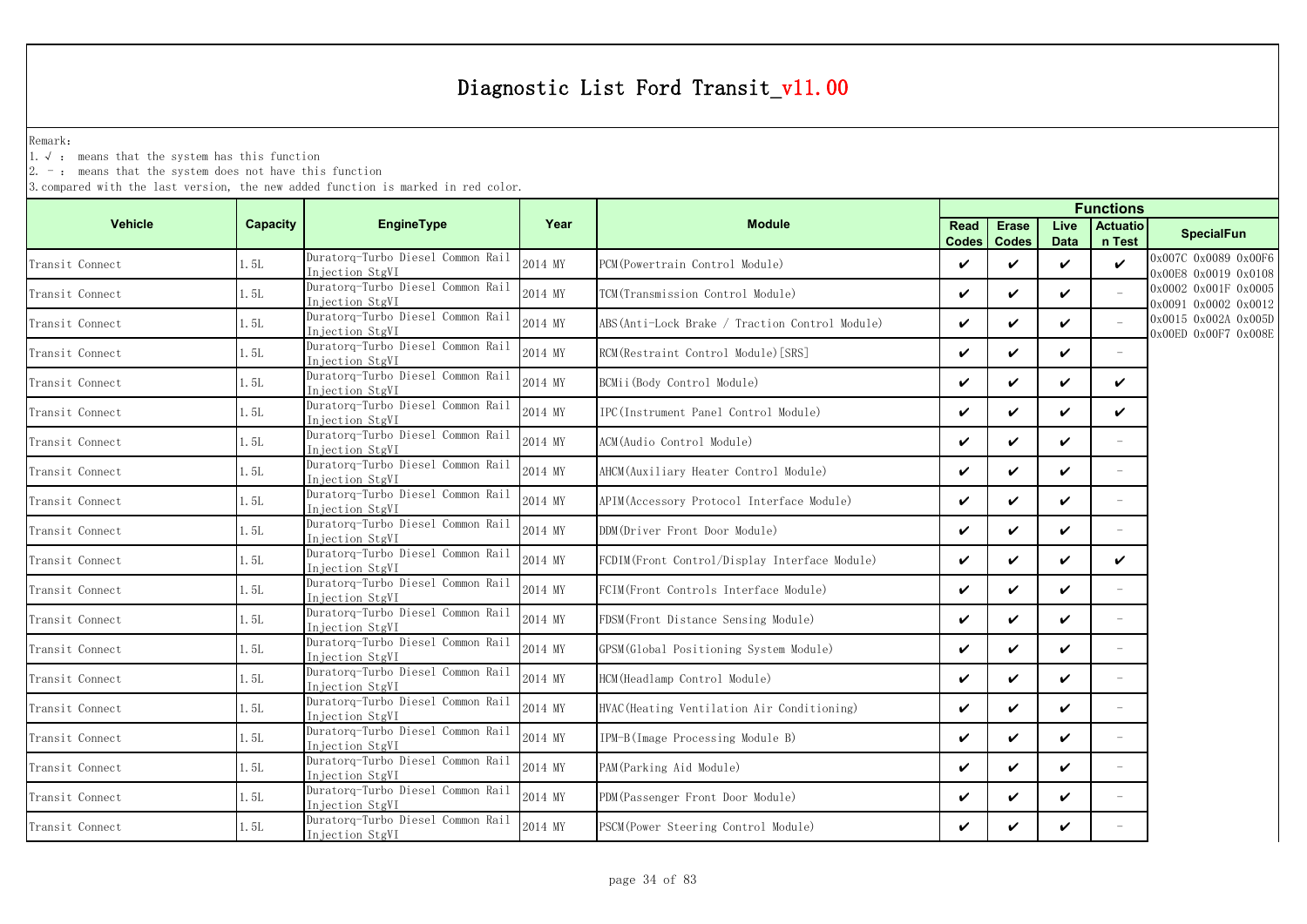Remark:

1.√ : means that the system has this function

2. - : means that the system does not have this function

|                 |          |                                                      |         | <b>Functions</b>                                |                      |                              |                     |                           |                                              |  |
|-----------------|----------|------------------------------------------------------|---------|-------------------------------------------------|----------------------|------------------------------|---------------------|---------------------------|----------------------------------------------|--|
| <b>Vehicle</b>  | Capacity | <b>EngineType</b>                                    | Year    | <b>Module</b>                                   | Read<br><b>Codes</b> | <b>Erase</b><br><b>Codes</b> | Live<br><b>Data</b> | <b>Actuatio</b><br>n Test | <b>SpecialFun</b>                            |  |
| Transit Connect | 1.5L     | Duratorq-Turbo Diesel Common Rail<br>Injection StgVI | 2014 MY | SASM (Steering Angle Sensor Module)             | ✓                    | ✓                            | ✓                   |                           |                                              |  |
| Transit Connect | 1.5L     | Duratorq-Turbo Diesel Common Rail<br>Injection StgVI | 2014 MY | TRM(Trailer Module)                             | ✓                    | ✓                            | ✓                   | ✓                         |                                              |  |
| Transit Connect | 1.5L     | TDCi_StgVI_ECO                                       | 2014 MY | PCM (Powertrain Control Module)                 | $\checkmark$         | ✓                            | $\checkmark$        | $\checkmark$              | 0x007C 0x0089 0x00F6                         |  |
| Transit Connect | 1.5L     | TDCi StgVI ECO                                       | 2014 MY | ABS (Anti-Lock Brake / Traction Control Module) | $\checkmark$         | $\checkmark$                 | $\boldsymbol{\nu}$  |                           | 0x00E8 0x0019 0x0108                         |  |
| Transit Connect | 1.5L     | TDCi_StgVI_ECO                                       | 2014 MY | RCM (Restraint Control Module) [SRS]            | ✓                    | ✓                            | ✓                   |                           | 0x0002 0x001F 0x0005                         |  |
| Transit Connect | 1.5L     | TDCi StgVI ECO                                       | 2014 MY | BCMii(Body Control Module)                      | ✓                    | ✓                            | $\checkmark$        | $\checkmark$              | 0x0091 0x0002 0x0012                         |  |
| Transit Connect | 1.5L     | TDCi StgVI ECO                                       | 2014 MY | IPC(Instrument Panel Control Module)            | V                    | ✓                            | $\checkmark$        | $\checkmark$              | 0x0015 0x002A 0x005D                         |  |
| Transit Connect | 1.5L     | TDCi StgVI ECO                                       | 2014 MY | ACM (Audio Control Module)                      | ✓                    | ✓                            | ✓                   |                           | 0x00ED 0x00F7 0x008E                         |  |
| Transit Connect | 1.5L     | TDCi StgVI ECO                                       | 2014 MY | AHCM (Auxiliary Heater Control Module)          | $\checkmark$         | ✓                            | ✓                   | $\overline{\phantom{a}}$  |                                              |  |
| Transit Connect | 1.5L     | TDCi StgVI ECO                                       | 2014 MY | APIM(Accessory Protocol Interface Module)       | $\checkmark$         | ✓                            | ✓                   | $\overline{\phantom{a}}$  |                                              |  |
| Transit Connect | 1.5L     | TDCi StgVI ECO                                       | 2014 MY | DDM(Driver Front Door Module)                   | $\checkmark$         | ✓                            | ✓                   | $\overline{\phantom{a}}$  |                                              |  |
| Transit Connect | 1.5L     | TDCi StgVI ECO                                       | 2014 MY | FCDIM(Front Control/Display Interface Module)   | $\checkmark$         | ✓                            | ✓                   | $\checkmark$              |                                              |  |
| Transit Connect | 1.5L     | TDCi_StgVI_ECO                                       | 2014 MY | FCIM(Front Controls Interface Module)           | $\checkmark$         | ✓                            | ✓                   |                           |                                              |  |
| Transit Connect | 1.5L     | TDCi StgVI ECO                                       | 2014 MY | FDSM(Front Distance Sensing Module)             | $\checkmark$         | ✓                            | $\checkmark$        |                           |                                              |  |
| Transit Connect | 1.5L     | TDCi StgVI ECO                                       | 2014 MY | GPSM(Global Positioning System Module)          | ✓                    | ✓                            | ✓                   |                           |                                              |  |
| Transit Connect | 1.5L     | TDCi StgVI ECO                                       | 2014 MY | HCM(Headlamp Control Module)                    | ✓                    | ✓                            | ✓                   |                           |                                              |  |
| Transit Connect | 1.5L     | TDCi_StgVI_ECO                                       | 2014 MY | HVAC (Heating Ventilation Air Conditioning)     | ✓                    | ✓                            | ✓                   |                           |                                              |  |
| Transit Connect | 1.5L     | TDCi_StgVI_ECO                                       | 2014 MY | IPM-B(Image Processing Module B)                | ✓                    | ✓                            | $\checkmark$        |                           |                                              |  |
| Transit Connect | 1.5L     | TDCi_StgVI_ECO                                       | 2014 MY | PAM (Parking Aid Module)                        | $\checkmark$         | ✓                            | ✓                   |                           |                                              |  |
| Transit Connect | 1.5L     | TDCi StgVI ECO                                       | 2014 MY | PDM (Passenger Front Door Module)               | $\checkmark$         | ✓                            | ✓                   |                           |                                              |  |
| Transit Connect | 1.5L     | TDCi_StgVI_ECO                                       | 2014 MY | PSCM (Power Steering Control Module)            | $\checkmark$         | $\checkmark$                 | $\checkmark$        |                           |                                              |  |
| Transit Connect | 1.5L     | TDCi_StgVI_ECO                                       | 2014 MY | SASM (Steering Angle Sensor Module)             | $\checkmark$         | $\checkmark$                 | ✓                   |                           |                                              |  |
| Transit Connect | 1.5L     | TDCi StgVI ECO                                       | 2014 MY | TRM(Trailer Module)                             | $\checkmark$         | $\checkmark$                 | $\mathbf v$         | $\checkmark$              |                                              |  |
| Transit Connect | 1.5L     | Duratorg-Turbo Diesel Common Rail<br>Injection StgVI | 2014 MY | PCM (Powertrain Control Module)                 | ✓                    | V                            | $\checkmark$        | $\checkmark$              | 0x007C 0x0089 0x00F6<br>0x00E8 0x0019 0x0108 |  |
| Transit Connect | 1.5L     | Duratorq-Turbo Diesel Common Rail<br>Injection StgVI | 2014 MY | PCM (Powertrain Control Module)                 | ✓                    | ✓                            | ✓                   | $\checkmark$              | 0x0002 0x001F 0x0005<br>0x0091 0x0002 0x0012 |  |
| Transit Connect | 1.5L     | Duratorg-Turbo Diesel Common Rail<br>Injection StgVI | 2014 MY | TCM(Transmission Control Module)                | ✓                    | ✓                            | ✓                   |                           | 0x0015 0x002A 0x005D<br>0x00ED 0x00F7 0x008E |  |
| Transit Connect | 1.5L     | Duratorq-Turbo Diesel Common Rail<br>Injection StgVI | 2014 MY | ABS (Anti-Lock Brake / Traction Control Module) | ✓                    | ✓                            | ✓                   |                           |                                              |  |
| Transit Connect | 1.5L     | Duratorg-Turbo Diesel Common Rail<br>Injection StgVI | 2014 MY | RCM (Restraint Control Module) [SRS]            | ✓                    | ✓                            | ✓                   | $\overline{\phantom{0}}$  |                                              |  |
| Transit Connect | 1.5L     | Duratorq-Turbo Diesel Common Rail<br>Injection StgVI | 2014 MY | BCMii(Body Control Module)                      | ✓                    | ✓                            | ✓                   | ✓                         |                                              |  |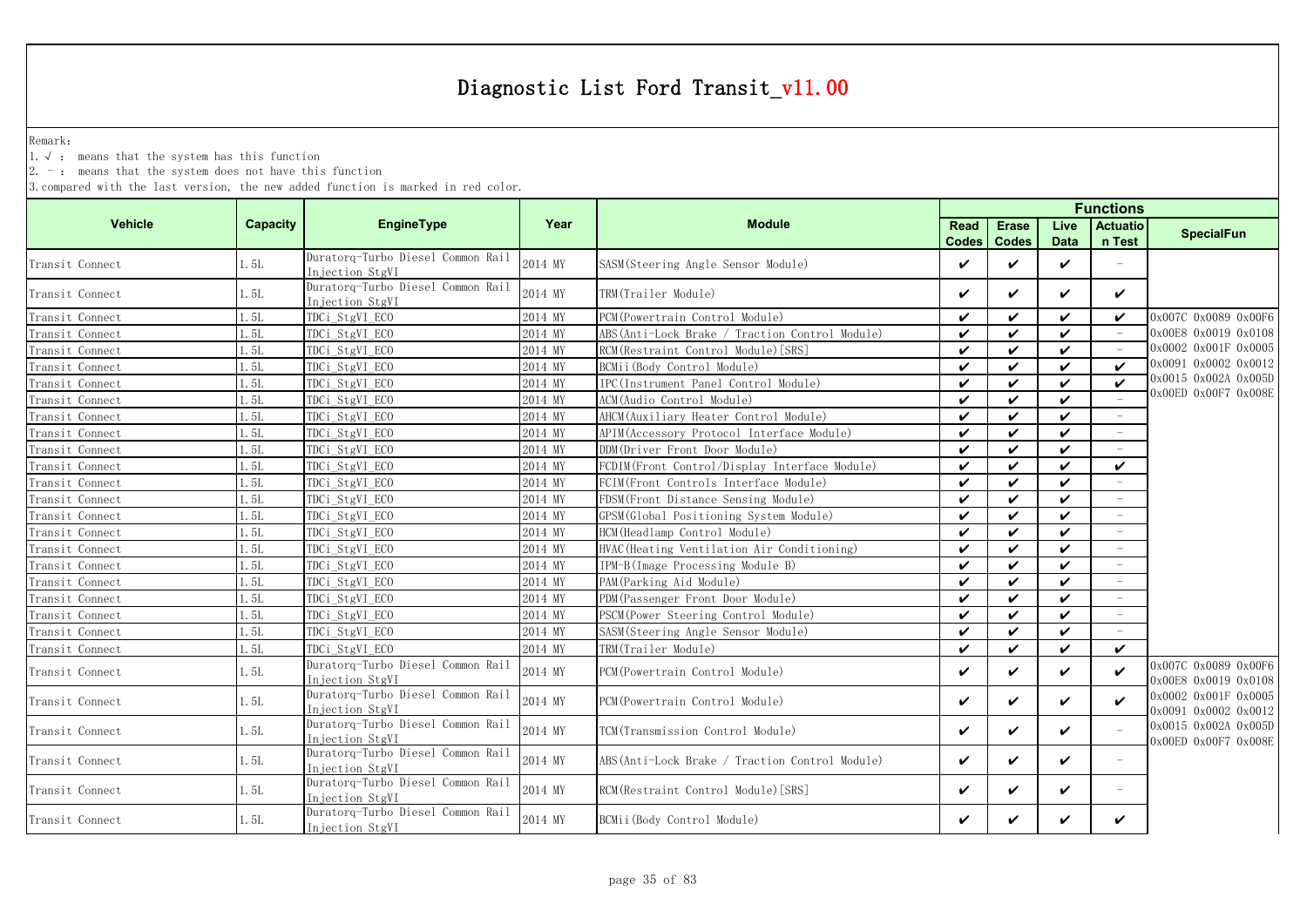Remark:

1.√ : means that the system has this function

 $2. -$ : means that the system does not have this function

|                 |                 |                                                      |         |                                                |                      | <b>Functions</b>             |                     |                           |                      |  |
|-----------------|-----------------|------------------------------------------------------|---------|------------------------------------------------|----------------------|------------------------------|---------------------|---------------------------|----------------------|--|
| <b>Vehicle</b>  | <b>Capacity</b> | <b>EngineType</b>                                    | Year    | <b>Module</b>                                  | Read<br><b>Codes</b> | <b>Erase</b><br><b>Codes</b> | Live<br><b>Data</b> | <b>Actuatio</b><br>n Test | <b>SpecialFun</b>    |  |
| Transit Connect | 1.5L            | Duratorg-Turbo Diesel Common Rail<br>Injection StgVI | 2014 MY | IPC(Instrument Panel Control Module)           | ✓                    | ✓                            | ✓                   | $\checkmark$              |                      |  |
| Transit Connect | 1.5L            | Duratorq-Turbo Diesel Common Rail<br>Injection StgVI | 2014 MY | ACM(Audio Control Module)                      | V                    | ✓                            | $\checkmark$        |                           |                      |  |
| Transit Connect | 1.5L            | Duratorq-Turbo Diesel Common Rail<br>Injection StgVI | 2014 MY | AHCM (Auxiliary Heater Control Module)         | $\checkmark$         | ✓                            | ✓                   |                           |                      |  |
| Transit Connect | 1.5L            | Duratorq-Turbo Diesel Common Rail<br>Injection StgVI | 2014 MY | APIM (Accessory Protocol Interface Module)     | $\checkmark$         | ✓                            | ✓                   | ÷,                        |                      |  |
| Transit Connect | 1.5L            | Duratorq-Turbo Diesel Common Rail<br>Injection StgVI | 2014 MY | DDM(Driver Front Door Module)                  | $\checkmark$         | ✓                            | $\checkmark$        | ÷,                        |                      |  |
| Transit Connect | 1.5L            | Duratorq-Turbo Diesel Common Rail<br>Injection StgVI | 2014 MY | FCDIM(Front Control/Display Interface Module)  | ✓                    | ✓                            | ✓                   | ✓                         |                      |  |
| Transit Connect | 1.5L            | Duratorg-Turbo Diesel Common Rail<br>Injection StgVI | 2014 MY | FCIM(Front Controls Interface Module)          | V                    | ✓                            | ✓                   |                           |                      |  |
| Transit Connect | 1.5L            | Duratorq-Turbo Diesel Common Rail<br>Injection StgVI | 2014 MY | FDSM (Front Distance Sensing Module)           | ✓                    | ✓                            | ✓                   |                           |                      |  |
| Transit Connect | 1.5L            | Duratorq-Turbo Diesel Common Rail<br>Injection StgVI | 2014 MY | GPSM(Global Positioning System Module)         | $\checkmark$         | ✓                            | ✓                   | $\equiv$                  |                      |  |
| Transit Connect | 1.5L            | Duratorg-Turbo Diesel Common Rail<br>Injection StgVI | 2014 MY | HCM (Headlamp Control Module)                  | V                    | ✓                            | ✓                   |                           |                      |  |
| Transit Connect | 1.5L            | Duratorq-Turbo Diesel Common Rail<br>Injection StgVI | 2014 MY | HVAC(Heating Ventilation Air Conditioning)     | ✓                    | ✓                            | ✓                   |                           |                      |  |
| Transit Connect | 1.5L            | Duratorq-Turbo Diesel Common Rail<br>Injection StgVI | 2014 MY | IPM-B(Image Processing Module B)               | ✓                    | ✓                            | ✓                   | $\equiv$                  |                      |  |
| Transit Connect | 1.5L            | Duratorq-Turbo Diesel Common Rail<br>Injection StgVI | 2014 MY | PAM (Parking Aid Module)                       | $\checkmark$         | V                            | ✓                   |                           |                      |  |
| Transit Connect | 1.5L            | Duratorg-Turbo Diesel Common Rail<br>Injection StgVI | 2014 MY | PDM(Passenger Front Door Module)               | ✓                    | ✓                            | ✓                   | ÷,                        |                      |  |
| Transit Connect | $1.5L$          | Duratorq-Turbo Diesel Common Rail<br>Injection StgVI | 2014 MY | PSCM (Power Steering Control Module)           | ✓                    | ✓                            | ✓                   | $\sim$                    |                      |  |
| Transit Connect | 1.5L            | Duratorq-Turbo Diesel Common Rail<br>Injection StgVI | 2014 MY | SASM(Steering Angle Sensor Module)             | $\checkmark$         | ✓                            | ✓                   |                           |                      |  |
| Transit Connect | 1.5L            | Duratorq-Turbo Diesel Common Rail<br>Injection StgVI | 2014 MY | TRM(Trailer Module)                            | ✓                    | ✓                            | ✓                   | $\checkmark$              |                      |  |
| Transit Connect | 1.0L            | Gas Turbocharged Direct Injection                    | 2014 MY | PCM(Powertrain Control Module)                 | ✓                    | ✓                            | ✓                   | V                         | 0x007C 0x0089 0x00F6 |  |
| Transit Connect | 1.0L            | Gas Turbocharged Direct Injection                    | 2014 MY | ABS(Anti-Lock Brake / Traction Control Module) | ✓                    | ✓                            | ✓                   |                           | 0x00E8 0x0019 0x0108 |  |
| Transit Connect | 1.0L            | Gas Turbocharged Direct Injection                    | 2014 MY | RCM(Restraint Control Module) [SRS]            | ✓                    | ✓                            | ✓                   |                           | 0x0002 0x001F 0x0005 |  |
| Transit Connect | 1.0L            | Gas Turbocharged Direct Injection                    | 2014 MY | BCMii (Body Control Module)                    | $\checkmark$         | ✓                            | ✓                   | $\boldsymbol{\nu}$        | 0x0091 0x0002 0x0012 |  |
| Transit Connect | 1.0L            | Gas Turbocharged Direct Injection                    | 2014 MY | IPC(Instrument Panel Control Module)           | $\checkmark$         | ✓                            | $\checkmark$        | $\checkmark$              | 0x0015 0x002A 0x005D |  |
| Transit Connect | 1.0L            | Gas Turbocharged Direct Injection 2014 MY            |         | ACM (Audio Control Module)                     | $\checkmark$         | $\mathbf v$                  | $\checkmark$        |                           | 0x00ED 0x00F7 0x008E |  |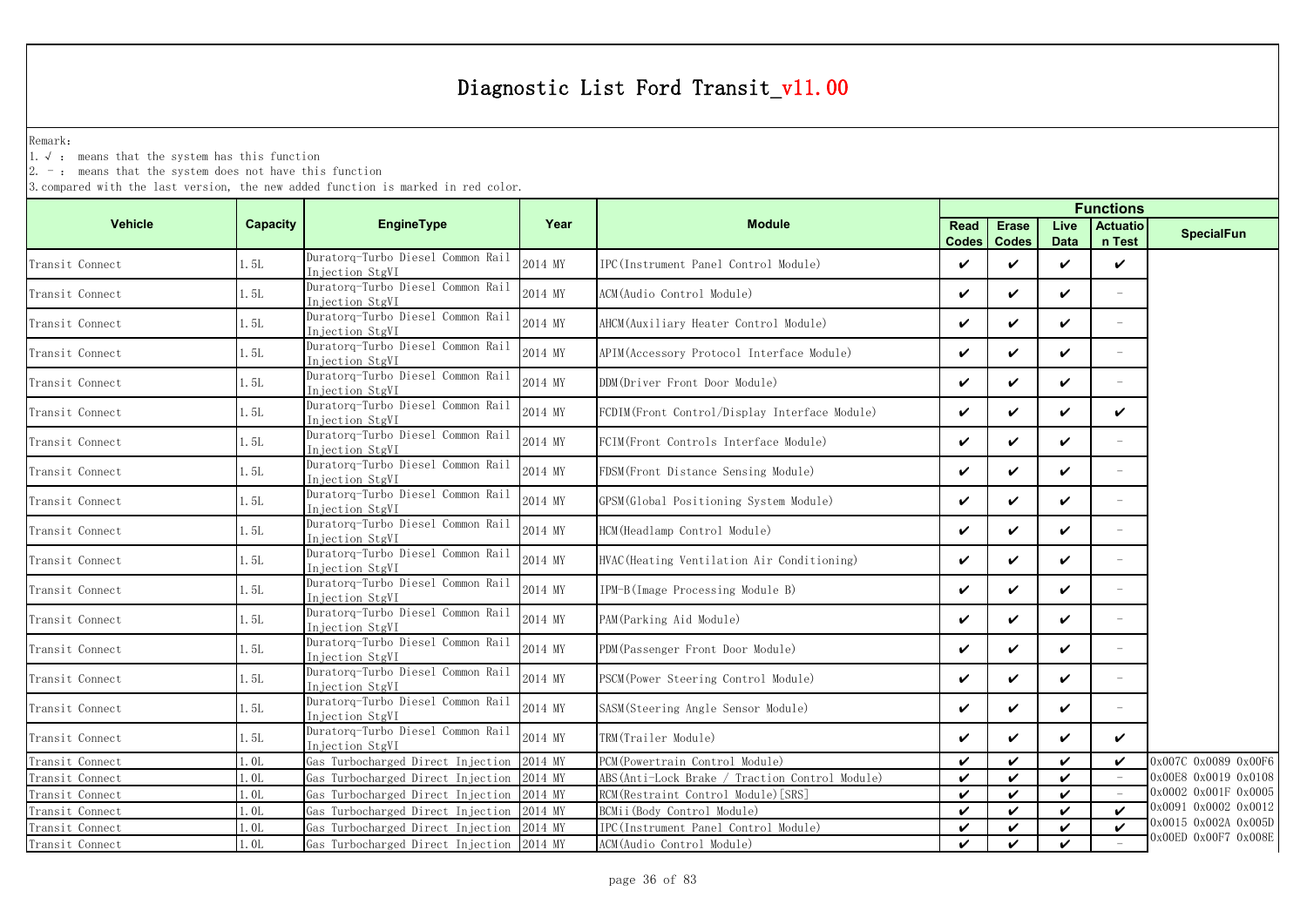Remark:

1.√ : means that the system has this function

 $2. -$ : means that the system does not have this function

| Capacity         | <b>EngineType</b>                              | Year                                                                                                        | <b>Module</b>                                   | <b>Read</b>        | <b>Erase</b>               | Live               | <b>Actuatio</b>          | <b>SpecialFun</b>                            |
|------------------|------------------------------------------------|-------------------------------------------------------------------------------------------------------------|-------------------------------------------------|--------------------|----------------------------|--------------------|--------------------------|----------------------------------------------|
|                  |                                                |                                                                                                             |                                                 | <b>Codes</b>       | <b>Codes</b>               | <b>Data</b>        | n Test                   |                                              |
| 1. OL            | Gas Turbocharged Direct Injection              |                                                                                                             | AHCM (Auxiliary Heater Control Module)          | $\boldsymbol{\nu}$ | ✓                          | $\boldsymbol{\nu}$ | $\overline{\phantom{a}}$ |                                              |
| 1.0L             | Gas Turbocharged Direct Injection              | 2014 MY                                                                                                     | APIM(Accessory Protocol Interface Module)       | ✓                  | ✓                          | ✓                  |                          |                                              |
| 1.0 <sub>L</sub> | Gas Turbocharged Direct Injection              | 2014 MY                                                                                                     | DDM(Driver Front Door Module)                   | $\boldsymbol{\nu}$ | $\boldsymbol{\nu}$         | $\checkmark$       |                          |                                              |
| 1.0 <sub>L</sub> | Gas Turbocharged Direct Injection              | 2014 MY                                                                                                     | FCDIM(Front Control/Display Interface Module)   | $\checkmark$       | $\boldsymbol{\nu}$         | ✓                  | $\checkmark$             |                                              |
| 1.0L             | Gas Turbocharged Direct Injection              | 2014 MY                                                                                                     | FCIM(Front Controls Interface Module)           | $\checkmark$       | $\checkmark$               | $\checkmark$       |                          |                                              |
| 1. OL            | Gas Turbocharged Direct Injection              | 2014 MY                                                                                                     | FDSM(Front Distance Sensing Module)             | ✓                  | $\boldsymbol{\nu}$         | ✓                  |                          |                                              |
| 1.0L             | Gas Turbocharged Direct Injection              | 2014 MY                                                                                                     | GPSM (Global Positioning System Module)         | $\checkmark$       | $\checkmark$               | $\checkmark$       | $\equiv$                 |                                              |
| 1. OL            | Gas Turbocharged Direct Injection              | 2014 MY                                                                                                     | HCM (Headlamp Control Module)                   | $\checkmark$       | $\checkmark$               | $\checkmark$       |                          |                                              |
| 1.0 <sub>L</sub> | Gas Turbocharged Direct Injection              | 2014 MY                                                                                                     | HVAC (Heating Ventilation Air Conditioning)     | $\checkmark$       | $\checkmark$               | $\checkmark$       | $\overline{\phantom{a}}$ |                                              |
| 1.0L             | Gas Turbocharged Direct Injection              | 2014 MY                                                                                                     | IPM-B(Image Processing Module B)                | $\checkmark$       | $\boldsymbol{\nu}$         | $\checkmark$       | $\overline{\phantom{a}}$ |                                              |
| 1. OL            | Gas Turbocharged Direct Injection              |                                                                                                             | PAM (Parking Aid Module)                        | ✓                  | $\boldsymbol{\mathcal{U}}$ | ✓                  | $\overline{\phantom{m}}$ |                                              |
| 1.0L             | Gas Turbocharged Direct Injection              |                                                                                                             | PDM (Passenger Front Door Module)               | $\checkmark$       | $\boldsymbol{\mathcal{U}}$ | ✓                  |                          |                                              |
| 1. OL            | Gas Turbocharged Direct Injection              | 2014 MY                                                                                                     | PSCM (Power Steering Control Module)            | $\checkmark$       | $\boldsymbol{\nu}$         | $\checkmark$       |                          |                                              |
| 1.0L             | Gas Turbocharged Direct Injection              | 2014 MY                                                                                                     | SASM(Steering Angle Sensor Module)              | $\checkmark$       | $\checkmark$               | ✓                  |                          |                                              |
| 0.01             | Gas Turbocharged Direct Injection              | 2014 MY                                                                                                     | TRM(Trailer Module)                             | $\boldsymbol{\nu}$ | $\boldsymbol{\nu}$         | $\checkmark$       | $\boldsymbol{\nu}$       |                                              |
| 3.2L             | Duratorg-Turbo Diesel Common Rail<br>Injection | 2016 MY                                                                                                     | PCM (Powertrain Control Module)                 | $\checkmark$       | ✓                          | ✓                  | $\boldsymbol{\nu}$       | 0x0016 0x0087 0x006D<br>0x0107 0x0089 0x00F6 |
| 3.2L             | Duratorq-Turbo Diesel Common Rail<br>Injection | 2016 MY                                                                                                     | TCM (Transmission Control Module)               | $\checkmark$       | ✓                          | ✓                  | $\boldsymbol{\nu}$       | 0x006F 0x00E7 0x00E8<br>0x0041 0x0019 0x00E1 |
| 3.2L             | Duratorq-Turbo Diesel Common Rail<br>Injection | 2016 MY                                                                                                     | ABS (Anti-Lock Brake / Traction Control Module) | $\checkmark$       | ✓                          | ✓                  | $\boldsymbol{\nu}$       | 0x0108 0x0002 0x001D<br>0x003A 0x0091 0x0109 |
| 3.2L             | Injection                                      | 2016 MY                                                                                                     | RCM (Restraint Control Module) [SRS]            | $\checkmark$       | ✓                          | ✓                  |                          | 0x010A 0x0002 0x00A0<br>0x010C 0x0077 0x00E3 |
| 3.2L             | Duratorq-Turbo Diesel Common Rail<br>Injection | 2016 MY                                                                                                     | BCM#1 (Body Control Module)                     | V                  | ✓                          | ✓                  | ✓                        | 0x00C5 0x010D 0x00E2<br>0x000D               |
| 3.2L             | Duratorq-Turbo Diesel Common Rail<br>Injection | 2016 MY                                                                                                     | IPC(Instrument Panel Control Module)            | V                  | ✓                          | ✓                  | ✓                        |                                              |
| 3.2L             | Injection                                      | 2016 MY                                                                                                     | ACM (Audio Control Module)                      | $\checkmark$       | ✓                          | ✓                  | ✓                        |                                              |
| 3.2L             | Injection                                      | 2016 MY                                                                                                     | AHCM (Auxiliary Heater Control Module)          | $\checkmark$       | ✓                          | ✓                  |                          |                                              |
| 3.2L             | Duratorg-Turbo Diesel Common Rail<br>Injection | 2016 MY                                                                                                     | APIM (Accessory Protocol Interface Module)      | $\checkmark$       | ✓                          | V                  | $\overline{\phantom{a}}$ |                                              |
| 3.2L             | Duratorq-Turbo Diesel Common Rail<br>Injection | 2016 MY                                                                                                     | C-CM(Cruise-Control Module)                     | $\checkmark$       | ✓                          | ✓                  |                          |                                              |
| 3.2L             | Duratorq-Turbo Diesel Common Rail<br>Injection | 2016 MY                                                                                                     | FCDIM(Front Control/Display Interface Module)   | $\checkmark$       | ✓                          | ✓                  | ✓                        |                                              |
| 3.2L             | Duratorq-Turbo Diesel Common Rail<br>Injection | 2016 MY                                                                                                     | FCIM (Front Controls Interface Module)          | ✓                  | ✓                          | ✓                  |                          |                                              |
|                  |                                                | Duratorq-Turbo Diesel Common Rail<br>Duratorq-Turbo Diesel Common Rail<br>Duratorq-Turbo Diesel Common Rail | 2014 MY<br>2014 MY<br>2014 MY                   |                    |                            |                    |                          | <b>Functions</b>                             |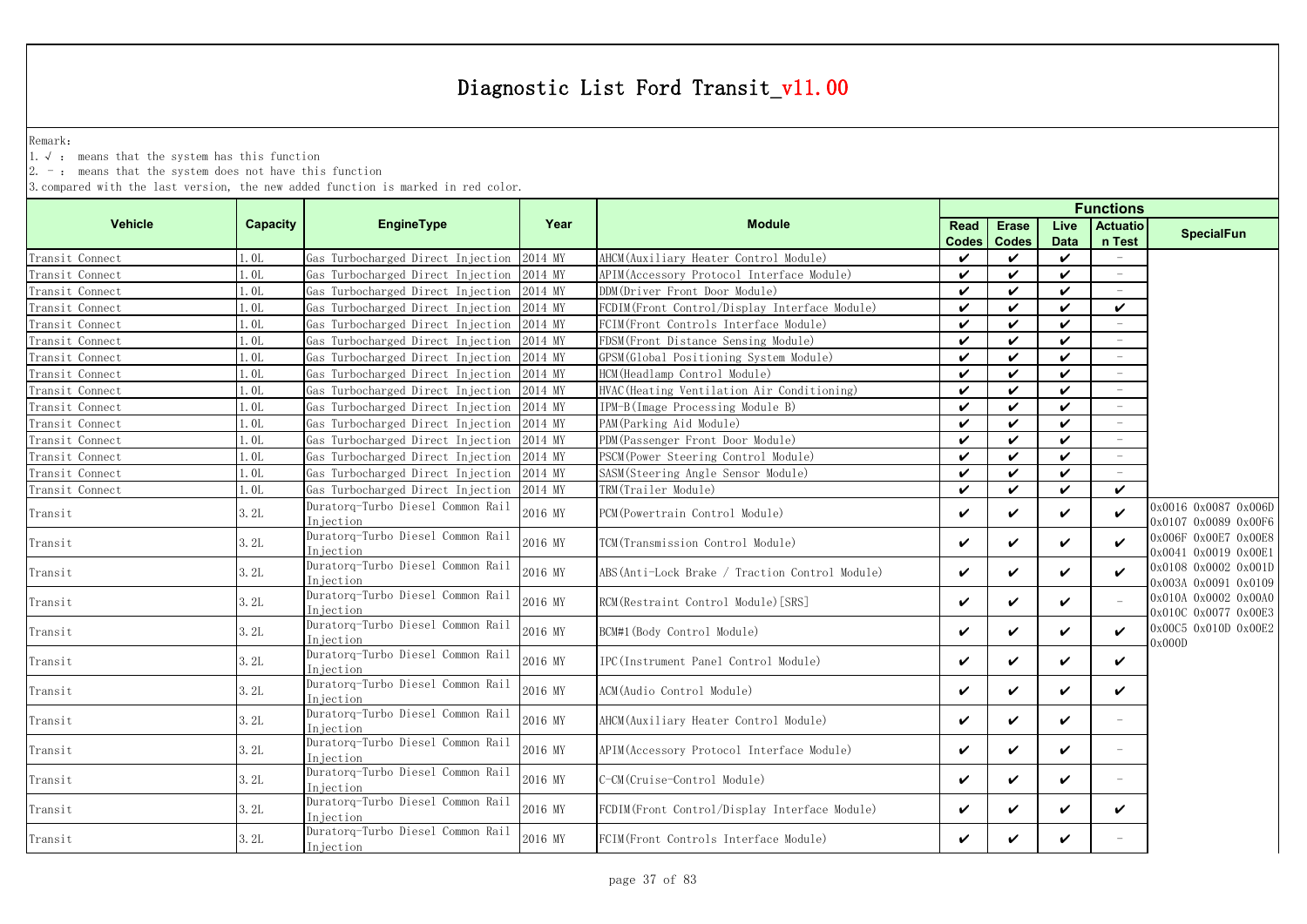Remark:

1.√ : means that the system has this function

2. - : means that the system does not have this function

|                 |          |                                                 |         |                                                 |                             |                              |                     | <b>Functions</b>          |                                              |
|-----------------|----------|-------------------------------------------------|---------|-------------------------------------------------|-----------------------------|------------------------------|---------------------|---------------------------|----------------------------------------------|
| <b>Vehicle</b>  | Capacity | EngineType                                      | Year    | <b>Module</b>                                   | <b>Read</b><br><b>Codes</b> | <b>Erase</b><br><b>Codes</b> | Live<br><b>Data</b> | <b>Actuatio</b><br>n Test | <b>SpecialFun</b>                            |
| Transit         | 3.2L     | Duratorq-Turbo Diesel Common Rail<br>Injection  | 2016 MY | GPCM (Glow Plug Control Module)                 | ✓                           | ✓                            |                     |                           |                                              |
| Transit         | 3.2L     | Duratorg-Turbo Diesel Common Rail<br>Injection  | 2016 MY | GPSM (Global Positioning System Module)         | $\checkmark$                | $\checkmark$                 | $\boldsymbol{\nu}$  | L.                        |                                              |
| Transit         | 3.2L     | Duratorq-Turbo Diesel Common Rail<br>Injection  | 2016 MY | IPM-A(Image Processing Module A)                | ✓                           | V                            | V                   | $\overline{\phantom{0}}$  |                                              |
| Transit         | 3.2L     | Duratorq-Turbo Diesel Common Rail<br>Injection  | 2016 MY | IPM-B(Image Processing Module B)                | ✓                           | $\checkmark$                 | ✓                   | L,                        |                                              |
| Transit         | 3.2L     | Duratorq-Turbo Diesel Common Rail<br>Injection  | 2016 MY | NOx11M(Nitrogen Oxides Module - Feedgas)        | ✓                           | $\checkmark$                 | $\equiv$            |                           |                                              |
| Transit         | 3.2L     | Duratorq-Turbo Diesel Common Rail<br>Injection  | 2016 MY | NOx12M(Nitrogen Oxides Module - Tailpipe)       | ✓                           | $\checkmark$                 | $\equiv$            | L.                        |                                              |
| Transit         | 3.2L     | Duratorq-Turbo Diesel Common Rail<br>Injection  | 2016 MY | PAM (Parking Aid Module)                        | ✓                           | ✓                            | V                   | ÷.                        |                                              |
| Transit         | 3.2L     | Duratorq-Turbo Diesel Common Rail<br>Injection  | 2016 MY | PM_SENSOR(Particulate Matter Sensor)            | ✓                           | $\checkmark$                 | $\sim$              |                           |                                              |
| Transit         | 3.2L     | Duratorq-Turbo Diesel Common Rail<br>Injection  | 2016 MY | RDCM#1 (Reductant Control Module)               | ✓                           | ✓                            | $\checkmark$        | V                         |                                              |
| Transit         | 3.2L     | Duratorq-Turbo Diesel Common Rail<br>Iniection  | 2016 MY | SASM(Steering Angle Sensor Module)              | ✓                           | ✓                            | ✓                   | $\overline{\phantom{0}}$  |                                              |
| Transit         | 3.2L     | Duratorq-Turbo Diesel Common Rail<br>Injection  | 2016 MY | TBC(Trailer Brake Control Module)               | V                           | $\checkmark$                 | V                   |                           |                                              |
| Transit         | 3.2L     | Duratorq-Turbo Diesel Common Rail<br>Injection  | 2016 MY | TBM#1(Trailer Brake Control Module)             | ✓                           | $\checkmark$                 | $\equiv$            | L.                        |                                              |
| Transit         | 3.2L     | Duratorg-Turbo Diesel Common Rail<br>Injection  | 2016 MY | TRM(Trailer Module)                             | ✓                           | $\checkmark$                 | ✓                   | $\checkmark$              |                                              |
| Transit Connect | 1.6L     | EcoBoost - Gas Turbocharged Direct<br>Injection | 2016 MY | PCM (Powertrain Control Module)                 | V                           | ✓                            | $\checkmark$        | ✓                         | 0x007C 0x0016 0x006D<br>0x0089 0x00F6 0x006F |
| Transit Connect | 1.6L     | EcoBoost - Gas Turbocharged Direct<br>Injection | 2016 MY | ABS (Anti-Lock Brake / Traction Control Module) | V                           | $\checkmark$                 | $\boldsymbol{\nu}$  | $\boldsymbol{\nu}$        | 0x00E7 0x00E8 0x0041<br>0x0019 0x008C 0x008D |
| Transit Connect | 1.6L     | EcoBoost - Gas Turbocharged Direct<br>Injection | 2016 MY | RCM (Restraint Control Module) [SRS]            | ✓                           | ✓                            | ✓                   |                           | 0x0108 0x012A 0x0002<br>0x001D 0x001E 0x0071 |
| Transit Connect | 1.6L     | EcoBoost - Gas Turbocharged Direct<br>Injection | 2016 MY | BCM#1 (Body Control Module)                     | ✓                           | $\checkmark$                 | $\boldsymbol{\nu}$  | $\checkmark$              | 0x001F 0x000F 0x000F<br>0x0075 0x0109 0x0091 |
| Transit Connect | 1.6L     | EcoBoost - Gas Turbocharged Direct<br>Injection | 2016 MY | IPC(Instrument Panel Control Module)            | ✓                           | ✓                            | ✓                   | ✓                         | 0x0002 0x010A 0x0104<br>0x00B4 0x00F7 0x0004 |
| Transit Connect | 1.6L     | EcoBoost - Gas Turbocharged Direct<br>Injection | 2016 MY | ACM (Audio Control Module)                      | ✓                           | ✓                            | ✓                   | ✓                         | 0x0076 0x0077 0x000D                         |
| Transit Connect | 1.6L     | EcoBoost - Gas Turbocharged Direct<br>Injection | 2016 MY | APIM (Accessory Protocol Interface Module)      | ✓                           | ✓                            | V                   |                           | )x0013                                       |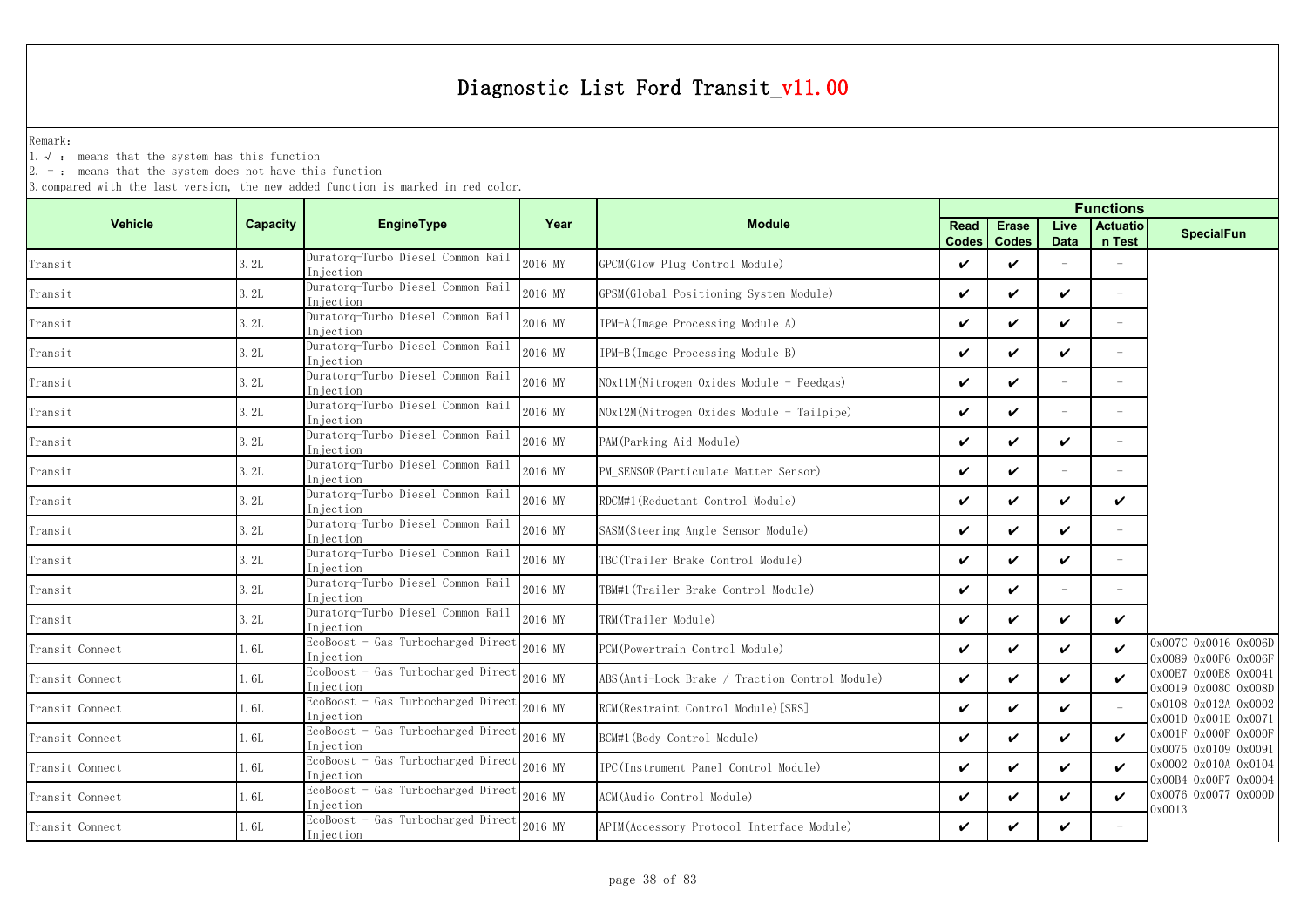Remark:

1.√ : means that the system has this function

 $2. -$ : means that the system does not have this function

|                 |          |                                                 |         | <b>Functions</b>                                      |                      |                              |                          |                           |                                              |
|-----------------|----------|-------------------------------------------------|---------|-------------------------------------------------------|----------------------|------------------------------|--------------------------|---------------------------|----------------------------------------------|
| <b>Vehicle</b>  | Capacity | EngineType                                      | Year    | <b>Module</b>                                         | Read<br><b>Codes</b> | <b>Erase</b><br><b>Codes</b> | Live<br><b>Data</b>      | <b>Actuatio</b><br>n Test | <b>SpecialFun</b>                            |
| Transit Connect | 1.6L     | EcoBoost - Gas Turbocharged Direct<br>Injection | 2016 MY | DDM(Driver Front Door Module)                         | ✓                    | $\checkmark$                 | $\checkmark$             |                           |                                              |
| Transit Connect | 1.6L     | EcoBoost - Gas Turbocharged Direct<br>Iniection | 2016 MY | FCDIM(Front Control/Display Interface Module)         | ✓                    | $\checkmark$                 | ✓                        | ✓                         |                                              |
| Transit Connect | 1.6L     | EcoBoost - Gas Turbocharged Direct<br>Injection | 2016 MY | FCIM(Front Controls Interface Module)                 | ✓                    | ✓                            | V                        | $\equiv$                  |                                              |
| Transit Connect | 1.6L     | EcoBoost - Gas Turbocharged Direct<br>Injection | 2016 MY | GPSM (Global Positioning System Module)               | ✓                    | $\checkmark$                 | ✓                        | L.                        |                                              |
| Transit Connect | 1.6L     | EcoBoost - Gas Turbocharged Direct<br>Injection | 2016 MY | HCM(Headlamp Control Module)                          | ✓                    | ✓                            | ✓                        | $\equiv$                  |                                              |
| Transit Connect | 1.6L     | EcoBoost - Gas Turbocharged Direct<br>Iniection | 2016 MY | HVAC (Heating Ventilation Air Conditioning)           | ✓                    | $\checkmark$                 | ✓                        | $\overline{\phantom{a}}$  |                                              |
| Transit Connect | 1.6L     | EcoBoost - Gas Turbocharged Direct<br>Injection | 2016 MY | IPM-A(Image Processing Module A)                      | ✓                    | ✓                            |                          |                           |                                              |
| Transit Connect | 1.6L     | EcoBoost - Gas Turbocharged Direct<br>Injection | 2016 MY | IPM-B(Image Processing Module B)                      | ✓                    | $\checkmark$                 | $\overline{\phantom{m}}$ |                           |                                              |
| Transit Connect | 1.6L     | EcoBoost - Gas Turbocharged Direct<br>Injection | 2016 MY | OCSM(Occupant Classification System Module)           | ✓                    | ✓                            | ✓                        |                           |                                              |
| Transit Connect | 1.6L     | EcoBoost - Gas Turbocharged Direct<br>Injection | 2016 MY | PAM (Parking Aid Module)                              | ✓                    | $\checkmark$                 | ✓                        | $\overline{\phantom{a}}$  |                                              |
| Transit Connect | 1.6L     | EcoBoost - Gas Turbocharged Direct<br>Injection | 2016 MY | PDM (Passenger Front Door Module)                     | ✓                    | ✓                            | ✓                        |                           |                                              |
| Transit Connect | 1. 6L    | EcoBoost - Gas Turbocharged Direct<br>Injection | 2016 MY | PSCM (Power Steering Control Module)                  | ✓                    | ✓                            | $\checkmark$             | L.                        |                                              |
| Transit Connect | 1.6L     | EcoBoost - Gas Turbocharged Direct<br>Injection | 2016 MY | SASM(Steering Angle Sensor Module)                    | ✓                    | ✓                            | ✓                        |                           |                                              |
| Transit Connect | 1.6L     | EcoBoost - Gas Turbocharged Direct<br>Injection | 2016 MY | SOD-L(Side Obstacle Detection Control Module - Left)  | ✓                    | ✓                            | V                        | $\overline{\phantom{0}}$  |                                              |
| Transit Connect | 1.6L     | EcoBoost - Gas Turbocharged Direct<br>Injection | 2016 MY | SOD-R(Side Obstacle Detection Control Module - Right) | ✓                    | $\checkmark$                 | V                        | $\overline{\phantom{a}}$  |                                              |
| Transit Connect | 1.6L     | EcoBoost - Gas Turbocharged Direct<br>Injection | 2016 MY | TRM(Trailer Module)                                   | ✓                    | ✓                            | V                        |                           |                                              |
| Transit         | 2.0L     | EcoBoost - Gas Turbocharged Direct<br>Injection | 2016 MY | PCM (Powertrain Control Module)                       | ✓                    | $\checkmark$                 | ✓                        | $\checkmark$              | 0x0041 0x0019 0x011F<br>0x00C6 0x0004 0x0091 |
| Transit         | 2.0L     | EcoBoost - Gas Turbocharged Direct<br>Injection | 2016 MY | ABS (Anti-Lock Brake / Traction Control Module)       | ✓                    | ✓                            | $\checkmark$             | ✓                         | 0x0009 0x0002 0x0076                         |
| Transit         | 2.0L     | EcoBoost - Gas Turbocharged Direct<br>Iniection | 2016 MY | RCM (Restraint Control Module) [SRS]                  | ✓                    | $\checkmark$                 | ✓                        | L.                        | 0x0077 0x0013                                |
| Transit         | 2.0L     | EcoBoost - Gas Turbocharged Direct<br>Injection | 2016 MY | BCMii(Body Control Module)                            | ✓                    | ✓                            | ✓                        | ✓                         |                                              |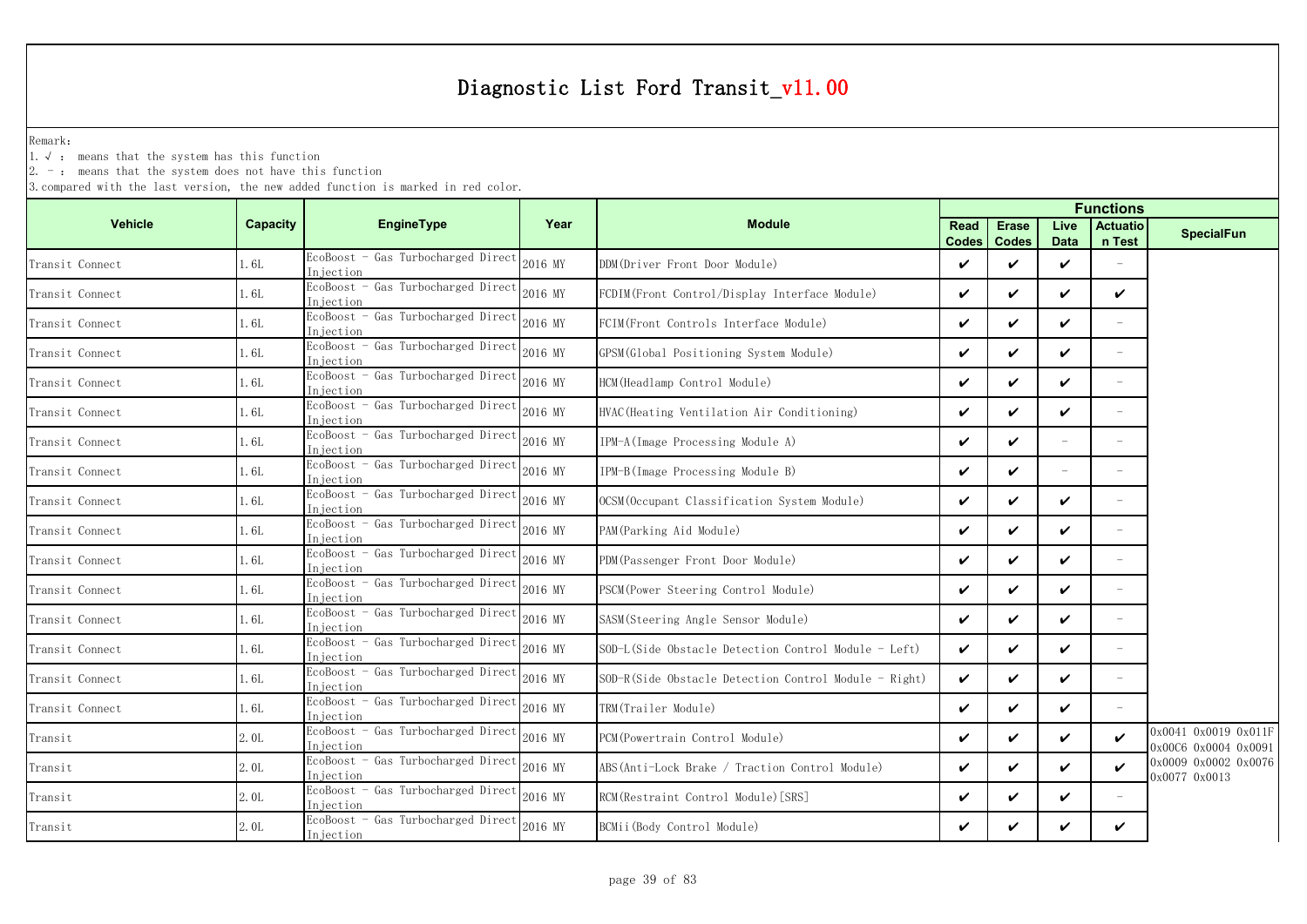Remark:

1.√ : means that the system has this function

 $2. -$ : means that the system does not have this function

|                |          |                                                  |         |                                                   | <b>Functions</b>     |                              |                     |                            |                                              |
|----------------|----------|--------------------------------------------------|---------|---------------------------------------------------|----------------------|------------------------------|---------------------|----------------------------|----------------------------------------------|
| <b>Vehicle</b> | Capacity | <b>EngineType</b>                                | Year    | <b>Module</b>                                     | Read<br><b>Codes</b> | <b>Erase</b><br><b>Codes</b> | Live<br><b>Data</b> | <b>Actuatio</b><br>n Test  | <b>SpecialFun</b>                            |
| Transit        | 2.0L     | EcoBoost - Gas Turbocharged Direct<br>Iniection  | 2016 MY | IPC (Instrument Panel Control Module)             | ✓                    | ✓                            | ✓                   | $\checkmark$               |                                              |
| Transit        | 2.0L     | EcoBoost - Gas Turbocharged Direct<br>Injection  | 2016 MY | ACM(Audio Control Module)                         | ✓                    | ✓                            | ✓                   | ✓                          |                                              |
| Transit        | 2.0L     | EcoBoost - Gas Turbocharged Direct<br>Injection  | 2016 MY | FCDIM(Front Control/Display Interface Module)     | ✓                    | ✓                            | ✓                   | ✓                          |                                              |
| Transit        | 2.0L     | EcoBoost - Gas Turbocharged Direct<br>In iection | 2016 MY | HVAC (Heating Ventilation Air Conditioning)       | V                    | V                            | ✓                   | $\checkmark$               |                                              |
| Transit        | 2.0L     | EcoBoost - Gas Turbocharged Direct<br>Iniection  | 2016 MY | PAM (Parking Aid Module)                          | ✓                    | ✓                            | ✓                   |                            |                                              |
| Transit        | 2.0L     | EcoBoost - Gas Turbocharged Direct<br>Injection  | 2016 MY | RHVAC (Rear Heating Ventilation Air Conditioning) | ✓                    | $\checkmark$                 | ✓                   | $\overline{\phantom{a}}$   |                                              |
| Transit        | 2.0L     | EcoBoost - Gas Turbocharged Direct<br>Injection  | 2016 MY | SASM(Steering Angle Sensor Module)                | ✓                    | ✓                            | ✓                   |                            |                                              |
| Transit        | 2.0L     | EcoBoost - Gas Turbocharged Direct<br>Injection  | 2016 MY | VDM (Vehicle Dynamics Module)                     | ✓                    | ✓                            | ✓                   |                            |                                              |
| Transit        | 2.0L     | Duratorq-Turbo Diesel Common Rail<br>Injection   | 2016 MY | PCM (Powertrain Control Module)                   | ✓                    | ✓                            | ✓                   | $\checkmark$               | 0x0019 0x00C6 0x011F<br>0x0091 0x0009 0x0002 |
| Transit        | 2.0L     | Duratorg-Turbo Diesel Common Rail<br>Injection   | 2016 MY | ABS (Anti-Lock Brake / Traction Control Module)   | ✓                    | ✓                            | ✓                   | $\checkmark$               | 0x0065 0x0046 0x0048<br>0x0050 0x0047 0x006C |
| Transit        | 2.0L     | Duratorq-Turbo Diesel Common Rail<br>Injection   | 2016 MY | RCM(Restraint Control Module)[SRS]                | V                    | V                            | ✓                   |                            | 0x006A 0x00EE 0x0068<br>0x004B 0x0063 0x0066 |
| Transit        | 2.0L     | Duratorq-Turbo Diesel Common Rail<br>Iniection   | 2016 MY | BCMii(Body Control Module)                        | ✓                    | ✓                            | ✓                   | ✓                          | 0x00F0 0x00F4                                |
| Transit        | 2.0L     | Duratorq-Turbo Diesel Common Rail<br>Injection   | 2016 MY | IPC(Instrument Panel Control Module)              | ✓                    | ✓                            | ✓                   | $\boldsymbol{\mathcal{U}}$ |                                              |
| Transit        | 2.0L     | Duratorq-Turbo Diesel Common Rail<br>Injection   | 2016 MY | ACM(Audio Control Module)                         | ✓                    | ✓                            | ✓                   | ✓                          |                                              |
| Transit        | 2.0L     | Duratorq-Turbo Diesel Common Rail<br>Iniection   | 2016 MY | FCDIM(Front Control/Display Interface Module)     | ✓                    | ✓                            | ✓                   | ✓                          |                                              |
| Transit        | 2.0L     | Duratorq-Turbo Diesel Common Rail<br>Injection   | 2016 MY | HVAC (Heating Ventilation Air Conditioning)       | ✓                    | ✓                            | ✓                   | ✓                          |                                              |
| Transit        | 2.0L     | Duratorq-Turbo Diesel Common Rail<br>Injection   | 2016 MY | PAM (Parking Aid Module)                          | V                    | ✓                            | ✓                   | $\overline{\phantom{m}}$   |                                              |
| Transit        | 2.0L     | Duratorq-Turbo Diesel Common Rail<br>Injection   | 2016 MY | RHVAC (Rear Heating Ventilation Air Conditioning) | ✓                    | ✓                            | ✓                   | $\overline{\phantom{0}}$   |                                              |
| Transit        | 2.0L     | Duratorq-Turbo Diesel Common Rail<br>Injection   | 2016 MY | SASM (Steering Angle Sensor Module)               | ✓                    | ✓                            | ✓                   | $\overline{\phantom{a}}$   |                                              |
| Transit        | 2.0L     | Duratorq-Turbo Diesel Common Rail<br>Injection   | 2016 MY | VDM(Vehicle Dynamics Module)                      | ✓                    | ✓                            | ✓                   |                            |                                              |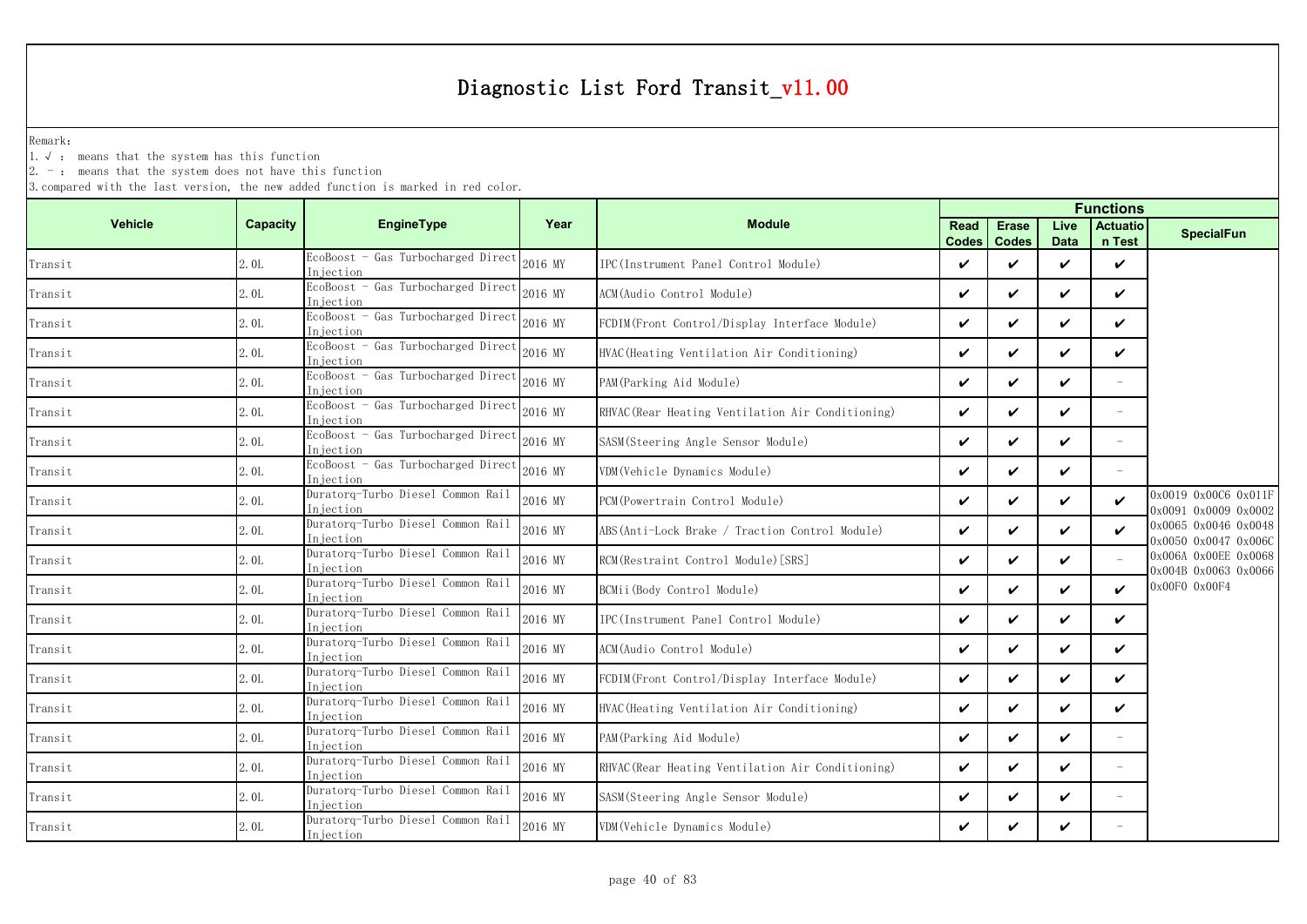Remark:

1.√ : means that the system has this function

 $2. -$ : means that the system does not have this function

|                |          |                                                |         |                                                |              | <b>Functions</b>              |                     |                           |                                              |
|----------------|----------|------------------------------------------------|---------|------------------------------------------------|--------------|-------------------------------|---------------------|---------------------------|----------------------------------------------|
| <b>Vehicle</b> | Capacity | <b>EngineType</b>                              | Year    | <b>Module</b>                                  | <b>Read</b>  | <b>Erase</b><br>Codes   Codes | Live<br><b>Data</b> | <b>Actuatio</b><br>n Test | <b>SpecialFun</b>                            |
| Transit        | 2.0L     | Duratorq-Turbo Diesel Common Rail<br>Injection | 2016 MY | PCM(Powertrain Control Module)                 | $\checkmark$ | ✓                             | ✓                   | $\checkmark$              | 0x007C 0x0016 0x012F<br>0x006D 0x0088 0x0125 |
| Transit        | 2.0L     | Duratorq-Turbo Diesel Common Rail<br>Injection | 2016 MY | TCM (Transmission Control Module)              | $\checkmark$ | $\checkmark$                  | ✓                   |                           | 0x0089 0x00F6 0x00FD<br>0x0036 0x006F 0x00E7 |
| Transit        | 2.0L     | Duratorq-Turbo Diesel Common Rail<br>Iniection | 2016 MY | ABS(Anti-Lock Brake / Traction Control Module) | $\checkmark$ | ✓                             | ✓                   | $\boldsymbol{\nu}$        | 0x0024 0x0041 0x0142<br>0x0019 0x011F 0x0070 |
| Transit        | 2.0L     | Duratorq-Turbo Diesel Common Rail<br>Injection | 2016 MY | RCM (Restraint Control Module) [SRS]           | $\checkmark$ | $\checkmark$                  | ✓                   |                           | 0x00E1 0x0100 0x0108<br>0x00C6 0x001C 0x001D |
| Transit        | 2.0L     | Duratorq-Turbo Diesel Common Rail<br>Iniection | 2016 MY | BCM#1 (Body Control Module)                    | V            | ✓                             | ✓                   | ✓                         | 0x0071 0x0091 0x0109<br>0x0002 0x010A 0x00B4 |
| Transit        | 2.0L     | Duratorq-Turbo Diesel Common Rail<br>Injection | 2016 MY | IPC (Instrument Panel Control Module)          | $\checkmark$ | $\checkmark$                  | ✓                   | $\boldsymbol{\nu}$        | 0x010C 0x00E2 0x00E3<br>0x0077 0x000D        |
| Transit        | 2.0L     | Duratorq-Turbo Diesel Common Rail<br>Injection | 2016 MY | ACM (Audio Control Module)                     | $\checkmark$ | ✓                             | V                   | $\checkmark$              |                                              |
| Transit        | 2.0L     | Duratorq-Turbo Diesel Common Rail<br>Injection | 2016 MY | AHCM (Auxiliary Heater Control Module)         | $\checkmark$ | ✓                             | ✓                   |                           |                                              |
| Transit        | 2.0L     | Duratorq-Turbo Diesel Common Rail<br>Injection | 2016 MY | APIM (Accessory Protocol Interface Module)     | $\checkmark$ | ✓                             | ✓                   | $\checkmark$              |                                              |
| Transit        | 2.0L     | Duratorq-Turbo Diesel Common Rail<br>Iniection | 2016 MY | AWD#1(All Wheel Drive Module)                  | $\checkmark$ | ✓                             | ✓                   |                           |                                              |
| Transit        | 2.0L     | Duratorq-Turbo Diesel Common Rail<br>Injection | 2016 MY | C-CM (Cruise-Control Module)                   | $\checkmark$ | $\checkmark$                  | ✓                   | ✓                         |                                              |
| Transit        | 2.0L     | Duratorq-Turbo Diesel Common Rail<br>Injection | 2016 MY | DCDC (DC to DC Converter Control Module)       | V            | $\checkmark$                  | V                   | ✓                         |                                              |
| Transit        | 2.0L     | Duratorg-Turbo Diesel Common Rail<br>Injection | 2016 MY | FCDIM(Front Control/Display Interface Module)  | $\checkmark$ | ✓                             | ✓                   | ✓                         |                                              |
| Transit        | 2.0L     | Duratorq-Turbo Diesel Common Rail<br>Iniection | 2016 MY | FCIM(Front Controls Interface Module)          | V            | $\checkmark$                  | V                   | $\overline{\phantom{a}}$  |                                              |
| Transit        | 2.0L     | Duratorq-Turbo Diesel Common Rail<br>Injection | 2016 MY | FCIM-B(Front Controls Interface Module B)      | $\checkmark$ | $\checkmark$                  | ✓                   | $\equiv$                  |                                              |
| Transit        | 2.0L     | Duratorg-Turbo Diesel Common Rail<br>Injection | 2016 MY | GPSM (Global Positioning System Module)        | $\checkmark$ | ✓                             | ✓                   |                           |                                              |
| Transit        | 2.0L     | Duratorg-Turbo Diesel Common Rail<br>Injection | 2016 MY | GWM (Gateway Module A)                         | $\checkmark$ | $\checkmark$                  | ✓                   | $\overline{\phantom{a}}$  |                                              |
| Transit        | 2.0L     | Duratorq-Turbo Diesel Common Rail<br>Injection | 2016 MY | HCM(Headlamp Control Module)                   | $\checkmark$ | ✓                             | ✓                   | V                         |                                              |
| Transit        | 2.0L     | Duratorq-Turbo Diesel Common Rail<br>Injection | 2016 MY | IPM-A (Image Processing Module A)              | $\checkmark$ | ✓                             | ✓                   |                           |                                              |
| Transit        | 2.0L     | Duratorg-Turbo Diesel Common Rail<br>Injection | 2016 MY | PAM(Parking Aid Module)                        | V            | ✓                             | ✓                   |                           |                                              |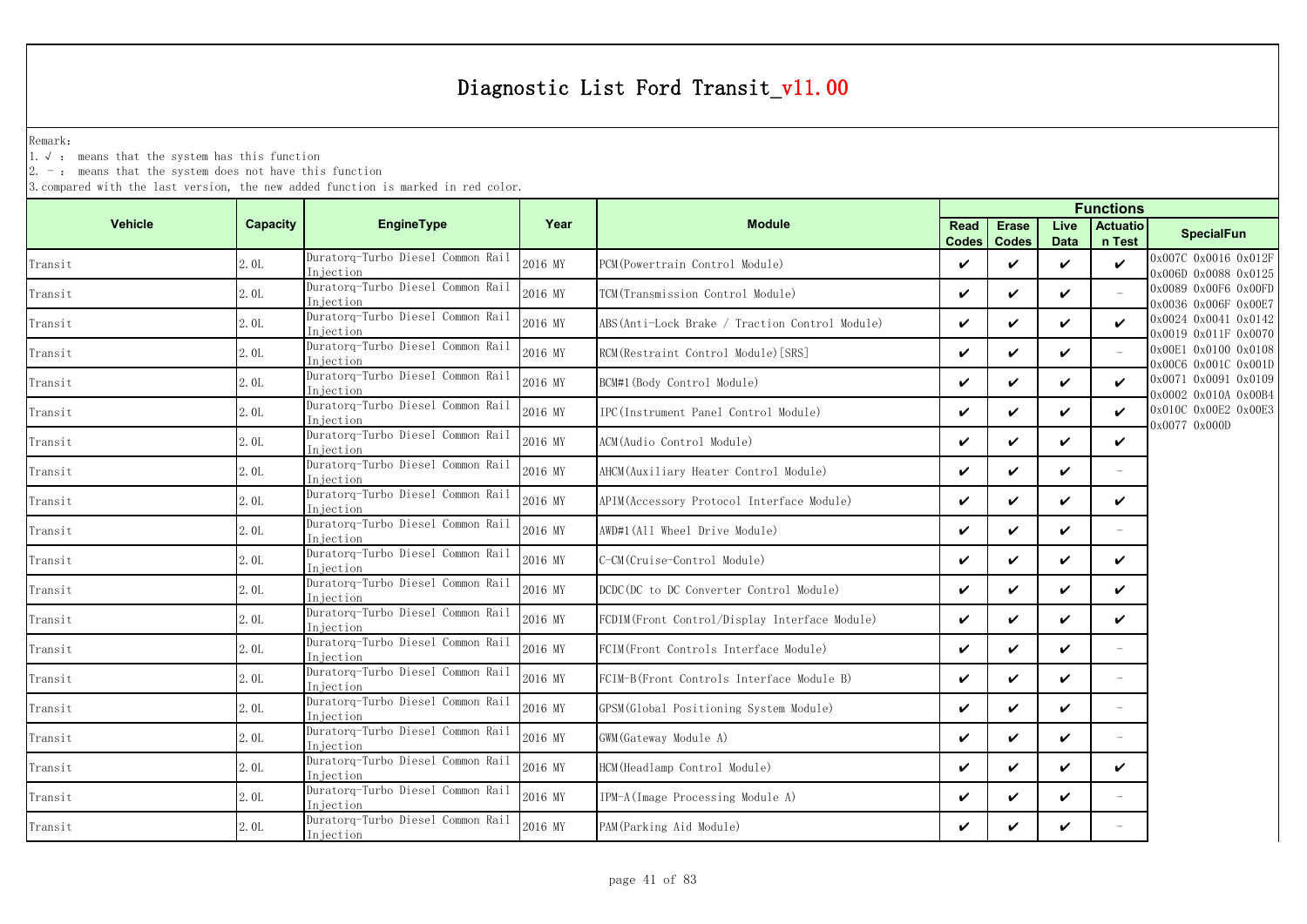Remark:

1.√ : means that the system has this function

2. - : means that the system does not have this function

|                |          |                                                 |         |                                                |                      |                              |                          | <b>Functions</b>          |                                              |  |
|----------------|----------|-------------------------------------------------|---------|------------------------------------------------|----------------------|------------------------------|--------------------------|---------------------------|----------------------------------------------|--|
| <b>Vehicle</b> | Capacity | <b>EngineType</b>                               | Year    | <b>Module</b>                                  | Read<br><b>Codes</b> | <b>Erase</b><br><b>Codes</b> | Live<br><b>Data</b>      | <b>Actuatio</b><br>n Test | <b>SpecialFun</b>                            |  |
| Transit        | 2.0L     | Duratorq-Turbo Diesel Common Rail<br>Injection  | 2016 MY | RBM (Running Board Control Module)             | ✓                    | ✓                            |                          |                           |                                              |  |
| Transit        | 2.0L     | Duratorg-Turbo Diesel Common Rail<br>In jection | 2016 MY | RTM (Radio Transceiver Module)                 | $\checkmark$         | ✓                            | $\boldsymbol{\nu}$       | $\equiv$                  |                                              |  |
| Transit        | 2.0L     | Duratorq-Turbo Diesel Common Rail<br>Injection  | 2016 MY | SCCM (Steering Column Control Module)          | V                    | ✓                            | V                        | $\equiv$                  |                                              |  |
| Transit        | 2.0L     | Duratorq-Turbo Diesel Common Rail<br>Injection  | 2016 MY | TCU#1(Telematic Control Unit Module)           | $\checkmark$         | ✓                            | $\overline{\phantom{a}}$ | $\equiv$                  |                                              |  |
| Transit        | 2.0L     | Duratorq-Turbo Diesel Common Rail<br>Injection  | 2016 MY | TRM(Trailer Module)                            | V                    | ✓                            | V                        | $\checkmark$              |                                              |  |
| Transit        | 2.0L     | Duratorq-Turbo Diesel Common Rail<br>Injection  | 2016 MY | VDM (Vehicle Dynamics Module)                  | $\boldsymbol{\nu}$   | ✓                            | $\boldsymbol{\nu}$       | $\equiv$                  |                                              |  |
| Transit        | 2.0L     | Duratorq-Turbo Diesel Common Rail<br>Injection  | 2016 MY | PCM (Powertrain Control Module)                | $\checkmark$         | ✓                            | V                        | $\checkmark$              | 0x007C 0x0016 0x012F<br>0x00F5 0x0088 0x0125 |  |
| Transit        | 2.0L     | Duratorq-Turbo Diesel Common Rail<br>In iection | 2016 MY | TCM(Transmission Control Module)               | $\checkmark$         | ✓                            | $\checkmark$             |                           | 0x0089 0x00F6 0x00FD<br>0x0036 0x006E 0x006F |  |
| Transit        | 2.0L     | Duratorq-Turbo Diesel Common Rail<br>Injection  | 2016 MY | ABS(Anti-Lock Brake / Traction Control Module) | $\checkmark$         | ✓                            | V                        | $\checkmark$              | 0x00E7 0x0024 0x0142<br>0x0019 0x011F 0x0070 |  |
| Transit        | 2.0L     | Duratorq-Turbo Diesel Common Rail<br>Injection  | 2016 MY | RCM (Restraint Control Module) [SRS]           | $\checkmark$         | ✓                            | $\checkmark$             |                           | 0x00E1 0x0108 0x00C6<br>0x0091 0x0109 0x010C |  |
| Transit        | 2.0L     | Duratorq-Turbo Diesel Common Rail<br>Injection  | 2016 MY | BCMii(Body Control Module)                     | $\checkmark$         | ✓                            | V                        | ✓                         | 0x00E2 0x00E3 0x00C5<br>0x0077 0x000D        |  |
| Transit        | 2.0L     | Duratorq-Turbo Diesel Common Rail<br>Injection  | 2016 MY | IPC(Instrument Panel Control Module)           | $\checkmark$         | ✓                            | $\checkmark$             | $\checkmark$              |                                              |  |
| Transit        | 2.0L     | Duratorg-Turbo Diesel Common Rail<br>Injection  | 2016 MY | ACM(Audio Control Module)                      | $\checkmark$         | ✓                            | $\checkmark$             | $\checkmark$              |                                              |  |
| Transit        | 2.0L     | Duratorq-Turbo Diesel Common Rail<br>Injection  | 2016 MY | AHCM (Auxiliary Heater Control Module)         | V                    | ✓                            | V                        | $\equiv$                  |                                              |  |
| Transit        | 2.0L     | Duratorq-Turbo Diesel Common Rail<br>Injection  | 2016 MY | APIM (Accessory Protocol Interface Module)     | $\checkmark$         | ✓                            | $\checkmark$             | ✓                         |                                              |  |
| Transit        | 2.0L     | Duratorq-Turbo Diesel Common Rail<br>Injection  | 2016 MY | C-CM(Cruise-Control Module)                    | ✓                    | ✓                            |                          |                           |                                              |  |
| Transit        | 2.0L     | Duratorq-Turbo Diesel Common Rail<br>Injection  | 2016 MY | DCDC (DC to DC Converter Control Module)       | $\checkmark$         | ✓                            | $\checkmark$             | $\checkmark$              |                                              |  |
| Transit        | 2.0L     | Duratorq-Turbo Diesel Common Rail<br>Injection  | 2016 MY | FCDIM(Front Control/Display Interface Module)  | ✓                    | ✓                            | V                        | V                         |                                              |  |
| Transit        | 2.0L     | Duratorq-Turbo Diesel Common Rail<br>Injection  | 2016 MY | FCIM(Front Controls Interface Module)          | ✓                    | ✓                            | ÷,                       | $\qquad \qquad -$         |                                              |  |
| Transit        | 2.0L     | Duratorq-Turbo Diesel Common Rail<br>Injection  | 2016 MY | FCIM-B(Front Controls Interface Module B)      | ✓                    | ✓                            | V                        |                           |                                              |  |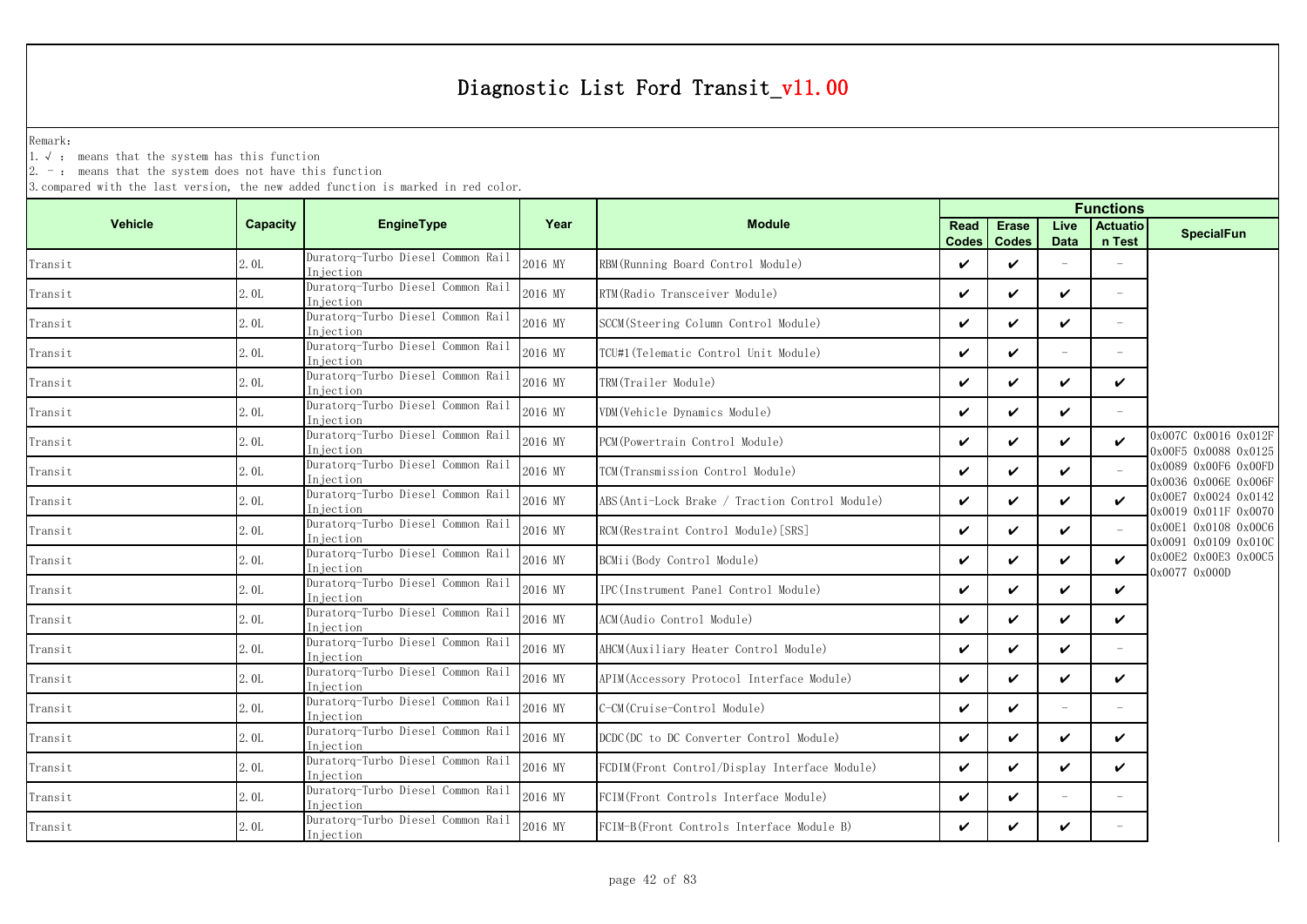Remark:

1.√ : means that the system has this function

 $2. -$ : means that the system does not have this function

|                |                 |                                                |         |                                               | <b>Functions</b>            |                              |                     |                            |                      |  |  |
|----------------|-----------------|------------------------------------------------|---------|-----------------------------------------------|-----------------------------|------------------------------|---------------------|----------------------------|----------------------|--|--|
| <b>Vehicle</b> | <b>Capacity</b> | EngineType                                     | Year    | <b>Module</b>                                 | <b>Read</b><br><b>Codes</b> | <b>Erase</b><br><b>Codes</b> | Live<br><b>Data</b> | <b>Actuatio</b><br>n Test  | <b>SpecialFun</b>    |  |  |
| Transit        | 2.0L            | Duratorq-Turbo Diesel Common Rail<br>Injection | 2016 MY | GPSM (Global Positioning System Module)       | V                           | ✓                            | $\checkmark$        |                            |                      |  |  |
| Transit        | 2.0L            | Duratorq-Turbo Diesel Common Rail<br>Injection | 2016 MY | GWM (Gateway Module A)                        | $\checkmark$                | ✓                            | $\checkmark$        | $\overline{\phantom{m}}$   |                      |  |  |
| Transit        | 2.0L            | Duratorq-Turbo Diesel Common Rail<br>Injection | 2016 MY | HCM (Headlamp Control Module)                 | V                           | ✓                            | $\checkmark$        | $\checkmark$               |                      |  |  |
| Transit        | 2.0L            | Duratorq-Turbo Diesel Common Rail<br>Injection | 2016 MY | HVAC (Heating Ventilation Air Conditioning)   | V                           | ✓                            | $\checkmark$        | $\equiv$                   |                      |  |  |
| Transit        | 2.0L            | Duratorq-Turbo Diesel Common Rail<br>niection  | 2016 MY | IPM-A (Image Processing Module A)             | $\checkmark$                | ✓                            | $\checkmark$        | $\overline{\phantom{m}}$   |                      |  |  |
| Transit        | 2.0L            | Duratorq-Turbo Diesel Common Rail<br>Injection | 2016 MY | PAM (Parking Aid Module)                      | V                           | ✓                            | $\checkmark$        | $\equiv$                   |                      |  |  |
| Transit        | 2.0L            | Duratorq-Turbo Diesel Common Rail<br>Injection | 2016 MY | RBM (Running Board Control Module)            | V                           | ✓                            | $\equiv$            | $\overline{\phantom{a}}$   |                      |  |  |
| Transit        | 2.0L            | Duratorq-Turbo Diesel Common Rail<br>Injection | 2016 MY | RTM (Radio Transceiver Module)                | V                           | ✓                            | $\checkmark$        | $\equiv$                   |                      |  |  |
| Transit        | 2.0L            | Duratorq-Turbo Diesel Common Rail<br>Injection | 2016 MY | SCCM (Steering Column Control Module)         | V                           | ✓                            | $\checkmark$        | $\overline{\phantom{a}}$   |                      |  |  |
| Transit        | 2.0L            | Duratorq-Turbo Diesel Common Rail<br>Injection | 2016 MY | TCCM (Transfer Case Control Module)           | V                           | ✓                            | V                   | $\overline{\phantom{a}}$   |                      |  |  |
| Transit        | 2.0L            | Duratorq-Turbo Diesel Common Rail<br>Injection | 2016 MY | TRM(Trailer Module)                           | V                           | ✓                            | $\checkmark$        | ✓                          |                      |  |  |
| Transit        | 2.0L            | Duratorq-Turbo Diesel Common Rail<br>Injection | 2016 MY | VDM(Vehicle Dynamics Module)                  | V                           | ✓                            | $\checkmark$        | $\equiv$                   |                      |  |  |
| Transit        | 3.7L            | TiVCT                                          | 2017 MY | PCM (Powertrain Control Module)               | $\checkmark$                | ✓                            | $\boldsymbol{\nu}$  | $\boldsymbol{\checkmark}$  | 0x0016 0x0087 0x006D |  |  |
| Transit        | 3. 7L           | TiVCT                                          | 2017 MY | ABS (Antilock braking system)                 | $\checkmark$                | ✓                            | $\boldsymbol{\nu}$  | $\checkmark$               | 0x0089 0x00F6 0x006F |  |  |
| Transit        | 3.7L            | TiVCT                                          | 2017 MY | RCM (Restraint Control Module) [SRS]          | V                           | ✓                            | $\checkmark$        |                            | 0x00E7 0x00E8 0x0041 |  |  |
| Transit        | 3.7L            | TiVCT                                          | 2017 MY | BCM#1 (Body Control Module)                   | $\boldsymbol{\nu}$          | ✓                            | $\boldsymbol{\nu}$  | $\boldsymbol{\mathcal{U}}$ | 0x0019 0x0108 0x0002 |  |  |
| Transit        | 3.7L            | TiVCT                                          | 2017 MY | IPC(Instrument Panel Control Module)          | V                           | ✓                            | $\boldsymbol{\nu}$  | $\checkmark$               | 0x001D 0x0004 0x0075 |  |  |
| Transit        | 3.7L            | TiVCT                                          | 2017 MY | ACM(Audio Control Module)                     | V                           | ✓                            | $\boldsymbol{\nu}$  |                            | 0x0091 0x0109 0x0002 |  |  |
| Transit        | 3.7L            | TiVCT                                          | 2017 MY | AHCM (Auxiliary Heater Control Module)        | $\checkmark$                | ✓                            | $\checkmark$        |                            | 0x010A 0x0076 0x0077 |  |  |
| Transit        | 3.7L            | TiVCT                                          | 2017 MY | APIM (Accessory Protocol Interface Module)    | V                           | ✓                            | $\checkmark$        |                            | 0x000D 0x0013        |  |  |
| Transit        | 3.7L            | TiVCT                                          | 2017 MY | C-CM (Cruise-Control Module)                  | V                           | ✓                            | $\checkmark$        |                            |                      |  |  |
| Transit        | 3.7L            | TiVCT                                          | 2017 MY | FCDIM(Front Control/Display Interface Module) | V                           | ✓                            | $\checkmark$        |                            |                      |  |  |
| Transit        | 3.7L            | TiVCT                                          | 2017 MY | FCIM(Front Controls Interface Module)         | V                           | ✓                            | $\checkmark$        |                            |                      |  |  |
| Transit        | 3.7L            | TiVCT                                          | 2017 MY | GPSM (Global Positioning System Module)       | V                           | ✓                            | $\checkmark$        |                            |                      |  |  |
| Transit        | 3.7L            | TiVCT                                          | 2017 MY | IPM-A (Image Processing Module A)             | V                           | ✓                            | $\checkmark$        |                            |                      |  |  |
| Transit        | 3.7L            | TiVCT                                          | 2017 MY | IPM-B(Image Processing Module B)              | V                           | ✓                            | $\checkmark$        |                            |                      |  |  |
| Transit        | 3.7L            | TiVCT                                          | 2017 MY | PAM (Parking Aid Module)                      | $\boldsymbol{\nu}$          | ✓                            | $\checkmark$        |                            |                      |  |  |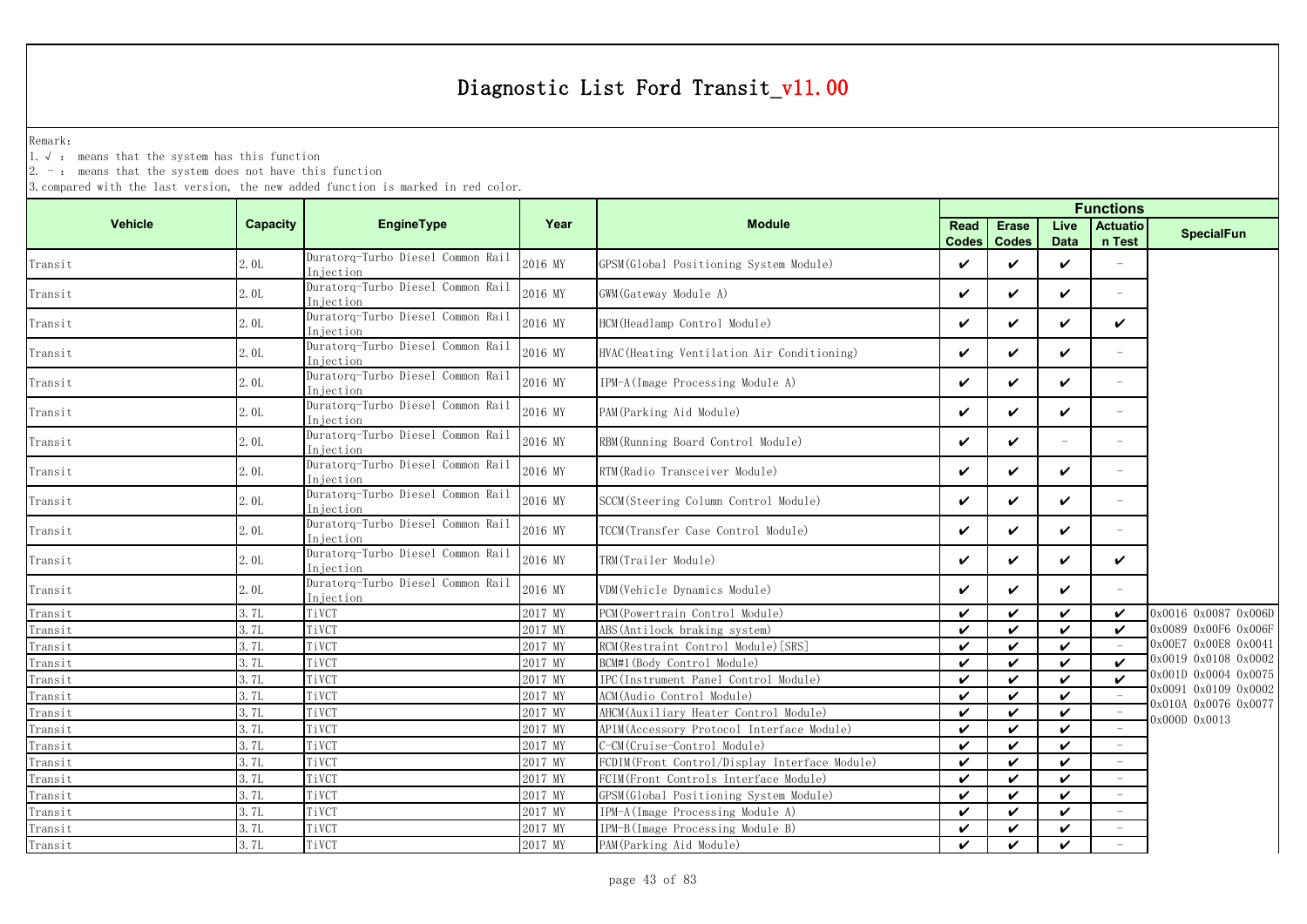Remark:

1.√ : means that the system has this function

 $2. -$ : means that the system does not have this function

|                |          |                                                  |         | <b>Functions</b>                              |              |              |             |                          |                                              |
|----------------|----------|--------------------------------------------------|---------|-----------------------------------------------|--------------|--------------|-------------|--------------------------|----------------------------------------------|
| <b>Vehicle</b> | Capacity | <b>EngineType</b>                                | Year    | <b>Module</b>                                 | Read         | <b>Erase</b> | Live        | <b>Actuatio</b>          | <b>SpecialFun</b>                            |
|                |          |                                                  |         |                                               | <b>Codes</b> | <b>Codes</b> | <b>Data</b> | n Test                   |                                              |
| Transit        | 3.7L     | TiVCT                                            | 2017 MY | RBM (Running Board Control Module)            | V            | ✓            | ✓           | $\overline{\phantom{a}}$ |                                              |
| Transit        | 3.7L     | TiVCT                                            | 2017 MY | SASM(Steering Angle Sensor Module)            | $\checkmark$ | ✓            | ✓           | $\overline{\phantom{a}}$ |                                              |
| Transit        | 3.7L     | TiVCT                                            | 2017 MY | TBC(Trailer Brake Control Module)             | $\checkmark$ | ✓            | ✓           |                          |                                              |
| Transit        | 3.7L     | TiVCT                                            | 2017 MY | TRM(Trailer Module)                           | $\checkmark$ | ✓            | ✓           | $\checkmark$             |                                              |
| Transit        | 3.5L     | EcoBoost - Gas Turbocharged Direct<br>Injection  | 2017 MY | PCM (Powertrain Control Module)               | $\checkmark$ | ✓            | ✓           | $\checkmark$             | 0x0016 0x0087 0x006D<br>0x0089 0x00F6 0x006F |
| Transit        | 3.5L     | EcoBoost - Gas Turbocharged Direct<br>Injection  | 2017 MY | ABS (Antilock braking system)                 | $\checkmark$ | ✓            | ✓           | $\checkmark$             | 0x00E7 0x00E8 0x0041<br>0x0019 0x0108 0x0002 |
| Transit        | 3.5L     | EcoBoost - Gas Turbocharged Direct<br>In iection | 2017 MY | RCM(Restraint Control Module) [SRS]           | ✓            | ✓            | ✓           |                          | 0x001D 0x0004 0x0075<br>0x0091 0x0109 0x0002 |
| Transit        | 3.5L     | EcoBoost - Gas Turbocharged Direct<br>Injection  | 2017 MY | BCM#1 (Body Control Module)                   | V            | ✓            | ✓           | ✓                        | 0x010A 0x0076 0x0077<br>0x000D 0x0013        |
| Transit        | 3. 5L    | EcoBoost - Gas Turbocharged Direct<br>Injection  | 2017 MY | IPC (Instrument Panel Control Module)         | $\checkmark$ | ✓            | ✓           | ✓                        |                                              |
| Transit        | 3.5L     | EcoBoost - Gas Turbocharged Direct<br>Injection  | 2017 MY | ACM (Audio Control Module)                    | $\checkmark$ | ✓            | ✓           | $\overline{\phantom{0}}$ |                                              |
| Transit        | 3. 5L    | EcoBoost - Gas Turbocharged Direct<br>Injection  | 2017 MY | AHCM(Auxiliary Heater Control Module)         | $\checkmark$ | ✓            | ✓           | $\equiv$                 |                                              |
| Transit        | 3.5L     | EcoBoost - Gas Turbocharged Direct<br>Injection  | 2017 MY | APIM (Accessory Protocol Interface Module)    | $\checkmark$ | ✓            | ✓           | $\equiv$                 |                                              |
| Transit        | 3.5L     | EcoBoost - Gas Turbocharged Direct<br>Injection  | 2017 MY | -CM(Cruise-Control Module)                    | ✓            | ✓            | ✓           | $\equiv$                 |                                              |
| Transit        | 3.5L     | EcoBoost - Gas Turbocharged Direct<br>Injection  | 2017 MY | FCDIM(Front Control/Display Interface Module) | ✓            | ✓            | ✓           | $\equiv$                 |                                              |
| Transit        | 3.5L     | EcoBoost - Gas Turbocharged Direct<br>Injection  | 2017 MY | FCIM(Front Controls Interface Module)         | V            | ✓            | ✓           |                          |                                              |
| Transit        | 3. 5L    | EcoBoost - Gas Turbocharged Direct<br>niection   | 2017 MY | GPSM (Global Positioning System Module)       | $\checkmark$ | ✓            | ✓           | $\equiv$                 |                                              |
| Transit        | 3. 5L    | EcoBoost - Gas Turbocharged Direct<br>Injection  | 2017 MY | IPM-A(Image Processing Module A)              | $\checkmark$ | ✓            | ✓           |                          |                                              |
| Transit        | 3.5L     | EcoBoost - Gas Turbocharged Direct<br>Injection  | 2017 MY | IPM-B(Image Processing Module B)              | $\checkmark$ | ✓            | ✓           | $\overline{\phantom{0}}$ |                                              |
| Transit        | 3.5L     | EcoBoost - Gas Turbocharged Direct<br>Injection  | 2017 MY | PAM (Parking Aid Module)                      | ✓            | ✓            | ✓           | $\equiv$                 |                                              |
| Transit        | 3.5L     | EcoBoost - Gas Turbocharged Direct<br>Injection  | 2017 MY | RBM(Running Board Control Module)             | V            | ✓            | ✓           | $\overline{\phantom{m}}$ |                                              |
| Transit        | 3.5L     | EcoBoost - Gas Turbocharged Direct<br>Injection  | 2017 MY | SASM(Steering Angle Sensor Module)            | V            | ✓            | ✓           | $\overline{\phantom{m}}$ |                                              |
| Transit        | 3. 5L    | EcoBoost - Gas Turbocharged Direct<br>Injection  | 2017 MY | TBC(Trailer Brake Control Module)             | ✓            | ✓            | ✓           |                          |                                              |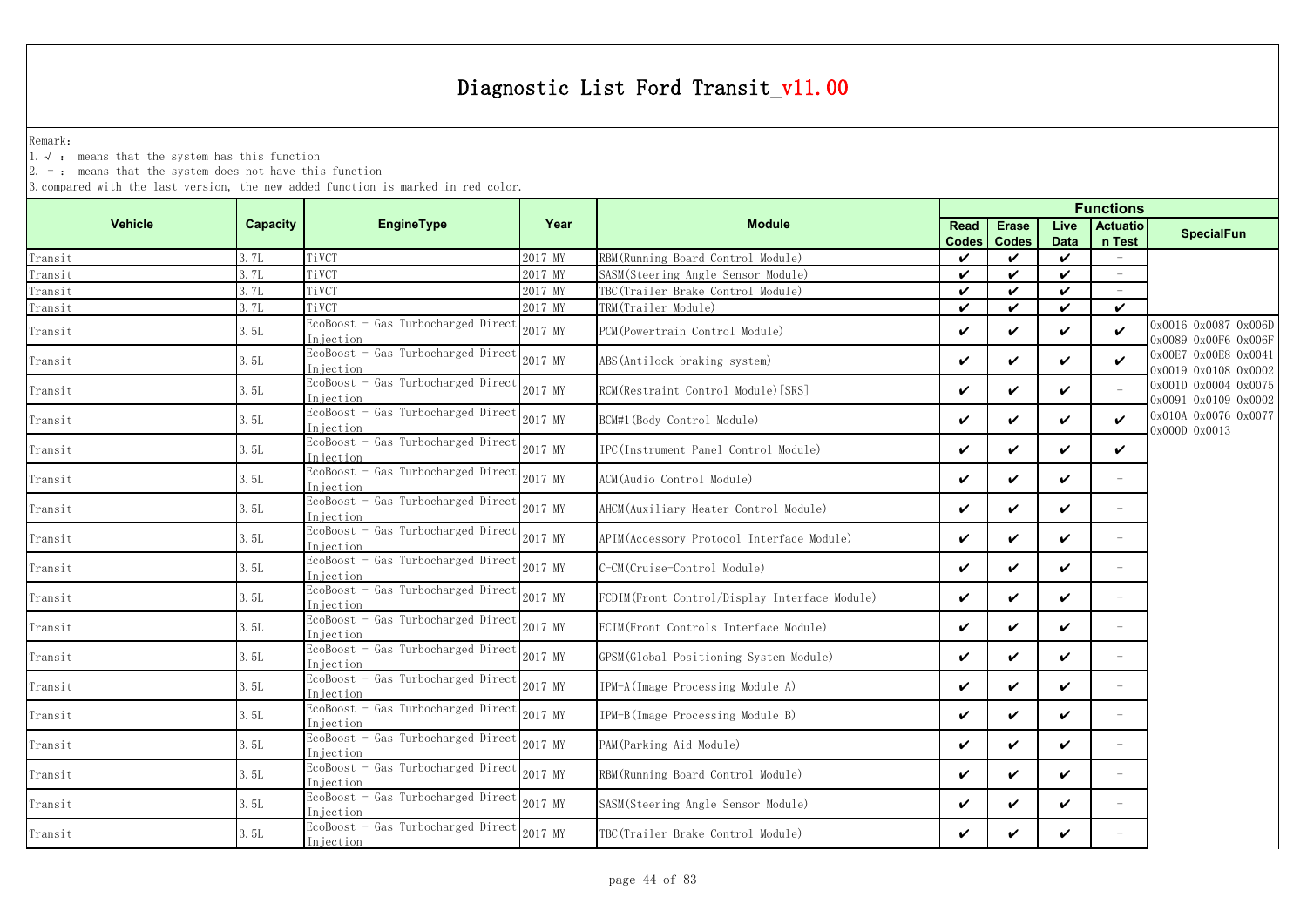Remark:

1.√ : means that the system has this function

 $2. -$ : means that the system does not have this function

|                |                 |                                                 |         |                                               | <b>Functions</b>            |                              |                     |                           |                                              |  |
|----------------|-----------------|-------------------------------------------------|---------|-----------------------------------------------|-----------------------------|------------------------------|---------------------|---------------------------|----------------------------------------------|--|
| <b>Vehicle</b> | <b>Capacity</b> | EngineType                                      | Year    | <b>Module</b>                                 | <b>Read</b><br><b>Codes</b> | <b>Erase</b><br><b>Codes</b> | Live<br><b>Data</b> | <b>Actuatio</b><br>n Test | <b>SpecialFun</b>                            |  |
| Transit        | 3.5L            | EcoBoost - Gas Turbocharged Direct<br>Injection | 2017 MY | TRM(Trailer Module)                           | V                           | ✓                            | $\boldsymbol{\nu}$  | $\checkmark$              |                                              |  |
| Transit        | 3.2L            | Duratorq-Turbo Diesel Common Rail<br>Injection  | 2017 MY | PCM (Powertrain Control Module)               | $\checkmark$                | $\checkmark$                 | ✓                   | $\boldsymbol{\nu}$        | 0x0016 0x0087 0x006D<br>0x0107 0x0089 0x00F6 |  |
| Transit        | 3.2L            | Duratorq-Turbo Diesel Common Rail<br>Injection  | 2017 MY | TCM(Transmission Control Module)              | V                           | ✓                            | ✓                   | $\boldsymbol{\nu}$        | 0x006F 0x00E7 0x00E8<br>0x0041 0x0019 0x00E1 |  |
| Transit        | 3.2L            | Duratorq-Turbo Diesel Common Rail<br>Injection  | 2017 MY | ABS (Antilock braking system)                 | $\checkmark$                | $\checkmark$                 | ✓                   | $\checkmark$              | 0x0108 0x0002 0x001D<br>0x003A 0x00A0 0x0075 |  |
| Transit        | 3.2L            | Duratorq-Turbo Diesel Common Rail<br>Injection  | 2017 MY | RCM (Restraint Control Module) [SRS]          | V                           | ✓                            | ✓                   |                           | 0x0091 0x0109 0x0002<br>0x010A 0x010C 0x00E2 |  |
| Transit        | 3.2L            | Duratorq-Turbo Diesel Common Rail<br>Injection  | 2017 MY | BCM#1 (Body Control Module)                   | $\checkmark$                | $\checkmark$                 | ✓                   | $\checkmark$              | 0x00E3 0x00C5 0x010D<br>0x0077 0x000D        |  |
| Transit        | 3.2L            | Duratorq-Turbo Diesel Common Rail<br>Injection  | 2017 MY | IPC(Instrument Panel Control Module)          | V                           | $\checkmark$                 | ✓                   | V                         |                                              |  |
| Transit        | 3.2L            | Duratorq-Turbo Diesel Common Rail<br>Injection  | 2017 MY | ACM (Audio Control Module)                    | $\checkmark$                | $\checkmark$                 | ✓                   |                           |                                              |  |
| Transit        | 3.2L            | Duratorq-Turbo Diesel Common Rail<br>Injection  | 2017 MY | AHCM(Auxiliary Heater Control Module)         | ✓                           | ✓                            | ✓                   |                           |                                              |  |
| Transit        | 3.2L            | Duratorq-Turbo Diesel Common Rail<br>Injection  | 2017 MY | APIM(Accessory Protocol Interface Module)     | $\checkmark$                | $\checkmark$                 | $\checkmark$        | $\equiv$                  |                                              |  |
| Transit        | 3.2L            | Duratorq-Turbo Diesel Common Rail<br>Injection  | 2017 MY | C-CM(Cruise-Control Module)                   | $\checkmark$                | $\checkmark$                 | $\boldsymbol{\nu}$  |                           |                                              |  |
| Transit        | 3.2L            | Duratorq-Turbo Diesel Common Rail<br>Injection  | 2017 MY | FCDIM(Front Control/Display Interface Module) | $\checkmark$                | $\checkmark$                 | ✓                   | $\overline{\phantom{a}}$  |                                              |  |
| Transit        | 3.2L            | Duratorq-Turbo Diesel Common Rail<br>Injection  | 2017 MY | FCIM (Front Controls Interface Module)        | $\checkmark$                | $\checkmark$                 | ✓                   | $\overline{\phantom{a}}$  |                                              |  |
| Transit        | 3.2L            | Duratorq-Turbo Diesel Common Rail<br>Injection  | 2017 MY | GPSM (Global Positioning System Module)       | $\checkmark$                | $\checkmark$                 | ✓                   | $\overline{\phantom{a}}$  |                                              |  |
| Transit        | 3.2L            | Duratorq-Turbo Diesel Common Rail<br>Injection  | 2017 MY | IPM-A (Image Processing Module A)             | V                           | $\checkmark$                 | ✓                   | $\equiv$                  |                                              |  |
| Transit        | 3.2L            | Duratorq-Turbo Diesel Common Rail<br>Injection  | 2017 MY | IPM-B(Image Processing Module B)              | $\checkmark$                | ✓                            | ✓                   |                           |                                              |  |
| Transit        | 3.2L            | Duratorq-Turbo Diesel Common Rail<br>Injection  | 2017 MY | PAM (Parking Aid Module)                      | $\checkmark$                | $\checkmark$                 | ✓                   | $\overline{\phantom{a}}$  |                                              |  |
| Transit        | 3.2L            | Duratorq-Turbo Diesel Common Rail<br>Injection  | 2017 MY | RBM (Running Board Control Module)            | $\checkmark$                | ✓                            | $\checkmark$        |                           |                                              |  |
| Transit        | 3.2L            | Duratorq-Turbo Diesel Common Rail<br>Injection  | 2017 MY | RDCM#1 (Reductant Control Module)             | $\checkmark$                | ✓                            | V                   | ✓                         |                                              |  |
| Transit        | 3.2L            | Duratorq-Turbo Diesel Common Rail<br>Injection  | 2017 MY | SASM (Steering Angle Sensor Module)           | V                           | ✓                            | V                   |                           |                                              |  |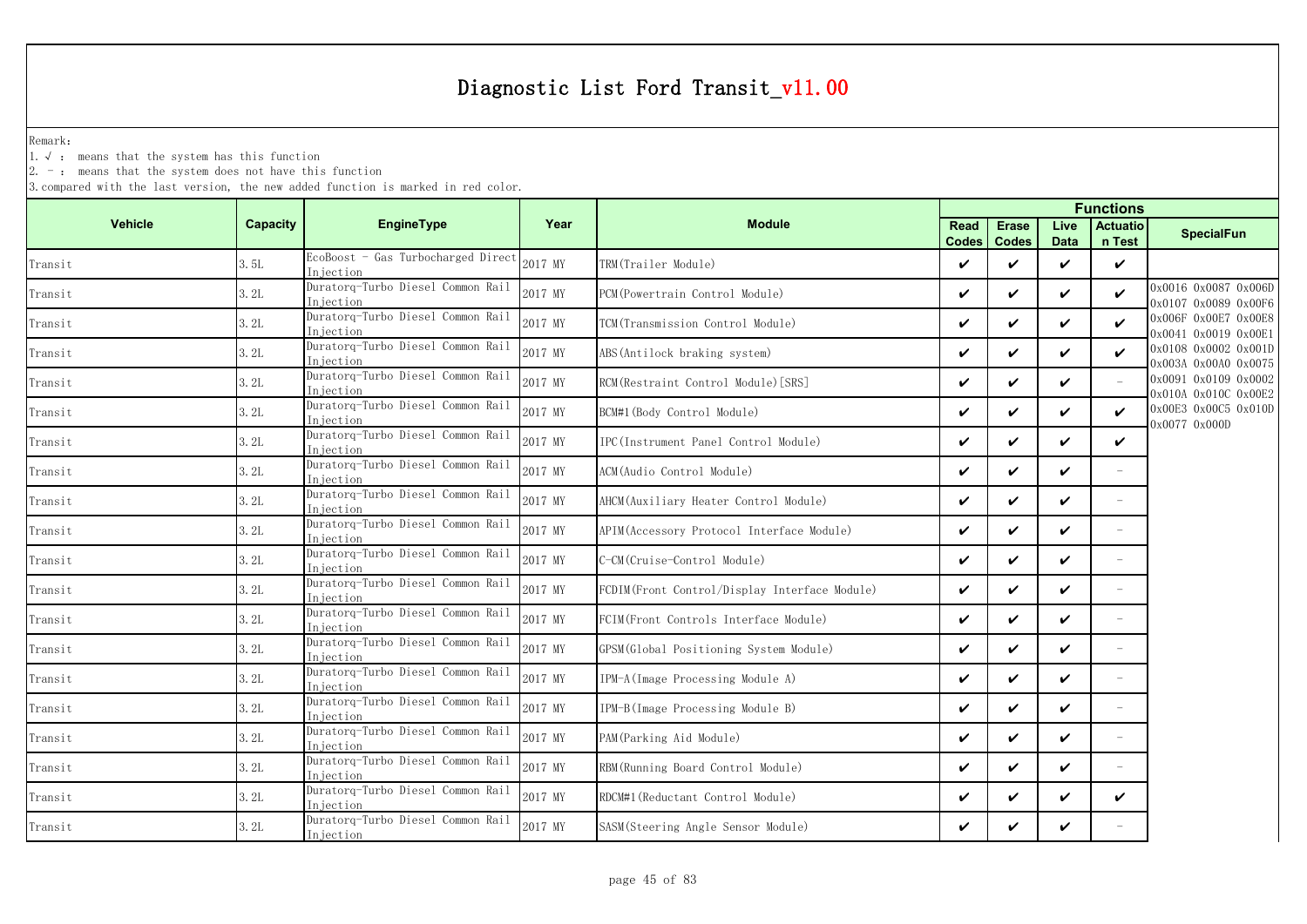Remark:

1.√ : means that the system has this function

2. - : means that the system does not have this function

|                 |                 |                                                |         |                                                          |                    |                    | <b>Functions</b> |                                 |                                              |
|-----------------|-----------------|------------------------------------------------|---------|----------------------------------------------------------|--------------------|--------------------|------------------|---------------------------------|----------------------------------------------|
| <b>Vehicle</b>  | <b>Capacity</b> | <b>EngineType</b>                              | Year    | <b>Module</b>                                            | <b>Read</b>        | <b>Erase</b>       | Live             | <b>Actuatio</b>                 | <b>SpecialFun</b>                            |
|                 |                 |                                                |         |                                                          | <b>Codes</b>       | <b>Codes</b>       | <b>Data</b>      | n Test                          |                                              |
| Transit         | 3.2L            | Duratorg-Turbo Diesel Common Rail<br>Injection | 2017 MY | TBC(Trailer Brake Control Module)                        | ✓                  | $\checkmark$       | $\checkmark$     |                                 |                                              |
| Transit         | 3.2L            | Duratorq-Turbo Diesel Common Rail<br>Injection | 2017 MY | TRM(Trailer Module)                                      | ✓                  | $\checkmark$       | ✓                | $\checkmark$                    |                                              |
| Transit Connect | 2.5L            | <b>IVCT</b>                                    | 2017 MY | PCM (Powertrain Control Module)                          | ✓                  | ✓                  | $\checkmark$     | ✓                               | 0x0143 0x0016 0x006D                         |
| Transit Connect | 2.5L            | <b>IVCT</b>                                    | 2017 MY | ABS (Antilock braking system)                            | ✓                  | $\checkmark$       | $\checkmark$     | ✓                               | 0x0089 0x00F6 0x006F                         |
| Transit Connect | 2.5L            | <b>IVCT</b>                                    | 2017 MY | RCM (Restraint Control Module) [SRS]                     | $\checkmark$       | $\checkmark$       | $\checkmark$     |                                 | 0x0041 0x0019 0x008C                         |
| Transit Connect | 2.5L            | <b>IVCT</b>                                    | 2017 MY | BCM#1 (Body Control Module)                              | ✓                  | $\checkmark$       | $\checkmark$     | ✓                               | 0x008D 0x0108 0x012A                         |
| Transit Connect | 2.5L            | <b>IVCT</b>                                    | 2017 MY | IPC(Instrument Panel Control Module)                     | $\checkmark$       | $\checkmark$       | $\checkmark$     | $\boldsymbol{\nu}$              | 0x001D 0x001E 0x0071                         |
| Transit Connect | 2.5L            | <b>IVCT</b>                                    | 2017 MY | ACM (Audio Control Module)                               | ✓                  | $\boldsymbol{\nu}$ | $\checkmark$     |                                 | 0x001F 0x000F 0x0004                         |
| Transit Connect | 2.5L            | <b>IVCT</b>                                    | 2017 MY | APIM (Accessory Protocol Interface Module)               | $\checkmark$       | $\checkmark$       | $\checkmark$     |                                 | 0x000F 0x0075 0x0091<br>0x0109 0x0002 0x010A |
| Transit Connect | 2.5L            | <b>IVCT</b>                                    | 2017 MY | DDM(Driver Front Door Module)                            | ✓                  | $\checkmark$       | V                | $\hspace{0.1mm}-\hspace{0.1mm}$ | 0x0104 0x00B4 0x00F7                         |
| Transit Connect | 2.5L            | <b>IVCT</b>                                    | 2017 MY | FCDIM (Front Control/Display Interface Module)           | ✓                  | $\checkmark$       | $\checkmark$     |                                 | 0x0076 0x0077 0x000D                         |
| Transit Connect | 2.5L            | <b>IVCT</b>                                    | 2017 MY | FCIM(Front Controls Interface Module)                    | ✓                  | $\checkmark$       | ✓                | $\hspace{0.1mm}-\hspace{0.1mm}$ | 0x0013                                       |
| Transit Connect | 2.5L            | <b>IVCT</b>                                    | 2017 MY | GPSM (Global Positioning System Module)                  | $\checkmark$       | $\checkmark$       | $\checkmark$     |                                 |                                              |
| Transit Connect | 2.5L            | <b>IVCT</b>                                    | 2017 MY | HCM (Headlamp Control Module)                            | ✓                  | $\checkmark$       | $\checkmark$     |                                 |                                              |
| Transit Connect | 2.5L            | <b>IVCT</b>                                    | 2017 MY | HVAC (Heating Ventilation Air Conditioning)              | $\checkmark$       | $\checkmark$       | $\checkmark$     |                                 |                                              |
| Transit Connect | 2.5L            | <b>IVCT</b>                                    | 2017 MY | IPM-B(Image Processing Module B)                         | $\checkmark$       | ✓                  |                  |                                 |                                              |
| Transit Connect | 2.5L            | <b>IVCT</b>                                    | 2017 MY | OCSM (Occupant Classification System Module)             | ✓                  | $\checkmark$       | $\checkmark$     | $\equiv$                        |                                              |
| Transit Connect | 2.5L            | <b>IVCT</b>                                    | 2017 MY | PAM (Parking Aid Module)                                 | $\checkmark$       | $\checkmark$       | $\checkmark$     |                                 |                                              |
| Transit Connect | 2.5L            | <b>IVCT</b>                                    | 2017 MY | PDM (Passenger Front Door Module)                        | ✓                  | $\checkmark$       | $\checkmark$     | $\sim$                          |                                              |
| Transit Connect | 2.5L            | <b>IVCT</b>                                    | 2017 MY | PSCM (Power Steering Control Module)                     | ✓                  | $\checkmark$       | $\checkmark$     | $\equiv$                        |                                              |
| Transit Connect | 2.5L            | <b>IVCT</b>                                    | 2017 MY | SASM (Steering Angle Sensor Module)                      | ✓                  | ✓                  | ✓                |                                 |                                              |
| Transit Connect | 2.5L            | <b>IVCT</b>                                    | 2017 MY | SOD-L(Side Obstacle Detection Control Module - Left)     | $\checkmark$       | $\checkmark$       | ✓                |                                 |                                              |
| Transit Connect | 2.5L            | <b>IVCT</b>                                    | 2017 MY | SOD-R(Side Obstacle Detection Control Module<br>- Right) | ✓                  | $\checkmark$       | ✓                |                                 |                                              |
| Transit Connect | 2.5L            | <b>IVCT</b>                                    | 2017 MY | TRM(Trailer Module)                                      | $\checkmark$       | $\checkmark$       | $\checkmark$     |                                 |                                              |
| Transit         | 3.7L            | TiVCT                                          | 2016 MY | PCM (Powertrain Control Module)                          | $\boldsymbol{\nu}$ | $\boldsymbol{\nu}$ | $\checkmark$     | ✓                               | 0x0016 0x0087 0x006D                         |
| Transit         | 3.7L            | TiVCT                                          | 2016 MY | ABS (Antilock braking system)                            | ✓                  | $\checkmark$       | $\checkmark$     | ✓                               | 0x0089 0x00F6 0x006F                         |
| Transit         | 3.7L            | TiVCT                                          | 2016 MY | RCM (Restraint Control Module) [SRS]                     | $\checkmark$       | $\checkmark$       | $\checkmark$     | $\sim$                          | 0x00E7 0x00E8 0x0019                         |
| Transit         | 3.7L            | TiVCT                                          | 2016 MY | BCM#1 (Body Control Module)                              | ✓                  | $\checkmark$       | $\checkmark$     | ✓                               | 0x0108 0x0002 0x001D                         |
| Transit         | 3.7L            | TiVCT                                          | 2016 MY | IPC(Instrument Panel Control Module)                     | ✓                  | $\boldsymbol{\nu}$ | $\checkmark$     | $\boldsymbol{\nu}$              | 0x0004 0x0091 0x0109                         |
| Transit         | 3.7L            | TiVCT                                          | 2016 MY | ACM (Audio Control Module)                               | ✓                  | ✓                  | $\checkmark$     | ✓                               | 0x0002 0x010A 0x0076                         |
| Transit         | 3.7L            | TiVCT                                          | 2016 MY | AHCM (Auxiliary Heater Control Module)                   | $\checkmark$       | $\checkmark$       | ✓                |                                 | 0x0077 0x000D 0x0013                         |
| Transit         | 3.7L            | TiVCT                                          | 2016 MY | APIM (Accessory Protocol Interface Module)               | ✓                  | $\checkmark$       | $\checkmark$     |                                 |                                              |
| Transit         | 3.7L            | TiVCT                                          | 2016 MY | C-CM (Cruise-Control Module)                             | $\checkmark$       | $\checkmark$       | $\checkmark$     |                                 |                                              |
| Transit         | 3.7L            | TiVCT                                          | 2016 MY | FCDIM(Front Control/Display Interface Module)            | ✓                  | $\checkmark$       | $\checkmark$     | ✓                               |                                              |
| Transit         | 3.7L            | TiVCT                                          | 2016 MY | FCIM(Front Controls Interface Module)                    | ✓                  | $\checkmark$       | ✓                |                                 |                                              |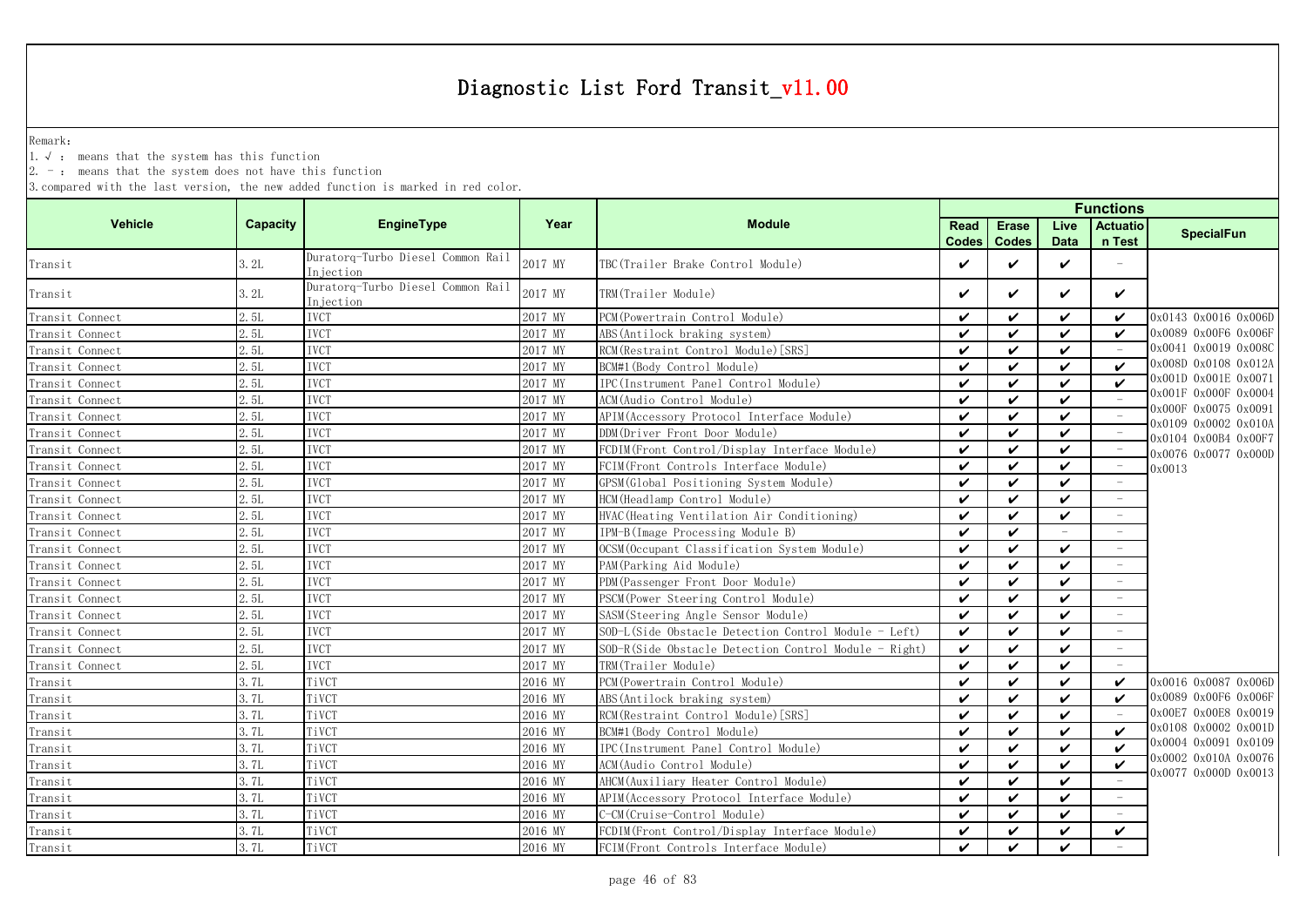Remark:

1.√ : means that the system has this function

2. - : means that the system does not have this function

|                |                 |                                                 |         |                                               | <b>Functions</b>     |                              |                     |                           |                                              |  |
|----------------|-----------------|-------------------------------------------------|---------|-----------------------------------------------|----------------------|------------------------------|---------------------|---------------------------|----------------------------------------------|--|
| <b>Vehicle</b> | <b>Capacity</b> | <b>EngineType</b>                               | Year    | <b>Module</b>                                 | Read<br><b>Codes</b> | <b>Erase</b><br><b>Codes</b> | Live<br><b>Data</b> | <b>Actuatio</b><br>n Test | <b>SpecialFun</b>                            |  |
| Transit        | 3.7L            | TiVCT                                           | 2016 MY | GPSM (Global Positioning System Module)       | $\boldsymbol{\nu}$   | ✓                            | ✓                   |                           |                                              |  |
| Transit        | 3.7L            | TiVCT                                           | 2016 MY | IPM-A(Image Processing Module A)              | $\checkmark$         | $\checkmark$                 | $\boldsymbol{\nu}$  | $\equiv$                  |                                              |  |
| Transit        | 3.7L            | TiVCT                                           | 2016 MY | IPM-B(Image Processing Module B)              | $\checkmark$         | V                            | ✓                   | $\equiv$                  |                                              |  |
| Transit        | 3.7L            | TiVCT                                           | 2016 MY | PAM (Parking Aid Module)                      | $\checkmark$         | ✓                            | $\checkmark$        |                           |                                              |  |
| Transit        | 3. 7L           | TiVCT                                           | 2016 MY | SASM (Steering Angle Sensor Module)           | $\checkmark$         | ✓                            | ✓                   | $\sim$                    |                                              |  |
| Transit        | 3.7L            | TiVCT                                           | 2016 MY | TBC (Trailer Brake Control Module)            | $\checkmark$         | ✓                            | $\checkmark$        | $\sim$                    |                                              |  |
| Transit        | 3.7L            | TiVCT                                           | 2016 MY | TRM(Trailer Module)                           | $\checkmark$         | ✓                            | ✓                   | $\boldsymbol{\nu}$        |                                              |  |
| Transit        | 3.7L            | TiVCT                                           | 2015 MY | PCM (Powertrain Control Module)               | $\checkmark$         | ✓                            | ✓                   | V                         | 0x0016 0x006D 0x0089                         |  |
| Transit        | 3.7L            | TiVCT                                           | 2015 MY | ABS (Antilock braking system)                 | $\checkmark$         | ✓                            | ✓                   | $\checkmark$              | 0x00F6 0x006F 0x00E7                         |  |
| Transit        | 3.7L            | TiVCT                                           | 2015 MY | RCM (Restraint Control Module) [SRS]          | ✓                    | ✓                            | ✓                   |                           | 0x00E8 0x0019 0x0108                         |  |
| Transit        | 3.7L            | TiVCT                                           | 2015 MY | BCM#1 (Body Control Module)                   | $\checkmark$         | ✓                            | ✓                   | $\boldsymbol{\nu}$        | 0x0002 0x0004 0x0091                         |  |
| Transit        | 3.7L            | TiVCT                                           | 2015 MY | IPC(Instrument Panel Control Module)          | $\checkmark$         | ✓                            | ✓                   | $\checkmark$              | 0x0109 0x0002 0x010A                         |  |
| Transit        | 3.7L            | TiVCT                                           | 2015 MY | ACM (Audio Control Module)                    | $\checkmark$         | ✓                            | $\checkmark$        | $\checkmark$              | 0x0076 0x0077 0x000D                         |  |
| Transit        | 3.7L            | TiVCT                                           | 2015 MY | APIM (Accessory Protocol Interface Module)    | $\checkmark$         | ✓                            | ✓                   |                           | 0x0013                                       |  |
| Transit        | 3.7L            | TiVCT                                           | 2015 MY | FCDIM(Front Control/Display Interface Module) | $\boldsymbol{\nu}$   | ✓                            | $\checkmark$        | $\checkmark$              |                                              |  |
| Transit        | 3.7L            | TiVCT                                           | 2015 MY | FCIM(Front Controls Interface Module)         | $\checkmark$         | ✓                            | ✓                   |                           |                                              |  |
| Transit        | 3.7L            | TiVCT                                           | 2015 MY | GPSM (Global Positioning System Module)       | $\checkmark$         | ✓                            | ✓                   |                           |                                              |  |
| Transit        | 3.7L            | TiVCT                                           | 2015 MY | IPM-A(Image Processing Module A)              | $\checkmark$         | ✓                            | $\checkmark$        |                           |                                              |  |
| Transit        | 3.7L            | TiVCT                                           | 2015 MY | IPM-B(Image Processing Module B)              | $\checkmark$         | ✓                            | $\checkmark$        | $\sim$                    |                                              |  |
| Transit        | 3.7L            | TiVCT                                           | 2015 MY | PAM (Parking Aid Module)                      | $\checkmark$         | ✓                            | $\checkmark$        |                           |                                              |  |
| Transit        | 3.7L            | TiVCT                                           | 2015 MY | SASM (Steering Angle Sensor Module)           | $\checkmark$         | ✓                            | $\checkmark$        |                           |                                              |  |
| Transit        | 3. 7L           | TiVCT                                           | 2015 MY | TBC(Trailer Brake Control Module)             | $\checkmark$         | ✓                            | ✓                   | i.                        |                                              |  |
| Transit        | 3.7L            | TiVCT                                           | 2015 MY | TRM(Trailer Module)                           | $\checkmark$         | ✓                            | $\checkmark$        | $\checkmark$              |                                              |  |
| Transit        | 2.0L            | Duratorq-Turbo Diesel Common Rail<br>Injection  | 2016 MY | PCM (Powertrain Control Module)               | $\checkmark$         | ✓                            | ✓                   | $\checkmark$              | 0x0143 0x0016 0x012F<br>0x006D 0x0088 0x0125 |  |
| Transit        | 2.0L            | Duratorq-Turbo Diesel Common Rail<br>Injection  | 2016 MY | TCM (Transmission Control Module)             | ✓                    | ✓                            | ✓                   |                           | 0x0089 0x00F6 0x00FD<br>0x0036 0x006E 0x006F |  |
| Transit        | 2.0L            | Duratorq-Turbo Diesel Common Rail<br>Injection  | 2016 MY | ABS (Antilock braking system)                 | $\checkmark$         | ✓                            | ✓                   | $\boldsymbol{\nu}$        | 0x00E7 0x0024 0x0041<br>0x0142 0x0019 0x011F |  |
| Transit        | 2.0L            | Duratorq-Turbo Diesel Common Rail<br>In iection | 2016 MY | RCM (Restraint Control Module) [SRS]          | $\checkmark$         | ✓                            | ✓                   | $\equiv$                  | 0x0070 0x00E1 0x0108<br>0x00C6 0x0091 0x0109 |  |
| Transit        | 2.0L            | Duratorq-Turbo Diesel Common Rail<br>Injection  | 2016 MY | BCMii(Body Control Module)                    | $\checkmark$         | ✓                            | ✓                   | $\boldsymbol{\nu}$        | 0x010C 0x00E2 0x00E3<br>0x0077 0x000D        |  |
| Transit        | 2.0L            | Duratorq-Turbo Diesel Common Rail<br>Injection  | 2016 MY | IPC(Instrument Panel Control Module)          | $\checkmark$         | ✓                            | ✓                   | ✓                         |                                              |  |
| Transit        | 2.0L            | Duratorq-Turbo Diesel Common Rail<br>Injection  | 2016 MY | ACM (Audio Control Module)                    | ✓                    | ✓                            | ✓                   | ✓                         |                                              |  |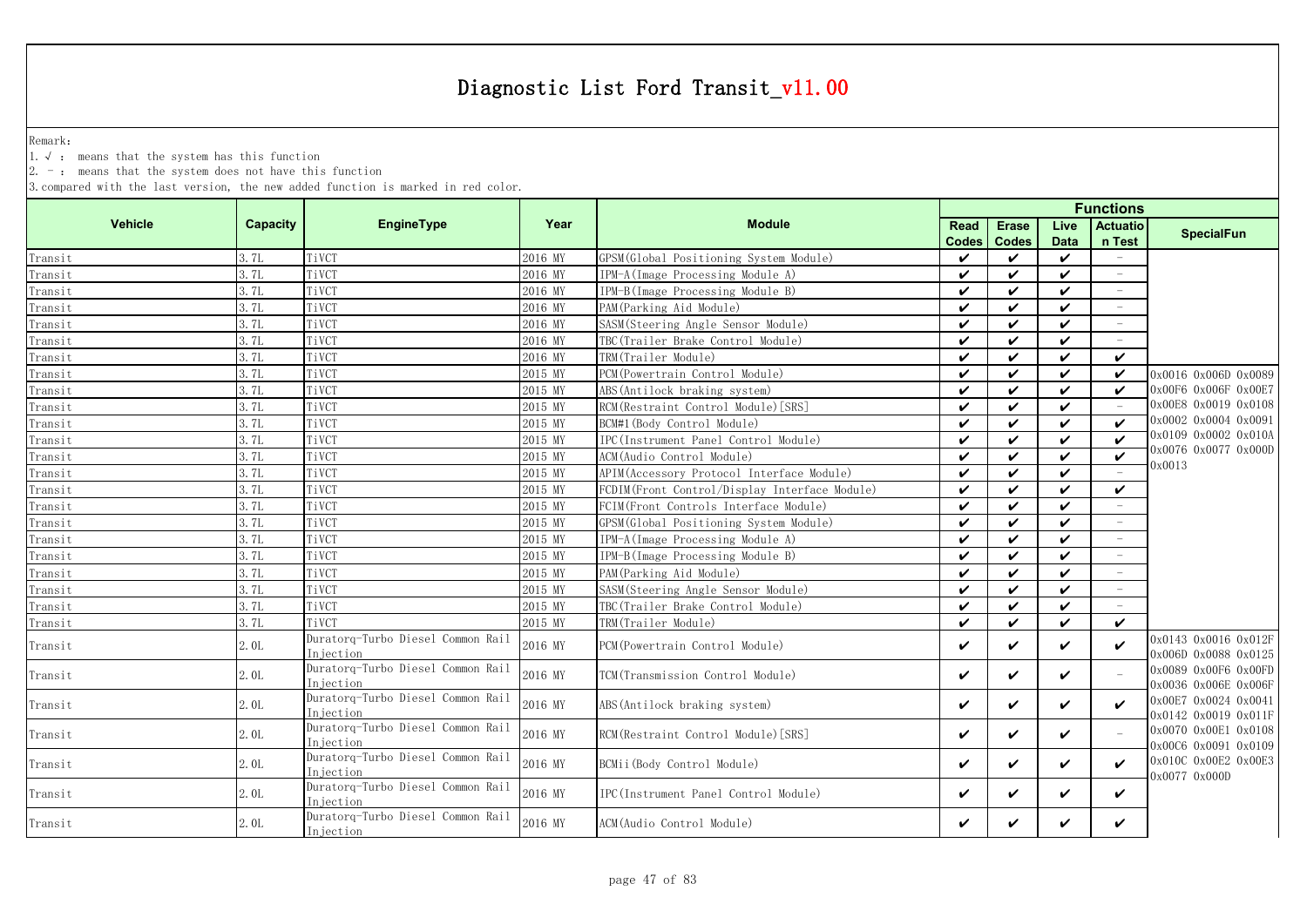Remark:

1.√ : means that the system has this function

 $2. -$ : means that the system does not have this function

| <b>Capacity</b> | <b>EngineType</b>                               | Year                                                                                                                                                                                                        | <b>Module</b>                                 | <b>Read</b><br><b>Codes</b> | <b>Erase</b><br><b>Codes</b> | Live<br>Data             | <b>Actuatio</b><br>n Test | <b>SpecialFun</b>                            |  |
|-----------------|-------------------------------------------------|-------------------------------------------------------------------------------------------------------------------------------------------------------------------------------------------------------------|-----------------------------------------------|-----------------------------|------------------------------|--------------------------|---------------------------|----------------------------------------------|--|
| 2.0L            | Duratorg-Turbo Diesel Common Rail<br>Iniection  | 2016 MY                                                                                                                                                                                                     | AHCM (Auxiliary Heater Control Module)        | ✓                           | ✓                            | ✓                        |                           |                                              |  |
| 2.0L            | Duratorq-Turbo Diesel Common Rail<br>In jection | 2016 MY                                                                                                                                                                                                     | APIM (Accessory Protocol Interface Module)    | ✓                           | ✓                            | ✓                        | ✓                         |                                              |  |
| 2.0L            | Duratorq-Turbo Diesel Common Rail<br>Injection  | 2016 MY                                                                                                                                                                                                     | C-CM (Cruise-Control Module)                  | ✓                           | ✓                            | $\equiv$                 |                           |                                              |  |
| 2.0L            | Duratorq-Turbo Diesel Common Rail               | 2016 MY                                                                                                                                                                                                     | DCDC (DC to DC Converter Control Module)      | ✓                           | ✓                            | ✓                        | ✓                         |                                              |  |
| 2.0L            | Duratorq-Turbo Diesel Common Rail               | 2016 MY                                                                                                                                                                                                     | FCDIM(Front Control/Display Interface Module) | ✓                           | ✓                            | ✓                        | ✓                         |                                              |  |
| 2.0L            | Duratorq-Turbo Diesel Common Rail               | 2016 MY                                                                                                                                                                                                     | FCIM(Front Controls Interface Module)         | ✓                           | $\checkmark$                 | $\overline{\phantom{a}}$ | $\overline{\phantom{a}}$  |                                              |  |
| 2.0L            | Duratorq-Turbo Diesel Common Rail               | 2016 MY                                                                                                                                                                                                     | FCIM-B(Front Controls Interface Module B)     | ✓                           | ✓                            | ✓                        |                           |                                              |  |
| 2.0L            | Duratorq-Turbo Diesel Common Rail               | 2016 MY                                                                                                                                                                                                     | GPSM (Global Positioning System Module)       | ✓                           | ✓                            | ✓                        | $\sim$                    |                                              |  |
| 2.0L            | Duratorq-Turbo Diesel Common Rail               | 2016 MY                                                                                                                                                                                                     | GWM (Gateway Module A)                        | ✓                           | ✓                            | ✓                        |                           |                                              |  |
| 2.0L            | Duratorq-Turbo Diesel Common Rail               | 2016 MY                                                                                                                                                                                                     | HCM (Headlamp Control Module)                 | ✓                           | ✓                            | ✓                        | ✓                         |                                              |  |
| 2.0L            | Duratorq-Turbo Diesel Common Rail               | 2016 MY                                                                                                                                                                                                     | HVAC (Heating Ventilation Air Conditioning)   | ✓                           | ✓                            | ✓                        |                           |                                              |  |
| 2.0L            | Duratorq-Turbo Diesel Common Rail               | 2016 MY                                                                                                                                                                                                     | IPM-A (Image Processing Module A)             | ✓                           | ✓                            | ✓                        | $\sim$                    |                                              |  |
| 2.0L            | Duratorq-Turbo Diesel Common Rail               | 2016 MY                                                                                                                                                                                                     | PAM (Parking Aid Module)                      | ✓                           | ✓                            | ✓                        | $\equiv$                  |                                              |  |
| 2.0L            | Duratorq-Turbo Diesel Common Rail               | 2016 MY                                                                                                                                                                                                     | RBM (Running Board Control Module)            | ✓                           | $\checkmark$                 | $\overline{\phantom{a}}$ | $\sim$                    |                                              |  |
| 2.0L            | Duratorq-Turbo Diesel Common Rail               | 2016 MY                                                                                                                                                                                                     | RTM (Radio Transceiver Module)                | ✓                           | ✓                            | ✓                        | $\equiv$                  |                                              |  |
| 2.0L            | Duratorq-Turbo Diesel Common Rail               | 2016 MY                                                                                                                                                                                                     | SCCM (Steering Column Control Module)         | V                           | ✓                            | ✓                        | ✓                         |                                              |  |
| 2.0L            | Duratorq-Turbo Diesel Common Rail               | 2016 MY                                                                                                                                                                                                     | TCCM (Transfer Case Control Module)           | ✓                           | ✓                            | ✓                        | $\overline{\phantom{a}}$  |                                              |  |
| 2.0L            | Duratorq-Turbo Diesel Common Rail               | 2016 MY                                                                                                                                                                                                     | TRM(Trailer Module)                           | ✓                           | ✓                            | ✓                        | ✓                         |                                              |  |
| 2.0L            | Duratorq-Turbo Diesel Common Rail               | 2016 MY                                                                                                                                                                                                     | VDM (Vehicle Dynamics Module)                 | ✓                           | ✓                            | ✓                        |                           |                                              |  |
| 2. OL           | Injection                                       | 2016 MY                                                                                                                                                                                                     | PCM (Powertrain Control Module)               | ✓                           | ✓                            | ✓                        | ✓                         | 0x0041 0x0019 0x00C6<br>0x0004 0x0091 0x0009 |  |
|                 |                                                 | Injection<br>Injection<br>Injection<br>Injection<br>Injection<br>Injection<br>Iniection<br>Injection<br>Injection<br>niection<br>Injection<br>Injection<br>Injection<br>Injection<br>Injection<br>Injection | EcoBoost - Gas Turbocharged Direct            |                             |                              |                          |                           | <b>Functions</b>                             |  |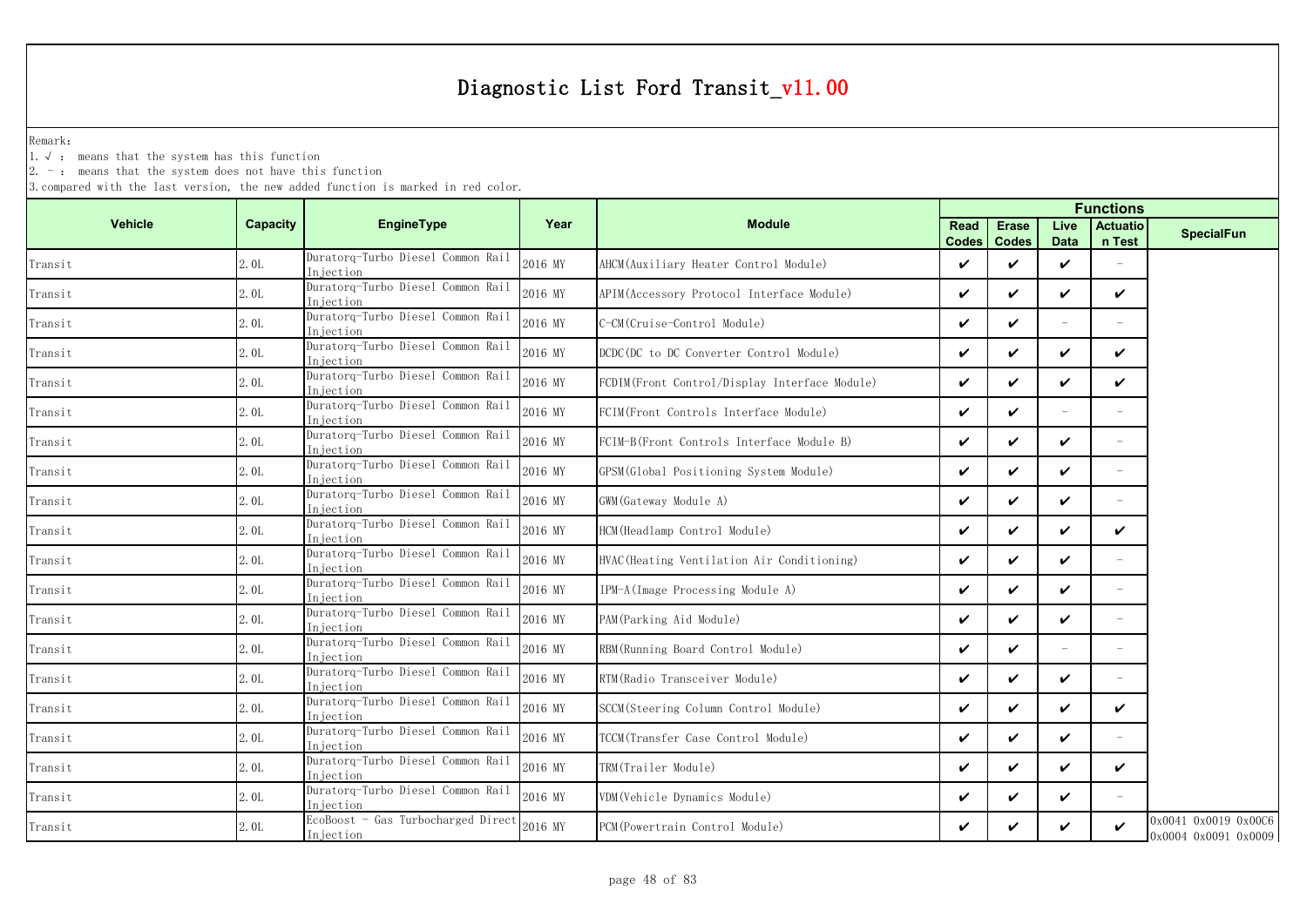Remark:

1.√ : means that the system has this function

 $2. -$ : means that the system does not have this function

|                 |                 |                                                  |         |                                                   | <b>Functions</b>     |                              |                            |                           |                                              |  |  |
|-----------------|-----------------|--------------------------------------------------|---------|---------------------------------------------------|----------------------|------------------------------|----------------------------|---------------------------|----------------------------------------------|--|--|
| <b>Vehicle</b>  | <b>Capacity</b> | <b>EngineType</b>                                | Year    | <b>Module</b>                                     | Read<br><b>Codes</b> | <b>Erase</b><br><b>Codes</b> | Live<br><b>Data</b>        | <b>Actuatio</b><br>n Test | <b>SpecialFun</b>                            |  |  |
| Transit         | 2.0L            | EcoBoost - Gas Turbocharged Direct<br>Injection  | 2016 MY | ABS (Antilock braking system)                     | ✓                    | ✓                            | $\checkmark$               | $\checkmark$              | 0x0002 0x0076 0x0077<br>0x000D 0x0013        |  |  |
| Transit         | 2.0L            | EcoBoost - Gas Turbocharged Direct<br>Injection  | 2016 MY | RCM (Restraint Control Module) [SRS]              | $\boldsymbol{\nu}$   | ✓                            | $\checkmark$               | $\equiv$                  |                                              |  |  |
| Transit         | 2.0L            | EcoBoost - Gas Turbocharged Direct<br>Injection  | 2016 MY | BCMii (Body Control Module)                       | $\checkmark$         | ✓                            | $\checkmark$               | $\checkmark$              |                                              |  |  |
| Transit         | 2.0L            | EcoBoost - Gas Turbocharged Direct<br>Injection  | 2016 MY | IPC(Instrument Panel Control Module)              | $\checkmark$         | ✓                            | $\checkmark$               | $\checkmark$              |                                              |  |  |
| Transit         | 2.0L            | EcoBoost - Gas Turbocharged Direct<br>Injection  | 2016 MY | ACM(Audio Control Module)                         | V                    | ✓                            | $\checkmark$               | $\checkmark$              |                                              |  |  |
| Transit         | 2.0L            | EcoBoost - Gas Turbocharged Direct<br>Iniection  | 2016 MY | FCDIM(Front Control/Display Interface Module)     | V                    | ✓                            | $\checkmark$               | $\checkmark$              |                                              |  |  |
| Transit         | 2.0L            | EcoBoost - Gas Turbocharged Direct<br>Injection  | 2016 MY | PAM (Parking Aid Module)                          | V                    | ✓                            | $\checkmark$               | $\equiv$                  |                                              |  |  |
| Transit         | 2.0L            | EcoBoost - Gas Turbocharged Direct<br>In iection | 2016 MY | RHVAC (Rear Heating Ventilation Air Conditioning) | V                    | ✓                            | $\checkmark$               | $\overline{\phantom{0}}$  |                                              |  |  |
| Transit         | 2.0L            | EcoBoost - Gas Turbocharged Direct<br>Injection  | 2016 MY | SASM(Steering Angle Sensor Module)                | ✓                    | ✓                            | $\checkmark$               | $\overline{\phantom{a}}$  |                                              |  |  |
| Transit         | 2.0L            | EcoBoost - Gas Turbocharged Direct<br>Injection  | 2016 MY | VDM(Vehicle Dynamics Module)                      | V                    | ✓                            | $\checkmark$               | $\equiv$                  |                                              |  |  |
| Transit Connect | 2.5L            | <b>IVCT</b>                                      | 2014 MY | PCM (Powertrain Control Module)                   | $\boldsymbol{\nu}$   | ✓                            | $\boldsymbol{\nu}$         | ✓                         | 0x0143 0x0089 0x00F6                         |  |  |
| Transit Connect | 2.5L            | <b>IVCT</b>                                      | 2014 MY | ABS (Antilock braking system)                     | $\boldsymbol{\nu}$   | $\checkmark$                 | $\boldsymbol{\nu}$         |                           | 0x00E8 0x0041 0x0019                         |  |  |
| Transit Connect | 2.5L            | <b>IVCT</b>                                      | 2014 MY | RCM (Restraint Control Module) [SRS]              | $\boldsymbol{\nu}$   | ✓                            | $\checkmark$               |                           | 0x0108 0x008E 0x0002                         |  |  |
| Transit Connect | 2.5L            | <b>IVCT</b>                                      | 2014 MY | BCMii(Body Control Module)                        | $\boldsymbol{\nu}$   | $\checkmark$                 | $\boldsymbol{\nu}$         | $\checkmark$              | 0x001F 0x0005 0x0091                         |  |  |
| Transit Connect | 2.5L            | <b>IVCT</b>                                      | 2014 MY | IPC(Instrument Panel Control Module)              | $\checkmark$         | ✓                            | $\checkmark$               | $\checkmark$              | 0x002A 0x0002 0x0012                         |  |  |
| Transit Connect | 2.5L            | <b>IVCT</b>                                      | 2014 MY | ACM (Audio Control Module)                        | $\boldsymbol{\nu}$   | ✓                            | $\checkmark$               |                           | 0x0015 0x005D 0x00ED<br>0x00F7 0x008E 0x0013 |  |  |
| Transit Connect | 2.51.           | <b>IVCT</b>                                      | 2014 MY | AHCM (Auxiliary Heater Control Module)            | $\checkmark$         | ✓                            | $\checkmark$               |                           |                                              |  |  |
| Transit Connect | 2.5L            | <b>IVCT</b>                                      | 2014 MY | APIM (Accessory Protocol Interface Module)        | $\checkmark$         | ✓                            | $\boldsymbol{\nu}$         | $\overline{\phantom{a}}$  |                                              |  |  |
| Transit Connect | 2.5L            | <b>IVCT</b>                                      | 2014 MY | DDM (Driver Front Door Module)                    | ✓                    | ✓                            | $\checkmark$               |                           |                                              |  |  |
| Transit Connect | 2.5L            | <b>IVCT</b>                                      | 2014 MY | FCDIM(Front Control/Display Interface Module)     | $\checkmark$         | ✓                            | $\checkmark$               | $\checkmark$              |                                              |  |  |
| Transit Connect | 2.5L            | <b>IVCT</b>                                      | 2014 MY | FCIM(Front Controls Interface Module)             | ✓                    | ✓                            | $\boldsymbol{\mathcal{U}}$ |                           |                                              |  |  |
| Transit Connect | 2.5L            | <b>IVCT</b>                                      | 2014 MY | FDSM (Front Distance Sensing Module)              | $\boldsymbol{\nu}$   | ✓                            | $\boldsymbol{\mathcal{U}}$ |                           |                                              |  |  |
| Transit Connect | 2.5L            | <b>IVCT</b>                                      | 2014 MY | GPSM(Global Positioning System Module)            | ✓                    | ✓                            | $\checkmark$               |                           |                                              |  |  |
| Transit Connect | 2.51.           | <b>IVCT</b>                                      | 2014 MY | HCM (Headlamp Control Module)                     | ✓                    | ✓                            | $\checkmark$               |                           |                                              |  |  |
| Transit Connect | 2.5L            | <b>IVCT</b>                                      | 2014 MY | HVAC (Heating Ventilation Air Conditioning)       | $\checkmark$         | $\checkmark$                 | $\checkmark$               |                           |                                              |  |  |
| Transit Connect | 2.5L            | <b>IVCT</b>                                      | 2014 MY | IPM-B(Image Processing Module B)                  | $\boldsymbol{\nu}$   | ✓                            | $\checkmark$               |                           |                                              |  |  |
| Transit Connect | 2.5L            | <b>IVCT</b>                                      | 2014 MY | PAM (Parking Aid Module)                          | V                    | V                            | $\checkmark$               | $\equiv$                  |                                              |  |  |
| Transit Connect | 2.5L            | <b>IVCT</b>                                      | 2014 MY | PDM (Passenger Front Door Module)                 | $\boldsymbol{\nu}$   | ✓                            | ✓                          |                           |                                              |  |  |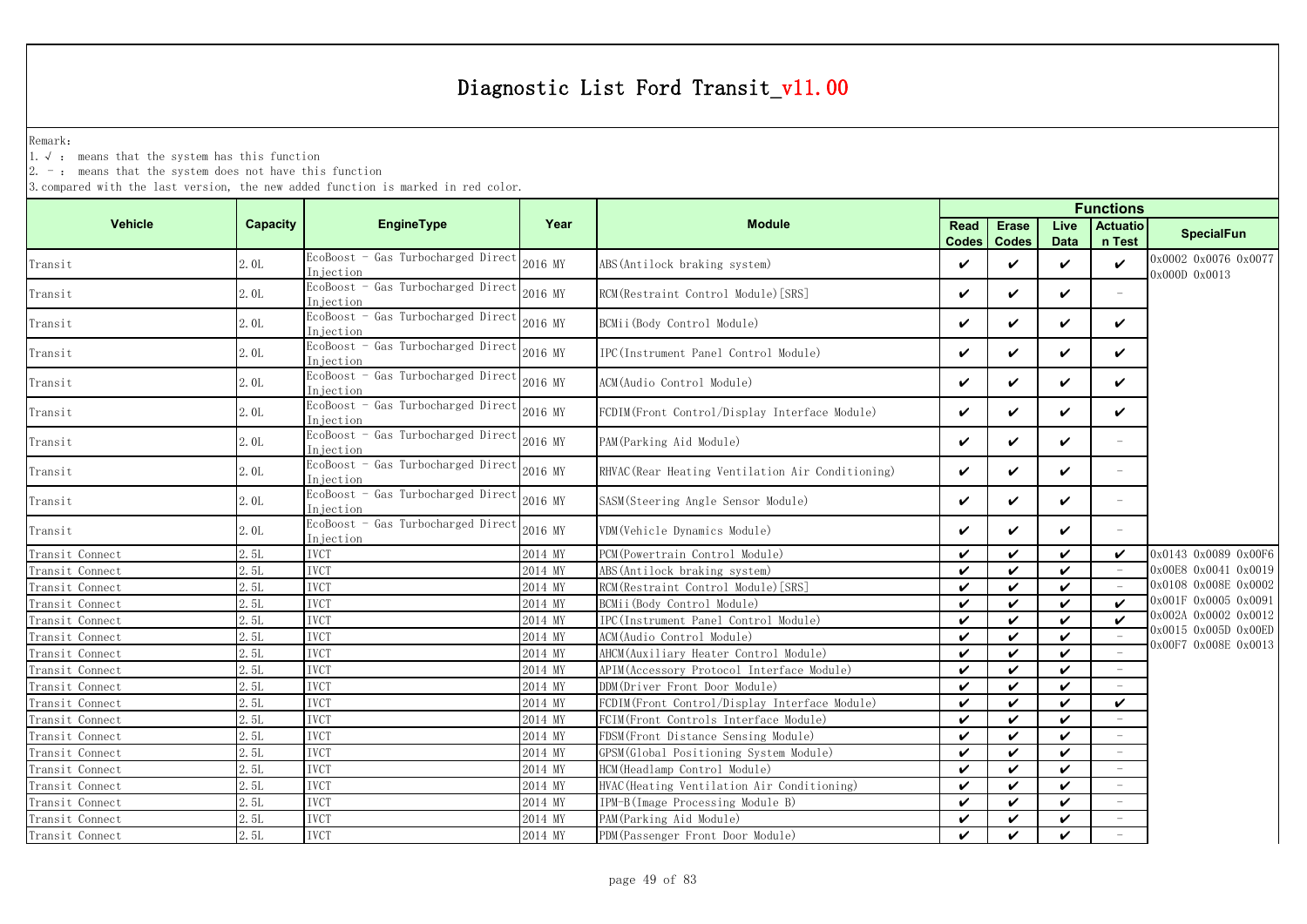Remark:

1.√ : means that the system has this function

 $2. -$ : means that the system does not have this function

|                 |          |                                                 |         |                                                |              |                    | <b>Functions</b>   |                            |                                              |
|-----------------|----------|-------------------------------------------------|---------|------------------------------------------------|--------------|--------------------|--------------------|----------------------------|----------------------------------------------|
| <b>Vehicle</b>  | Capacity | <b>EngineType</b>                               | Year    | <b>Module</b>                                  | <b>Read</b>  | <b>Erase</b>       | Live               | <b>Actuatio</b>            | <b>SpecialFun</b>                            |
|                 |          |                                                 |         |                                                | <b>Codes</b> | <b>Codes</b>       | <b>Data</b>        | n Test                     |                                              |
| Transit Connect | 2.5L     | <b>IVCT</b>                                     | 2014 MY | PSCM (Power Steering Control Module)           | $\checkmark$ | ✓                  | $\checkmark$       |                            |                                              |
| Transit Connect | 2.5L     | <b>IVCT</b>                                     | 2014 MY | SASM (Steering Angle Sensor Module)            | $\checkmark$ | $\checkmark$       | $\checkmark$       | $\sim$                     |                                              |
| Transit Connect | 2.5L     | <b>IVCT</b>                                     | 2014 MY | TRM(Trailer Module)                            | $\checkmark$ | $\checkmark$       | $\checkmark$       | $\checkmark$               |                                              |
| Transit         | 3.2L     | Duratorq-Turbo Diesel Common Rail<br>Injection  | 2018 MY | PCM (Powertrain Control Module)                | $\checkmark$ | ✓                  | $\checkmark$       | $\checkmark$               | 0x0016 0x0087 0x006D<br>0x0107 0x0089 0x00F6 |
| Transit         | 3.2L     | Duratorq-Turbo Diesel Common Rail<br>Injection  | 2018 MY | TCM(Transmission Control Module)               | $\checkmark$ | $\checkmark$       | $\boldsymbol{\nu}$ | $\boldsymbol{\nu}$         | 0x006F 0x00E7 0x0041<br>0x0019 0x00E1 0x0108 |
| Transit         | 3.2L     | Duratorq-Turbo Diesel Common Rail<br>Injection  | 2018 MY | ABS (Antilock braking system)                  | ✓            | ✓                  | ✓                  | $\boldsymbol{\mathcal{U}}$ | 0x0002 0x003A 0x001D<br>0x00A0 0x0075 0x0091 |
| Transit         | 3.2L     | Duratorq-Turbo Diesel Common Rail<br>Injection  | 2018 MY | RCM (Restraint Control Module) [SRS]           | ✓            | $\boldsymbol{\nu}$ | $\checkmark$       |                            | 0x0109 0x0002 0x010A<br>0x00B4 0x010C 0x00E2 |
| Transit         | 3.2L     | Duratorq-Turbo Diesel Common Rail<br>Injection  | 2018 MY | BCM#1 (Body Control Module)                    | $\checkmark$ | ✓                  |                    |                            | 0x00E3 0x00C5 0x010D<br>0x0077 0x000D        |
| Transit         | 3.2L     | Duratorq-Turbo Diesel Common Rail<br>Injection  | 2018 MY | IPC(Instrument Panel Control Module)           | ✓            | $\boldsymbol{\nu}$ | $\boldsymbol{\nu}$ | $\boldsymbol{\nu}$         |                                              |
| Transit         | 3.2L     | Duratorq-Turbo Diesel Common Rail<br>In iection | 2018 MY | ACM(Audio Control Module)                      | $\checkmark$ | ✓                  | $\checkmark$       |                            |                                              |
| Transit         | 3.2L     | Duratorq-Turbo Diesel Common Rail<br>Injection  | 2018 MY | AHCM (Auxiliary Heater Control Module)         | ✓            | ✓                  |                    |                            |                                              |
| Transit         | 3.2L     | Duratorq-Turbo Diesel Common Rail<br>Injection  | 2018 MY | APIM (Accessory Protocol Interface Module)     | $\checkmark$ | ✓                  | $\boldsymbol{\nu}$ |                            |                                              |
| Transit         | 3.2L     | Duratorq-Turbo Diesel Common Rail<br>Injection  | 2018 MY | C-CM(Cruise-Control Module)                    | ✓            | $\boldsymbol{\nu}$ | $\boldsymbol{\nu}$ | $\equiv$                   |                                              |
| Transit         | 3.2L     | Duratorq-Turbo Diesel Common Rail<br>Iniection  | 2018 MY | FCDIM (Front Control/Display Interface Module) | $\checkmark$ | $\checkmark$       | $\checkmark$       | $\overline{\phantom{a}}$   |                                              |
| Transit         | 3.2L     | Duratorq-Turbo Diesel Common Rail<br>Injection  | 2018 MY | FCIM (Front Controls Interface Module)         | $\checkmark$ | $\checkmark$       | $\boldsymbol{\nu}$ | $\overline{\phantom{a}}$   |                                              |
| Transit         | 3.2L     | Duratorq-Turbo Diesel Common Rail<br>Injection  | 2018 MY | GPSM(Global Positioning System Module)         | ✓            | ✓                  | ✓                  | $\overline{\phantom{a}}$   |                                              |
| Transit         | 3.2L     | Duratorq-Turbo Diesel Common Rail<br>Injection  | 2018 MY | IPM-A(Image Processing Module A)               | ✓            | $\checkmark$       | $\boldsymbol{\nu}$ | $\overline{\phantom{a}}$   |                                              |
| Transit         | 3.2L     | Duratorq-Turbo Diesel Common Rail<br>Injection  | 2018 MY | IPM-B(Image Processing Module B)               | $\checkmark$ | ✓                  | $\checkmark$       | $\overline{\phantom{a}}$   |                                              |
| Transit         | 3.2L     | Duratorq-Turbo Diesel Common Rail<br>Injection  | 2018 MY | PAM (Parking Aid Module)                       | $\checkmark$ | $\boldsymbol{\nu}$ | $\boldsymbol{\nu}$ |                            |                                              |
| Transit         | 3.2L     | Duratorq-Turbo Diesel Common Rail<br>Injection  | 2018 MY | RBM (Running Board Control Module)             | ✓            | ✓                  | V                  |                            |                                              |
| Transit         | 3.2L     | Duratorq-Turbo Diesel Common Rail<br>Injection  | 2018 MY | RDCM#1 (Reductant Control Module)              | ✓            | ✓                  | ✓                  | $\checkmark$               |                                              |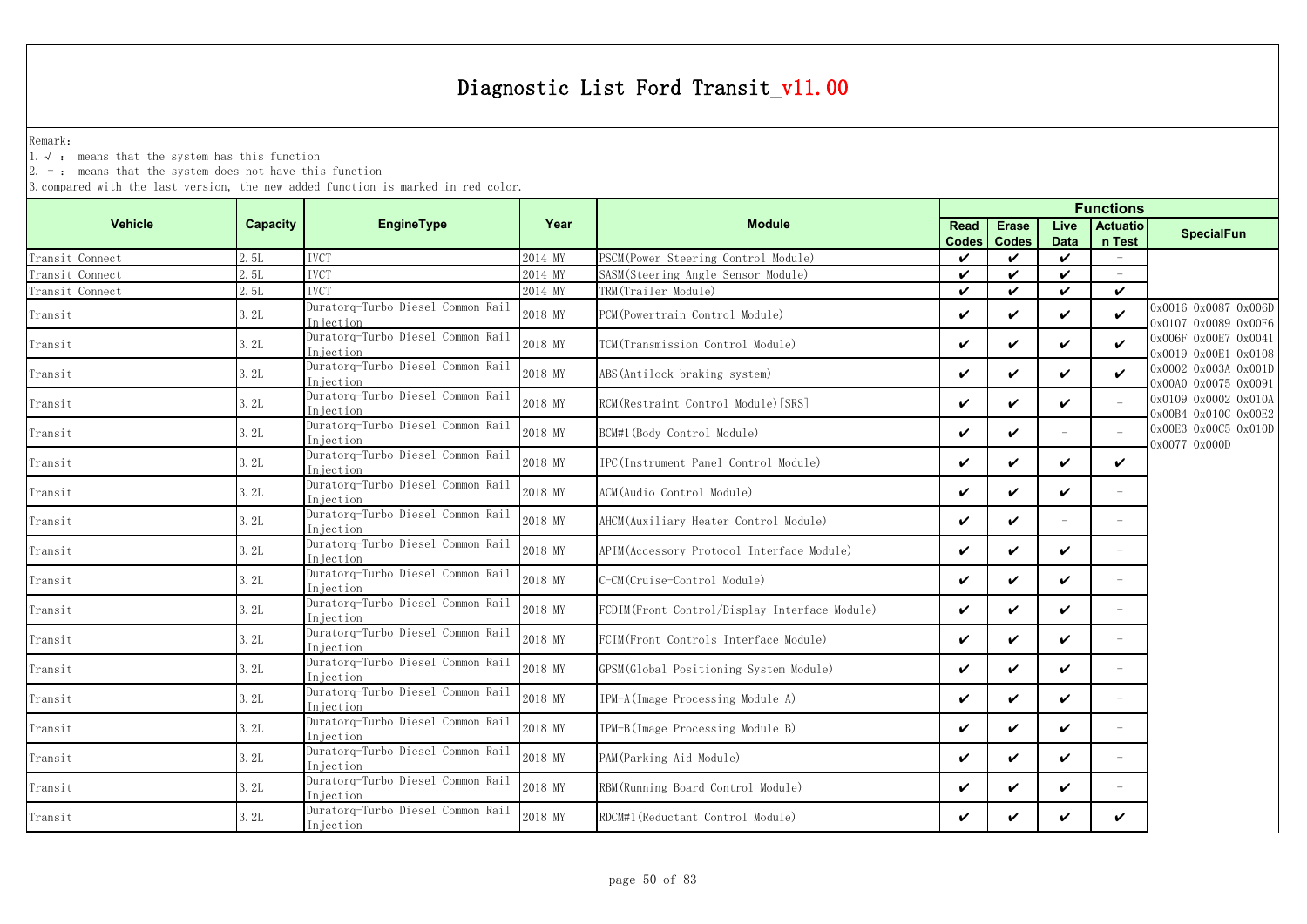Remark:

1.√ : means that the system has this function

2. - : means that the system does not have this function

|                 |          |                                                |         |                                               |                      |                    |                             | <b>Functions</b>                |                                              |  |
|-----------------|----------|------------------------------------------------|---------|-----------------------------------------------|----------------------|--------------------|-----------------------------|---------------------------------|----------------------------------------------|--|
| <b>Vehicle</b>  | Capacity | <b>EngineType</b>                              | Year    | <b>Module</b>                                 | Read<br><b>Codes</b> | <b>Erase</b>       | Live                        | <b>Actuatio</b><br>n Test       | <b>SpecialFun</b>                            |  |
| Transit         | 3.2L     | Duratorq-Turbo Diesel Common Rail<br>Injection | 2018 MY | SASM (Steering Angle Sensor Module)           | V                    | <b>Codes</b><br>✓  | <b>Data</b><br>$\checkmark$ | ÷,                              |                                              |  |
| Transit         | 3.2L     | Duratorq-Turbo Diesel Common Rail<br>Injection | 2018 MY | TBC(Trailer Brake Control Module)             | ✓                    | $\checkmark$       | V                           | $\equiv$                        |                                              |  |
| Transit         | 3.2L     | Duratorq-Turbo Diesel Common Rail<br>Injection | 2018 MY | TRM(Trailer Module)                           | ✓                    | ✓                  | ✓                           | V                               |                                              |  |
| Transit         | 3.7L     | TiVCT                                          | 2018 MY | PCM (Powertrain Control Module)               | ✓                    | $\checkmark$       | $\checkmark$                | ✓                               | 0x0016 0x0087 0x006D                         |  |
| Transit         | 3.7L     | TiVCT                                          | 2018 MY | ABS (Antilock braking system)                 | ✓                    | $\checkmark$       | $\checkmark$                | ✓                               | 0x0089 0x00F6 0x006F                         |  |
| Transit         | 3.7L     | TiVCT                                          | 2018 MY | RCM (Restraint Control Module) [SRS]          | $\checkmark$         | $\checkmark$       | $\checkmark$                | $\hspace{0.1mm}-\hspace{0.1mm}$ | 0x00E7 0x0041 0x0019                         |  |
| Transit         | 3.7L     | TiVCT                                          | 2018 MY | BCM#1 (Body Control Module)                   | ✓                    | V                  | $\equiv$                    | $\equiv$                        | 0x0108 0x0002 0x001D                         |  |
| Transit         | 3.7L     | TiVCT                                          | 2018 MY | IPC(Instrument Panel Control Module)          | ✓                    | ✓                  | $\checkmark$                | ✓                               | 0x0004 0x0075 0x0091                         |  |
| Transit         | 3.7L     | TiVCT                                          | 2018 MY | ACM (Audio Control Module)                    | ✓                    | $\checkmark$       | $\checkmark$                |                                 | 0x0109 0x0002 0x010A                         |  |
| Transit         | 3.7L     | TiVCT                                          | 2018 MY | AHCM (Auxiliary Heater Control Module)        | $\checkmark$         | $\checkmark$       | $\equiv$                    |                                 | 0x00B4 0x0076 0x0077                         |  |
| Transit         | 3.7L     | TiVCT                                          | 2018 MY | APIM (Accessory Protocol Interface Module)    | ✓                    | ✓                  | ✓                           |                                 | 0x000D 0x0013                                |  |
| Transit         | 3.7L     | TiVCT                                          | 2018 MY | C-CM(Cruise-Control Module)                   | ✓                    | $\checkmark$       | $\checkmark$                |                                 |                                              |  |
| Transit         | 3.7L     | TiVCT                                          | 2018 MY | FCDIM(Front Control/Display Interface Module) | $\checkmark$         | $\checkmark$       | $\checkmark$                |                                 |                                              |  |
| Transit         | 3.7L     | TiVCT                                          | 2018 MY | FCIM(Front Controls Interface Module)         | ✓                    | ✓                  | $\checkmark$                |                                 |                                              |  |
| Transit         | 3.7L     | TiVCT                                          | 2018 MY | GPSM(Global Positioning System Module)        | $\checkmark$         | $\checkmark$       | $\checkmark$                | $\sim$                          |                                              |  |
| Transit         | 3.7L     | TiVCT                                          | 2018 MY | IPM-A(Image Processing Module A)              | $\checkmark$         | $\checkmark$       | $\checkmark$                |                                 |                                              |  |
| Transit         | 3.7L     | TiVCT                                          | 2018 MY | IPM-B(Image Processing Module B)              | ✓                    | ✓                  | $\checkmark$                | $\equiv$                        |                                              |  |
| Transit         | 3.7L     | TiVCT                                          | 2018 MY | PAM (Parking Aid Module)                      | ✓                    | ✓                  | $\checkmark$                | $\equiv$                        |                                              |  |
| Transit         | 3.7L     | TiVCT                                          | 2018 MY | RBM (Running Board Control Module)            | ✓                    | $\checkmark$       | $\checkmark$                |                                 |                                              |  |
| Transit         | 3.7L     | TiVCT                                          | 2018 MY | SASM(Steering Angle Sensor Module)            | ✓                    | $\checkmark$       | $\checkmark$                | $\overline{\phantom{a}}$        |                                              |  |
| Transit         | 3.7L     | TiVCT                                          | 2018 MY | TBC(Trailer Brake Control Module)             | ✓                    | $\checkmark$       | ✓                           |                                 |                                              |  |
| Transit         | 3.7L     | TiVCT                                          | 2018 MY | TRM(Trailer Module)                           | ✓                    | $\checkmark$       | ✓                           | $\checkmark$                    |                                              |  |
| Transit Connect | 2.5L     | <b>IVCT</b>                                    | 2018 MY | PCM (Powertrain Control Module)               | $\boldsymbol{\nu}$   | $\boldsymbol{\nu}$ | $\mathbf{v}$                | $\boldsymbol{\nu}$              | 0x0143 0x0016 0x006D                         |  |
| Transit Connect | 2.5L     | <b>IVCT</b>                                    | 2018 MY | ABS (Antilock braking system)                 | $\checkmark$         | $\boldsymbol{\nu}$ | $\checkmark$                | ✓                               | 0x0089 0x00F6 0x006F                         |  |
| Transit Connect | 2.5L     | <b>IVCT</b>                                    | 2018 MY | RCM (Restraint Control Module) [SRS]          | ✓                    | $\checkmark$       | $\checkmark$                |                                 | 0x0041 0x0019 0x008C                         |  |
| Transit Connect | 2.5L     | <b>IVCT</b>                                    | 2018 MY | BCM#1 (Body Control Module)                   | $\boldsymbol{\nu}$   | $\checkmark$       | $\checkmark$                | $\boldsymbol{\nu}$              | 0x008D 0x0108 0x012A                         |  |
| Transit Connect | 2.5L     | <b>IVCT</b>                                    | 2018 MY | IPC(Instrument Panel Control Module)          | ✓                    | $\checkmark$       | $\checkmark$                | $\boldsymbol{\nu}$              | 0x0002 0x001D 0x001E                         |  |
| Transit Connect | 2.5L     | <b>IVCT</b>                                    | 2018 MY | ACM(Audio Control Module)                     | ✓                    | $\checkmark$       | $\checkmark$                |                                 | 0x0071 0x001F 0x0004                         |  |
| Transit Connect | 2.5L     | IVCT                                           | 2018 MY | APIM (Accessory Protocol Interface Module)    | ✓                    | ✓                  | V                           |                                 | 0x000F 0x0075 0x0091                         |  |
| Transit Connect | 2.5L     | IVCT                                           | 2018 MY | DDM (Driver Front Door Module)                | ✓                    | ✓                  | $\checkmark$                |                                 | 0x0002 0x010A 0x0104<br>0x00B4 0x00F7 0x0076 |  |
| Transit Connect | 2.5L     | IVCT                                           | 2018 MY | FCDIM(Front Control/Display Interface Module) | $\checkmark$         | $\checkmark$       | $\checkmark$                |                                 | 0x0077 0x000D 0x0013                         |  |
| Transit Connect | 2.5L     | IVCT                                           | 2018 MY | FCIM (Front Controls Interface Module)        | ✓                    | V                  | V                           |                                 |                                              |  |
| Transit Connect | 2. 5L    | <b>IVCT</b>                                    | 2018 MY | GPSM (Global Positioning System Module)       | ✓                    | $\checkmark$       | $\checkmark$                |                                 |                                              |  |
| Transit Connect | 2.5L     | <b>IVCT</b>                                    | 2018 MY | HCM (Headlamp Control Module)                 | $\boldsymbol{\nu}$   | $\boldsymbol{\nu}$ | $\checkmark$                |                                 |                                              |  |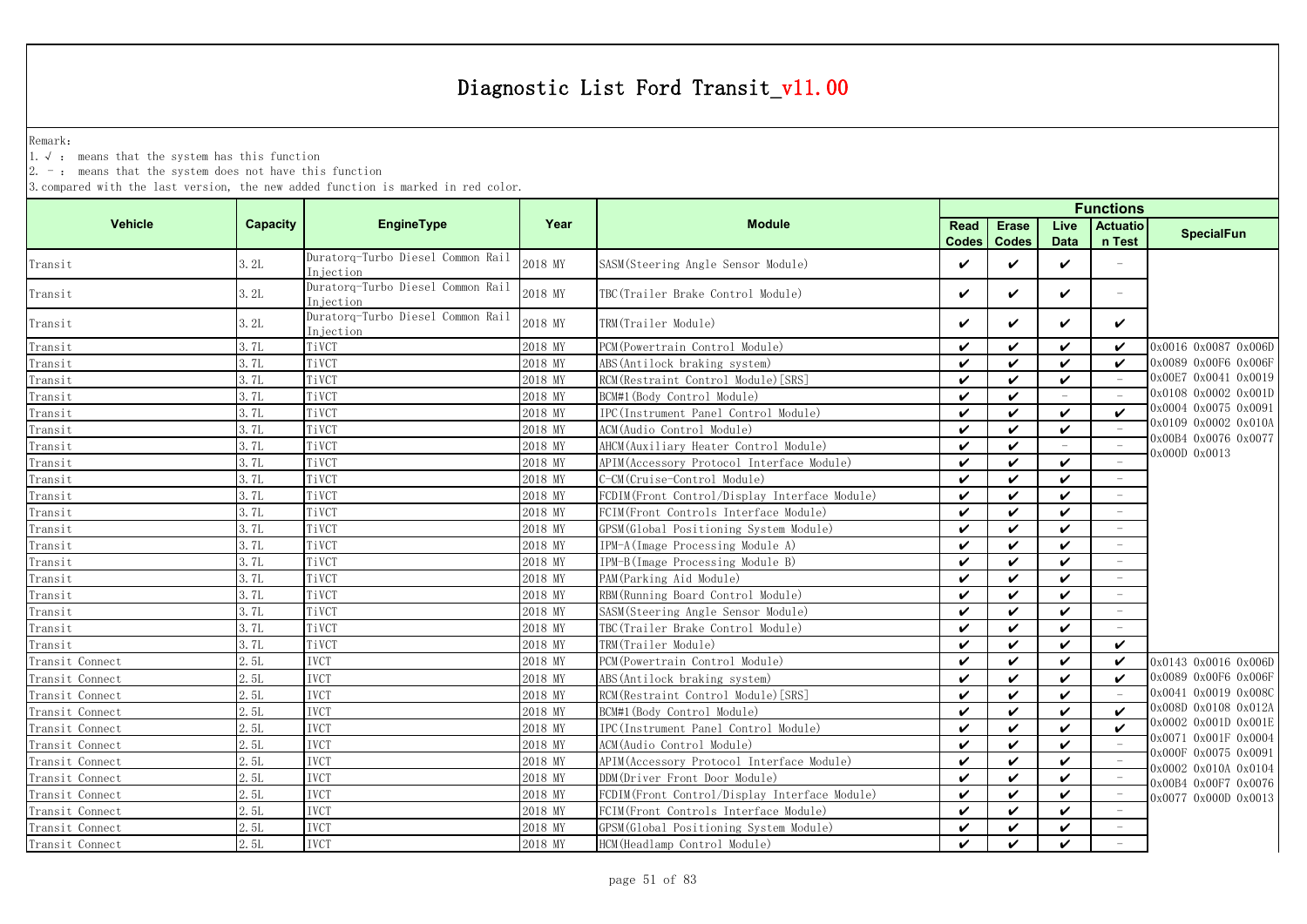Remark:

1.√ : means that the system has this function

2. - : means that the system does not have this function

|                 |          |                   |         |                                                       | <b>Functions</b>   |                            |              |                          |                      |
|-----------------|----------|-------------------|---------|-------------------------------------------------------|--------------------|----------------------------|--------------|--------------------------|----------------------|
| <b>Vehicle</b>  | Capacity | <b>EngineType</b> | Year    | <b>Module</b>                                         | Read               | Erase                      | Live         | <b>Actuatio</b>          | <b>SpecialFun</b>    |
|                 |          |                   |         |                                                       | <b>Codes</b>       | <b>Codes</b>               | <b>Data</b>  | n Test                   |                      |
| Transit Connect | 2.5L     | <b>IVCT</b>       | 2018 MY | HVAC (Heating Ventilation Air Conditioning)           | $\boldsymbol{\nu}$ | ✓                          | $\checkmark$ |                          |                      |
| Transit Connect | 2.5L     | <b>IVCT</b>       | 2018 MY | IPM-B(Image Processing Module B)                      | $\checkmark$       | $\checkmark$               | $\equiv$     | $\equiv$                 |                      |
| Transit Connect | 2.5L     | <b>IVCT</b>       | 2018 MY | OCSM (Occupant Classification System Module)          | ✓                  | $\checkmark$               | ✓            | $\overline{\phantom{m}}$ |                      |
| Transit Connect | 2.5L     | <b>IVCT</b>       | 2018 MY | PAM (Parking Aid Module)                              | ✓                  | $\checkmark$               | V            | $\overline{\phantom{m}}$ |                      |
| Transit Connect | 2.5L     | <b>IVCT</b>       | 2018 MY | PDM (Passenger Front Door Module)                     | ✓                  | $\boldsymbol{\nu}$         | ✓            | $\overline{\phantom{m}}$ |                      |
| Transit Connect | 2.5L     | <b>IVCT</b>       | 2018 MY | PSCM (Power Steering Control Module)                  | ✓                  | $\boldsymbol{\nu}$         | ✓            | $\overline{\phantom{m}}$ |                      |
| Transit Connect | 2.5L     | <b>IVCT</b>       | 2018 MY | SASM (Steering Angle Sensor Module)                   | $\boldsymbol{\nu}$ | $\boldsymbol{\nu}$         | ✓            |                          |                      |
| Transit Connect | 2.5L     | <b>IVCT</b>       | 2018 MY | SOD-L(Side Obstacle Detection Control Module - Left)  | $\checkmark$       | $\boldsymbol{\nu}$         | ✓            |                          |                      |
| Transit Connect | 2.5L     | <b>IVCT</b>       | 2018 MY | SOD-R(Side Obstacle Detection Control Module - Right) | $\checkmark$       | $\checkmark$               | ✓            |                          |                      |
| Transit Connect | 2.5L     | <b>IVCT</b>       | 2018 MY | TRM(Trailer Module)                                   | $\checkmark$       | $\checkmark$               | V            |                          |                      |
| Transit Connect | 1.5L     | TDCi StgVI ECO    | 2014 MY | PCM (Powertrain Control Module)                       | ✓                  | ✓                          | ✓            | ✓                        | 0x0143 0x0089 0x00F6 |
| Transit Connect | 1.5L     | TDCi StgVI ECO    | 2014 MY | ABS (Antilock braking system)                         | $\boldsymbol{\nu}$ | $\boldsymbol{\nu}$         | ✓            |                          | 0x00E8 0x0019 0x0108 |
| Transit Connect | 1.5L     | TDCi_StgVI_ECO    | 2014 MY | RCM (Restraint Control Module) [SRS]                  | $\checkmark$       | $\checkmark$               | $\checkmark$ |                          | 0x008E 0x0002 0x001F |
| Transit Connect | 1.5L     | TDCi_StgVI_ECO    | 2014 MY | BCMii (Body Control Module)                           | $\checkmark$       | $\checkmark$               | $\checkmark$ | $\boldsymbol{\nu}$       | 0x0005 0x0091 0x002A |
| Transit Connect | 1.5L     | TDCi_StgVI_ECO    | 2014 MY | IPC(Instrument Panel Control Module)                  | ✓                  | $\checkmark$               | ✓            | $\checkmark$             | 0x0002 0x0012 0x0015 |
| Transit Connect | 1.5L     | TDCi_StgVI_ECO    | 2014 MY | ACM(Audio Control Module)                             | ✓                  | $\checkmark$               | V            | $\equiv$                 | 0x005D 0x00ED 0x00F7 |
| Transit Connect | 1.5L     | TDCi StgVI ECO    | 2014 MY | AHCM (Auxiliary Heater Control Module)                | ✓                  | $\checkmark$               | ✓            |                          | 0x008E               |
| Transit Connect | 1.5L     | TDCi StgVI ECO    | 2014 MY | APIM (Accessory Protocol Interface Module)            | ✓                  | $\boldsymbol{\nu}$         | ✓            |                          |                      |
| Transit Connect | 1.5L     | TDCi StgVI ECO    | 2014 MY | DDM(Driver Front Door Module)                         | $\boldsymbol{\nu}$ | $\boldsymbol{\mathcal{U}}$ | ✓            |                          |                      |
| Transit Connect | 1.5L     | TDCi StgVI ECO    | 2014 MY | FCDIM(Front Control/Display Interface Module)         | ✓                  | $\boldsymbol{\mathcal{U}}$ | ✓            | ✓                        |                      |
| Transit Connect | 1.5L     | TDCi StgVI ECO    | 2014 MY | FCIM(Front Controls Interface Module)                 | ✓                  | $\checkmark$               | ✓            |                          |                      |
| Transit Connect | 1.5L     | TDCi StgVI ECO    | 2014 MY | FDSM (Front Distance Sensing Module)                  | ✓                  | $\boldsymbol{\mathcal{U}}$ | ✓            | $\overline{\phantom{a}}$ |                      |
| Transit Connect | 1.5L     | TDCi_StgVI_ECO    | 2014 MY | GPSM (Global Positioning System Module)               | ✓                  | $\boldsymbol{\nu}$         | ✓            |                          |                      |
| Transit Connect | 1.5L     | TDCi StgVI ECO    | 2014 MY | HCM (Headlamp Control Module)                         | $\boldsymbol{\nu}$ | $\boldsymbol{\nu}$         | ✓            |                          |                      |
| Transit Connect | 1.5L     | TDCi_StgVI_ECO    | 2014 MY | HVAC (Heating Ventilation Air Conditioning)           | $\checkmark$       | $\checkmark$               | ✓            | $\equiv$                 |                      |
| Transit Connect | 1.5L     | TDCi_StgVI_ECO    | 2014 MY | IPM-B(Image Processing Module B)                      | $\checkmark$       | $\checkmark$               | ✓            | $\overline{\phantom{a}}$ |                      |
| Transit Connect | 1.5L     | TDCi_StgVI_ECO    | 2014 MY | PAM (Parking Aid Module)                              | ✓                  | $\checkmark$               | V            | $\overline{\phantom{a}}$ |                      |
| Transit Connect | 1.5L     | TDCi StgVI ECO    | 2014 MY | PDM (Passenger Front Door Module)                     | ✓                  | $\checkmark$               | ✓            | $\overline{\phantom{m}}$ |                      |
| Transit Connect | 1.5L     | TDCi StgVI ECO    | 2014 MY | PSCM (Power Steering Control Module)                  | ✓                  | ✓                          | ✓            | $\overline{\phantom{m}}$ |                      |
| Transit Connect | 1.5L     | TDCi StgVI ECO    | 2014 MY | SASM (Steering Angle Sensor Module)                   | ✓                  | $\boldsymbol{\mathcal{U}}$ | ✓            |                          |                      |
| Transit Connect | 1.5L     | TDCi StgVI ECO    | 2014 MY | TRM(Trailer Module)                                   | $\boldsymbol{\nu}$ | $\boldsymbol{\mathcal{U}}$ | ✓            | ✓                        |                      |
| Transit Connect |          |                   | 2018 MY | ABS (Antilock braking system)                         | $\checkmark$       | $\checkmark$               | ✓            | ✓                        |                      |
| Transit Connect |          |                   | 2018 MY | RCM (Restraint Control Module) [SRS]                  | ✓                  | ✓                          | ✓            |                          |                      |
| Transit Connect |          |                   | 2018 MY | BCM#1 (Body Control Module)                           | ✓                  | ✓                          | ✓            | ✓                        |                      |
| Transit Connect |          |                   | 2018 MY | IPC(Instrument Panel Control Module)                  | ✓                  | $\boldsymbol{\nu}$         | ✓            | ✓                        |                      |
| Transit Connect |          |                   | 2018 MY | ACM (Audio Control Module)                            | ✓                  | $\boldsymbol{\nu}$         | ✓            |                          |                      |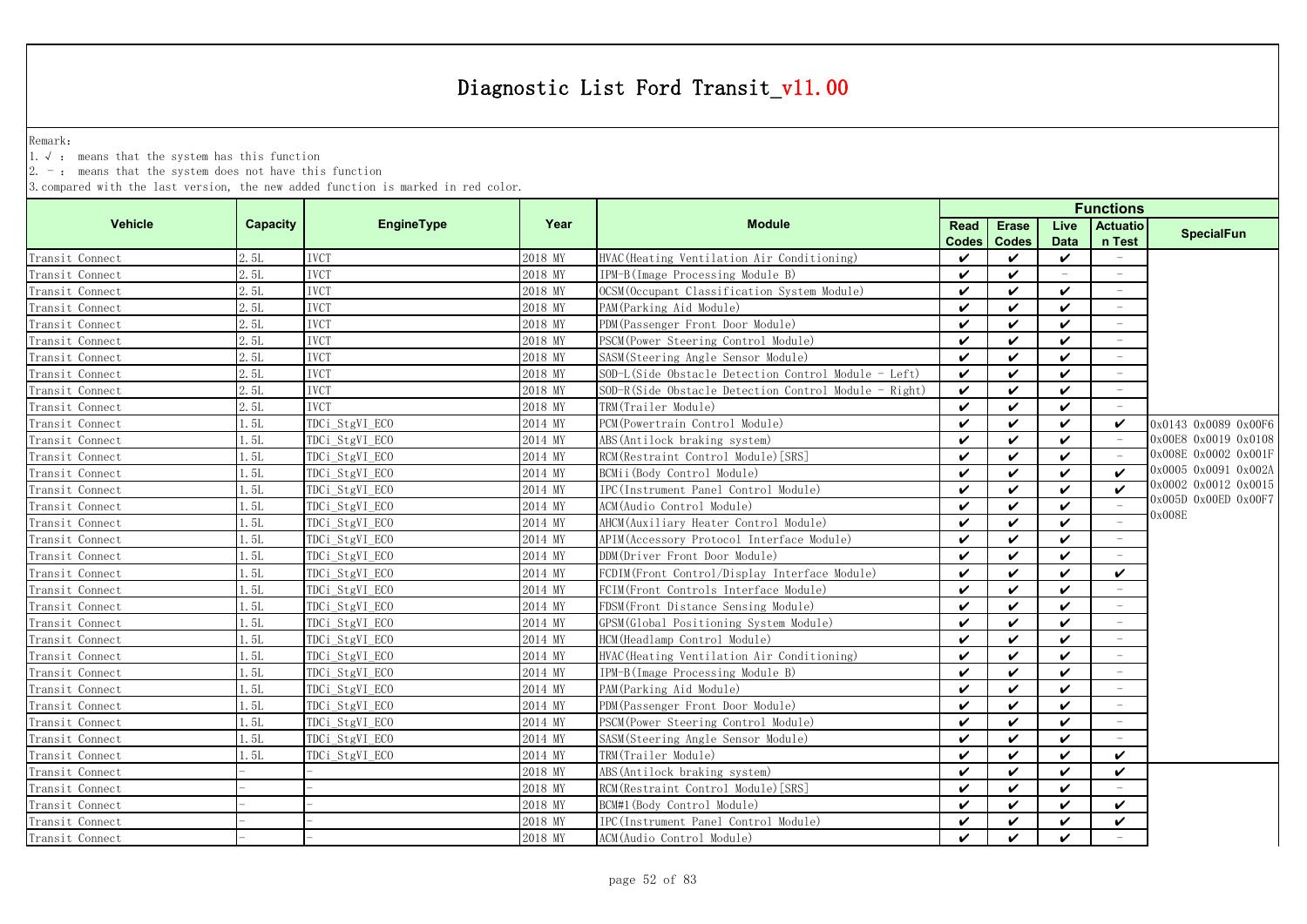Remark:

1.√ : means that the system has this function

2. - : means that the system does not have this function

|                 |          |                   |         |                                                       | <b>Functions</b>     |                              |                     |                           |                      |
|-----------------|----------|-------------------|---------|-------------------------------------------------------|----------------------|------------------------------|---------------------|---------------------------|----------------------|
| <b>Vehicle</b>  | Capacity | <b>EngineType</b> | Year    | <b>Module</b>                                         | Read<br><b>Codes</b> | <b>Erase</b><br><b>Codes</b> | Live<br><b>Data</b> | <b>Actuatio</b><br>n Test | <b>SpecialFun</b>    |
| Transit Connect |          |                   | 2018 MY | APIM (Accessory Protocol Interface Module)            | ✓                    | ✓                            | ✓                   |                           |                      |
| Transit Connect |          |                   | 2018 MY | DDM (Driver Front Door Module)                        | $\checkmark$         | ✓                            | $\checkmark$        |                           |                      |
| Transit Connect |          |                   | 2018 MY | FCDIM(Front Control/Display Interface Module)         | $\checkmark$         | ✓                            | ✓                   | $\overline{\phantom{a}}$  |                      |
| Transit Connect |          |                   | 2018 MY | FCIM(Front Controls Interface Module)                 | $\checkmark$         | ✓                            | $\checkmark$        | $\sim$                    |                      |
| Transit Connect |          |                   | 2018 MY | GPSM (Global Positioning System Module)               | $\checkmark$         | ✓                            | ✓                   |                           |                      |
| Transit Connect |          |                   | 2018 MY | HCM (Headlamp Control Module)                         | $\checkmark$         | ✓                            | ✓                   |                           |                      |
| Transit Connect |          |                   | 2018 MY | HVAC (Heating Ventilation Air Conditioning)           | $\checkmark$         | ✓                            | ✓                   |                           |                      |
| Transit Connect |          |                   | 2018 MY | IPM-B(Image Processing Module B)                      | $\checkmark$         | ✓                            |                     |                           |                      |
| Transit Connect |          |                   | 2018 MY | OCSM (Occupant Classification System Module)          | $\checkmark$         | ✓                            | ✓                   |                           |                      |
| Transit Connect |          |                   | 2018 MY | PAM (Parking Aid Module)                              | $\mathbf{v}$         | ✓                            | $\checkmark$        |                           |                      |
| Transit Connect |          |                   | 2018 MY | PDM (Passenger Front Door Module)                     | $\checkmark$         | ✓                            | ✓                   |                           |                      |
| Transit Connect |          |                   | 2018 MY | PSCM (Power Steering Control Module)                  | $\checkmark$         | ✓                            | $\checkmark$        |                           |                      |
| Transit Connect |          |                   | 2018 MY | SASM(Steering Angle Sensor Module)                    | $\checkmark$         | ✓                            | $\checkmark$        | $\equiv$                  |                      |
| Transit Connect |          |                   | 2018 MY | SOD-L(Side Obstacle Detection Control Module - Left)  | $\checkmark$         | ✓                            | $\checkmark$        |                           |                      |
| Transit Connect |          |                   | 2018 MY | SOD-R(Side Obstacle Detection Control Module - Right) | $\checkmark$         | ✓                            | ✓                   | $\sim$                    |                      |
| Transit Connect |          |                   | 2018 MY | TRM(Trailer Module)                                   | $\checkmark$         | ✓                            | ✓                   |                           |                      |
| Transit         | 3.7L     | TiVCT             | 2017 MY | PCM (Powertrain Control Module)                       | $\checkmark$         | ✓                            | ✓                   | V                         | 0x0016 0x0087 0x006D |
| Transit         | 3.7L     | TiVCT             | 2017 MY | ABS(Antilock braking system)                          | $\checkmark$         | ✓                            | ✓                   | $\boldsymbol{\nu}$        | 0x0089 0x00F6 0x006F |
| Transit         | 3.7L     | TiVCT             | 2017 MY | RCM (Restraint Control Module) [SRS]                  | $\checkmark$         | ✓                            | ✓                   |                           | 0x00E7 0x00E8 0x0019 |
| Transit         | 3.7L     | TiVCT             | 2017 MY | BCM#1 (Body Control Module)                           | $\checkmark$         | ✓                            | ✓                   | $\checkmark$              | 0x0108 0x0002 0x001D |
| Transit         | 3.7L     | TiVCT             | 2017 MY | IPC(Instrument Panel Control Module)                  | $\mathbf{v}$         | ✓                            | $\checkmark$        | $\boldsymbol{\nu}$        | 0x0004 0x000F 0x0075 |
| Transit         | 3.7L     | TiVCT             | 2017 MY | ACM (Audio Control Module)                            | $\boldsymbol{\nu}$   | ✓                            | $\checkmark$        |                           | 0x0091 0x0109 0x0002 |
| Transit         | 3.7L     | TiVCT             | 2017 MY | APIM (Accessory Protocol Interface Module)            | $\checkmark$         | ✓                            | $\checkmark$        |                           | 0x010A 0x0076 0x0077 |
| Transit         | 3.7L     | TiVCT             | 2017 MY | C-CM (Cruise-Control Module)                          | $\checkmark$         | ✓                            | $\checkmark$        |                           | 0x000D 0x0013        |
| Transit         | 3.7L     | TiVCT             | 2017 MY | FCDIM(Front Control/Display Interface Module)         | $\checkmark$         | ✓                            | ✓                   |                           |                      |
| Transit         | 3. 7L    | TiVCT             | 2017 MY | FCIM(Front Controls Interface Module)                 | $\checkmark$         | ✓                            | ✓                   | $\overline{\phantom{a}}$  |                      |
| Transit         | 3.7L     | TiVCT             | 2017 MY | GPSM (Global Positioning System Module)               | $\checkmark$         | ✓                            | ✓                   | $\overline{\phantom{a}}$  |                      |
| Transit         | 3.7L     | TiVCT             | 2017 MY | IPM-A (Image Processing Module A)                     | $\checkmark$         | ✓                            | ✓                   |                           |                      |
| Transit         | 3.7L     | TiVCT             | 2017 MY | IPM-B(Image Processing Module B)                      | $\checkmark$         | ✓                            | ✓                   |                           |                      |
| Transit         | 3.7L     | TiVCT             | 2017 MY | PAM (Parking Aid Module)                              | $\checkmark$         | ✓                            | ✓                   |                           |                      |
| Transit         | 3.7L     | TiVCT             | 2017 MY | RBM (Running Board Control Module)                    | $\checkmark$         | ✓                            | ✓                   |                           |                      |
| Transit         | 3. 7L    | TiVCT             | 2017 MY | SASM(Steering Angle Sensor Module)                    | $\checkmark$         | ✓                            | ✓                   |                           |                      |
| Transit         | 3.7L     | TiVCT             | 2017 MY | TBC(Trailer Brake Control Module)                     | $\checkmark$         | ✓                            | ✓                   |                           |                      |
| Transit         | 3.7L     | TiVCT             | 2017 MY | TRM(Trailer Module)                                   | $\mathbf{v}$         | ✓                            | ✓                   | $\checkmark$              |                      |
| Transit Connect | 2.5L     | <b>IVCT</b>       | 2016 MY | PCM (Powertrain Control Module)                       | ✓                    | ✓                            | ✓                   | $\checkmark$              | 0x0143 0x0016 0x006D |
| Transit Connect | 2.5L     | <b>IVCT</b>       | 2016 MY | ABS (Antilock braking system)                         | $\checkmark$         | ✓                            | $\boldsymbol{\nu}$  | $\boldsymbol{\nu}$        | 0x0089 0x00F6 0x006F |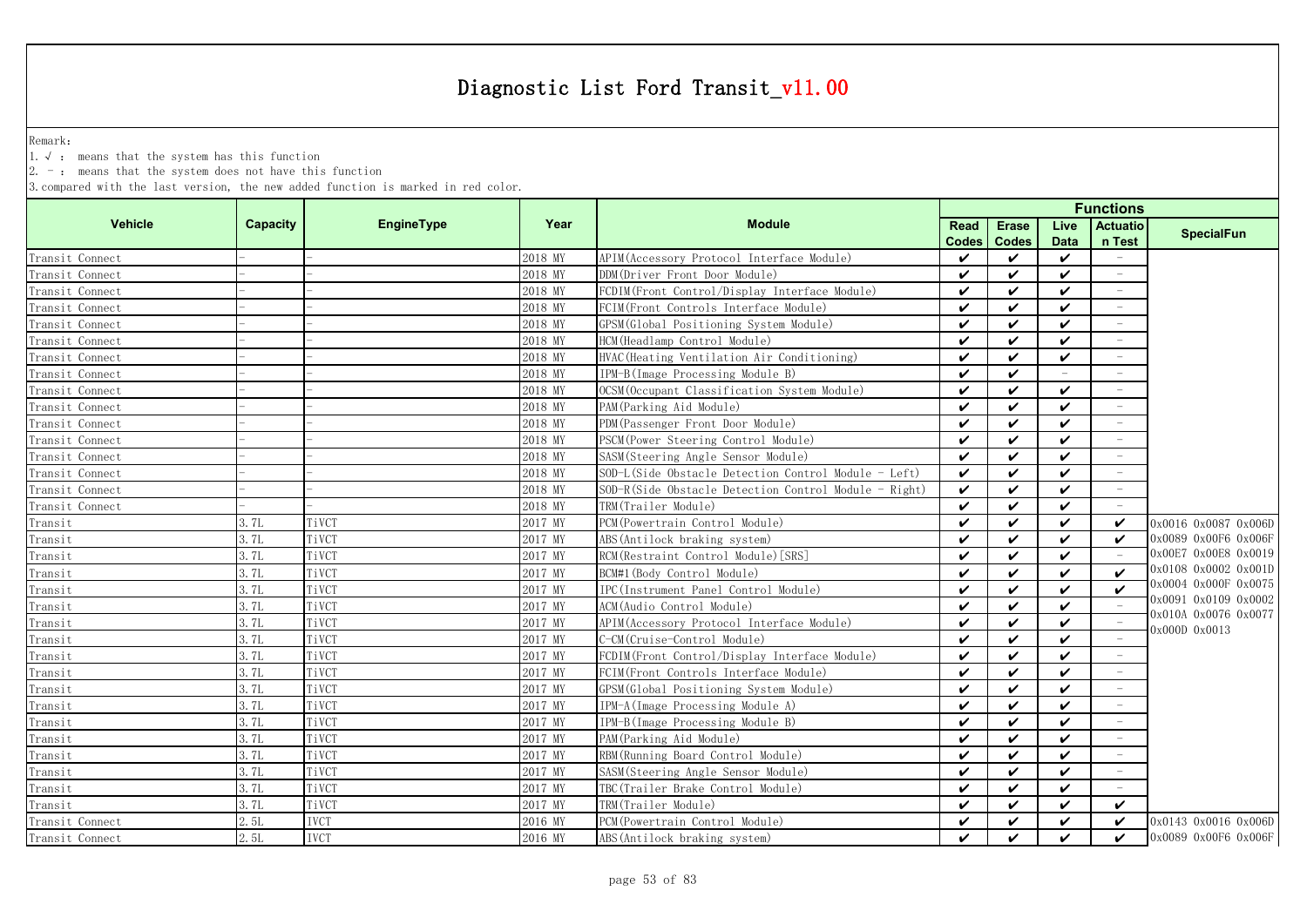Remark:

1.√ : means that the system has this function

2. - : means that the system does not have this function

| <b>Vehicle</b>  | Capacity | EngineType  | Year    | <b>Module</b>                                         | Read         | <b>Erase</b>       | Live               | <b>Actuatio</b>    | <b>SpecialFun</b>                            |
|-----------------|----------|-------------|---------|-------------------------------------------------------|--------------|--------------------|--------------------|--------------------|----------------------------------------------|
|                 |          |             |         |                                                       | <b>Codes</b> | <b>Codes</b>       | <b>Data</b>        | n Test             |                                              |
| Transit Connect | 2.5L     | <b>IVCT</b> | 2016 MY | RCM (Restraint Control Module) [SRS]                  | ✓            | $\checkmark$       | $\checkmark$       | $\sim$             | 0x00E7 0x00E8 0x0019                         |
| Transit Connect | 2.5L     | <b>IVCT</b> | 2016 MY | BCM#1 (Body Control Module)                           | ✓            | $\checkmark$       | $\mathbf{v}$       | $\mathbf{v}$       | 0x008C 0x008D 0x0108                         |
| Transit Connect | 2.5L     | <b>IVCT</b> | 2016 MY | IPC(Instrument Panel Control Module)                  | ✓            | $\checkmark$       | $\checkmark$       | $\boldsymbol{\nu}$ | 0x012A 0x001D 0x001E                         |
| Transit Connect | 2.5L     | <b>IVCT</b> | 2016 MY | ACM(Audio Control Module)                             | ✓            | ✓                  | $\boldsymbol{\nu}$ | ✓                  | 0x0071 0x001F 0x0004<br>0x000F 0x0075 0x0091 |
| Transit Connect | 2.5L     | <b>IVCT</b> | 2016 MY | APIM (Accessory Protocol Interface Module)            | ✓            | $\checkmark$       | $\checkmark$       |                    | 0x0109 0x0002 0x010A                         |
| Transit Connect | 2.5L     | <b>IVCT</b> | 2016 MY | DDM(Driver Front Door Module)                         | ✓            | $\checkmark$       | $\checkmark$       |                    | 0x0104 0x00B4 0x00F7                         |
| Transit Connect | 2.5L     | <b>IVCT</b> | 2016 MY | FCDIM(Front Control/Display Interface Module)         | ✓            | $\checkmark$       | $\checkmark$       | ✓                  | 0x0013 0x0076 0x0077                         |
| Transit Connect | 2.5L     | <b>IVCT</b> | 2016 MY | FCIM(Front Controls Interface Module)                 | ✓            | $\checkmark$       | ✓                  |                    | 0x000D                                       |
| Transit Connect | 2.5L     | <b>IVCT</b> | 2016 MY | GPSM (Global Positioning System Module)               | ✓            | ✓                  | $\boldsymbol{\nu}$ |                    |                                              |
| Transit Connect | 2.5L     | <b>IVCT</b> | 2016 MY | HCM (Headlamp Control Module)                         | $\checkmark$ | $\checkmark$       | $\mathbf{v}$       |                    |                                              |
| Transit Connect | 2.5L     | <b>IVCT</b> | 2016 MY | HVAC (Heating Ventilation Air Conditioning)           | ✓            | ✓                  | $\checkmark$       |                    |                                              |
| Transit Connect | 2.5L     | <b>IVCT</b> | 2016 MY | IPM-A (Image Processing Module A)                     | ✓            | $\checkmark$       |                    |                    |                                              |
| Transit Connect | 2.5L     | <b>IVCT</b> | 2016 MY | IPM-B(Image Processing Module B)                      | ✓            | $\checkmark$       |                    |                    |                                              |
| Transit Connect | 2.5L     | <b>IVCT</b> | 2016 MY | OCSM (Occupant Classification System Module)          | ✓            | $\checkmark$       | $\checkmark$       |                    |                                              |
| Transit Connect | 2.5L     | <b>IVCT</b> | 2016 MY | PAM (Parking Aid Module)                              | ✓            | $\checkmark$       | $\checkmark$       |                    |                                              |
| Transit Connect | 2.5L     | <b>IVCT</b> | 2016 MY | PDM (Passenger Front Door Module)                     | ✓            | $\checkmark$       | $\checkmark$       |                    |                                              |
| Transit Connect | 2.5L     | <b>IVCT</b> | 2016 MY | PSCM(Power Steering Control Module)                   | ✓            | ✓                  | $\boldsymbol{\nu}$ |                    |                                              |
| Transit Connect | 2.5L     | <b>IVCT</b> | 2016 MY | SASM(Steering Angle Sensor Module)                    | ✓            | ✓                  | $\checkmark$       |                    |                                              |
| Transit Connect | 2.5L     | <b>IVCT</b> | 2016 MY | SOD-L(Side Obstacle Detection Control Module - Left)  | ✓            | $\checkmark$       | $\checkmark$       |                    |                                              |
| Transit Connect | 2.5L     | <b>IVCT</b> | 2016 MY | SOD-R(Side Obstacle Detection Control Module - Right) | ✓            | $\checkmark$       | $\checkmark$       |                    |                                              |
| Transit Connect | 2.5L     | <b>IVCT</b> | 2016 MY | TRM(Trailer Module)                                   | ✓            | $\checkmark$       | $\checkmark$       |                    |                                              |
| Transit Connect | 2.5L     | <b>IVCT</b> | 2017 MY | PCM (Powertrain Control Module)                       | ✓            | $\checkmark$       | $\checkmark$       | ✓                  | 0x0143 0x0016 0x006D                         |
| Transit Connect | 2.5L     | <b>IVCT</b> | 2017 MY | ABS (Antilock braking system)                         | ✓            | $\checkmark$       | $\checkmark$       | ✓                  | 0x0089 0x00F6 0x006F                         |
| Transit Connect | 2.5L     | <b>IVCT</b> | 2017 MY | RCM (Restraint Control Module) [SRS]                  | ✓            | $\checkmark$       | $\checkmark$       |                    | 0x0019 0x008C 0x008D                         |
| Transit Connect | 2.5L     | <b>IVCT</b> | 2017 MY | BCM#1 (Body Control Module)                           | ✓            | $\checkmark$       | $\checkmark$       | $\boldsymbol{\nu}$ | 0x0108 0x012A 0x001D                         |
| Transit Connect | 2.5L     | <b>IVCT</b> | 2017 MY | IPC(Instrument Panel Control Module)                  | $\checkmark$ | $\checkmark$       | $\checkmark$       | $\boldsymbol{\nu}$ | 0x001E 0x0071 0x001F                         |
| Transit Connect | 2.5L     | <b>IVCT</b> | 2017 MY | ACM (Audio Control Module)                            | $\checkmark$ | $\checkmark$       | $\mathbf{v}$       |                    | 0x0004 0x000F 0x0075                         |
| Transit_Connect | 2.5L     | <b>IVCT</b> | 2017 MY | APIM (Accessory Protocol Interface Module)            | ✓            | V                  | $\checkmark$       |                    | 0x0091 0x0109 0x0002<br>0x010A 0x0104 0x00B4 |
| Transit Connect | 2.5L     | <b>IVCT</b> | 2017 MY | DDM(Driver Front Door Module)                         | ✓            | $\checkmark$       | V                  |                    | 0x00F7 0x0013 0x0076                         |
| Transit Connect | 2.5L     | <b>IVCT</b> | 2017 MY | FCDIM(Front Control/Display Interface Module)         | ✓            | $\checkmark$       | $\boldsymbol{\nu}$ | $\boldsymbol{\nu}$ | 0x0077 0x000D                                |
| Transit Connect | 2.5L     | <b>IVCT</b> | 2017 MY | FCIM(Front Controls Interface Module)                 | ✓            | $\checkmark$       | ✓                  |                    |                                              |
| Transit Connect | 2.5L     | <b>IVCT</b> | 2017 MY | GPSM(Global Positioning System Module)                | ✓            | $\checkmark$       | ✓                  |                    |                                              |
| Transit Connect | 2.5L     | <b>IVCT</b> | 2017 MY | HCM(Headlamp Control Module)                          | ✓            | $\checkmark$       | $\checkmark$       |                    |                                              |
| Transit Connect | 2.5L     | <b>IVCT</b> | 2017 MY | HVAC(Heating Ventilation Air Conditioning)            | ✓            | ✓                  | $\checkmark$       |                    |                                              |
| Transit Connect | 2.5L     | <b>IVCT</b> | 2017 MY | IPM-B(Image Processing Module B)                      | ✓            | ✓                  |                    |                    |                                              |
| Transit Connect | 2.5L     | <b>IVCT</b> | 2017 MY | OCSM (Occupant Classification System Module)          | ✓            | $\boldsymbol{\nu}$ | $\checkmark$       |                    |                                              |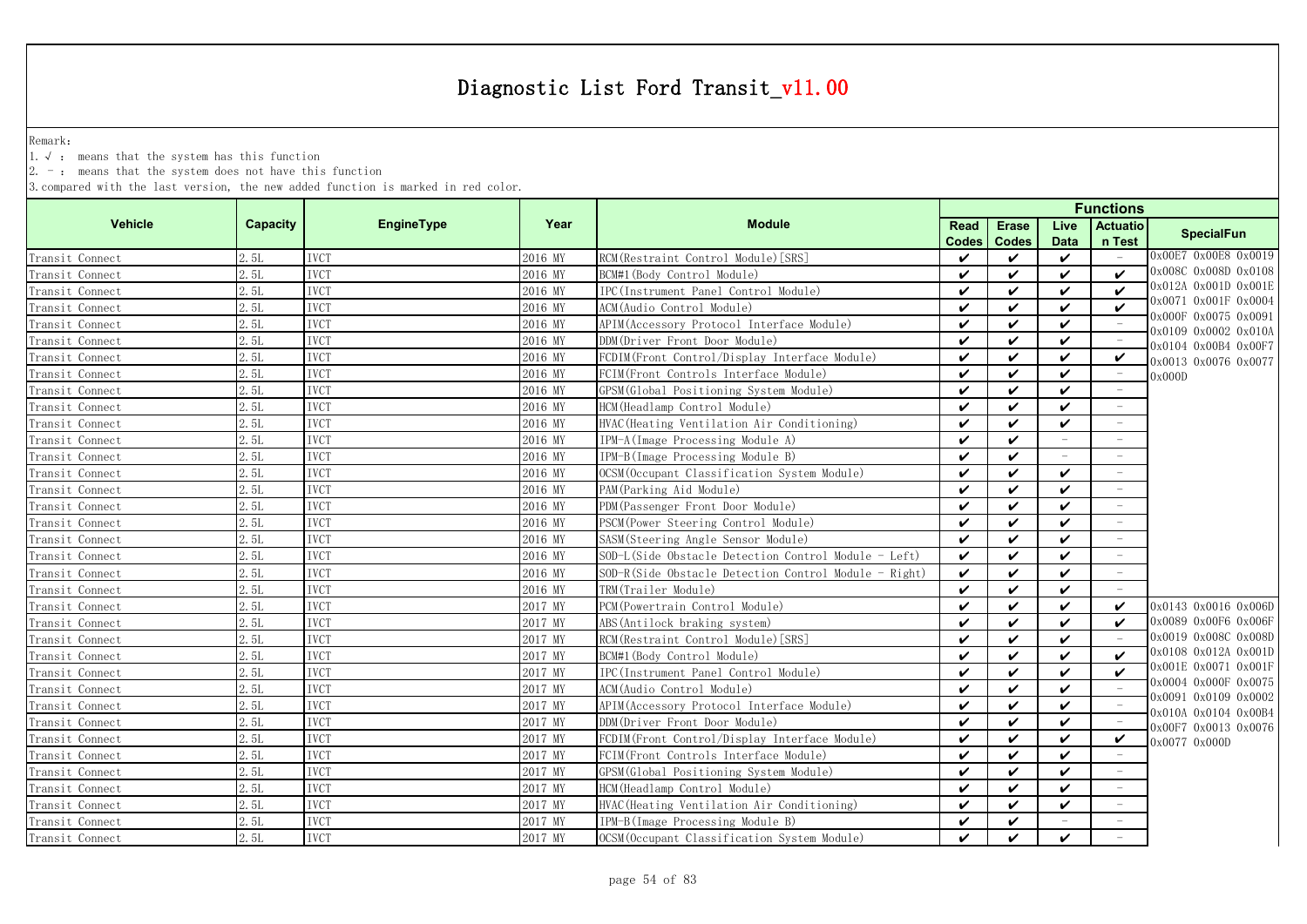Remark:

1.√ : means that the system has this function

 $2. -$ : means that the system does not have this function

| <b>Vehicle</b>  | <b>Capacity</b> | <b>EngineType</b>                                | Year    | <b>Module</b>                                         | Read<br><b>Codes</b> | <b>Erase</b><br><b>Codes</b> | Live<br><b>Data</b> | <b>Actuatio</b><br>n Test  | <b>SpecialFun</b>                            |
|-----------------|-----------------|--------------------------------------------------|---------|-------------------------------------------------------|----------------------|------------------------------|---------------------|----------------------------|----------------------------------------------|
| Transit Connect | 2.5L            | <b>IVCT</b>                                      | 2017 MY | PAM (Parking Aid Module)                              | ✓                    | ✓                            | $\checkmark$        |                            |                                              |
| Transit Connect | 2.5L            | <b>IVCT</b>                                      | 2017 MY | PDM (Passenger Front Door Module)                     | ✓                    | $\checkmark$                 | $\mathbf{v}$        | ÷,                         |                                              |
| Transit Connect | 2.5L            | <b>IVCT</b>                                      | 2017 MY | PSCM (Power Steering Control Module)                  | ✓                    | $\checkmark$                 | $\boldsymbol{\nu}$  | $\overline{\phantom{a}}$   |                                              |
| Transit Connect | 2.5L            | <b>IVCT</b>                                      | 2017 MY | SASM (Steering Angle Sensor Module)                   | ✓                    | $\checkmark$                 | ✓                   | $\overline{\phantom{m}}$   |                                              |
| Transit Connect | 2.5L            | <b>IVCT</b>                                      | 2017 MY | SOD-L(Side Obstacle Detection Control Module - Left)  | V                    | $\checkmark$                 | ✓                   | $\overline{\phantom{a}}$   |                                              |
| Transit Connect | 2.5L            | <b>IVCT</b>                                      | 2017 MY | SOD-R(Side Obstacle Detection Control Module - Right) | ✓                    | $\checkmark$                 | $\checkmark$        |                            |                                              |
| Transit Connect | 2.5L            | <b>IVCT</b>                                      | 2017 MY | TRM(Trailer Module)                                   | $\checkmark$         | $\checkmark$                 | ✓                   |                            |                                              |
| Transit         | 3.5L            | EcoBoost - Gas Turbocharged Direct<br>Injection  | 2018 MY | PCM (Powertrain Control Module)                       | ✓                    | $\checkmark$                 | $\checkmark$        | $\boldsymbol{\mathcal{U}}$ | 0x0016 0x0087 0x006D<br>0x0089 0x00F6 0x006F |
| Transit         | 3.5L            | EcoBoost - Gas Turbocharged Direct<br>Injection  | 2018 MY | ABS (Antilock braking system)                         | ✓                    | ✓                            | V                   | ✓                          | 0x00E7 0x0041 0x0019<br>0x0108 0x0002 0x001D |
| Transit         | 3.5L            | EcoBoost - Gas Turbocharged Direct<br>Injection  | 2018 MY | RCM(Restraint Control Module) [SRS]                   | ✓                    | $\checkmark$                 | $\checkmark$        |                            | 0x0004 0x000F 0x0075<br>0x0091 0x0109 0x0002 |
| Transit         | 3.5L            | EcoBoost - Gas Turbocharged Direct<br>Injection  | 2018 MY | BCM#1 (Body Control Module)                           | ✓                    | ✓                            | $\checkmark$        | ✓                          | 0x010A 0x00B4 0x0076<br>0x0077 0x000D 0x0013 |
| Transit         | 3.5L            | EcoBoost - Gas Turbocharged Direct<br>Injection  | 2018 MY | IPC(Instrument Panel Control Module)                  | V                    | $\checkmark$                 | ✓                   | ✓                          |                                              |
| Transit         | 3.5L            | EcoBoost - Gas Turbocharged Direct<br>Injection  | 2018 MY | ACM(Audio Control Module)                             | ✓                    | V                            | V                   | $\equiv$                   |                                              |
| Transit         | 3.5L            | EcoBoost - Gas Turbocharged Direct<br>In jection | 2018 MY | APIM (Accessory Protocol Interface Module)            | ✓                    | $\checkmark$                 | $\boldsymbol{\nu}$  | $=$                        |                                              |
| Transit         | 3.5L            | EcoBoost - Gas Turbocharged Direct<br>Injection  | 2018 MY | C-CM(Cruise-Control Module)                           | ✓                    | ✓                            | ✓                   | $\equiv$                   |                                              |
| Transit         | 3.5L            | EcoBoost - Gas Turbocharged Direct<br>Iniection  | 2018 MY | FCDIM(Front Control/Display Interface Module)         | ✓                    | $\checkmark$                 | $\boldsymbol{\nu}$  | $\overline{\phantom{m}}$   |                                              |
| Transit         | 3.5L            | EcoBoost - Gas Turbocharged Direct<br>Injection  | 2018 MY | FCIM(Front Controls Interface Module)                 | ✓                    | ✓                            | $\checkmark$        | $\equiv$                   |                                              |
| Transit         | 3.5L            | EcoBoost - Gas Turbocharged Direct<br>Iniection  | 2018 MY | GPSM (Global Positioning System Module)               | ✓                    | $\checkmark$                 | ✓                   | $\overline{\phantom{0}}$   |                                              |
| Transit         | 3.5L            | EcoBoost - Gas Turbocharged Direct<br>Injection  | 2018 MY | IPM-A (Image Processing Module A)                     | ✓                    | ✓                            | V                   |                            |                                              |
| Transit         | 3.5L            | EcoBoost - Gas Turbocharged Direct<br>Injection  | 2018 MY | IPM-B(Image Processing Module B)                      | ✓                    | ✓                            | ✓                   | $\overline{\phantom{0}}$   |                                              |
| Transit         | 3. 5L           | EcoBoost - Gas Turbocharged Direct<br>Injection  | 2018 MY | PAM (Parking Aid Module)                              | ✓                    | V                            | V                   | $\qquad \qquad -$          |                                              |
| Transit         | 3. 5L           | EcoBoost - Gas Turbocharged Direct<br>Injection  | 2018 MY | RBM (Running Board Control Module)                    | ✓                    | ✓                            | V                   | $\equiv$                   |                                              |
| Transit         | 3. 5L           | EcoBoost - Gas Turbocharged Direct<br>Injection  | 2018 MY | SASM(Steering Angle Sensor Module)                    | ✓                    | ✓                            | ✓                   |                            |                                              |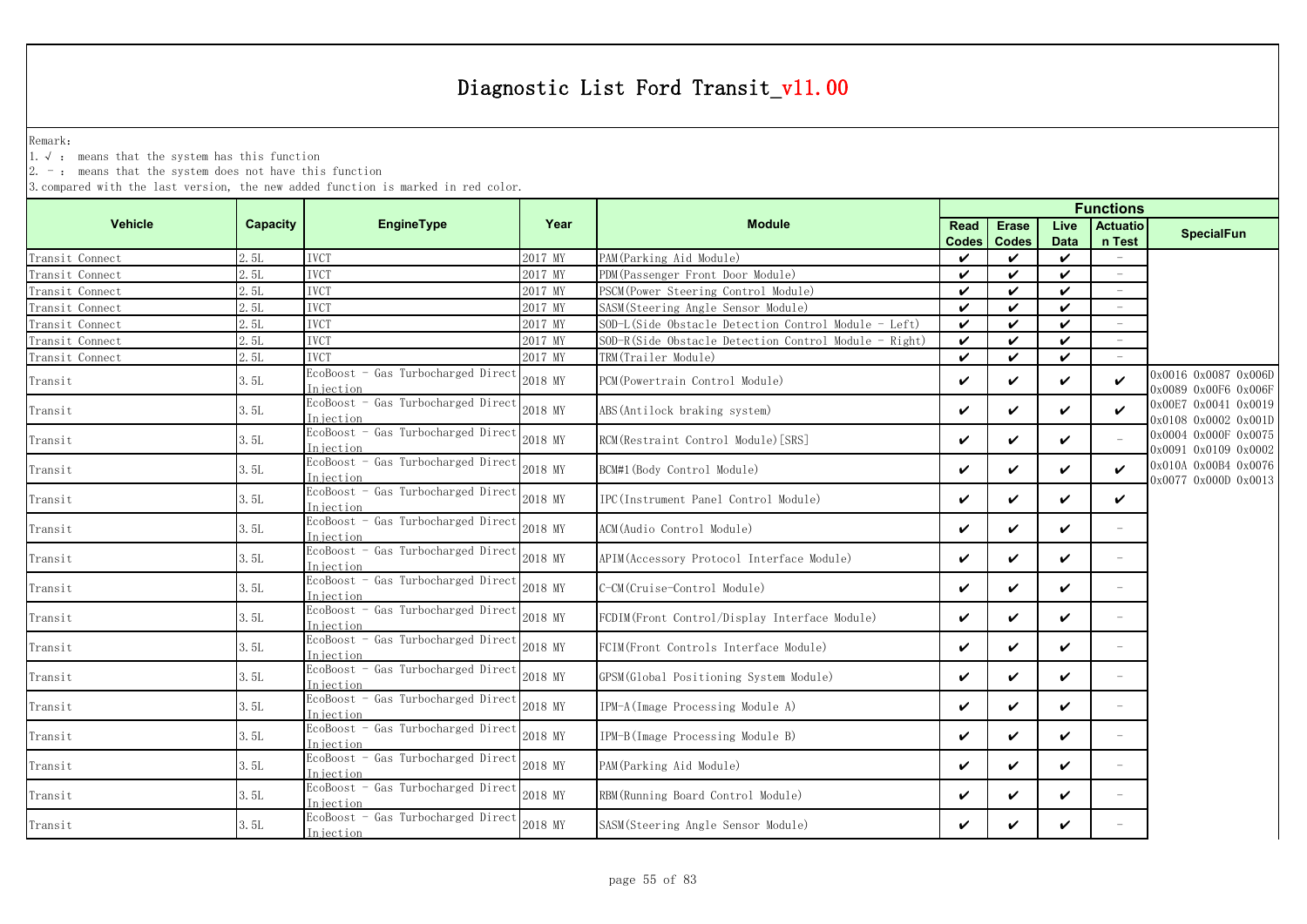Remark:

1.√ : means that the system has this function

 $2. -$ : means that the system does not have this function

|                 |                 |                                                 |         |                                                       |                      |                              |                     | <b>Functions</b>          |                   |
|-----------------|-----------------|-------------------------------------------------|---------|-------------------------------------------------------|----------------------|------------------------------|---------------------|---------------------------|-------------------|
| <b>Vehicle</b>  | <b>Capacity</b> | <b>EngineType</b>                               | Year    | <b>Module</b>                                         | Read<br><b>Codes</b> | <b>Erase</b><br><b>Codes</b> | Live<br><b>Data</b> | <b>Actuatio</b><br>n Test | <b>SpecialFun</b> |
| Transit         | 3.5L            | EcoBoost - Gas Turbocharged Direct<br>Injection | 2018 MY | TBC(Trailer Brake Control Module)                     | ✓                    | $\checkmark$                 | $\checkmark$        |                           |                   |
| Transit         | 3.5L            | EcoBoost - Gas Turbocharged Direct<br>Injection | 2018 MY | TRM(Trailer Module)                                   | ✓                    | $\checkmark$                 | ✓                   | $\checkmark$              |                   |
| Transit Connect | 2.5L            | <b>IVCT</b>                                     | 2019 MY | PCM(Powertrain Control Module)                        | ✓                    | ✓                            | ✓                   | ✓                         | 0x0088 0x0041     |
| Transit Connect | 2.5L            | <b>IVCT</b>                                     | 2019 MY | ABS (Antilock braking system)                         | ✓                    | $\checkmark$                 | ✓                   | ✓                         |                   |
| Transit Connect | 2.5L            | <b>IVCT</b>                                     | 2019 MY | RCM(Restraint Control Module) [SRS]                   | ✓                    | $\checkmark$                 | $\checkmark$        |                           |                   |
| Transit Connect | 2.5L            | <b>IVCT</b>                                     | 2019 MY | BCMii(Body Control Module)                            | ✓                    | ✓                            | $\boldsymbol{\nu}$  | $\boldsymbol{\nu}$        |                   |
| Transit Connect | 2.5L            | <b>IVCT</b>                                     | 2019 MY | IPC(Instrument Panel Control Module)                  | ✓                    | ✓                            | ✓                   | $\boldsymbol{\nu}$        |                   |
| Transit Connect | 2.5L            | <b>IVCT</b>                                     | 2019 MY | ACM (Audio Control Module)                            | $\checkmark$         | $\checkmark$                 | $\mathbf{v}$        | $\boldsymbol{\nu}$        |                   |
| Transit Connect | 2.5L            | <b>IVCT</b>                                     | 2019 MY | AHCM (Auxiliary Heater Control Module)                | ✓                    | $\checkmark$                 | $\boldsymbol{\nu}$  |                           |                   |
| Transit Connect | 2.5L            | <b>IVCT</b>                                     | 2019 MY | APIM (Accessory Protocol Interface Module)            | ✓                    | $\checkmark$                 | ✓                   | ✓                         |                   |
| Transit Connect | 2.5L            | <b>IVCT</b>                                     | 2019 MY | BECM-B (Battery Energy Control Module B)              | ✓                    | $\checkmark$                 | $\checkmark$        | ✓                         |                   |
| Transit Connect | 2.5L            | <b>IVCT</b>                                     | 2019 MY | C-CM(Cruise-Control Module)                           | ✓                    | $\checkmark$                 | $\checkmark$        |                           |                   |
| Transit Connect | 2.5L            | <b>IVCT</b>                                     | 2019 MY | DDM(Driver Front Door Module)                         | ✓                    | $\checkmark$                 | ✓                   |                           |                   |
| Transit Connect | 2.5L            | <b>IVCT</b>                                     | 2019 MY | GFM(Generic Function Module)                          | ✓                    | $\checkmark$                 | ✓                   |                           |                   |
| Transit Connect | 2.5L            | <b>IVCT</b>                                     | 2019 MY | GFM-2 (Generic Function Module 2)                     | ✓                    | $\checkmark$                 | $\boldsymbol{\nu}$  |                           |                   |
| Transit Connect | 2.5L            | <b>IVCT</b>                                     | 2019 MY | GWM (Gateway Module A)                                | ✓                    | ✓                            | ✓                   |                           |                   |
| Transit Connect | 2.5L            | <b>IVCT</b>                                     | 2019 MY | HVAC (Heating Ventilation Air Conditioning)           | ✓                    | $\checkmark$                 | $\boldsymbol{\nu}$  | $\checkmark$              |                   |
| Transit Connect | 2.5L            | <b>IVCT</b>                                     | 2019 MY | IPM-A (Image Processing Module A)                     | $\checkmark$         | $\checkmark$                 | $\boldsymbol{\nu}$  |                           |                   |
| Transit Connect | 2.5L            | <b>IVCT</b>                                     | 2019 MY | OCSM (Occupant Classification System Module)          | ✓                    | $\checkmark$                 | $\boldsymbol{\nu}$  | $\overline{\phantom{a}}$  |                   |
| Transit Connect | 2. 5L           | <b>IVCT</b>                                     | 2019 MY | PAM (Parking Aid Module)                              | ✓                    | ✓                            | ✓                   | $\overline{\phantom{m}}$  |                   |
| Transit Connect | 2.5L            | <b>IVCT</b>                                     | 2019 MY | PDM (Passenger Front Door Module)                     | ✓                    | ✓                            | ✓                   |                           |                   |
| Transit Connect | 2.5L            | <b>IVCT</b>                                     | 2019 MY | PSCM(Power Steering Control Module)                   | ✓                    | $\checkmark$                 | $\checkmark$        |                           |                   |
| Transit Connect | 2.5L            | <b>IVCT</b>                                     | 2019 MY | RTM (Radio Transceiver Module)                        | ✓                    | $\checkmark$                 | $\checkmark$        |                           |                   |
| Transit Connect | 2.5L            | <b>IVCT</b>                                     | 2019 MY | SCCM (Steering Column Control Module)                 | ✓                    | ✓                            | $\boldsymbol{\nu}$  |                           |                   |
| Transit Connect | 2.5L            | <b>IVCT</b>                                     | 2019 MY | SOD-L(Side Obstacle Detection Control Module - Left)  | $\checkmark$         | ✓                            | $\boldsymbol{\nu}$  |                           |                   |
| Transit Connect | 2.5L            | <b>IVCT</b>                                     | 2019 MY | SOD-R(Side Obstacle Detection Control Module - Right) | V                    | $\checkmark$                 | $\boldsymbol{\nu}$  | $\overline{\phantom{a}}$  |                   |
| Transit Connect | 2.5L            | <b>IVCT</b>                                     | 2019 MY | TCU#1 (Telematic Control Unit Module)                 | ✓                    | $\checkmark$                 | $\boldsymbol{\nu}$  | ÷                         |                   |
| Transit Connect | 2. 5L           | <b>IVCT</b>                                     | 2019 MY | TRM(Trailer Module)                                   | ✓                    | $\checkmark$                 | $\boldsymbol{\nu}$  | $\equiv$                  |                   |
| Transit Connect | 2.5L            | <b>IVCT</b>                                     | 2019 MY | WACM (Wireless Accessory Charging Module)             | ✓                    | $\boldsymbol{\nu}$           | $\boldsymbol{\nu}$  | $\overline{\phantom{a}}$  |                   |
| Transit Connect | 2.0L            | Gasoline Direct injection                       | 2019 MY | PCM (Powertrain Control Module)                       | ✓                    | ✓                            | ✓                   | ✓                         | 0x0088 0x0041     |
| Transit Connect | 2.0L            | Gasoline Direct injection                       | 2019 MY | ABS (Antilock braking system)                         | ✓                    | $\checkmark$                 | $\boldsymbol{\nu}$  | ✓                         |                   |
| Transit Connect | 2. OL           | Gasoline Direct injection                       | 2019 MY | RCM(Restraint Control Module) [SRS]                   | ✓                    | $\checkmark$                 | ✓                   |                           |                   |
| Transit Connect | 2.0L            | Gasoline Direct injection                       | 2019 MY | BCMii (Body Control Module)                           | ✓                    | $\checkmark$                 | $\checkmark$        | $\checkmark$              |                   |
| Transit Connect | 2.0L            | Gasoline Direct injection                       | 2019 MY | IPC(Instrument Panel Control Module)                  | V                    | ✓                            | $\checkmark$        | ✓                         |                   |
| Transit Connect | 2.0L            | Gasoline Direct injection                       | 2019 MY | ACM (Audio Control Module)                            | ✓                    | $\checkmark$                 | $\checkmark$        | V                         |                   |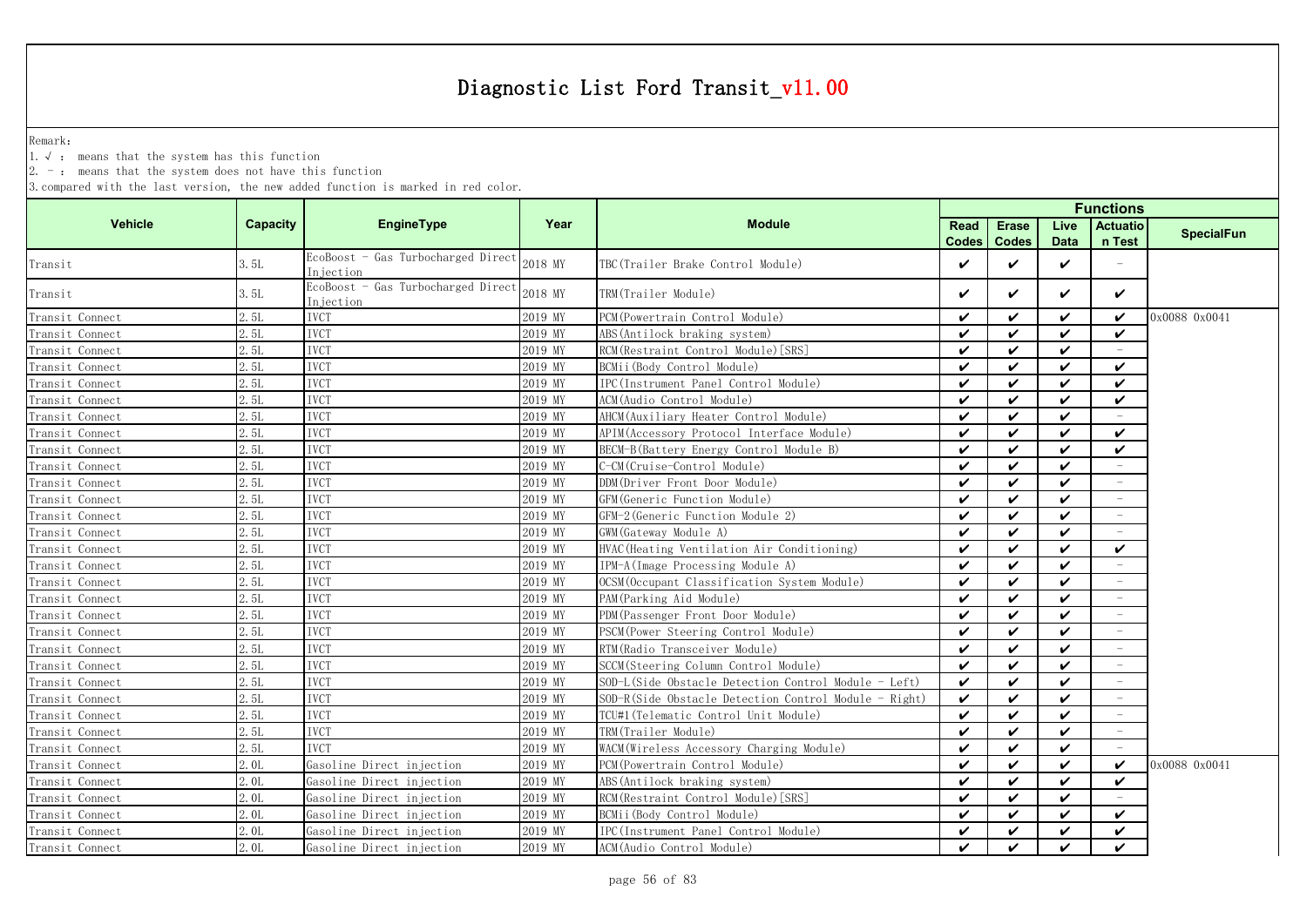Remark:

1.√ : means that the system has this function

 $2. -$ : means that the system does not have this function

|                 |          |                                                 |         | <b>Functions</b>                                      |                      |                              |                     |                           |                   |
|-----------------|----------|-------------------------------------------------|---------|-------------------------------------------------------|----------------------|------------------------------|---------------------|---------------------------|-------------------|
| <b>Vehicle</b>  | Capacity | <b>EngineType</b>                               | Year    | <b>Module</b>                                         | Read<br><b>Codes</b> | <b>Erase</b><br><b>Codes</b> | Live<br><b>Data</b> | <b>Actuatio</b><br>n Test | <b>SpecialFun</b> |
| Transit Connect | 2.0L     | Gasoline Direct injection                       | 2019 MY | AHCM (Auxiliary Heater Control Module)                | $\boldsymbol{\nu}$   | ✓                            | ✓                   | $\equiv$                  |                   |
| Transit Connect | 2.0L     | Gasoline Direct injection                       | 2019 MY | APIM (Accessory Protocol Interface Module)            | $\checkmark$         | ✓                            | ✓                   | $\checkmark$              |                   |
| Transit Connect | 2.0L     | Gasoline Direct injection                       | 2019 MY | BECM-B (Battery Energy Control Module B)              | $\checkmark$         | ✓                            | ✓                   | $\checkmark$              |                   |
| Transit Connect | 2.0L     | Gasoline Direct injection                       | 2019 MY | C-CM (Cruise-Control Module)                          | $\checkmark$         | ✓                            | ✓                   |                           |                   |
| Transit Connect | 2.0L     | Gasoline Direct injection                       | 2019 MY | DDM(Driver Front Door Module)                         | $\checkmark$         | ✓                            | ✓                   | $\overline{\phantom{a}}$  |                   |
| Transit Connect | 2.0L     | Gasoline Direct injection                       | 2019 MY | GFM (Generic Function Module)                         | $\checkmark$         | ✓                            | ✓                   | $\overline{\phantom{a}}$  |                   |
| Transit Connect | 2.0L     | Gasoline Direct injection                       | 2019 MY | GFM-2 (Generic Function Module 2)                     | $\checkmark$         | ✓                            | ✓                   |                           |                   |
| Transit Connect | 2.0L     | Gasoline Direct injection                       | 2019 MY | GWM (Gateway Module A)                                | $\checkmark$         | ✓                            | ✓                   |                           |                   |
| Transit Connect | 2.0L     | Gasoline Direct injection                       | 2019 MY | HVAC (Heating Ventilation Air Conditioning)           | ✓                    | ✓                            | ✓                   | $\checkmark$              |                   |
| Transit Connect | 2.0L     | Gasoline Direct injection                       | 2019 MY | IPM-A (Image Processing Module A)                     | ✓                    | ✓                            | ✓                   |                           |                   |
| Transit Connect | 2.0L     | Gasoline Direct injection                       | 2019 MY | OCSM (Occupant Classification System Module)          | $\checkmark$         | ✓                            | ✓                   |                           |                   |
| Transit Connect | 2.0L     | Gasoline Direct injection                       | 2019 MY | PAM(Parking Aid Module)                               | $\checkmark$         | ✓                            | ✓                   |                           |                   |
| Transit Connect | 2.0L     | Gasoline Direct injection                       | 2019 MY | PDM(Passenger Front Door Module)                      | $\checkmark$         | ✓                            | ✓                   |                           |                   |
| Transit Connect | 2.0L     | Gasoline Direct injection                       | 2019 MY | PSCM(Power Steering Control Module)                   | $\checkmark$         | ✓                            | ✓                   |                           |                   |
| Transit Connect | 2.0L     | Gasoline Direct injection                       | 2019 MY | RTM(Radio Transceiver Module)                         | $\checkmark$         | ✓                            | ✓                   |                           |                   |
| Transit Connect | 2.0L     | Gasoline Direct injection                       | 2019 MY | SCCM(Steering Column Control Module)                  | $\mathbf{v}$         | ✓                            | ✓                   |                           |                   |
| Transit Connect | 2.0L     | Gasoline Direct injection                       | 2019 MY | SOD-L(Side Obstacle Detection Control Module - Left)  | $\checkmark$         | ✓                            | ✓                   |                           |                   |
| Transit Connect | 2.0L     | Gasoline Direct injection                       | 2019 MY | SOD-R(Side Obstacle Detection Control Module - Right) | $\mathbf{v}$         | ✓                            | ✓                   |                           |                   |
| Transit Connect | 2.0L     | Gasoline Direct injection                       | 2019 MY | TCU#1 (Telematic Control Unit Module)                 | $\checkmark$         | ✓                            | ✓                   |                           |                   |
| Transit Connect | 2.0L     | Gasoline Direct injection                       | 2019 MY | TRM(Trailer Module)                                   | $\checkmark$         | ✓                            | $\checkmark$        |                           |                   |
| Transit Connect | 2.0L     | Gasoline Direct injection                       | 2019 MY | WACM (Wireless Accessory Charging Module)             | $\checkmark$         | ✓                            | $\checkmark$        |                           |                   |
| Transit Connect | 1. 5L    | Duratorq-Turbo Diesel Common Rail<br>Injection  | 2019 MY | PCM (Powertrain Control Module)                       | $\checkmark$         | ✓                            | ✓                   | $\boldsymbol{\nu}$        | 0x0088 0x0107     |
| Transit Connect | 1. 5L    | Duratorq-Turbo Diesel Common Rail<br>Injection  | 2019 MY | TCM(Transmission Control Module)                      | $\checkmark$         | ✓                            | ✓                   | ✓                         |                   |
| Transit Connect | 1.5L     | Duratorq-Turbo Diesel Common Rail<br>Injection  | 2019 MY | ABS (Antilock braking system)                         | $\checkmark$         | ✓                            | ✓                   | ✓                         |                   |
| Transit Connect | 1.5L     | Duratorg-Turbo Diesel Common Rail<br>Injection  | 2019 MY | RCM (Restraint Control Module) [SRS]                  | $\checkmark$         | ✓                            | ✓                   |                           |                   |
| Transit Connect | 1.5L     | Duratorq-Turbo Diesel Common Rail<br>Iniection  | 2019 MY | BCMii(Body Control Module)                            | $\checkmark$         | ✓                            | ✓                   | ✓                         |                   |
| Transit Connect | 1.5L     | Duratorq-Turbo Diesel Common Rail<br>Injection  | 2019 MY | IPC (Instrument Panel Control Module)                 | $\checkmark$         | ✓                            | ✓                   | ✓                         |                   |
| Transit Connect | 1.5L     | Duratorq-Turbo Diesel Common Rail<br>In iection | 2019 MY | ACM(Audio Control Module)                             | $\checkmark$         | ✓                            | ✓                   | ✓                         |                   |
| Transit Connect | 1. 5L    | Duratorg-Turbo Diesel Common Rail<br>Injection  | 2019 MY | AHCM(Auxiliary Heater Control Module)                 | ✓                    | ✓                            | ✓                   |                           |                   |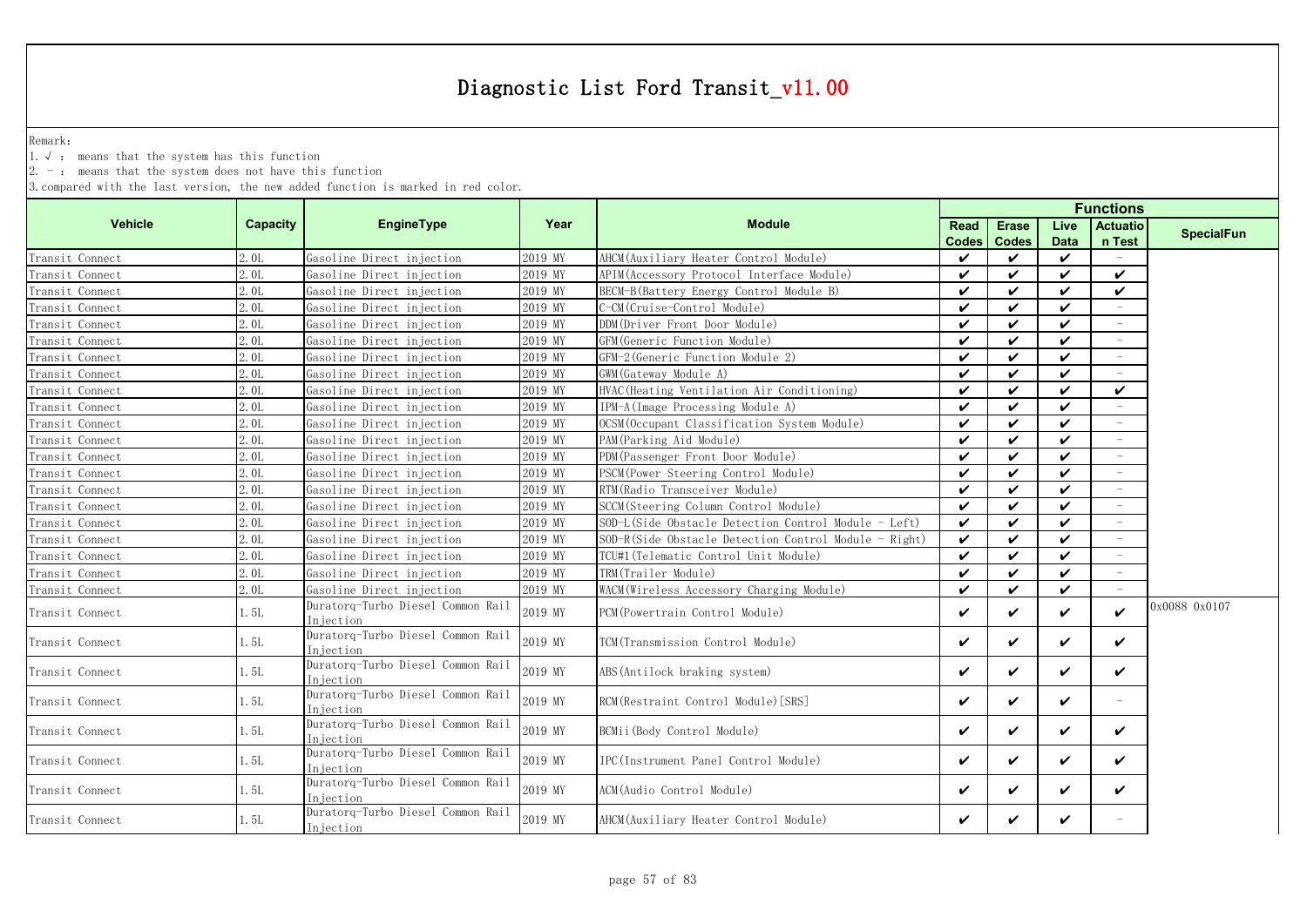Remark:

1.√ : means that the system has this function

 $2. -$ : means that the system does not have this function

|                 |          |                                                |         |                                              | <b>Functions</b>   |                              |                     |                           |                   |
|-----------------|----------|------------------------------------------------|---------|----------------------------------------------|--------------------|------------------------------|---------------------|---------------------------|-------------------|
| <b>Vehicle</b>  | Capacity | EngineType                                     | Year    | <b>Module</b>                                | Read<br>Codes      | <b>Erase</b><br><b>Codes</b> | Live<br><b>Data</b> | <b>Actuatio</b><br>n Test | <b>SpecialFun</b> |
| Transit Connect | 1.5L     | Duratorg-Turbo Diesel Common Rail<br>Injection | 2019 MY | APIM (Accessory Protocol Interface Module)   | $\boldsymbol{\nu}$ | $\boldsymbol{\nu}$           | $\checkmark$        | $\checkmark$              |                   |
| Transit Connect | 1.5L     | Duratorq-Turbo Diesel Common Rail<br>Iniection | 2019 MY | BECM-B (Battery Energy Control Module B)     | V                  | ✓                            | V                   | $\checkmark$              |                   |
| Transit Connect | 1.5L     | Duratorq-Turbo Diesel Common Rail<br>Injection | 2019 MY | C-CM(Cruise-Control Module)                  | V                  | $\boldsymbol{\checkmark}$    | ✓                   | $-$                       |                   |
| Transit Connect | 1.5L     | Duratorq-Turbo Diesel Common Rail<br>Injection | 2019 MY | DDM(Driver Front Door Module)                | V                  | $\boldsymbol{\nu}$           | ✓                   | $\overline{\phantom{0}}$  |                   |
| Transit Connect | 1.5L     | Duratorq-Turbo Diesel Common Rail<br>Injection | 2019 MY | GFM (Generic Function Module)                | ✓                  | ✓                            | ✓                   |                           |                   |
| Transit Connect | 1.5L     | Duratorq-Turbo Diesel Common Rail<br>Injection | 2019 MY | GFM-2 (Generic Function Module 2)            | V                  | $\boldsymbol{\nu}$           | V                   | $\overline{\phantom{0}}$  |                   |
| Transit Connect | 1.5L     | Duratorq-Turbo Diesel Common Rail<br>Injection | 2019 MY | GPCM(Glow Plug Control Module)               | V                  | ✓                            |                     |                           |                   |
| Transit Connect | 1. 5L    | Duratorq-Turbo Diesel Common Rail<br>Injection | 2019 MY | GWM (Gateway Module A)                       | V                  | $\boldsymbol{\nu}$           | $\checkmark$        | $\overline{\phantom{a}}$  |                   |
| Transit Connect | 1.5L     | Duratorq-Turbo Diesel Common Rail<br>Injection | 2019 MY | HVAC (Heating Ventilation Air Conditioning)  | ✓                  | ✓                            | V                   | ✓                         |                   |
| Transit Connect | 1.5L     | Duratorq-Turbo Diesel Common Rail<br>Injection | 2019 MY | IPM-A(Image Processing Module A)             | V                  | ✓                            | V                   | $\equiv$                  |                   |
| Transit Connect | 1.5L     | Duratorq-Turbo Diesel Common Rail<br>Injection | 2019 MY | $N0x11M(Nitrogen 0xides Module - Feedgas)$   | ✓                  | $\boldsymbol{\nu}$           |                     | $\equiv$                  |                   |
| Transit Connect | 1.5L     | Duratorq-Turbo Diesel Common Rail<br>Injection | 2019 MY | NOx12M(Nitrogen Oxides Module - Tailpipe)    | $\boldsymbol{\nu}$ | $\boldsymbol{\nu}$           |                     | $\overline{\phantom{0}}$  |                   |
| Transit Connect | 1.5L     | Duratorg-Turbo Diesel Common Rail<br>Injection | 2019 MY | OCSM (Occupant Classification System Module) | ✓                  | ✓                            | ✓                   |                           |                   |
| Transit Connect | 1.5L     | Duratorq-Turbo Diesel Common Rail<br>Injection | 2019 MY | PAM (Parking Aid Module)                     | V                  | $\checkmark$                 | V                   | $\overline{\phantom{0}}$  |                   |
| Transit Connect | 1.5L     | Duratorq-Turbo Diesel Common Rail<br>Injection | 2019 MY | PDM (Passenger Front Door Module)            | V                  | ✓                            | V                   | $\overline{\phantom{a}}$  |                   |
| Transit Connect | 1.5L     | Duratorq-Turbo Diesel Common Rail<br>Injection | 2019 MY | PM SENSOR (Particulate Matter Sensor)        | V                  | ✓                            |                     | $-$                       |                   |
| Transit Connect | 1.5L     | Duratorq-Turbo Diesel Common Rail<br>Injection | 2019 MY | PSCM (Power Steering Control Module)         | V                  | ✓                            | ✓                   | $=$                       |                   |
| Transit Connect | 1.5L     | Duratorq-Turbo Diesel Common Rail<br>Injection | 2019 MY | RDCM#1 (Reductant Control Module)            | V                  | $\checkmark$                 | V                   | $=$                       |                   |
| Transit Connect | 1.5L     | Duratorq-Turbo Diesel Common Rail<br>Injection | 2019 MY | RTM (Radio Transceiver Module)               | V                  | ✓                            | V                   | $\overline{\phantom{0}}$  |                   |
| Transit Connect | 1.5L     | Duratorq-Turbo Diesel Common Rail<br>Injection | 2019 MY | SCCM (Steering Column Control Module)        | V                  | V                            | ✓                   |                           |                   |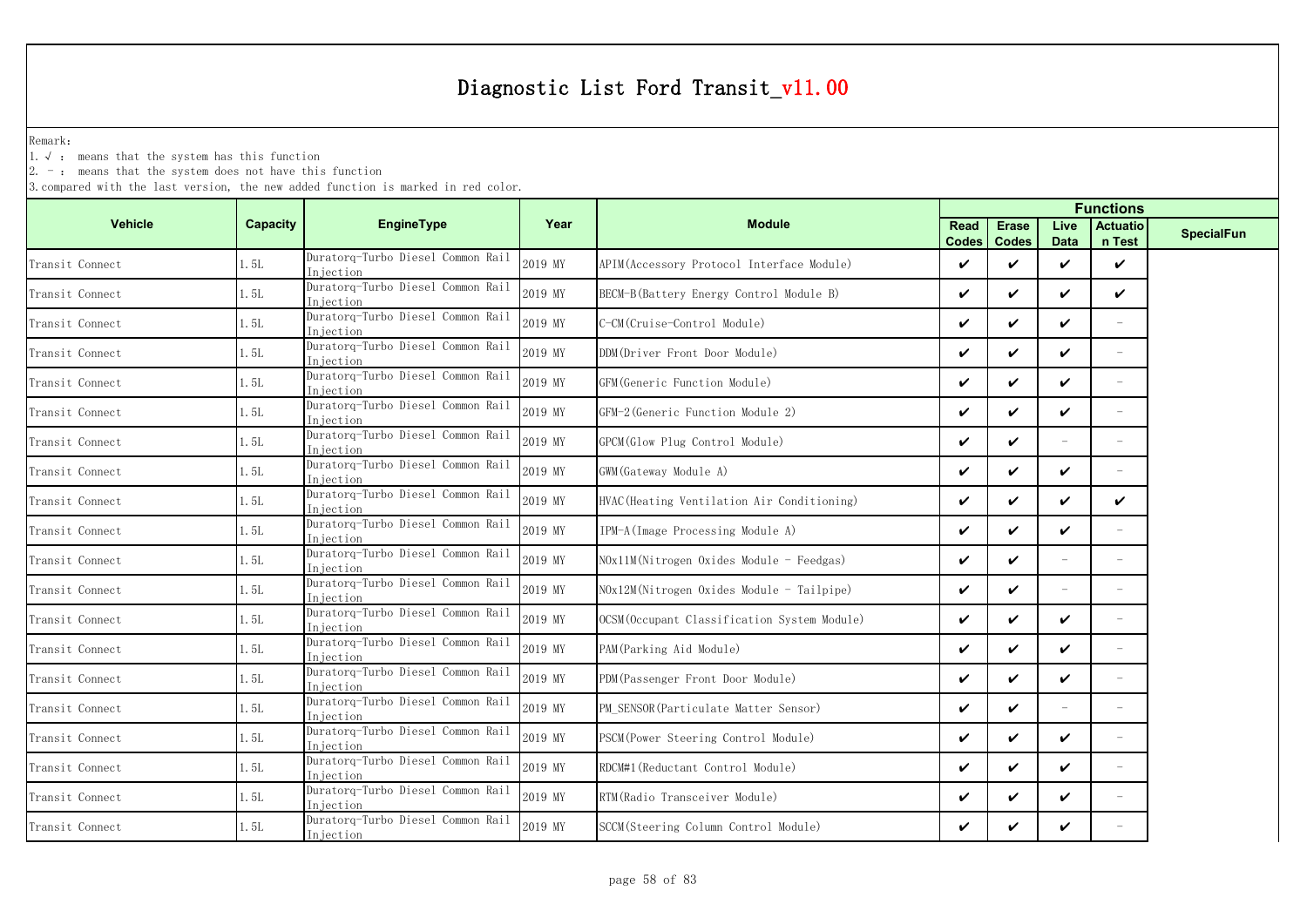Remark:

1.√ : means that the system has this function

2. - : means that the system does not have this function

|                 |                  |                                                      |           |                                                          | <b>Functions</b>     |                              |                     |                                 |                                              |  |
|-----------------|------------------|------------------------------------------------------|-----------|----------------------------------------------------------|----------------------|------------------------------|---------------------|---------------------------------|----------------------------------------------|--|
| <b>Vehicle</b>  | Capacity         | <b>EngineType</b>                                    | Year      | <b>Module</b>                                            | Read<br><b>Codes</b> | <b>Erase</b><br><b>Codes</b> | Live<br><b>Data</b> | <b>Actuatio</b><br>n Test       | <b>SpecialFun</b>                            |  |
| Transit Connect | 1.5L             | Duratorq-Turbo Diesel Common Rail<br>Injection       | 2019 MY   | SOD-L(Side Obstacle Detection Control Module - Left)     | V                    | ✓                            | $\checkmark$        |                                 |                                              |  |
| Transit Connect | 1.5L             | Duratorq-Turbo Diesel Common Rail<br>Iniection       | 2019 MY   | $SOD-R(Side Obstackel Detection Control Module - Right)$ | $\checkmark$         | ✓                            | $\checkmark$        | $\equiv$                        |                                              |  |
| Transit Connect | 1.5L             | Duratorq-Turbo Diesel Common Rail<br>Injection       | 2019 MY   | TCU#1(Telematic Control Unit Module)                     | $\checkmark$         | ✓                            | $\checkmark$        | $\equiv$                        |                                              |  |
| Transit Connect | 1. 5L            | Duratorq-Turbo Diesel Common Rail<br>Injection       | 2019 MY   | TRM(Trailer Module)                                      | $\checkmark$         | ✓                            | $\checkmark$        | $\equiv$                        |                                              |  |
| Transit Connect | 1.5L             | Duratorq-Turbo Diesel Common Rail<br>Injection       | 2019 MY   | WACM (Wireless Accessory Charging Module)                | $\checkmark$         | ✓                            | $\checkmark$        |                                 |                                              |  |
| Transit Courier | 1.5L             | Duratorq-Turbo Diesel Common Rail<br>Injection StgVI | 2014.5 MY | PCM (Powertrain Control Module)                          | $\checkmark$         | ✓                            | $\checkmark$        | $\equiv$                        | 0x0016 0x00F6 0x0019<br>0x0001 0x002A 0x00F7 |  |
| Transit Courier | 1.5L             | Duratorg-Turbo Diesel Common Rail<br>Injection StgVI | 2014.5 MY | ABS (Antilock braking system)                            | V                    | ✓                            | $\boldsymbol{\nu}$  |                                 | 0x0044 0x00B4 0x005D<br>0x00ED               |  |
| Transit Courier | 1.5L             | Duratorg-Turbo Diesel Common Rail<br>Injection StgVI | 2014.5 MY | RCM (Restraint Control Module) [SRS]                     | $\checkmark$         | ✓                            | V                   |                                 |                                              |  |
| Transit Courier | 1.5L             | Duratorq-Turbo Diesel Common Rail<br>Injection StgVI | 2014.5 MY | BCMii(Body Control Module)                               | V                    | ✓                            | $\checkmark$        | $\overline{\phantom{0}}$        |                                              |  |
| Transit Courier | 1.5L             | Duratorq-Turbo Diesel Common Rail<br>Injection StgVI | 2014.5 MY | IPC(Instrument Panel Control Module)                     | V                    | ✓                            | $\checkmark$        | $\checkmark$                    |                                              |  |
| Transit Courier | 1.5L             | Duratorq-Turbo Diesel Common Rail<br>Injection StgVI | 2014.5 MY | ACM(Audio Control Module)                                | $\checkmark$         | ✓                            | $\checkmark$        | $\equiv$                        |                                              |  |
| Transit Courier | 1.5L             | Duratorq-Turbo Diesel Common Rail<br>Injection StgVI | 2014.5 MY | APIM(Accessory Protocol Interface Module)                | $\checkmark$         | ✓                            | $\checkmark$        | $\overline{\phantom{a}}$        |                                              |  |
| Transit Courier | 1.5L             | Duratorq-Turbo Diesel Common Rail<br>Injection StgVI | 2014.5 MY | FCDIM(Front Control/Display Interface Module)            | $\checkmark$         | V                            | $\checkmark$        | $\checkmark$                    |                                              |  |
| Transit Courier | 1.5L             | Duratorq-Turbo Diesel Common Rail<br>Injection StgVI | 2014.5 MY | GPSM (Global Positioning System Module)                  | $\checkmark$         | ✓                            | $\checkmark$        | $\equiv$                        |                                              |  |
| Transit Courier | 1.5L             | Duratorg-Turbo Diesel Common Rail<br>Injection StgVI | 2014.5 MY | HVAC (Heating Ventilation Air Conditioning)              | $\checkmark$         | ✓                            | $\boldsymbol{\nu}$  | $\overline{\phantom{a}}$        |                                              |  |
| Transit Courier | 1.5L             | Duratorq-Turbo Diesel Common Rail<br>Injection StgVI | 2014.5 MY | PSCM (Power Steering Control Module)                     | $\checkmark$         | ✓                            | $\checkmark$        |                                 |                                              |  |
| Transit Courier | 1.0L             | Gas Turbocharged Direct Injection                    | 2014.5 MY | PCM (Powertrain Control Module)                          | $\checkmark$         | ✓                            | $\checkmark$        |                                 | 0x0016 0x00F6 0x0019                         |  |
| Transit Courier | 1.0 <sub>L</sub> | Gas Turbocharged Direct Injection                    | 2014.5 MY | ABS (Antilock braking system)                            | $\checkmark$         | ✓                            | $\boldsymbol{\nu}$  | $\sim$                          | 0x0001 0x002A 0x00F7                         |  |
| Transit Courier | 1.0L             | Gas Turbocharged Direct Injection                    | 2014.5 MY | RCM (Restraint Control Module) [SRS]                     | $\checkmark$         | V                            | $\checkmark$        | $\hspace{0.1mm}-\hspace{0.1mm}$ | 0x0034 0x00B4 0x005D                         |  |
| Transit Courier | 1.0L             | Gas Turbocharged Direct Injection                    | 2014.5 MY | BCMii (Body Control Module)                              | $\checkmark$         | $\checkmark$                 | $\checkmark$        |                                 | 0x00ED                                       |  |
| Transit Courier | 1.0L             | Gas Turbocharged Direct Injection                    | 2014.5 MY | IPC(Instrument Panel Control Module)                     | ✓                    | ✓                            | $\checkmark$        | $\checkmark$                    |                                              |  |
| Transit Courier | 1.0L             | Gas Turbocharged Direct Injection                    | 2014.5 MY | ACM (Audio Control Module)                               | ✓                    | ✓                            | $\checkmark$        |                                 |                                              |  |
| Transit Courier | 1.0L             | Gas Turbocharged Direct Injection                    | 2014.5 MY | APIM (Accessory Protocol Interface Module)               | V                    | ✓                            | $\checkmark$        |                                 |                                              |  |
| Transit Courier | 1.0L             | Gas Turbocharged Direct Injection 2014.5 MY          |           | FCDIM(Front Control/Display Interface Module)            | $\checkmark$         | $\checkmark$                 | $\boldsymbol{\nu}$  | $\checkmark$                    |                                              |  |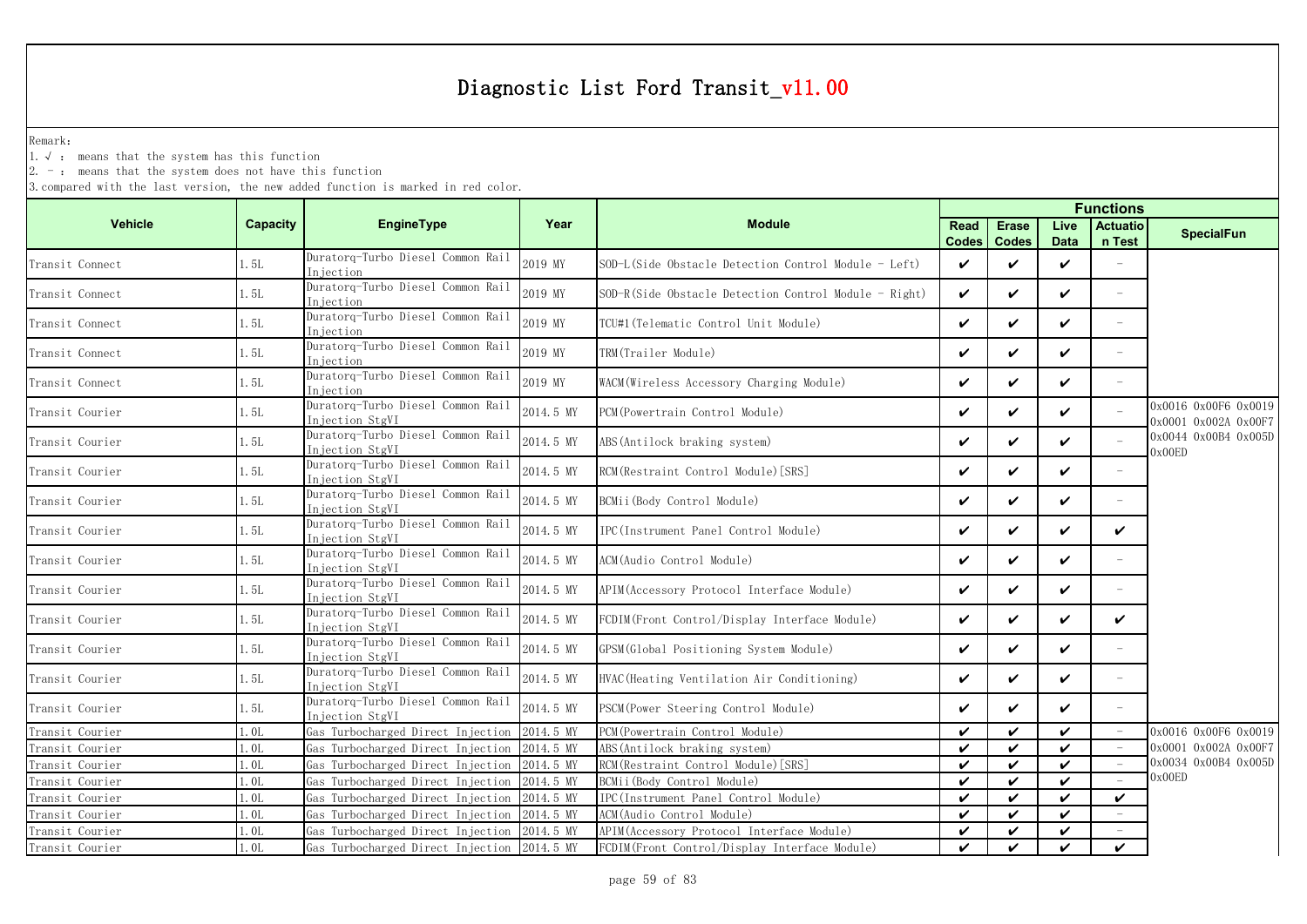Remark:

1.√ : means that the system has this function

 $2. -$ : means that the system does not have this function

|                 |                  |                                                         |           |                                               | <b>Functions</b>     |                              |                     |                           |                                              |  |
|-----------------|------------------|---------------------------------------------------------|-----------|-----------------------------------------------|----------------------|------------------------------|---------------------|---------------------------|----------------------------------------------|--|
| <b>Vehicle</b>  | Capacity         | <b>EngineType</b>                                       | Year      | <b>Module</b>                                 | Read<br><b>Codes</b> | <b>Erase</b><br><b>Codes</b> | Live<br><b>Data</b> | <b>Actuatio</b><br>n Test | <b>SpecialFun</b>                            |  |
| Transit Courier | 1.0L             | Gas Turbocharged Direct Injection                       | 2014.5 MY | GPSM (Global Positioning System Module)       | ✓                    | ✓                            | ✓                   | $\overline{\phantom{a}}$  |                                              |  |
| Transit Courier | 1.0 <sub>L</sub> | Gas Turbocharged Direct Injection                       | 2014.5 MY | HVAC (Heating Ventilation Air Conditioning)   | $\checkmark$         | ✓                            | $\checkmark$        |                           |                                              |  |
| Transit Courier | 1.0L             | Gas Turbocharged Direct Injection                       | 2014.5 MY | PSCM (Power Steering Control Module)          | ✓                    | ✓                            | ✓                   |                           |                                              |  |
| Transit         | 3.7L             | TiVCT                                                   | 2019 MY   | PCM (Powertrain Control Module)               | ✓                    | ✓                            | ✓                   | $\boldsymbol{\nu}$        | 0x0016 0x0087 0x006D                         |  |
| Transit         | 3.7L             | TiVCT                                                   | 2019 MY   | ABS (Antilock braking system)                 | ✓                    | ✓                            | ✓                   | $\checkmark$              | 0x0089 0x00F6 0x006F                         |  |
| Transit         | 3.7L             | TiVCT                                                   | 2019 MY   | RCM (Restraint Control Module) [SRS]          | ✓                    | ✓                            | ✓                   |                           | 0x00E7 0x0041 0x0019                         |  |
| Transit         | 3.7L             | TiVCT                                                   | 2019 MY   | BCM#1 (Body Control Module)                   | ✓                    | ✓                            | ✓                   | $\boldsymbol{\nu}$        | 0x0108 0x0002 0x001D                         |  |
| Transit         | 3.7L             | TiVCT                                                   | 2019 MY   | IPC(Instrument Panel Control Module)          | ✓                    | ✓                            | ✓                   |                           | 0x0004 0x000F 0x0075                         |  |
| Transit         | 3.7L             | TiVCT                                                   | 2019 MY   | ACM (Audio Control Module)                    | ✓                    | ✓                            | ✓                   |                           | 0x0091 0x0109 0x0002                         |  |
| Transit         | 3.7L             | TiVCT                                                   | 2019 MY   | APIM (Accessory Protocol Interface Module)    | ✓                    | ✓                            | ✓                   |                           | 0x010A 0x00B4 0x0076<br>0x0077 0x000D 0x0013 |  |
| Transit         | 3.7L             | TiVCT                                                   | 2019 MY   | C-CM(Cruise-Control Module)                   | ✓                    | ✓                            | ✓                   |                           |                                              |  |
| Transit         | 3.7L             | TiVCT                                                   | 2019 MY   | FCDIM(Front Control/Display Interface Module) | ✓                    | ✓                            | ✓                   |                           |                                              |  |
| Transit         | 3.7L             | TiVCT                                                   | 2019 MY   | FCIM(Front Controls Interface Module)         | ✓                    | ✓                            | ✓                   |                           |                                              |  |
| Transit         | 3.7L             | TiVCT                                                   | 2019 MY   | GPSM(Global Positioning System Module)        | ✓                    | ✓                            | ✓                   |                           |                                              |  |
| Transit         | 3.7L             | TiVCT                                                   | 2019 MY   | IPM-A(Image Processing Module A)              | ✓                    | ✓                            | ✓                   |                           |                                              |  |
| Transit         | 3.7L             | TiVCT                                                   | 2019 MY   | IPM-B(Image Processing Module B)              | ✓                    | ✓                            | ✓                   |                           |                                              |  |
| Transit         | 3.7L             | TiVCT                                                   | 2019 MY   | PAM (Parking Aid Module)                      | ✓                    | ✓                            | ✓                   |                           |                                              |  |
| Transit         | 3.7L             | TiVCT                                                   | 2019 MY   | RBM (Running Board Control Module)            | ✓                    | ✓                            | ✓                   |                           |                                              |  |
| Transit         | 3.7L             | TiVCT                                                   | 2019 MY   | SASM(Steering Angle Sensor Module)            | $\checkmark$         | ✓                            | ✓                   |                           |                                              |  |
| Transit         | 3.7L             | TiVCT                                                   | 2019 MY   | TBC(Trailer Brake Control Module)             | ✓                    | ✓                            | ✓                   |                           |                                              |  |
| Transit         | 3. 7L            | TiVCT                                                   | 2019 MY   | TRM(Trailer Module)                           | $\checkmark$         | ✓                            | $\checkmark$        | $\boldsymbol{\nu}$        |                                              |  |
| Transit         | 3.5L             | EcoBoost - Gas Turbocharged Direct<br>Injection         | 2019 MY   | PCM (Powertrain Control Module)               | ✓                    | ✓                            | ✓                   | $\checkmark$              | 0x0016 0x0087 0x006D<br>0x0089 0x00F6 0x006F |  |
| Transit         | 3. 5L            | EcoBoost - Gas Turbocharged Direct<br>Injection         | 2019 MY   | ABS (Antilock braking system)                 | ✓                    | ✓                            | ✓                   | $\checkmark$              | 0x00E7 0x0041 0x0019<br>0x0108 0x0002 0x001D |  |
| Transit         | 3. 5L            | EcoBoost - Gas Turbocharged Direct<br>Injection         | 2019 MY   | RCM (Restraint Control Module) [SRS]          | $\checkmark$         | ✓                            | ✓                   |                           | 0x0004 0x000F 0x0075<br>0x0091 0x0109 0x0002 |  |
| Transit         | 3.5L             | EcoBoost - Gas Turbocharged Direct<br>Injection         | 2019 MY   | BCM#1 (Body Control Module)                   | ✓                    | ✓                            | ✓                   | ✓                         | 0x00B4 0x0076 0x0077<br>0x000D 0x0013        |  |
| Transit         | 3.5L             | EcoBoost - Gas Turbocharged Direct<br>Injection         | 2019 MY   | IPC (Instrument Panel Control Module)         | ✓                    | ✓                            | ✓                   | $\checkmark$              |                                              |  |
| Transit         | 3.5L             | EcoBoost - Gas Turbocharged Direct 2019 MY<br>Injection |           | ACM (Audio Control Module)                    | ✓                    | ✓                            | ✓                   |                           |                                              |  |
| Transit         | 3. 5L            | EcoBoost - Gas Turbocharged Direct 2019 MY<br>Injection |           | APIM (Accessory Protocol Interface Module)    | $\checkmark$         | ✓                            | ✓                   | $\overline{\phantom{m}}$  |                                              |  |
| Transit         | 3.5L             | EcoBoost - Gas Turbocharged Direct 2019 MY<br>Injection |           | C-CM(Cruise-Control Module)                   | ✓                    | ✓                            | ✓                   |                           |                                              |  |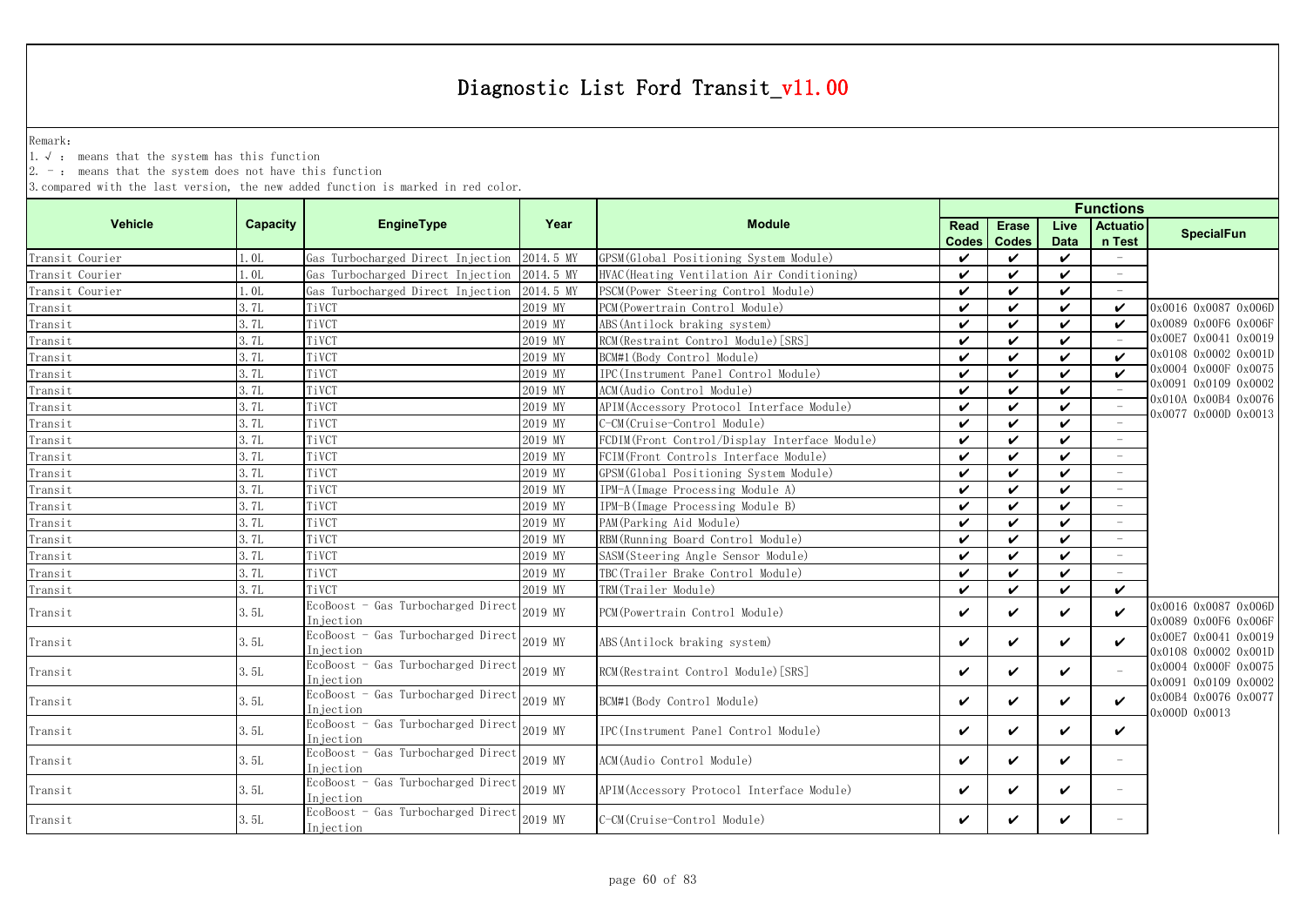Remark:

1.√ : means that the system has this function

 $2. -$ : means that the system does not have this function

|                                             |                 |                                                         |         | <b>Functions</b>                              |                      |                              |                     |                           |                                              |
|---------------------------------------------|-----------------|---------------------------------------------------------|---------|-----------------------------------------------|----------------------|------------------------------|---------------------|---------------------------|----------------------------------------------|
| <b>Vehicle</b>                              | <b>Capacity</b> | <b>EngineType</b>                                       | Year    | <b>Module</b>                                 | Read<br><b>Codes</b> | <b>Erase</b><br><b>Codes</b> | Live<br><b>Data</b> | <b>Actuatio</b><br>n Test | <b>SpecialFun</b>                            |
| Transit                                     | 3.5L            | EcoBoost - Gas Turbocharged Direct<br>Injection         | 2019 MY | FCDIM(Front Control/Display Interface Module) | ✓                    | ✓                            | ✓                   |                           |                                              |
| Transit                                     | 3.5L            | EcoBoost - Gas Turbocharged Direct 2019 MY<br>Injection |         | FCIM(Front Controls Interface Module)         | ✓                    | $\checkmark$                 | ✓                   | $\equiv$                  |                                              |
| Transit                                     | 3.5L            | $EcoBoost - Gas$ Turbocharged Direct<br>Injection       | 2019 MY | GPSM (Global Positioning System Module)       | ✓                    | ✓                            | ✓                   | $\overline{\phantom{a}}$  |                                              |
| Transit                                     | 3.5L            | EcoBoost - Gas Turbocharged Direct<br>Injection         | 2019 MY | IPM-A (Image Processing Module A)             | ✓                    | ✓                            | ✓                   | $\overline{\phantom{a}}$  |                                              |
| Transit                                     | 3.5L            | EcoBoost - Gas Turbocharged Direct<br>In jection        | 2019 MY | IPM-B(Image Processing Module B)              | ✓                    | ✓                            | ✓                   |                           |                                              |
| Transit                                     | 3.5L            | EcoBoost - Gas Turbocharged Direct<br>Injection         | 2019 MY | PAM (Parking Aid Module)                      | ✓                    | ✓                            | ✓                   | $\overline{\phantom{a}}$  |                                              |
| Transit                                     | 3.5L            | EcoBoost - Gas Turbocharged Direct<br>Injection         | 2019 MY | RBM (Running Board Control Module)            | ✓                    | ✓                            | ✓                   | $\overline{\phantom{a}}$  |                                              |
| Transit                                     | 3.5L            | EcoBoost - Gas Turbocharged Direct<br>Injection         | 2019 MY | SASM (Steering Angle Sensor Module)           | ✓                    | ✓                            | ✓                   | $\overline{\phantom{a}}$  |                                              |
| Transit                                     | 3.5L            | EcoBoost - Gas Turbocharged Direct<br>Injection         | 2019 MY | TBC(Trailer Brake Control Module)             | ✓                    | ✓                            | ✓                   |                           |                                              |
| Transit                                     | 3.5L            | EcoBoost - Gas Turbocharged Direct<br>Injection         | 2019 MY | TRM(Trailer Module)                           | V                    | ✓                            | ✓                   | ✓                         |                                              |
| Transit                                     | 3.2L            | Duratorq-Turbo Diesel Common Rail<br>Injection          | 2019 MY | PCM (Powertrain Control Module)               | ✓                    | ✓                            | ✓                   | $\boldsymbol{\nu}$        | 0x0016 0x0087 0x00F5<br>0x0150 0x0089 0x00F6 |
| Transit                                     | 3.2L            | Duratorq-Turbo Diesel Common Rail<br>Injection          | 2019 MY | TCM (Transmission Control Module)             | ✓                    | ✓                            | ✓                   | ✓                         | 0x006F 0x00E7 0x0041<br>0x0019 0x00E1 0x0108 |
| Transit                                     | 3.2L            | Duratorq-Turbo Diesel Common Rail<br>Injection          | 2019 MY | ABS (Antilock braking system)                 | ✓                    | ✓                            | ✓                   | ✓                         | 0x0002 0x003A 0x001D                         |
| Transit                                     | 3.2L            | Duratorq-Turbo Diesel Common Rail<br>Injection          | 2019 MY | RCM (Restraint Control Module) [SRS]          | ✓                    | ✓                            | ✓                   |                           | 0x00A0 0x000F 0x0075<br>0x0091 0x0109 0x0002 |
| Transit                                     | 3.2L            | Duratorq-Turbo Diesel Common Rail<br>Injection          | 2019 MY | BCM#1 (Body Control Module)                   | ✓                    | ✓                            | ✓                   | ✓                         | 0x00B4 0x010C 0x00E2<br>0x00E3 0x00C5 0x010D |
| $\label{eq:transit} \operatorname{Transit}$ | 3.2L            | Duratorq-Turbo Diesel Common Rail<br>Injection          | 2019 MY | IPC(Instrument Panel Control Module)          | ✓                    | ✓                            | ✓                   | ✓                         | 0x0077 0x000D                                |
| Transit                                     | 3.2L            | Duratorq-Turbo Diesel Common Rail<br>Iniection          | 2019 MY | ACM(Audio Control Module)                     | V                    | ✓                            | ✓                   | $\equiv$                  |                                              |
| Transit                                     | 3.2L            | Duratorq-Turbo Diesel Common Rail<br>Injection          | 2019 MY | APIM (Accessory Protocol Interface Module)    | ✓                    | ✓                            | ✓                   | $\equiv$                  |                                              |
| Transit                                     | 3.2L            | Duratorq-Turbo Diesel Common Rail<br>In iection         | 2019 MY | C-CM (Cruise-Control Module)                  | ✓                    | ✓                            | V                   |                           |                                              |
| Transit                                     | 3.2L            | Duratorq-Turbo Diesel Common Rail<br>Injection          | 2019 MY | FCDIM(Front Control/Display Interface Module) | ✓                    | ✓                            | ✓                   |                           |                                              |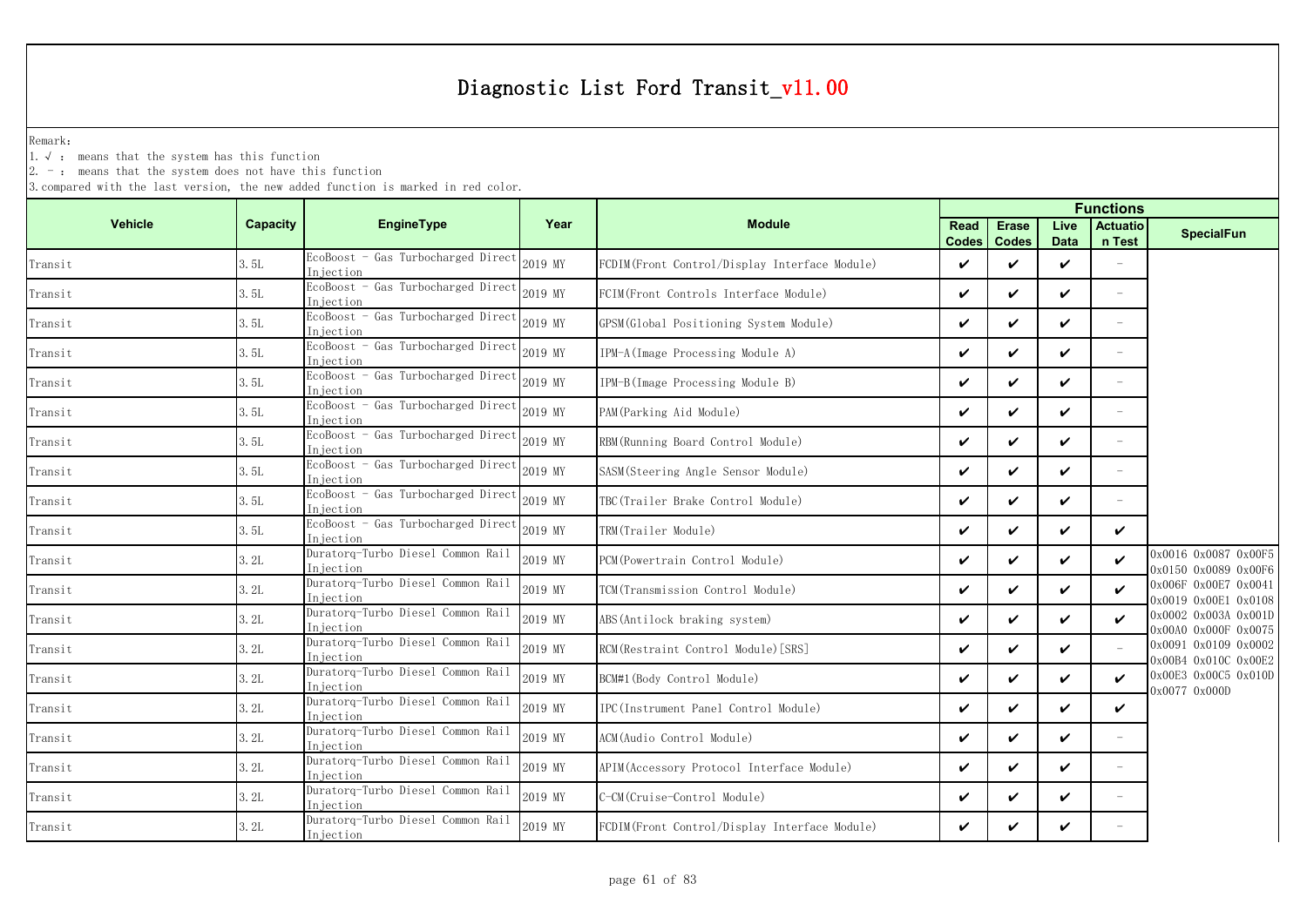Remark:

1.√ : means that the system has this function

 $2. -$ : means that the system does not have this function

|                 |          |                                                 |         | <b>Functions</b>                          |               |                              |              |                           |                   |
|-----------------|----------|-------------------------------------------------|---------|-------------------------------------------|---------------|------------------------------|--------------|---------------------------|-------------------|
| <b>Vehicle</b>  | Capacity | <b>EngineType</b>                               | Year    | <b>Module</b>                             | Read<br>Codes | <b>Erase</b><br><b>Codes</b> | Live<br>Data | <b>Actuatio</b><br>n Test | <b>SpecialFun</b> |
| Transit         | 3.2L     | Duratorg-Turbo Diesel Common Rail<br>Injection  | 2019 MY | FCIM(Front Controls Interface Module)     | ✓             | ✓                            | ✓            |                           |                   |
| Transit         | 3.2L     | Duratorq-Turbo Diesel Common Rail<br>Injection  | 2019 MY | GPCM (Glow Plug Control Module)           | ✓             | ✓                            | $\equiv$     | $\overline{\phantom{a}}$  |                   |
| Transit         | 3.2L     | Duratorq-Turbo Diesel Common Rail<br>Iniection  | 2019 MY | GPSM(Global Positioning System Module)    | ✓             | ✓                            | ✓            | $\equiv$                  |                   |
| Transit         | 3.2L     | Duratorg-Turbo Diesel Common Rail<br>Injection  | 2019 MY | IPM-A (Image Processing Module A)         | ✓             | ✓                            | $\checkmark$ | $\equiv$                  |                   |
| Transit         | 3.2L     | Duratorq-Turbo Diesel Common Rail<br>Injection  | 2019 MY | IPM-B(Image Processing Module B)          | V             | ✓                            | ✓            | $\equiv$                  |                   |
| Transit         | 3.2L     | Duratorq-Turbo Diesel Common Rail<br>Injection  | 2019 MY | NOx11M(Nitrogen Oxides Module - Feedgas)  | ✓             | $\checkmark$                 | $\equiv$     | $\overline{\phantom{a}}$  |                   |
| Transit         | 3.2L     | Duratorq-Turbo Diesel Common Rail<br>Injection  | 2019 MY | NOx12M(Nitrogen Oxides Module - Tailpipe) | ✓             | ✓                            |              |                           |                   |
| Transit         | 3.2L     | Duratorq-Turbo Diesel Common Rail<br>Injection  | 2019 MY | PAM (Parking Aid Module)                  | ✓             | ✓                            | ✓            | $\overline{\phantom{a}}$  |                   |
| Transit         | 3.2L     | Duratorq-Turbo Diesel Common Rail<br>Injection  | 2019 MY | PM SENSOR (Particulate Matter Sensor)     | ✓             | ✓                            |              |                           |                   |
| Transit         | 3.2L     | Duratorq-Turbo Diesel Common Rail<br>Iniection  | 2019 MY | RBM (Running Board Control Module)        | ✓             | ✓                            | ✓            | $\overline{\phantom{a}}$  |                   |
| Transit         | 3.2L     | Duratorq-Turbo Diesel Common Rail<br>Injection  | 2019 MY | RDCM#1 (Reductant Control Module)         | ✓             | $\checkmark$                 | $\checkmark$ | ✓                         |                   |
| Transit         | 3.2L     | Duratorq-Turbo Diesel Common Rail<br>Injection  | 2019 MY | SASM (Steering Angle Sensor Module)       | ✓             | ✓                            | V            | $\overline{\phantom{a}}$  |                   |
| Transit         | 3.2L     | Duratorg-Turbo Diesel Common Rail<br>Injection  | 2019 MY | TBC (Trailer Brake Control Module)        | ✓             | ✓                            | ✓            | $\overline{\phantom{a}}$  |                   |
| Transit         | 3.2L     | Duratorq-Turbo Diesel Common Rail<br>In iection | 2019 MY | TRM(Trailer Module)                       | ✓             | ✓                            | ✓            | ✓                         |                   |
| Transit Connect | 1.5L     | Duratorg-Turbo Diesel Common Rail<br>In iection | 2019 MY | PCM (Powertrain Control Module)           | ✓             | ✓                            | ✓            | ✓                         | 0x0088 0x0107     |
| Transit Connect | 1.5L     | Duratorg-Turbo Diesel Common Rail<br>Injection  | 2019 MY | TCM (Transmission Control Module)         | ✓             | ✓                            | ✓            | ✓                         |                   |
| Transit Connect | 1.5L     | Duratorg-Turbo Diesel Common Rail<br>Iniection  | 2019 MY | ABS (Antilock braking system)             | ✓             | ✓                            | ✓            | ✓                         |                   |
| Transit Connect | 1. 5L    | Duratorq-Turbo Diesel Common Rail<br>Injection  | 2019 MY | RCM (Restraint Control Module) [SRS]      | ✓             | ✓                            | V            | $\equiv$                  |                   |
| Transit Connect | 1.5L     | Duratorq-Turbo Diesel Common Rail<br>In iection | 2019 MY | BCMii(Body Control Module)                | ✓             | ✓                            | ✓            | ✓                         |                   |
| Transit Connect | 1.5L     | Duratorg-Turbo Diesel Common Rail<br>Injection  | 2019 MY | IPC (Instrument Panel Control Module)     | ✓             | ✓                            | ✓            | ✓                         |                   |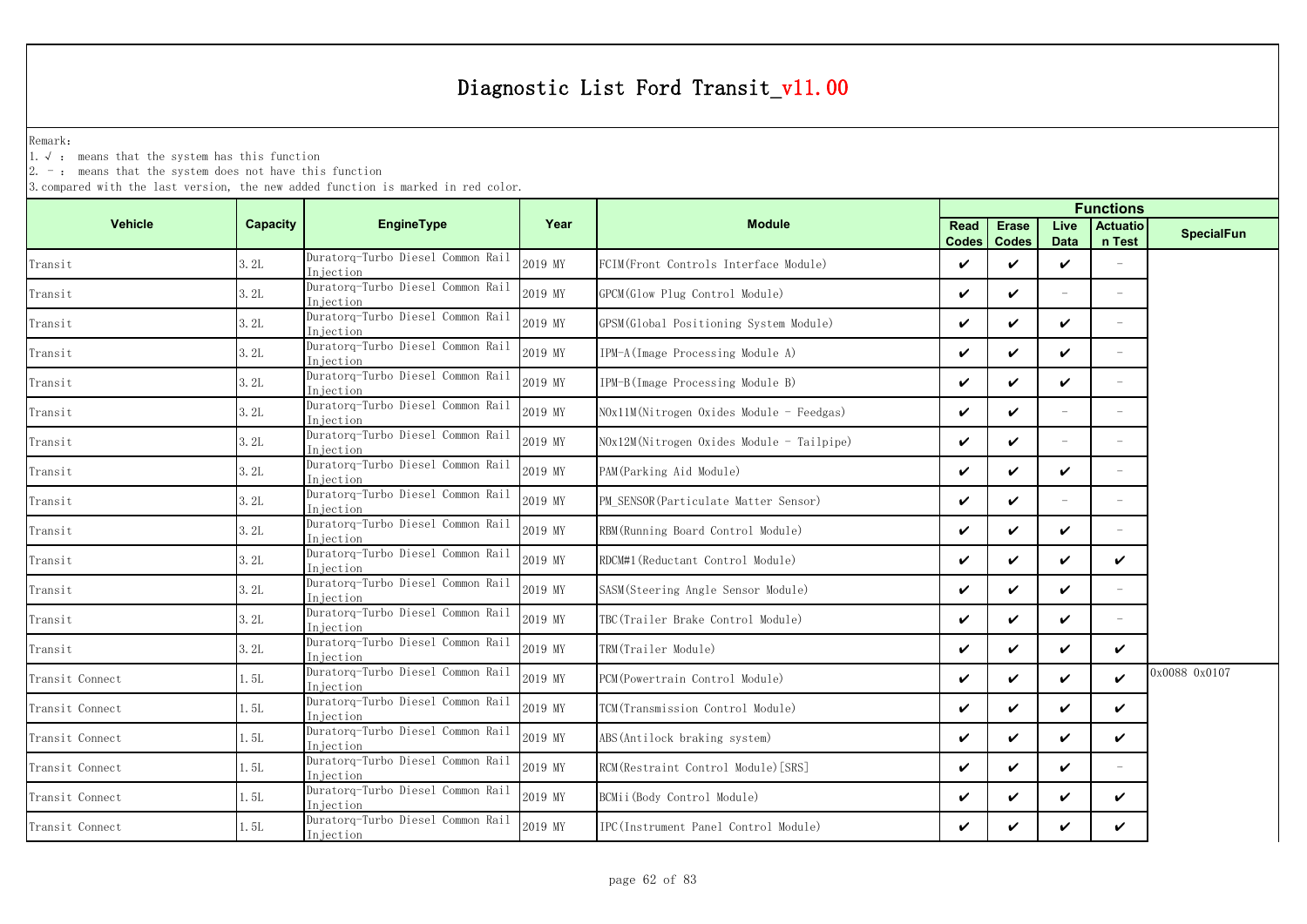Remark:

1.√ : means that the system has this function

 $2. -$ : means that the system does not have this function

|                 |          |                                                |         |                                              | <b>Functions</b>     |                              |                     |                           |                   |
|-----------------|----------|------------------------------------------------|---------|----------------------------------------------|----------------------|------------------------------|---------------------|---------------------------|-------------------|
| <b>Vehicle</b>  | Capacity | <b>EngineType</b>                              | Year    | <b>Module</b>                                | Read<br><b>Codes</b> | <b>Erase</b><br><b>Codes</b> | Live<br><b>Data</b> | <b>Actuatio</b><br>n Test | <b>SpecialFun</b> |
| Transit Connect | 1. 5L    | Duratorg-Turbo Diesel Common Rail<br>Injection | 2019 MY | ACM(Audio Control Module)                    | V                    | ✓                            | ✓                   | $\checkmark$              |                   |
| Transit Connect | 1. 5L    | Duratorq-Turbo Diesel Common Rail<br>Iniection | 2019 MY | AHCM (Auxiliary Heater Control Module)       | V                    | $\checkmark$                 | V                   | $\overline{\phantom{a}}$  |                   |
| Transit Connect | 1. 5L    | Duratorq-Turbo Diesel Common Rail<br>Injection | 2019 MY | APIM (Accessory Protocol Interface Module)   | V                    | $\checkmark$                 | V                   | ✓                         |                   |
| Transit Connect | l. 5L    | Duratorq-Turbo Diesel Common Rail<br>Injection | 2019 MY | BECM-B (Battery Energy Control Module B)     | V                    | ✓                            | V                   | ✓                         |                   |
| Transit Connect | 1.5L     | Duratorq-Turbo Diesel Common Rail<br>Injection | 2019 MY | C-CM(Cruise-Control Module)                  | V                    | ✓                            | V                   |                           |                   |
| Transit Connect | 1. 5L    | Duratorq-Turbo Diesel Common Rail<br>Injection | 2019 MY | DDM(Driver Front Door Module)                | ✓                    | $\checkmark$                 | ✓                   | $\overline{\phantom{a}}$  |                   |
| Transit Connect | 1.5L     | Duratorq-Turbo Diesel Common Rail<br>Injection | 2019 MY | GFM (Generic Function Module)                | V                    | ✓                            | ✓                   | $-$                       |                   |
| Transit Connect | 1. 5L    | Duratorq-Turbo Diesel Common Rail<br>Injection | 2019 MY | GFM-2 (Generic Function Module 2)            | V                    | $\boldsymbol{\nu}$           | $\boldsymbol{\nu}$  | $\overline{\phantom{0}}$  |                   |
| Transit Connect | 1. 5L    | Duratorg-Turbo Diesel Common Rail<br>Injection | 2019 MY | GPCM(Glow Plug Control Module)               | V                    | $\boldsymbol{\nu}$           |                     |                           |                   |
| Transit Connect | 1. 5L    | Duratorq-Turbo Diesel Common Rail<br>Injection | 2019 MY | GWM (Gateway Module A)                       | V                    | ✓                            | ✓                   | $\overline{\phantom{a}}$  |                   |
| Transit Connect | 1. 5L    | Duratorg-Turbo Diesel Common Rail<br>Injection | 2019 MY | HVAC (Heating Ventilation Air Conditioning)  | V                    | ✓                            | ✓                   | ✓                         |                   |
| Transit Connect | 1.5L     | Duratorq-Turbo Diesel Common Rail<br>Injection | 2019 MY | IPM-A(Image Processing Module A)             | V                    | ✓                            | V                   |                           |                   |
| Transit Connect | 1.5L     | Duratorg-Turbo Diesel Common Rail<br>Injection | 2019 MY | NOx11M(Nitrogen Oxides Module - Feedgas)     | ✓                    | $\boldsymbol{\nu}$           |                     | $=$                       |                   |
| Transit Connect | 1.5L     | Duratorq-Turbo Diesel Common Rail<br>Injection | 2019 MY | NOx12M(Nitrogen Oxides Module - Tailpipe)    | V                    | $\checkmark$                 | $\equiv$            | $-$                       |                   |
| Transit Connect | 1. 5L    | Duratorq-Turbo Diesel Common Rail<br>Injection | 2019 MY | OCSM (Occupant Classification System Module) | V                    | $\boldsymbol{\nu}$           | $\boldsymbol{\nu}$  | $=$                       |                   |
| Transit Connect | 1. 5L    | Duratorq-Turbo Diesel Common Rail<br>Injection | 2019 MY | PAM (Parking Aid Module)                     | V                    | ✓                            | V                   |                           |                   |
| Transit Connect | 1.5L     | Duratorq-Turbo Diesel Common Rail<br>Injection | 2019 MY | PDM (Passenger Front Door Module)            | V                    | $\boldsymbol{\nu}$           | $\checkmark$        | $=$                       |                   |
| Transit Connect | 1. 5L    | Duratorg-Turbo Diesel Common Rail<br>Injection | 2019 MY | PM SENSOR (Particulate Matter Sensor)        | V                    | $\boldsymbol{\mathcal{U}}$   |                     |                           |                   |
| Transit Connect | 1. 5L    | Duratorq-Turbo Diesel Common Rail<br>Injection | 2019 MY | PSCM (Power Steering Control Module)         | V                    | ✓                            | V                   | $\overline{\phantom{a}}$  |                   |
| Transit Connect | 1. 5L    | Duratorq-Turbo Diesel Common Rail<br>Injection | 2019 MY | RDCM#1 (Reductant Control Module)            | ✓                    | ✓                            | ✓                   |                           |                   |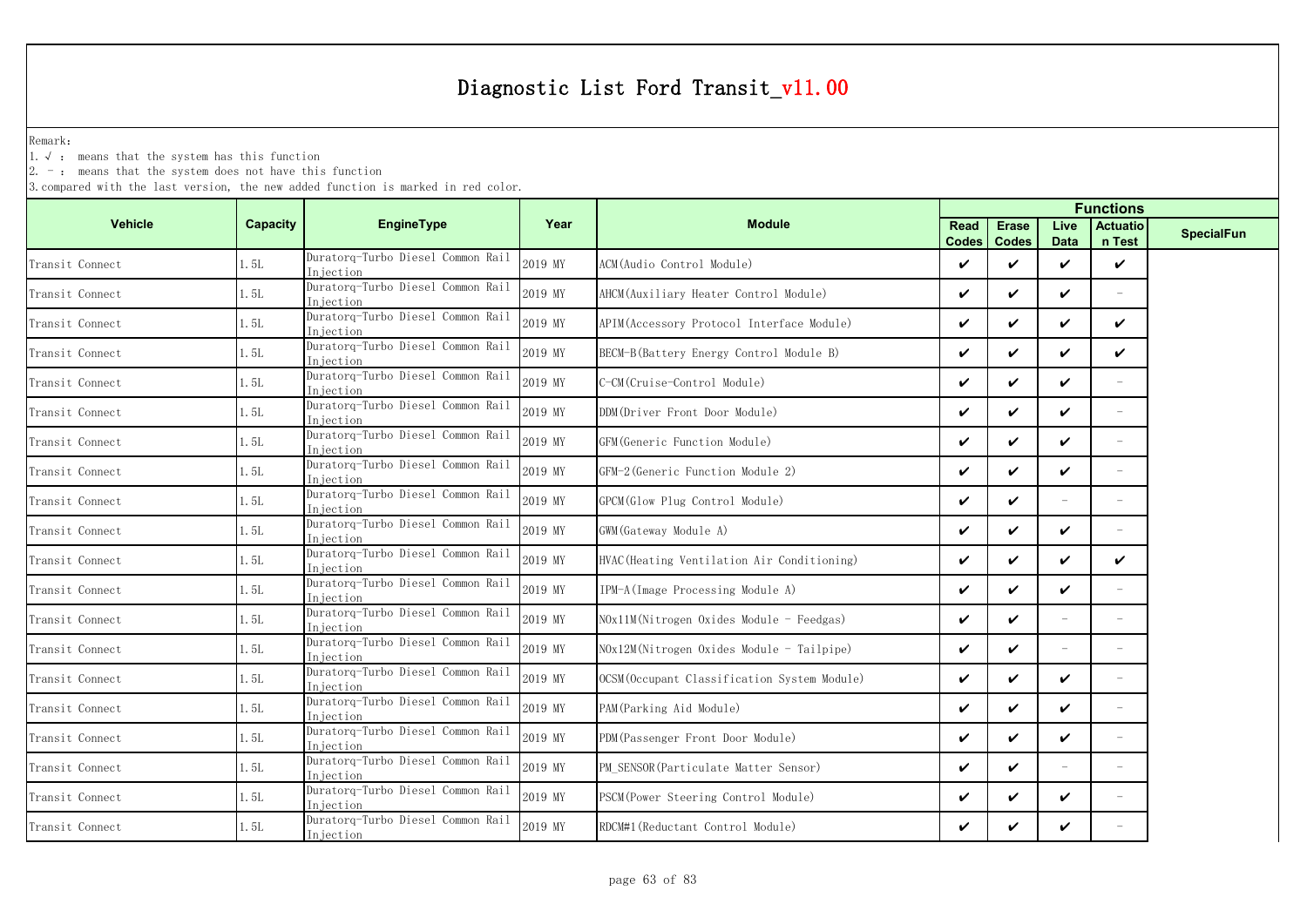Remark:

1.√ : means that the system has this function

 $2. -$ : means that the system does not have this function

| Capacity | <b>EngineType</b>                               | Year                                                                                                                                                                                             | <b>Module</b>                                         | <b>Read</b>  | <b>Erase</b><br><b>Codes</b> | Live<br><b>Data</b> | <b>Actuatio</b><br>n Test | <b>SpecialFun</b>    |
|----------|-------------------------------------------------|--------------------------------------------------------------------------------------------------------------------------------------------------------------------------------------------------|-------------------------------------------------------|--------------|------------------------------|---------------------|---------------------------|----------------------|
| 1.5L     | Duratorg-Turbo Diesel Common Rail<br>Iniection  | 2019 MY                                                                                                                                                                                          | RTM(Radio Transceiver Module)                         | $\checkmark$ | ✓                            | ✓                   |                           |                      |
| 1.5L     | Duratorg-Turbo Diesel Common Rail<br>Injection  | 2019 MY                                                                                                                                                                                          | SCCM (Steering Column Control Module)                 | $\checkmark$ | ✓                            | ✓                   | $\equiv$                  |                      |
| 1.5L     | Duratorq-Turbo Diesel Common Rail<br>Injection  | 2019 MY                                                                                                                                                                                          | SOD-L(Side Obstacle Detection Control Module - Left)  | $\checkmark$ | $\checkmark$                 | ✓                   | $\overline{\phantom{a}}$  |                      |
| 1.5L     | Duratorq-Turbo Diesel Common Rail               | 2019 MY                                                                                                                                                                                          | SOD-R(Side Obstacle Detection Control Module - Right) | $\checkmark$ | $\boldsymbol{\nu}$           | ✓                   | $\equiv$                  |                      |
| 1.5L     | Duratorq-Turbo Diesel Common Rail               | 2019 MY                                                                                                                                                                                          | TCU#1(Telematic Control Unit Module)                  | $\checkmark$ | ✓                            | ✓                   | $\sim$                    |                      |
| 1.5L     | Duratorg-Turbo Diesel Common Rail<br>Injection  | 2019 MY                                                                                                                                                                                          | TRM(Trailer Module)                                   | $\checkmark$ | $\checkmark$                 | ✓                   | $\overline{\phantom{a}}$  |                      |
| 1.5L     | Duratorq-Turbo Diesel Common Rail               | 2019 MY                                                                                                                                                                                          | WACM(Wireless Accessory Charging Module)              | $\checkmark$ | $\checkmark$                 | ✓                   |                           |                      |
| l. OL    | EcoBoost - Gas Turbocharged Direct              | 2019 MY                                                                                                                                                                                          | PCM (Powertrain Control Module)                       | $\checkmark$ | ✓                            | ✓                   | V                         | 0x0088 0x0041 0x001F |
| 1.0L     | EcoBoost - Gas Turbocharged Direct              | 2019 MY                                                                                                                                                                                          | ABS (Antilock braking system)                         | $\checkmark$ | ✓                            | ✓                   | ✓                         |                      |
| 1. OL    | EcoBoost - Gas Turbocharged Direct              | 2019 MY                                                                                                                                                                                          | RCM(Restraint Control Module)[SRS]                    | $\checkmark$ | ✓                            | ✓                   | $\overline{\phantom{a}}$  |                      |
| 1.0L     | EcoBoost - Gas Turbocharged Direct              | 2019 MY                                                                                                                                                                                          | BCMii(Body Control Module)                            | $\checkmark$ | ✓                            | ✓                   | $\checkmark$              |                      |
| 1.0L     | EcoBoost - Gas Turbocharged Direct              | 2019 MY                                                                                                                                                                                          | IPC(Instrument Panel Control Module)                  | $\checkmark$ | ✓                            | ✓                   | ✓                         |                      |
| 1.0L     | EcoBoost - Gas Turbocharged Direct              | 2019 MY                                                                                                                                                                                          | ACM (Audio Control Module)                            | $\checkmark$ | $\checkmark$                 | ✓                   | ✓                         |                      |
| 1.0L     | EcoBoost - Gas Turbocharged Direct              | 2019 MY                                                                                                                                                                                          | AHCM(Auxiliary Heater Control Module)                 | $\checkmark$ | ✓                            | V                   | $\overline{\phantom{a}}$  |                      |
| 1.0L     | EcoBoost - Gas Turbocharged Direct              | 2019 MY                                                                                                                                                                                          | APIM (Accessory Protocol Interface Module)            | $\checkmark$ | $\checkmark$                 | ✓                   | ✓                         |                      |
| 1.0L     | EcoBoost - Gas Turbocharged Direct              | 2019 MY                                                                                                                                                                                          | BECM-B(Battery Energy Control Module B)               | $\checkmark$ | ✓                            | ✓                   | $\checkmark$              |                      |
| 1.0L     | EcoBoost - Gas Turbocharged Direct              | 2019 MY                                                                                                                                                                                          | C-CM(Cruise-Control Module)                           | $\checkmark$ | ✓                            | ✓                   | $\equiv$                  |                      |
| 1.0L     | EcoBoost - Gas Turbocharged Direct              | 2019 MY                                                                                                                                                                                          | DDM(Driver Front Door Module)                         | $\checkmark$ | $\checkmark$                 | V                   | $\overline{\phantom{a}}$  |                      |
| 1.0L     | EcoBoost - Gas Turbocharged Direct              | 2019 MY                                                                                                                                                                                          | GFM(Generic Function Module)                          | $\checkmark$ | ✓                            | ✓                   | $\overline{\phantom{a}}$  |                      |
| 1.0L     | EcoBoost - Gas Turbocharged Direct<br>Injection | 2019 MY                                                                                                                                                                                          | GFM-2(Generic Function Module 2)                      | ✓            | ✓                            | ✓                   |                           |                      |
|          |                                                 | Injection<br>Injection<br>Injection<br>In jection<br>Injection<br>Injection<br>Injection<br>Injection<br>Injection<br>Injection<br>Injection<br>Injection<br>Injection<br>Injection<br>Injection |                                                       |              |                              | Codes <sup> </sup>  |                           | <b>Functions</b>     |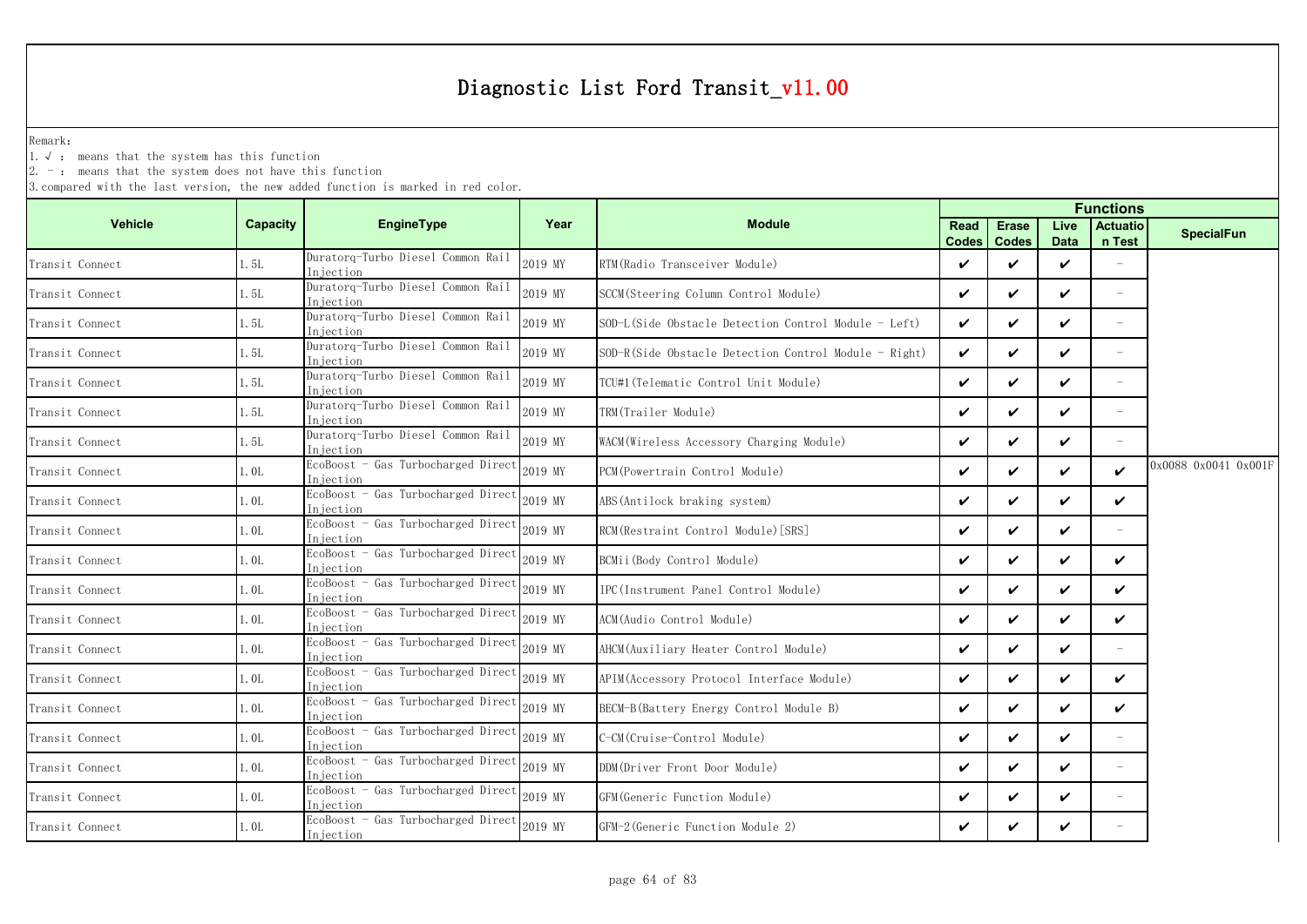Remark:

1.√ : means that the system has this function

2. - : means that the system does not have this function

|                    |                 |                                                     | <b>Functions</b> |                                                       |                      |                              |                     |                           |                                                                          |
|--------------------|-----------------|-----------------------------------------------------|------------------|-------------------------------------------------------|----------------------|------------------------------|---------------------|---------------------------|--------------------------------------------------------------------------|
| <b>Vehicle</b>     | <b>Capacity</b> | <b>EngineType</b>                                   | Year             | <b>Module</b>                                         | Read<br><b>Codes</b> | <b>Erase</b><br><b>Codes</b> | Live<br><b>Data</b> | <b>Actuatio</b><br>n Test | <b>SpecialFun</b>                                                        |
| Transit Connect    | 1.0L            | EcoBoost - Gas Turbocharged Direct<br>Iniection     | 2019 MY          | GWM (Gateway Module A)                                | ✓                    | ✓                            | ✓                   |                           |                                                                          |
| Transit Connect    | 1.0L            | EcoBoost - Gas Turbocharged Direct<br>In jection    | 2019 MY          | HVAC (Heating Ventilation Air Conditioning)           | ✓                    | $\checkmark$                 | $\checkmark$        | ✓                         |                                                                          |
| Transit Connect    | 1. OL           | EcoBoost - Gas Turbocharged Direct<br>Injection     | 2019 MY          | IPM-A (Image Processing Module A)                     | ✓                    | V                            | V                   | $\overline{\phantom{a}}$  |                                                                          |
| Transit Connect    | 1.0L            | EcoBoost - Gas Turbocharged Direct<br>Injection     | 2019 MY          | OCSM (Occupant Classification System Module)          | ✓                    | ✓                            | ✓                   |                           |                                                                          |
| Transit Connect    | 1.0L            | EcoBoost - Gas Turbocharged Direct<br>In iection    | 2019 MY          | PAM(Parking Aid Module)                               | ✓                    | ✓                            | ✓                   | $\overline{\phantom{a}}$  |                                                                          |
| Transit Connect    | 1.0L            | EcoBoost - Gas Turbocharged Direct<br>Injection     | 2019 MY          | PDM (Passenger Front Door Module)                     | ✓                    | ✓                            | ✓                   | $\equiv$                  |                                                                          |
| Transit Connect    | 1.0L            | EcoBoost - Gas Turbocharged Direct<br>Injection     | 2019 MY          | PSCM (Power Steering Control Module)                  | ✓                    | $\checkmark$                 | ✓                   | $\overline{\phantom{a}}$  |                                                                          |
| Transit Connect    | 1.0L            | EcoBoost - Gas Turbocharged Direct<br>Iniection     | 2019 MY          | RTM (Radio Transceiver Module)                        | ✓                    | ✓                            | ✓                   | $\overline{\phantom{a}}$  |                                                                          |
| Transit Connect    | 1.0L            | EcoBoost - Gas Turbocharged Direct<br>Injection     | 2019 MY          | SCCM (Steering Column Control Module)                 | ✓                    | ✓                            | ✓                   |                           |                                                                          |
| Transit Connect    | 1.0L            | EcoBoost - Gas Turbocharged Direct<br>Injection     | 2019 MY          | SOD-L(Side Obstacle Detection Control Module - Left)  | V                    | $\checkmark$                 | ✓                   | $\overline{\phantom{a}}$  |                                                                          |
| Transit Connect    | 1.0L            | EcoBoost - Gas Turbocharged Direct<br>Injection     | 2019 MY          | SOD-R(Side Obstacle Detection Control Module - Right) | ✓                    | $\checkmark$                 | ✓                   |                           |                                                                          |
| Transit Connect    | 1.0L            | EcoBoost - Gas Turbocharged Direct<br>Injection     | 2019 MY          | TCU#1(Telematic Control Unit Module)                  | ✓                    | ✓                            | ✓                   | $\overline{\phantom{a}}$  |                                                                          |
| Transit Connect    | 1.0L            | EcoBoost - Gas Turbocharged Direct<br>In iection    | 2019 MY          | TRM(Trailer Module)                                   | ✓                    | ✓                            | ✓                   |                           |                                                                          |
| Transit Connect    | 1.0L            | EcoBoost - Gas Turbocharged Direct<br>Injection     | 2019 MY          | WACM(Wireless Accessory Charging Module)              | ✓                    | ✓                            | V                   | $\overline{\phantom{a}}$  |                                                                          |
| $\mathtt{Transit}$ | 2.2L            | Duratorq-Turbo Diesel Common Rail<br>Injection StgV | 2014 MY          | PCM (Powertrain Control Module)                       | ✓                    | ✓                            | ✓                   | ✓                         | 0x00F6 0x00E7 0x00E8<br>$0 \times 0019$ $0 \times 0091$ $0 \times 002$ A |
| Transit            | 2.2L            | Duratorq-Turbo Diesel Common Rail<br>Injection StgV | 2014 MY          | ABS (Antilock braking system)                         | ✓                    | ✓                            | ✓                   |                           | 0x005D 0x00ED 0x005E<br>0x00FF 0x0065 0x0050                             |
| Transit            | 2.2L            | Duratorq-Turbo Diesel Common Rail<br>Injection StgV | 2014 MY          | RCM (Restraint Control Module) [SRS]                  | ✓                    | $\checkmark$                 | ✓                   |                           | 0x0048 0x0046 0x0066<br>0x0047 0x004B 0x0063                             |
| Transit            | 2.2L            | Duratorq-Turbo Diesel Common Rail<br>Injection StgV | 2014 MY          | BCMii(Body Control Module)                            | ✓                    | $\checkmark$                 | V                   |                           | 0x0068 0x00EE 0x006A                                                     |
| Transit            | 2.2L            | Duratorq-Turbo Diesel Common Rail<br>Injection StgV | 2014 MY          | IPC (Instrument Panel Control Module)                 | ✓                    | ✓                            | ✓                   | ✓                         | 0x00F0 0x006C 0x010E<br>0x010F 0x0110 0x0111                             |
| Transit            | 2.2L            | Duratorq-Turbo Diesel Common Rail<br>Injection StgV | 2014 MY          | ACM(Audio Control Module)                             | ✓                    | ✓                            | ✓                   |                           |                                                                          |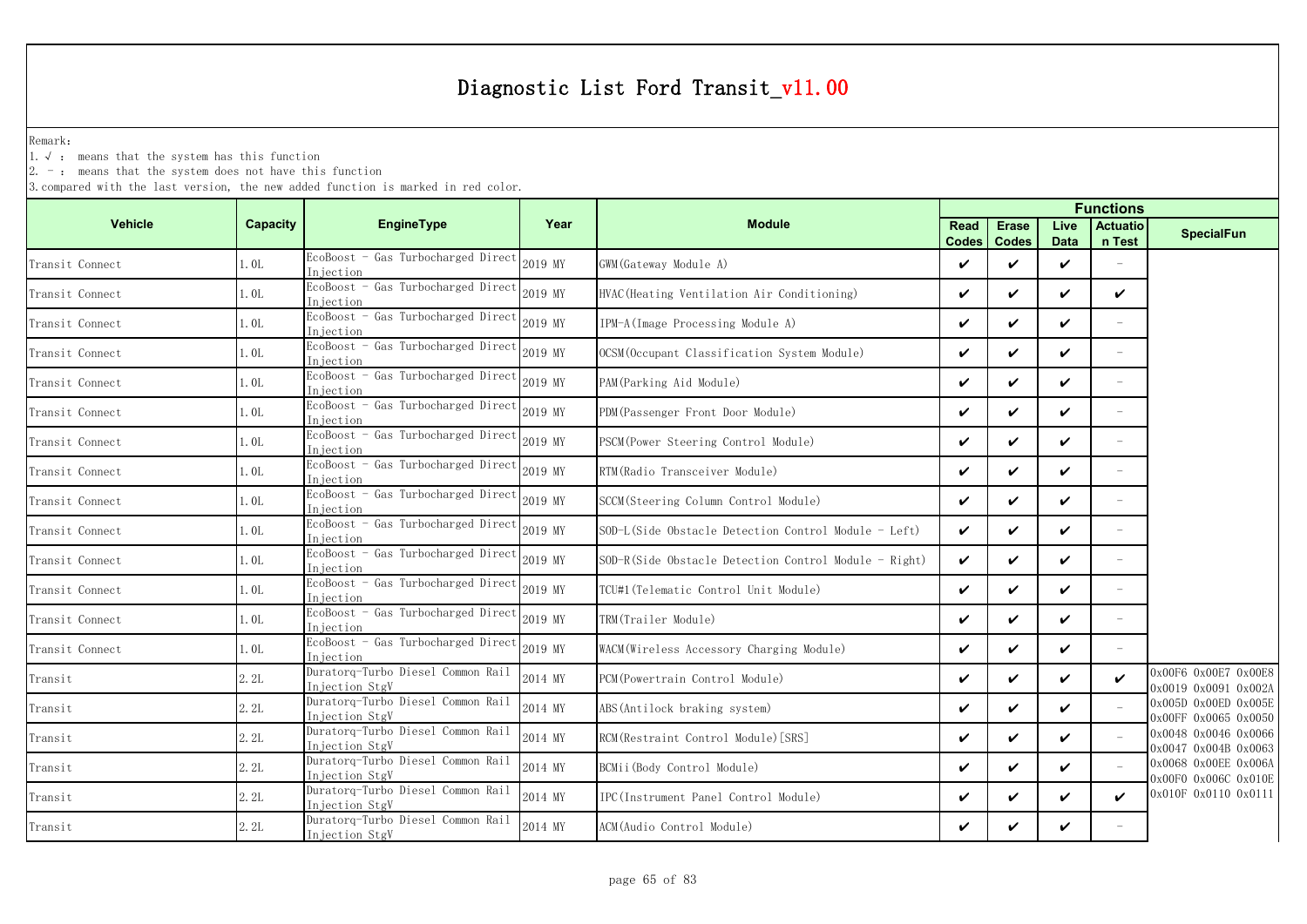Remark:

1.√ : means that the system has this function

2. - : means that the system does not have this function

|                                       |                 |                                                      |         |                                                |      |                               | <b>Functions</b>    |                           |                                              |  |
|---------------------------------------|-----------------|------------------------------------------------------|---------|------------------------------------------------|------|-------------------------------|---------------------|---------------------------|----------------------------------------------|--|
| <b>Vehicle</b>                        | <b>Capacity</b> | EngineType                                           | Year    | <b>Module</b>                                  | Read | <b>Erase</b><br>Codes   Codes | Live<br><b>Data</b> | <b>Actuatio</b><br>n Test | <b>SpecialFun</b>                            |  |
| Transit                               | 2.2L            | Duratorq-Turbo Diesel Common Rail<br>Injection StgV  | 2014 MY | AHCM (Auxiliary Heater Control Module)         | ✓    | ✓                             | ✓                   |                           |                                              |  |
| Transit                               | 2.2L            | Duratorq-Turbo Diesel Common Rail<br>Injection StgV  | 2014 MY | APIM (Accessory Protocol Interface Module)     | V    | ✓                             | $\checkmark$        | $\equiv$                  |                                              |  |
| Transit                               | 2.2L            | Duratorq-Turbo Diesel Common Rail<br>Injection StgV  | 2014 MY | AWD#1(All Wheel Drive Module)                  | ✓    | $\checkmark$                  | ✓                   | $\overline{\phantom{a}}$  |                                              |  |
| $\label{eq:transit} \texttt{Transit}$ | 2.2L            | Duratorq-Turbo Diesel Common Rail<br>Injection StgV  | 2014 MY | CCMii (Cruise Control Module)                  | ✓    | ✓                             | ✓                   | $\overline{\phantom{a}}$  |                                              |  |
| $\label{eq:transit} \texttt{Transit}$ | 2.2L            | Duratorq-Turbo Diesel Common Rail<br>Injection StgV  | 2014 MY | FCDIM (Front Control/Display Interface Module) | V    | ✓                             | ✓                   | $\sim$                    |                                              |  |
| Transit                               | 2.2L            | Duratorq-Turbo Diesel Common Rail<br>Injection StgV  | 2014 MY | FCIM(Front Controls Interface Module)          | V    | $\checkmark$                  | ✓                   | $\equiv$                  |                                              |  |
| Transit                               | 2.2L            | Duratorq-Turbo Diesel Common Rail<br>Injection StgV  | 2014 MY | GPSM(Global Positioning System Module)         | ✓    | $\checkmark$                  | ✓                   | $\overline{\phantom{a}}$  |                                              |  |
| Transit                               | 2.2L            | Duratorq-Turbo Diesel Common Rail<br>Injection StgV  | 2014 MY | HCM (Headlamp Control Module)                  | ✓    | ✓                             | $\checkmark$        | $\equiv$                  |                                              |  |
| Transit                               | 2.2L            | Duratorq-Turbo Diesel Common Rail<br>Injection StgV  | 2014 MY | IPM-A (Image Processing Module A)              | ✓    | ✓                             | ✓                   |                           |                                              |  |
| Transit                               | 2.2L            | Duratorq-Turbo Diesel Common Rail<br>Injection StgV  | 2014 MY | IPM-B(Image Processing Module B)               | ✓    | ✓                             | ✓                   | $\overline{\phantom{a}}$  |                                              |  |
| Transit                               | 2.2L            | Duratorq-Turbo Diesel Common Rail<br>Injection StgV  | 2014 MY | PAM (Parking Aid Module)                       | ✓    | ✓                             | ✓                   |                           |                                              |  |
| Transit                               | 2.2L            | Duratorq-Turbo Diesel Common Rail<br>Injection StgV  | 2014 MY | PRB (Power Running Board)                      | V    | ✓                             | ✓                   | ✓                         |                                              |  |
| Transit                               | 2.2L            | Duratorq-Turbo Diesel Common Rail<br>Injection StgV  | 2014 MY | SASM(Steering Angle Sensor Module)             | ✓    | ✓                             | ✓                   |                           |                                              |  |
| Transit                               | 2.2L            | Duratorq-Turbo Diesel Common Rail<br>Injection StgV  | 2014 MY | TCU#1 (Telematic Control Unit Module)          | V    | $\checkmark$                  | $\equiv$            | $\overline{\phantom{a}}$  |                                              |  |
| Transit                               | 2.2L            | Duratorq-Turbo Diesel Common Rail<br>Injection StgV  | 2014 MY | TRM(Trailer Module)                            | ✓    | ✓                             | ✓                   |                           |                                              |  |
| Transit                               | 2.2L            | Duratorq-Turbo Diesel Common Rail<br>Injection StgVI | 2014 MY | PCM (Powertrain Control Module)                | ✓    | ✓                             | ✓                   | ✓                         | 0x00F6 0x00E7 0x00E8<br>0x0019 0x0091 0x002A |  |
| Transit                               | 2.2L            | Duratorq-Turbo Diesel Common Rail<br>Injection StgVI | 2014 MY | ABS (Antilock braking system)                  | ✓    | $\checkmark$                  | $\checkmark$        |                           | 0x005D 0x00ED 0x005E<br>0x00FF 0x00E2 0x0065 |  |
| Transit                               | 2.2L            | Duratorq-Turbo Diesel Common Rail<br>Injection StgVI | 2014 MY | RCM (Restraint Control Module) [SRS]           | ✓    | $\checkmark$                  | ✓                   |                           | 0x0050 0x0048 0x0046<br>0x0066 0x0047 0x004B |  |
| Transit                               | 2.2L            | Duratorq-Turbo Diesel Common Rail<br>Injection StgVI | 2014 MY | BCMii (Body Control Module)                    | ✓    | ✓                             | ✓                   |                           | 0x0067 0x00EE 0x006A<br>0x006B 0x006C 0x0112 |  |
| Transit                               | 2.2L            | Duratorq-Turbo Diesel Common Rail<br>Injection StgVI | 2014 MY | IPC(Instrument Panel Control Module)           | ✓    | ✓                             | ✓                   | ✓                         | 0x0113 0x0114                                |  |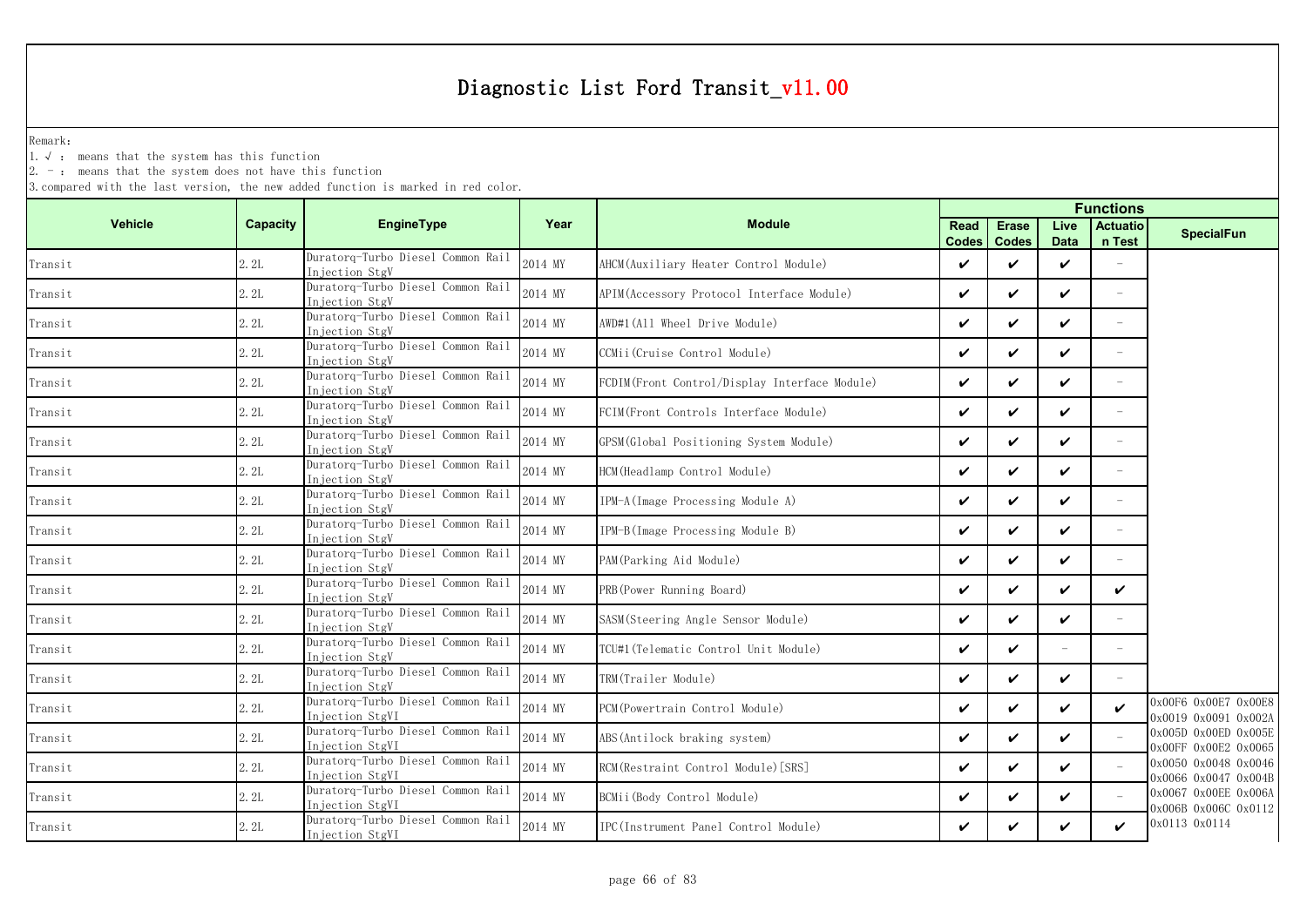Remark:

1.√ : means that the system has this function

2. - : means that the system does not have this function

|                                       |                 |                                                      |         |                                                |                      |                              | <b>Functions</b>    |                           |                                                    |
|---------------------------------------|-----------------|------------------------------------------------------|---------|------------------------------------------------|----------------------|------------------------------|---------------------|---------------------------|----------------------------------------------------|
| <b>Vehicle</b>                        | <b>Capacity</b> | EngineType                                           | Year    | <b>Module</b>                                  | Read<br><b>Codes</b> | <b>Erase</b><br><b>Codes</b> | Live<br><b>Data</b> | <b>Actuatio</b><br>n Test | <b>SpecialFun</b>                                  |
| Transit                               | 2.2L            | Duratorq-Turbo Diesel Common Rail<br>Injection StgVI | 2014 MY | ACM (Audio Control Module)                     | ✓                    | ✓                            | ✓                   |                           |                                                    |
| Transit                               | 2.2L            | Duratorq-Turbo Diesel Common Rail<br>Injection StgVI | 2014 MY | AHCM (Auxiliary Heater Control Module)         | V                    | ✓                            | ✓                   | ÷,                        |                                                    |
| Transit                               | 2.2L            | Duratorq-Turbo Diesel Common Rail<br>Injection StgVI | 2014 MY | APIM (Accessory Protocol Interface Module)     | ✓                    | ✓                            | ✓                   |                           |                                                    |
| Transit                               | 2.2L            | Duratorq-Turbo Diesel Common Rail<br>Injection StgVI | 2014 MY | AWD#1(All Wheel Drive Module)                  | ✓                    | ✓                            | ✓                   | $\overline{\phantom{m}}$  |                                                    |
| Transit                               | 2.2L            | Duratorq-Turbo Diesel Common Rail<br>Injection StgVI | 2014 MY | CCMii(Cruise Control Module)                   | ✓                    | ✓                            | ✓                   |                           |                                                    |
| Transit                               | 2.2L            | Duratorq-Turbo Diesel Common Rail<br>Injection StgVI | 2014 MY | FCDIM (Front Control/Display Interface Module) | ✓                    | $\checkmark$                 | ✓                   | $\overline{\phantom{m}}$  |                                                    |
| Transit                               | 2.2L            | Duratorq-Turbo Diesel Common Rail<br>Injection StgVI | 2014 MY | FCIM (Front Controls Interface Module)         | ✓                    | ✓                            | ✓                   |                           |                                                    |
| Transit                               | 2.2L            | Duratorq-Turbo Diesel Common Rail<br>Injection StgVI | 2014 MY | GPSM (Global Positioning System Module)        | V                    | ✓                            | ✓                   |                           |                                                    |
| Transit                               | 2.2L            | Duratorq-Turbo Diesel Common Rail<br>Injection StgVI | 2014 MY | HCM (Headlamp Control Module)                  | ✓                    | ✓                            | ✓                   |                           |                                                    |
| Transit                               | 2.2L            | Duratorq-Turbo Diesel Common Rail<br>Injection StgVI | 2014 MY | IPM-A(Image Processing Module A)               | ✓                    | $\checkmark$                 | ✓                   | $\overline{\phantom{m}}$  |                                                    |
| $\mathtt{Transit}$                    | 2.2L            | Duratorq-Turbo Diesel Common Rail<br>Injection StgVI | 2014 MY | IPM-B(Image Processing Module B)               | ✓                    | ✓                            | ✓                   |                           |                                                    |
| Transit                               | 2.2L            | Duratorq-Turbo Diesel Common Rail<br>Injection StgVI | 2014 MY | PAM (Parking Aid Module)                       | ✓                    | ✓                            | ✓                   | $\equiv$                  |                                                    |
| Transit                               | 2.2L            | Duratorq-Turbo Diesel Common Rail<br>Injection StgVI | 2014 MY | PRB (Power Running Board)                      | ✓                    | ✓                            | ✓                   | ✓                         |                                                    |
| Transit                               | 2.2L            | Duratorq-Turbo Diesel Common Rail<br>Injection StgVI | 2014 MY | RDCM#1 (Reductant Control Module)              | ✓                    | ✓                            | ✓                   | ✓                         |                                                    |
| Transit                               | 2.2L            | Duratorq-Turbo Diesel Common Rail<br>Injection StgVI | 2014 MY | SASM (Steering Angle Sensor Module)            | ✓                    | ✓                            | ✓                   | ÷,                        |                                                    |
| Transit                               | 2.2L            | Duratorq-Turbo Diesel Common Rail<br>Injection StgVI | 2014 MY | TRM(Trailer Module)                            | ✓                    | ✓                            | ✓                   |                           |                                                    |
| $\label{eq:transit} \texttt{Transit}$ | 2.2L            | Duratorq-Turbo Diesel Common Rail<br>Injection       | 2014 MY | PCM(Powertrain Control Module)                 | ✓                    | ✓                            | ✓                   | $\checkmark$              | 0x00F6 0x00E7 0x00E8<br>0x0019 0x002A 0x005D       |
| Transit                               | 2.2L            | Duratorq-Turbo Diesel Common Rail<br>Injection       | 2014 MY | ABS (Antilock braking system)                  | V                    | V                            | ✓                   |                           | $0x00ED$ $0x005E$ $0x00FF$<br>0x0065 0x0050 0x0048 |
| Transit                               | 2.2L            | Duratorq-Turbo Diesel Common Rail<br>Injection       | 2014 MY | RCM(Restraint Control Module) [SRS]            | ✓                    | ✓                            | ✓                   |                           | 0x0046 0x0066 0x0047<br>0x004B 0x0063 0x0068       |
| Transit                               | 2.2L            | Duratorq-Turbo Diesel Common Rail<br>Injection       | 2014 MY | BCMii (Body Control Module)                    | ✓                    | ✓                            | ✓                   |                           | 0x00EE 0x006A 0x00F0<br>0x006C 0x010E 0x010F       |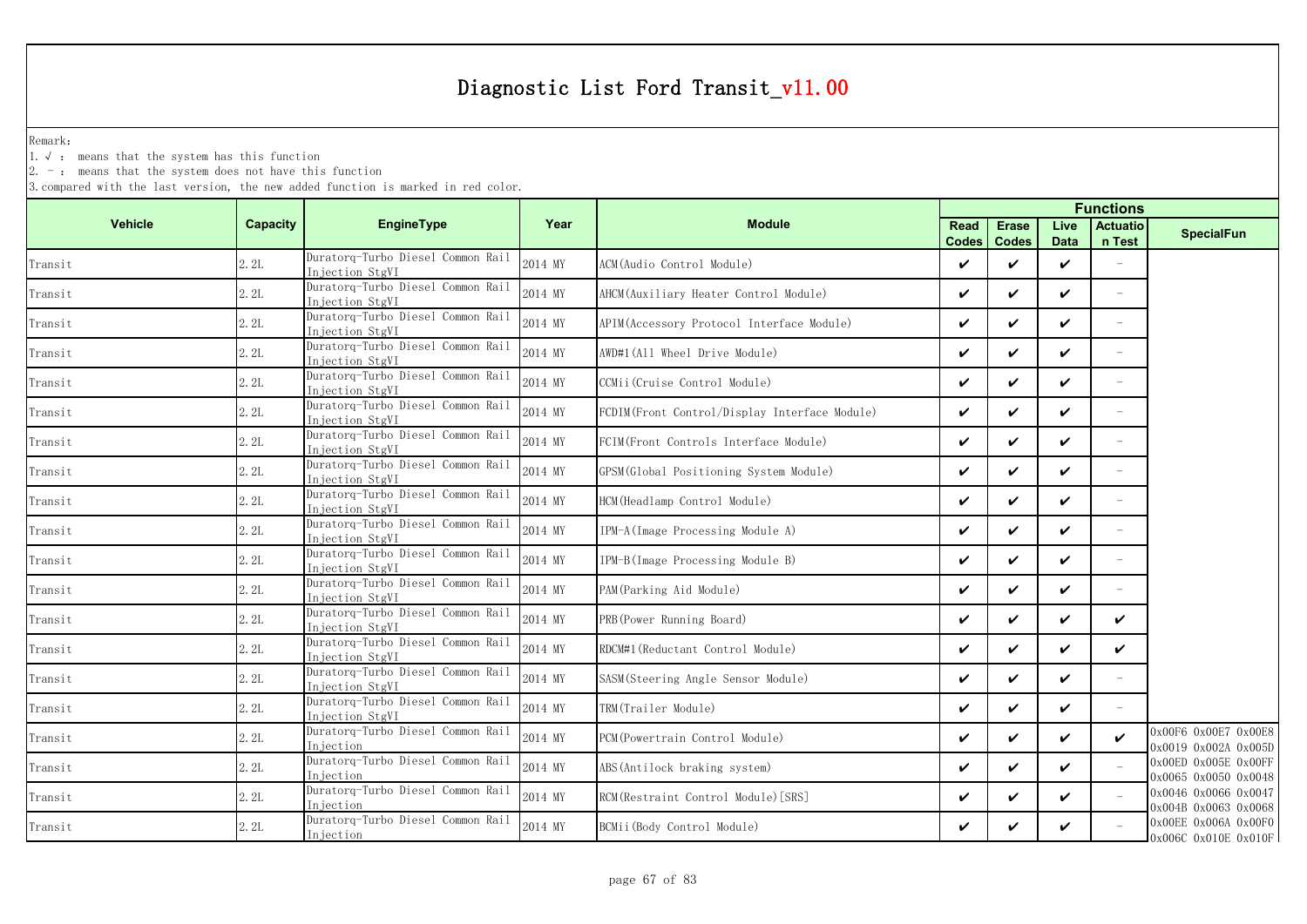Remark:

1.√ : means that the system has this function

 $2. -$ : means that the system does not have this function

|                |                 |                                                      |         |                                               |             |                               |                     | <b>Functions</b>          |                                              |
|----------------|-----------------|------------------------------------------------------|---------|-----------------------------------------------|-------------|-------------------------------|---------------------|---------------------------|----------------------------------------------|
| <b>Vehicle</b> | <b>Capacity</b> | <b>EngineType</b>                                    | Year    | <b>Module</b>                                 | <b>Read</b> | <b>Erase</b><br>Codes   Codes | Live<br><b>Data</b> | <b>Actuatio</b><br>n Test | <b>SpecialFun</b>                            |
| Transit        | 2.2L            | Duratorg-Turbo Diesel Common Rail<br>Injection       | 2014 MY | IPC(Instrument Panel Control Module)          | ✓           | ✓                             | $\checkmark$        | $\checkmark$              | 0x0110 0x0111                                |
| Transit        | 2.2L            | Duratorq-Turbo Diesel Common Rail<br>Iniection       | 2014 MY | ACM(Audio Control Module)                     | ✓           | ✓                             | ✓                   | $\overline{\phantom{a}}$  |                                              |
| Transit        | 2.2L            | Duratorq-Turbo Diesel Common Rail<br>Injection       | 2014 MY | AHCM(Auxiliary Heater Control Module)         | ✓           | ✓                             | ✓                   | $\equiv$                  |                                              |
| Transit        | 2.2L            | Duratorq-Turbo Diesel Common Rail<br>In iection      | 2014 MY | APIM (Accessory Protocol Interface Module)    | ✓           | ✓                             | V                   | $\equiv$                  |                                              |
| Transit        | 2.2L            | Duratorq-Turbo Diesel Common Rail<br>Injection       | 2014 MY | AWD#1 (All Wheel Drive Module)                | ✓           | ✓                             | ✓                   |                           |                                              |
| Transit        | 2.2L            | Duratorq-Turbo Diesel Common Rail<br>Iniection       | 2014 MY | CCMii(Cruise Control Module)                  | ✓           | ✓                             | ✓                   | $\overline{\phantom{m}}$  |                                              |
| Transit        | 2.2L            | Duratorq-Turbo Diesel Common Rail<br>Injection       | 2014 MY | FCDIM(Front Control/Display Interface Module) | V           | ✓                             | ✓                   |                           |                                              |
| Transit        | 2.2L            | Duratorq-Turbo Diesel Common Rail<br>Injection       | 2014 MY | FCIM(Front Controls Interface Module)         | ✓           | ✓                             | ✓                   |                           |                                              |
| Transit        | 2.2L            | Duratorq-Turbo Diesel Common Rail<br>Injection       | 2014 MY | GPSM (Global Positioning System Module)       | ✓           | ✓                             | $\checkmark$        |                           |                                              |
| Transit        | 2.2L            | Duratorq-Turbo Diesel Common Rail<br>Injection       | 2014 MY | HCM (Headlamp Control Module)                 | ✓           | ✓                             | $\checkmark$        | $\overline{\phantom{a}}$  |                                              |
| Transit        | 2.2L            | Duratorq-Turbo Diesel Common Rail<br>Injection       | 2014 MY | IPM-A(Image Processing Module A)              | ✓           | ✓                             | $\checkmark$        | $\equiv$                  |                                              |
| Transit        | 2.2L            | Duratorq-Turbo Diesel Common Rail<br>Injection       | 2014 MY | IPM-B(Image Processing Module B)              | ✓           | ✓                             | ✓                   | $\overline{\phantom{m}}$  |                                              |
| Transit        | 2.2L            | Duratorq-Turbo Diesel Common Rail<br>Injection       | 2014 MY | PAM (Parking Aid Module)                      | ✓           | ✓                             | $\checkmark$        |                           |                                              |
| Transit        | 2.2L            | Duratorq-Turbo Diesel Common Rail<br>Injection       | 2014 MY | PRB (Power Running Board)                     | ✓           | ✓                             | $\checkmark$        | ✓                         |                                              |
| Transit        | 2.2L            | Duratorq-Turbo Diesel Common Rail<br>Injection       | 2014 MY | SASM(Steering Angle Sensor Module)            | ✓           | ✓                             | ✓                   | $\overline{\phantom{a}}$  |                                              |
| Transit        | 2.2L            | Duratorq-Turbo Diesel Common Rail<br>Injection       | 2014 MY | TRM(Trailer Module)                           | ✓           | ✓                             | ✓                   |                           |                                              |
| Transit        | 2.2L            | Duratorq-Turbo Diesel Common Rail<br>Injection StgVI | 2006.5  | PCM(Powertrain Control Module)                | ✓           | ✓                             | ✓                   | ✓                         | 0x0016 0x0004 0x0109<br>0x002A 0x0058 0x00B4 |
| Transit        | 2.2L            | Duratorq-Turbo Diesel Common Rail<br>Injection StgVI | 2006.5  | ABS (Antilock braking system)                 | ✓           | ✓                             | ✓                   |                           | 0x00C5                                       |
| Transit        | 2.2L            | Duratorq-Turbo Diesel Common Rail<br>Injection StgVI | 2006.5  | RCM (Restraint Control Module) [SRS]          | ✓           | ✓                             | ✓                   | $\equiv$                  |                                              |
| Transit        | 2.2L            | Duratorq-Turbo Diesel Common Rail<br>Injection StgVI | 2006.5  | BCMii (Body Control Module)                   | ✓           | ✓                             | ✓                   | ✓                         |                                              |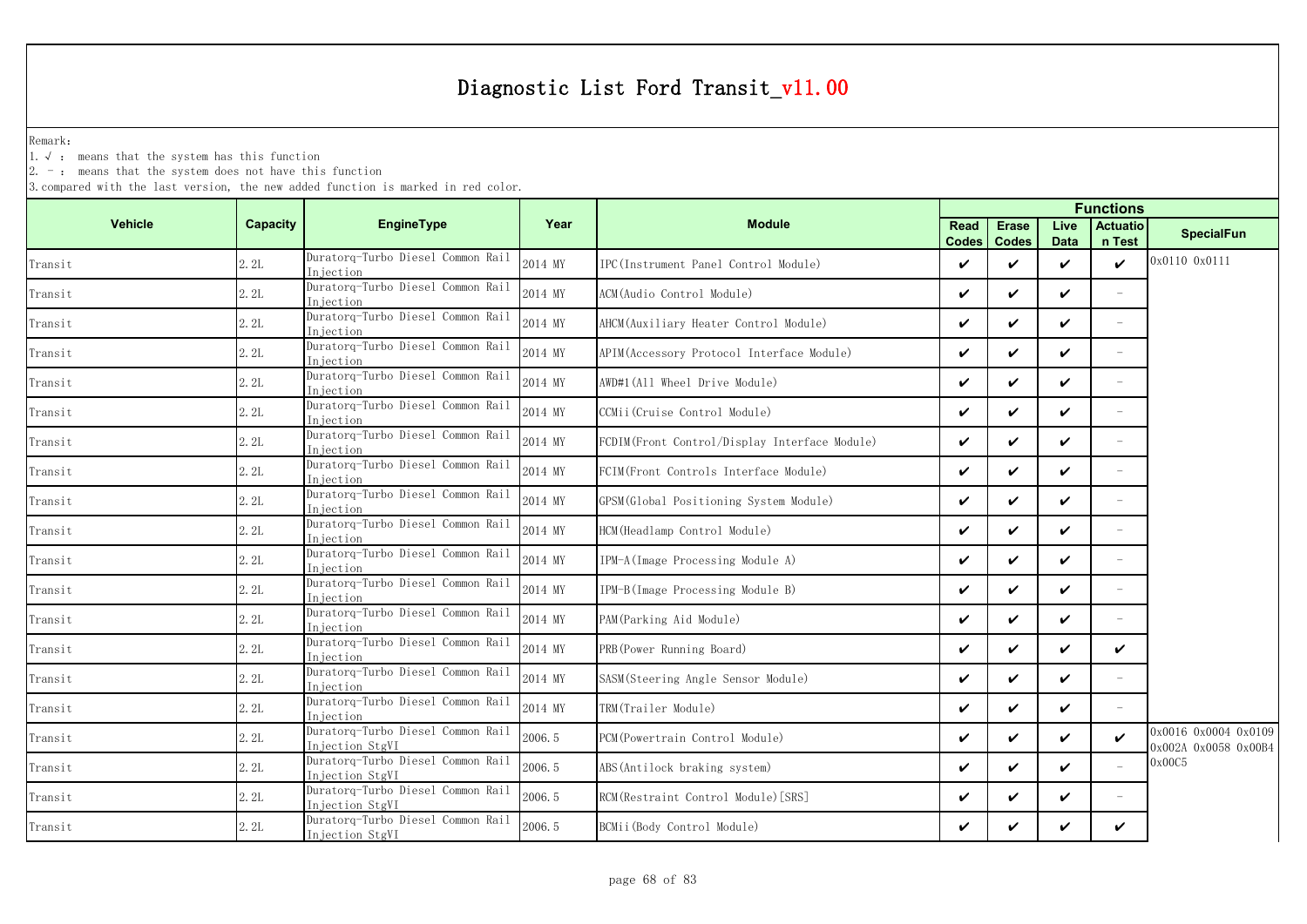Remark:

1.√ : means that the system has this function

2. - : means that the system does not have this function

|                |          |                                                      |         |                                           |                      |                              |                     | <b>Functions</b>          |                                              |
|----------------|----------|------------------------------------------------------|---------|-------------------------------------------|----------------------|------------------------------|---------------------|---------------------------|----------------------------------------------|
| <b>Vehicle</b> | Capacity | EngineType                                           | Year    | <b>Module</b>                             | Read<br><b>Codes</b> | <b>Erase</b><br><b>Codes</b> | Live<br><b>Data</b> | <b>Actuatio</b><br>n Test | <b>SpecialFun</b>                            |
| Transit        | 2.2L     | Duratorq-Turbo Diesel Common Rail<br>Injection StgVI | 2006.5  | IPC (Instrument Panel Control Module)     | ✓                    | ✓                            | ✓                   | $\checkmark$              |                                              |
| Transit        | 2.2L     | Duratorq-Turbo Diesel Common Rail<br>Injection StgVI | 2006.5  | ACM(Audio Control Module)                 | $\checkmark$         | ✓                            | $\checkmark$        |                           |                                              |
| Transit        | 2.2L     | Duratorq-Turbo Diesel Common Rail<br>Injection StgVI | 2006.5  | ACM(Audio Control Module)                 | $\checkmark$         | ✓                            | ✓                   |                           |                                              |
| Transit        | 2.2L     | Duratorq-Turbo Diesel Common Rail<br>Injection StgVI | 2006.5  | CSM (Security module)                     | $\checkmark$         | ✓                            | $\equiv$            |                           |                                              |
| Transit        | 2.2L     | Duratorq-Turbo Diesel Common Rail<br>Injection StgVI | 2006.5  | FFH(Fuel Fired Coolant Heating Module)    | ✓                    | ✓                            | ✓                   | ✓                         |                                              |
| Transit        | 2.2L     | Duratorq-Turbo Diesel Common Rail<br>Injection StgVI | 2006.5  | PAM (Parking Aid Module)                  | ✓                    | ✓                            | ✓                   | $\equiv$                  |                                              |
| Transit        | 2.2L     | Duratorq-Turbo Diesel Common Rail<br>Injection StgVI | 2006.5  | RTM (Radio Transceiver Module)            | ✓                    | ✓                            | ✓                   | $\equiv$                  |                                              |
| Transit        | 2.2L     | Duratorq-Turbo Diesel Common Rail<br>Injection StgVI | 2006.5  | SRM (Speech Recognition Module)           | ✓                    | ✓                            | $\sim$              | $\equiv$                  |                                              |
| Transit        | 2.2L     | Duratorq-Turbo Diesel Common Rail<br>Injection StgVI | 2006.5  | TCU#1 (Telematic Control Unit Module)     | ✓                    | ✓                            | ✓                   |                           |                                              |
| Transit        | 2.0L     | Duratorq-Turbo Diesel Common Rail<br>Injection       | 2016 MY | PCM (Powertrain Control Module)           | $\checkmark$         | ✓                            | ✓                   | ✓                         | 0x0143 0x0016 0x012F<br>0x006D 0x0088 0x0125 |
| Transit        | 2.0L     | Duratorq-Turbo Diesel Common Rail<br>Injection       | 2016 MY | TCM(Transmission Control Module)          | $\checkmark$         | ✓                            | ✓                   |                           | 0x0089 0x00F6 0x00FD<br>0x0036 0x006E 0x006F |
| Transit        | 2.0L     | Duratorq-Turbo Diesel Common Rail<br>Injection       | 2016 MY | ABS (Antilock braking system)             | ✓                    | ✓                            | ✓                   | ✓                         | 0x00E7 0x0024 0x0041<br>0x0142 0x0019 0x011F |
| Transit        | 2.0L     | Duratorq-Turbo Diesel Common Rail<br>Injection       | 2016 MY | RCM(Restraint Control Module) [SRS]       | $\checkmark$         | ✓                            | ✓                   |                           | 0x0070 0x00E1 0x0100<br>0x0108 0x00C6 0x001C |
| Transit        | 2.0L     | Duratorq-Turbo Diesel Common Rail<br>Injection       | 2016 MY | BCM#1 (Body Control Module)               | $\checkmark$         | ✓                            | ✓                   | ✓                         | 0x001D 0x0071 0x0091<br>0x0109 0x0002 0x010A |
| Transit        | 2.0L     | Duratorq-Turbo Diesel Common Rail<br>Injection       | 2016 MY | IPC(Instrument Panel Control Module)      | V                    | ✓                            | ✓                   | ✓                         | 0x00B4 0x010C 0x00E3<br>0x0077 0x000D        |
| Transit        | 2.0L     | Duratorq-Turbo Diesel Common Rail<br>Injection       | 2016 MY | ACM(Audio Control Module)                 | ✓                    | ✓                            | ✓                   | ✓                         |                                              |
| Transit        | 2.0L     | Duratorq-Turbo Diesel Common Rail<br>Injection       | 2016 MY | AHCM (Auxiliary Heater Control Module)    | ✓                    | ✓                            | ✓                   | L.                        |                                              |
| Transit        | 2.0L     | Duratorq-Turbo Diesel Common Rail<br>Injection       | 2016 MY | APIM(Accessory Protocol Interface Module) | ✓                    | ✓                            | ✓                   | ✓                         |                                              |
| Transit        | 2.0L     | Duratorq-Turbo Diesel Common Rail<br>Injection       | 2016 MY | AWD#1(All Wheel Drive Module)             | ✓                    | ✓                            | ✓                   |                           |                                              |
| Transit        | 2.0L     | Duratorg-Turbo Diesel Common Rail<br>Injection       | 2016 MY | C-CM(Cruise-Control Module)               | ✓                    | ✓                            | ✓                   |                           |                                              |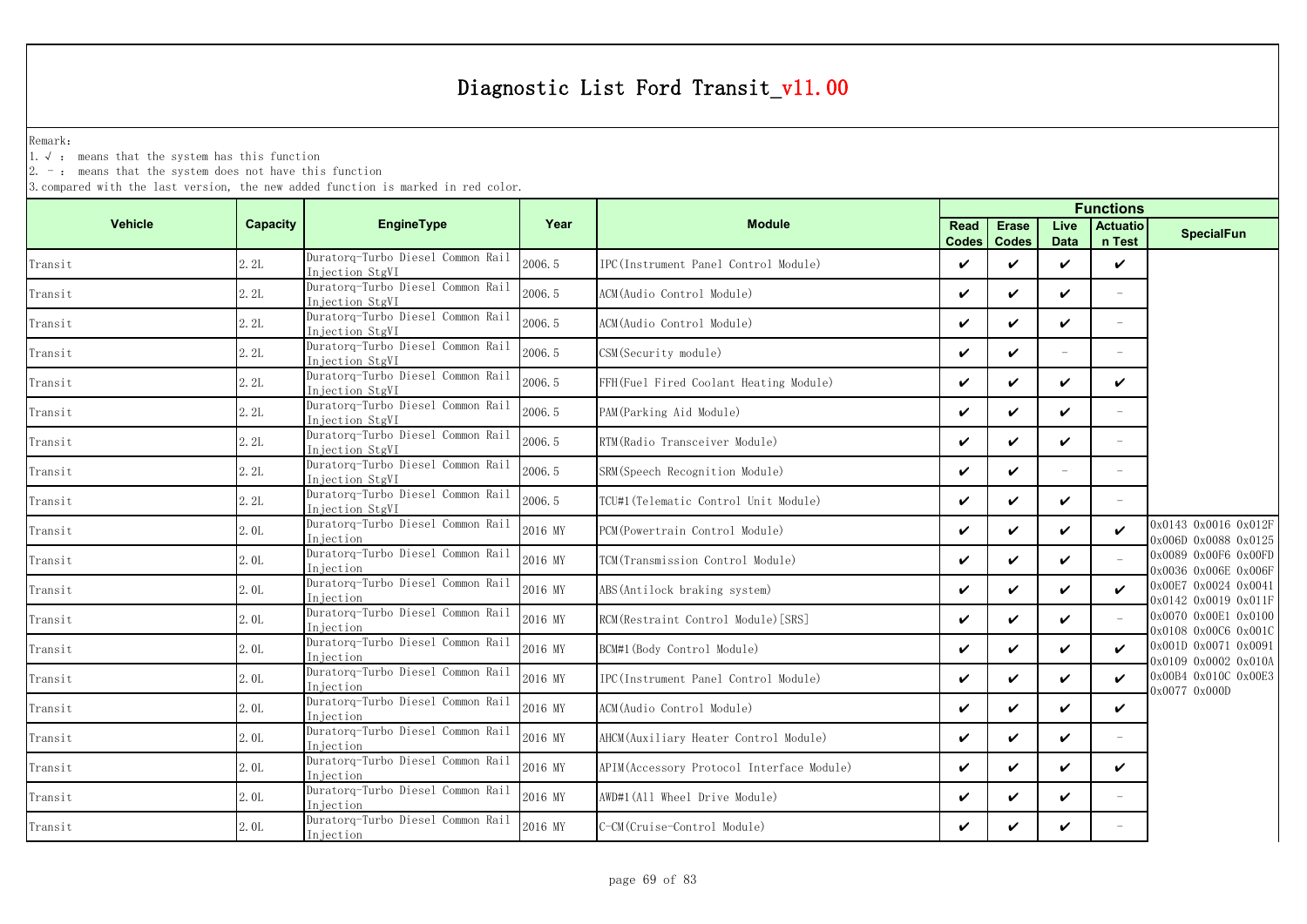Remark:

1.√ : means that the system has this function

 $2. -$ : means that the system does not have this function

|                |          |                                                 |         |                                                |                      |                              | <b>Functions</b>    |                           |                                              |  |
|----------------|----------|-------------------------------------------------|---------|------------------------------------------------|----------------------|------------------------------|---------------------|---------------------------|----------------------------------------------|--|
| <b>Vehicle</b> | Capacity | <b>EngineType</b>                               | Year    | <b>Module</b>                                  | Read<br><b>Codes</b> | <b>Erase</b><br><b>Codes</b> | Live<br><b>Data</b> | <b>Actuatio</b><br>n Test | <b>SpecialFun</b>                            |  |
| Transit        | 2.0L     | Duratorq-Turbo Diesel Common Rail<br>Injection  | 2016 MY | DCDC(DC to DC Converter Control Module)        | ✓                    | ✓                            | ✓                   | $\checkmark$              |                                              |  |
| Transit        | 2.0L     | Duratorq-Turbo Diesel Common Rail<br>Injection  | 2016 MY | FCDIM (Front Control/Display Interface Module) | $\checkmark$         | ✓                            | ✓                   | $\checkmark$              |                                              |  |
| Transit        | 2.0L     | Duratorg-Turbo Diesel Common Rail<br>Iniection  | 2016 MY | FCIM(Front Controls Interface Module)          | ✓                    | ✓                            | ✓                   | $\overline{\phantom{0}}$  |                                              |  |
| Transit        | 2.0L     | Duratorq-Turbo Diesel Common Rail<br>Injection  | 2016 MY | FCIM-B(Front Controls Interface Module B)      | ✓                    | ✓                            | ✓                   | $\equiv$                  |                                              |  |
| Transit        | 2.0L     | Duratorq-Turbo Diesel Common Rail<br>Injection  | 2016 MY | GPSM (Global Positioning System Module)        | ✓                    | ✓                            | ✓                   | $\equiv$                  |                                              |  |
| Transit        | 2.0L     | Duratorq-Turbo Diesel Common Rail<br>Iniection  | 2016 MY | GWM (Gateway Module A)                         | ✓                    | ✓                            | ✓                   | $\overline{\phantom{m}}$  |                                              |  |
| Transit        | 2.0L     | Duratorq-Turbo Diesel Common Rail<br>Injection  | 2016 MY | HCM (Headlamp Control Module)                  | ✓                    | ✓                            | ✓                   | ✓                         |                                              |  |
| Transit        | 2.0L     | Duratorq-Turbo Diesel Common Rail<br>In iection | 2016 MY | HVAC (Heating Ventilation Air Conditioning)    | V                    | ✓                            | ✓                   |                           |                                              |  |
| Transit        | 2.0L     | Duratorq-Turbo Diesel Common Rail<br>Injection  | 2016 MY | IPM-A (Image Processing Module A)              | V                    | ✓                            | ✓                   |                           |                                              |  |
| Transit        | 2.0L     | Duratorq-Turbo Diesel Common Rail<br>Injection  | 2016 MY | PAM (Parking Aid Module)                       | ✓                    | ✓                            | ✓                   | $\overline{\phantom{m}}$  |                                              |  |
| Transit        | 2.0L     | Duratorq-Turbo Diesel Common Rail<br>Injection  | 2016 MY | RBM (Running Board Control Module)             | ✓                    | ✓                            |                     |                           |                                              |  |
| Transit        | 2.0L     | Duratorq-Turbo Diesel Common Rail<br>Injection  | 2016 MY | RTM (Radio Transceiver Module)                 | ✓                    | ✓                            | ✓                   |                           |                                              |  |
| Transit        | 2.0L     | Duratorq-Turbo Diesel Common Rail<br>Injection  | 2016 MY | SCCM (Steering Column Control Module)          | V                    | ✓                            | ✓                   | $\checkmark$              |                                              |  |
| Transit        | 2.0L     | Duratorg-Turbo Diesel Common Rail<br>Iniection  | 2016 MY | TCU#1(Telematic Control Unit Module)           | ✓                    | ✓                            | $\equiv$            | ÷,                        |                                              |  |
| Transit        | 2.0L     | Duratorq-Turbo Diesel Common Rail<br>Injection  | 2016 MY | TRM(Trailer Module)                            | V                    | ✓                            | ✓                   | $\checkmark$              |                                              |  |
| Transit        | 2.0L     | Duratorq-Turbo Diesel Common Rail<br>Injection  | 2016 MY | VDM (Vehicle Dynamics Module)                  | ✓                    | ✓                            | ✓                   |                           |                                              |  |
| Transit        | 2.0L     | Duratorq-Turbo Diesel Common Rail<br>Injection  | 2020 MY | PCM(Powertrain Control Module)                 | ✓                    | ✓                            | ✓                   | $\boldsymbol{\nu}$        | 0x0143 0x0016 0x012F<br>0x006D 0x0107 0x00FD |  |
| Transit        | 2.0L     | Duratorq-Turbo Diesel Common Rail<br>Injection  | 2020 MY | TCM(Transmission Control Module)               | ✓                    | ✓                            | ✓                   | $\boldsymbol{\nu}$        | 0x006E 0x006F 0x00E8<br>0x0024 0x0142 0x0019 |  |
| Transit        | 2.0L     | Duratorq-Turbo Diesel Common Rail<br>Injection  | 2020 MY | ABS (Antilock braking system)                  | ✓                    | ✓                            | ✓                   | $\checkmark$              | 0x011F 0x0070 0x0100<br>0x0108 0x0004        |  |
| Transit        | 2.0L     | Duratorq-Turbo Diesel Common Rail<br>Injection  | 2020 MY | RCM(Restraint Control Module) [SRS]            | ✓                    | ✓                            | ✓                   |                           |                                              |  |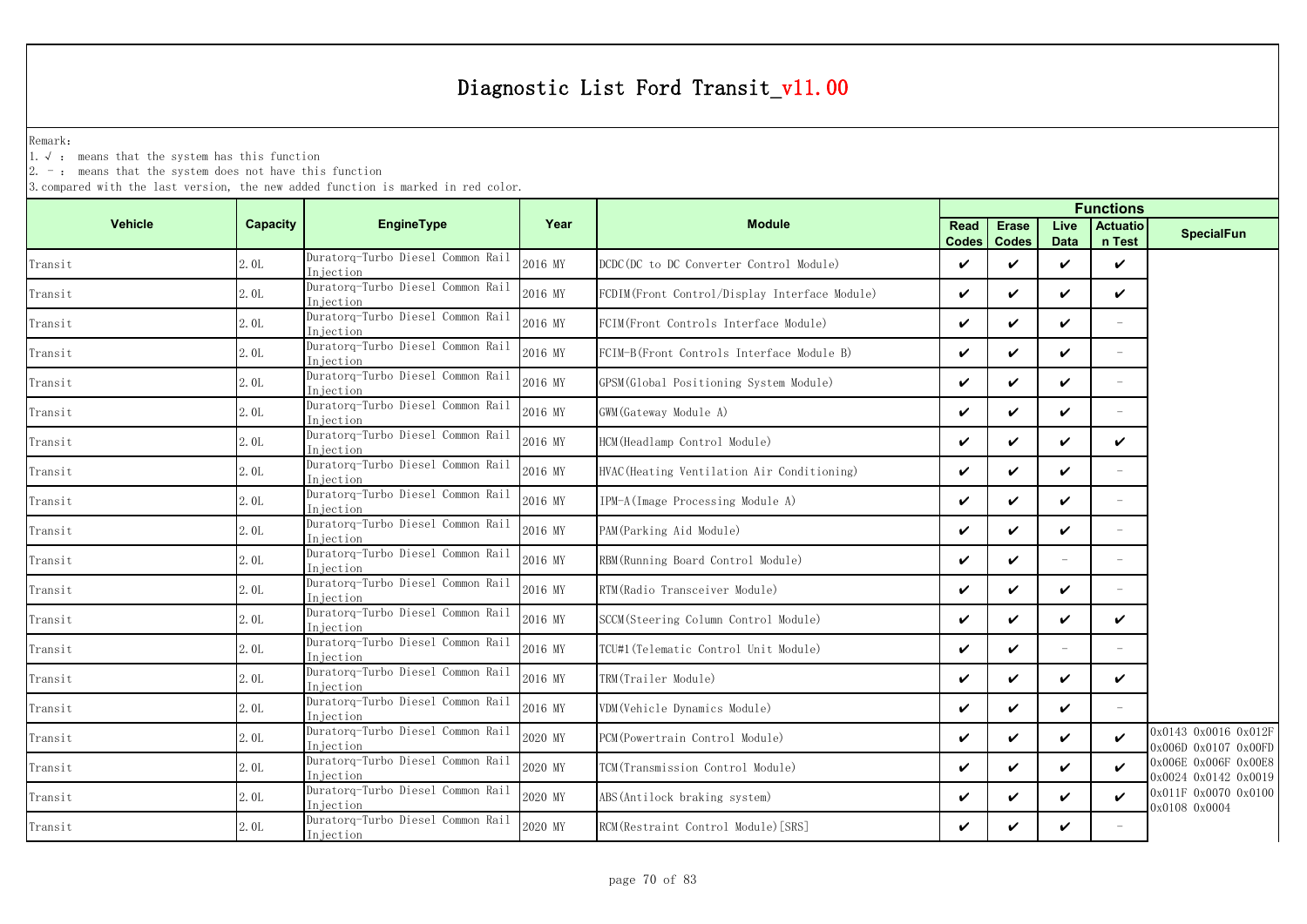Remark:

1.√ : means that the system has this function

 $2. -$ : means that the system does not have this function

|                                       |                 |                                                 |         |                                             |                      |                              | <b>Functions</b>    |                           |                   |
|---------------------------------------|-----------------|-------------------------------------------------|---------|---------------------------------------------|----------------------|------------------------------|---------------------|---------------------------|-------------------|
| <b>Vehicle</b>                        | <b>Capacity</b> | <b>EngineType</b>                               | Year    | <b>Module</b>                               | Read<br><b>Codes</b> | <b>Erase</b><br><b>Codes</b> | Live<br><b>Data</b> | <b>Actuatio</b><br>n Test | <b>SpecialFun</b> |
| Transit                               | 2.0L            | Duratorq-Turbo Diesel Common Rail<br>Injection  | 2020 MY | BCMii(Body Control Module)                  | $\checkmark$         | ✓                            | ✓                   | $\checkmark$              |                   |
| Transit                               | 2.0L            | Duratorq-Turbo Diesel Common Rail<br>Injection  | 2020 MY | IPC (Instrument Panel Control Module)       | $\checkmark$         | $\checkmark$                 | V                   | ✓                         |                   |
| Transit                               | 2.0L            | Duratorq-Turbo Diesel Common Rail<br>Injection  | 2020 MY | ACM(Audio Control Module)                   | $\checkmark$         | ✓                            | V                   | ✓                         |                   |
| Transit                               | 2.0L            | Duratorq-Turbo Diesel Common Rail<br>Injection  | 2020 MY | AHCM (Auxiliary Heater Control Module)      | $\boldsymbol{\nu}$   | ✓                            | ✓                   | $\overline{\phantom{a}}$  |                   |
| Transit                               | 2.0L            | Duratorq-Turbo Diesel Common Rail<br>Injection  | 2020 MY | APIM (Accessory Protocol Interface Module)  | $\checkmark$         | ✓                            | V                   | ✓                         |                   |
| $\mbox{{\sc Tr}ansit}$                | 2.0L            | Duratorq-Turbo Diesel Common Rail<br>Injection  | 2020 MY | AWD#1(All Wheel Drive Module)               | $\boldsymbol{\nu}$   | $\checkmark$                 | ✓                   | ✓                         |                   |
| Transit                               | 2.0L            | Duratorq-Turbo Diesel Common Rail<br>Injection  | 2020 MY | DCM-G(Door Control Module G)                | $\checkmark$         | ✓                            | V                   | $-$                       |                   |
| Transit                               | 2.0L            | Duratorq-Turbo Diesel Common Rail<br>Injection  | 2020 MY | DCM-H(Door Control Module H)                | $\checkmark$         | ✓                            | ✓                   | $\overline{\phantom{a}}$  |                   |
| Transit                               | 2.0L            | Duratorq-Turbo Diesel Common Rail<br>Injection  | 2020 MY | GFM-2 (Generic Function Module 2)           | $\checkmark$         | ✓                            | V                   |                           |                   |
| Transit                               | 2.0L            | Duratorq-Turbo Diesel Common Rail<br>Injection  | 2020 MY | GPCM(Glow Plug Control Module)              | $\checkmark$         | ✓                            | $\equiv$            | $\overline{\phantom{a}}$  |                   |
| Transit                               | 2.0L            | Duratorq-Turbo Diesel Common Rail<br>Injection  | 2020 MY | GWM (Gateway Module A)                      | $\checkmark$         | ✓                            | ✓                   |                           |                   |
| Transit                               | 2.0L            | Duratorq-Turbo Diesel Common Rail<br>Injection  | 2020 MY | HVAC (Heating Ventilation Air Conditioning) | $\checkmark$         | ✓                            | V                   | ✓                         |                   |
| Transit                               | 2.0L            | Duratorq-Turbo Diesel Common Rail<br>Injection  | 2020 MY | IPM-B(Image Processing Module B)            | $\boldsymbol{\nu}$   | ✓                            | ✓                   | $=$                       |                   |
| Transit                               | 2.0L            | Duratorq-Turbo Diesel Common Rail<br>In iection | 2020 MY | $N0x11M(Nitrogen 0xides Module - Feedgas)$  | $\checkmark$         | $\checkmark$                 |                     | $-$                       |                   |
| Transit                               | 2.0L            | Duratorq-Turbo Diesel Common Rail<br>Injection  | 2020 MY | $N0x12M(Nitrogen Oxides Module - Tailpipe)$ | $\checkmark$         | $\checkmark$                 |                     | $\equiv$                  |                   |
| $\label{eq:transit} \texttt{Transit}$ | 2.0L            | Duratorq-Turbo Diesel Common Rail<br>Injection  | 2020 MY | PAM (Parking Aid Module)                    | V                    | ✓                            | V                   |                           |                   |
| Transit                               | 2.0L            | Duratorq-Turbo Diesel Common Rail<br>In iection | 2020 MY | PM SENSOR (Particulate Matter Sensor)       | $\checkmark$         | $\checkmark$                 |                     | $\equiv$                  |                   |
| Transit                               | 2.0L            | Duratorq-Turbo Diesel Common Rail<br>Injection  | 2020 MY | PSCM(Power Steering Control Module)         | V                    | ✓                            | V                   |                           |                   |
| Transit                               | 2.0L            | Duratorq-Turbo Diesel Common Rail<br>Injection  | 2020 MY | RBM (Running Board Control Module)          | $\checkmark$         | ✓                            | V                   | $\overline{\phantom{a}}$  |                   |
| Transit                               | 2.0L            | Duratorq-Turbo Diesel Common Rail<br>Injection  | 2020 MY | RDCM#1 (Reductant Control Module)           | V                    | ✓                            | V                   |                           |                   |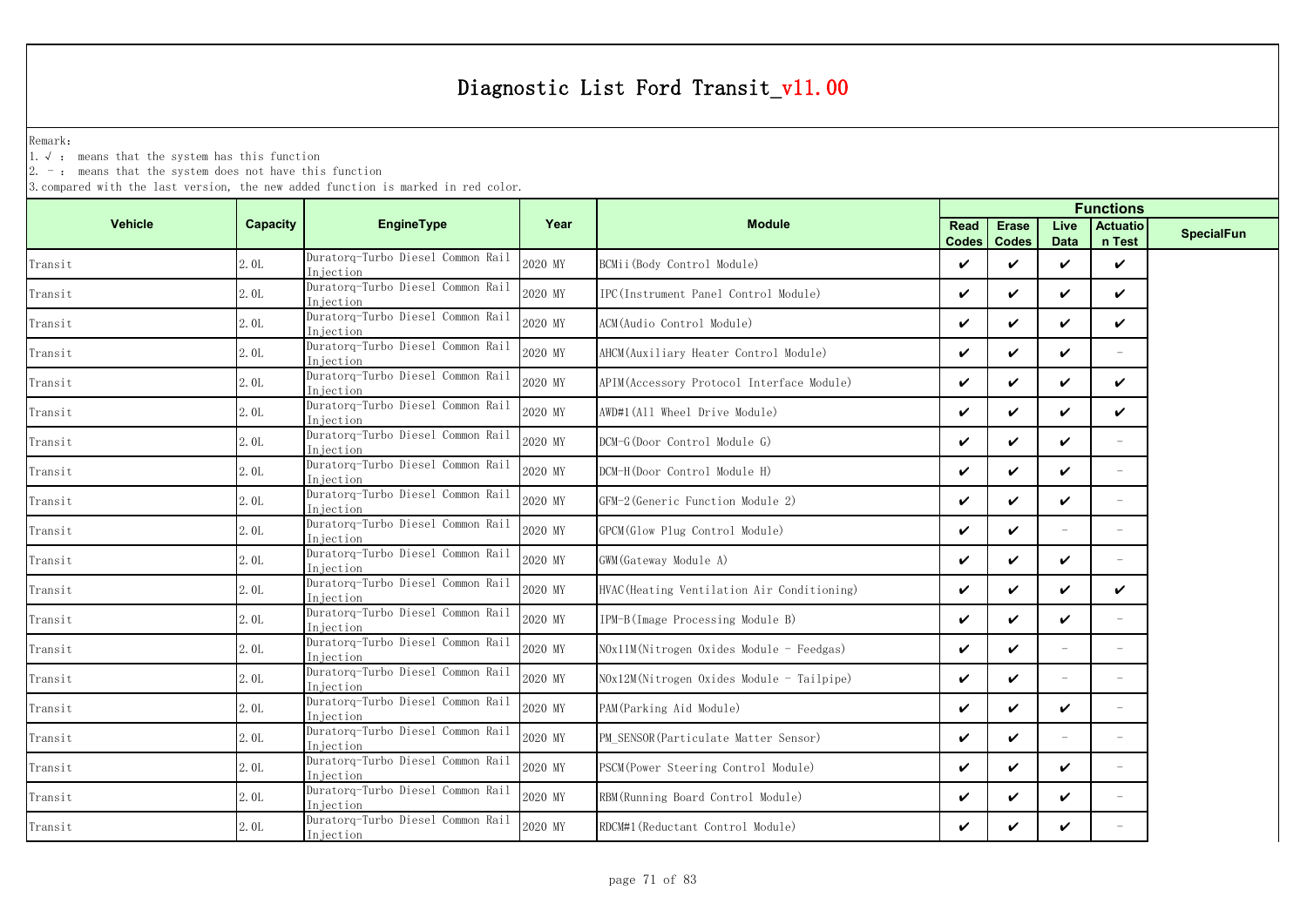Remark:

1.√ : means that the system has this function

2. - : means that the system does not have this function

|                        |                 |                                                |         |                                                         |                      |                              | <b>Functions</b>    |                           |                      |  |  |  |
|------------------------|-----------------|------------------------------------------------|---------|---------------------------------------------------------|----------------------|------------------------------|---------------------|---------------------------|----------------------|--|--|--|
| <b>Vehicle</b>         | <b>Capacity</b> | EngineType                                     | Year    | <b>Module</b>                                           | Read<br><b>Codes</b> | <b>Erase</b><br><b>Codes</b> | Live<br><b>Data</b> | <b>Actuatio</b><br>n Test | <b>SpecialFun</b>    |  |  |  |
| Transit                | 2.0L            | Duratorg-Turbo Diesel Common Rail<br>Injection | 2020 MY | RTM (Radio Transceiver Module)                          | V                    | ✓                            | $\checkmark$        | $\equiv$                  |                      |  |  |  |
| Transit                | 2.0L            | Duratorq-Turbo Diesel Common Rail<br>Injection | 2020 MY | SCCM (Steering Column Control Module)                   | ✓                    | ✓                            | $\checkmark$        | $\overline{\phantom{0}}$  |                      |  |  |  |
| Transit                | 2.0L            | Duratorq-Turbo Diesel Common Rail<br>Injection | 2020 MY | SOD-L(Side Obstacle Detection Control Module - Left)    | $\checkmark$         | ✓                            | $\checkmark$        | $\checkmark$              |                      |  |  |  |
| Transit                | 2.0L            | Duratorq-Turbo Diesel Common Rail<br>Injection | 2020 MY | $SOD-R(Side Obstackc[Detection Control Module - Right)$ | V                    | ✓                            | $\checkmark$        | $\checkmark$              |                      |  |  |  |
| Transit                | 2.0L            | Duratorq-Turbo Diesel Common Rail<br>Injection | 2020 MY | TBM#1 (Trailer Brake Control Module)                    | $\checkmark$         | ✓                            | $\checkmark$        | $\overline{\phantom{a}}$  |                      |  |  |  |
| Transit                | 2.0L            | Duratorq-Turbo Diesel Common Rail<br>Injection | 2020 MY | TCU#1 (Telematic Control Unit Module)                   | $\checkmark$         | ✓                            | $\checkmark$        | $\equiv$                  |                      |  |  |  |
| $\mbox{{\sc Tr}ansit}$ | 2.0L            | Duratorq-Turbo Diesel Common Rail<br>Injection | 2020 MY | TRM(Trailer Module)                                     | ✓                    | ✓                            | $\checkmark$        | $\checkmark$              |                      |  |  |  |
| Transit                | 3.5L            | TiVCT                                          | 2020 MY | PCM (Powertrain Control Module)                         | $\checkmark$         | ✓                            | $\checkmark$        | $\checkmark$              | 0x0143 0x0016 0x012F |  |  |  |
| Transit                | 3.5L            | TiVCT                                          | 2020 MY | ABS(Antilock braking system)                            | ✓                    | ✓                            | $\boldsymbol{\nu}$  | ✓                         | 0x006D 0x00FD 0x006E |  |  |  |
| Transit                | 3.5L            | TiVCT                                          | 2020 MY | RCM (Restraint Control Module) [SRS]                    | $\checkmark$         | ✓                            | $\boldsymbol{\nu}$  |                           | 0x006F 0x00E8 0x0024 |  |  |  |
| Transit                | 3.5L            | TiVCT                                          | 2020 MY | BCMii (Body Control Module)                             | $\checkmark$         | $\checkmark$                 | $\boldsymbol{\nu}$  | $\boldsymbol{\nu}$        | 0x0041 0x0142 0x0019 |  |  |  |
| Transit                | 3.5L            | TiVCT                                          | 2020 MY | IPC(Instrument Panel Control Module)                    | $\checkmark$         | $\checkmark$                 | $\checkmark$        | $\checkmark$              | 0x011F 0x0070 0x0100 |  |  |  |
| Transit                | 3.5L            | TiVCT                                          | 2020 MY | ACM(Audio Control Module)                               | $\boldsymbol{\nu}$   | ✓                            | $\checkmark$        | $\boldsymbol{\nu}$        | 0x0108 0x0004        |  |  |  |
| Transit                | 3.5L            | TiVCT                                          | 2020 MY | AHCM (Auxiliary Heater Control Module)                  | $\checkmark$         | ✓                            | $\checkmark$        |                           |                      |  |  |  |
| Transit                | 3.5L            | TiVCT                                          | 2020 MY | APIM (Accessory Protocol Interface Module)              | $\boldsymbol{\nu}$   | ✓                            | $\checkmark$        | $\checkmark$              |                      |  |  |  |
| Transit                | 3.5L            | TiVCT                                          | 2020 MY | AWD#1(All Wheel Drive Module)                           | $\checkmark$         | ✓                            | $\checkmark$        | V                         |                      |  |  |  |
| Transit                | 3.5L            | TiVCT                                          | 2020 MY | DCM-G(Door Control Module G)                            | $\checkmark$         | ✓                            | $\checkmark$        |                           |                      |  |  |  |
| Transit                | 3. 5L           | TiVCT                                          | 2020 MY | DCM-H(Door Control Module H)                            | $\checkmark$         | ✓                            | $\boldsymbol{\nu}$  | $\overline{\phantom{m}}$  |                      |  |  |  |
| Transit                | 3.5L            | TiVCT                                          | 2020 MY | GFM-2 (Generic Function Module 2)                       | $\boldsymbol{\nu}$   | ✓                            | $\checkmark$        |                           |                      |  |  |  |
| Transit                | 3.51            | TiVCT                                          | 2020 MY | GWM (Gateway Module A)                                  | $\boldsymbol{\nu}$   | ✓                            | $\checkmark$        |                           |                      |  |  |  |
| Transit                | 3.5L            | TiVCT                                          | 2020 MY | HVAC (Heating Ventilation Air Conditioning)             | ✓                    | $\checkmark$                 | $\checkmark$        | $\checkmark$              |                      |  |  |  |
| Transit                | 3.5L            | TiVCT                                          | 2020 MY | IPM-B(Image Processing Module B)                        | $\boldsymbol{\nu}$   | $\checkmark$                 | $\checkmark$        |                           |                      |  |  |  |
| Transit                | 3.5L            | TiVCT                                          | 2020 MY | PAM (Parking Aid Module)                                | $\checkmark$         | ✓                            | $\checkmark$        | $\overline{\phantom{m}}$  |                      |  |  |  |
| Transit                | 3.5L            | TiVCT                                          | 2020 MY | PSCM (Power Steering Control Module)                    | $\checkmark$         | ✓                            | $\boldsymbol{\nu}$  | $\overline{\phantom{m}}$  |                      |  |  |  |
| Transit                | 3.5L            | TiVCT                                          | 2020 MY | RBM (Running Board Control Module)                      | $\checkmark$         | ✓                            | $\checkmark$        | $\overline{\phantom{m}}$  |                      |  |  |  |
| Transit                | 3.5L            | TiVCT                                          | 2020 MY | RTM (Radio Transceiver Module)                          | $\checkmark$         | ✓                            | $\checkmark$        | $\overline{\phantom{a}}$  |                      |  |  |  |
| Transit                | 3. 5L           | TiVCT                                          | 2020 MY | SCCM(Steering Column Control Module)                    | $\checkmark$         | ✓                            | $\boldsymbol{\nu}$  |                           |                      |  |  |  |
| Transit                | 3.5L            | TiVCT                                          | 2020 MY | SOD-L(Side Obstacle Detection Control Module - Left)    | $\checkmark$         | ✓                            | $\checkmark$        | $\checkmark$              |                      |  |  |  |
| Transit                | 3.5L            | TiVCT                                          | 2020 MY | SOD-R(Side Obstacle Detection Control Module - Right)   | $\checkmark$         | ✓                            | $\checkmark$        | $\checkmark$              |                      |  |  |  |
| $Transit$              | 3.5L            | TiVCT                                          | 2020 MY | TBM#1(Trailer Brake Control Module)                     | ✓                    | ✓                            | $\checkmark$        |                           |                      |  |  |  |
| Transit                | 3.5L            | TiVCT                                          | 2020 MY | TCU#1 (Telematic Control Unit Module)                   | $\checkmark$         | ✓                            | $\checkmark$        |                           |                      |  |  |  |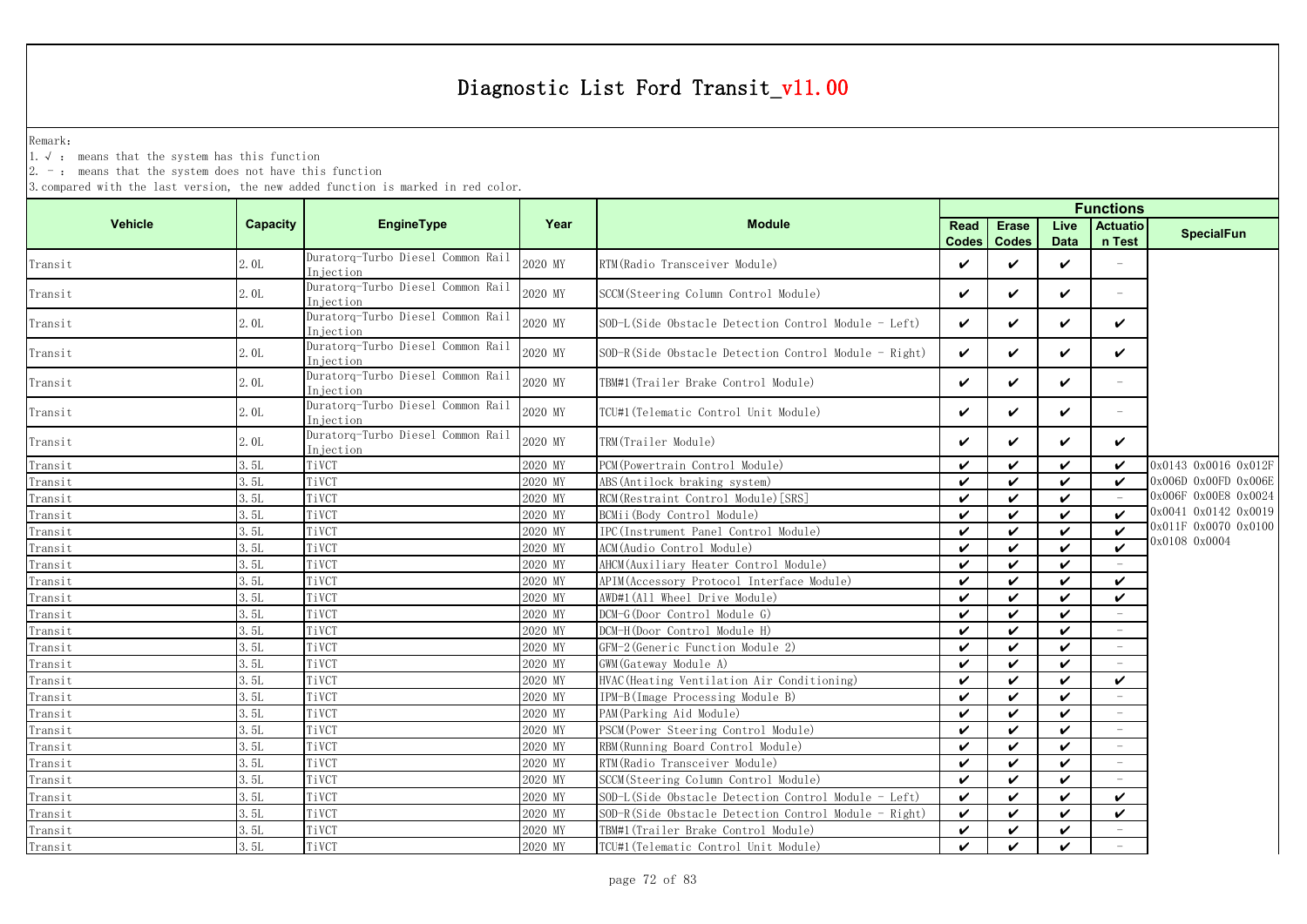Remark:

1.√ : means that the system has this function

2. - : means that the system does not have this function

|                |          |                                                  |         |                                             |                      |                              |                     | <b>Functions</b>          |                                                    |
|----------------|----------|--------------------------------------------------|---------|---------------------------------------------|----------------------|------------------------------|---------------------|---------------------------|----------------------------------------------------|
| <b>Vehicle</b> | Capacity | EngineType                                       | Year    | <b>Module</b>                               | Read<br><b>Codes</b> | <b>Erase</b><br><b>Codes</b> | Live<br><b>Data</b> | <b>Actuatio</b><br>n Test | <b>SpecialFun</b>                                  |
| Transit        | 3.5L     | TiVCT                                            | 2020 MY | TRM(Trailer Module)                         | $\boldsymbol{\nu}$   | ✓                            | $\boldsymbol{\nu}$  | $\checkmark$              |                                                    |
| Transit        | 3.5L     | EcoBoost - Gas Turbocharged Direct<br>Iniection  | 2020 MY | PCM (Powertrain Control Module)             | ✓                    | ✓                            | $\boldsymbol{\nu}$  | $\checkmark$              | 0x0143 0x0016 0x012F<br>$0x006D$ $0x00FD$ $0x006E$ |
| Transit        | 3.5L     | EcoBoost - Gas Turbocharged Direct<br>Injection  | 2020 MY | ABS(Antilock braking system)                | V                    | ✓                            | ✓                   | $\checkmark$              | 0x006F 0x00E8 0x0024<br>0x0041 0x0142 0x0019       |
| Transit        | 3.5L     | EcoBoost - Gas Turbocharged Direct<br>Injection  | 2020 MY | RCM (Restraint Control Module) [SRS]        | $\boldsymbol{\nu}$   | ✓                            | $\boldsymbol{\nu}$  |                           | 0x011F 0x0070 0x0100<br>0x0108 0x0004              |
| Transit        | 3.5L     | EcoBoost - Gas Turbocharged Direct<br>Injection  | 2020 MY | BCMii(Body Control Module)                  | ✓                    | ✓                            | ✓                   | V                         |                                                    |
| Transit        | 3.5L     | EcoBoost - Gas Turbocharged Direct<br>Injection  | 2020 MY | IPC(Instrument Panel Control Module)        | ✓                    | ✓                            | $\boldsymbol{\nu}$  | V                         |                                                    |
| Transit        | 3.5L     | EcoBoost - Gas Turbocharged Direct<br>Injection  | 2020 MY | ACM(Audio Control Module)                   | ✓                    | ✓                            | $\checkmark$        | ✓                         |                                                    |
| Transit        | 3.5L     | EcoBoost - Gas Turbocharged Direct<br>Injection  | 2020 MY | AHCM(Auxiliary Heater Control Module)       | ✓                    | ✓                            | $\boldsymbol{\nu}$  | $\overline{\phantom{a}}$  |                                                    |
| Transit        | 3.5L     | EcoBoost - Gas Turbocharged Direct<br>In iection | 2020 MY | APIM (Accessory Protocol Interface Module)  | $\checkmark$         | ✓                            | $\checkmark$        | V                         |                                                    |
| Transit        | 3.5L     | EcoBoost - Gas Turbocharged Direct<br>In jection | 2020 MY | AWD#1(All Wheel Drive Module)               | ✓                    | ✓                            | $\boldsymbol{\nu}$  | V                         |                                                    |
| Transit        | 3.5L     | EcoBoost - Gas Turbocharged Direct<br>Injection  | 2020 MY | DCM-G(Door Control Module G)                | ✓                    | ✓                            | ✓                   |                           |                                                    |
| Transit        | 3.5L     | EcoBoost - Gas Turbocharged Direct<br>Injection  | 2020 MY | DCM-H(Door Control Module H)                | ✓                    | ✓                            | ✓                   | $\equiv$                  |                                                    |
| Transit        | 3.5L     | EcoBoost - Gas Turbocharged Direct<br>Injection  | 2020 MY | GFM-2 (Generic Function Module 2)           | $\checkmark$         | ✓                            | V                   | $\overline{\phantom{a}}$  |                                                    |
| Transit        | 3.5L     | EcoBoost - Gas Turbocharged Direct<br>Injection  | 2020 MY | GWM (Gateway Module A)                      | ✓                    | ✓                            | $\boldsymbol{\nu}$  | $\overline{\phantom{a}}$  |                                                    |
| Transit        | 3.5L     | EcoBoost - Gas Turbocharged Direct<br>Injection  | 2020 MY | HVAC (Heating Ventilation Air Conditioning) | ✓                    | ✓                            | ✓                   | ✓                         |                                                    |
| Transit        | 3.5L     | EcoBoost - Gas Turbocharged Direct<br>Injection  | 2020 MY | IPM-B(Image Processing Module B)            | ✓                    | ✓                            | $\boldsymbol{\nu}$  | $\overline{\phantom{a}}$  |                                                    |
| Transit        | 3.5L     | EcoBoost - Gas Turbocharged Direct<br>Injection  | 2020 MY | PAM (Parking Aid Module)                    | $\checkmark$         | ✓                            | V                   | $\overline{\phantom{a}}$  |                                                    |
| Transit        | 3.5L     | EcoBoost - Gas Turbocharged Direct<br>In jection | 2020 MY | PSCM (Power Steering Control Module)        | ✓                    | $\boldsymbol{\nu}$           | $\boldsymbol{\nu}$  | $\overline{\phantom{a}}$  |                                                    |
| Transit        | 3.5L     | EcoBoost - Gas Turbocharged Direct<br>In jection | 2020 MY | RBM (Running Board Control Module)          | V                    | ✓                            | V                   | $\overline{\phantom{a}}$  |                                                    |
| Transit        | 3.5L     | EcoBoost - Gas Turbocharged Direct<br>Injection  | 2020 MY | RTM (Radio Transceiver Module)              | ✓                    | ✓                            | ✓                   |                           |                                                    |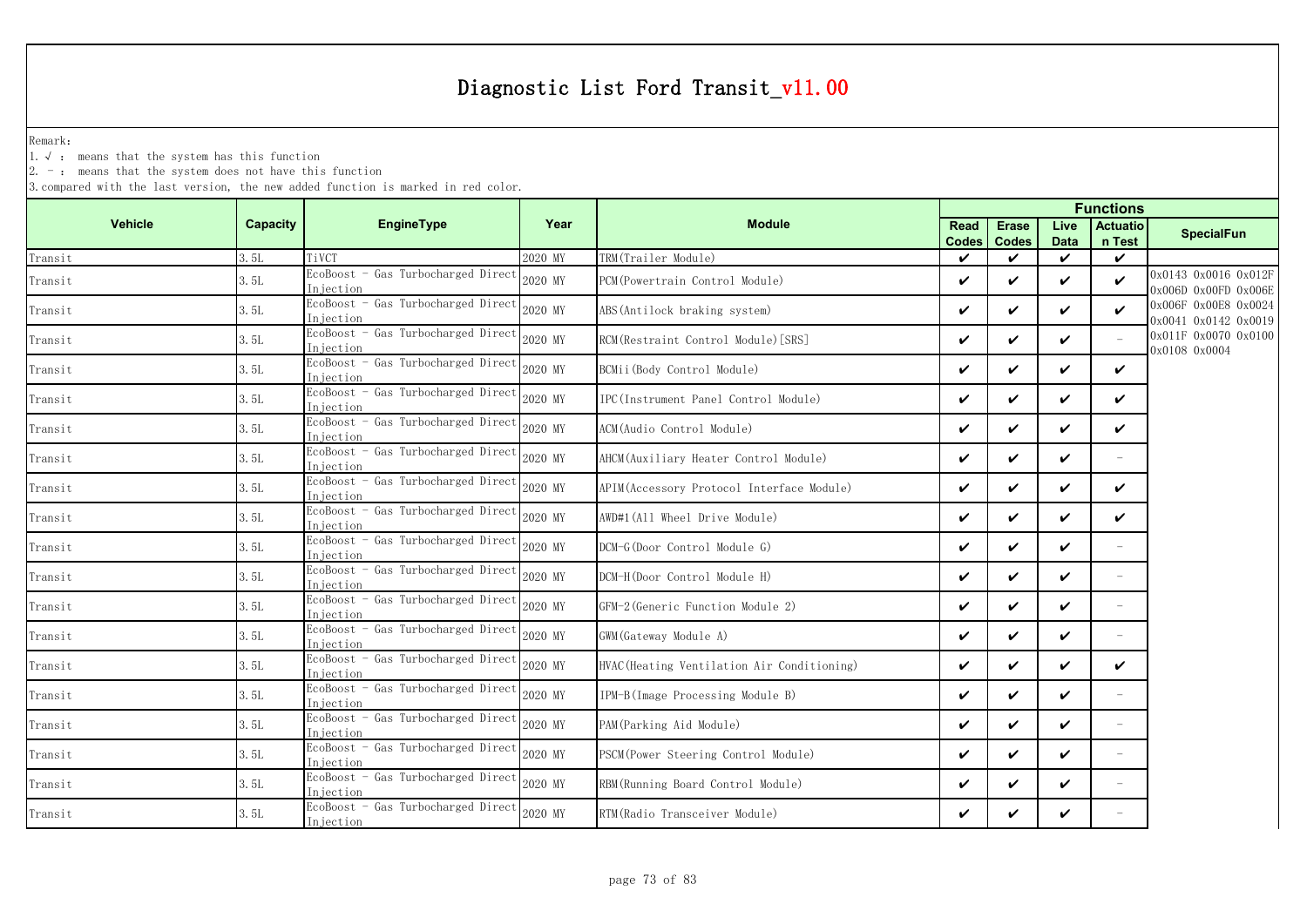Remark:

1.√ : means that the system has this function

 $2. -$ : means that the system does not have this function

| <b>Vehicle</b>  | <b>Capacity</b>  | <b>EngineType</b>                               | Year    | <b>Module</b>                                         | Read<br><b>Codes</b> | <b>Erase</b><br><b>Codes</b> | Live<br><b>Data</b>        | <b>Actuatio</b><br>n Test | <b>SpecialFun</b>    |
|-----------------|------------------|-------------------------------------------------|---------|-------------------------------------------------------|----------------------|------------------------------|----------------------------|---------------------------|----------------------|
| Transit         | 3.5L             | EcoBoost - Gas Turbocharged Direct<br>Injection | 2020 MY | SCCM(Steering Column Control Module)                  | $\checkmark$         | ✓                            | $\checkmark$               |                           |                      |
| Transit         | 3.5L             | EcoBoost - Gas Turbocharged Direct<br>Iniection | 2020 MY | SOD-L(Side Obstacle Detection Control Module - Left)  | $\checkmark$         | ✓                            | $\boldsymbol{\nu}$         | $\checkmark$              |                      |
| Transit         | 3.5L             | EcoBoost - Gas Turbocharged Direct<br>Iniection | 2020 MY | SOD-R(Side Obstacle Detection Control Module - Right) | $\checkmark$         | ✓                            | V                          | V                         |                      |
| Transit         | 3.5L             | EcoBoost - Gas Turbocharged Direct<br>Injection | 2020 MY | TBM#1(Trailer Brake Control Module)                   | $\checkmark$         | ✓                            | $\checkmark$               | $\overline{\phantom{a}}$  |                      |
| Transit         | 3.5L             | EcoBoost - Gas Turbocharged Direct<br>Injection | 2020 MY | TCU#1(Telematic Control Unit Module)                  | V                    | ✓                            | V                          | $\overline{\phantom{a}}$  |                      |
| Transit         | 3.5L             | EcoBoost - Gas Turbocharged Direct<br>Injection | 2020 MY | TRM(Trailer Module)                                   | ✓                    | ✓                            | ✓                          | V                         |                      |
| Transit Connect | 2.0L             | Gasoline Direct injection                       | 2019 MY | PCM(Powertrain Control Module)                        | $\checkmark$         | ✓                            | $\boldsymbol{\nu}$         | V                         | 0x0088 0x0041 0x0004 |
| Transit Connect | 2.0L             | Gasoline Direct injection                       | 2019 MY | ABS(Antilock braking system)                          | $\checkmark$         | ✓                            | ✓                          | V                         |                      |
| Transit Connect | 2.0L             | Gasoline Direct injection                       | 2019 MY | RCM(Restraint Control Module)[SRS]                    | ✓                    | $\boldsymbol{\nu}$           | $\boldsymbol{\nu}$         |                           |                      |
| Transit Connect | 2.0 <sub>L</sub> | Gasoline Direct injection                       | 2019 MY | BCMii (Body Control Module)                           | $\checkmark$         | ✓                            | V                          | V                         |                      |
| Transit Connect | 2.0L             | Gasoline Direct injection                       | 2019 MY | IPC(Instrument Panel Control Module)                  | $\boldsymbol{\nu}$   | $\boldsymbol{\nu}$           | ✓                          | ✓                         |                      |
| Transit Connect | 2.0L             | Gasoline Direct injection                       | 2019 MY | ACM (Audio Control Module)                            | $\boldsymbol{\nu}$   | $\boldsymbol{\nu}$           | $\boldsymbol{\nu}$         | $\checkmark$              |                      |
| Transit Connect | 2.0L             | Gasoline Direct injection                       | 2019 MY | AHCM(Auxiliary Heater Control Module)                 | $\checkmark$         | ✓                            | ✓                          |                           |                      |
| Transit Connect | 2.0L             | Gasoline Direct injection                       | 2019 MY | APIM(Accessory Protocol Interface Module)             | $\boldsymbol{\nu}$   | $\boldsymbol{\nu}$           | $\boldsymbol{\nu}$         | $\checkmark$              |                      |
| Transit Connect | 2.0L             | Gasoline Direct injection                       | 2019 MY | BECM-B (Battery Energy Control Module B)              | $\checkmark$         | ✓                            | $\checkmark$               | V                         |                      |
| Transit Connect | 2.0L             | Gasoline Direct injection                       | 2019 MY | C-CM (Cruise-Control Module)                          | ✓                    | ✓                            | ✓                          |                           |                      |
| Transit Connect | 2.0 <sub>L</sub> | Gasoline Direct injection                       | 2019 MY | DDM (Driver Front Door Module)                        | $\checkmark$         | ✓                            | ✓                          | $\overline{\phantom{a}}$  |                      |
| Transit Connect | 2.0L             | Gasoline Direct injection                       | 2019 MY | GFM (Generic Function Module)                         | $\checkmark$         | ✓                            | V                          | $\overline{\phantom{a}}$  |                      |
| Transit Connect | 2. OL            | Gasoline Direct injection                       | 2019 MY | GFM-2 (Generic Function Module 2)                     | $\checkmark$         | ✓                            | ✓                          |                           |                      |
| Transit Connect | 2.0L             | Gasoline Direct injection                       | 2019 MY | GWM (Gateway Module A)                                | V                    | ✓                            | V                          |                           |                      |
| Transit Connect | 2.0L             | Gasoline Direct injection                       | 2019 MY | HVAC (Heating Ventilation Air Conditioning)           | $\boldsymbol{\nu}$   | ✓                            | $\boldsymbol{\mathcal{U}}$ | ✓                         |                      |
| Transit Connect | 2. OL            | Gasoline Direct injection                       | 2019 MY | IPM-A(Image Processing Module A)                      | ✓                    | ✓                            | ✓                          |                           |                      |
| Transit Connect | 2. OL            | Gasoline Direct injection                       | 2019 MY | OCSM(Occupant Classification System Module)           | $\checkmark$         | $\boldsymbol{\nu}$           | ✓                          |                           |                      |
| Transit Connect | 2.0L             | Gasoline Direct injection                       | 2019 MY | PAM (Parking Aid Module)                              | $\boldsymbol{\nu}$   | ✓                            | ✓                          |                           |                      |
| Transit Connect | 2.0L             | Gasoline Direct injection                       | 2019 MY | PDM(Passenger Front Door Module)                      | $\checkmark$         | $\boldsymbol{\nu}$           | $\boldsymbol{\nu}$         |                           |                      |
| Transit Connect | 2.0L             | Gasoline Direct injection                       | 2019 MY | PSCM(Power Steering Control Module)                   | $\boldsymbol{\nu}$   | ✓                            | ✓                          |                           |                      |
| Transit Connect | 2.0L             | Gasoline Direct injection                       | 2019 MY | RTM (Radio Transceiver Module)                        | $\boldsymbol{\nu}$   | $\boldsymbol{\nu}$           | $\boldsymbol{\nu}$         |                           |                      |
| Transit Connect | 2.0L             | Gasoline Direct injection                       | 2019 MY | SCCM(Steering Column Control Module)                  | $\boldsymbol{\nu}$   | $\checkmark$                 | $\boldsymbol{\mathcal{U}}$ |                           |                      |
| Transit Connect | 2.0L             | Gasoline Direct injection                       | 2019 MY | SOD-L(Side Obstacle Detection Control Module - Left)  | $\checkmark$         | $\boldsymbol{\nu}$           | $\boldsymbol{\nu}$         |                           |                      |
| Transit Connect | 2.0L             | Gasoline Direct injection                       | 2019 MY | SOD-R(Side Obstacle Detection Control Module - Right) | $\checkmark$         | $\boldsymbol{\nu}$           | $\checkmark$               |                           |                      |
| Transit Connect | 2.0L             | Gasoline Direct injection                       | 2019 MY | TCU#1 (Telematic Control Unit Module)                 | ✓                    | ✓                            | ✓                          |                           |                      |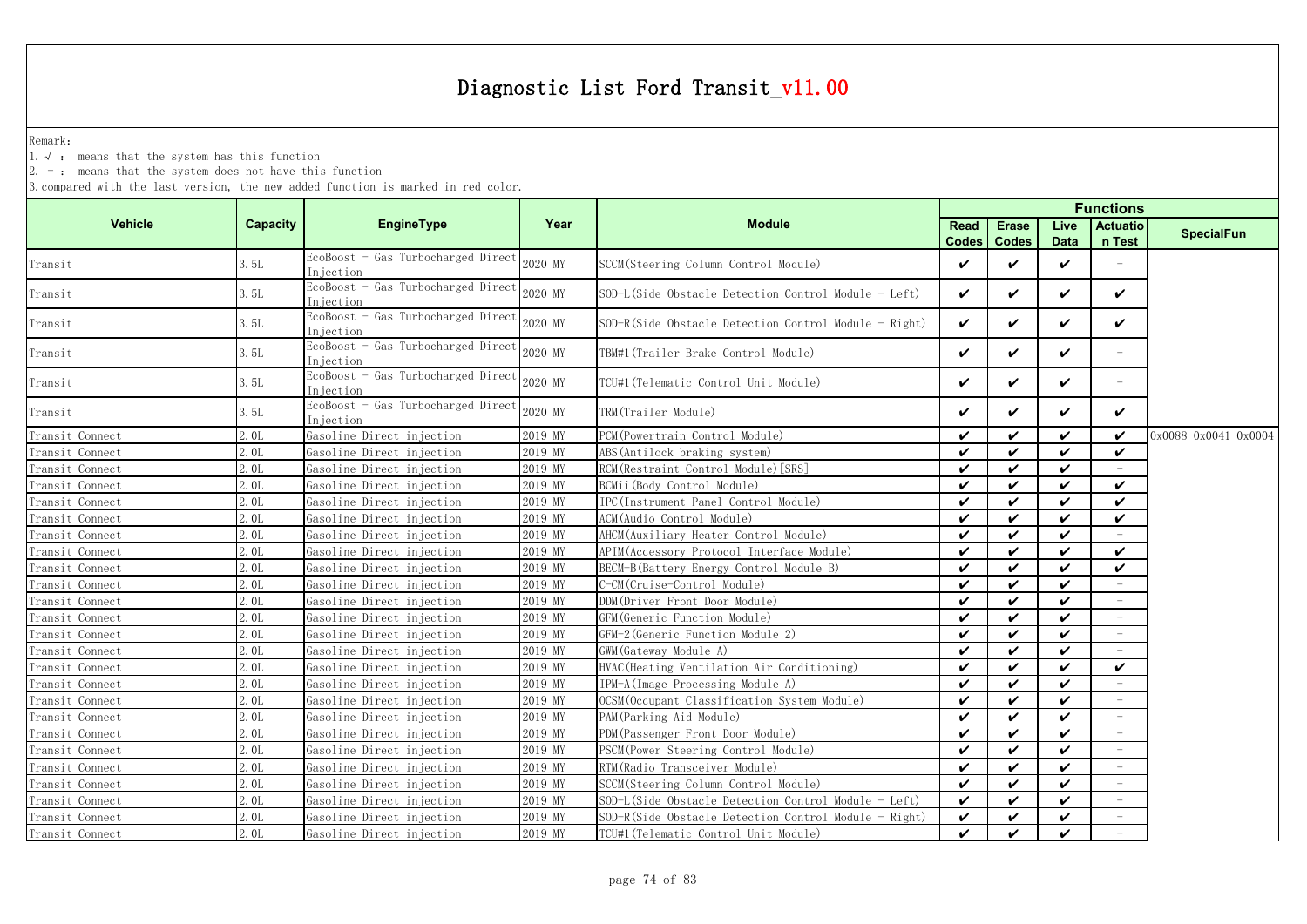Remark:

1.√ : means that the system has this function

 $2. -$ : means that the system does not have this function

|                                       |                 |                                                 |           |                                           |                      | <b>Functions</b>             |                          |                           |                                              |  |
|---------------------------------------|-----------------|-------------------------------------------------|-----------|-------------------------------------------|----------------------|------------------------------|--------------------------|---------------------------|----------------------------------------------|--|
| <b>Vehicle</b>                        | <b>Capacity</b> | EngineType                                      | Year      | <b>Module</b>                             | Read<br><b>Codes</b> | <b>Erase</b><br><b>Codes</b> | Live<br><b>Data</b>      | <b>Actuatio</b><br>n Test | <b>SpecialFun</b>                            |  |
| Transit Connect                       | 2.0L            | Gasoline Direct injection                       | 2019 MY   | TRM(Trailer Module)                       | $\checkmark$         | $\checkmark$                 | $\boldsymbol{\nu}$       |                           |                                              |  |
| Transit Connect                       | 2.0L            | Gasoline Direct injection                       | 2019 MY   | WACM (Wireless Accessory Charging Module) | $\checkmark$         | $\checkmark$                 | $\checkmark$             |                           |                                              |  |
| Transit                               | 2.0L            | Duratorq-Turbo Diesel Common Rail<br>Injection  | 2019.75MY | PCM (Powertrain Control Module)           | $\checkmark$         | ✓                            |                          |                           | 0x0143 0x0016 0x012F<br>0x006D 0x0088 0x0107 |  |
| Transit                               | 2.0L            | Duratorq-Turbo Diesel Common Rail<br>Iniection  | 2019.75MY | TCM(Transmission Control Module)          | $\checkmark$         | ✓                            | $\overline{\phantom{a}}$ |                           | 0x00FD 0x0036 0x006E<br>0x006F 0x00E7 0x00E8 |  |
| Transit                               | 2.0L            | Duratorq-Turbo Diesel Common Rail<br>Injection  | 2019.75MY | ABS(Antilock braking system)              | $\checkmark$         | $\checkmark$                 | $\checkmark$             |                           | 0x0024 0x0142 0x0019<br>0x011F 0x0070 0x0100 |  |
| Transit                               | 2.0L            | Duratorq-Turbo Diesel Common Rail<br>Injection  | 2019.75MY | RCM (Restraint Control Module) [SRS]      | $\checkmark$         | $\checkmark$                 | ✓                        |                           | 0x0108 0x0004                                |  |
| Transit                               | 2.0L            | Duratorq-Turbo Diesel Common Rail<br>Injection  | 2019.75MY | BCMii(Body Control Module)                | $\checkmark$         | $\checkmark$                 | $\checkmark$             | $\checkmark$              |                                              |  |
| Transit                               | 2.0L            | Duratorq-Turbo Diesel Common Rail<br>Injection  | 2019.75MY | IPC(Instrument Panel Control Module)      | $\checkmark$         | $\checkmark$                 | ✓                        | ✓                         |                                              |  |
| Transit                               | 2.0L            | Duratorq-Turbo Diesel Common Rail<br>Injection  | 2019.75MY | ACCM#2(Air Conditioning Control Module)   | $\checkmark$         | $\checkmark$                 |                          |                           |                                              |  |
| Transit                               | 2.0L            | Duratorq-Turbo Diesel Common Rail<br>Injection  | 2019.75MY | ACM(Audio Control Module)                 | $\checkmark$         | ✓                            | $\boldsymbol{\nu}$       | ✓                         |                                              |  |
| Transit                               | 2.0L            | Duratorq-Turbo Diesel Common Rail<br>Iniection  | 2019.75MY | AHCM(Auxiliary Heater Control Module)     | $\checkmark$         | ✓                            | ✓                        |                           |                                              |  |
| Transit                               | 2.0L            | Duratorq-Turbo Diesel Common Rail<br>Injection  | 2019.75MY | APIM(Accessory Protocol Interface Module) | V                    | ✓                            | ✓                        | ✓                         |                                              |  |
| Transit                               | 2.0L            | Duratorq-Turbo Diesel Common Rail<br>Injection  | 2019.75MY | BECM (Battery Energy Control Module)      | $\checkmark$         | ✓                            | ✓                        |                           |                                              |  |
| Transit                               | 2.0L            | Duratorq-Turbo Diesel Common Rail<br>Injection  | 2019.75MY | C-CM(Cruise-Control Module)               | $\checkmark$         | $\boldsymbol{\nu}$           | ✓                        |                           |                                              |  |
| Transit                               | 2.0L            | Duratorq-Turbo Diesel Common Rail<br>In iection | 2019.75MY | DCM-G(Door Control Module G)              | $\checkmark$         | ✓                            | $\overline{\phantom{a}}$ | $\overline{\phantom{a}}$  |                                              |  |
| Transit                               | 2.0L            | Duratorq-Turbo Diesel Common Rail<br>Injection  | 2019.75MY | DCM-H(Door Control Module H)              | $\checkmark$         | ✓                            | $\equiv$                 | $\equiv$                  |                                              |  |
| $\label{eq:transit} \texttt{Transit}$ | 2.0L            | Duratorq-Turbo Diesel Common Rail<br>Injection  | 2019.75MY | GFM(Generic Function Module)              | $\checkmark$         | $\boldsymbol{\nu}$           |                          |                           |                                              |  |
| Transit                               | 2.0L            | Duratorq-Turbo Diesel Common Rail<br>Injection  | 2019.75MY | GFM-2 (Generic Function Module 2)         | $\checkmark$         | $\boldsymbol{\nu}$           | ✓                        | $\overline{\phantom{m}}$  |                                              |  |
| Transit                               | 2.0L            | Duratorq-Turbo Diesel Common Rail<br>Injection  | 2019.75MY | GPCM(Glow Plug Control Module)            | $\checkmark$         | ✓                            |                          |                           |                                              |  |
| Transit                               | 2.0L            | Duratorq-Turbo Diesel Common Rail<br>Injection  | 2019.75MY | GWM (Gateway Module A)                    | $\checkmark$         | ✓                            | ✓                        |                           |                                              |  |
| Transit                               | 2.0L            | Duratorq-Turbo Diesel Common Rail<br>Injection  | 2019.75MY | HCM (Headlamp Control Module)             | $\checkmark$         |                              | ✓                        | V                         |                                              |  |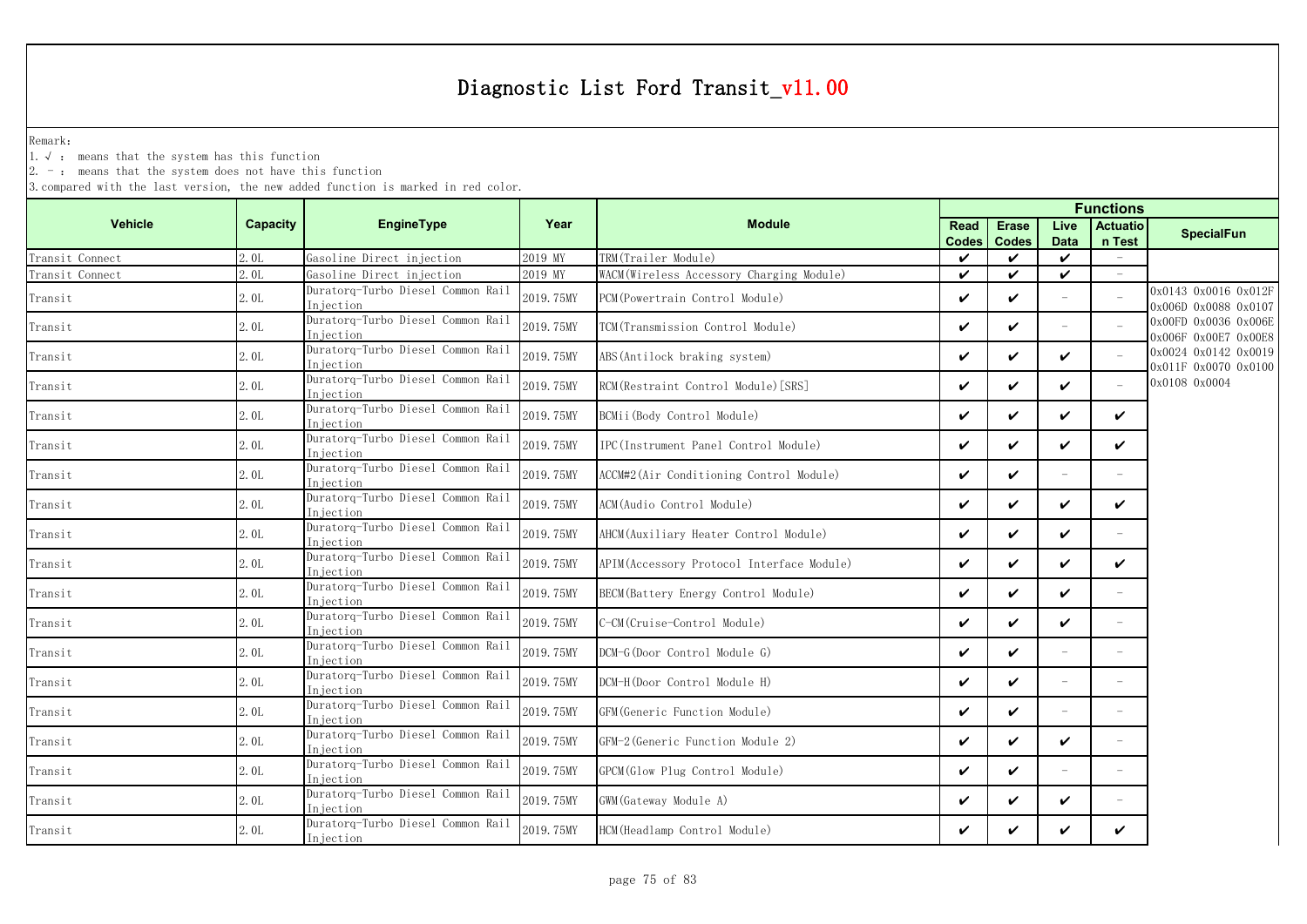Remark:

1.√ : means that the system has this function

2. - : means that the system does not have this function

|                |          |                                                 |           |                                                       |                      | <b>Functions</b>             |                          |                           |                   |  |  |
|----------------|----------|-------------------------------------------------|-----------|-------------------------------------------------------|----------------------|------------------------------|--------------------------|---------------------------|-------------------|--|--|
| <b>Vehicle</b> | Capacity | <b>EngineType</b>                               | Year      | <b>Module</b>                                         | Read<br><b>Codes</b> | <b>Erase</b><br><b>Codes</b> | Live<br><b>Data</b>      | <b>Actuatio</b><br>n Test | <b>SpecialFun</b> |  |  |
| Transit        | 2.0L     | Duratorq-Turbo Diesel Common Rail<br>Injection  | 2019.75MY | HVAC (Heating Ventilation Air Conditioning)           | ✓                    | ✓                            | ✓                        |                           |                   |  |  |
| Transit        | 2.0L     | Duratorq-Turbo Diesel Common Rail<br>Injection  | 2019.75MY | IPM-A (Image Processing Module A)                     | $\checkmark$         | ✓                            | ✓                        | $\overline{\phantom{0}}$  |                   |  |  |
| Transit        | 2.0L     | Duratorq-Turbo Diesel Common Rail<br>Injection  | 2019.75MY | IPM-B(Image Processing Module B)                      | ✓                    | ✓                            | ✓                        | ✓                         |                   |  |  |
| Transit        | 2.0L     | Duratorq-Turbo Diesel Common Rail<br>In iection | 2019.75MY | ISG (Integrated Starter Generator)                    | ✓                    | ✓                            | $\equiv$                 |                           |                   |  |  |
| Transit        | 2.0L     | Duratorq-Turbo Diesel Common Rail<br>Injection  | 2019.75MY | NOx11M(Nitrogen Oxides Module - Feedgas)              | ✓                    | ✓                            | $\equiv$                 |                           |                   |  |  |
| Transit        | 2.0L     | Duratorq-Turbo Diesel Common Rail<br>Injection  | 2019.75MY | PAM (Parking Aid Module)                              | ✓                    | ✓                            | ✓                        | $\equiv$                  |                   |  |  |
| Transit        | 2.0L     | Duratorq-Turbo Diesel Common Rail<br>Injection  | 2019.75MY | PM SENSOR (Particulate Matter Sensor)                 | ✓                    | ✓                            | $\equiv$                 | $\overline{\phantom{0}}$  |                   |  |  |
| Transit        | 2.0L     | Duratorg-Turbo Diesel Common Rail<br>Injection  | 2019.75MY | PSCM(Power Steering Control Module)                   | ✓                    | ✓                            | ✓                        | $\equiv$                  |                   |  |  |
| Transit        | 2.0L     | Duratorq-Turbo Diesel Common Rail<br>Injection  | 2019.75MY | RBM (Running Board Control Module)                    | ✓                    | ✓                            | ✓                        |                           |                   |  |  |
| Transit        | 2.0L     | Duratorq-Turbo Diesel Common Rail<br>Injection  | 2019.75MY | RDCM#1 (Reductant Control Module)                     | ✓                    | ✓                            | $\overline{\phantom{0}}$ |                           |                   |  |  |
| Transit        | 2.0L     | Duratorq-Turbo Diesel Common Rail<br>Injection  | 2019.75MY | RTM (Radio Transceiver Module)                        | ✓                    | ✓                            | ✓                        | $\overline{\phantom{0}}$  |                   |  |  |
| Transit        | 2.0L     | Duratorg-Turbo Diesel Common Rail<br>Injection  | 2019.75MY | SASM (Steering Angle Sensor Module)                   | ✓                    | ✓                            | ✓                        |                           |                   |  |  |
| Transit        | 2.0L     | Duratorq-Turbo Diesel Common Rail<br>Injection  | 2019.75MY | SCCM (Steering Column Control Module)                 | ✓                    | ✓                            | ✓                        | $\checkmark$              |                   |  |  |
| Transit        | 2.0L     | Duratorq-Turbo Diesel Common Rail<br>Injection  | 2019.75MY | SOBDM (Secondary OBD Control Module A)                | V                    | ✓                            | $\equiv$                 |                           |                   |  |  |
| Transit        | 2.0L     | Duratorg-Turbo Diesel Common Rail<br>In iection | 2019.75MY | SOBDM-C (Secondary OBD Control Module C)              | ✓                    | ✓                            | $\equiv$                 |                           |                   |  |  |
| Transit        | 2.0L     | Duratorq-Turbo Diesel Common Rail<br>Injection  | 2019.75MY | SOD-L(Side Obstacle Detection Control Module - Left)  | ✓                    | ✓                            | ✓                        | $\boldsymbol{\nu}$        |                   |  |  |
| Transit        | 2.0L     | Duratorq-Turbo Diesel Common Rail<br>Injection  | 2019.75MY | SOD-R(Side Obstacle Detection Control Module - Right) | ✓                    | ✓                            | ✓                        | $\checkmark$              |                   |  |  |
| Transit        | 2.0L     | Duratorq-Turbo Diesel Common Rail<br>Injection  | 2019.75MY | TCCM (Transfer Case Control Module)                   | ✓                    | ✓                            | ✓                        |                           |                   |  |  |
| Transit        | 2.0L     | Duratorq-Turbo Diesel Common Rail<br>Injection  | 2019.75MY | TCU#1 (Telematic Control Unit Module)                 | ✓                    | ✓                            | ✓                        |                           |                   |  |  |
| Transit        | 2.0L     | Duratorq-Turbo Diesel Common Rail<br>Injection  | 2019.75MY | TRM(Trailer Module)                                   | ✓                    | ✓                            | ✓                        |                           |                   |  |  |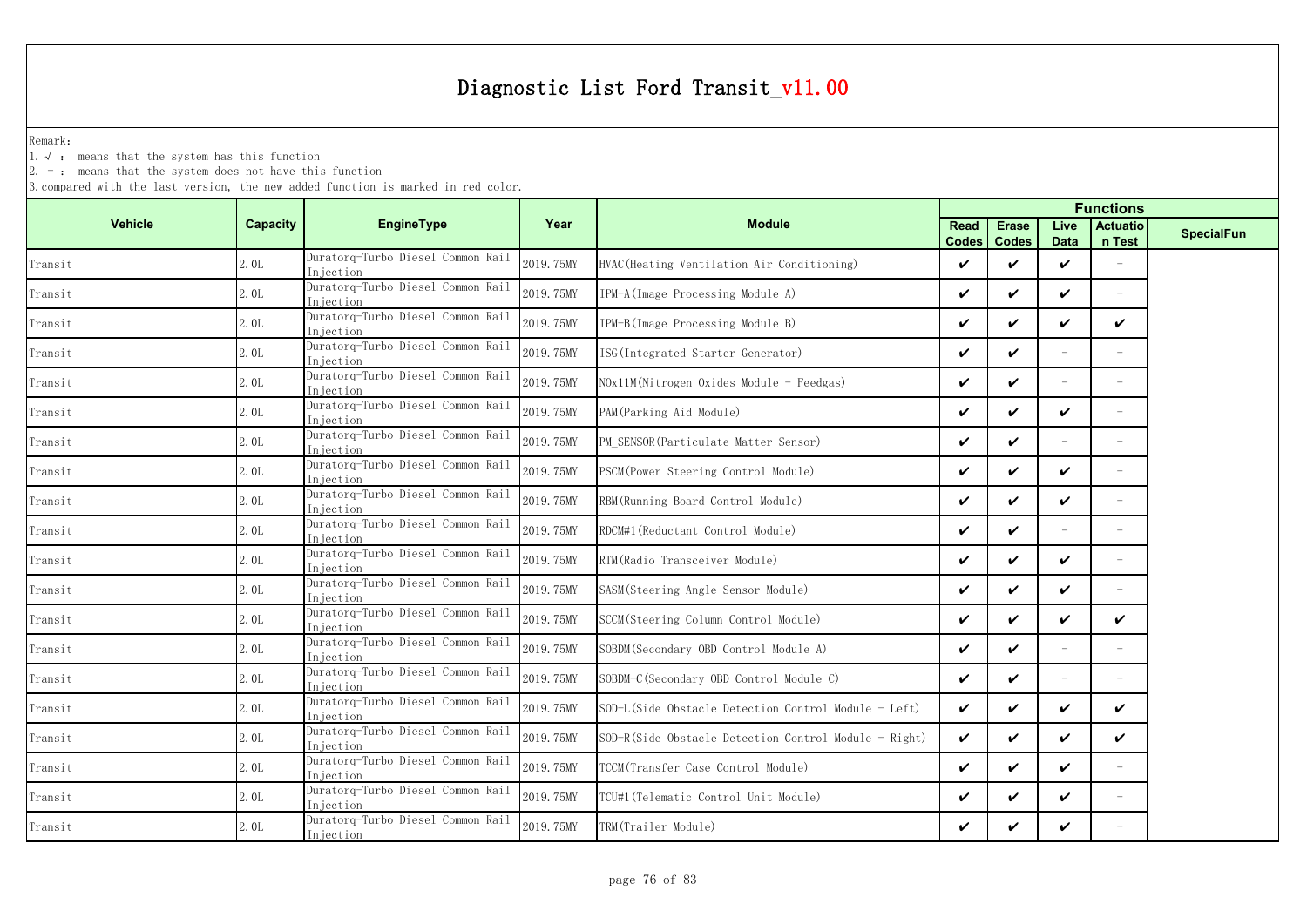Remark:

1.√ : means that the system has this function

 $2. -$ : means that the system does not have this function

| <b>Vehicle</b><br><b>EngineType</b><br>Year<br><b>Module</b><br><b>Capacity</b><br><b>Actuatio</b><br>Live<br><b>Read</b><br><b>Erase</b><br><b>SpecialFun</b><br>n Test<br><b>Codes</b><br><b>Codes</b><br><b>Data</b><br>2019.75MY<br>l.OL<br>Plug-in Hybrid Electric Vehicle<br>PCM (Powertrain Control Module)<br>$\checkmark$<br>✓<br>0x0143 0x0016 0x012F<br>$\overline{\phantom{a}}$<br>Transit<br>✓<br>0x006D 0x0088 0x00FD<br>1.0 <sub>L</sub><br>Plug-in Hybrid Electric Vehicle<br>2019.75MY<br>ABS (Antilock braking system)<br>$\checkmark$<br>$\boldsymbol{\nu}$<br>Transit<br>$\overline{\phantom{a}}$<br>0x0036 0x006E 0x006F<br>1.0 <sub>L</sub><br>Plug-in Hybrid Electric Vehicle<br>2019.75MY<br>RCM (Restraint Control Module) [SRS]<br>$\boldsymbol{\nu}$<br>$\boldsymbol{\nu}$<br>✓<br>Transit<br>0x00E7 0x00E8 0x0024<br>✓<br>1.01<br>BCMii (Body Control Module)<br>$\checkmark$<br>$\boldsymbol{\nu}$<br>Transit<br>Plug-in Hybrid Electric Vehicle<br>2019.75MY<br>$\boldsymbol{\nu}$<br>0x0142 0x0019 0x011F<br>$\boldsymbol{\nu}$<br>✓<br>1.0L<br>2019.75MY<br>IPC(Instrument Panel Control Module)<br>$\checkmark$<br>$\boldsymbol{\nu}$<br>Transit<br>Plug-in Hybrid Electric Vehicle<br>0x0070 0x0108<br>$\checkmark$<br>1.0 <sub>L</sub><br>2019.75MY<br>ACCM#2(Air Conditioning Control Module)<br>$\checkmark$<br>Transit<br>Plug-in Hybrid Electric Vehicle<br>2019.75MY<br>1.0 <sub>L</sub><br>Plug-in Hybrid Electric Vehicle<br>ACM (Audio Control Module)<br>$\boldsymbol{\nu}$<br>$\boldsymbol{\nu}$<br>$\boldsymbol{\nu}$<br>$\checkmark$<br>Transit<br>AHCM (Auxiliary Heater Control Module)<br>1.0 <sub>L</sub><br>Plug-in Hybrid Electric Vehicle<br>2019.75MY<br>$\boldsymbol{\nu}$<br>$\boldsymbol{\nu}$<br>Transit<br>✓<br>Plug-in Hybrid Electric Vehicle<br>2019.75MY<br>$\checkmark$<br>$\checkmark$<br>$\checkmark$<br>1.0L<br>APIM (Accessory Protocol Interface Module)<br>Transit<br>Plug-in Hybrid Electric Vehicle<br>2019.75MY<br>BECM (Battery Energy Control Module)<br>$\checkmark$<br>1.0L<br>$\checkmark$<br>Transit<br>$\overline{\phantom{a}}$<br>$\sim$<br>1.0 <sub>L</sub><br>2019.75MY<br>C-CM (Cruise-Control Module)<br>$\checkmark$<br>$\boldsymbol{\nu}$<br>Plug-in Hybrid Electric Vehicle<br>Transit<br>$\overline{\phantom{a}}$<br>$\overline{\phantom{a}}$<br>DCM-G(Door Control Module G)<br>1.0L<br>Plug-in Hybrid Electric Vehicle<br>2019.75MY<br>$\boldsymbol{\mathcal{U}}$<br>$\boldsymbol{\nu}$<br>Transit<br>$\overline{\phantom{a}}$<br>$\overline{\phantom{a}}$<br>DCM-H(Door Control Module H)<br>1. OL<br>Plug-in Hybrid Electric Vehicle<br>2019.75MY<br>$\checkmark$<br>$\boldsymbol{\mathcal{U}}$<br>Transit<br>$\sim$<br>1.0L<br>$\checkmark$<br>$\boldsymbol{\nu}$<br>2019.75MY<br>GFM (Generic Function Module)<br>Transit<br>Plug-in Hybrid Electric Vehicle<br>2019.75MY<br>GFM-2 (Generic Function Module 2)<br>$\checkmark$<br>$\boldsymbol{\nu}$<br>l.OL<br>Plug-in Hybrid Electric Vehicle<br>✓<br>Transit<br>$\overline{\phantom{a}}$<br>2019.75MY<br>GWM (Gateway Module A)<br>$\boldsymbol{\nu}$<br>1.0 <sub>L</sub><br>Plug-in Hybrid Electric Vehicle<br>$\checkmark$<br>✓<br>Transit<br>1.0L<br>Plug-in Hybrid Electric Vehicle<br>2019.75MY<br>HCM (Headlamp Control Module)<br>$\checkmark$<br>$\checkmark$<br>$\checkmark$<br>✓<br>Transit<br>$\checkmark$<br>$\checkmark$<br>✓<br>1.0 <sub>L</sub><br>Plug-in Hybrid Electric Vehicle<br>2019.75MY<br>HVAC (Heating Ventilation Air Conditioning)<br>Transit<br>$\overline{\phantom{a}}$<br>2019.75MY<br>1.0L<br>Plug-in Hybrid Electric Vehicle<br>IPM-A (Image Processing Module A)<br>$\checkmark$<br>$\checkmark$<br>✓<br>Transit<br>$\overline{\phantom{a}}$<br>2019.75MY<br>IPM-B(Image Processing Module B)<br>$\checkmark$<br>$\boldsymbol{\mathcal{U}}$<br>✓<br>0.01<br>Plug-in Hybrid Electric Vehicle<br>$\checkmark$<br>Transit<br>1.0L<br>2019.75MY<br>Plug-in Hybrid Electric Vehicle<br>ISG (Integrated Starter Generator)<br>$\checkmark$<br>✓<br>$\equiv$<br>Transit<br>1.0 <sub>L</sub><br>2019.75MY<br>PAM (Parking Aid Module)<br>Plug-in Hybrid Electric Vehicle<br>$\checkmark$<br>$\checkmark$<br>✓<br>Transit<br>1.0L<br>$\checkmark$<br>$\checkmark$<br>✓<br>Transit<br>2019.75MY<br>PSCM (Power Steering Control Module)<br>Plug-in Hybrid Electric Vehicle<br>1.0 <sub>L</sub><br>Plug-in Hybrid Electric Vehicle<br>2019.75MY<br>RBM (Running Board Control Module)<br>$\checkmark$<br>✓<br>Transit<br>✓<br>2019.75MY<br>$\checkmark$<br>.01<br>Plug-in Hybrid Electric Vehicle<br>RTM (Radio Transceiver Module)<br>$\checkmark$<br>$\checkmark$<br>Transit<br>$\mathsf{L}$ . OL<br>Plug-in Hybrid Electric Vehicle<br>2019.75MY<br>$\checkmark$<br>$\checkmark$<br>✓<br>SASM (Steering Angle Sensor Module)<br>Transit<br>$\mathbf{v}$<br>$\checkmark$<br>$\checkmark$<br>$\checkmark$<br>Plug-in Hybrid Electric Vehicle<br>2019.75MY<br>SCCM (Steering Column Control Module)<br>l.OL<br>Transit<br>2019.75MY<br>$\mathbf{0}$ .<br>Plug-in Hybrid Electric Vehicle<br>SOBDM (Secondary OBD Control Module A)<br>$\checkmark$<br>$\checkmark$<br>$\equiv$<br>Transit<br>$\overline{\phantom{a}}$<br>2019.75MY<br>SOBDM-C (Secondary OBD Control Module C)<br>$\checkmark$<br>1.0 <sub>L</sub><br>Plug-in Hybrid Electric Vehicle<br>$\boldsymbol{\nu}$<br>Transit<br>$\equiv$<br>$\overline{\phantom{a}}$<br>2019.75MY<br>✓<br>l.OL<br>Plug-in Hybrid Electric Vehicle<br>SOD-L(Side Obstacle Detection Control Module - Left)<br>$\checkmark$<br>✓<br>V<br>Transit<br>✓<br>1.0L<br>Plug-in Hybrid Electric Vehicle<br>2019.75MY<br>SOD-R(Side Obstacle Detection Control Module -<br>$\checkmark$<br>$\checkmark$<br>✓<br>Right)<br>Transit<br>$\checkmark$<br>1.0L<br>$\checkmark$<br>✓<br>Plug-in Hybrid Electric Vehicle<br>2019.75MY<br>TCCM (Transfer Case Control Module)<br>Transit<br>1.0L<br>2019.75MY<br>TRM(Trailer Module)<br>$\checkmark$<br>$\checkmark$<br>✓<br>Plug-in Hybrid Electric Vehicle<br>Transit<br>2.0 <sub>L</sub><br>Gas Turbocharged Direct Injection<br>2016 MY<br>PCM (Powertrain Control Module)<br>$\checkmark$<br>$\boldsymbol{\nu}$<br>✓<br>Transit<br>✓<br>2016 MY<br>ABS (Antilock braking system)<br>$\checkmark$<br>✓<br>2.0L<br>Gas Turbocharged Direct Injection<br>$\checkmark$<br>✓<br>Transit<br>0x0024 0x0041 0x0019<br>$\boldsymbol{\nu}$<br>✓<br>2.0L<br>Gas Turbocharged Direct Injection<br>2016 MY<br>RCM (Restraint Control Module) [SRS]<br>$\checkmark$<br>Transit |  |  |  |  | <b>Functions</b> |                      |
|------------------------------------------------------------------------------------------------------------------------------------------------------------------------------------------------------------------------------------------------------------------------------------------------------------------------------------------------------------------------------------------------------------------------------------------------------------------------------------------------------------------------------------------------------------------------------------------------------------------------------------------------------------------------------------------------------------------------------------------------------------------------------------------------------------------------------------------------------------------------------------------------------------------------------------------------------------------------------------------------------------------------------------------------------------------------------------------------------------------------------------------------------------------------------------------------------------------------------------------------------------------------------------------------------------------------------------------------------------------------------------------------------------------------------------------------------------------------------------------------------------------------------------------------------------------------------------------------------------------------------------------------------------------------------------------------------------------------------------------------------------------------------------------------------------------------------------------------------------------------------------------------------------------------------------------------------------------------------------------------------------------------------------------------------------------------------------------------------------------------------------------------------------------------------------------------------------------------------------------------------------------------------------------------------------------------------------------------------------------------------------------------------------------------------------------------------------------------------------------------------------------------------------------------------------------------------------------------------------------------------------------------------------------------------------------------------------------------------------------------------------------------------------------------------------------------------------------------------------------------------------------------------------------------------------------------------------------------------------------------------------------------------------------------------------------------------------------------------------------------------------------------------------------------------------------------------------------------------------------------------------------------------------------------------------------------------------------------------------------------------------------------------------------------------------------------------------------------------------------------------------------------------------------------------------------------------------------------------------------------------------------------------------------------------------------------------------------------------------------------------------------------------------------------------------------------------------------------------------------------------------------------------------------------------------------------------------------------------------------------------------------------------------------------------------------------------------------------------------------------------------------------------------------------------------------------------------------------------------------------------------------------------------------------------------------------------------------------------------------------------------------------------------------------------------------------------------------------------------------------------------------------------------------------------------------------------------------------------------------------------------------------------------------------------------------------------------------------------------------------------------------------------------------------------------------------------------------------------------------------------------------------------------------------------------------------------------------------------------------------------------------------------------------------------------------------------------------------------------------------------------------------------------------------------------------------------------------------------------------------------------------------------------------------------------------------------------------------------------------------------------------------------------------------------------------------------------------------------------------------------------------------------------------------------------------------------------------------------------------------------------------------------------------------------------------------------------------------------------------------------------------------------------------------------------------------------------------------------------------------------------------------------------------------------------------------------------------------------------------------------------------------------------------------------------------------------------------------------------------------------------------------------------------------------------------------------------------------------------------------------------------------------------------------------------------------------------------------------------------------------------------------------------------------------------------------------------------------------------------------------------------------|--|--|--|--|------------------|----------------------|
|                                                                                                                                                                                                                                                                                                                                                                                                                                                                                                                                                                                                                                                                                                                                                                                                                                                                                                                                                                                                                                                                                                                                                                                                                                                                                                                                                                                                                                                                                                                                                                                                                                                                                                                                                                                                                                                                                                                                                                                                                                                                                                                                                                                                                                                                                                                                                                                                                                                                                                                                                                                                                                                                                                                                                                                                                                                                                                                                                                                                                                                                                                                                                                                                                                                                                                                                                                                                                                                                                                                                                                                                                                                                                                                                                                                                                                                                                                                                                                                                                                                                                                                                                                                                                                                                                                                                                                                                                                                                                                                                                                                                                                                                                                                                                                                                                                                                                                                                                                                                                                                                                                                                                                                                                                                                                                                                                                                                                                                                                                                                                                                                                                                                                                                                                                                                                                                                                                                                                                                                                                                                                                                                                                                                                                                                                                                                                                                                                                                                                                                        |  |  |  |  |                  |                      |
|                                                                                                                                                                                                                                                                                                                                                                                                                                                                                                                                                                                                                                                                                                                                                                                                                                                                                                                                                                                                                                                                                                                                                                                                                                                                                                                                                                                                                                                                                                                                                                                                                                                                                                                                                                                                                                                                                                                                                                                                                                                                                                                                                                                                                                                                                                                                                                                                                                                                                                                                                                                                                                                                                                                                                                                                                                                                                                                                                                                                                                                                                                                                                                                                                                                                                                                                                                                                                                                                                                                                                                                                                                                                                                                                                                                                                                                                                                                                                                                                                                                                                                                                                                                                                                                                                                                                                                                                                                                                                                                                                                                                                                                                                                                                                                                                                                                                                                                                                                                                                                                                                                                                                                                                                                                                                                                                                                                                                                                                                                                                                                                                                                                                                                                                                                                                                                                                                                                                                                                                                                                                                                                                                                                                                                                                                                                                                                                                                                                                                                                        |  |  |  |  |                  |                      |
|                                                                                                                                                                                                                                                                                                                                                                                                                                                                                                                                                                                                                                                                                                                                                                                                                                                                                                                                                                                                                                                                                                                                                                                                                                                                                                                                                                                                                                                                                                                                                                                                                                                                                                                                                                                                                                                                                                                                                                                                                                                                                                                                                                                                                                                                                                                                                                                                                                                                                                                                                                                                                                                                                                                                                                                                                                                                                                                                                                                                                                                                                                                                                                                                                                                                                                                                                                                                                                                                                                                                                                                                                                                                                                                                                                                                                                                                                                                                                                                                                                                                                                                                                                                                                                                                                                                                                                                                                                                                                                                                                                                                                                                                                                                                                                                                                                                                                                                                                                                                                                                                                                                                                                                                                                                                                                                                                                                                                                                                                                                                                                                                                                                                                                                                                                                                                                                                                                                                                                                                                                                                                                                                                                                                                                                                                                                                                                                                                                                                                                                        |  |  |  |  |                  |                      |
|                                                                                                                                                                                                                                                                                                                                                                                                                                                                                                                                                                                                                                                                                                                                                                                                                                                                                                                                                                                                                                                                                                                                                                                                                                                                                                                                                                                                                                                                                                                                                                                                                                                                                                                                                                                                                                                                                                                                                                                                                                                                                                                                                                                                                                                                                                                                                                                                                                                                                                                                                                                                                                                                                                                                                                                                                                                                                                                                                                                                                                                                                                                                                                                                                                                                                                                                                                                                                                                                                                                                                                                                                                                                                                                                                                                                                                                                                                                                                                                                                                                                                                                                                                                                                                                                                                                                                                                                                                                                                                                                                                                                                                                                                                                                                                                                                                                                                                                                                                                                                                                                                                                                                                                                                                                                                                                                                                                                                                                                                                                                                                                                                                                                                                                                                                                                                                                                                                                                                                                                                                                                                                                                                                                                                                                                                                                                                                                                                                                                                                                        |  |  |  |  |                  |                      |
|                                                                                                                                                                                                                                                                                                                                                                                                                                                                                                                                                                                                                                                                                                                                                                                                                                                                                                                                                                                                                                                                                                                                                                                                                                                                                                                                                                                                                                                                                                                                                                                                                                                                                                                                                                                                                                                                                                                                                                                                                                                                                                                                                                                                                                                                                                                                                                                                                                                                                                                                                                                                                                                                                                                                                                                                                                                                                                                                                                                                                                                                                                                                                                                                                                                                                                                                                                                                                                                                                                                                                                                                                                                                                                                                                                                                                                                                                                                                                                                                                                                                                                                                                                                                                                                                                                                                                                                                                                                                                                                                                                                                                                                                                                                                                                                                                                                                                                                                                                                                                                                                                                                                                                                                                                                                                                                                                                                                                                                                                                                                                                                                                                                                                                                                                                                                                                                                                                                                                                                                                                                                                                                                                                                                                                                                                                                                                                                                                                                                                                                        |  |  |  |  |                  |                      |
|                                                                                                                                                                                                                                                                                                                                                                                                                                                                                                                                                                                                                                                                                                                                                                                                                                                                                                                                                                                                                                                                                                                                                                                                                                                                                                                                                                                                                                                                                                                                                                                                                                                                                                                                                                                                                                                                                                                                                                                                                                                                                                                                                                                                                                                                                                                                                                                                                                                                                                                                                                                                                                                                                                                                                                                                                                                                                                                                                                                                                                                                                                                                                                                                                                                                                                                                                                                                                                                                                                                                                                                                                                                                                                                                                                                                                                                                                                                                                                                                                                                                                                                                                                                                                                                                                                                                                                                                                                                                                                                                                                                                                                                                                                                                                                                                                                                                                                                                                                                                                                                                                                                                                                                                                                                                                                                                                                                                                                                                                                                                                                                                                                                                                                                                                                                                                                                                                                                                                                                                                                                                                                                                                                                                                                                                                                                                                                                                                                                                                                                        |  |  |  |  |                  |                      |
|                                                                                                                                                                                                                                                                                                                                                                                                                                                                                                                                                                                                                                                                                                                                                                                                                                                                                                                                                                                                                                                                                                                                                                                                                                                                                                                                                                                                                                                                                                                                                                                                                                                                                                                                                                                                                                                                                                                                                                                                                                                                                                                                                                                                                                                                                                                                                                                                                                                                                                                                                                                                                                                                                                                                                                                                                                                                                                                                                                                                                                                                                                                                                                                                                                                                                                                                                                                                                                                                                                                                                                                                                                                                                                                                                                                                                                                                                                                                                                                                                                                                                                                                                                                                                                                                                                                                                                                                                                                                                                                                                                                                                                                                                                                                                                                                                                                                                                                                                                                                                                                                                                                                                                                                                                                                                                                                                                                                                                                                                                                                                                                                                                                                                                                                                                                                                                                                                                                                                                                                                                                                                                                                                                                                                                                                                                                                                                                                                                                                                                                        |  |  |  |  |                  |                      |
|                                                                                                                                                                                                                                                                                                                                                                                                                                                                                                                                                                                                                                                                                                                                                                                                                                                                                                                                                                                                                                                                                                                                                                                                                                                                                                                                                                                                                                                                                                                                                                                                                                                                                                                                                                                                                                                                                                                                                                                                                                                                                                                                                                                                                                                                                                                                                                                                                                                                                                                                                                                                                                                                                                                                                                                                                                                                                                                                                                                                                                                                                                                                                                                                                                                                                                                                                                                                                                                                                                                                                                                                                                                                                                                                                                                                                                                                                                                                                                                                                                                                                                                                                                                                                                                                                                                                                                                                                                                                                                                                                                                                                                                                                                                                                                                                                                                                                                                                                                                                                                                                                                                                                                                                                                                                                                                                                                                                                                                                                                                                                                                                                                                                                                                                                                                                                                                                                                                                                                                                                                                                                                                                                                                                                                                                                                                                                                                                                                                                                                                        |  |  |  |  |                  |                      |
|                                                                                                                                                                                                                                                                                                                                                                                                                                                                                                                                                                                                                                                                                                                                                                                                                                                                                                                                                                                                                                                                                                                                                                                                                                                                                                                                                                                                                                                                                                                                                                                                                                                                                                                                                                                                                                                                                                                                                                                                                                                                                                                                                                                                                                                                                                                                                                                                                                                                                                                                                                                                                                                                                                                                                                                                                                                                                                                                                                                                                                                                                                                                                                                                                                                                                                                                                                                                                                                                                                                                                                                                                                                                                                                                                                                                                                                                                                                                                                                                                                                                                                                                                                                                                                                                                                                                                                                                                                                                                                                                                                                                                                                                                                                                                                                                                                                                                                                                                                                                                                                                                                                                                                                                                                                                                                                                                                                                                                                                                                                                                                                                                                                                                                                                                                                                                                                                                                                                                                                                                                                                                                                                                                                                                                                                                                                                                                                                                                                                                                                        |  |  |  |  |                  |                      |
|                                                                                                                                                                                                                                                                                                                                                                                                                                                                                                                                                                                                                                                                                                                                                                                                                                                                                                                                                                                                                                                                                                                                                                                                                                                                                                                                                                                                                                                                                                                                                                                                                                                                                                                                                                                                                                                                                                                                                                                                                                                                                                                                                                                                                                                                                                                                                                                                                                                                                                                                                                                                                                                                                                                                                                                                                                                                                                                                                                                                                                                                                                                                                                                                                                                                                                                                                                                                                                                                                                                                                                                                                                                                                                                                                                                                                                                                                                                                                                                                                                                                                                                                                                                                                                                                                                                                                                                                                                                                                                                                                                                                                                                                                                                                                                                                                                                                                                                                                                                                                                                                                                                                                                                                                                                                                                                                                                                                                                                                                                                                                                                                                                                                                                                                                                                                                                                                                                                                                                                                                                                                                                                                                                                                                                                                                                                                                                                                                                                                                                                        |  |  |  |  |                  |                      |
|                                                                                                                                                                                                                                                                                                                                                                                                                                                                                                                                                                                                                                                                                                                                                                                                                                                                                                                                                                                                                                                                                                                                                                                                                                                                                                                                                                                                                                                                                                                                                                                                                                                                                                                                                                                                                                                                                                                                                                                                                                                                                                                                                                                                                                                                                                                                                                                                                                                                                                                                                                                                                                                                                                                                                                                                                                                                                                                                                                                                                                                                                                                                                                                                                                                                                                                                                                                                                                                                                                                                                                                                                                                                                                                                                                                                                                                                                                                                                                                                                                                                                                                                                                                                                                                                                                                                                                                                                                                                                                                                                                                                                                                                                                                                                                                                                                                                                                                                                                                                                                                                                                                                                                                                                                                                                                                                                                                                                                                                                                                                                                                                                                                                                                                                                                                                                                                                                                                                                                                                                                                                                                                                                                                                                                                                                                                                                                                                                                                                                                                        |  |  |  |  |                  |                      |
|                                                                                                                                                                                                                                                                                                                                                                                                                                                                                                                                                                                                                                                                                                                                                                                                                                                                                                                                                                                                                                                                                                                                                                                                                                                                                                                                                                                                                                                                                                                                                                                                                                                                                                                                                                                                                                                                                                                                                                                                                                                                                                                                                                                                                                                                                                                                                                                                                                                                                                                                                                                                                                                                                                                                                                                                                                                                                                                                                                                                                                                                                                                                                                                                                                                                                                                                                                                                                                                                                                                                                                                                                                                                                                                                                                                                                                                                                                                                                                                                                                                                                                                                                                                                                                                                                                                                                                                                                                                                                                                                                                                                                                                                                                                                                                                                                                                                                                                                                                                                                                                                                                                                                                                                                                                                                                                                                                                                                                                                                                                                                                                                                                                                                                                                                                                                                                                                                                                                                                                                                                                                                                                                                                                                                                                                                                                                                                                                                                                                                                                        |  |  |  |  |                  |                      |
|                                                                                                                                                                                                                                                                                                                                                                                                                                                                                                                                                                                                                                                                                                                                                                                                                                                                                                                                                                                                                                                                                                                                                                                                                                                                                                                                                                                                                                                                                                                                                                                                                                                                                                                                                                                                                                                                                                                                                                                                                                                                                                                                                                                                                                                                                                                                                                                                                                                                                                                                                                                                                                                                                                                                                                                                                                                                                                                                                                                                                                                                                                                                                                                                                                                                                                                                                                                                                                                                                                                                                                                                                                                                                                                                                                                                                                                                                                                                                                                                                                                                                                                                                                                                                                                                                                                                                                                                                                                                                                                                                                                                                                                                                                                                                                                                                                                                                                                                                                                                                                                                                                                                                                                                                                                                                                                                                                                                                                                                                                                                                                                                                                                                                                                                                                                                                                                                                                                                                                                                                                                                                                                                                                                                                                                                                                                                                                                                                                                                                                                        |  |  |  |  |                  |                      |
|                                                                                                                                                                                                                                                                                                                                                                                                                                                                                                                                                                                                                                                                                                                                                                                                                                                                                                                                                                                                                                                                                                                                                                                                                                                                                                                                                                                                                                                                                                                                                                                                                                                                                                                                                                                                                                                                                                                                                                                                                                                                                                                                                                                                                                                                                                                                                                                                                                                                                                                                                                                                                                                                                                                                                                                                                                                                                                                                                                                                                                                                                                                                                                                                                                                                                                                                                                                                                                                                                                                                                                                                                                                                                                                                                                                                                                                                                                                                                                                                                                                                                                                                                                                                                                                                                                                                                                                                                                                                                                                                                                                                                                                                                                                                                                                                                                                                                                                                                                                                                                                                                                                                                                                                                                                                                                                                                                                                                                                                                                                                                                                                                                                                                                                                                                                                                                                                                                                                                                                                                                                                                                                                                                                                                                                                                                                                                                                                                                                                                                                        |  |  |  |  |                  |                      |
|                                                                                                                                                                                                                                                                                                                                                                                                                                                                                                                                                                                                                                                                                                                                                                                                                                                                                                                                                                                                                                                                                                                                                                                                                                                                                                                                                                                                                                                                                                                                                                                                                                                                                                                                                                                                                                                                                                                                                                                                                                                                                                                                                                                                                                                                                                                                                                                                                                                                                                                                                                                                                                                                                                                                                                                                                                                                                                                                                                                                                                                                                                                                                                                                                                                                                                                                                                                                                                                                                                                                                                                                                                                                                                                                                                                                                                                                                                                                                                                                                                                                                                                                                                                                                                                                                                                                                                                                                                                                                                                                                                                                                                                                                                                                                                                                                                                                                                                                                                                                                                                                                                                                                                                                                                                                                                                                                                                                                                                                                                                                                                                                                                                                                                                                                                                                                                                                                                                                                                                                                                                                                                                                                                                                                                                                                                                                                                                                                                                                                                                        |  |  |  |  |                  |                      |
|                                                                                                                                                                                                                                                                                                                                                                                                                                                                                                                                                                                                                                                                                                                                                                                                                                                                                                                                                                                                                                                                                                                                                                                                                                                                                                                                                                                                                                                                                                                                                                                                                                                                                                                                                                                                                                                                                                                                                                                                                                                                                                                                                                                                                                                                                                                                                                                                                                                                                                                                                                                                                                                                                                                                                                                                                                                                                                                                                                                                                                                                                                                                                                                                                                                                                                                                                                                                                                                                                                                                                                                                                                                                                                                                                                                                                                                                                                                                                                                                                                                                                                                                                                                                                                                                                                                                                                                                                                                                                                                                                                                                                                                                                                                                                                                                                                                                                                                                                                                                                                                                                                                                                                                                                                                                                                                                                                                                                                                                                                                                                                                                                                                                                                                                                                                                                                                                                                                                                                                                                                                                                                                                                                                                                                                                                                                                                                                                                                                                                                                        |  |  |  |  |                  |                      |
|                                                                                                                                                                                                                                                                                                                                                                                                                                                                                                                                                                                                                                                                                                                                                                                                                                                                                                                                                                                                                                                                                                                                                                                                                                                                                                                                                                                                                                                                                                                                                                                                                                                                                                                                                                                                                                                                                                                                                                                                                                                                                                                                                                                                                                                                                                                                                                                                                                                                                                                                                                                                                                                                                                                                                                                                                                                                                                                                                                                                                                                                                                                                                                                                                                                                                                                                                                                                                                                                                                                                                                                                                                                                                                                                                                                                                                                                                                                                                                                                                                                                                                                                                                                                                                                                                                                                                                                                                                                                                                                                                                                                                                                                                                                                                                                                                                                                                                                                                                                                                                                                                                                                                                                                                                                                                                                                                                                                                                                                                                                                                                                                                                                                                                                                                                                                                                                                                                                                                                                                                                                                                                                                                                                                                                                                                                                                                                                                                                                                                                                        |  |  |  |  |                  |                      |
|                                                                                                                                                                                                                                                                                                                                                                                                                                                                                                                                                                                                                                                                                                                                                                                                                                                                                                                                                                                                                                                                                                                                                                                                                                                                                                                                                                                                                                                                                                                                                                                                                                                                                                                                                                                                                                                                                                                                                                                                                                                                                                                                                                                                                                                                                                                                                                                                                                                                                                                                                                                                                                                                                                                                                                                                                                                                                                                                                                                                                                                                                                                                                                                                                                                                                                                                                                                                                                                                                                                                                                                                                                                                                                                                                                                                                                                                                                                                                                                                                                                                                                                                                                                                                                                                                                                                                                                                                                                                                                                                                                                                                                                                                                                                                                                                                                                                                                                                                                                                                                                                                                                                                                                                                                                                                                                                                                                                                                                                                                                                                                                                                                                                                                                                                                                                                                                                                                                                                                                                                                                                                                                                                                                                                                                                                                                                                                                                                                                                                                                        |  |  |  |  |                  |                      |
|                                                                                                                                                                                                                                                                                                                                                                                                                                                                                                                                                                                                                                                                                                                                                                                                                                                                                                                                                                                                                                                                                                                                                                                                                                                                                                                                                                                                                                                                                                                                                                                                                                                                                                                                                                                                                                                                                                                                                                                                                                                                                                                                                                                                                                                                                                                                                                                                                                                                                                                                                                                                                                                                                                                                                                                                                                                                                                                                                                                                                                                                                                                                                                                                                                                                                                                                                                                                                                                                                                                                                                                                                                                                                                                                                                                                                                                                                                                                                                                                                                                                                                                                                                                                                                                                                                                                                                                                                                                                                                                                                                                                                                                                                                                                                                                                                                                                                                                                                                                                                                                                                                                                                                                                                                                                                                                                                                                                                                                                                                                                                                                                                                                                                                                                                                                                                                                                                                                                                                                                                                                                                                                                                                                                                                                                                                                                                                                                                                                                                                                        |  |  |  |  |                  |                      |
|                                                                                                                                                                                                                                                                                                                                                                                                                                                                                                                                                                                                                                                                                                                                                                                                                                                                                                                                                                                                                                                                                                                                                                                                                                                                                                                                                                                                                                                                                                                                                                                                                                                                                                                                                                                                                                                                                                                                                                                                                                                                                                                                                                                                                                                                                                                                                                                                                                                                                                                                                                                                                                                                                                                                                                                                                                                                                                                                                                                                                                                                                                                                                                                                                                                                                                                                                                                                                                                                                                                                                                                                                                                                                                                                                                                                                                                                                                                                                                                                                                                                                                                                                                                                                                                                                                                                                                                                                                                                                                                                                                                                                                                                                                                                                                                                                                                                                                                                                                                                                                                                                                                                                                                                                                                                                                                                                                                                                                                                                                                                                                                                                                                                                                                                                                                                                                                                                                                                                                                                                                                                                                                                                                                                                                                                                                                                                                                                                                                                                                                        |  |  |  |  |                  |                      |
|                                                                                                                                                                                                                                                                                                                                                                                                                                                                                                                                                                                                                                                                                                                                                                                                                                                                                                                                                                                                                                                                                                                                                                                                                                                                                                                                                                                                                                                                                                                                                                                                                                                                                                                                                                                                                                                                                                                                                                                                                                                                                                                                                                                                                                                                                                                                                                                                                                                                                                                                                                                                                                                                                                                                                                                                                                                                                                                                                                                                                                                                                                                                                                                                                                                                                                                                                                                                                                                                                                                                                                                                                                                                                                                                                                                                                                                                                                                                                                                                                                                                                                                                                                                                                                                                                                                                                                                                                                                                                                                                                                                                                                                                                                                                                                                                                                                                                                                                                                                                                                                                                                                                                                                                                                                                                                                                                                                                                                                                                                                                                                                                                                                                                                                                                                                                                                                                                                                                                                                                                                                                                                                                                                                                                                                                                                                                                                                                                                                                                                                        |  |  |  |  |                  |                      |
|                                                                                                                                                                                                                                                                                                                                                                                                                                                                                                                                                                                                                                                                                                                                                                                                                                                                                                                                                                                                                                                                                                                                                                                                                                                                                                                                                                                                                                                                                                                                                                                                                                                                                                                                                                                                                                                                                                                                                                                                                                                                                                                                                                                                                                                                                                                                                                                                                                                                                                                                                                                                                                                                                                                                                                                                                                                                                                                                                                                                                                                                                                                                                                                                                                                                                                                                                                                                                                                                                                                                                                                                                                                                                                                                                                                                                                                                                                                                                                                                                                                                                                                                                                                                                                                                                                                                                                                                                                                                                                                                                                                                                                                                                                                                                                                                                                                                                                                                                                                                                                                                                                                                                                                                                                                                                                                                                                                                                                                                                                                                                                                                                                                                                                                                                                                                                                                                                                                                                                                                                                                                                                                                                                                                                                                                                                                                                                                                                                                                                                                        |  |  |  |  |                  |                      |
|                                                                                                                                                                                                                                                                                                                                                                                                                                                                                                                                                                                                                                                                                                                                                                                                                                                                                                                                                                                                                                                                                                                                                                                                                                                                                                                                                                                                                                                                                                                                                                                                                                                                                                                                                                                                                                                                                                                                                                                                                                                                                                                                                                                                                                                                                                                                                                                                                                                                                                                                                                                                                                                                                                                                                                                                                                                                                                                                                                                                                                                                                                                                                                                                                                                                                                                                                                                                                                                                                                                                                                                                                                                                                                                                                                                                                                                                                                                                                                                                                                                                                                                                                                                                                                                                                                                                                                                                                                                                                                                                                                                                                                                                                                                                                                                                                                                                                                                                                                                                                                                                                                                                                                                                                                                                                                                                                                                                                                                                                                                                                                                                                                                                                                                                                                                                                                                                                                                                                                                                                                                                                                                                                                                                                                                                                                                                                                                                                                                                                                                        |  |  |  |  |                  |                      |
|                                                                                                                                                                                                                                                                                                                                                                                                                                                                                                                                                                                                                                                                                                                                                                                                                                                                                                                                                                                                                                                                                                                                                                                                                                                                                                                                                                                                                                                                                                                                                                                                                                                                                                                                                                                                                                                                                                                                                                                                                                                                                                                                                                                                                                                                                                                                                                                                                                                                                                                                                                                                                                                                                                                                                                                                                                                                                                                                                                                                                                                                                                                                                                                                                                                                                                                                                                                                                                                                                                                                                                                                                                                                                                                                                                                                                                                                                                                                                                                                                                                                                                                                                                                                                                                                                                                                                                                                                                                                                                                                                                                                                                                                                                                                                                                                                                                                                                                                                                                                                                                                                                                                                                                                                                                                                                                                                                                                                                                                                                                                                                                                                                                                                                                                                                                                                                                                                                                                                                                                                                                                                                                                                                                                                                                                                                                                                                                                                                                                                                                        |  |  |  |  |                  |                      |
|                                                                                                                                                                                                                                                                                                                                                                                                                                                                                                                                                                                                                                                                                                                                                                                                                                                                                                                                                                                                                                                                                                                                                                                                                                                                                                                                                                                                                                                                                                                                                                                                                                                                                                                                                                                                                                                                                                                                                                                                                                                                                                                                                                                                                                                                                                                                                                                                                                                                                                                                                                                                                                                                                                                                                                                                                                                                                                                                                                                                                                                                                                                                                                                                                                                                                                                                                                                                                                                                                                                                                                                                                                                                                                                                                                                                                                                                                                                                                                                                                                                                                                                                                                                                                                                                                                                                                                                                                                                                                                                                                                                                                                                                                                                                                                                                                                                                                                                                                                                                                                                                                                                                                                                                                                                                                                                                                                                                                                                                                                                                                                                                                                                                                                                                                                                                                                                                                                                                                                                                                                                                                                                                                                                                                                                                                                                                                                                                                                                                                                                        |  |  |  |  |                  |                      |
|                                                                                                                                                                                                                                                                                                                                                                                                                                                                                                                                                                                                                                                                                                                                                                                                                                                                                                                                                                                                                                                                                                                                                                                                                                                                                                                                                                                                                                                                                                                                                                                                                                                                                                                                                                                                                                                                                                                                                                                                                                                                                                                                                                                                                                                                                                                                                                                                                                                                                                                                                                                                                                                                                                                                                                                                                                                                                                                                                                                                                                                                                                                                                                                                                                                                                                                                                                                                                                                                                                                                                                                                                                                                                                                                                                                                                                                                                                                                                                                                                                                                                                                                                                                                                                                                                                                                                                                                                                                                                                                                                                                                                                                                                                                                                                                                                                                                                                                                                                                                                                                                                                                                                                                                                                                                                                                                                                                                                                                                                                                                                                                                                                                                                                                                                                                                                                                                                                                                                                                                                                                                                                                                                                                                                                                                                                                                                                                                                                                                                                                        |  |  |  |  |                  |                      |
|                                                                                                                                                                                                                                                                                                                                                                                                                                                                                                                                                                                                                                                                                                                                                                                                                                                                                                                                                                                                                                                                                                                                                                                                                                                                                                                                                                                                                                                                                                                                                                                                                                                                                                                                                                                                                                                                                                                                                                                                                                                                                                                                                                                                                                                                                                                                                                                                                                                                                                                                                                                                                                                                                                                                                                                                                                                                                                                                                                                                                                                                                                                                                                                                                                                                                                                                                                                                                                                                                                                                                                                                                                                                                                                                                                                                                                                                                                                                                                                                                                                                                                                                                                                                                                                                                                                                                                                                                                                                                                                                                                                                                                                                                                                                                                                                                                                                                                                                                                                                                                                                                                                                                                                                                                                                                                                                                                                                                                                                                                                                                                                                                                                                                                                                                                                                                                                                                                                                                                                                                                                                                                                                                                                                                                                                                                                                                                                                                                                                                                                        |  |  |  |  |                  |                      |
|                                                                                                                                                                                                                                                                                                                                                                                                                                                                                                                                                                                                                                                                                                                                                                                                                                                                                                                                                                                                                                                                                                                                                                                                                                                                                                                                                                                                                                                                                                                                                                                                                                                                                                                                                                                                                                                                                                                                                                                                                                                                                                                                                                                                                                                                                                                                                                                                                                                                                                                                                                                                                                                                                                                                                                                                                                                                                                                                                                                                                                                                                                                                                                                                                                                                                                                                                                                                                                                                                                                                                                                                                                                                                                                                                                                                                                                                                                                                                                                                                                                                                                                                                                                                                                                                                                                                                                                                                                                                                                                                                                                                                                                                                                                                                                                                                                                                                                                                                                                                                                                                                                                                                                                                                                                                                                                                                                                                                                                                                                                                                                                                                                                                                                                                                                                                                                                                                                                                                                                                                                                                                                                                                                                                                                                                                                                                                                                                                                                                                                                        |  |  |  |  |                  |                      |
|                                                                                                                                                                                                                                                                                                                                                                                                                                                                                                                                                                                                                                                                                                                                                                                                                                                                                                                                                                                                                                                                                                                                                                                                                                                                                                                                                                                                                                                                                                                                                                                                                                                                                                                                                                                                                                                                                                                                                                                                                                                                                                                                                                                                                                                                                                                                                                                                                                                                                                                                                                                                                                                                                                                                                                                                                                                                                                                                                                                                                                                                                                                                                                                                                                                                                                                                                                                                                                                                                                                                                                                                                                                                                                                                                                                                                                                                                                                                                                                                                                                                                                                                                                                                                                                                                                                                                                                                                                                                                                                                                                                                                                                                                                                                                                                                                                                                                                                                                                                                                                                                                                                                                                                                                                                                                                                                                                                                                                                                                                                                                                                                                                                                                                                                                                                                                                                                                                                                                                                                                                                                                                                                                                                                                                                                                                                                                                                                                                                                                                                        |  |  |  |  |                  |                      |
|                                                                                                                                                                                                                                                                                                                                                                                                                                                                                                                                                                                                                                                                                                                                                                                                                                                                                                                                                                                                                                                                                                                                                                                                                                                                                                                                                                                                                                                                                                                                                                                                                                                                                                                                                                                                                                                                                                                                                                                                                                                                                                                                                                                                                                                                                                                                                                                                                                                                                                                                                                                                                                                                                                                                                                                                                                                                                                                                                                                                                                                                                                                                                                                                                                                                                                                                                                                                                                                                                                                                                                                                                                                                                                                                                                                                                                                                                                                                                                                                                                                                                                                                                                                                                                                                                                                                                                                                                                                                                                                                                                                                                                                                                                                                                                                                                                                                                                                                                                                                                                                                                                                                                                                                                                                                                                                                                                                                                                                                                                                                                                                                                                                                                                                                                                                                                                                                                                                                                                                                                                                                                                                                                                                                                                                                                                                                                                                                                                                                                                                        |  |  |  |  |                  |                      |
|                                                                                                                                                                                                                                                                                                                                                                                                                                                                                                                                                                                                                                                                                                                                                                                                                                                                                                                                                                                                                                                                                                                                                                                                                                                                                                                                                                                                                                                                                                                                                                                                                                                                                                                                                                                                                                                                                                                                                                                                                                                                                                                                                                                                                                                                                                                                                                                                                                                                                                                                                                                                                                                                                                                                                                                                                                                                                                                                                                                                                                                                                                                                                                                                                                                                                                                                                                                                                                                                                                                                                                                                                                                                                                                                                                                                                                                                                                                                                                                                                                                                                                                                                                                                                                                                                                                                                                                                                                                                                                                                                                                                                                                                                                                                                                                                                                                                                                                                                                                                                                                                                                                                                                                                                                                                                                                                                                                                                                                                                                                                                                                                                                                                                                                                                                                                                                                                                                                                                                                                                                                                                                                                                                                                                                                                                                                                                                                                                                                                                                                        |  |  |  |  |                  |                      |
|                                                                                                                                                                                                                                                                                                                                                                                                                                                                                                                                                                                                                                                                                                                                                                                                                                                                                                                                                                                                                                                                                                                                                                                                                                                                                                                                                                                                                                                                                                                                                                                                                                                                                                                                                                                                                                                                                                                                                                                                                                                                                                                                                                                                                                                                                                                                                                                                                                                                                                                                                                                                                                                                                                                                                                                                                                                                                                                                                                                                                                                                                                                                                                                                                                                                                                                                                                                                                                                                                                                                                                                                                                                                                                                                                                                                                                                                                                                                                                                                                                                                                                                                                                                                                                                                                                                                                                                                                                                                                                                                                                                                                                                                                                                                                                                                                                                                                                                                                                                                                                                                                                                                                                                                                                                                                                                                                                                                                                                                                                                                                                                                                                                                                                                                                                                                                                                                                                                                                                                                                                                                                                                                                                                                                                                                                                                                                                                                                                                                                                                        |  |  |  |  |                  |                      |
|                                                                                                                                                                                                                                                                                                                                                                                                                                                                                                                                                                                                                                                                                                                                                                                                                                                                                                                                                                                                                                                                                                                                                                                                                                                                                                                                                                                                                                                                                                                                                                                                                                                                                                                                                                                                                                                                                                                                                                                                                                                                                                                                                                                                                                                                                                                                                                                                                                                                                                                                                                                                                                                                                                                                                                                                                                                                                                                                                                                                                                                                                                                                                                                                                                                                                                                                                                                                                                                                                                                                                                                                                                                                                                                                                                                                                                                                                                                                                                                                                                                                                                                                                                                                                                                                                                                                                                                                                                                                                                                                                                                                                                                                                                                                                                                                                                                                                                                                                                                                                                                                                                                                                                                                                                                                                                                                                                                                                                                                                                                                                                                                                                                                                                                                                                                                                                                                                                                                                                                                                                                                                                                                                                                                                                                                                                                                                                                                                                                                                                                        |  |  |  |  |                  |                      |
|                                                                                                                                                                                                                                                                                                                                                                                                                                                                                                                                                                                                                                                                                                                                                                                                                                                                                                                                                                                                                                                                                                                                                                                                                                                                                                                                                                                                                                                                                                                                                                                                                                                                                                                                                                                                                                                                                                                                                                                                                                                                                                                                                                                                                                                                                                                                                                                                                                                                                                                                                                                                                                                                                                                                                                                                                                                                                                                                                                                                                                                                                                                                                                                                                                                                                                                                                                                                                                                                                                                                                                                                                                                                                                                                                                                                                                                                                                                                                                                                                                                                                                                                                                                                                                                                                                                                                                                                                                                                                                                                                                                                                                                                                                                                                                                                                                                                                                                                                                                                                                                                                                                                                                                                                                                                                                                                                                                                                                                                                                                                                                                                                                                                                                                                                                                                                                                                                                                                                                                                                                                                                                                                                                                                                                                                                                                                                                                                                                                                                                                        |  |  |  |  |                  |                      |
|                                                                                                                                                                                                                                                                                                                                                                                                                                                                                                                                                                                                                                                                                                                                                                                                                                                                                                                                                                                                                                                                                                                                                                                                                                                                                                                                                                                                                                                                                                                                                                                                                                                                                                                                                                                                                                                                                                                                                                                                                                                                                                                                                                                                                                                                                                                                                                                                                                                                                                                                                                                                                                                                                                                                                                                                                                                                                                                                                                                                                                                                                                                                                                                                                                                                                                                                                                                                                                                                                                                                                                                                                                                                                                                                                                                                                                                                                                                                                                                                                                                                                                                                                                                                                                                                                                                                                                                                                                                                                                                                                                                                                                                                                                                                                                                                                                                                                                                                                                                                                                                                                                                                                                                                                                                                                                                                                                                                                                                                                                                                                                                                                                                                                                                                                                                                                                                                                                                                                                                                                                                                                                                                                                                                                                                                                                                                                                                                                                                                                                                        |  |  |  |  |                  |                      |
|                                                                                                                                                                                                                                                                                                                                                                                                                                                                                                                                                                                                                                                                                                                                                                                                                                                                                                                                                                                                                                                                                                                                                                                                                                                                                                                                                                                                                                                                                                                                                                                                                                                                                                                                                                                                                                                                                                                                                                                                                                                                                                                                                                                                                                                                                                                                                                                                                                                                                                                                                                                                                                                                                                                                                                                                                                                                                                                                                                                                                                                                                                                                                                                                                                                                                                                                                                                                                                                                                                                                                                                                                                                                                                                                                                                                                                                                                                                                                                                                                                                                                                                                                                                                                                                                                                                                                                                                                                                                                                                                                                                                                                                                                                                                                                                                                                                                                                                                                                                                                                                                                                                                                                                                                                                                                                                                                                                                                                                                                                                                                                                                                                                                                                                                                                                                                                                                                                                                                                                                                                                                                                                                                                                                                                                                                                                                                                                                                                                                                                                        |  |  |  |  |                  | 0x0143 0x006D 0x0125 |
|                                                                                                                                                                                                                                                                                                                                                                                                                                                                                                                                                                                                                                                                                                                                                                                                                                                                                                                                                                                                                                                                                                                                                                                                                                                                                                                                                                                                                                                                                                                                                                                                                                                                                                                                                                                                                                                                                                                                                                                                                                                                                                                                                                                                                                                                                                                                                                                                                                                                                                                                                                                                                                                                                                                                                                                                                                                                                                                                                                                                                                                                                                                                                                                                                                                                                                                                                                                                                                                                                                                                                                                                                                                                                                                                                                                                                                                                                                                                                                                                                                                                                                                                                                                                                                                                                                                                                                                                                                                                                                                                                                                                                                                                                                                                                                                                                                                                                                                                                                                                                                                                                                                                                                                                                                                                                                                                                                                                                                                                                                                                                                                                                                                                                                                                                                                                                                                                                                                                                                                                                                                                                                                                                                                                                                                                                                                                                                                                                                                                                                                        |  |  |  |  |                  | 0x00FD 0x006E 0x006F |
|                                                                                                                                                                                                                                                                                                                                                                                                                                                                                                                                                                                                                                                                                                                                                                                                                                                                                                                                                                                                                                                                                                                                                                                                                                                                                                                                                                                                                                                                                                                                                                                                                                                                                                                                                                                                                                                                                                                                                                                                                                                                                                                                                                                                                                                                                                                                                                                                                                                                                                                                                                                                                                                                                                                                                                                                                                                                                                                                                                                                                                                                                                                                                                                                                                                                                                                                                                                                                                                                                                                                                                                                                                                                                                                                                                                                                                                                                                                                                                                                                                                                                                                                                                                                                                                                                                                                                                                                                                                                                                                                                                                                                                                                                                                                                                                                                                                                                                                                                                                                                                                                                                                                                                                                                                                                                                                                                                                                                                                                                                                                                                                                                                                                                                                                                                                                                                                                                                                                                                                                                                                                                                                                                                                                                                                                                                                                                                                                                                                                                                                        |  |  |  |  |                  |                      |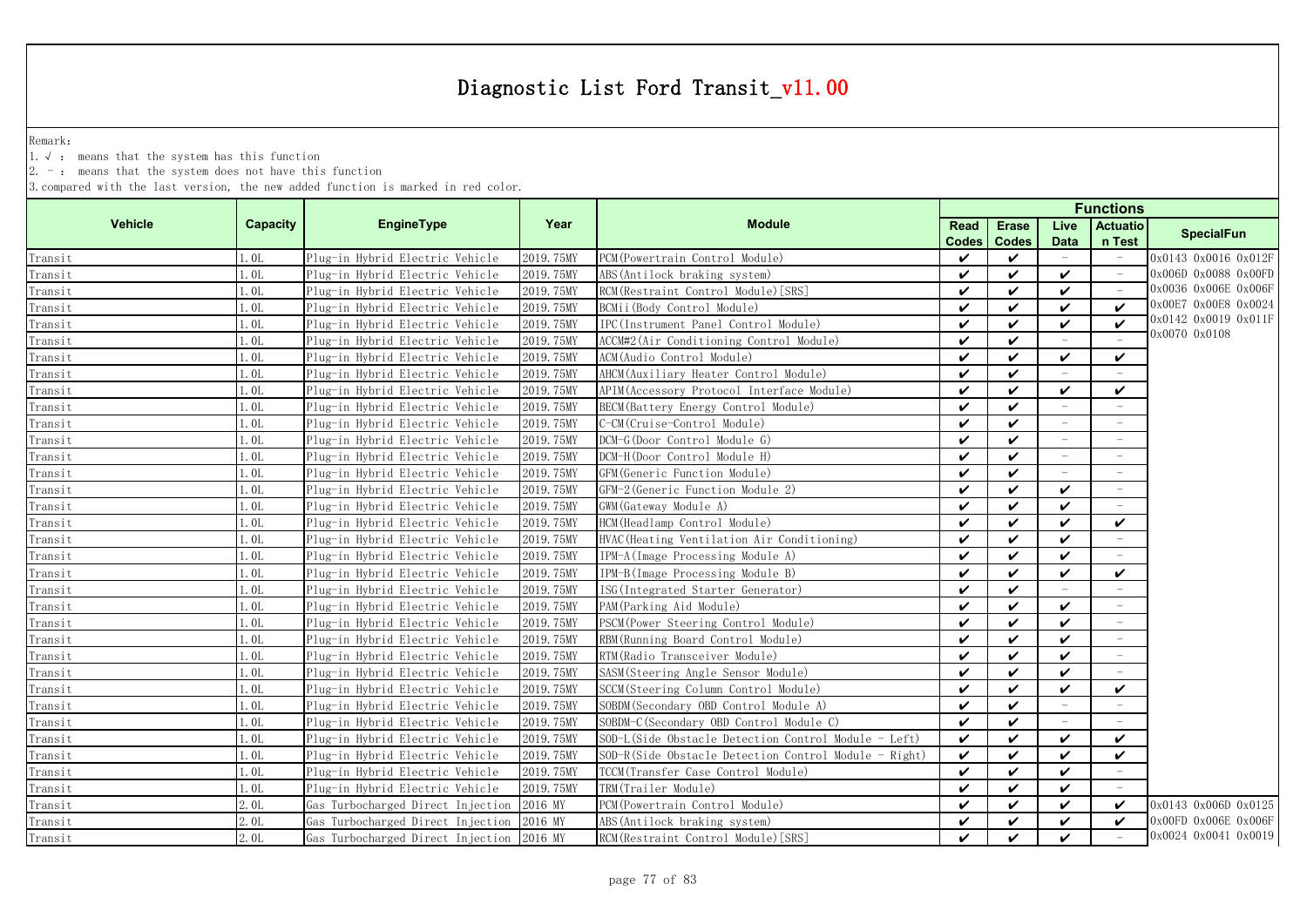Remark:

1.√ : means that the system has this function

2. - : means that the system does not have this function

|                |                 |                                                      |         |                                                   |                    | <b>Functions</b>           |                          |                                 |                                              |  |  |
|----------------|-----------------|------------------------------------------------------|---------|---------------------------------------------------|--------------------|----------------------------|--------------------------|---------------------------------|----------------------------------------------|--|--|
| <b>Vehicle</b> | <b>Capacity</b> | <b>EngineType</b>                                    | Year    | <b>Module</b>                                     | Read               | <b>Erase</b>               | Live                     | <b>Actuatio</b>                 | <b>SpecialFun</b>                            |  |  |
|                |                 |                                                      |         |                                                   | <b>Codes</b>       | <b>Codes</b>               | <b>Data</b>              | n Test                          |                                              |  |  |
| Transit        | 2. OL           | Gas Turbocharged Direct Injection                    | 2016 MY | BCMii (Body Control Module)                       | $\checkmark$       | $\checkmark$               | $\checkmark$             | $\checkmark$                    | 0x0153 0x011F 0x0070                         |  |  |
| Transit        | 2.01            | Gas Turbocharged Direct Injection                    | 2016 MY | BCM#1 (Body Control Module)                       | ✓                  | $\checkmark$               | $\equiv$                 | $\sim$                          | 0x00C6 0x0002 0x0004                         |  |  |
| Transit        | 2.0L            | Gas Turbocharged Direct Injection                    | 2016 MY | IPC(Instrument Panel Control Module)              | $\checkmark$       | $\checkmark$               | $\checkmark$             | ✓                               | 0x0009 0x0075 0x0091                         |  |  |
| Transit        | 2. OL           | Gas Turbocharged Direct Injection                    | 2016 MY | ACM (Audio Control Module)                        | ✓                  | $\boldsymbol{\mathcal{U}}$ | $\checkmark$             | ✓                               | 0x0002 0x0076 0x0077<br>0x0013               |  |  |
| Transit        | 2. OL           | Gas Turbocharged Direct Injection                    | 2016 MY | DCDC (DC to DC Converter Control Module)          | $\checkmark$       | $\checkmark$               | V                        | $\checkmark$                    |                                              |  |  |
| Transit        | 2. OL           | Gas Turbocharged Direct Injection                    | 2016 MY | FCDIM(Front Control/Display Interface Module)     | ✓                  | $\checkmark$               | V                        | ✓                               |                                              |  |  |
| Transit        | 2.01            | Gas Turbocharged Direct Injection                    | 2016 MY | GWM (Gateway Module A)                            | $\boldsymbol{\nu}$ | $\checkmark$               | $\checkmark$             |                                 |                                              |  |  |
| Transit        | 2. OL           | Gas Turbocharged Direct Injection                    | 2016 MY | HVAC (Heating Ventilation Air Conditioning)       | $\checkmark$       | $\checkmark$               | $\checkmark$             | ✓                               |                                              |  |  |
| Transit        | 2. OL           | Gas Turbocharged Direct Injection                    | 2016 MY | PAM (Parking Aid Module)                          | $\checkmark$       | $\checkmark$               | $\checkmark$             | $\overline{\phantom{a}}$        |                                              |  |  |
| Transit        | 2.OL            | Gas Turbocharged Direct Injection                    | 2016 MY | RHVAC (Rear Heating Ventilation Air Conditioning) | $\checkmark$       | $\checkmark$               | $\checkmark$             |                                 |                                              |  |  |
| Transit        | 2.01            | Gas Turbocharged Direct Injection                    | 2016 MY | RTM (Radio Transceiver Module)                    | $\checkmark$       | $\checkmark$               | $\checkmark$             | $\hspace{0.1mm}-\hspace{0.1mm}$ |                                              |  |  |
| Transit        | 2. OL           | Gas Turbocharged Direct Injection                    | 2016 MY | SASM(Steering Angle Sensor Module)                | $\boldsymbol{\nu}$ | $\boldsymbol{\mathcal{U}}$ | $\checkmark$             |                                 |                                              |  |  |
| Transit        | 2.0L            | Gas Turbocharged Direct Injection                    | 2016 MY | SCCM (Steering Column Control Module)             | ✓                  | ✓                          | $\checkmark$             | ✓                               |                                              |  |  |
| Transit        | 2. OL           | Gas Turbocharged Direct Injection                    | 2016 MY | TCU#1(Telematic Control Unit Module)              | ✓                  | $\checkmark$               | ✓                        |                                 |                                              |  |  |
| Transit        | 2. OL           | Gas Turbocharged Direct Injection                    | 2016 MY | VDM(Vehicle Dynamics Module)                      | ✓                  | $\checkmark$               | $\checkmark$             |                                 |                                              |  |  |
| Transit        | 2. OL           | Gas Turbocharged Direct Injection                    | 2016 MY | PCM (Powertrain Control Module)                   | $\checkmark$       | $\checkmark$               | $\checkmark$             | V                               | 0x0143 0x006D 0x0125                         |  |  |
| Transit        | 2. OL           | Gas Turbocharged Direct Injection                    | 2016 MY | ABS (Antilock braking system)                     | $\checkmark$       | $\checkmark$               | $\checkmark$             | $\boldsymbol{\mathcal{U}}$      | 0x00FD 0x006E 0x006F                         |  |  |
| Transit        | 2.01            | Gas Turbocharged Direct Injection                    | 2016 MY | RCM (Restraint Control Module) [SRS]              | $\checkmark$       | $\checkmark$               | $\checkmark$             |                                 | 0x0024 0x0041 0x0019                         |  |  |
| Transit        | 2. OL           | Gas Turbocharged Direct Injection                    | 2016 MY | BCMii(Body Control Module)                        | ✓                  | $\checkmark$               | $\checkmark$             | ✓                               | 0x0153 0x011F 0x0070                         |  |  |
| Transit        | 2. OL           | Gas Turbocharged Direct Injection                    | 2016 MY | BCM#1 (Body Control Module)                       | ✓                  | ✓                          | $\overline{\phantom{a}}$ |                                 | 0x00C6 0x0004 0x0009                         |  |  |
| Transit        | 2.0L            | Gas Turbocharged Direct Injection                    | 2016 MY | IPC (Instrument Panel Control Module)             | ✓                  | $\checkmark$               | $\checkmark$             | $\checkmark$                    | 0x0075 0x0091 0x0002                         |  |  |
| Transit        | 2. OL           | Gas Turbocharged Direct Injection                    | 2016 MY | ACM(Audio Control Module)                         | $\checkmark$       | $\checkmark$               | V                        | $\checkmark$                    | 0x0076 0x0077 0x000D<br>0x0013               |  |  |
| Transit        | 2. OL           | Gas Turbocharged Direct Injection                    | 2016 MY | DCDC (DC to DC Converter Control Module)          | ✓                  | $\checkmark$               | ✓                        | $\checkmark$                    |                                              |  |  |
| Transit        | 2. OL           | Gas Turbocharged Direct Injection                    | 2016 MY | FCDIM (Front Control/Display Interface Module)    | ✓                  | $\checkmark$               | $\checkmark$             | $\checkmark$                    |                                              |  |  |
| Transit        | 2.0L            | Gas Turbocharged Direct Injection                    | 2016 MY | GWM (Gateway Module A)                            | ✓                  | $\checkmark$               | $\checkmark$             |                                 |                                              |  |  |
| Transit        | 2. OL           | Gas Turbocharged Direct Injection                    | 2016 MY | HVAC (Heating Ventilation Air Conditioning)       | $\checkmark$       | $\checkmark$               | $\checkmark$             | $\checkmark$                    |                                              |  |  |
| Transit        | 2. OL           | Gas Turbocharged Direct Injection                    | 2016 MY | PAM (Parking Aid Module)                          | ✓                  | V                          | V                        | $\overline{\phantom{a}}$        |                                              |  |  |
| Transit        | 2.01            | Gas Turbocharged Direct Injection                    | 2016 MY | RHVAC (Rear Heating Ventilation Air Conditioning) | ✓                  | $\checkmark$               | $\checkmark$             | $\sim$                          |                                              |  |  |
| Transit        | 2.0L            | Gas Turbocharged Direct Injection                    | 2016 MY | RTM (Radio Transceiver Module)                    | ✓                  | $\checkmark$               | $\checkmark$             |                                 |                                              |  |  |
| Transit        | 2. OL           | Gas Turbocharged Direct Injection                    | 2016 MY | SASM(Steering Angle Sensor Module)                | ✓                  | ✓                          | $\checkmark$             |                                 |                                              |  |  |
| Transit        | 2. OL           | Gas Turbocharged Direct Injection                    | 2016 MY | SCCM(Steering Column Control Module)              | $\checkmark$       | $\checkmark$               | ✓                        | $\checkmark$                    |                                              |  |  |
| Transit        | 2. OL           | Gas Turbocharged Direct Injection                    | 2016 MY | TCU#1(Telematic Control Unit Module)              | ✓                  | $\checkmark$               | $\checkmark$             |                                 |                                              |  |  |
| Transit        | 2.0L            | Gas Turbocharged Direct Injection 2016 MY            |         | VDM (Vehicle Dynamics Module)                     | $\boldsymbol{\nu}$ | $\checkmark$               | $\checkmark$             |                                 |                                              |  |  |
| Transit        | 2. OL           | Duratorq-Turbo Diesel Common Rail                    | 2016 MY | PCM (Powertrain Control Module)                   | ✓                  | ✓                          | ✓                        | V                               | 0x0019 0x00C6 0x011F                         |  |  |
|                |                 | Injection StgVI                                      |         |                                                   |                    |                            |                          |                                 | 0x0009 0x0075 0x0002                         |  |  |
| Transit        | 2.0L            | Duratorq-Turbo Diesel Common Rail<br>Injection StgVI | 2016 MY | ABS (Antilock braking system)                     | ✓                  | ✓                          | ✓                        | ✓                               | 0x0154 0x010C 0x00E2<br>0x00E3 0x00C5 0x010D |  |  |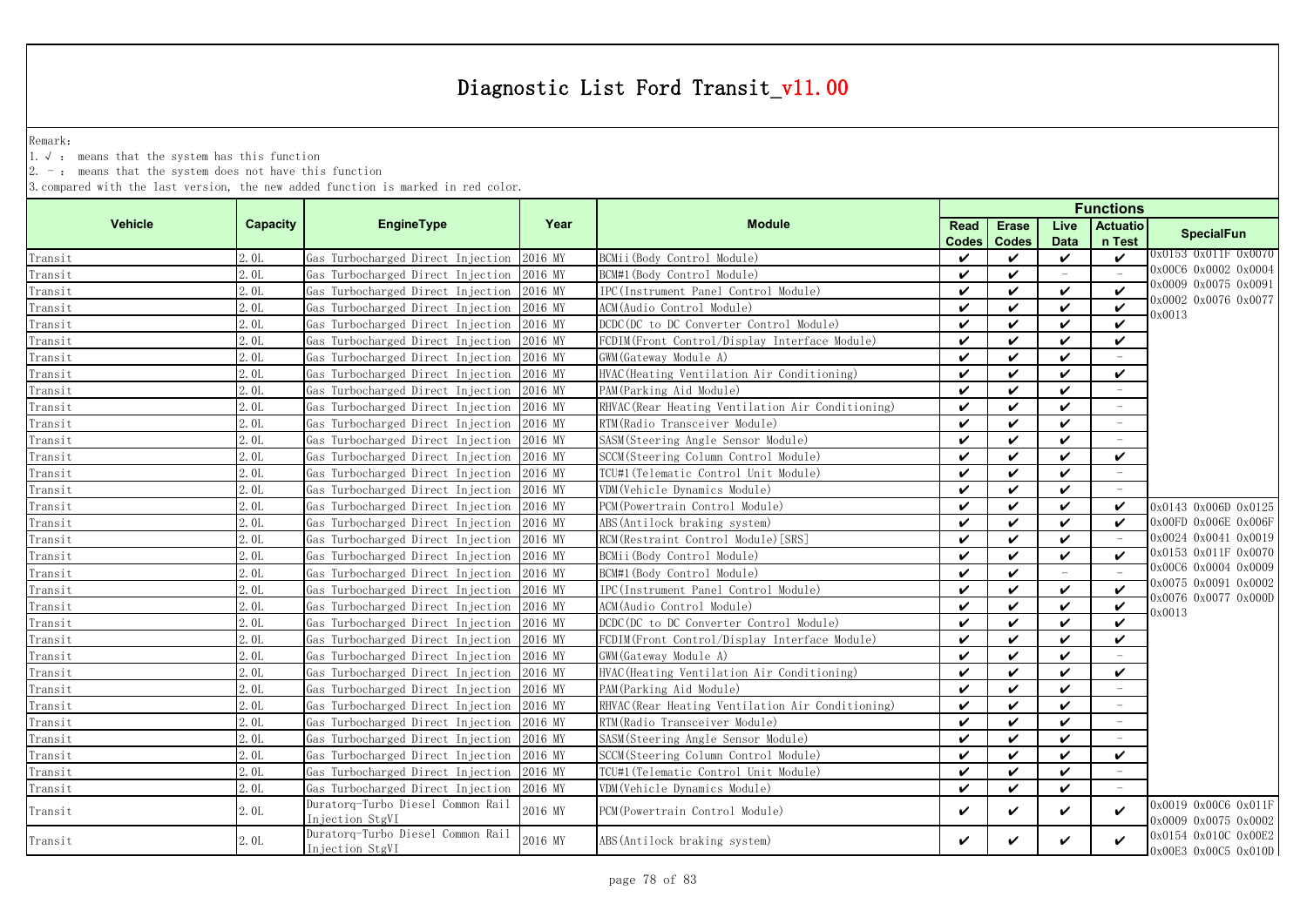Remark:

1.√ : means that the system has this function

2. - : means that the system does not have this function

|                |          |                                                       |         |                                                   |             | <b>Functions</b> |             |                          |                   |  |  |  |  |
|----------------|----------|-------------------------------------------------------|---------|---------------------------------------------------|-------------|------------------|-------------|--------------------------|-------------------|--|--|--|--|
| <b>Vehicle</b> | Capacity | EngineType                                            | Year    | <b>Module</b>                                     | <b>Read</b> | <b>Erase</b>     | Live        | <b>Actuatio</b>          | <b>SpecialFun</b> |  |  |  |  |
|                |          |                                                       |         |                                                   |             | Codes   Codes    | <b>Data</b> | n Test                   |                   |  |  |  |  |
| Transit        | 2.0L     | Duratorq-Turbo Diesel Common Rail<br>Injection StgVI  | 2016 MY | RCM (Restraint Control Module) [SRS]              | ✓           | ✔                | ✓           | $\overline{\phantom{a}}$ | 0x00E5            |  |  |  |  |
| Transit        | 2.0L     | Duratorq-Turbo Diesel Common Rail<br>Injection StgVI  | 2016 MY | BCMii (Body Control Module)                       | ✓           | ✓                | ✓           | ✓                        |                   |  |  |  |  |
| Transit        | 2.0L     | Duratorq-Turbo Diesel Common Rail<br>Injection StgVI  | 2016 MY | IPC (Instrument Panel Control Module)             | ✓           | ✓                | ✓           | ✓                        |                   |  |  |  |  |
| Transit        | 2.0L     | Duratorq-Turbo Diesel Common Rail<br>Injection StgVI  | 2016 MY | ACM(Audio Control Module)                         | ✓           | ✓                | ✓           | ✓                        |                   |  |  |  |  |
| Transit        | 2.0L     | Duratorq-Turbo Diesel Common Rail<br>In jection StgVI | 2016 MY | FCDIM(Front Control/Display Interface Module)     | ✓           | ✓                | ✓           | V                        |                   |  |  |  |  |
| Transit        | 2.0L     | Duratorq-Turbo Diesel Common Rail<br>Injection StgVI  | 2016 MY | HVAC(Heating Ventilation Air Conditioning)        | ✓           | ✓                | ✓           | ✓                        |                   |  |  |  |  |
| Transit        | 2.0L     | Duratorq-Turbo Diesel Common Rail<br>In jection StgVI | 2016 MY | PAM (Parking Aid Module)                          | ✓           | ✓                | V           | -                        |                   |  |  |  |  |
| Transit        | 2.0L     | Duratorq-Turbo Diesel Common Rail<br>Injection StgVI  | 2016 MY | RDCM#1 (Reductant Control Module)                 | ✓           | ✓                | ✓           | ✓                        |                   |  |  |  |  |
| Transit        | 2.0L     | Duratorq-Turbo Diesel Common Rail<br>Injection StgVI  | 2016 MY | RHVAC (Rear Heating Ventilation Air Conditioning) | ✓           | ✓                | ✓           | $\overline{\phantom{m}}$ |                   |  |  |  |  |
| Transit        | 2.0L     | Duratorq-Turbo Diesel Common Rail<br>In jection StgVI | 2016 MY | RTM (Radio Transceiver Module)                    | ✓           | ✓                | ✓           |                          |                   |  |  |  |  |
| Transit        | 2.0L     | Duratorq-Turbo Diesel Common Rail<br>In jection StgVI | 2016 MY | SASM (Steering Angle Sensor Module)               | ✓           | ✓                | ✓           | -                        |                   |  |  |  |  |
| Transit        | 2.0L     | Duratorq-Turbo Diesel Common Rail<br>Injection StgVI  | 2016 MY | TCU#1 (Telematic Control Unit Module)             | ✓           | ✓                | ✓           |                          |                   |  |  |  |  |
| Transit        | 2.0L     | Duratorq-Turbo Diesel Common Rail<br>Injection StgVI  | 2016 MY | VDM (Vehicle Dynamics Module)                     | ✓           |                  | ✓           | $\overline{\phantom{0}}$ |                   |  |  |  |  |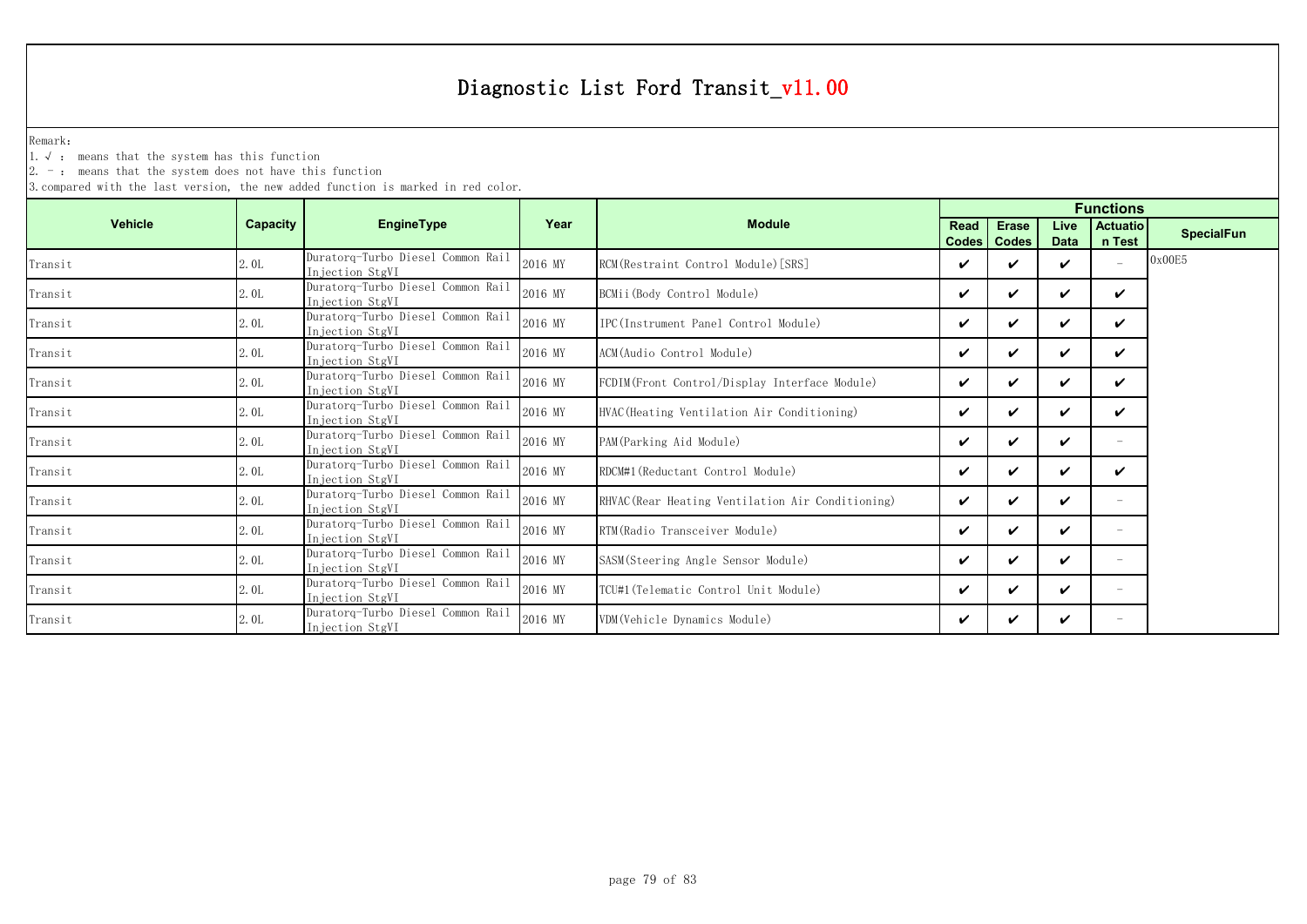|                  | Special Function                                                             |                  |                                                                                                             |
|------------------|------------------------------------------------------------------------------|------------------|-------------------------------------------------------------------------------------------------------------|
| Index            | <b>Special Function Name</b>                                                 | Index            | <b>Special Function Name</b>                                                                                |
| 0x0001           | ABS Service Bleed                                                            | 0x00D9           | DDM(Driver Front Door Module)                                                                               |
| 0x0002           | IVD Initialization Sequence                                                  | 0x00DA           | LCM(Lighting Control Module)                                                                                |
| 0x0003           | Injector Correction Factors                                                  | 0x00DB           | FFH(Fuel Fired Coolant Heating Module)                                                                      |
| 0x0004<br>0x0005 | Reset KAM - PCM<br>Factory Keyless Entry Code                                | 0x00DC<br>0x00DD | <b>RKE</b><br>DDM(Drivers Door Module)                                                                      |
| 0x0006           | Passenger System Reset                                                       | 0x00DE           | HCM-2 (Headlamp Control Module 2(B))                                                                        |
| 0x0007           | PATS Functions                                                               | 0x00DF           | BECM (Battery Energy Control Module)                                                                        |
| 0x0008           | G Sensor Calibration                                                         | 0x00E0           | PCSM-2 (Passenger Climate-Control Seat Module 2 (rear))                                                     |
| 0x0009           | Remote Keyless Entry                                                         | 0x00E1           | TCM (Transmission Control Module)                                                                           |
| 0x000A           | Ride Height Calibration                                                      | 0x00E2           | SCR(Selective Catalytic Reduction) System                                                                   |
| 0x000B           | Pneumatic Test                                                               | 0x00E3           | DPF Parameter Reset                                                                                         |
| 0x000C<br>0x000D | Accurate Trim Test<br>Transmission                                           | 0x00E4<br>0x00E5 | DPF Regeneration Suspension<br>Injector Quentity Adjustment                                                 |
| 0x000E           | <b>EVAP Test</b>                                                             | 0x00E6           | Reset the Neutral Gear Position Learned Value                                                               |
| 0x000F           | Passenger System Reset/OCS Reset                                             | 0x00E7           | IPM-A(Image Processing Module A)                                                                            |
| 0x0010           | Passenger Zero Seat Weight Test                                              | 0x00E8           | IPM-B(Image Processing Module B)                                                                            |
| 0x0011           | Infotainment Display Test                                                    | 0x00E9           | Driver Window Motor Test                                                                                    |
| 0x0012           | Audio Speaker Walkaround Test                                                | 0x00EA           | Passenger Window Motor Test                                                                                 |
| 0x0013<br>0x0014 | Power Balance<br>Microphone Test                                             | 0x00EB<br>0x00EC | Clear Self-learning Data<br>Power Liftgate Initialization                                                   |
| 0x0015           | Tones Test                                                                   | 0x00ED           | Emergency Assist Activation                                                                                 |
| 0x0016           | ACM(Audio Control Module)                                                    | 0x00EE           | Reset the High Pressure Fuel System Learned Values                                                          |
| 0x0017           | GEM / SJB(Generic Electronic Module / Smart Junction                         | 0x00EF           | Reset the Turbocharger Variable Vane Position Sensor                                                        |
| 0x0018           | Box)<br>IC(Instrument Cluster)                                               | 0x00F0           | Learned Values<br>Reset the Fuel Injector Learned Values                                                    |
| 0x0019           | RCM (Restraint Control Module) [SRS]                                         | 0x00F1           | Enter the Fuel Injector Default Count Value                                                                 |
| 0x001A           | SDARS (Satellite Digital Audio Receiver System)                              | 0x00F2           | Powertrain Control Module Central Car Configuration                                                         |
|                  |                                                                              |                  | Undate<br>Powertrain Control Module (PCM) One Touch Start                                                   |
| 0x001B           | Audio Configure                                                              | 0x00F3           | Configuration                                                                                               |
| 0x001C           | Exterior Lighting                                                            | 0x00F4           | Stop-Start Activation                                                                                       |
| 0x001D<br>0x001E | Personality<br>Power Door Locks                                              | 0x00F5<br>0x00F6 | BCMii (Body Control Module)<br>GPSM(Global Positioning System Module)                                       |
| 0x001F           | Warning Lamps/Chimes                                                         | 0x00F7           | WMM Calibration                                                                                             |
| 0x0020           | DCSM(Driver/Dual Climate-Control Seat Module)                                | 0x00F8           | Enter the Ethanol Factor Value                                                                              |
| 0x0021           | DSM (Drivers Seat Module)                                                    | 0x00F9           | TCM Adaptive Learning                                                                                       |
| 0x0022           | DSP((Audio) Digital Signal Processing Module)                                | 0x00FA           | PBM (Park Brake Control Module)                                                                             |
| 0x0023           | Power Seats                                                                  | 0x00FB           | Clutch System Test                                                                                          |
| 0x0024<br>0x0025 | PAM (Parking Aid Module)<br><b>SECURITY</b>                                  | 0x00FC<br>0x00FD | Exhaust Gas Temperature Sensor Configuration<br>GWM (Gateway Module A)                                      |
| 0x0026           | Tire Pressure Monitoring System                                              | 0x00FE           | On-demand lock test routine                                                                                 |
| 0x0027           | MonoTones Test                                                               | 0x00FF           | Remote Key Fob Learn                                                                                        |
| 0x0028           | Rear Tones Test                                                              | 0x0100           | TCU#1 (Telematic Control Unit Module)                                                                       |
| 0x0029           | Auxiliary vehicle ID reset                                                   | 0x0101           | Valve Calibration                                                                                           |
| 0x002A           | ESP Sensor Calibration                                                       | 0x0102           | Reset KAM - SOBDM-C                                                                                         |
| 0x002B<br>0x002C | Show GEM configuration<br>TPMS Reset                                         | 0x0103<br>0x0104 | DACM-C(Digital Audio Control Module C)<br>BCM Crash Status Reset                                            |
| 0x002D           | EPB Calibration                                                              | 0x0105           | CCMii (Cruise Control Module)                                                                               |
| 0x002E           | Disable GDM VIN                                                              | 0x0106           | LIN New Module Initialization-IPMB                                                                          |
| 0x002F           | ABS(Anti-Lock Brake System)                                                  | 0x0107           | RDCM#1 (Reductant Control Module)                                                                           |
| 0x0030           | AWD(All Wheel Drive)                                                         | 0x0108           | TRM(Trailer Module)                                                                                         |
| 0x0031           | EATC (Electronic Automatic Temperature Control)                              | 0x0109           | LDWS Camera Alignment                                                                                       |
| 0x0032<br>0x0033 | CMR (Camera Module Rear)<br>D DCU(Driver Door Control Unit)                  | 0x010A<br>0x010B | TPMS Sensor Training Mode<br>EGT Engine Protection Reset                                                    |
| 0x0034           | EPS (Electronic-Controlled Power Steering)                                   | 0x010C           | Mass Fuel Observed Reset                                                                                    |
| 0x0035           | GEM (Generic Electronic Module)                                              | 0x010D           | DPF Vaporizer System Priming                                                                                |
| 0x0036           | HCM (Headlamp Control Module)                                                | 0x010E           | Reset the Fuel Injector Learned Values - Cylinder 1                                                         |
| 0x0037           | RKE (Remote Keyless Entry)                                                   | 0x010F           | Reset the Fuel Injector Learned Values - Cylinder 2                                                         |
| 0x0038           | P DCU (Passengers Door Control Unit)                                         | 0x0110           | Reset the Fuel Injector Learned Values - Cylinder 3                                                         |
| 0x0039           | RETM(Rear Seat Entertainment Module)                                         | 0x0111           | Reset the Fuel Injector Learned Values - Cylinder 4<br>Powertrain Control Module Selective Catalytic        |
| 0x003A           | Speed Items                                                                  | 0x0112           | Reduction System Learn                                                                                      |
| 0x003B           | Washer/Wiper                                                                 | 0x0113           | Reset the front Nitrogen Oxide [NOx] Sensor Learned                                                         |
| 0x003C           | Beltminder Enable/Disable                                                    | 0x0114           | Reset the rear Nitrogen Oxide [NOx] Sensor Learned<br>Reset the Turbocharger Variable Vane Actuator Learned |
| 0x003D           | ACM Configration                                                             | 0x0115           | Values                                                                                                      |
| 0x003E<br>0x003F | Reset the Transmission Oil learned Values<br>Transmission Range Sensor Learn | 0x0116           | Powertrain<br>CLM#1(Column Lock Module)                                                                     |
|                  |                                                                              | 0x0117           | Reset the Diesel Particulate Filter Differential                                                            |
| 0x0040           | Reset the Transmission Control Module Learned Values                         | 0x0118           | Pressure Sensor learned Values                                                                              |
| 0x0041<br>0x0042 | PCM (Powertrain Control Module)                                              | 0x0119           | ABS reset and configuration                                                                                 |
| 0x0043           | Passenger Airbag Deactivation Switch<br>Rear Brake Adjustment                | 0x011A<br>0x011B | Reset The Oil Change Indicator<br>Ambient Air Temp Sensor Configuration                                     |
| 0x0044           | Electronic-Controlled Power Steering                                         | 0x011C           | EPAS Configuration                                                                                          |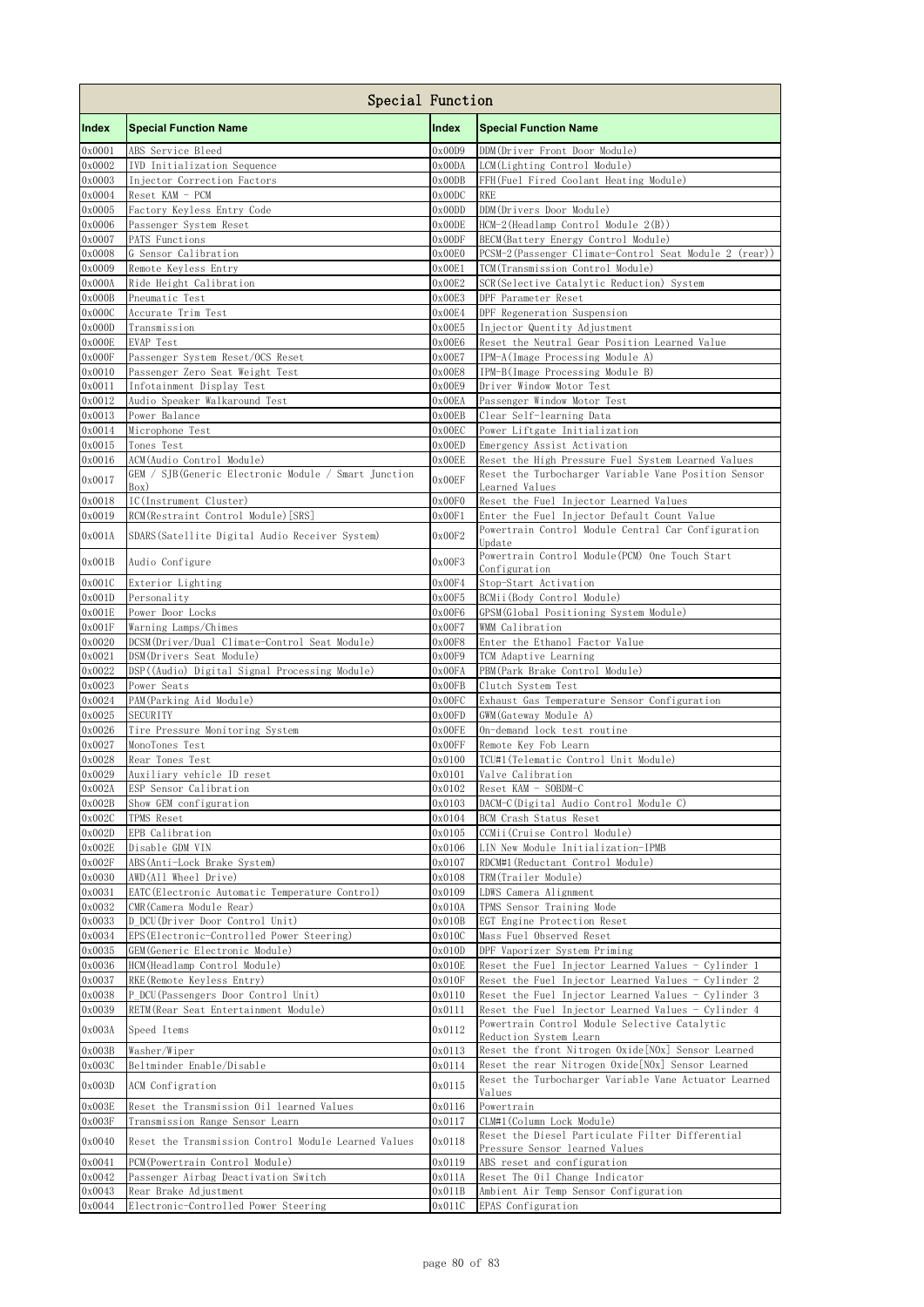|                  | Special Function                                                                                   |                  |                                                                             |
|------------------|----------------------------------------------------------------------------------------------------|------------------|-----------------------------------------------------------------------------|
| Index            | <b>Special Function Name</b>                                                                       | Index            | <b>Special Function Name</b>                                                |
| 0x0045           | Reset Differential Pressure Sensor learned Values                                                  | 0x011D           | FCIM(Front Controls Interface Module)                                       |
| 0x0046           | Reset the Diesel Particulate Filter Learned Values                                                 | $0 \times 011E$  | PDM (Passenger Front Door Module)                                           |
| 0x0047<br>0x0048 | Diesel Particulate Filter Static Regeneration<br>Reset the Exhaust Gas Recirculation Valve Learned | 0x011F<br>0x0120 | RTM (Radio Transceiver Module)<br>SCM-E(Seat Control Module E)              |
| 0x0049           | Reset the Fuel Metering Valve Learned Values                                                       | 0x0121           | Electronic Integrated park brake-Apply And Release                          |
| 0x004A           | Reset the Knock Sensor Learned Values                                                              | 0x0122           | Electronic Integrated park brake-Maintenance Mode                           |
| 0x004B           | Reset the water in fuel Warning Indicator                                                          | 0x0123           | SCM-G(Seat Control Module G)                                                |
| 0x004C           | CDP (Compact Disc Player)                                                                          | 0x0124           | SCM-H(Seat Control Module H)                                                |
| 0x004D           | SRM (Speech Recognition Module)                                                                    | 0x0125           | DCDC (DC to DC Converter Control Module)                                    |
| 0x004E           | TBM SIM RVA ID                                                                                     | 0x0126           | SOBDM-C(Secondary OBD Control Module C)                                     |
| 0x004F<br>0x0050 | TPMS Reset after ABS module replacement<br>Reset the Intake Air Throttle Valve Learned Values      | 0x0127<br>0x0128 | Steering Wheel Position Calibration<br>Police Vehicle Top Speed Limit       |
| 0x0051           | Reset Charge Air Cooler Bypass Valve Position Offset                                               | 0x0129           | RGTM (Rear Gate/Trunk Module)                                               |
| 0x0052           | Reset the Cooling Fan Motor Learned Values                                                         | 0x012A           | Alarm                                                                       |
| 0x0053           | TPMS Functions                                                                                     | 0x012B           | Body Type                                                                   |
| 0x0054           | <b>PBM</b>                                                                                         | 0x012C           | FDSM (Front Distance Sensing Module)                                        |
| 0x0055           | Driver's Seat Module                                                                               | 0x012D           | NAV (Navigation Controller)                                                 |
| 0x0056<br>0x0057 | Read the ECU serial number<br>Headlamp Alignment                                                   | 0x012E<br>0x012F | ICM#1 (Information Center Module)<br>AHCM (Auxiliary Heater Control Module) |
| 0x0058           | Car Mod                                                                                            | 0x0130           | Reset the Low-Pressure Fuel Pump Learned Values                             |
| 0x0059           | Module Configuration - RCM                                                                         | 0x0131           | Reset the Active Grille Shutter Learned Values                              |
| 0x005A           | Parameter reset/configuration - RCM                                                                | 0x0132           | Reset the High Pressure Fuel Pump Learned Values                            |
| 0x005B           | Parameter reset/configuration - EPB                                                                | 0x0133           | SASM(Steering Angle Sensor Module)                                          |
| 0x005C           | Parameter reset/configuration - BCM                                                                | 0x0134           | Adaptive Front Steering                                                     |
| 0x005D           | Clear crash data memory                                                                            | 0x0135           | Reset the Low Pressure Fuel System Learned Values                           |
| 0x005E           | Prime the fuel system                                                                              | 0x0136           | Reset the Nitrogen Oxide [NOx] Sensor Learned Values                        |
| 0x005F<br>0x0060 | Module Reset - SOD-L<br>Module Reset - SOD-R                                                       | 0x0137<br>0x0138 | Reset Battery Monitor Learned Valures<br>DSM Reset                          |
| 0x0061           | Shift fork system learn                                                                            | 0x0139           | SCM-B(Seat Control Module B)                                                |
| 0x0062           | Clutch system learn                                                                                | 0x013A           | GFM (Generic Function Module)                                               |
| 0x0063           | Reset the Powertrain Control Module Learned Values                                                 | 0x013B           | SCM-C (Seat Control Module C)                                               |
| 0x0064           | Camshaft Position Reference Adaption Learn                                                         | 0x013C           | SCM-D(Seat Control Module D)                                                |
| 0x0065           | Fuel Injector Correction Factors                                                                   | 0x013D           | SCM-F (Seat Control Module F)                                               |
| 0x0066           | Reset the DPF Differential Pressure Sensor learned                                                 | 0x013E           | Tire Siz                                                                    |
| 0x0067<br>0x0068 | Reset the air conditioning compressor learned values<br>Reset the Exhaust Gas Temperature Value    | 0x013F<br>0x0140 | AWD#1(All Wheel Drive Module)<br>BECM-B (Battery Energy Control Module B)   |
| 0x0069           | Reset the Heated Exhaust Gas Oxygen Sensor Learned                                                 | 0x0141           | Power Window Initialization                                                 |
| 0x006A           | Reset the Mass Air Flow Sensor Learned Values                                                      | 0x0142           | RBM (Running Board Control Module)                                          |
| 0x006B           | Reset the Fuel Injection Pump Learned Values                                                       | 0x0143           | ABS (Antilock braking system)                                               |
| 0x006C           | Reset the Turbocharger Learned Values                                                              | 0x0144           | HUD (Head Up Display)                                                       |
| $0 \times 006D$  | BCM#1 (Body Control Module)                                                                        | 0x0145           | RACM(Rear Audio Control Module)                                             |
| 0x006E           | HVAC(Heating Ventilation Air Conditioning)                                                         | 0x0146           | DCM-E(Door Control Module E)                                                |
| 0x006F<br>0x0070 | IPC(Instrument Panel Control Module)                                                               | 0x0147           | DCM-F(Door Control Module F)                                                |
| 0x0071           | SCCM(Steering Column Control Module)<br>Remote Start                                               | 0x0148<br>0x0149 | DCM-G(Door Control Module G)<br>DCM-H(Door Control Module H)                |
| 0x0072           | Fuel                                                                                               | 0x014A           | Personality Advanced                                                        |
| 0x0073           | Tire Size/Axle Ratio                                                                               | 0x014B           | Power Door Locks Advanced                                                   |
| 0x0074           | Police Mode                                                                                        | 0x014C           | Remote Start Advanced                                                       |
| 0x0075           | CEI Lock Configuration                                                                             | 0x014D           | Warning Lamps/Chimes Advanced                                               |
| 0x0076           | Misfire Monitor Neutral Profile Correction                                                         | 0x014E           | WACM(Wireless Accessory Charging Module)                                    |
| 0x0077<br>0x0078 | Relearn Vehicle Data<br>TBM (Tracking and Blocking Module)                                         | 0x014F<br>0x0150 | TCCM (Transfer Case Control Module)<br>RDCM (Reductant Control Module)      |
| 0x0079           | Power Windows                                                                                      | 0x0151           | CCC Learn                                                                   |
| 0x007A           | FDIM(Front Display Interface Module)                                                               | 0x0152           | ATCM(Audio Control Module)                                                  |
| 0x007B           | ILCM(Interior Lighting Control Module)                                                             | 0x0153           | RHVAC (Rear Heating Ventilation Air Conditioning)                           |
| 0x007C           | ABS (Anti-Lock Brake / Traction Control Module)                                                    | 0x0154           | Reset/Clear Functions                                                       |
| 0x007D           | BCM-B(Body Control Module B)                                                                       | 0x0155           | Special Ignition ON                                                         |
| 0x007E           | PSCM(Power Steering Control Module)                                                                | 0x0156           | Neutral Position Setting                                                    |
| 0x007F<br>0x0080 | PDC Reset<br>ABS/TCS (Anti-Lock Brake / Traction Control Module)                                   | 0x0157<br>0x0158 | RVM Aiming<br>BCM/GEM(Body Control Module / Generic Electronic              |
| 0x0081           | Tire Size                                                                                          | 0x0159           | RVM (Rear Vehicle Monitoring)                                               |
| 0x0082           | Vehicle                                                                                            | 0x015A           | BCM/GEM                                                                     |
| 0x0083           | A/F(Fuel Ratio)                                                                                    | 0x015B           | IC                                                                          |
| 0x0084           | Driveline                                                                                          | 0x015C           | <b>RVM</b>                                                                  |
| 0x0085           | Steering Wheel Position Sensor Calibration                                                         | 0x015D           | <b>RCM</b>                                                                  |
| 0x0086           | Passenger Seat Weight Sensor ReZero                                                                | 0x015E           | Neutral Position Learning                                                   |
| 0x0087           | APIM(Accessory Protocol Interface Module)                                                          | 0x015F           | FFH Operation Check                                                         |
| 0x0088<br>0x0089 | C-CM(Cruise-Control Module)<br>FCDIM(Front Control/Display Interface Module)                       | 0x0160<br>0x0161 | Injection Amount Correction<br>PCM Reset                                    |
| 0x008A           | RFA (Remote Function Actuator)                                                                     | 0x0162           | 02 Sensor reset                                                             |
| 0x008B           | RLCM-A (Rear Lighting Control Module A)                                                            | 0x0163           | Calibration After Parts Removal or Replacement                              |
| 0x008C           | SOD-L(Side Obstacle Detection Control Module - Left)                                               | 0x0164           | Restoration Procedure for DTC C1B00 95                                      |
| 0x008D           | SOD-R(Side Obstacle Detection Control Module - Right)                                              | 0x0165           | Restoration Procedure for DTC C1B00 54                                      |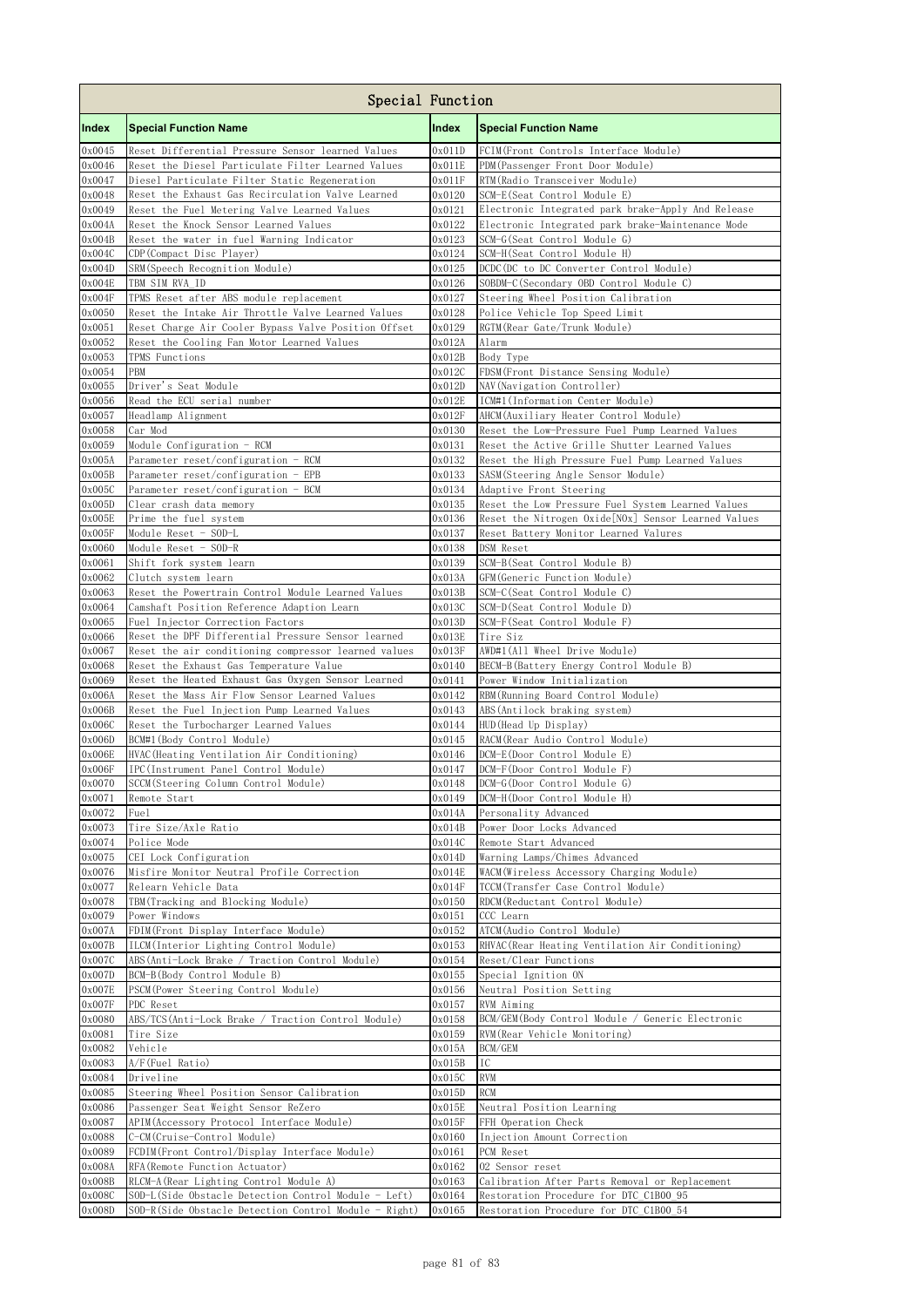|                  | Special Function                                                          |                  |                                                                                        |
|------------------|---------------------------------------------------------------------------|------------------|----------------------------------------------------------------------------------------|
| <b>Index</b>     | <b>Special Function Name</b>                                              | Index            | <b>Special Function Name</b>                                                           |
| 0x008E           | CCM Calibration                                                           | 0x0166           | EPS Installation                                                                       |
| 0x008F           | Interior Lighting                                                         | 0x0167           | Program additional ignition key                                                        |
| 0x0090<br>0x0091 | Keyless Entry Keypad Code Reset<br><b>BMS</b> Reset                       | 0x0168<br>0x0169 | Ignition key code erase and program                                                    |
| 0x0092           | RVC Configuration                                                         | 0x016A           | Customer spare key Programming Enable<br>Customer spare key Programming Disable        |
| 0x0093           | DSM(Driver Front Seat Module)                                             | 0x016B           | Parameter reset                                                                        |
| 0x0094           | HSWM (Heated Steering Wheel Module)                                       | 0x016C           | Reset the DPF Learned Value                                                            |
| 0x0095           | AIM(Audio Interface Module)                                               | 0x016D           | Reset the EGR valve learned values                                                     |
| 0x0096<br>0x0097 | BEM (Body Electronic Module)<br>BPM (Bluetooth Phone Module)              | 0x016E<br>0x016F | VSM Service Functions<br>Headlamp - Auto Leveling Sensor                               |
| 0x0098           | HIM(HVAC Integrated Module)                                               | 0x0170           | <b>VSM</b>                                                                             |
| 0x0099           | Steering Angle Sensor Calibration                                         | 0x0171           | Injector PCM Reset                                                                     |
| 0x009A           | ACM Calibration                                                           | 0x0172           | MAF Sensor PCM Reset                                                                   |
| 0x009B<br>0x009C | ACM Security Bypass Test<br>Power Seat Calibration                        | 0x0173<br>0x0174 | FFH-Lockout Mode Reset<br>Passenger Airbag Deactivation                                |
| 0x009D           | audio configuration                                                       | 0x0175           | TPM(Tire Pressure Monitor)                                                             |
| 0x009E           | Zero Speed Test                                                           | 0x0176           | Transmission Fluid Level Test                                                          |
| 0x009F           | Mileage After injectors Replacement                                       | 0x0177           | Headlight Zero-set                                                                     |
| 0x00A0           | Reset KAM - TCM                                                           | 0x0178           | 02 Air Fuel Rario (A/F) Sensor Reset                                                   |
| 0x00A1<br>0x00A2 | Infotainment Display Testy Test<br>VSM (Vehicle Security Module)          | 0x0179<br>0x017A | AM(Amplifier Module)<br>TR(Transmission range) sensor                                  |
| 0x00A3           | DPF Reset                                                                 | 0x017B           | Security                                                                               |
| 0x00A4           | DPF Assessment                                                            | 0x017C           | Injection Amount Correction Learning                                                   |
| 0x00A5           | DPF Regeneration                                                          | 0x017D           | Restoration Procedure for DTC C1B00 95 (Steering Angle<br>Sensor - incorrect assembly) |
| 0x00A6           | PCM Data Reset                                                            | 0x017E           | Restoration Procedure for DTC_C1B00_54(Steering Angle<br>Sensor - missing calibration) |
| 0x00A7<br>0x00A8 | Engine Oil Reset<br>Fuel Pump Reset                                       | 0x017F<br>0x0180 | InteriorLighting<br>RCM Calibration                                                    |
| 0x00A9           | Injector Reset                                                            | 0x0181           | Reset of EGR valve adaptive value                                                      |
| 0x00AA           | MAF Sensor Reset                                                          | 0x0182           | Reset of Injector Timing Offset adaptive value                                         |
| 0x00AB           | 02/Air Fuel Rario (A/F) Sensor                                            | 0x0183           | Reset of Throttle valve adaptive value                                                 |
| 0x00AC           | DPF Pressure Sensor Reset                                                 | 0x0184           | Reset of VCV pump adaptive value                                                       |
| 0x00AD<br>0x00AE | DPF Data Reset<br>ETB/EGR Reset                                           | 0x0185<br>0x0186 | TPMS Functions (TPM)<br>TPMS Functions (IC)                                            |
| 0x00AF           | ETB/EGR Initialization                                                    | 0x0187           | WasherWiper                                                                            |
| 0x00B0           | Rain Sensor Reset                                                         | 0x0188           | MID#1(Multi-Information Display)                                                       |
| 0x00B1           | EATC Operation Check                                                      | 0x0189           | AM Antenna Reception Sensitivity Test                                                  |
| 0x00B2<br>0x00B3 | Sensor Initialization<br>IC Service Functions                             | 0x018A<br>0x018B | <b>BSM</b><br>SCR CU(Selective Catalytic Reduction)                                    |
| 0x00B4           | LIN New Module Initialization                                             | 0x018C           | Fuel Injector Reset                                                                    |
| 0x00B5           | Fuel Injection Pump Learn                                                 | 0x018D           | DPF Pressure Sensor Data Reset                                                         |
| 0x00B6           | Fuel Injector Pilot Correction Learn                                      | 0x018E           | Injector amount correction learning                                                    |
| 0x00B7           | Speed Limiting<br>Reset the Fuel Pressure Relief Valve Open Count         | 0x018F           | <b>LCM</b>                                                                             |
| 0x00B8           | Learned Value<br>Reset the Fuel Pressure Relief Valve Open Duration       | 0x0190           | FSC (Forward Sensing Camera)                                                           |
| 0x00B9           | Learned Value<br>The installation of a new automatic transmission with    | 0x0191           | FSC                                                                                    |
| 0x00BA           | the original TCM<br>The removal and installation of the selector lever or | 0x0192           | FSC Aiming                                                                             |
| 0x00BB<br>0x00BC | the selector lever cable<br>Transmission fluid drain and refill           | 0x0193<br>0x0194 | Engine Oil Maintenance-Change Setting<br>Engine Oil Maintenance-Remaining Oil Life     |
| 0x00BD           | The installation of a new TCM                                             | 0x0195           | F BCM (Front Body Control Module)                                                      |
| 0x00BE           | The installation of a new automatic transmission with<br>a new TCM        | 0x0196           | R BCM(Rear Body Control Module)                                                        |
| 0x00BF           | Initialize the Exhaust Gas Related Component                              | 0x0197           | SSU#1(Start Stop Unit)                                                                 |
| 0x00C0<br>0x00C1 | Rear Seat Entertainment Module<br>Oshkosh/Plasan Sand Cat Vehicles        | 0x0198<br>0x0199 | SSU<br>R BCM                                                                           |
| 0x00C2           | Clear EGR Adaptive Tables                                                 | 0x019A           | Calibration for Passenger Seat Sensor                                                  |
| 0x00C3           | Clear Fuel Injector & HP Pump Adaptive Tables                             | 0x019B           | Radar Aiming                                                                           |
| 0x00C4           | WIF(Water In Fuel) Reset                                                  | 0x019C           | System Initialize                                                                      |
| 0x00C5<br>0x00C6 | DPF Manual Regeneration<br>VDM(Vehicle Dynamics Module)                   | 0x019D<br>0x019E | Turbo charger Initialization<br>ETB Initialization                                     |
| 0x00C7           | Climate Control                                                           | 0x019F           | EGR valve Initialization                                                               |
| 0x00C8           | RCU(Audio Rear Control Unit)                                              | 0x01A0           | 4X4 (4X4 Control Module)                                                               |
| 0x00C9           | Climate Control Seats                                                     | 0x01A1           | BCM#1                                                                                  |
| 0x00CA           | Power Mirrors                                                             | 0x01A2           | <b>BSM</b> Aiming                                                                      |
| 0x00CB<br>0x00CC | Brake System Configuration<br>Configure the steering angle sensor         | 0x01A3<br>0x01A4 | Sediment Reset<br>ESV Initialization                                                   |
| 0x00CD           | Power Steering                                                            | 0x01A5           | Exhaust Shutter Valve initialization                                                   |
| 0x00CE           | Service Routine                                                           | 0x01A6           | Electronic throttle body initialization                                                |
| 0x00CF           | Steering Torque Sensor Trim                                               | 0x01A7           | CVT Learning Value Setting                                                             |
| 0x00D0           | SECM(Steering Effort Control Module)                                      | 0x01A8           | Oil discharge                                                                          |